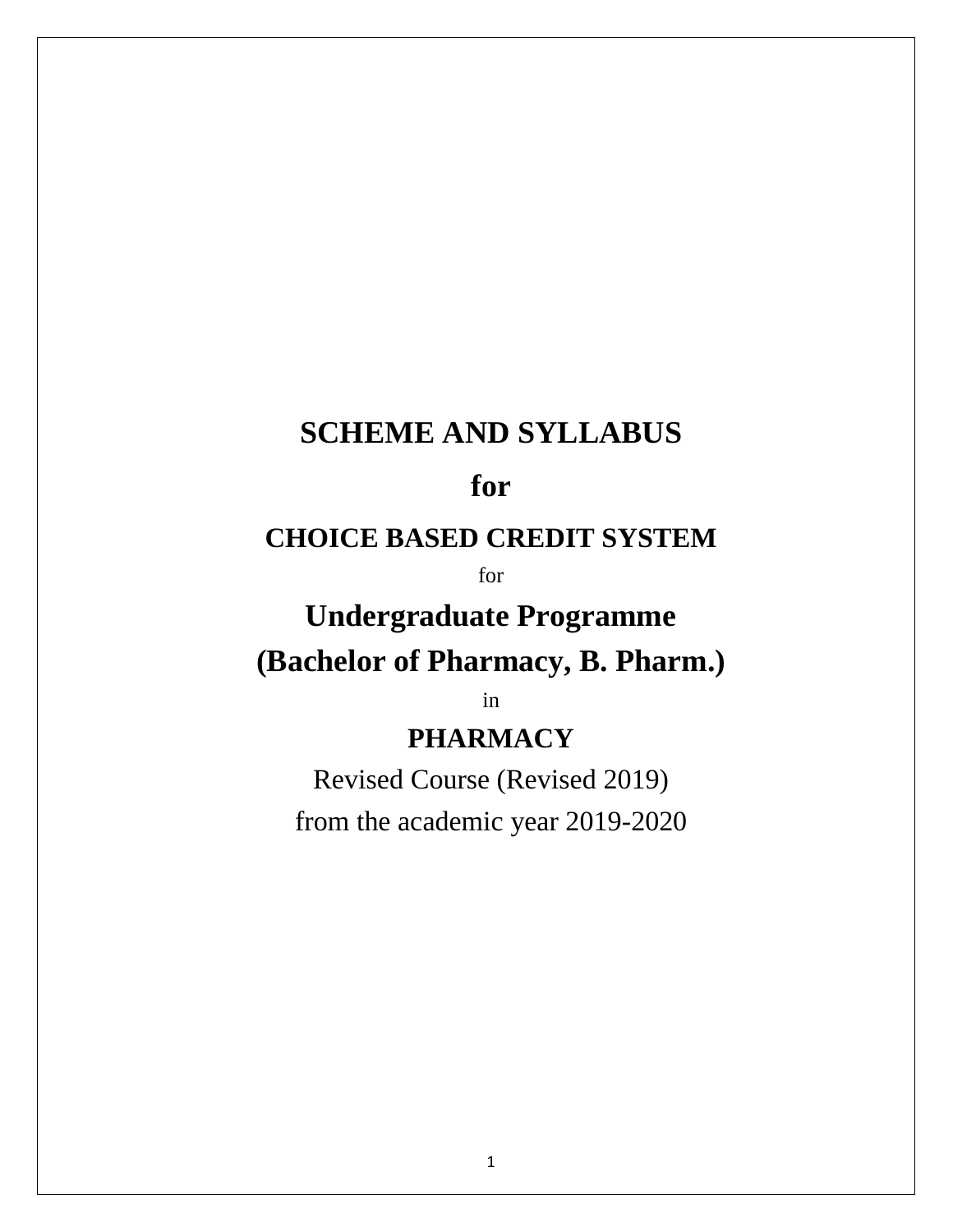#### **COURSE OFSTUDY**

The course of study for B. Pharm shall include Semester Wise Theory & Practical as given in Table – I to VIII. The number of hours to be devoted to each theory, tutorial and practical course in any semester shall not be less than that shown in Table – I toVIII.

|                                                                    | <b>Table-1:</b> Course of study for semester 1      |                                     |                         |                         |  |  |  |  |
|--------------------------------------------------------------------|-----------------------------------------------------|-------------------------------------|-------------------------|-------------------------|--|--|--|--|
| <b>Course code</b>                                                 | Name of the course                                  | No.of<br>hours                      | <b>Tuto</b><br>rial     | <b>Credit</b><br>points |  |  |  |  |
| <b>BP101T</b>                                                      | Human Anatomy and Physiology I-<br>Theory           | 3                                   |                         | 4                       |  |  |  |  |
| <b>BP102T</b>                                                      | Pharmaceutical Analysis I - Theory                  | 3                                   | 1                       | $\overline{4}$          |  |  |  |  |
| <b>BP103T</b>                                                      | Pharmaceutics I - Theory                            | 3                                   |                         | 4                       |  |  |  |  |
| <b>BP104T</b>                                                      | Pharmaceutical Inorganic Chemistry -<br>Theory      | 3                                   | 1                       | 4                       |  |  |  |  |
| <b>BP105T</b>                                                      | Communication skills - Theory *                     | $\overline{2}$                      |                         | $\overline{2}$          |  |  |  |  |
| BP106RBT<br>BP106RMT                                               | Remedial Biology/<br>Remedial Mathematics - Theory* | $\overline{2}$                      |                         | $\overline{2}$          |  |  |  |  |
| Human Anatomy and Physiology –<br><b>BP107P</b><br>Practical       |                                                     | $\overline{4}$                      |                         | $\overline{2}$          |  |  |  |  |
| <b>BP108P</b>                                                      | Pharmaceutical Analysis I - Practical               | $\overline{4}$                      |                         | $\overline{2}$          |  |  |  |  |
| <b>BP109P</b>                                                      | Pharmaceutics I – Practical                         | $\overline{4}$                      |                         | $\overline{2}$          |  |  |  |  |
| Pharmaceutical Inorganic Chemistry -<br><b>BP110P</b><br>Practical |                                                     | $\overline{4}$                      |                         | $\overline{2}$          |  |  |  |  |
| <b>BP111P</b>                                                      | Communication skills - Practical*                   | $\overline{2}$                      |                         |                         |  |  |  |  |
| BP112RBP                                                           | Remedial Biology - Practical*                       | $\overline{2}$                      |                         |                         |  |  |  |  |
|                                                                    | <b>Total</b>                                        | $32/34\frac{1}{2}$ /36 <sup>#</sup> | $\overline{\mathbf{4}}$ | $27/29\frac{8}{30}$ #   |  |  |  |  |

**Table-I: Course of study for semester I**

# Applicable ONLY for the students who have studied Mathematics / Physics / Chemistry at HSC and appearing for Remedial Biology (RB)course**.**

\$ Applicable ONLY for the students who have studied Physics / Chemistry / Botany / Zoology at HSC and appearing for Remedial Mathematics (RM)course**.**

\* Non University Examination (NUE)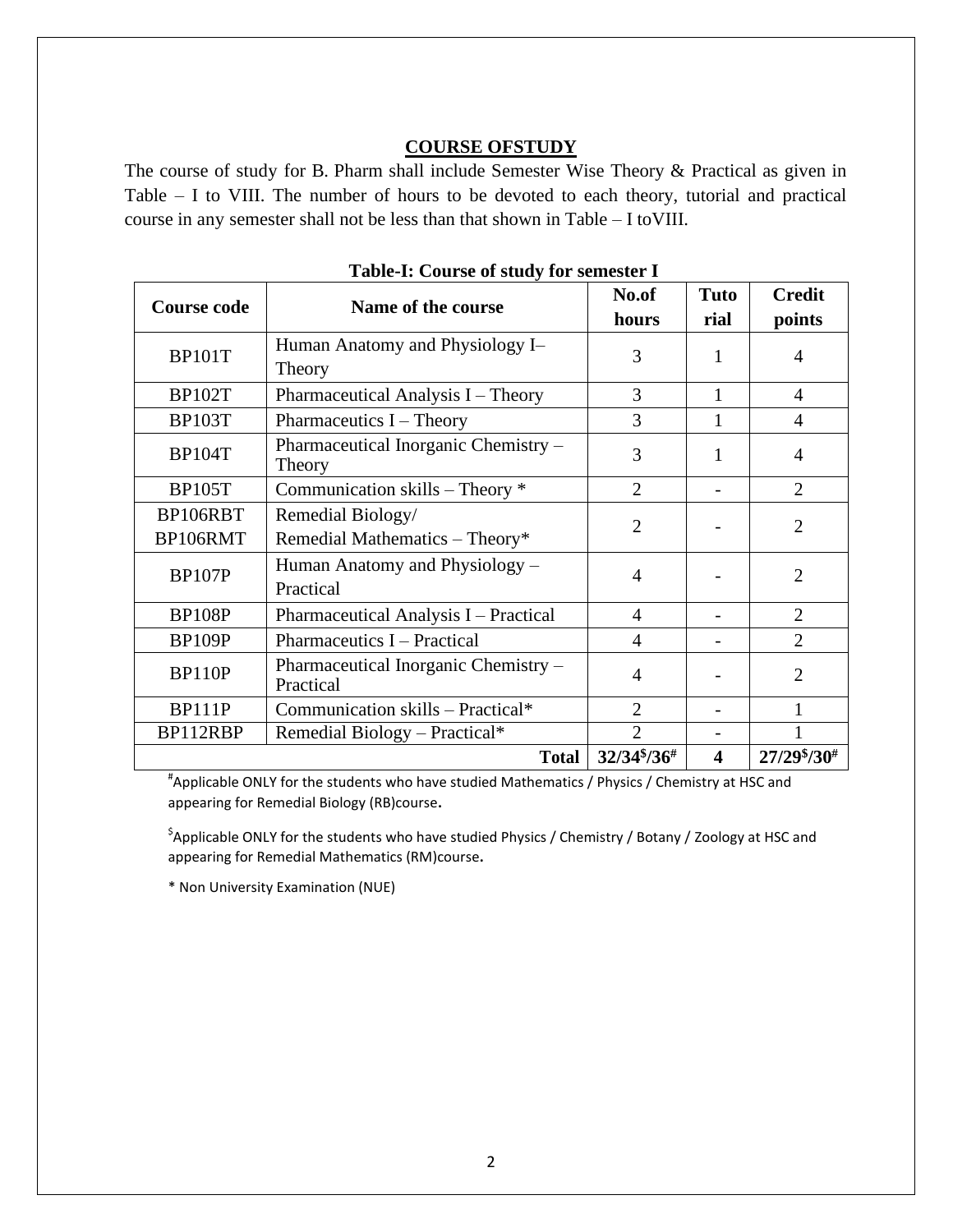| <b>Course</b><br>Code | Name of the course                             | No.of<br>hours              | <b>Tutorial</b> | <b>Credit</b><br>points     |
|-----------------------|------------------------------------------------|-----------------------------|-----------------|-----------------------------|
| <b>BP201T</b>         | Human Anatomy and Physiology $II$ – Theory     | 3                           |                 |                             |
| <b>BP202T</b>         | Pharmaceutical Organic Chemistry I – Theory    |                             |                 | 4                           |
| <b>BP203T</b>         | Biochemistry – Theory                          | 3                           |                 |                             |
| <b>BP204T</b>         | Pathophysiology – Theory                       |                             |                 | 4                           |
| <b>BP205T</b>         | Computer Applications in Pharmacy – Theory *   |                             |                 | 3                           |
| <b>BP206T</b>         | Environmental sciences – Theory *              |                             |                 | 3                           |
| <b>BP207P</b>         | Human Anatomy and Physiology II - Practical    | 4                           |                 | $\mathcal{D}_{\mathcal{L}}$ |
| <b>BP208P</b>         | Pharmaceutical Organic Chemistry I– Practical  | $\overline{4}$              |                 | $\mathcal{D}_{\mathcal{L}}$ |
| <b>BP209P</b>         | Biochemistry – Practical                       |                             |                 | $\mathcal{D}$               |
| <b>BP210P</b>         | Computer Applications in Pharmacy – Practical* | $\mathcal{D}_{\mathcal{L}}$ |                 |                             |
|                       | Total                                          | 32                          |                 | 29                          |

#### **Table-II: Course of study for semester II**

**\***Non University Examination (NUE)

### **Table-III: Course of study for semester III**

| <b>Course</b><br>code | Name of the course                              | No.of<br>hours | <b>Tutorial</b> | <b>Credit</b><br>points     |
|-----------------------|-------------------------------------------------|----------------|-----------------|-----------------------------|
| <b>BP301T</b>         | Pharmaceutical Organic Chemistry $II$ – Theory  | 3              |                 |                             |
| <b>BP302T</b>         | Physical Pharmaceutics $I$ – Theory             | 3              |                 | $\overline{4}$              |
| <b>BP303T</b>         | Pharmaceutical Microbiology – Theory            | 3              |                 | $\overline{4}$              |
| <b>BP304T</b>         | Pharmaceutical Engineering – Theory             | 3              |                 | $\overline{A}$              |
| BP305P                | Pharmaceutical Organic Chemistry II - Practical | $\overline{4}$ |                 | $\mathcal{D}_{\mathcal{L}}$ |
| BP306P                | Physical Pharmaceutics I – Practical            | 4              |                 | $\mathcal{D}_{\mathcal{L}}$ |
| <b>BP307P</b>         | Pharmaceutical Microbiology - Practical         |                |                 | $\mathcal{D}_{\mathcal{L}}$ |
| <b>BP 308P</b>        | Pharmaceutical Engineering - Practical          | $\overline{4}$ |                 | $\mathcal{D}$               |
|                       | <b>Total</b>                                    | 28             |                 |                             |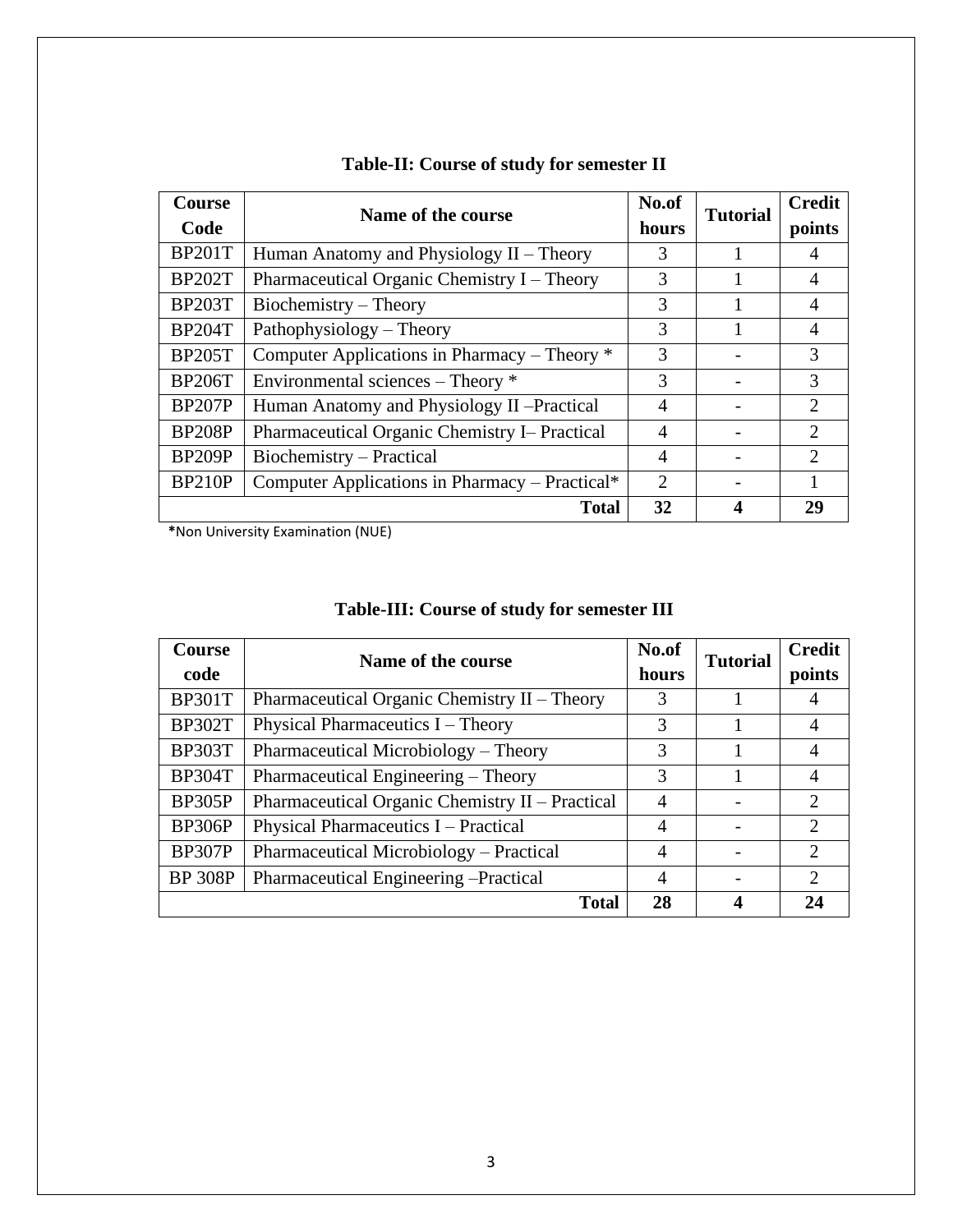| <b>Course</b>                                                   | Name of the course                           | No.of          | <b>Tutorial</b> | <b>Credit</b>               |
|-----------------------------------------------------------------|----------------------------------------------|----------------|-----------------|-----------------------------|
| code                                                            |                                              | hours          |                 | points                      |
| <b>BP401T</b>                                                   | Pharmaceutical Organic Chemistry III- Theory | 3              |                 | 4                           |
| <b>BP402T</b>                                                   | Medicinal Chemistry $I$ – Theory             |                |                 | 4                           |
| <b>BP403T</b>                                                   | Physical Pharmaceutics II - Theory           | 3              |                 | $\overline{A}$              |
| <b>BP404T</b>                                                   | Pharmacology $I$ – Theory                    | 3              |                 | $\overline{A}$              |
| <b>BP405T</b>                                                   | Pharmacognosy and Phytochemistry I- Theory   |                |                 | $\overline{4}$              |
| <b>BP406P</b><br>Medicinal Chemistry I – Practical              |                                              | $\overline{4}$ |                 | $\mathcal{D}_{\mathcal{L}}$ |
| <b>BP407P</b>                                                   | Physical Pharmaceutics II - Practical        |                |                 | $\mathcal{D}_{\mathcal{L}}$ |
| <b>BP408P</b>                                                   | Pharmacology I – Practical                   |                |                 | $\mathcal{D}_{\mathcal{L}}$ |
| <b>BP409P</b><br>Pharmacognosy and Phytochemistry I – Practical |                                              | 4              |                 | $\mathcal{D}_{\mathcal{L}}$ |
|                                                                 | <b>Total</b>                                 | 31             | 5               | 28                          |

### **Table-IV: Course of study for semester IV**

### **Table-V: Course of study for semester V**

| Course        | Name of the course                          | No.of          | <b>Tutorial</b> | <b>Credit</b>               |
|---------------|---------------------------------------------|----------------|-----------------|-----------------------------|
| code          |                                             | hours          |                 | points                      |
| <b>BP501T</b> | Medicinal Chemistry $II$ – Theory           | 3              |                 | 4                           |
| <b>BP502T</b> | <b>Industrial PharmacyI-Theory</b>          |                |                 | $\overline{4}$              |
| <b>BP503T</b> | Pharmacology $II$ – Theory                  | 3              |                 | $\overline{4}$              |
| <b>BP504T</b> | Pharmacognosy and Phytochemistry II- Theory | 3              |                 | $\overline{A}$              |
| <b>BP505T</b> | Pharmaceutical Jurisprudence – Theory       | 3              |                 | $\overline{A}$              |
| <b>BP506P</b> | <b>Industrial PharmacyI</b> – Practical     | $\overline{4}$ |                 | $\mathcal{D}_{\mathcal{L}}$ |
| <b>BP507P</b> | Pharmacology II – Practical                 | $\overline{A}$ |                 | $\overline{2}$              |
| <b>BP508P</b> | Pharmacognosy and Phytochemistry II -       |                |                 | $\mathcal{D}_{\mathcal{L}}$ |
|               | Practical                                   |                |                 |                             |
|               | <b>Total</b>                                | 27             | 5               | 26                          |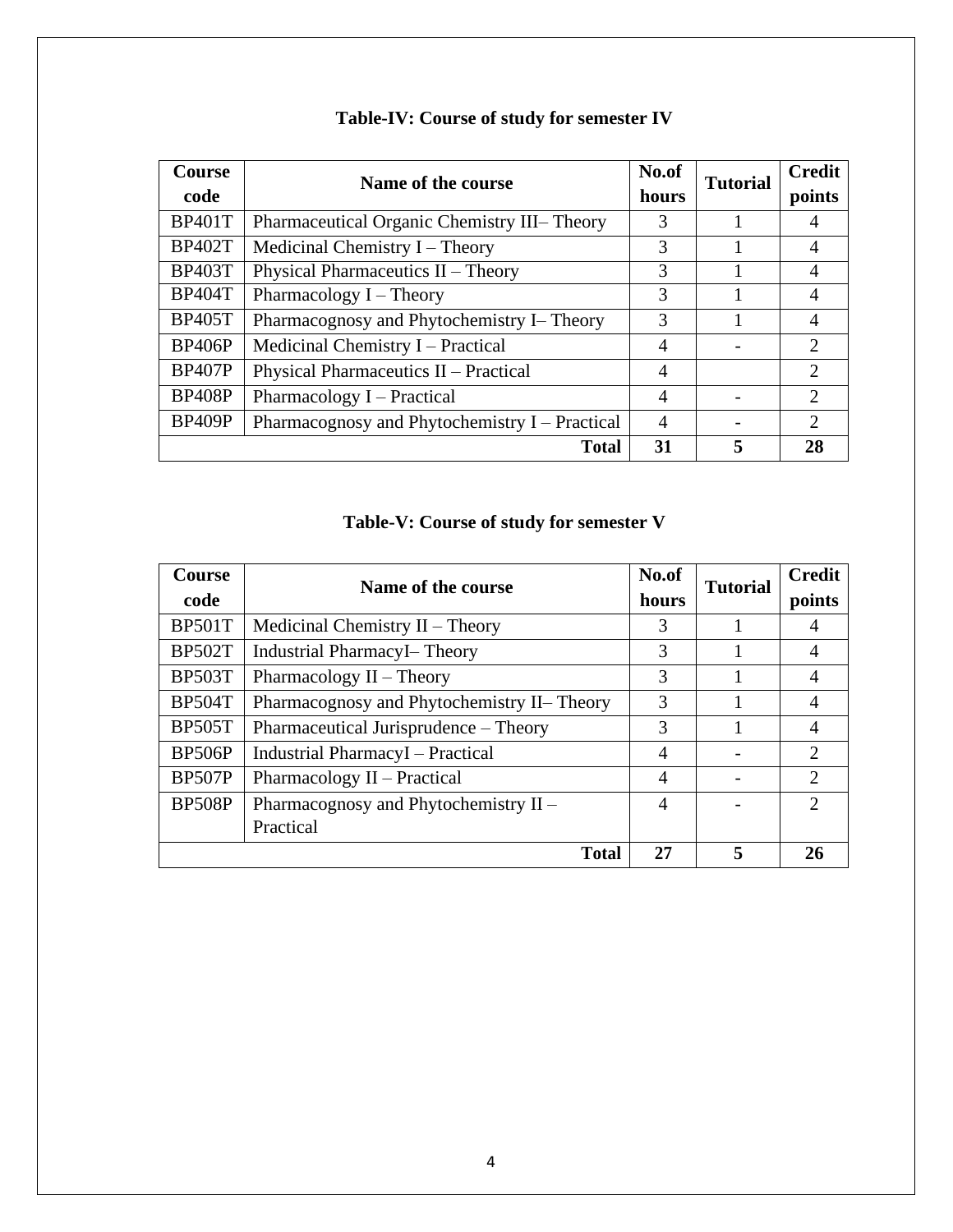| <b>Course</b><br>code | Name of the course                                | No.of<br>hours | <b>Tutorial</b> | <b>Credit</b><br>points     |
|-----------------------|---------------------------------------------------|----------------|-----------------|-----------------------------|
| <b>BP601T</b>         | Medicinal Chemistry III – Theory                  | 3              |                 | 4                           |
| <b>BP602T</b>         | Pharmacology $III$ – Theory                       |                |                 | $\overline{4}$              |
| <b>BP603T</b>         | Herbal Drug Technology – Theory                   |                |                 | 4                           |
| <b>BP604T</b>         | Biopharmaceutics and Pharmacokinetics -<br>Theory |                |                 |                             |
| <b>BP605T</b>         | Pharmaceutical Biotechnology – Theory             | 3              |                 | 4                           |
| <b>BP606T</b>         | <b>Quality Assurance – Theory</b>                 | 3              |                 |                             |
| <b>BP607P</b>         | Medicinal chemistry III – Practical               | 4              |                 | $\mathcal{D}_{\mathcal{A}}$ |
| <b>BP608P</b>         | Pharmacology III – Practical                      | 4              |                 | $\mathcal{D}_{\cdot}$       |
| <b>BP609P</b>         | Herbal Drug Technology – Practical                | 4              |                 | $\mathcal{D}_{\mathcal{L}}$ |
|                       | <b>Total</b>                                      | 30             |                 | 30                          |

### **Table-VI: Course of study for semester VI**

### **Table-VII: Course of study for semester VII**

| <b>Course</b>                      | Name of the course                                 | No.of | <b>Tutorial</b> | <b>Credit</b> |
|------------------------------------|----------------------------------------------------|-------|-----------------|---------------|
| code                               |                                                    | hours |                 | points        |
| <b>BP701T</b>                      | Instrumental Methods of Analysis – Theory          | 3     |                 |               |
| <b>BP702T</b>                      | Industrial PharmacyII - Theory                     | 3     |                 |               |
| <b>BP703T</b>                      | Pharmacy Practice - Theory                         | 3     |                 |               |
| <b>BP704T</b>                      | Novel Drug Delivery System - Theory                | 3     |                 |               |
| <b>BP705P</b>                      | <b>Instrumental Methods of Analysis -Practical</b> | 4     |                 | $\mathcal{D}$ |
| <b>BP706PS</b><br>Practice School* |                                                    | 12    |                 | 6             |
|                                    | Total                                              | 28    |                 |               |

**\*** Non University Examination (NUE)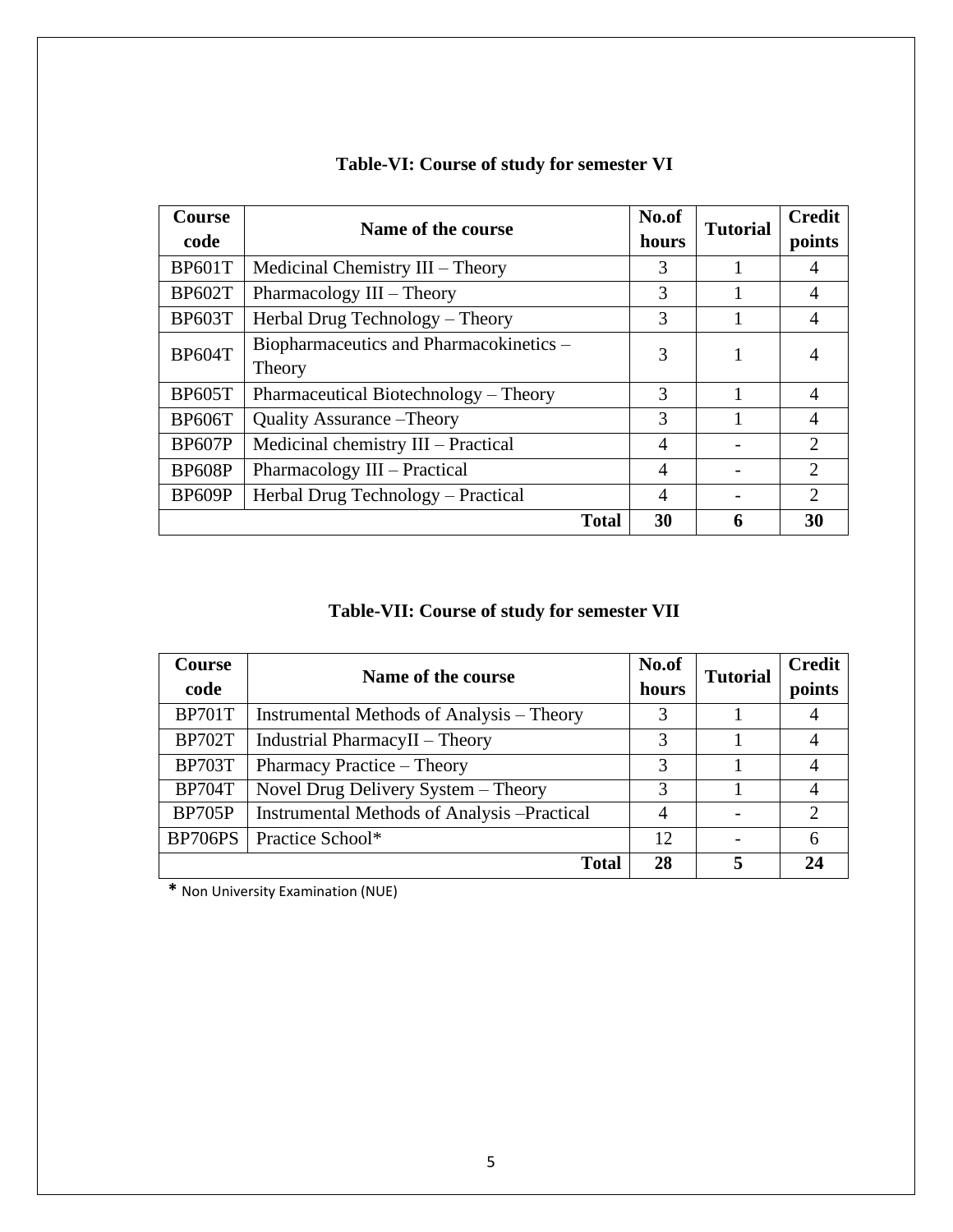| <b>Course</b>                                                                                                   | Name of the course                            | No.of     | <b>Tutorial</b> | <b>Credit</b>  |
|-----------------------------------------------------------------------------------------------------------------|-----------------------------------------------|-----------|-----------------|----------------|
| code                                                                                                            |                                               | hours     |                 | points         |
| <b>BP801T</b>                                                                                                   | <b>Biostatistics and Research Methodology</b> | 3         |                 | $\overline{A}$ |
| <b>BP802T</b>                                                                                                   | Social and Preventive Pharmacy                | 3         |                 | $\overline{4}$ |
| BP803ET                                                                                                         | Pharma Marketing Management                   |           |                 |                |
| BP804ET                                                                                                         | <b>Pharmaceutical Regulatory Science</b>      |           |                 |                |
| BP805ET                                                                                                         | Pharmacovigilance                             |           |                 |                |
|                                                                                                                 | Quality Control and Standardization of        |           |                 |                |
| BP806ET<br>Herbals<br>BP807ET<br>Computer Aided Drug Design<br>Cell and Molecular Biology<br>BP808ET<br>BP809ET |                                               | $3 + 3 =$ | $1 + 1 = 2$     | $4 + 4 =$      |
|                                                                                                                 |                                               | 6         |                 |                |
|                                                                                                                 |                                               |           |                 |                |
|                                                                                                                 | <b>Cosmetic Science</b>                       |           |                 |                |
| BP810ET                                                                                                         | <b>Experimental Pharmacology</b>              |           |                 |                |
| BP811ET                                                                                                         | <b>Advanced Instrumentation Techniques</b>    |           |                 |                |
|                                                                                                                 | Dietary Supplements And                       |           |                 |                |
|                                                                                                                 | BP812ET<br>Nutraceuticals - Theory            |           |                 |                |
| BP813ET                                                                                                         | <b>Pharmaceutical Product Development -</b>   |           |                 |                |
|                                                                                                                 | Theory                                        |           |                 |                |
| <b>BP814PW</b>                                                                                                  | Project Work                                  | 12        |                 | 6              |
|                                                                                                                 | <b>Total</b>                                  | 24        | 4               | 22             |

#### **Table-VIII: Course of study for semester VIII**

#### **Table-IX: Semester wise credits distribution**

| <b>Semester</b>                           | <b>Credit Points</b>   |
|-------------------------------------------|------------------------|
|                                           | $27/298/30\#$          |
| $\mathbf{I}$                              | 29                     |
| Ш                                         | 26                     |
| IV                                        | 28                     |
| V                                         | 26                     |
| VI                                        | 26                     |
| VII                                       | 24                     |
| VIII                                      | 22                     |
| Extracurricular/ Co curricular activities | $01*$                  |
| Total credit points for the program       | $209/211\frac{8}{212}$ |

\* The credit points assigned for extracurricular and or co-curricular activities shall be given by the Principals of the colleges and the same shall be submitted to the University. The criteria to acquire this credit point shall be defined by the colleges from time to time.

\$ Applicable ONLY for the students studied Physics / Chemistry / Botany / Zoology at HSC and appearing for Remedial Mathematics course**.**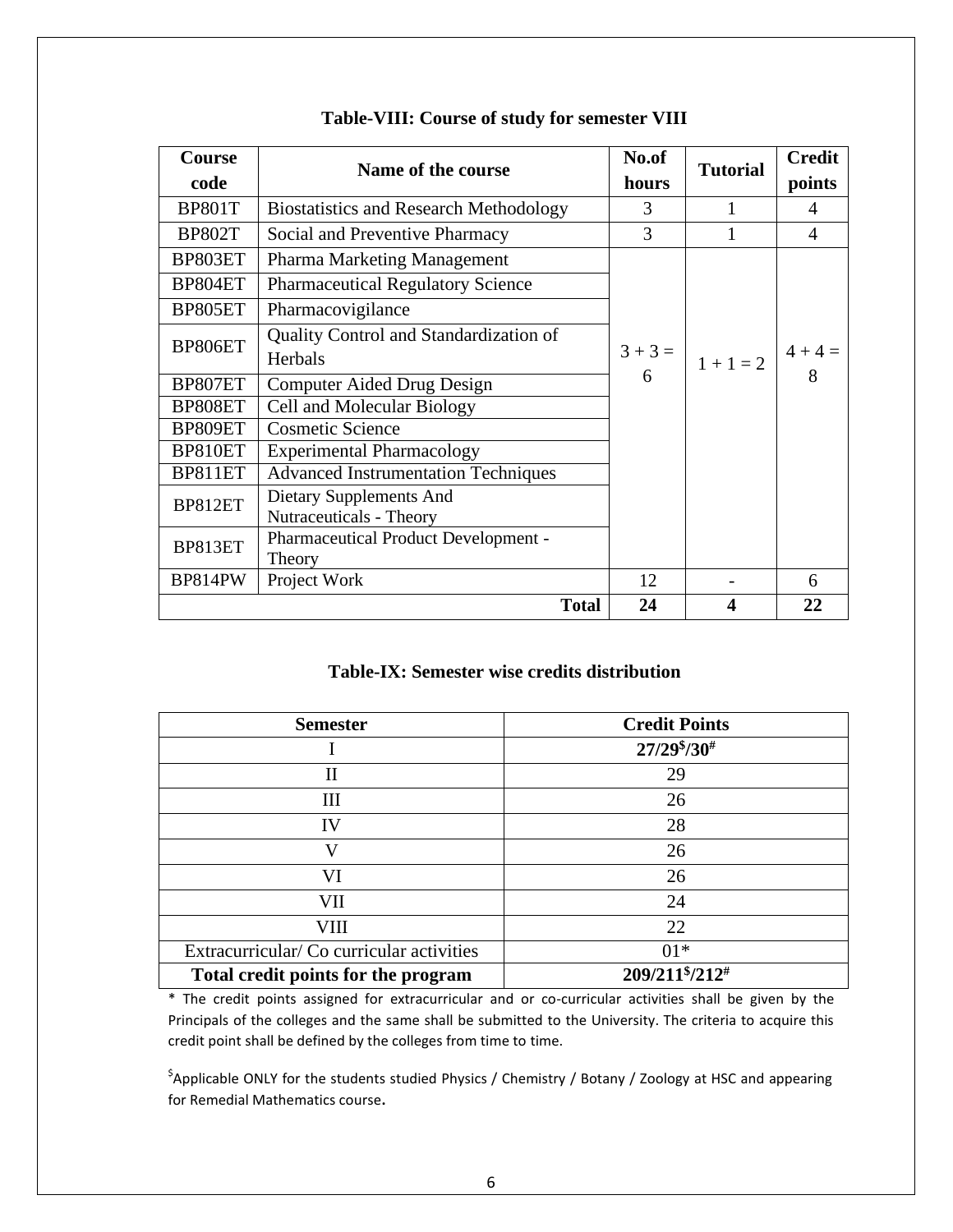# Applicable ONLY for the students studied Mathematics / Physics / Chemistry at HSC and appearing for Remedial Biology course**.**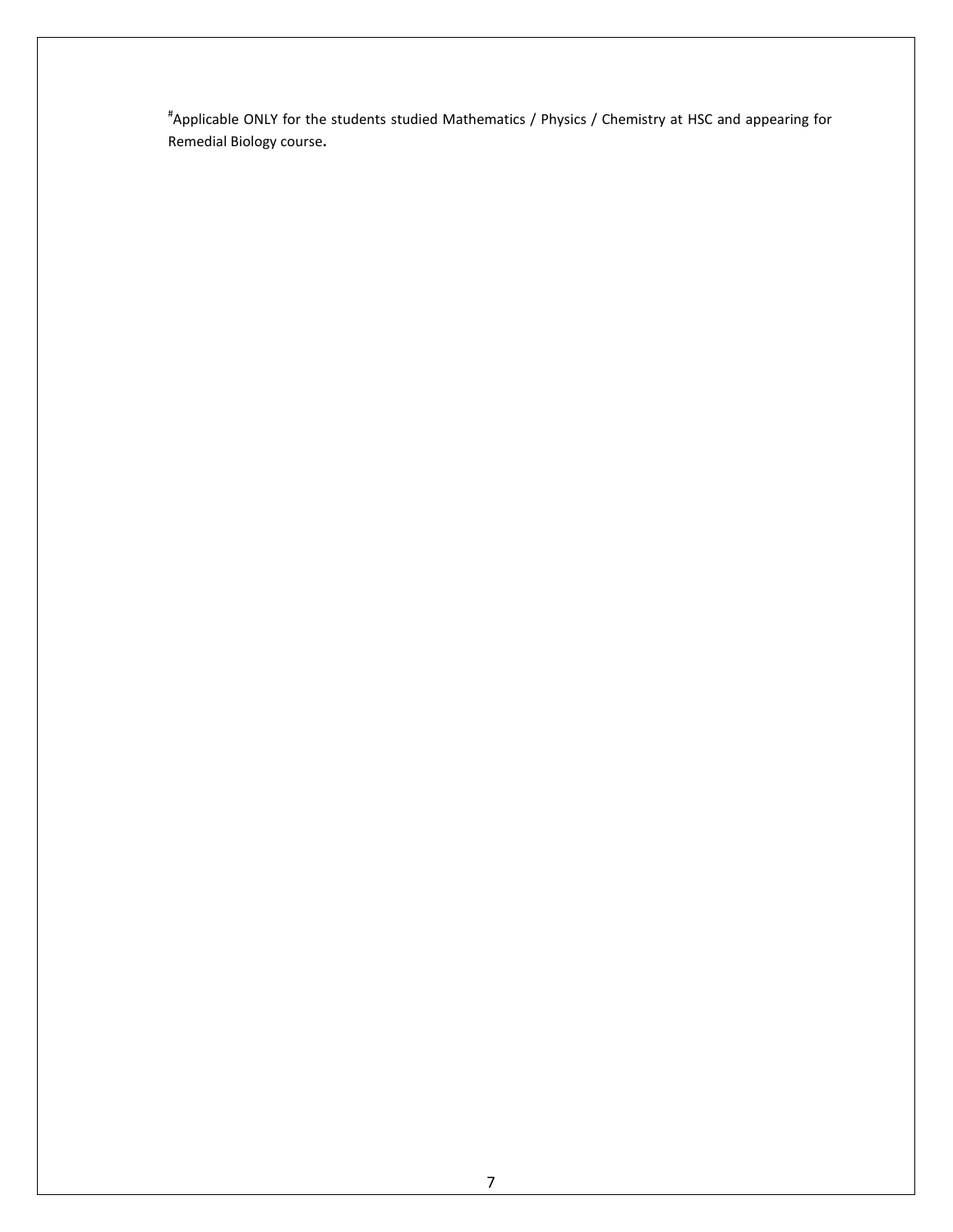### **Schemes for internal assessments and end semester examinations semester wise**

#### **Semester I**

| <b>Course</b>        |                                                   | <b>Internal Assessment</b>                  |               |                                 |                                         | <b>End Semester Exams</b> | <b>Total</b>                     |                                     |
|----------------------|---------------------------------------------------|---------------------------------------------|---------------|---------------------------------|-----------------------------------------|---------------------------|----------------------------------|-------------------------------------|
| code                 | Name of the course                                | <b>Sessional Exams</b><br><b>Continuous</b> |               |                                 | <b>Total</b>                            | <b>Marks</b>              | <b>Duration</b>                  | <b>Marks</b>                        |
|                      |                                                   | Mode                                        | <b>Marks</b>  | <b>Duration</b>                 |                                         |                           |                                  |                                     |
| <b>BP101T</b>        | Human Anatomy and<br>Physiology I-Theory          | 10                                          | 15            | $1$ Hr                          | 25                                      | 75                        | 3 Hrs                            | 100                                 |
| <b>BP102T</b>        | Pharmaceutical Analysis I -<br>Theory             | 10                                          | 15            | $1$ Hr                          | 25                                      | 75                        | 3 Hrs                            | 100                                 |
| <b>BP103T</b>        | Pharmaceutics $I$ – Theory                        | 10                                          | 15            | 1 Hr                            | 25                                      | 75                        | 3 Hrs                            | 100                                 |
| <b>BP104T</b>        | Pharmaceutical Inorganic<br>Chemistry - Theory    | 10                                          | 15            | $1$ Hr                          | 25                                      | 75                        | 3 Hrs                            | 100                                 |
| <b>BP105T</b>        | Communication skills $-$<br>Theory *              | 5                                           | 10            | 1 <sub>Hi</sub>                 | 15                                      | 35                        | $1.5$ Hrs                        | 50                                  |
| BP106RBT<br>BP106RMT | Remedial Biology/<br>Mathematics - Theory*        | 5                                           | 10            | $1$ Hr                          | 15                                      | 35                        | $1.5$ Hrs                        | 50                                  |
| <b>BP107P</b>        | Human Anatomy and<br>Physiology - Practical       | 5                                           | 10            | 4 Hrs                           | 15                                      | 35                        | 4 Hrs                            | 50                                  |
| <b>BP108P</b>        | Pharmaceutical Analysis I-<br>Practical           | 5                                           | 10            | 4 Hrs                           | 15                                      | 35                        | 4 Hrs                            | 50                                  |
| <b>BP109P</b>        | Pharmaceutics I - Practical                       | 5                                           | 10            | 4 Hrs                           | 15                                      | 35                        | 4 Hrs                            | 50                                  |
| <b>BP110P</b>        | Pharmaceutical Inorganic<br>Chemistry - Practical | 5                                           | 10            | 4 Hrs                           | 15                                      | 35                        | 4 Hrs                            | 50                                  |
| <b>BP111P</b>        | Communication skills -<br>Practical*              | 5                                           | 5             | 2 Hrs                           | 10                                      | 15                        | 2 Hrs                            | 25                                  |
| BP112RBP             | Remedial Biology -<br>Practical*                  | 5                                           | 5             | 2 Hrs                           | 10                                      | 15                        | 2 Hrs                            | 25                                  |
| <b>Total</b>         |                                                   | 70/75 */80 #                                | 115/1258/130# | 23/24 <sup>\$</sup> /26#H<br>rs | 185/200 <sup>\$</sup> /210 <sup>#</sup> | 490/525 \$/<br>$540^{#}$  | $31.5/33^{8}$ /<br>$35^{\#}$ Hrs | 675/725 $\frac{1}{2}$<br>$750^{\#}$ |

#Applicable ONLY for the students studied Mathematics / Physics / Chemistry at HSC and appearing for Remedial Biology (RB)course**.** \$Applicable ONLY for the students studied Physics / Chemistry / Botany / Zoology at HSC and appearing for Remedial Mathematics (RM) course**.**

**\*** Non-University Examination (NUE)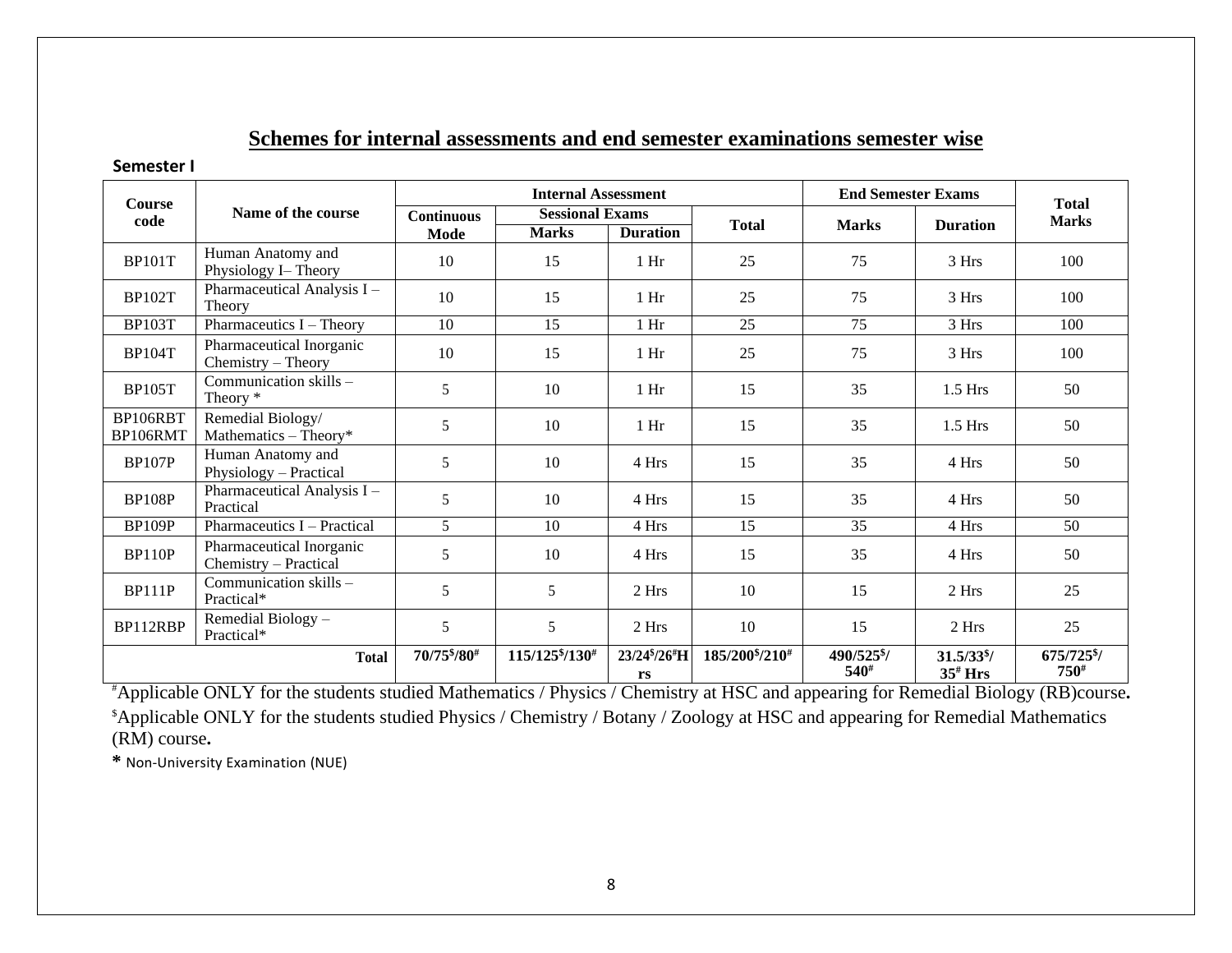| <b>Semester II</b> |
|--------------------|
|--------------------|

| <b>Course</b> |                                                                | <b>Internal Assessment</b>                  |              |                 |              | <b>End Semester Exams</b> | <b>Total</b>  |     |
|---------------|----------------------------------------------------------------|---------------------------------------------|--------------|-----------------|--------------|---------------------------|---------------|-----|
| code          | Name of the course                                             | <b>Sessional Exams</b><br><b>Continuous</b> |              | <b>Total</b>    | <b>Marks</b> | <b>Duration</b>           | <b>Marks</b>  |     |
|               |                                                                | <b>Mode</b>                                 | <b>Marks</b> | <b>Duration</b> |              |                           |               |     |
| <b>BP201T</b> | Human Anatomy and Physiology<br>$II$ – Theory                  | 10                                          | 15           | 1 <sub>hr</sub> | 25           | 75                        | 3 Hrs         | 100 |
| <b>BP202T</b> | Pharmaceutical Organic<br>Chemistry $I$ – Theory               | 10                                          | 15           | 1 <sub>hr</sub> | 25           | 75                        | 3 Hrs         | 100 |
| <b>BP203T</b> | Biochemistry – Theory                                          | 10                                          | 15           | 1 <sub>hr</sub> | 25           | 75                        | 3 Hrs         | 100 |
| <b>BP204T</b> | Pathophysiology - Theory                                       | 10                                          | 15           | 1 <sub>hr</sub> | 25           | 75                        | 3 Hrs         | 100 |
| <b>BP205T</b> | Computer Applications in<br>$Pharmacy - Theory$                | 10                                          | 15           | 1 <sub>hr</sub> | 25           | 50                        | 2 Hrs         | 75  |
| <b>BP206T</b> | Environmental sciences – Theory                                | 10                                          | 15           | 1 <sub>hr</sub> | 25           | 50                        | 2 Hrs         | 75  |
| <b>BP207P</b> | Human Anatomy and Physiology<br>II-Practical                   | 5                                           | 10           | 4 Hrs           | 15           | 35                        | 4 Hrs         | 50  |
| <b>BP208P</b> | <b>Pharmaceutical Organic</b><br><b>Chemistry I– Practical</b> | 5                                           | 10           | 4 Hrs           | 15           | 35                        | 4 Hrs         | 50  |
| <b>BP209P</b> | Biochemistry - Practical                                       | 5                                           | 10           | 4 Hrs           | 15           | 35                        | 4 Hrs         | 50  |
| <b>BP210P</b> | Computer Applications in<br>Pharmacy – Practical               | 5                                           | 5            | 2 Hrs           | 10           | 15                        | 2 Hrs         | 25  |
| <b>Total</b>  |                                                                | 80                                          | 125          | 20 Hrs          | 205          | 520                       | <b>30 Hrs</b> | 725 |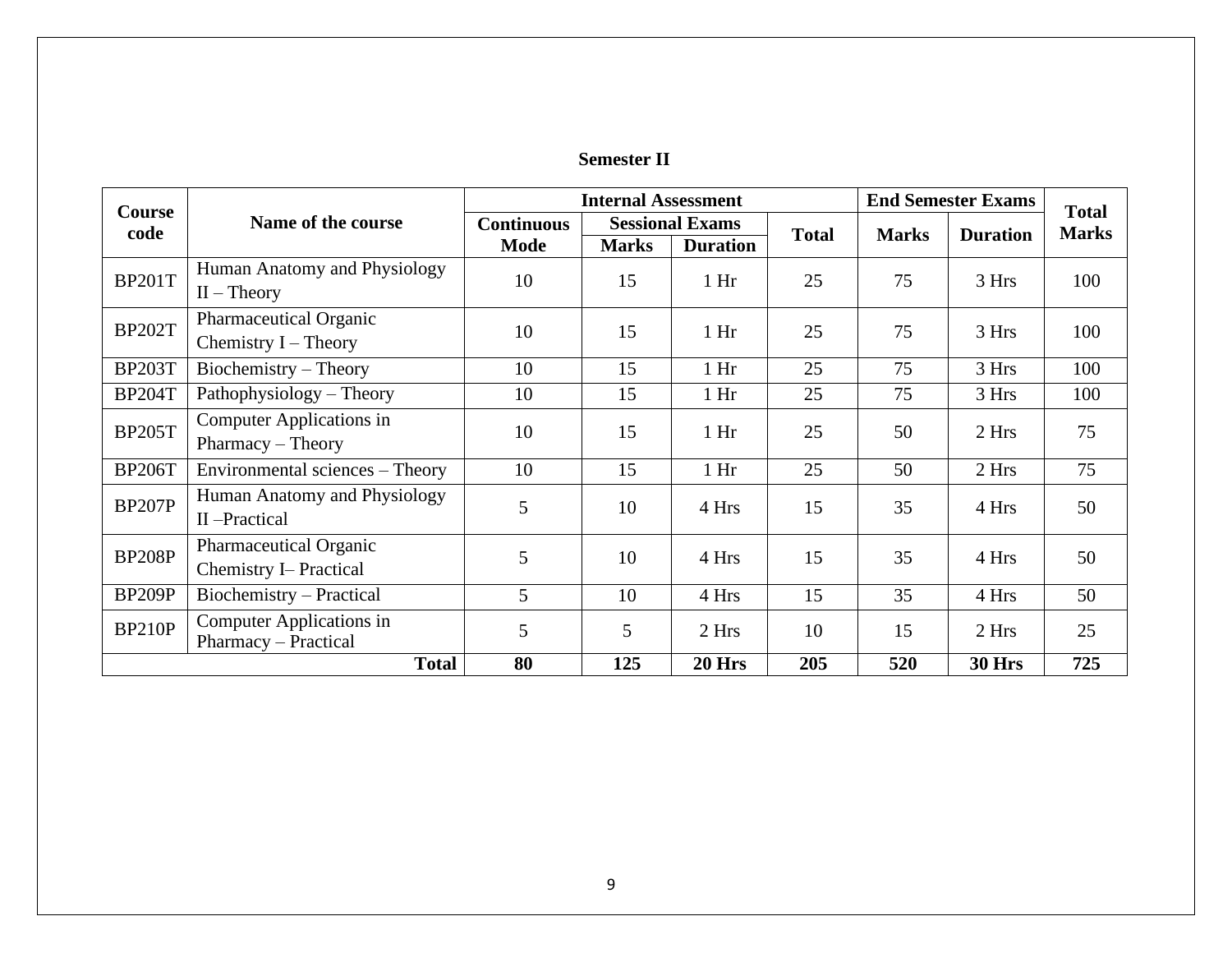#### **Semester III**

| Course        |                                                    |                                             | <b>Internal Assessment</b> |                 |              | <b>End Semester Exams</b> | <b>Total</b> |     |
|---------------|----------------------------------------------------|---------------------------------------------|----------------------------|-----------------|--------------|---------------------------|--------------|-----|
| code          | Name of the course                                 | <b>Sessional Exams</b><br><b>Continuous</b> |                            | <b>Total</b>    | <b>Marks</b> | <b>Duration</b>           | <b>Marks</b> |     |
|               |                                                    | <b>Mode</b>                                 | <b>Marks</b>               | <b>Duration</b> |              |                           |              |     |
| <b>BP301T</b> | Pharmaceutical Organic<br>Chemistry $II$ – Theory  | 10                                          | 15                         | 1 <sub>hr</sub> | 25           | 75                        | 3 Hrs        | 100 |
| <b>BP302T</b> | PhysicalPharmaceuticsI-Theory                      | 10                                          | 15                         | 1 <sub>hr</sub> | 25           | 75                        | 3 Hrs        | 100 |
| <b>BP303T</b> | Pharmaceutical Microbiology –<br>Theory            | 10                                          | 15                         | 1 <sub>hr</sub> | 25           | 75                        | 3 Hrs        | 100 |
| <b>BP304T</b> | Pharmaceutical Engineering -<br>Theory             | 10                                          | 15                         | 1 <sub>hr</sub> | 25           | 75                        | 3 Hrs        | 100 |
| <b>BP305P</b> | Pharmaceutical Organic<br>Chemistry II - Practical | 5                                           | 10                         | 4 Hr            | 15           | 35                        | 4 Hrs        | 50  |
| BP306P        | Physical Pharmaceutics I -<br>Practical            | 5                                           | 10                         | 4 Hr            | 15           | 35                        | 4 Hrs        | 50  |
| <b>BP307P</b> | Pharmaceutical Microbiology -<br>Practical         | 5                                           | 10                         | 4 Hr            | 15           | 35                        | 4 Hrs        | 50  |
| <b>BP308P</b> | Pharmaceutical Engineering –<br>Practical          | 5                                           | 10                         | 4 Hr            | 15           | 35                        | 4 Hrs        | 50  |
|               | <b>Total</b>                                       | 60                                          | 100                        | 20              | 160          | 440                       | 28Hrs        | 600 |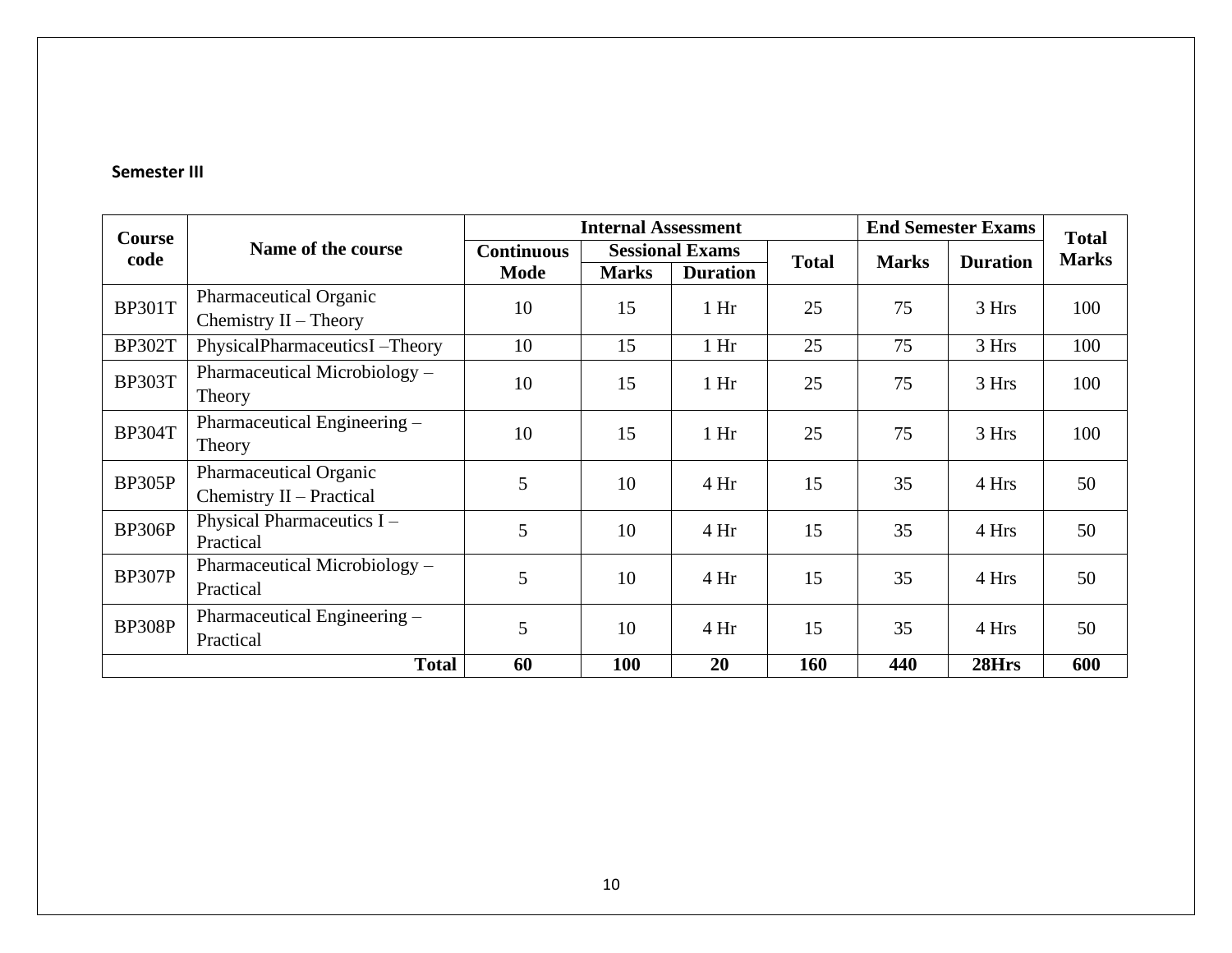#### **Semester IV**

| <b>Course</b>              |                                          |                                             | <b>Internal Assessment</b> |                 |              | <b>End Semester Exams</b> | <b>Total</b>    |              |
|----------------------------|------------------------------------------|---------------------------------------------|----------------------------|-----------------|--------------|---------------------------|-----------------|--------------|
| Name of the course<br>code |                                          | <b>Sessional Exams</b><br><b>Continuous</b> |                            |                 | <b>Total</b> | <b>Marks</b>              | <b>Duration</b> | <b>Marks</b> |
|                            |                                          | Mode                                        | <b>Marks</b>               | <b>Duration</b> |              |                           |                 |              |
| <b>BP401T</b>              | Pharmaceutical Organic                   | 10                                          | 15                         | 1 <sub>hr</sub> | 25           | 75                        | 3 Hrs           | 100          |
|                            | Chemistry III-Theory                     |                                             |                            |                 |              |                           |                 |              |
| <b>BP402T</b>              | Medicinal Chemistry $I$ – Theory         | 10                                          | 15                         | 1 <sub>hr</sub> | 25           | 75                        | 3 Hrs           | 100          |
| <b>BP403T</b>              | Physical Pharmaceutics II -<br>Theory    | 10                                          | 15                         | 1 <sub>hr</sub> | 25           | 75                        | 3 Hrs           | 100          |
| <b>BP404T</b>              | Pharmacology $I$ – Theory                | 10                                          | 15                         | 1 <sub>hr</sub> | 25           | 75                        | 3 Hrs           | 100          |
| <b>BP405T</b>              | Pharmacognosy $I$ – Theory               | 10                                          | 15                         | 1 <sub>hr</sub> | 25           | 75                        | 3 Hrs           | 100          |
| <b>BP406P</b>              | Medicinal Chemistry I – Practical        | 5                                           | 10                         | 4 Hr            | 15           | 35                        | 4 Hrs           | 50           |
| <b>BP407P</b>              | Physical Pharmaceutics II -<br>Practical | 5                                           | 10                         | 4 Hrs           | 15           | 35                        | 4 Hrs           | 50           |
| <b>BP408P</b>              | Pharmacology I – Practical               | $\mathfrak{S}$                              | 10                         | 4 Hrs           | 15           | 35                        | 4 Hrs           | 50           |
| <b>BP409P</b>              | Pharmacognosy I – Practical              | 5                                           | 10                         | 4 Hrs           | 15           | 35                        | 4 Hrs           | 50           |
|                            | <b>Total</b>                             | 70                                          | 115                        | <b>21 Hrs</b>   | 185          | 515                       | <b>31 Hrs</b>   | 700          |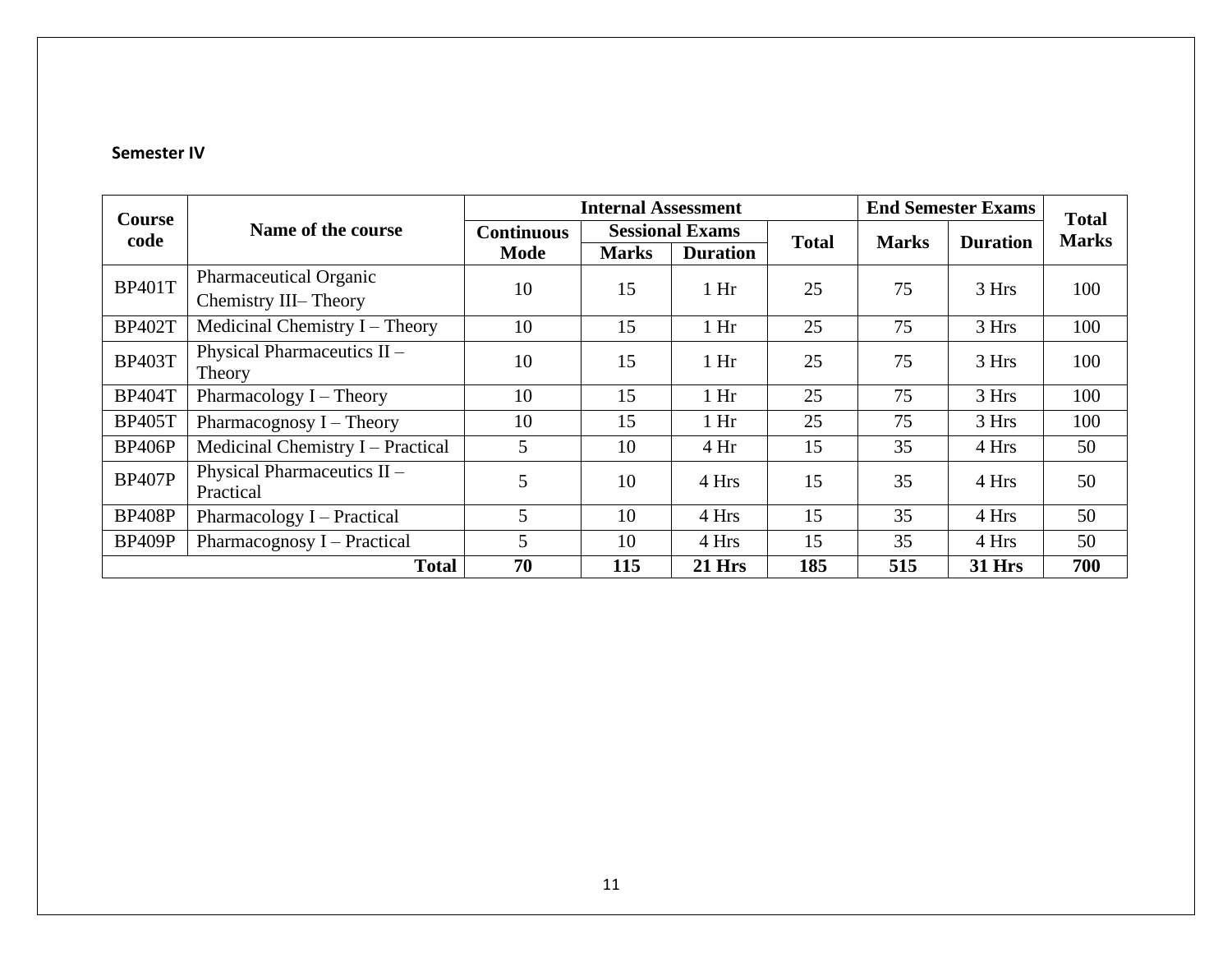#### **Semester V**

| <b>Course</b> |                                       | <b>Internal Assessment</b> |                        |                  |              | <b>End Semester Exams</b> | <b>Total</b>    |              |
|---------------|---------------------------------------|----------------------------|------------------------|------------------|--------------|---------------------------|-----------------|--------------|
| code          | Name of the course                    | <b>Continuous</b>          | <b>Sessional Exams</b> |                  | <b>Total</b> | <b>Marks</b>              | <b>Duration</b> | <b>Marks</b> |
|               |                                       | Mode                       | <b>Marks</b>           | <b>Duration</b>  |              |                           |                 |              |
| <b>BP501T</b> | Medicinal Chemistry II - Theory       | 10                         | 15                     | 1 <sub>hr</sub>  | 25           | 75                        | 3 Hrs           | 100          |
| <b>BP502T</b> | <b>Industrial PharmacyI- Theory</b>   | 10                         | 15                     | 1 <sub>hr</sub>  | 25           | 75                        | 3 Hrs           | 100          |
| <b>BP503T</b> | Pharmacology $II$ – Theory            | 10                         | 15                     | 1 <sub>hr</sub>  | 25           | 75                        | 3 Hrs           | 100          |
| <b>BP504T</b> | Pharmacognosy and                     | 10                         | 15                     | 1 <sub>hr</sub>  | 25           | 75                        | 3 Hrs           | 100          |
|               | Phytochemistry II - Theory            |                            |                        |                  |              |                           |                 |              |
| <b>BP505T</b> | Pharmaceutical Jurisprudence-         | 10                         | 15                     | 1 <sub>hr</sub>  | 25           | 75                        | 3 Hrs           | 100          |
|               | Theory                                |                            |                        |                  |              |                           |                 |              |
| <b>BP506P</b> | <b>Industrial PharmacyI-Practical</b> | 5                          | 10                     | 4Hr              | 15           | 35                        | 4 Hrs           | 50           |
| <b>BP507P</b> | Pharmacology II – Practical           | 5                          | 10                     | 4 Hr             | 15           | 35                        | 4 Hrs           | 50           |
| <b>BP508P</b> | Pharmacognosy II – Practical          | 5                          | 10                     | 4Hr              | 15           | 35                        | 4 Hrs           | 50           |
|               | <b>Total</b>                          | 65                         | 105                    | 17 <sub>Hi</sub> | 170          | 480                       | <b>27 Hrs</b>   | 650          |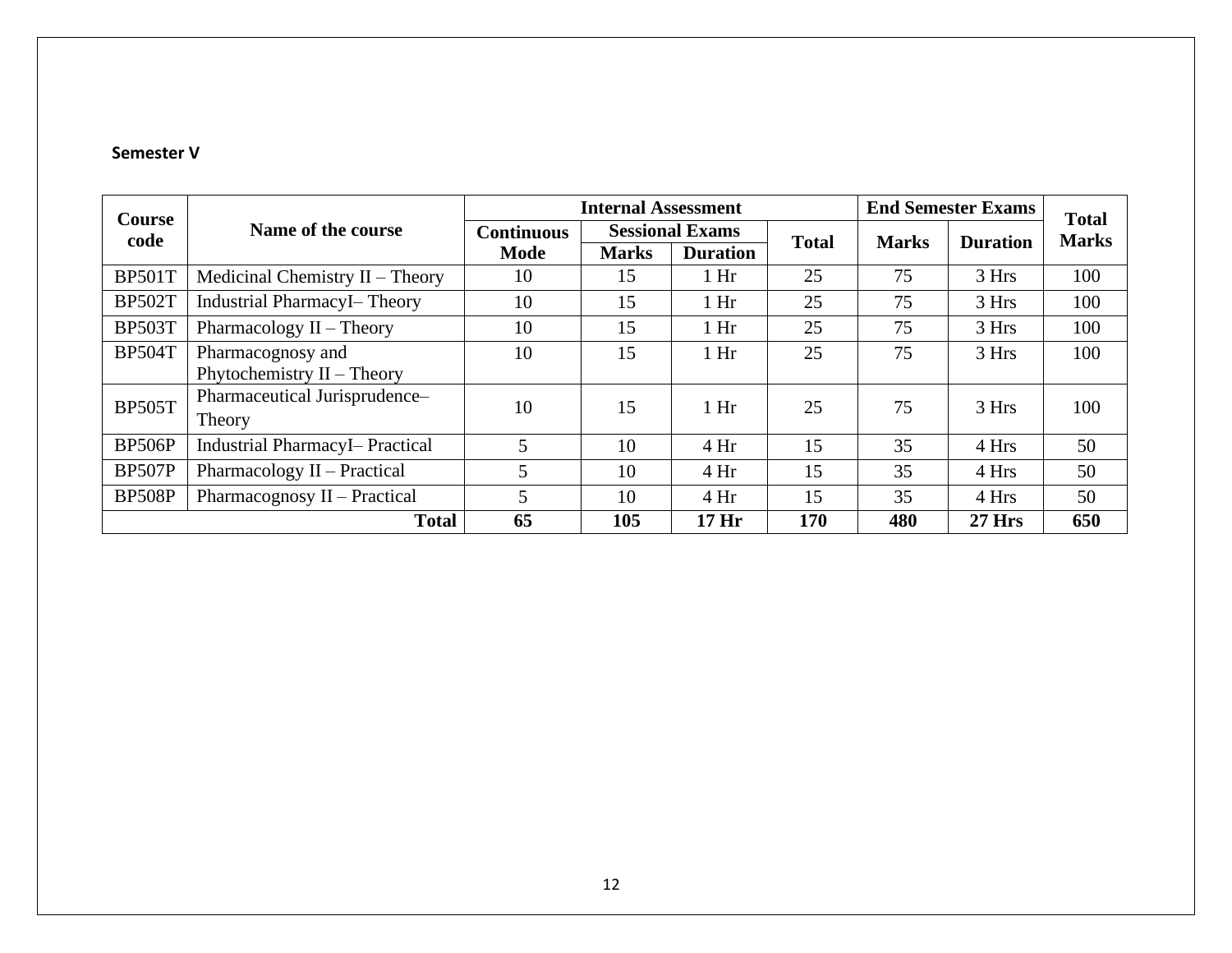#### **Semester VI**

| Course        |                                                           |                   | <b>Internal Assessment</b> |                        |              | <b>End Semester Exams</b> | <b>Total</b>    |              |
|---------------|-----------------------------------------------------------|-------------------|----------------------------|------------------------|--------------|---------------------------|-----------------|--------------|
| code          | Name of the course                                        | <b>Continuous</b> |                            | <b>Sessional Exams</b> | <b>Total</b> | <b>Marks</b>              | <b>Duration</b> | <b>Marks</b> |
|               |                                                           | <b>Mode</b>       | <b>Marks</b>               | <b>Duration</b>        |              |                           |                 |              |
| <b>BP601T</b> | Medicinal Chemistry III - Theory                          | 10                | 15                         | 1 <sub>hr</sub>        | 25           | 75                        | 3 Hrs           | 100          |
| <b>BP602T</b> | Pharmacology III - Theory                                 | 10                | 15                         | 1 <sub>hr</sub>        | 25           | 75                        | 3 Hrs           | 100          |
| <b>BP603T</b> | Herbal Drug Technology -<br>Theory                        | 10                | 15                         | 1 <sub>hr</sub>        | 25           | 75                        | 3 Hrs           | 100          |
| <b>BP604T</b> | Biopharmaceutics and<br>Pharmacokinetics - Theory         | 10                | 15                         | 1 <sub>hr</sub>        | 25           | 75                        | 3 Hrs           | 100          |
| <b>BP605T</b> | Pharmaceutical Biotechnology-<br>Theory                   | 10                | 15                         | 1 <sub>hr</sub>        | 25           | 75                        | 3 Hrs           | 100          |
| <b>BP606T</b> | <b>Pharmaceutical Quality</b><br><b>Assurance– Theory</b> | 10                | 15                         | 1 <sub>hr</sub>        | 25           | 75                        | 3 Hrs           | 100          |
| <b>BP607P</b> | Medicinal chemistry III -<br>Practical                    | 5                 | 10                         | 4 Hrs                  | 15           | 35                        | 4 Hrs           | 50           |
| <b>BP608P</b> | Pharmacology III - Practical                              | 5                 | 10                         | 4 Hrs                  | 15           | 35                        | 4 Hrs           | 50           |
| BP609P        | Herbal Drug Technology -<br>Practical                     | 5                 | 10                         | 4 Hrs                  | 15           | 35                        | 4 Hrs           | 50           |
|               | <b>Total</b>                                              |                   | 120                        | 18 Hrs                 | 195          | 555                       | <b>30 Hrs</b>   | 750          |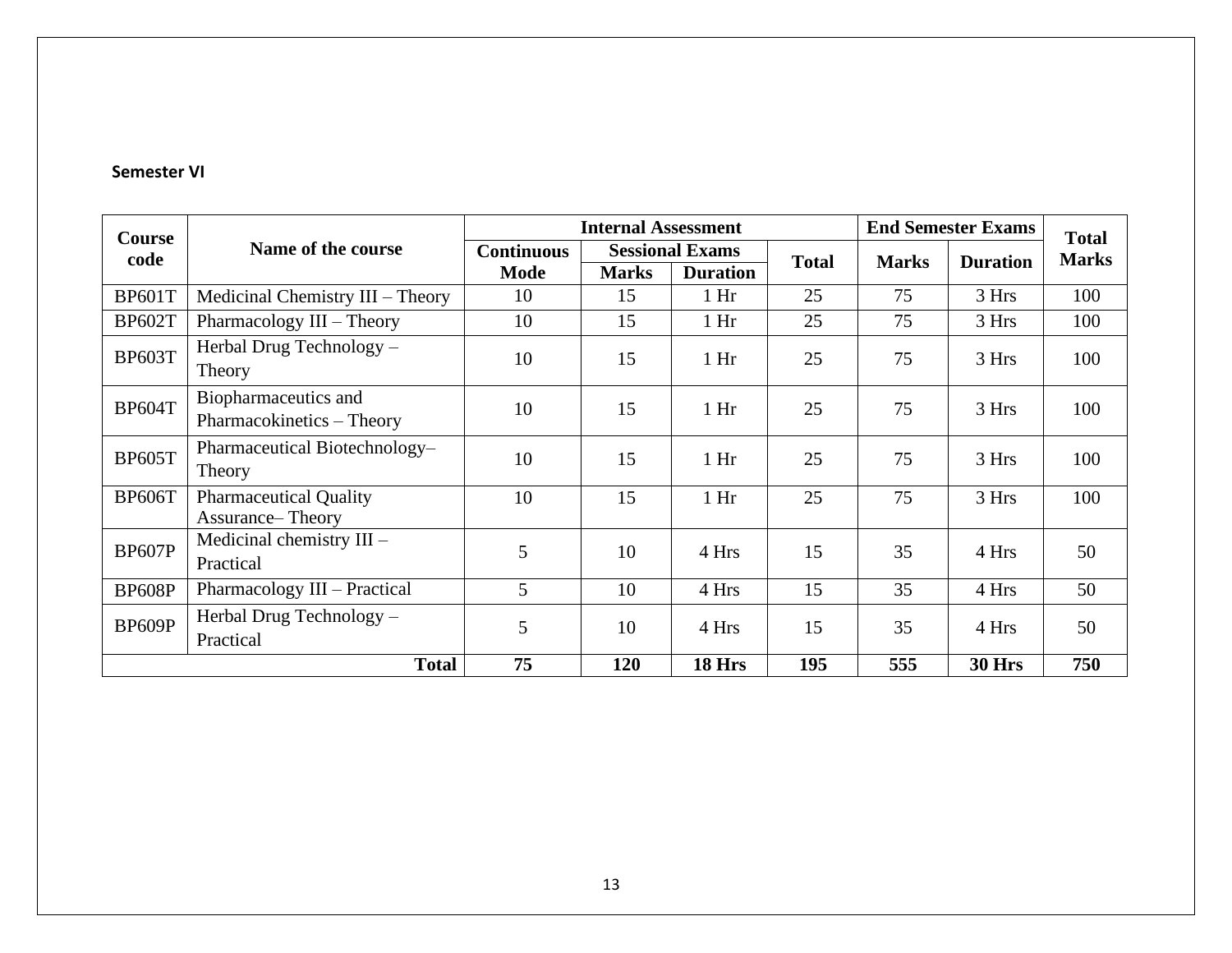#### **Semester VII**

| <b>Course</b>   |                                                       | <b>Internal Assessment</b> | <b>End Semester</b><br><b>Exams</b>         | <b>Total</b>             |              |              |                 |              |
|-----------------|-------------------------------------------------------|----------------------------|---------------------------------------------|--------------------------|--------------|--------------|-----------------|--------------|
| code            | Name of the course                                    |                            | <b>Sessional Exams</b><br><b>Continuous</b> |                          | <b>Total</b> | <b>Marks</b> | <b>Duration</b> | <b>Marks</b> |
|                 |                                                       | <b>Mode</b>                | <b>Marks</b>                                | <b>Duration</b>          |              |              |                 |              |
| <b>BP701T</b>   | <b>Instrumental Methods of Analysis</b><br>$-$ Theory | 10                         | 15                                          | 1 <sub>hr</sub>          | 25           | 75           | 3 Hrs           | 100          |
| <b>BP702T</b>   | <b>Industrial Pharmacy - Theory</b>                   | 10                         | 15                                          | 1 <sub>hr</sub>          | 25           | 75           | 3 Hrs           | 100          |
| <b>BP703T</b>   | Pharmacy Practice – Theory                            | 10                         | 15                                          | 1 <sub>hr</sub>          | 25           | 75           | 3 Hrs           | 100          |
| <b>BP704T</b>   | Novel Drug Delivery System -<br>Theory                | 10                         | 15                                          | 1 <sub>hr</sub>          | 25           | 75           | 3 Hrs           | 100          |
| <b>BP705 P</b>  | <b>Instrumental Methods of Analysis</b>               | 5                          | 10                                          | 4 Hrs                    | 15           | 35           |                 | 50           |
|                 | - Practical                                           |                            |                                             |                          |              |              | 4 Hrs           |              |
| <b>BP706 PS</b> | Practice School*                                      | 25                         |                                             | $\overline{\phantom{0}}$ | 25           | 125          | 5 Hrs           | 150          |
|                 | <b>Total</b>                                          | 70                         | 70                                          | 8Hrs                     | 140          | 460          | $21$ Hrs        | 600          |

**\*** The subject experts at college level shall conductexaminations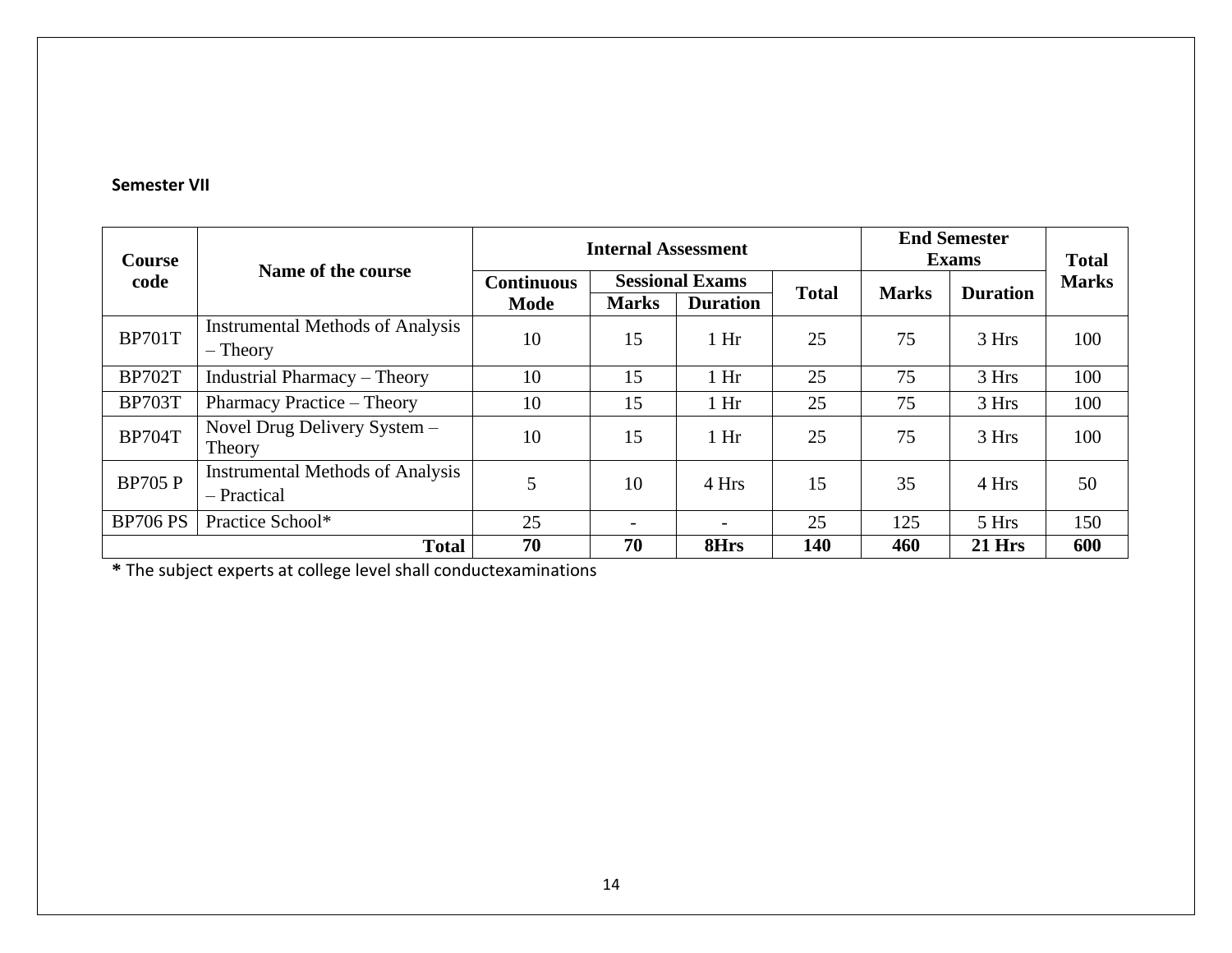#### **Semester VIII**

|                       |                                                            |           |                | <b>Internal Assessment</b> |              |               | <b>End Semester Exams</b> | <b>Total</b>           |
|-----------------------|------------------------------------------------------------|-----------|----------------|----------------------------|--------------|---------------|---------------------------|------------------------|
| <b>Course</b><br>code | Name of the course                                         | Continuou |                | <b>Sessional Exams</b>     | <b>Total</b> | <b>Marks</b>  | <b>Duration</b>           | <b>Marks</b>           |
|                       |                                                            | s Mode    | <b>Marks</b>   | <b>Duration</b>            |              |               |                           |                        |
| <b>BP801T</b>         | Biostatistics and Research Methodology -<br>Theory         | 10        | 15             | 1 <sub>hr</sub>            | 25           | 75            | 3 Hrs                     | 100                    |
| <b>BP802T</b>         | Social and Preventive Pharmacy<br>$-$ Theory               | 10        | 15             | 1 <sub>hr</sub>            | 25           | 75            | 3 Hrs                     | 100                    |
| BP803ET               | Pharmaceutical Marketing -<br>Theory                       |           |                |                            |              |               |                           |                        |
| BP804ET               | Pharmaceutical Regulatory Science -<br>Theory              |           |                |                            |              |               |                           |                        |
| BP805ET               | Pharmacovigilance - Theory                                 |           |                |                            |              |               |                           |                        |
| BP806ET               | Quality Control and Standardization of<br>Herbals - Theory | $10 + 10$ | $15 + 15$      | $1 + 1 =$                  | $25 + 25$    | $75+$         | $3 + 3 = 6$               | $100 +$                |
| BP807ET               | Computer Aided Drug Design -<br>Theory                     | $= 20$    | $\equiv$<br>30 | 2 Hrs                      | $=$<br>50    | 75<br>$= 150$ | <b>Hrs</b>                | $100 =$<br>200         |
| BP808ET               | Cell and Molecular Biology -<br>Theory                     |           |                |                            |              |               |                           |                        |
| BP809ET               | Cosmetic Science - Theory                                  |           |                |                            |              |               |                           |                        |
| BP810ET               | Experimental Pharmacology -<br>Theory                      |           |                |                            |              |               |                           |                        |
| BP811ET               | <b>Advanced Instrumentation Techniques</b><br>$-$ Theory   |           |                |                            |              |               |                           |                        |
| BP812ET               | Dietary Supplements And<br>Nutraceuticals - Theory         |           |                |                            |              |               |                           |                        |
| BP813ET               | Pharmaceutical Product Development -<br>Theory             |           |                |                            |              |               |                           |                        |
| <b>BP814PW</b>        | Project Work                                               |           |                |                            |              | 150           | 4 Hrs                     | 15<br>$\boldsymbol{0}$ |

|    | <b>Total</b> | 40 | 60 | $-$<br>J wa<br>$\sim$ 11.8 | <b>100</b> | 1 F A<br>1JV | $-$<br><b>Hrs</b><br>ΨT | 550 |
|----|--------------|----|----|----------------------------|------------|--------------|-------------------------|-----|
| -- |              |    |    |                            |            |              |                         |     |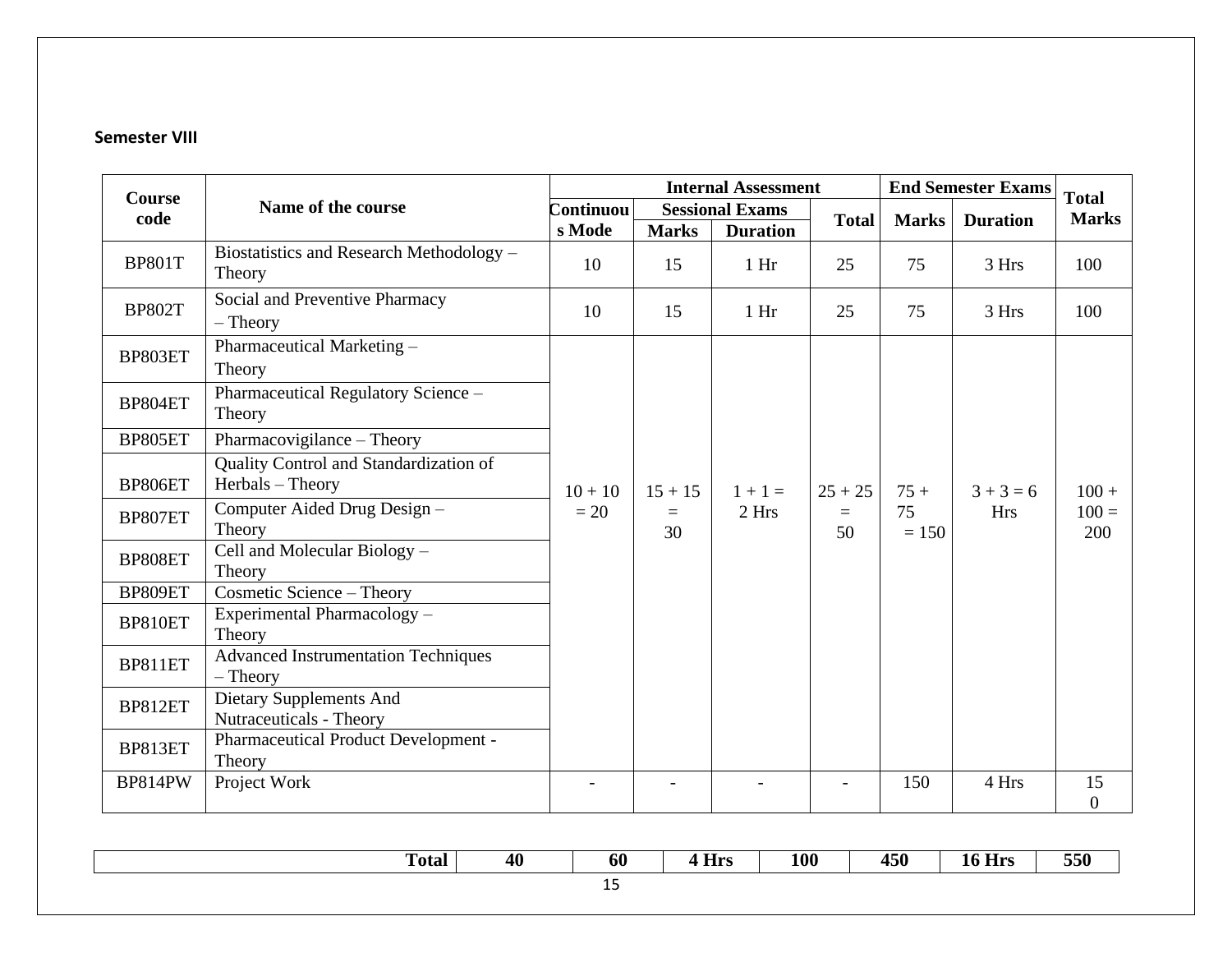### **SEMESTER I**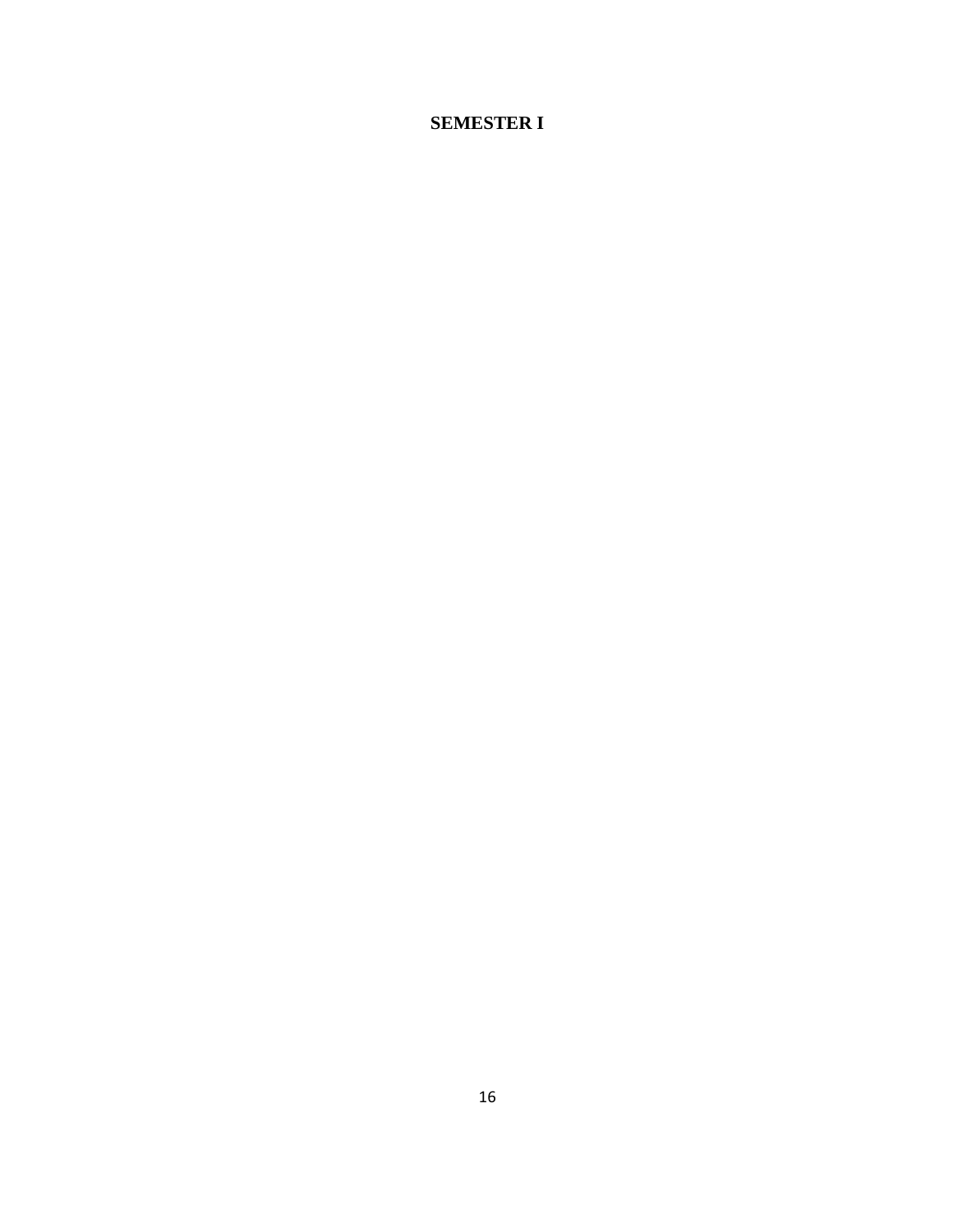#### **BP101T HUMAN ANATOMY AND PHYSIOLOGY-I (Theory)3 L + 1T / Week**

**Scope:** This subject is designed to impart fundamental knowledge on the structure andfunctions of the various systems of the human body. It also helps in understanding both homeostatic mechanisms. The subject provides the basic knowledge required to understand the various disciplines of pharmacy.

**Objectives**: Upon completion of this course the student should be able to

- 1. Explain the gross morphology, structure and functions of various organs of the human body.
- 2. Describe the various homeostatic mechanisms and their imbalances.
- 3. Identify the various tissues and organs of different systems of human body.
- 4. Perform the various experiments related to special senses and nervous system.
- 5. Appreciate coordinated working pattern of different organs of each system

| Sr.            | <b>Content</b>                                                               | <b>Hours</b>            |
|----------------|------------------------------------------------------------------------------|-------------------------|
| No.            |                                                                              |                         |
| $\mathbf{1}$   | <b>UNIT I</b>                                                                | 10                      |
| 1.1            | <b>Introduction to human body</b>                                            | $\overline{2}$          |
|                | Definition and scope of anatomy and physiology, levels of structural         |                         |
|                | organization and body systems, basic life processes, homeostasis, basic      |                         |
|                | anatomical terminology                                                       |                         |
| 1.2            | <b>Cellular level of organization</b>                                        | $\overline{\mathbf{4}}$ |
|                | Structure and functions of cell, transport across cell membrane, cell        |                         |
|                | division, cell junctions. General principles of cell communication,          |                         |
|                | intracellular signaling pathway activation by extracellular signal molecule, |                         |
|                | Forms of intracellular signaling: a) Contact-dependent b) Paracrine c)       |                         |
|                | Synaptic d) Endocrine                                                        |                         |
| 1.3            | <b>Tissue level of organization</b>                                          | $\overline{\mathbf{4}}$ |
|                | Classification of tissues, structure, location and functions of epithelial,  |                         |
|                | muscular and nervous and connective tissues                                  |                         |
| $\overline{2}$ | <b>UNIT II</b>                                                               | 10                      |
| 2.1            | Integumentary system Structure and functions of skin                         | $\mathbf{1}$            |
| 2.2            | <b>Skeletal system</b>                                                       | 6                       |
|                | Divisions of skeletal system, types of bone, salient features and functions  |                         |
|                | of bones of axial and appendicular skeletal system.                          |                         |
|                | Organization of skeletal muscle, physiology of muscle contraction,           |                         |
|                | neuromuscular junction                                                       |                         |
| 2.3            | <b>Joints</b>                                                                | 3                       |
|                | Structural and functional classification, types of joints movements and its  |                         |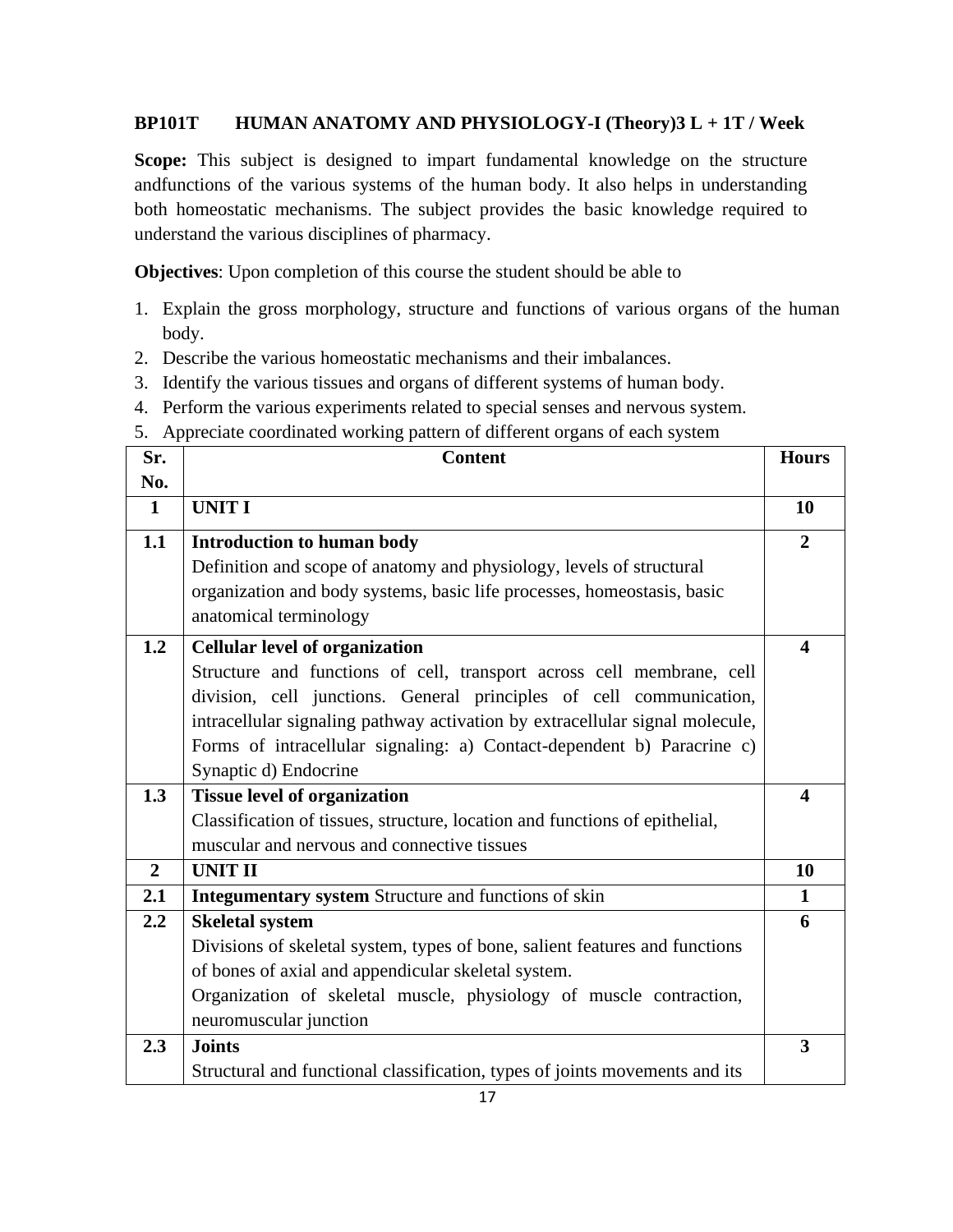|                         | articulation                                                                |                         |
|-------------------------|-----------------------------------------------------------------------------|-------------------------|
| 3                       | <b>UNIT III</b>                                                             | 10                      |
| 3.1                     | <b>Body fluids and blood</b>                                                | 6                       |
|                         | Body fluids, composition and functions of blood, hemopoeisis, formation     |                         |
|                         | of hemoglobin, anemia, mechanisms of coagulation, blood grouping, Rh        |                         |
|                         | factors, transfusion, its significance and disorders of blood, Reticulo     |                         |
|                         | endothelial system.                                                         |                         |
| 3.2                     | <b>Lymphatic system</b>                                                     | $\boldsymbol{4}$        |
|                         | Lymphatic organs and tissues, lymphatic vessels, lymph circulation and      |                         |
|                         | functions of lymphatic system                                               |                         |
| $\overline{\mathbf{4}}$ | <b>UNIT IV</b>                                                              | 08                      |
| 4.1                     | Peripheral nervous system:                                                  | 3                       |
|                         | Classification of peripheral nervous system: Structure and functions of     |                         |
|                         | sympathetic and parasympathetic nervous system. Origin and functions of     |                         |
|                         | spinal and cranial nerves.                                                  |                         |
| 4.2                     | <b>Special senses</b>                                                       | 5                       |
|                         | Structure and functions of eye, ear, nose and tongue and their disorders.   |                         |
| 5                       | <b>UNIT V</b>                                                               | 07                      |
|                         | <b>Cardiovascular system</b>                                                | $\overline{\mathbf{4}}$ |
|                         | Heart – anatomy of heart, blood circulation, blood vessels, structure and   |                         |
|                         | functions of artery, vein and capillaries, elements of conduction system of |                         |
|                         | heart and hear beat, its regulation by autonomic nervous system, cardiac    |                         |
|                         | output, cardiac cycle.                                                      |                         |
|                         | Regulation of blood pressure, pulse, electrocardiogram and disorders of     | 3                       |
|                         | heart.                                                                      |                         |
|                         | <b>Total</b>                                                                | 45                      |

#### **Recommended Books (Latest Editions)**

- 1. Essentials of Medical Physiology by K. Sembulingam and P. Sembulingam. Jaypee brothers medical publishers, New Delhi.
- 2. Anatomy and Physiology in Health and Illness by Kathleen J.W. Wilson, Churchill Livingstone, New York
- 3. Physiological basis of Medical Practice-Best and Tailor. Williams & Wilkins Co,Riverview,MI USA
- 4. Text book of Medical Physiology- Arthur C,Guyton andJohn.E. Hall. Miamisburg, OH, U.S.A.
- 5. Principles of Anatomy and Physiology by Tortora Grabowski. Palmetto, GA, U.S.A.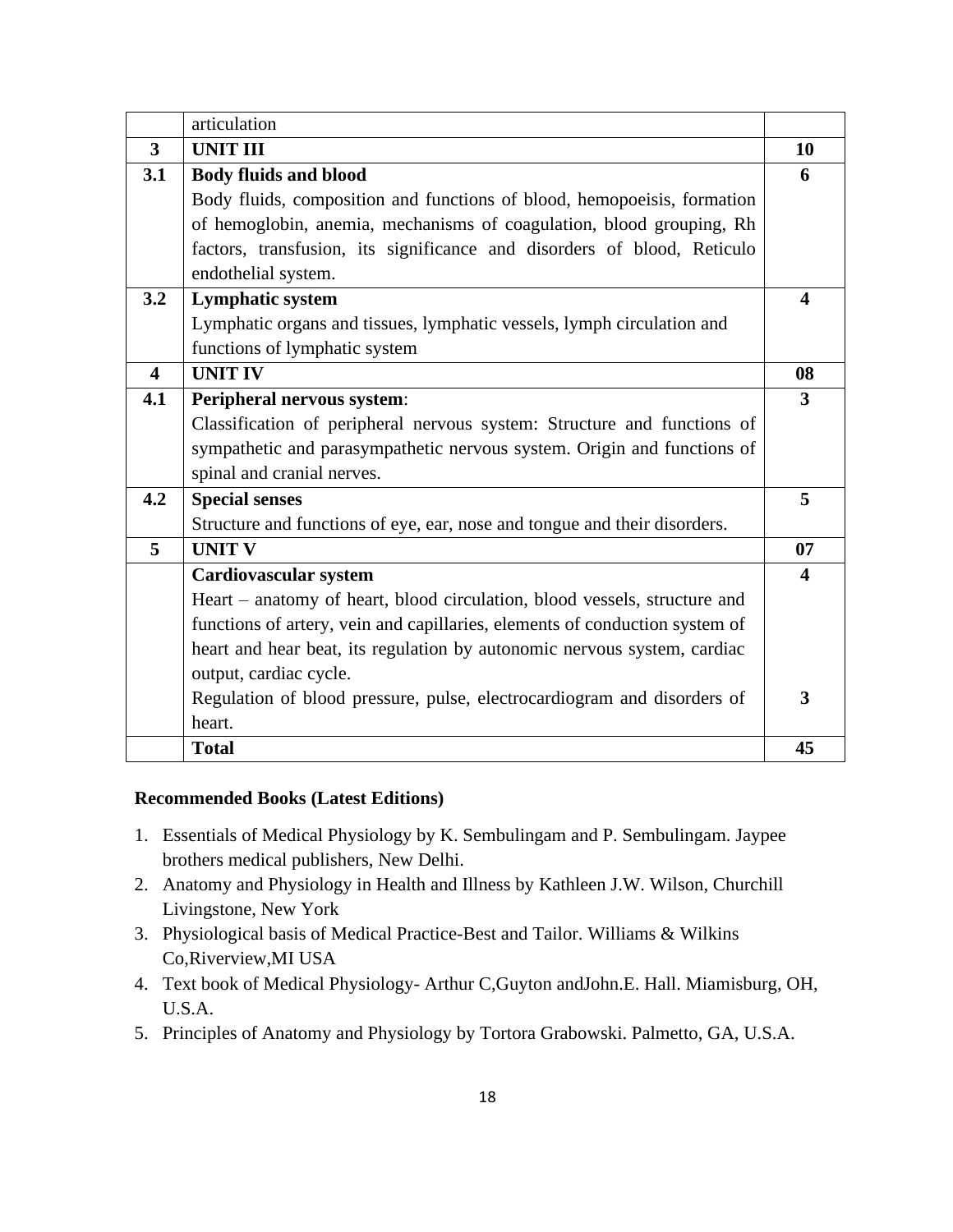- 6. Textbook of Human Histology by Inderbir Singh, Jaypee brother's medical publishers, New Delhi.
- 7. Textbook of Practical Physiology by C.L. Ghai, Jaypee brother's medical publishers, New Delhi.
- 8. Practical workbook of Human Physiology by K. Srinageswari and Rajeev Sharma, Jaypee brother's medical publishers, New Delhi. **Reference Books (Latest Editions)**
- 1. Physiological basis of Medical Practice-Best and Tailor. Williams & Wilkins Co, Riverview, MI USA
- 2. Text book of Medical Physiology- Arthur C, Guyton and John. E. Hall. Miamisburg, OH, U.S.A.
- 3. Human Physiology (vol 1 and 2) by Dr. C.C. Chatterrje ,Academic Publishers Kolkata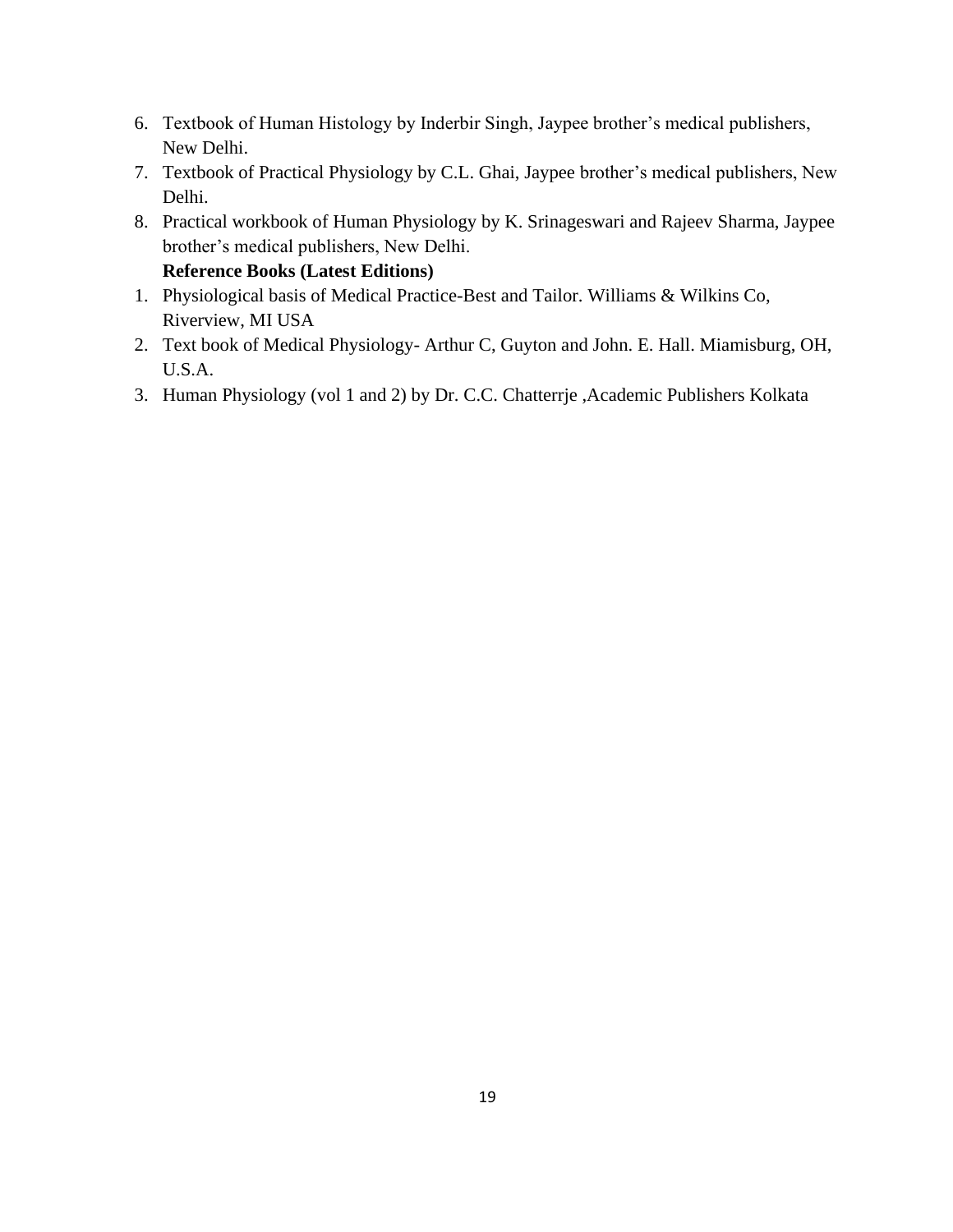#### **BP102T PHARMACEUTICAL ANALYSIS (Theory)3 L + 1T / Week**

**Scope**: This course deals with the fundamentals of analytical chemistry and principles ofelectrochemical analysis of drugs

**Objectives:** Upon completion of the course student shall be able to

- 1. understand the principles of volumetric and electro chemical analysis
- 2. carryout various volumetric and electrochemical titrations
- 3. develop analytical skills

| Sr. No.        | <b>Content</b>                                                            | <b>Hours</b>            |
|----------------|---------------------------------------------------------------------------|-------------------------|
| $\mathbf{1}$   | <b>UNIT I</b>                                                             | 10                      |
|                | Pharmaceutical analysis- Definition and scope                             | 6                       |
|                | i) Different techniques of analysis                                       |                         |
| 1.1            | ii) Methods of expressing concentration                                   |                         |
|                | iii) Primary and secondary standards.                                     |                         |
|                | iv) Preparation and standardization of various molar and normal           |                         |
|                | solutions-Oxalic acid, sodium hydroxide, hydrochloric acid, sodium        |                         |
|                | thiosulphate, sulphuric acid, potassium permanganate and ceric            |                         |
|                | ammonium sulphate                                                         |                         |
| 1.2            | Errors: Sources of errors, types of errors, methods of minimizing         | $\overline{2}$          |
|                | errors, accuracy, precision and significant figures                       |                         |
| 1.3            | Pharmacopoeia, Sources of impurities in medicinal agents, limit tests.    | $\overline{2}$          |
| $\overline{2}$ | <b>UNIT II</b>                                                            | 10                      |
| 2.1            | Acid base titration: Theories of acid base indicators, classification     |                         |
|                | ofacid base titrations and theory involved in titrations of strong, weak, | 5                       |
|                | and very weak acids and bases, neutralization curve                       |                         |
| 2.2            | Non aqueous titration: Solvents, acidimetry and alkalimetry titration     | 5                       |
|                | andestimation of Sodium benzoate and Ephedrine HCl                        |                         |
| $\overline{3}$ | <b>UNIT III</b>                                                           | 10                      |
| 3.1            | Precipitation titrations: Mohr's method, Volhard's, Modified              | $\overline{2}$          |
| 3.2            | Complexometric titration: Classification, metal ion indicators,           | $\overline{\mathbf{4}}$ |
|                | maskingand demasking reagents, estimation of Magnesium sulphate,          |                         |
|                | and calcium gluconate.                                                    |                         |
| 3.3            | Gravimetry: Principle and steps involved in gravimetric analysis.         | $\overline{2}$          |
|                | Purity of the precipitate: co-precipitation and post precipitation,       |                         |
|                | Estimation of barium sulphate                                             |                         |
| 3.4            | Basic Principles, methods and application of diazotisation titration      | $\overline{2}$          |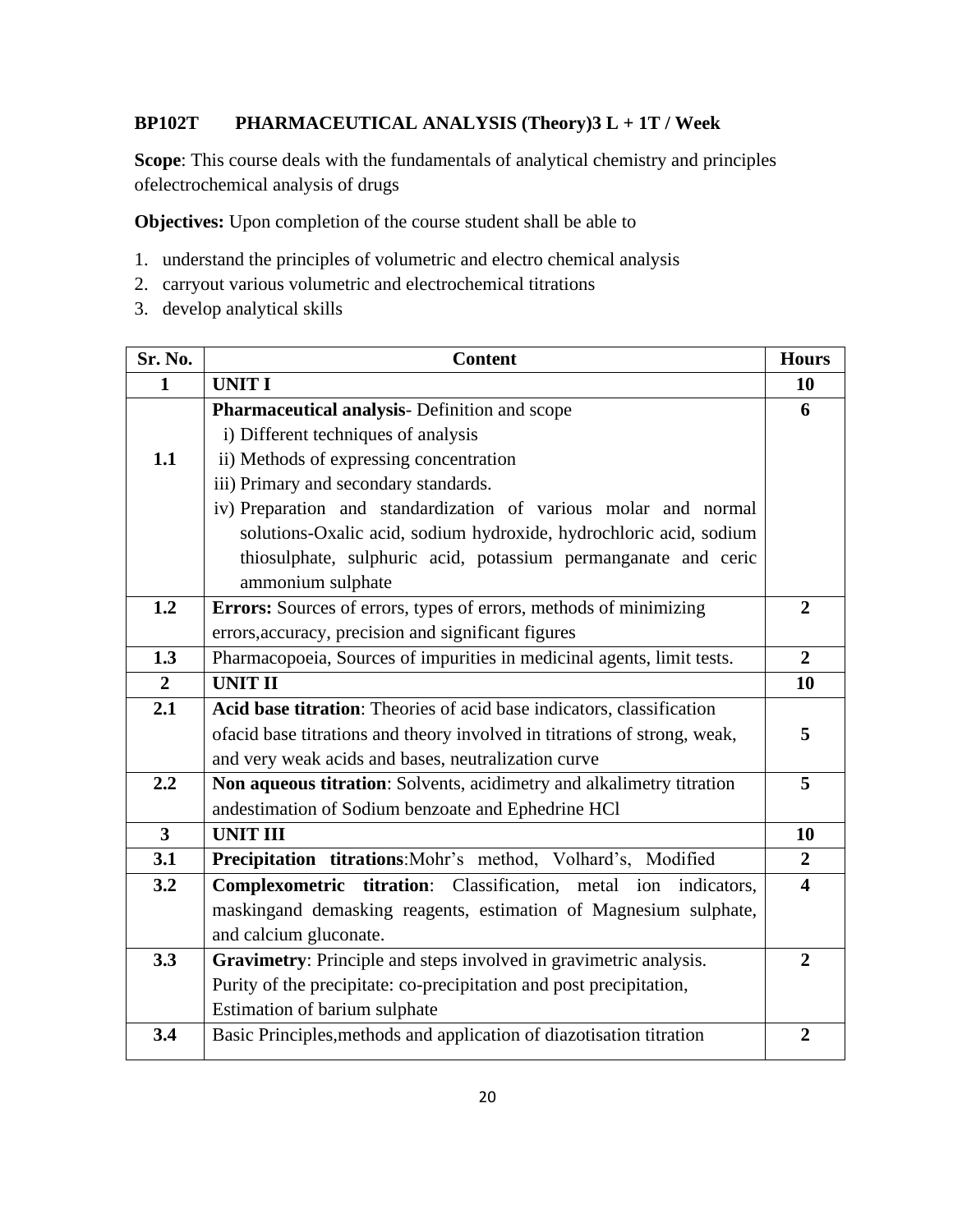| $\overline{\mathbf{4}}$ | <b>UNIT IV</b>                                                                 | 08                    |
|-------------------------|--------------------------------------------------------------------------------|-----------------------|
| 4.1                     | <b>Redox titrations</b>                                                        |                       |
|                         | Concepts of oxidation and reduction                                            |                       |
| 4.2                     | Types of redox titrations (Principles and applications)                        |                       |
|                         | Cerimetry, Iodimetry, Iodometry, Bromatometry, Dichrometry,                    |                       |
|                         | Titration with potassium iodate                                                |                       |
| 5                       | <b>UNIT V - Electrochemical methods of analysis</b>                            | 07                    |
| 5.1                     | <b>Conductometry-Introduction, Conductivity cell,</b>                          | $\mathbf{2}$          |
|                         | Conductometrictitrations, applications.                                        |                       |
| 5.2                     | Potentiometry - Electrochemical cell, construction and working of              | 3                     |
|                         | reference (Standard hydrogen, silver chloride electrode and calomel            |                       |
|                         | electrode) and indicator electrodes (metal electrodes and glass                |                       |
|                         | electrode), methods to determine end point of potentiometric titration         |                       |
|                         | and applications.                                                              |                       |
| 5.3                     | <b>Polarography</b> - Principle, Ilkovic equation, construction and working of | $\mathcal{D}_{\cdot}$ |
|                         | dropping mercury electrode and rotating platinum<br>electrode,                 |                       |
|                         | applications                                                                   |                       |
|                         | <b>Total</b>                                                                   | 45                    |

### **Recommended Books: (Latest Editions)**

- 1. A.H. Beckett & J.B. Stenlake's, Practical Pharmaceutical Chemistry Vol I & II, Stahlone Press of University of London
- 2. A.I. Vogel, Text Book of Quantitative Inorganic analysis
- 3. P. Gundu Rao, Inorganic Pharmaceutical Chemistry
- 4. Bentley and Driver's Textbook of Pharmaceutical Chemistry
- 5. John H. Kennedy, Analytical chemistry principles
- 6. Indian Pharmacopoeia.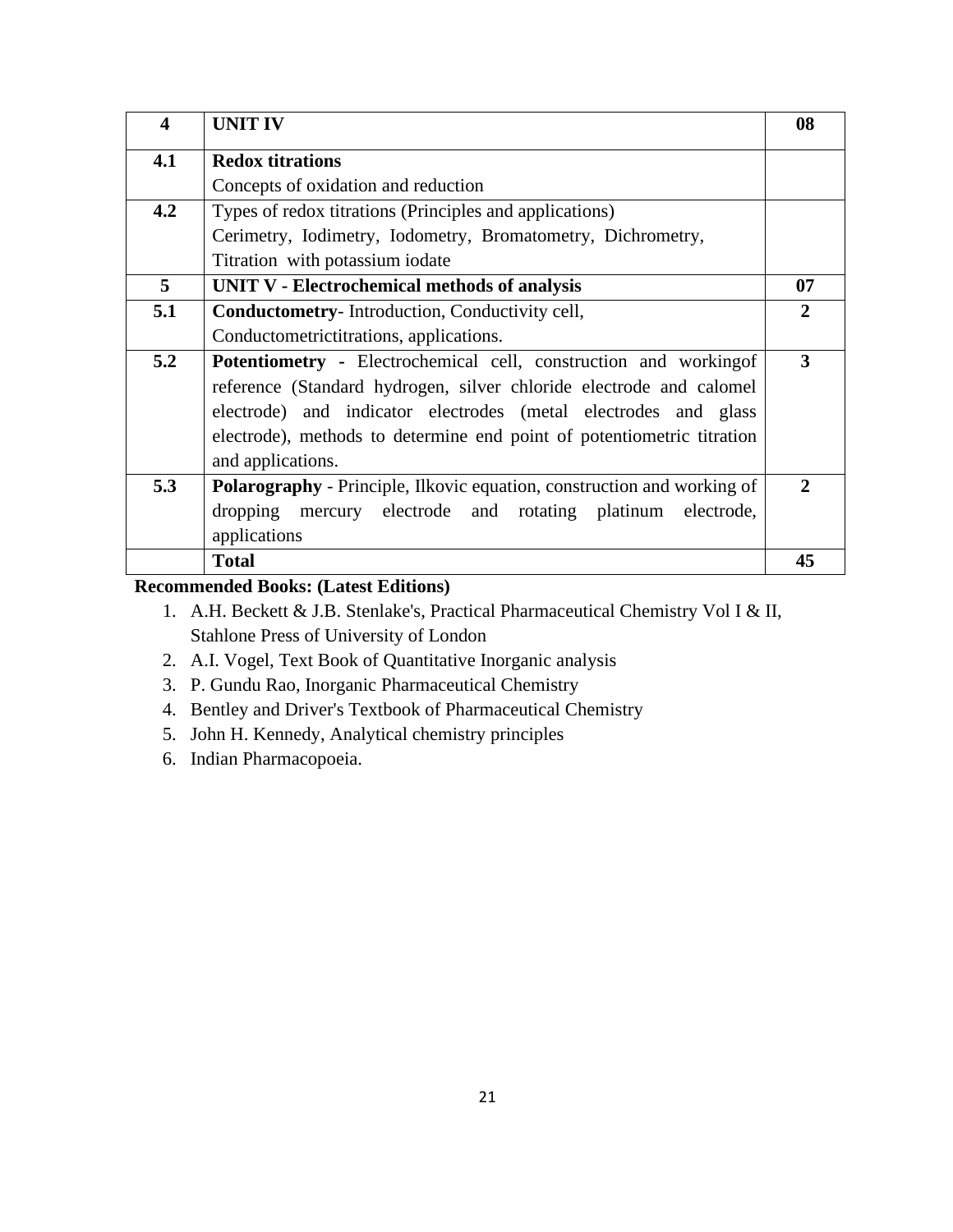#### **BP103T PHARMACEUTICS- I (Theory)3 L + 1T / Week**

**Scope:** This course is designed to impart a fundamental knowledge on the preparatorypharmacy with arts and science of preparing the different conventional dosage forms.

**Objectives:** Upon completion of this course the student should be able to:

- 1. Know the history of profession of pharmacy
- 2. Understand the basics of different dosage forms, pharmaceutical incompatibilities and pharmaceutical calculations
- 3. Understand the professional way of handling the prescription
- 4. Preparation of various conventional dosage forms

| Sr.            | <b>Content</b>                                                                     | <b>Hours</b>            |
|----------------|------------------------------------------------------------------------------------|-------------------------|
| No.            |                                                                                    |                         |
| $\mathbf{1}$   | <b>UNIT I</b>                                                                      | 10                      |
| 1.1            | Historical background and development of profession of pharmacy:                   | $\mathbf{3}$            |
|                | Historyof profession of Pharmacy in India in relation to pharmacy                  |                         |
|                | organization, Pharmacy<br>education,<br>industry<br>and<br>as<br>career.<br>a      |                         |
|                | Pharmacopoeias: Introduction to IP, BP, USP and Extra Pharmacopoeia.               |                         |
| 1.2            | Dosage forms: Introduction to dosage forms, classification and definitions         | $\overline{\mathbf{3}}$ |
| 1.3            | Prescription: Definition, Parts of prescription, handling of                       | $\overline{2}$          |
|                | Prescription and Errors in prescription.                                           |                         |
| 1.4            | Posology: Definition, Factors affecting posology. Pediatric dose                   | $\overline{2}$          |
|                | calculationsbased on age, body weight and body surface area.                       |                         |
| $\overline{2}$ | <b>UNIT II</b>                                                                     | 10                      |
| 2.1            | <b>Pharmaceutical calculations:</b> Weights<br>and<br>measures-Imperial<br>&       | $\overline{\mathbf{4}}$ |
|                | Metricsystem, Calculations involving percentage solutions, alligation, proof       |                         |
|                | spirit and isotonic solutions based on freezing point and molecular weight.        |                         |
| 2.2            | Powders: Definition, classification, advantages and disadvantages, Simple          | 3                       |
|                | &compound powders – official preparations, dusting powders, effervescent,          |                         |
|                | efflorescent and hygroscopic powders, eutectic mixtures. Geometric                 |                         |
|                | dilutions.                                                                         |                         |
| 2.3            | Liquid dosage forms: Advantages and disadvantages of liquid dosage                 | 3                       |
|                | forms. Excipients used in formulation of liquid dosage forms. Solubility           |                         |
|                | enhancement techniques                                                             |                         |
|                | <b>UNIT III</b>                                                                    | 10                      |
| 3.1            | liquids: Definitions<br>preparations<br>and<br><b>Monophasic</b><br>of<br>Gargles, | $\mathbf{3}$            |
|                | Mouthwashes, Throat Paint, Eardrops, Nasal drops, Enemas, Syrups, Elixirs,         |                         |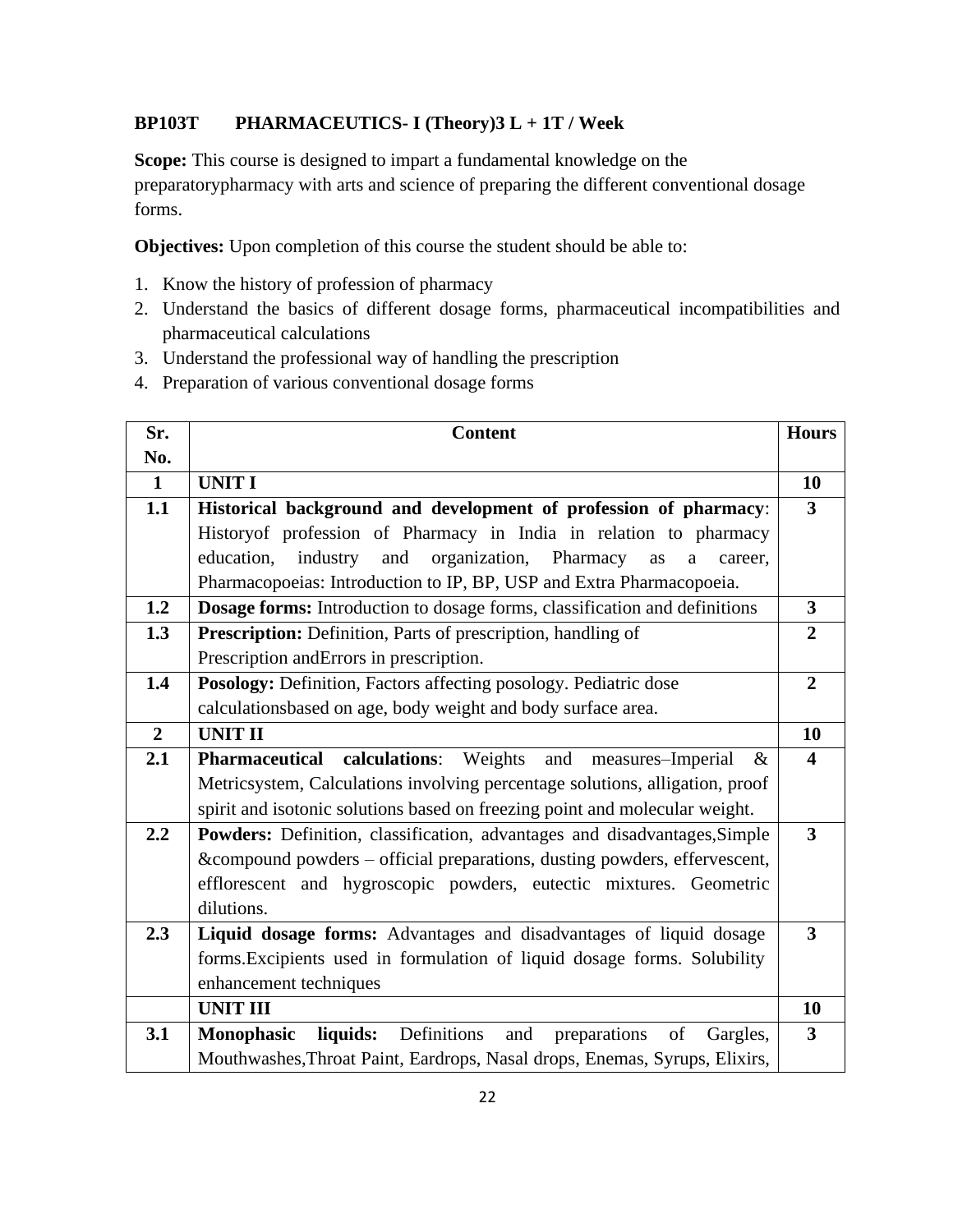|                         | Liniments and Lotions.                                                                   |    |
|-------------------------|------------------------------------------------------------------------------------------|----|
| 3.2                     | <b>Biphasic liquids:</b>                                                                 | 7  |
|                         | <b>Suspensions:</b><br>Definition, advantages and disadvantages,<br>$\Omega$             |    |
|                         | classifications, Preparation of suspensions; Flocculated<br>and                          |    |
|                         | Deflocculated suspension $\&$ stability problems and methods to<br>overcome.             |    |
|                         | <b>Emulsions:</b> Definition, classification, emulsifying agent, test for the<br>$\circ$ |    |
|                         | identification of type of Emulsion, Methods of preparation $\&$ stability                |    |
|                         | problems and methods to overcome.                                                        |    |
| $\overline{\mathbf{4}}$ | <b>UNIT IV</b>                                                                           | 08 |
| 4.1                     | <b>Suppositories:</b> Definition, types, advantages and disadvantages, types of          | 5  |
|                         | bases, methods of preparations. Displacement value $\&$ its calculations,                |    |
|                         | evaluation of suppositories.                                                             |    |
| 4.2                     | Pharmaceutical incompatibilities: Definition, classification, physical,                  | 3  |
|                         | chemicaland therapeutic incompatibilities with examples.                                 |    |
| 5                       | <b>UNIT V</b>                                                                            | 07 |
|                         | Semisolid dosage forms: Definitions, classification, mechanisms and                      |    |
|                         | factorsinfluencing dermal penetration of drugs. Preparation of ointments,                |    |
|                         | pastes, creams and gels. Excipients used in semi solid dosage forms.                     |    |
|                         | Evaluation of semi solid dosages forms                                                   |    |
|                         | <b>Total</b>                                                                             | 45 |

#### **Recommended Books (Latest edition)**

- 1. H. C. Ansel et al., Pharmaceutical Dosage Form and Drug Delivery System, Lippincott Williams and Walkins, New Delhi.
- 2. Carter S.J., Cooper and Gunn's-Dispensing for Pharmaceutical Students, CBS publishers, New Delhi.
- 3. M.E. Aulton, Pharmaceutics, The Science& Dosage Form Design, Churchill Livingstone, Edinburgh.
- 4. Indian pharmacopoeia.
- 5. British pharmacopoeia.
- 6. Lachmann. Theory and Practice of Industrial Pharmacy,Lea& Febiger Publisher, The University of Michigan.
- 7. Alfonso R. Gennaro Remington. The Science and Practice of Pharmacy, Lippincott Williams, New Delhi.
- 8. Carter S.J., Cooper and Gunn's. Tutorial Pharmacy, CBS Publications, New Delhi.
- 9. E.A. Rawlins, Bentley's Text Book of Pharmaceutics, English Language Book Society, Elsevier Health Sciences, USA.
- 10. Isaac Ghebre Sellassie: Pharmaceutical Pelletization Technology, Marcel Dekker, INC, New York.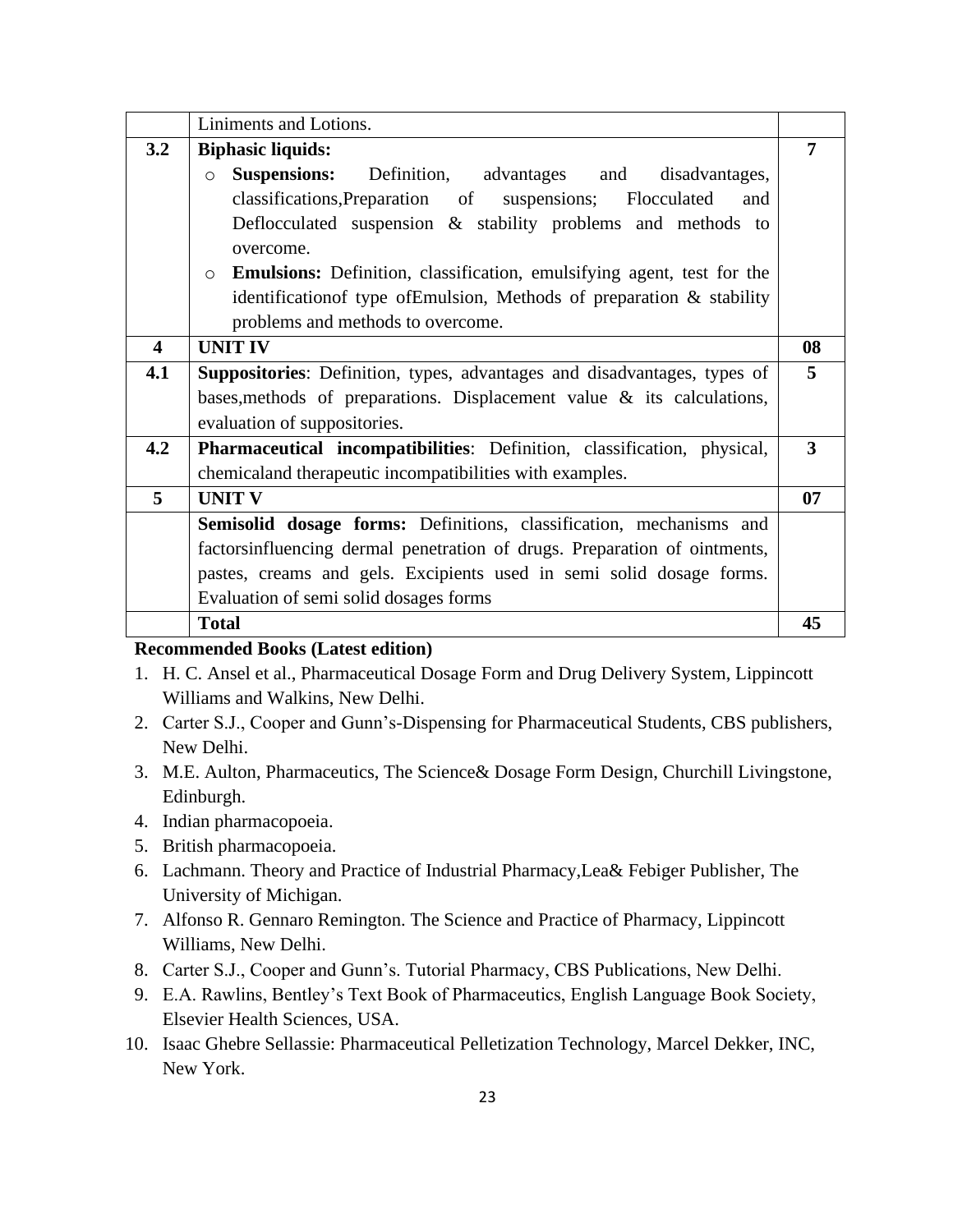- 11. Dilip M. Parikh: Handbook of Pharmaceutical Granulation Technology, Marcel Dekker, INC, New York.
- 12. Francoise Nieloud and Gilberte Marti-Mestres: Pharmaceutical Emulsions and Suspensions, Marcel Dekker, INC, New York.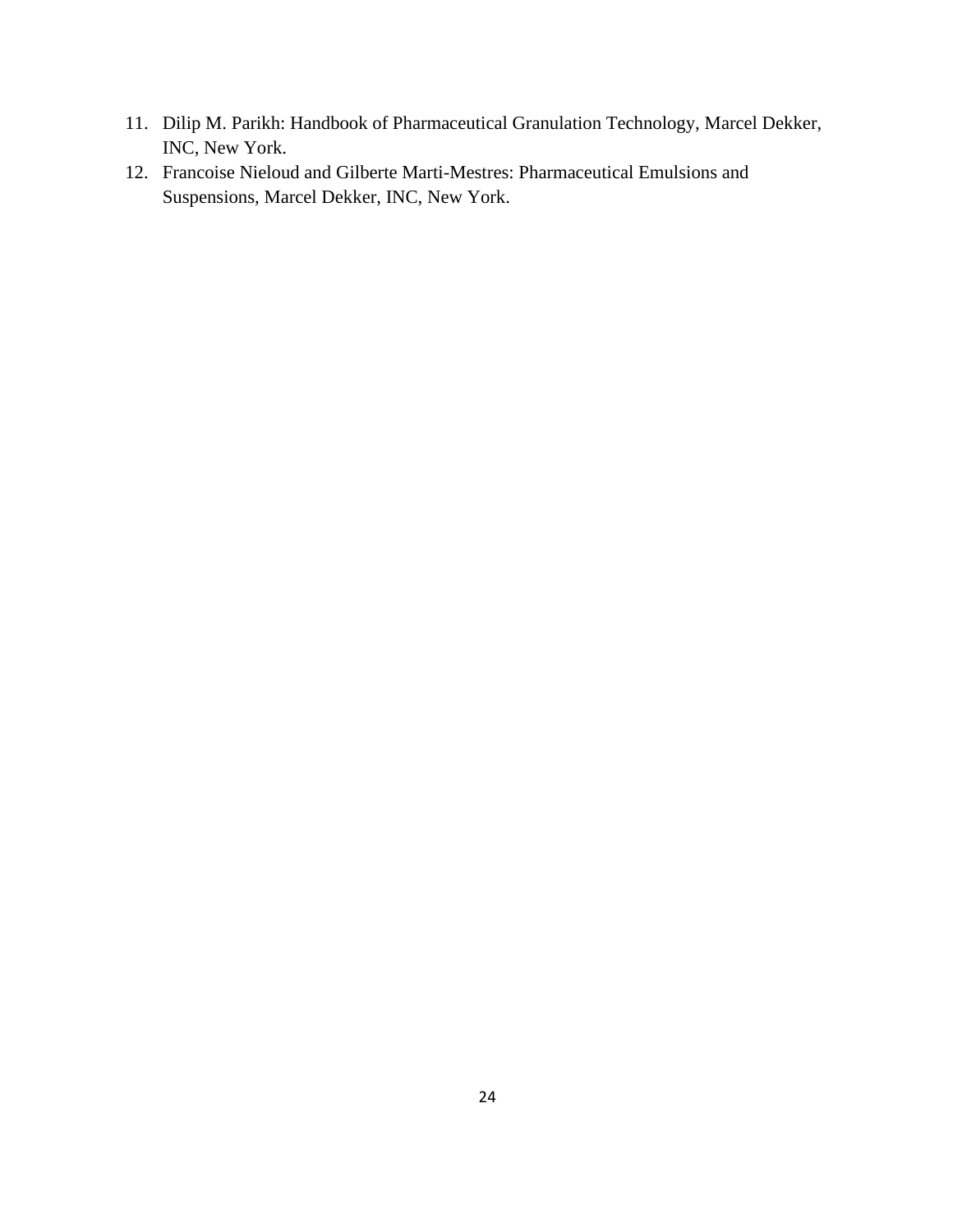#### **BP104TPHARMACEUTICAL INORGANIC CHEMISTRY (Theory)3 L + 1T / Week**

**Scope**: This subject deals with the monographs of inorganic drugs and pharmaceuticals.

**Objectives:** Upon completion of course student shall be able to

- 1. know the sources of impurities and methods to determine the impurities in inorganic drugs and pharmaceuticals
- 2. understand the medicinal and pharmaceutical importance of inorganic compounds

| Sr. No.        | <b>Content</b>                                                                                                                                     | <b>Hours</b>            |
|----------------|----------------------------------------------------------------------------------------------------------------------------------------------------|-------------------------|
| $\mathbf{1}$   | <b>UNIT I</b>                                                                                                                                      | 10                      |
| 1.1            | pharmaceutical<br>substances:<br><b>Impurities</b><br>in<br>History<br>of<br>Pharmacopoeia, Sources and types of impurities, principle involved in | $\overline{\mathbf{4}}$ |
|                | the limit test for Chloride, Sulphate, Iron, Arsenic, Lead and Heavy                                                                               |                         |
|                | metals, modified limit test for Chloride and Sulphate                                                                                              |                         |
| 1.2            | General methods of preparation, assay for the compounds                                                                                            | 6                       |
|                | superscripted $\square$ with <b>asterisk</b> (*), properties and medicinal uses of                                                                 |                         |
|                | inorganic compounds belonging to the following classes                                                                                             |                         |
| $\overline{2}$ | <b>UNIT II</b>                                                                                                                                     | 10                      |
| 2.1            | Acids, Bases and Buffers: Buffer equations and buffer capacity in                                                                                  | $\overline{\mathbf{4}}$ |
|                | general, buffers in pharmaceutical systems, preparation, stability,                                                                                |                         |
|                | buffered isotonic solutions, measurements of tonicity, calculations and                                                                            |                         |
|                | methods of adjusting isotonicity.                                                                                                                  |                         |
| 2.2            | Major extra and intracellular electrolytes: Functions of                                                                                           | $\overline{\mathbf{4}}$ |
|                | major <sup>[1</sup> physiological ions, Electrolytes used in the replacement                                                                       |                         |
|                | therapy: Sodium chloride*, Potassium chloride, Calcium gluconate*                                                                                  |                         |
|                | and Oral Rehydration Salt (ORS), Physiological acid base balance.                                                                                  |                         |
| 2.3            | <b>Dental products:</b> Dentifrices, role of fluoride in the treatment of                                                                          | $\overline{2}$          |
|                | dentalcaries, Desensitizing agents, Calcium carbonate, Sodium                                                                                      |                         |
|                | fluoride, and Zinc eugenol cement.                                                                                                                 |                         |
| $\overline{3}$ | <b>UNIT III - Gastrointestinal agents</b>                                                                                                          | 10                      |
| 3.1            | Acidifiers: Ammonium chloride* and Dil. HCl                                                                                                        | $\mathbf{1}$            |
| 3.2            | Antacid: Ideal properties of antacids, combinations of antacids,                                                                                   | 3                       |
|                | Sodium Bicarbonate*, Aluminum hydroxide gel, Magnesium                                                                                             |                         |
|                | hydroxide mixture2                                                                                                                                 |                         |
| 3.3            | Cathartics: Magnesium sulphate, Sodium orthophosphate, Kaolin                                                                                      | $\overline{2}$          |
|                | andBentonite                                                                                                                                       |                         |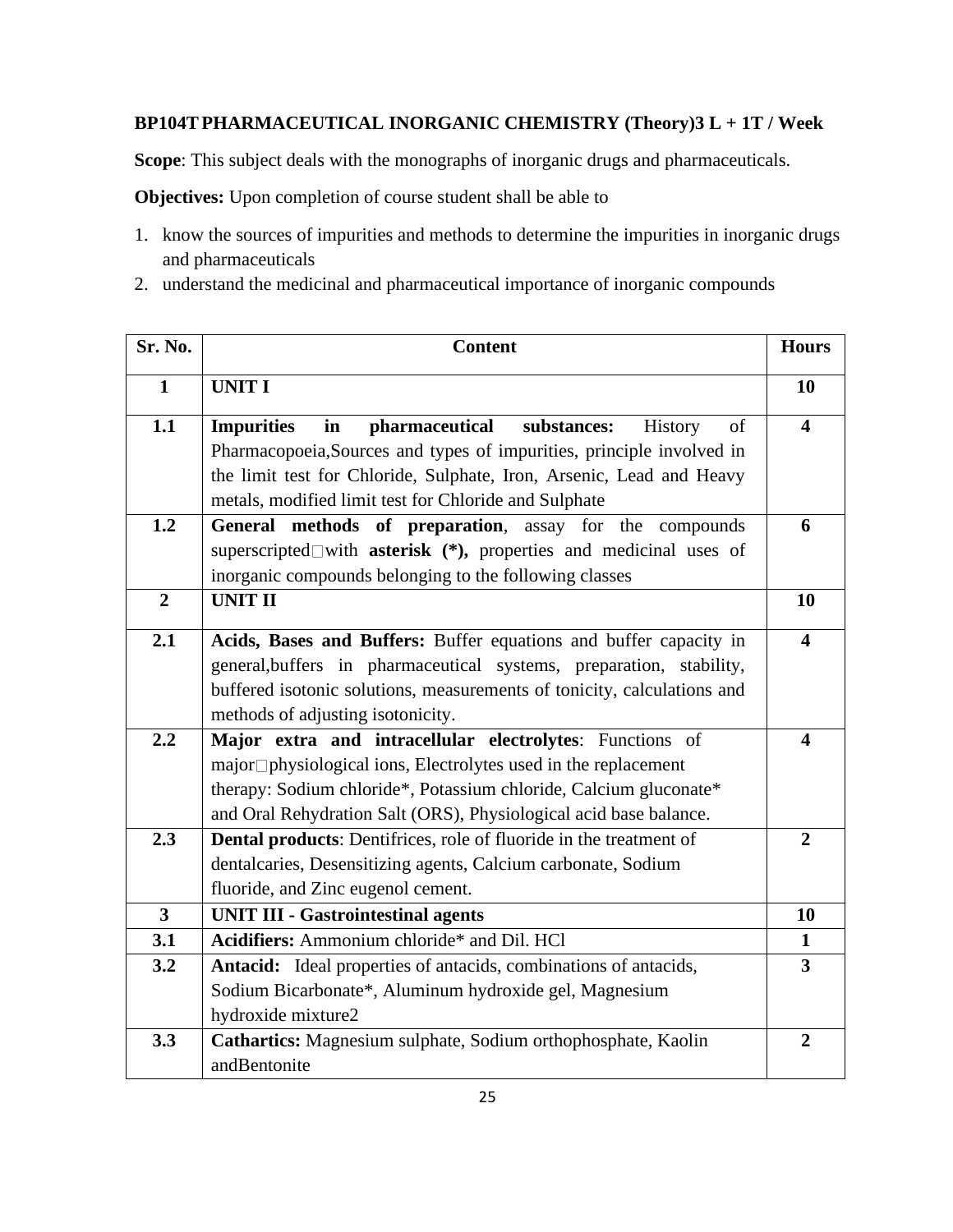| 3.4                     | <b>Antimicrobials:</b> Mechanism, classification, Potassium permanganate,                        | $\overline{A}$ |
|-------------------------|--------------------------------------------------------------------------------------------------|----------------|
|                         | Boricacid, Hydrogen peroxide*, Chlorinated lime*, Iodine and its                                 |                |
|                         | preparations                                                                                     |                |
| $\overline{\mathbf{4}}$ | <b>UNIT IV - Miscellaneous compounds</b>                                                         | 08             |
| 4.1                     | Expectorants: Potassium iodide, Ammonium chloride*.                                              | 1              |
| 4.2                     | <b>Emetics:</b> Copper sulphate*, Sodium potassium tartarate                                     | $\mathbf{2}$   |
| 4.3                     | <b>Haematinics:</b> Ferrous sulphate*, Ferrous gluconate                                         | $\overline{2}$ |
| 4.4                     | Poison and Antidote: Sodium thiosulphate*, Activated charcoal,                                   | $\mathbf{2}$   |
|                         | Sodiumnitrite                                                                                    |                |
| 4.5                     | <b>Astringents: Zinc Sulphate, Potash Alum</b>                                                   | $\mathbf{1}$   |
| 5                       | <b>UNIT V</b>                                                                                    | 07             |
|                         | <b>Radiopharmaceuticals:</b> Radio<br>activity,<br>of<br>Measurement                             |                |
|                         | radioactivity, Properties of $\alpha$ , $\beta$ , $\gamma$ radiations, Half life, radio isotopes |                |
|                         | and study of radio isotopes - Sodium iodide $I^{131}$ , Storage conditions,                      |                |
|                         | precautions & pharmaceutical application of radioactive substances.                              |                |
|                         | <b>Total</b>                                                                                     | 45             |

#### **Recommended Books: (Latest Editions)**

- 1. A.H. Beckett & J.B. Stenlake's, Practical Pharmaceutical Chemistry Vol I & II, Stahlone Press of University of London, 4<sup>th</sup> edition.
- 2. A.I. Vogel, Text Book of Quantitative Inorganic analysis
- 3. P. Gundu Rao, Inorganic Pharmaceutical Chemistry, 3<sup>rd</sup> Edition
- 4. M.L Schroff, Inorganic Pharmaceutical Chemistry
- 5. Bentley and Driver's Textbook of Pharmaceutical Chemistry
- 6. Anand & Chatwal, Inorganic Pharmaceutical Chemistry
- 7. Indian Pharmacopoeia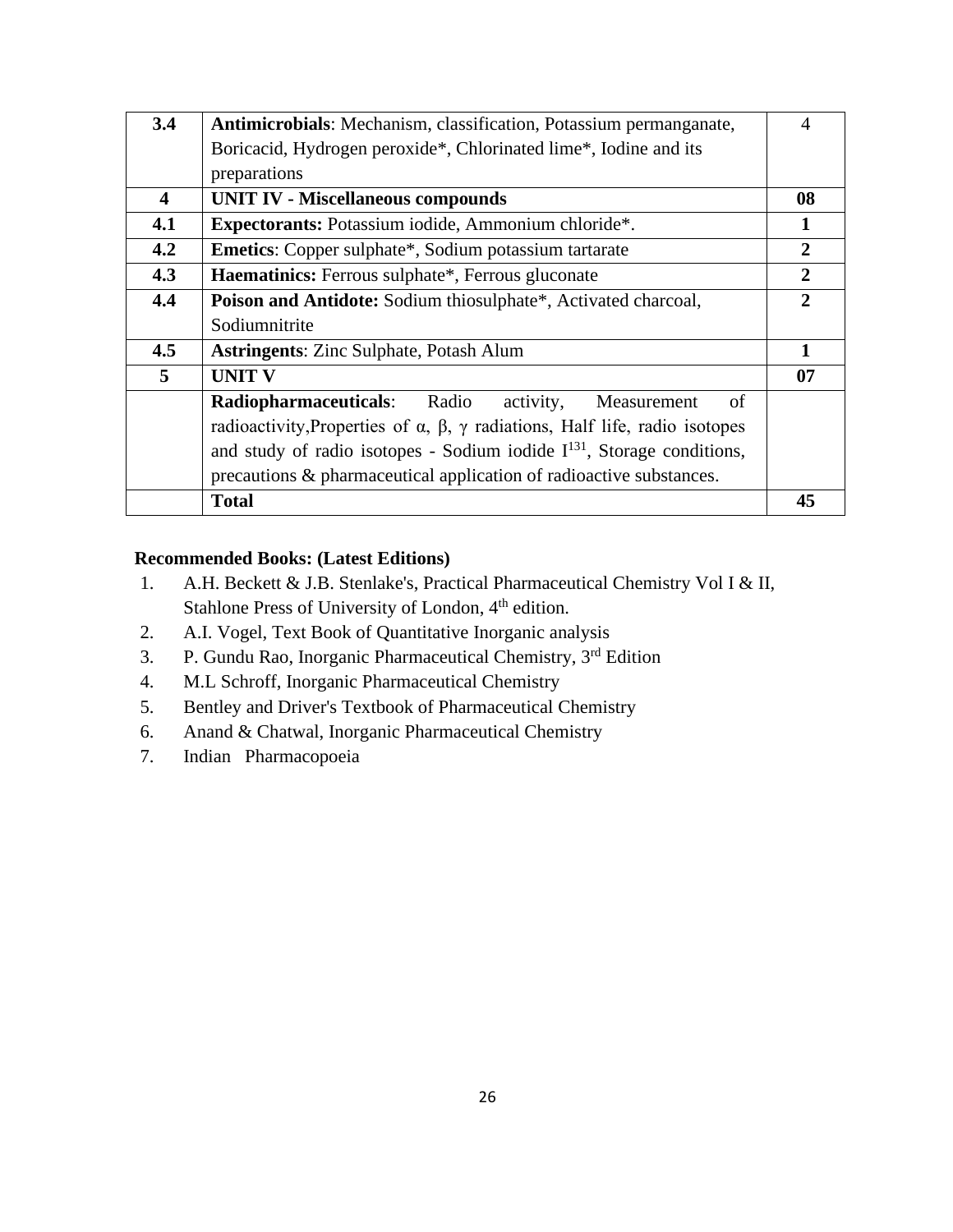#### **BP105T COMMUNICATION SKILLS (Theory) 2hours/week**

**Scope:** This course will prepare the young pharmacy student to interact effectively withdoctors, nurses, dentists, physiotherapists and other health workers. At the end of this course the student will get the soft skills set to work cohesively with the team as a team player and will add value to the pharmaceutical business.

**Objectives:** Upon completion of the course the student shall be able to

- 1. Understand the behavioural needs for a Pharmacist to function effectively in the areas of pharmaceutical operation
- 2. Communicate effectively (Verbal and Non-Verbal)
- 3. Effectively manage the team as a team player
- 4. Develop interview skills
- 5. Develop Leadership qualities and essentials

| Sr. No.                 | <b>Content</b>                                                                               | <b>Hours</b>            |
|-------------------------|----------------------------------------------------------------------------------------------|-------------------------|
| 1                       | <b>UNIT I</b>                                                                                | 7                       |
| 1.1                     | Communication Skills: Introduction, Definition, The Importance of                            | $\overline{\mathbf{3}}$ |
|                         | Communication, The Communication Process – Source, Message,                                  |                         |
|                         | Encoding, Channel, Decoding, Receiver, Feedback, Context                                     |                         |
| 1.2                     | Barriers to communication: Physiological Barriers, Physical Barriers,                        | $\overline{2}$          |
|                         | CulturalBarriers, Language Barriers, Gender Barriers, Interpersonal                          |                         |
|                         | Barriers, Psychological Barriers, Emotional barriers                                         |                         |
| 1.3                     | Perspectives in Communication: Introduction, Visual Perception,                              | $\overline{2}$          |
|                         | Language, Otherfactors affecting our perspective - Past Experiences,                         |                         |
|                         | Prejudices, Feelings, Environment                                                            |                         |
| $\overline{2}$          | <b>UNIT II</b>                                                                               | 7                       |
| 2.1                     | <b>Communication:</b><br><b>of</b><br>Introduction,<br><b>Elements</b><br>Face<br>Face<br>to | $\overline{\mathbf{3}}$ |
|                         | Communication - Tone of Voice, Body Language (Non-verbal                                     |                         |
|                         | communication), Verbal Communication, Physical Communication                                 |                         |
| 2.2                     | Communication Styles: Introduction, The Communication Styles                                 | 4                       |
|                         | Matrix with examplefor each -Direct Communication Style, Spirited                            |                         |
|                         | Communication Style, Systematic Communication Style, Considerate                             |                         |
|                         | <b>Communication Style</b>                                                                   |                         |
| $\overline{\mathbf{3}}$ | <b>UNIT III</b>                                                                              | $\overline{7}$          |
| 3.1                     | Basic Listening Skills: Introduction, Self-Awareness, Active Listening,                      | $\overline{2}$          |
|                         | Becoming an Active Listener, Listening in Difficult Situations                               |                         |
| 3.2                     | Effective Written Communication: Introduction, When and When Not                             | 3                       |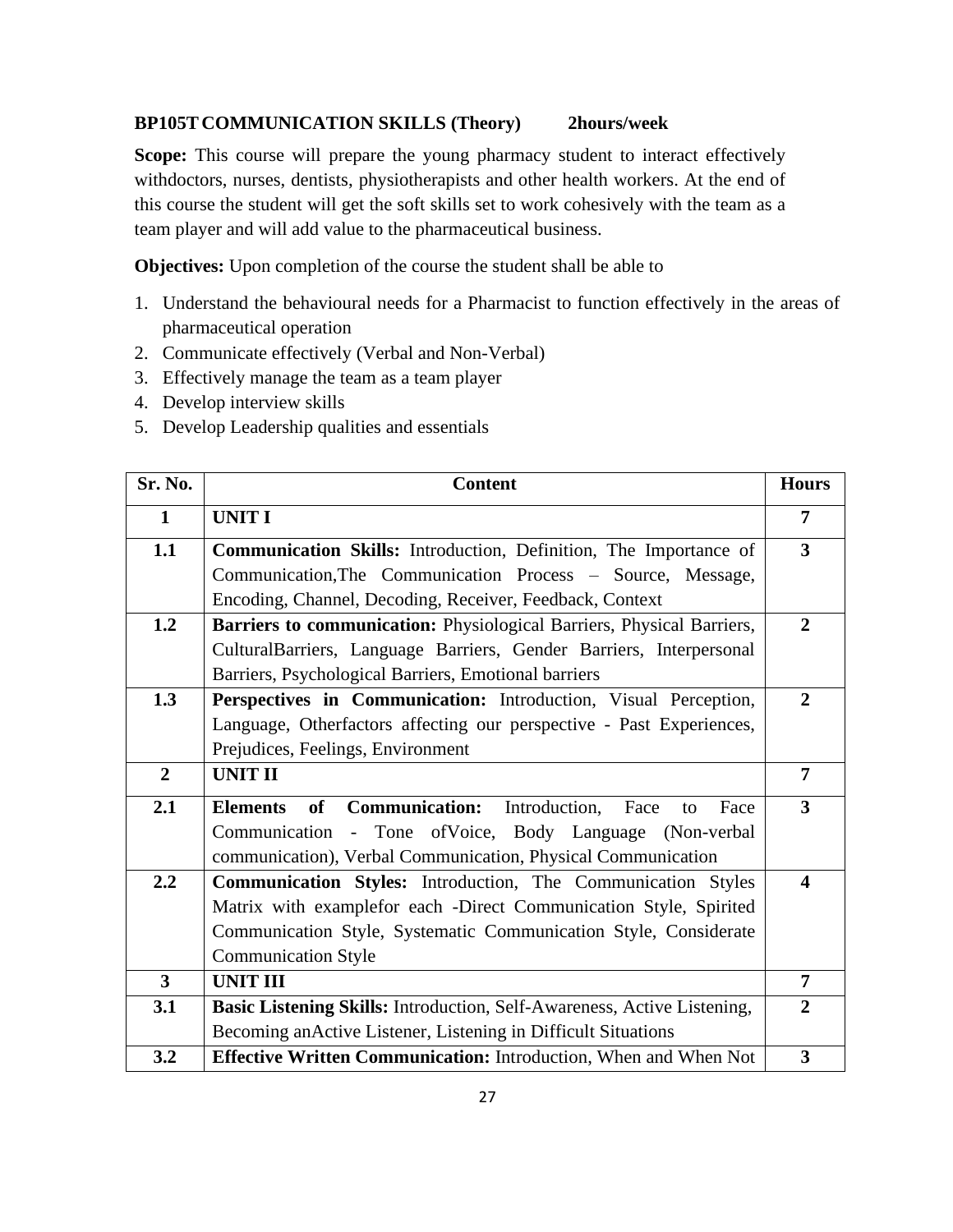|                  | to Use WrittenCommunication - Complexity of the Topic, Amount of             |                             |
|------------------|------------------------------------------------------------------------------|-----------------------------|
|                  | Discussion' Required, Shades of Meaning, Formal Communication                |                             |
| 3.3              | Writing Effectively: Subject Lines, Put the Main Point First, Know           | $\mathcal{D}_{\mathcal{A}}$ |
|                  | Your Audience, Organization of the Message                                   |                             |
| $\boldsymbol{4}$ | <b>UNIT IV</b>                                                               | 5                           |
| 4.1              | <b>Interview Skills:</b> Purpose of an interview, Do's and Dont's of an      | $\mathcal{D}_{\mathcal{A}}$ |
|                  | interview                                                                    |                             |
| 4.2              | <b>Giving Presentations:</b> Dealing with Fears, Planning your Presentation, | 3                           |
|                  | Structuring YourPresentation, Delivering Your Presentation,                  |                             |
|                  | <b>Techniques of Delivery</b>                                                |                             |
| 5                | <b>UNIT V</b>                                                                | $\boldsymbol{4}$            |
|                  | Group Discussion: Introduction, Communication skills in group                |                             |
|                  | discussion, Do's and Dont's of group discussion                              |                             |
|                  | <b>Total</b>                                                                 | 30                          |

#### **Recommended Books: (Latest Edition)**

- 1. Basic communication skills for Technology, Andreja. J. Ruther Ford, 2<sup>nd</sup> Edition, Pearson Education, 2011
- 2. Communication skills, Sanjay Kumar, Pushpalata, 1<sup>st</sup>Edition, Oxford Press, 2011
- 3. Organizational Behaviour, Stephen .P. Robbins, 1stEdition, Pearson, 2013
- 4. Brilliant- Communication skills, Gill Hasson, 1stEdition, Pearson Life, 2011
- 5. The Ace of Soft Skills: Attitude, Communication and Etiquette for success, Gopala Swamy Ramesh, 5<sup>th</sup>Edition, Pearson, 2013
- 6. Developing your influencing skills, Deborah Dalley, Lois Burton, Margaret, Green hall, 1st Edition Universe of Learning LTD, 2010
- 7. Communication skills for professionals, Konar nira, 2ndEdition, New arrivals PHI, 2011
- 8. Personality development and soft skills, Barun K Mitra, 1<sup>st</sup>Edition, Oxford Press, 2011
- 9. Soft skill for everyone, Butter Field, 1st Edition, Cengage Learning india pvt.ltd, 2011
- 10. Soft skills and professional communication, Francis Peters SJ, 1<sup>st</sup>Edition, Mc Graw Hill Education, 2011
- 11. Effective communication, John Adair, 4<sup>th</sup>Edition, Pan Mac Millan, 2009
- 12. Bringing out the best in people, Aubrey Daniels, 2ndEdition, Mc Graw Hill, 1999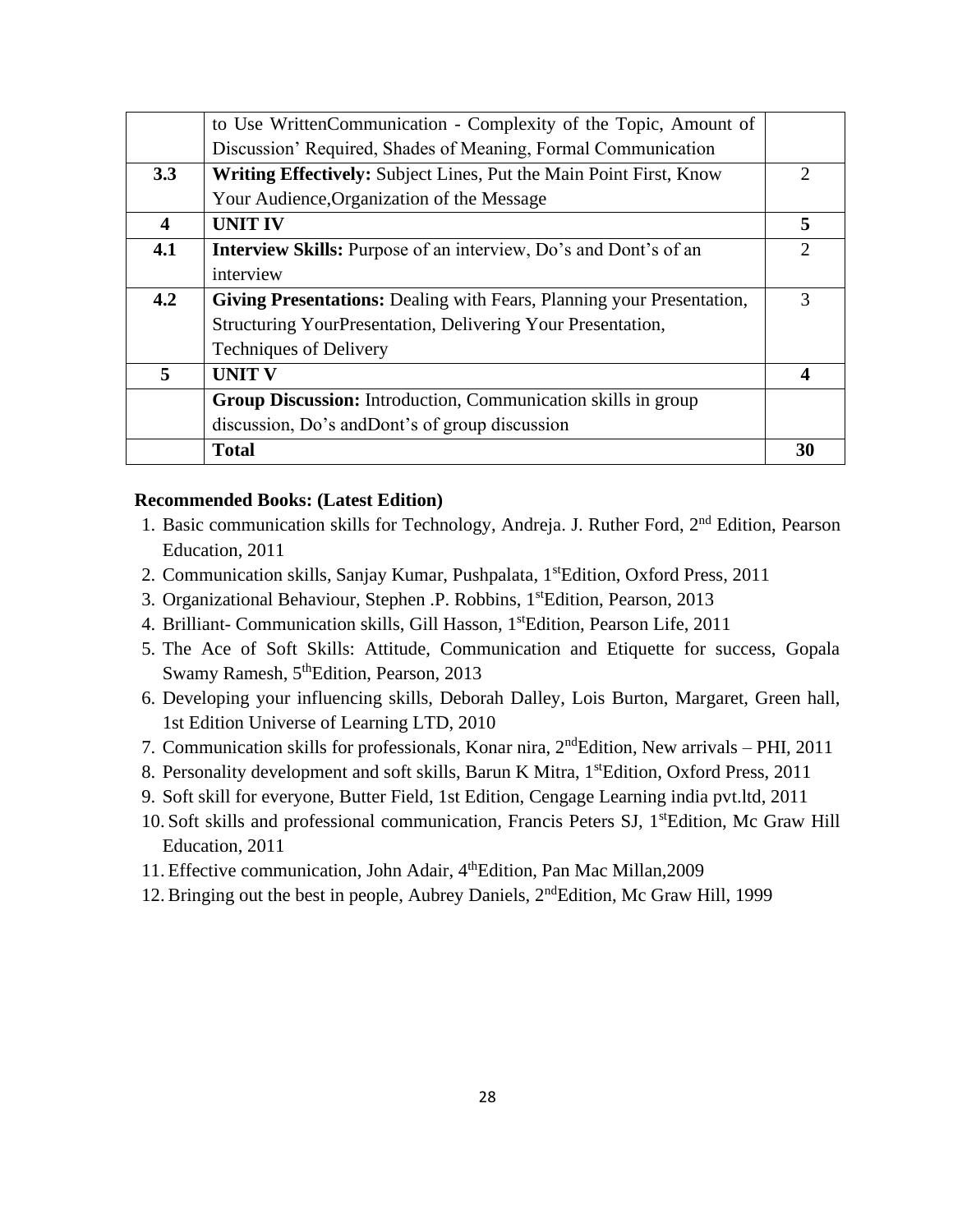#### **BP106RBT REMEDIAL BIOLOGY (Theory) 2hours/week**

**Scope:** To learn and understand the components of living world, structure and functionalsystem of plant and animal kingdom.

**Objectives:** Upon completion of the course, the student shall be able to

- 1. know the classification and salient features of five kingdoms of life
- 2. understand the basic components of anatomy & physiology of plant
- 3. know understand the basic components of anatomy & physiology animal with special reference to human

| Sr. No.        | <b>Content</b>                                                               | <b>Hours</b>            |
|----------------|------------------------------------------------------------------------------|-------------------------|
| 1              | <b>UNIT I</b>                                                                | 7                       |
| 1.1            | Living world:                                                                | $\boldsymbol{4}$        |
|                | Definition and characters of living organisms<br>$\bullet$                   |                         |
|                | Diversity in the living world<br>$\bullet$                                   |                         |
|                | Binomial nomenclature<br>$\bullet$                                           |                         |
|                | Five kingdoms of life and basis of classification. Salient features of       |                         |
|                | Monera, Potista, Fungi, Animalia and Plantae, Virus,                         |                         |
| 1.2            | <b>Morphology of Flowering plants</b>                                        | 3                       |
|                | Morphology of different parts of flowering plants – Root, stem,<br>$\bullet$ |                         |
|                | inflorescence, flower, leaf, fruit, seed.                                    |                         |
|                | General Anatomy of Root, stem, leaf of monocotyledons &<br>٠                 |                         |
|                | Dicotylidones.                                                               |                         |
| $\overline{2}$ | <b>UNIT II</b>                                                               | 7                       |
| 2.1            | <b>Body fluids and circulation</b>                                           | $\overline{\mathbf{4}}$ |
|                | Composition of blood, blood groups, coagulation of blood                     |                         |
|                | Composition and functions of lymph<br>$\bullet$                              |                         |
|                | Human circulatory system                                                     |                         |
|                | Structure of human heart and blood vessels                                   |                         |
|                | Cardiac cycle, cardiac output and ECG<br>$\bullet$                           |                         |
|                | Human alimentary canal and digestive glands<br>٠                             |                         |
|                | Role of digestive enzymes<br>$\bullet$                                       |                         |
|                | Digestion, absorption and assimilation of digested food                      |                         |
| 2.2            | <b>Breathing and respiration</b>                                             | 3                       |
|                | Human respiratory system<br>٠                                                |                         |
|                | Mechanism of breathing and its regulation                                    |                         |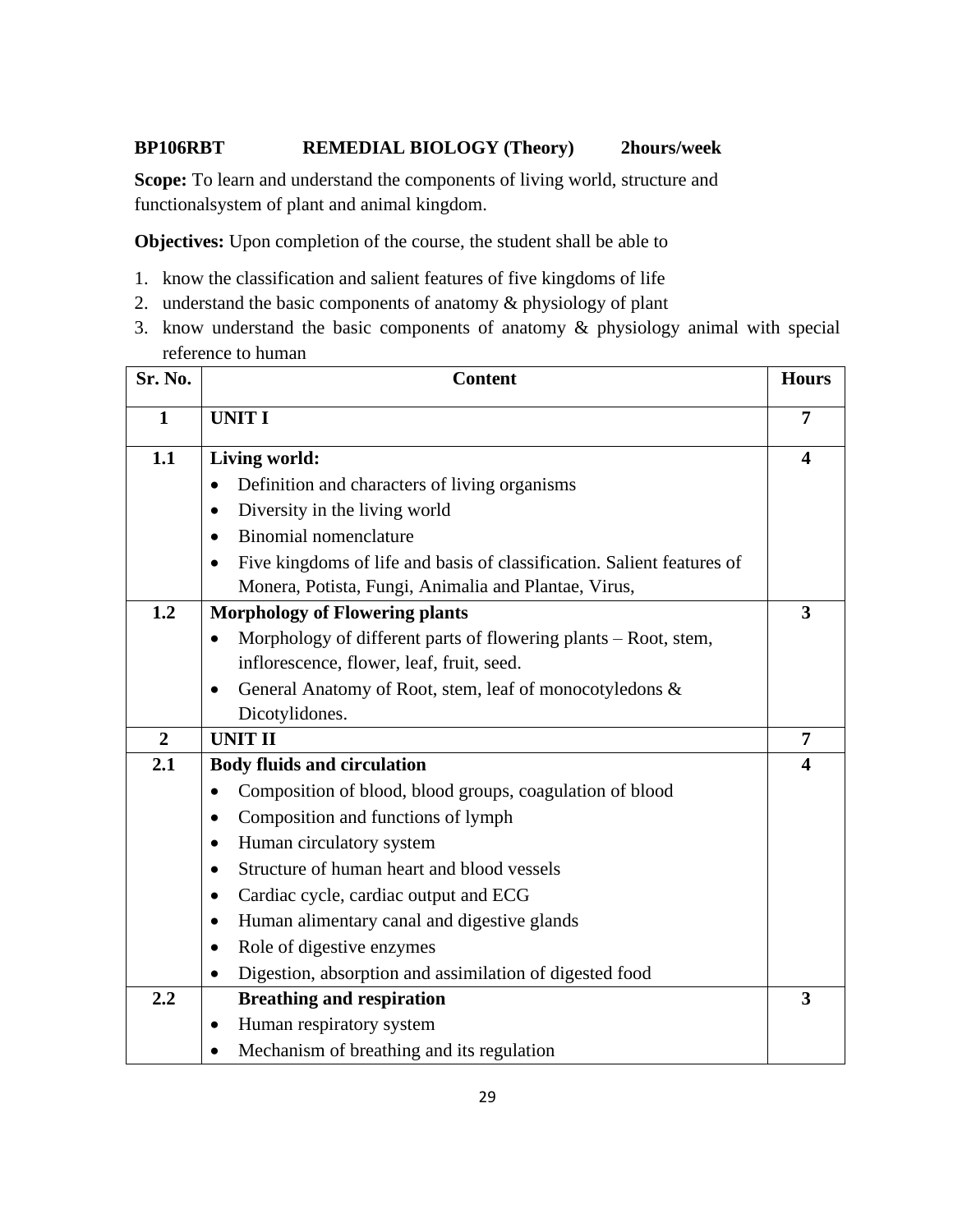|                | Exchange of gases, transport of gases and regulation of respiration<br>٠ |                |
|----------------|--------------------------------------------------------------------------|----------------|
|                | <b>Respiratory volumes</b><br>٠                                          |                |
| 3              | <b>UNIT III</b>                                                          | 7              |
| 3.1            | <b>Excretory products and their elimination</b>                          | $\overline{2}$ |
|                | Modes of excretion<br>$\bullet$                                          |                |
|                | Human excretory system-structure and function<br>$\bullet$               |                |
|                | Urine formation                                                          |                |
|                | Rennin angiotensin system                                                |                |
| 3.2            | <b>Neural control and coordination</b>                                   | $\overline{2}$ |
|                | Definition and classification of nervous system<br>٠                     |                |
|                | Structure of a neuron                                                    |                |
|                | Generation and conduction of nerve impulse<br>٠                          |                |
|                | Structure of brain and spinal cord<br>٠                                  |                |
|                | Functions of cerebrum, cerebellum, hypothalamus and medulla<br>$\bullet$ |                |
|                | oblongata                                                                |                |
| 3.3            | <b>Chemical coordination and regulation</b>                              | $\mathbf{2}$   |
|                | Endocrine glands and their secretions                                    |                |
|                | Functions of hormones secreted by endocrine glands                       |                |
| 3.4            | <b>Human reproduction</b>                                                | 1              |
|                | Parts of female reproductive system<br>$\bullet$                         |                |
|                | Parts of male reproductive system                                        |                |
|                | Spermatogenesis and Oogenesis                                            |                |
|                | Menstrual cycle                                                          |                |
| $\overline{4}$ | <b>UNIT IV</b>                                                           | 5              |
| 4.1            | <b>Plants and mineral nutrition:</b>                                     | 3              |
|                | Essential mineral, macro and micronutrients                              |                |
|                | Nitrogen metabolism, Nitrogen cycle, biological nitrogen fixation        |                |
| 4.2            | Photosynthesis                                                           | $\overline{2}$ |
|                | Autotrophic nutrition, photosynthesis, Photosynthetic pigments,          |                |
|                | Factors affecting photosynthesis.                                        |                |
| 5              | <b>UNIT V</b>                                                            | 4              |
| 5.1            | Plant respiration: Respiration, glycolysis, fermentation (anaerobic).    | $\mathbf{1}$   |
| 5.2            | <b>Plant growth and development</b>                                      | $\mathbf{1}$   |
|                | Phases and rate of plant growth, Condition of growth, Introduction to    |                |
|                | plant growth regulators                                                  |                |
| 5.3            | <b>Cell - The unit of life</b>                                           | $\mathbf{1}$   |
|                | Structure and functions of cell and cell organelles. Cell division       |                |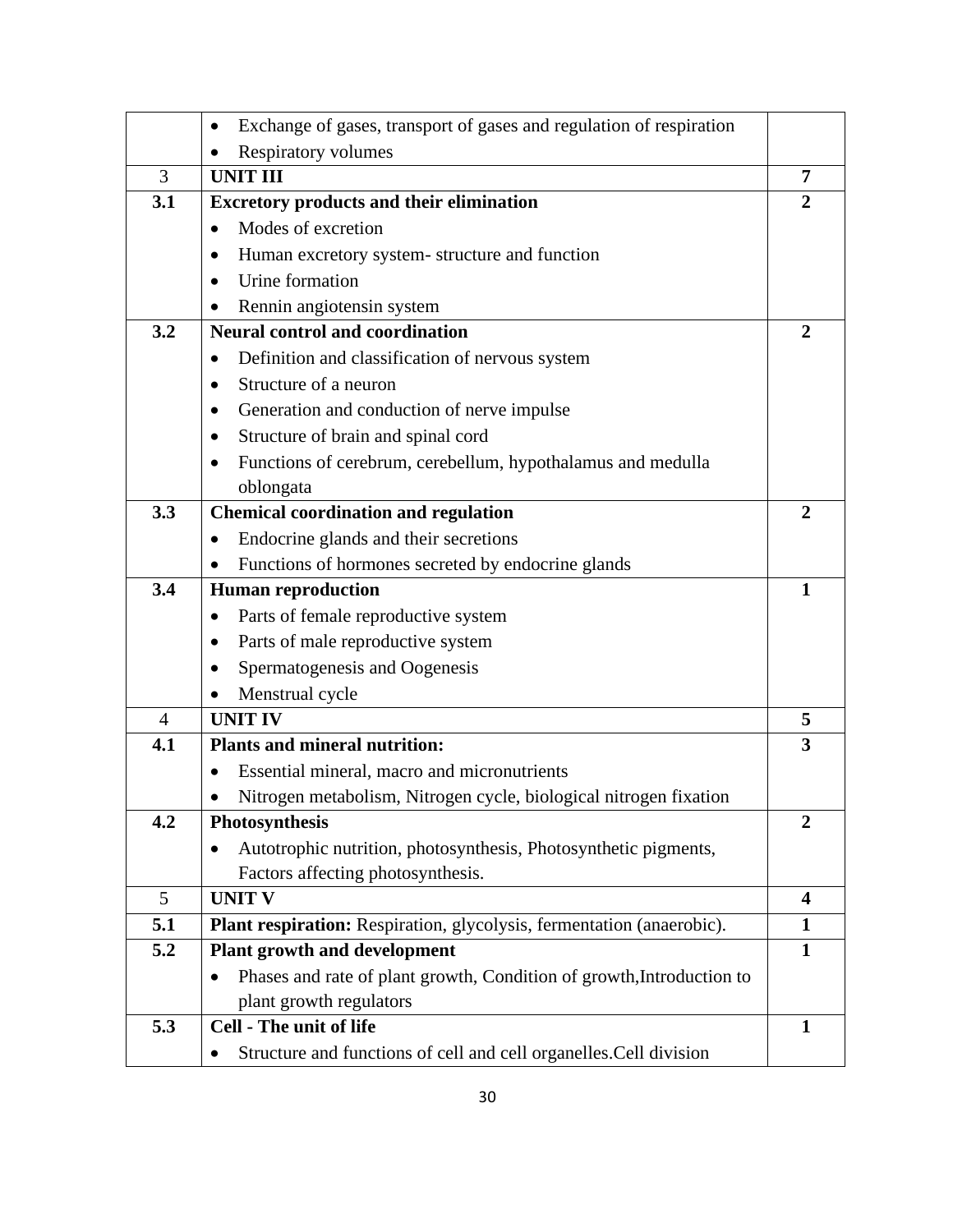| 5.4 | <b>Tissues</b>                                        |  |
|-----|-------------------------------------------------------|--|
|     | Definition, types of tissues, location and functions. |  |
|     | <b>Total</b>                                          |  |

### **Text Books**

- 1. Text book of Biology by S. B. Gokhale
- 2. A Text book of Biology by Dr. Thulajappa and Dr. Seetaram.

#### **Reference Books**

- 1. A Text book of Biology by B.V. Sreenivasa Naidu
- 2. A Text book of Biology by Naidu and Murthy
- 3. Botany for Degree students By A.C.Dutta.
- 4. Outlines of Zoology by M. Ekambaranatha ayyer and T. N. Ananthakrishnan.
- 5. A manual for pharmaceutical biology practical by S.B. Gokhale and C. K. Kokate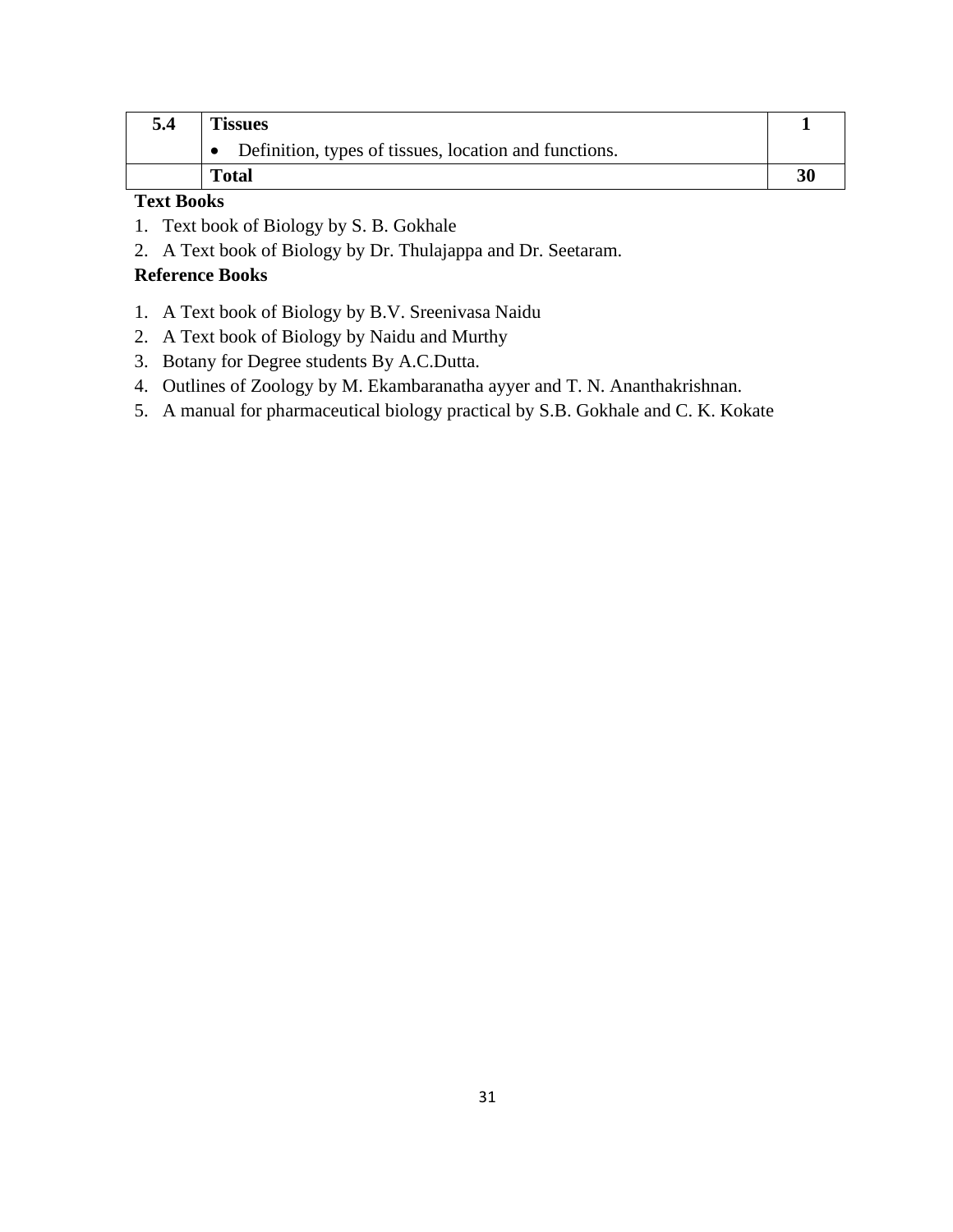#### **BP106RMT REMEDIAL MATHEMATICS (Theory) 2hours/week**

Scope: This is an introductory course in mathematics. This subject deals with theintroduction to Partial fraction, Logarithm, matrices and Determinant, Analytical geometry, Calculus, differential equation and Laplace transform.

**Objectives:**Upon completion of the course the student shall be able to:

- 1. Know the theory and their application in Pharmacy
- 2. Solve the different types of problems by applying theory
- 3. Appreciate the important application of mathematics in Pharmacy

| Sr.            | <b>Content</b>                                                                                                            | <b>Hours</b> |
|----------------|---------------------------------------------------------------------------------------------------------------------------|--------------|
| No.            |                                                                                                                           |              |
| $\mathbf{1}$   | <b>UNIT I</b>                                                                                                             | 6            |
| 1.1            | <b>Partial fraction</b>                                                                                                   |              |
|                | Introduction, Polynomial, Rational fractions, Proper and Improper                                                         |              |
|                | fractions, Partial fraction, Resolving into Partial fraction, Application of                                              |              |
|                | Partial Fraction in Chemical Kinetics and Pharmacokinetics                                                                |              |
| 1.2            | Logarithms                                                                                                                |              |
|                | Introduction, Definition, Theorems/Properties of logarithms, Common                                                       |              |
|                | logarithms, Characteristic and Mantissa, worked examples, application of                                                  |              |
|                | logarithm to solve pharmaceutical problems.                                                                               |              |
| 1.3            | Function:                                                                                                                 |              |
|                | Real Valued function, Classification of real valued functions                                                             |              |
|                |                                                                                                                           |              |
| 1.4            | Limits and continuity:                                                                                                    |              |
|                | Introduction, Limit of a function, Definition of limit of a function ( $\epsilon$ - $\delta$                              |              |
|                | definition), $\lim_{x \to a} \frac{x^n - a^n}{x - a} = na^{n-1}$ , $\lim_{\theta \to 0} \frac{\sin \theta}{\theta} = 1$ , |              |
|                |                                                                                                                           |              |
| $\overline{2}$ | <b>UNIT II</b>                                                                                                            | 6            |
|                | <b>Matrices and Determinant:</b>                                                                                          |              |
|                | Introduction matrices, Types of matrices, Operation on matrices,                                                          |              |
|                | Transpose of a matrix, Matrix Multiplication, Determinants, Properties of                                                 |              |
|                | determinants, Product of determinants, Minors and co-Factors, Adjoint or                                                  |              |
|                | adjugate of a square matrix, Singular and non-singular matrices,                                                          |              |
|                | Inverse of a matrix, Solution of system of linear of equations using matrix                                               |              |
|                | method, Cramer's rule, Characteristic equation and roots of a square                                                      |              |
|                | matrix, Cayley-Hamilton theorem, Application of Matrices in solving                                                       |              |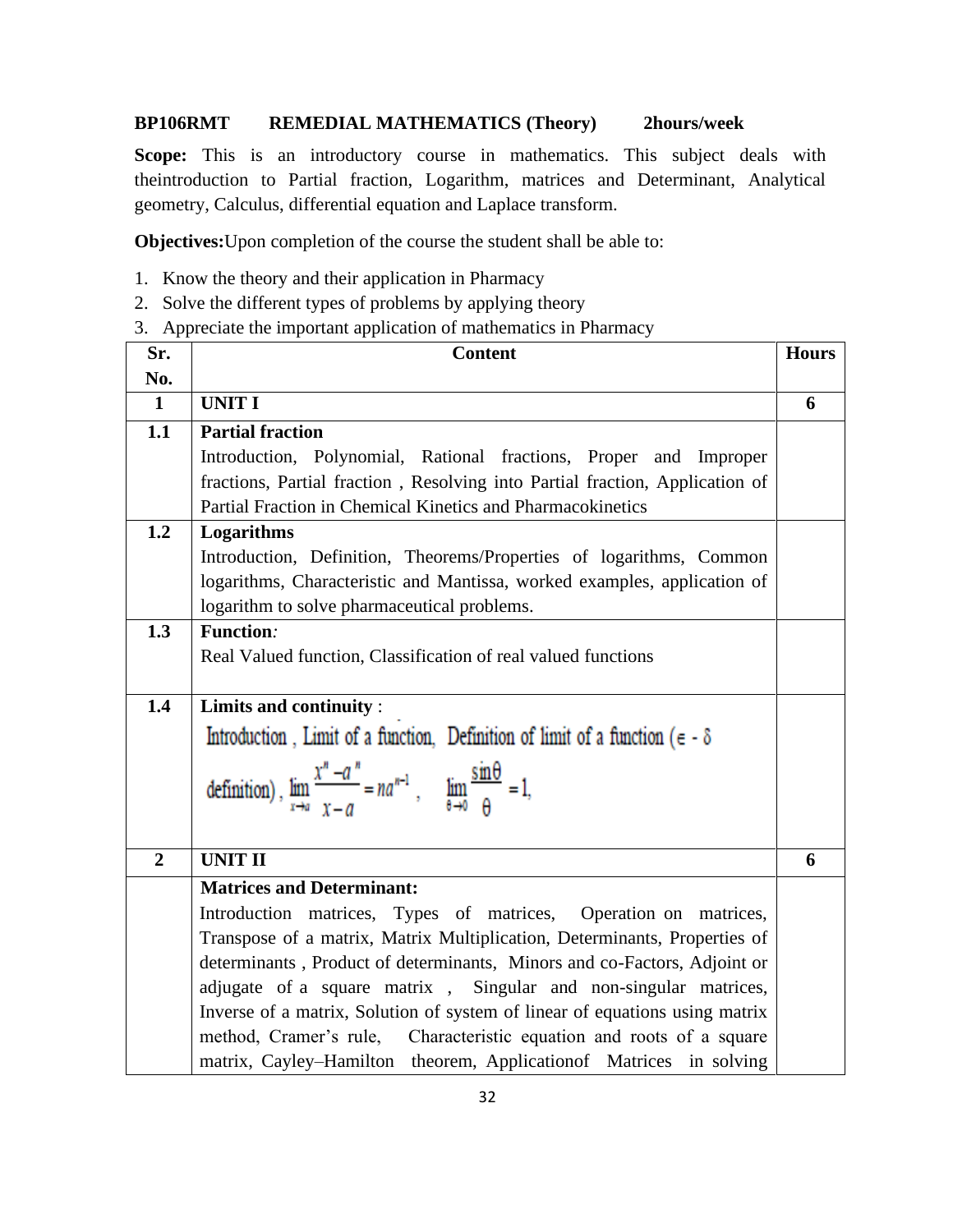|                         | Pharmacokinetic equations                                                                |    |
|-------------------------|------------------------------------------------------------------------------------------|----|
| $\overline{\mathbf{3}}$ | <b>UNIT III</b>                                                                          | 6  |
|                         | <b>Calculus</b>                                                                          |    |
|                         | Differentiation : Introductions, Derivative of a function, Derivative of a               |    |
|                         | constant, Derivative of a product of a constant and a function, Derivative               |    |
|                         | of the sum or difference of two functions, Derivative of the product of two              |    |
|                         | functions (product formula), Derivative of the quotient of two functions                 |    |
|                         | (Quotient formula) – Without Proof, Derivative of xn w.r.tx, where n is any              |    |
|                         | rational number, Derivative of ex,, Derivative of loge x, Derivative                     |    |
|                         | of ax, Derivative of trigonometric functions from first principles (without              |    |
|                         | Proof), Successive Differentiation, Conditions for a function to be a                    |    |
|                         | maximum or a minimum at a point. Application                                             |    |
| $\overline{\mathbf{4}}$ | <b>UNIT IV - Analytical Geometry</b>                                                     | 6  |
| 4.1                     | <b>Introduction:</b> Signs of the Coordinates, Distance formula,                         |    |
| 4.2                     | Straight Line: Slope or gradient of a straight line, Conditions                          |    |
|                         | forparallelism and perpendicularity of two lines, Slope of a line joining two            |    |
|                         | points, Slope – intercept form of a straight line                                        |    |
| 4.3                     | Integration: Introduction, Definition, Standard formulae, Rules of                       |    |
|                         | integration, Method of substitution, Method of Partial fractions,                        |    |
|                         | Integration by parts, definite integrals, application                                    |    |
| 5                       | <b>UNIT V</b>                                                                            | 6  |
| 5.1                     | definitions,<br><b>Equations</b><br>Some<br>basic<br><b>Differential</b><br>Order<br>and |    |
|                         | degree, Equations in separable form, Homogeneous equations, Linear                       |    |
|                         | Differential<br>equations,<br>Exact<br>equations,<br><b>Application</b><br>in            |    |
|                         | solvingPharmacokinetic equations                                                         |    |
| 5.2                     | <b>Transform</b> : Introduction,<br>Definition,<br>Properties<br>Laplace<br>of           |    |
|                         | Laplacetransform, Laplace Transforms of elementary functions, Inverse                    |    |
|                         | Laplace transforms, Laplace transform of derivatives, Application to solve               |    |
|                         | Linear differential equations, Application in solving Chemicalkinetics                   |    |
|                         | and Pharmacokinetics equations                                                           |    |
|                         | <b>Total</b>                                                                             | 30 |

#### **Recommended Books (Latest Edition)**

1. Differential Calculus by Shanthinarayan

- 2. Pharmaceutical Mathematics with application to Pharmacy by Panchaksharappa Gowda D.H.
- 3. Integral Calculus by Shanthinarayan
- 4. Higher Engineering Mathematics by Dr.B.S.Grewal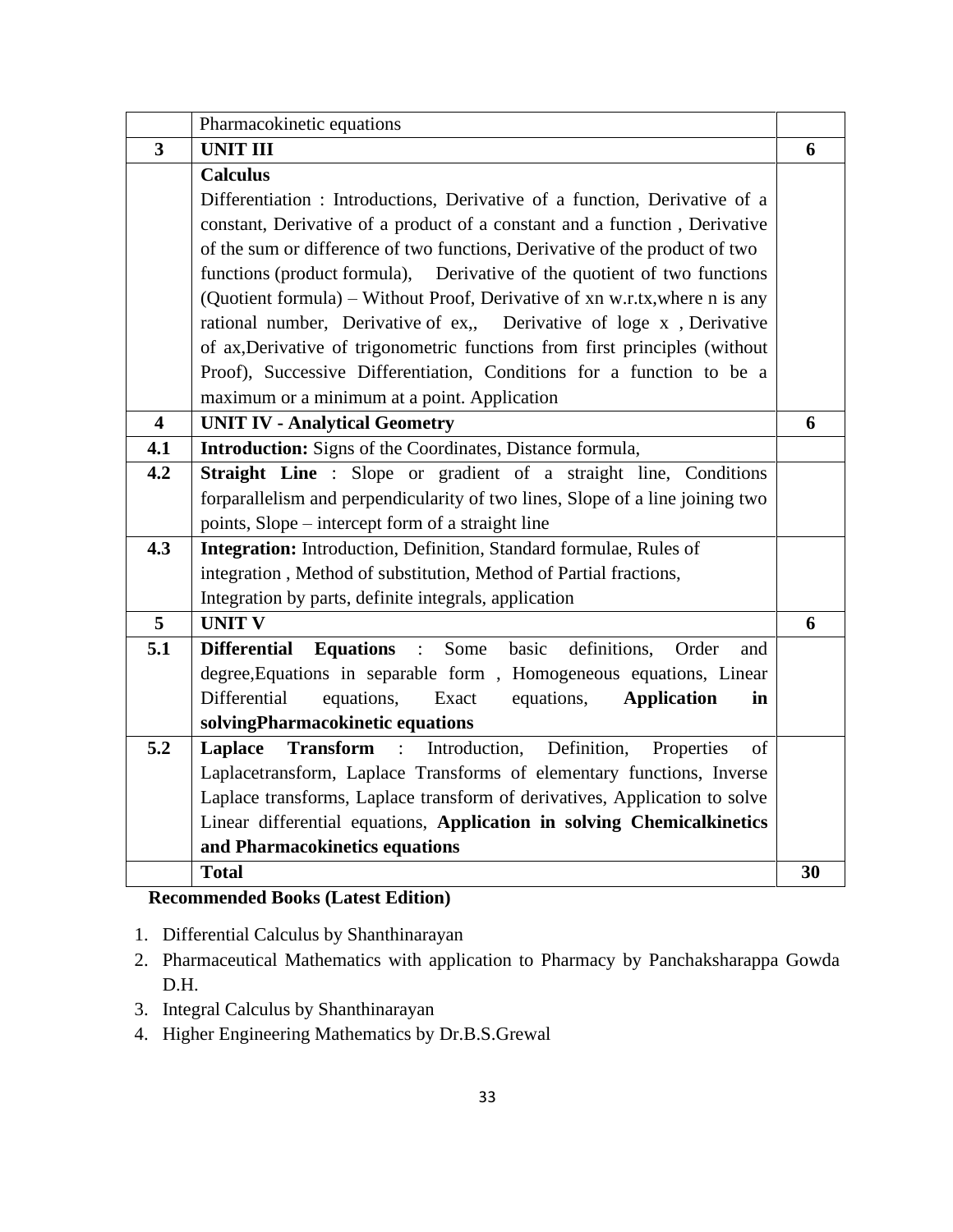#### **BP107P HUMAN ANATOMY AND PHYSIOLOGY (Practical) 4 Hours/week**

- 1. Study of compound microscope.
- 2. Microscopic study of epithelial and connective tissue
- 3. Microscopic study of muscular and nervous tissue
- 4. Identification of axial bones
- 5. Identification of appendicular bones
- 6. Introduction to hemocytometry.
- 7. Enumeration of white blood cell (WBC) count
- 8. Enumeration of total red blood corpuscles (RBC) count
- 9. Determination of bleeding time
- 10. Determination of clotting time
- 11. Estimation of hemoglobin content
- 12. Determination of blood group.
- 13. Determination of erythrocyte sedimentation rate (ESR).
- 14. Determination of heart rate and pulse rate.
- 15. Recording of blood pressure.

#### **Recommended Books (Latest Editions)**

- 1. Essentials of Medical Physiology by K. Sembulingam and P. Sembulingam. Jaypee brothers medical publishers, New Delhi.
- 2. Anatomy and Physiology in Health and Illness by Kathleen J.W. Wilson, Churchill Livingstone, New York
- 3. Physiological basis of Medical Practice-Best and Tailor. Williams & Wilkins Co,Riverview,MI USA
- 4. Text book of Medical Physiology- Arthur C,Guyton andJohn.E. Hall. Miamisburg, OH, U.S.A.
- 5. Principles of Anatomy and Physiology by Tortora Grabowski. Palmetto, GA, U.S.A
- 6. Textbook of Human Histology by Inderbir Singh, Jaypee brother's medical publishers, New Delhi.
- 7. Textbook of Practical Physiology by C.L. Ghai, Jaypee brother's medical publishers, New Delhi.
- 8. Practical workbook of Human Physiology by K. Srinageswari and Rajeev Sharma, Jaypee brother's medical publishers, New Delhi.

#### **Reference Books (Latest Editions)**

- 1. Physiological basis of Medical Practice-Best and Tailor. Williams & Wilkins Co, Riverview, MI USA
- 2. Text book of Medical Physiology- Arthur C, Guyton and John. E. Hall. Miamisburg, OH, U.S.A.
- 3. Human Physiology (vol 1 and 2) by Dr. C.C. Chatterrje ,Academic Publishers Kolkata.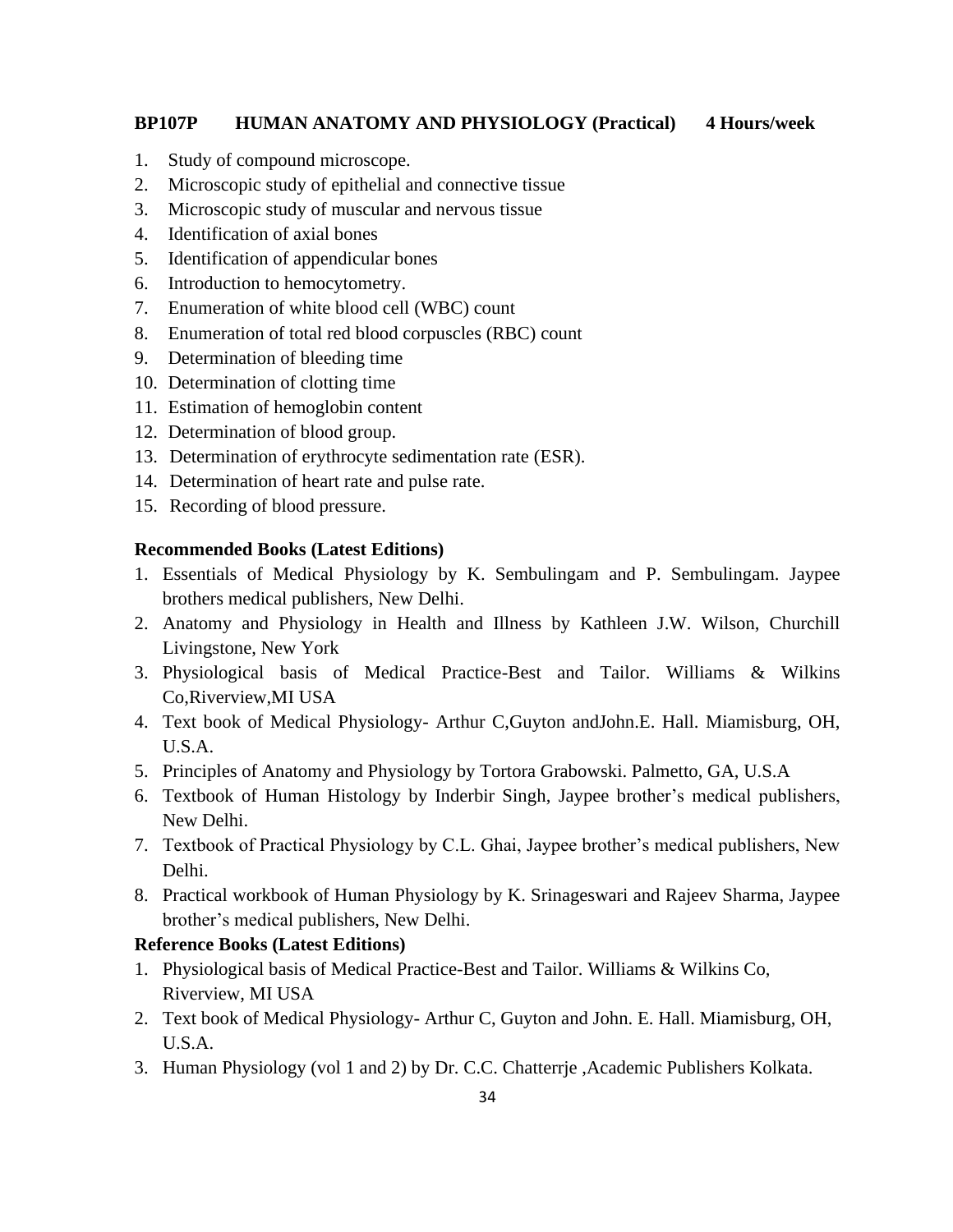#### **BP108P PHARMACEUTICAL ANALYSIS (Practical) 4 Hours / Week**

#### I **Limit Test of the following**

- (1) Chloride
- (2) Sulphate
- (3) Iron
- (4) Arsenic

#### II **Preparation and standardization of**

- (1) Sodium hydroxide
- (2) Sulphuric acid
- (3) Sodium thiosulfate
- (4) Potassium permanganate
- (5) Ceric ammonium sulphate

#### III **Assay of the following compounds along with Standardization of Titrant**

- (1) Ammonium chloride by acid base titration
- (2) Ferrous sulphate by Cerimetry
- (3) Copper sulphate by Iodometry
- (4) Calcium gluconate by complexometry
- (5) Hydrogen peroxide by Permanganometry
- (6) Sodium benzoate by non-aqueous titration
- (7) Sodium Chloride by precipitation titration

#### IV **Determination of Normality by electro-analytical methods**

- (1) Conductometric titration of strong acid against strong base
- (2) Conductometric titration of strong acid and weak acid against strong base
- (3) Potentiometric titration of strong acid against strong base

#### **Recommended Books: (Latest Editions)**

- 1. A.H. Beckett & J.B. Stenlake's, Practical Pharmaceutical Chemistry Vol I & II, Stahlone Press of University of London
- 2. A.I. Vogel, Text Book of Quantitative Inorganic analysis
- 3. P. Gundu Rao, Inorganic Pharmaceutical Chemistry
- 4. Bentley and Driver's Textbook of Pharmaceutical Chemistry
- 5. John H. Kennedy, Analytical chemistry principles
- 6. Indian Pharmacopoeia.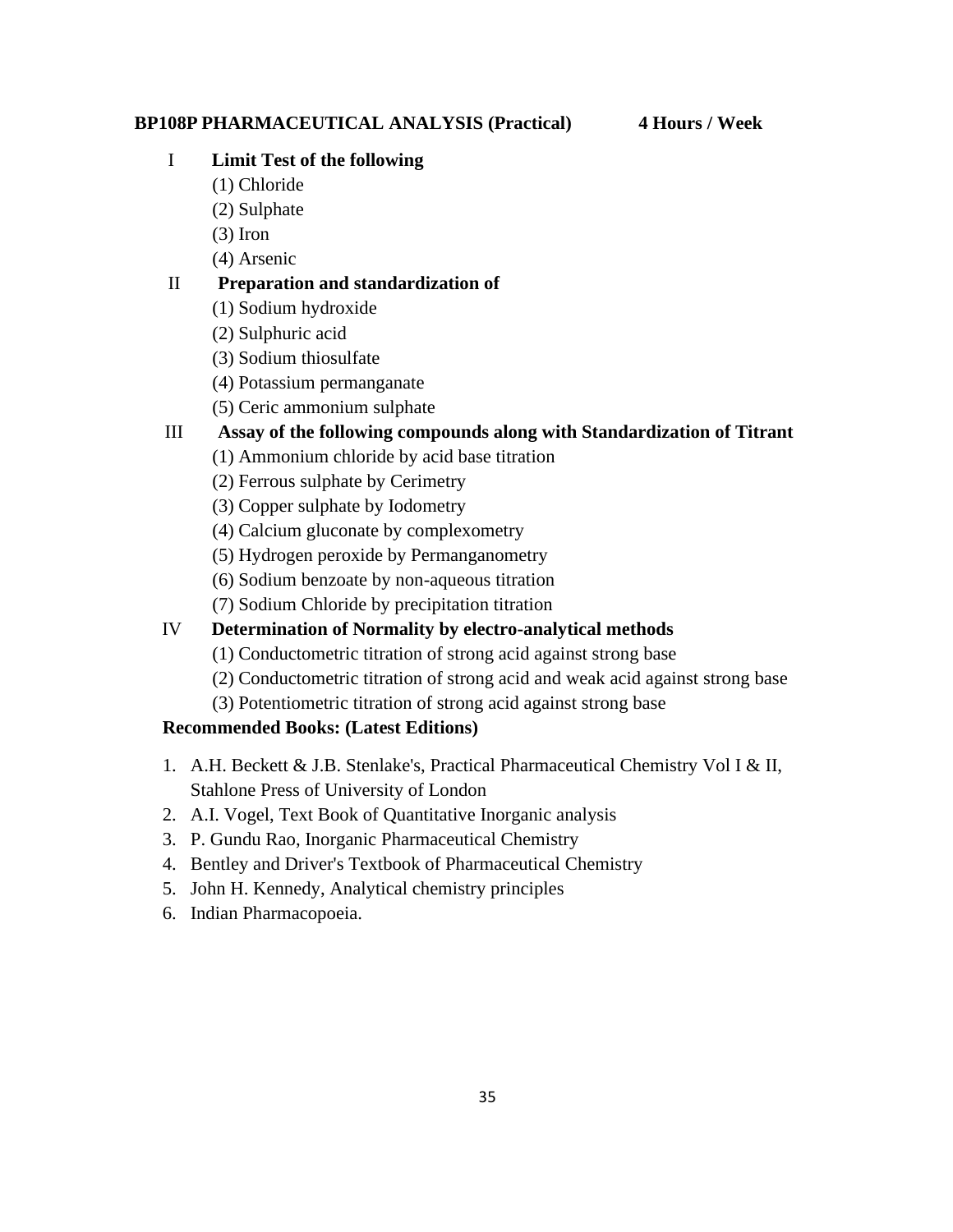#### **BP109P PHARMACEUTICSI (Practical) 4 Hours / week**

#### **1 .Syrups**

- a) Syrup IP'66
- b) Compound syrup of Ferrous Phosphate BPC'68

#### **2. Elixirs**

- a) Piperazine citrate elixir
- b) Paracetamol pediatric elixir

#### **3.Linctus**

- a) Terpin Hydrate Linctus IP'66
- b) Iodine Throat Paint (Mandles Paint)

#### **4. Solutions**

- a) Strong solution of ammonium acetate
- b) Cresol with soap solution
- c) Lugol's solution

#### **5. Suspensions**

- a) Calamine lotion
- b) Magnesium Hydroxide mixture
- c) Aluminimum Hydroxide gel

#### **6. Emulsions**

- a) Turpentine Liniment
- b) Liquid paraffin emulsion

#### **7. Powders and Granules**

- a) ORS powder (WHO)
- b) Effervescent granules
- c) Dusting powder
- d) Divded powders

#### **8. Suppositories**

- a) Glycero gelatin suppository
- b) Coca butter suppository
- c) Zinc Oxide suppository

#### **8. Semisolids**

- a) Sulphur ointment
- b) Non staining-iodine ointment with methyl salicylate
- c) Carbopal gel

#### **9. Gargles and Mouthwashes**

- a) Iodine gargle
- b) Chlorhexidine mouthwash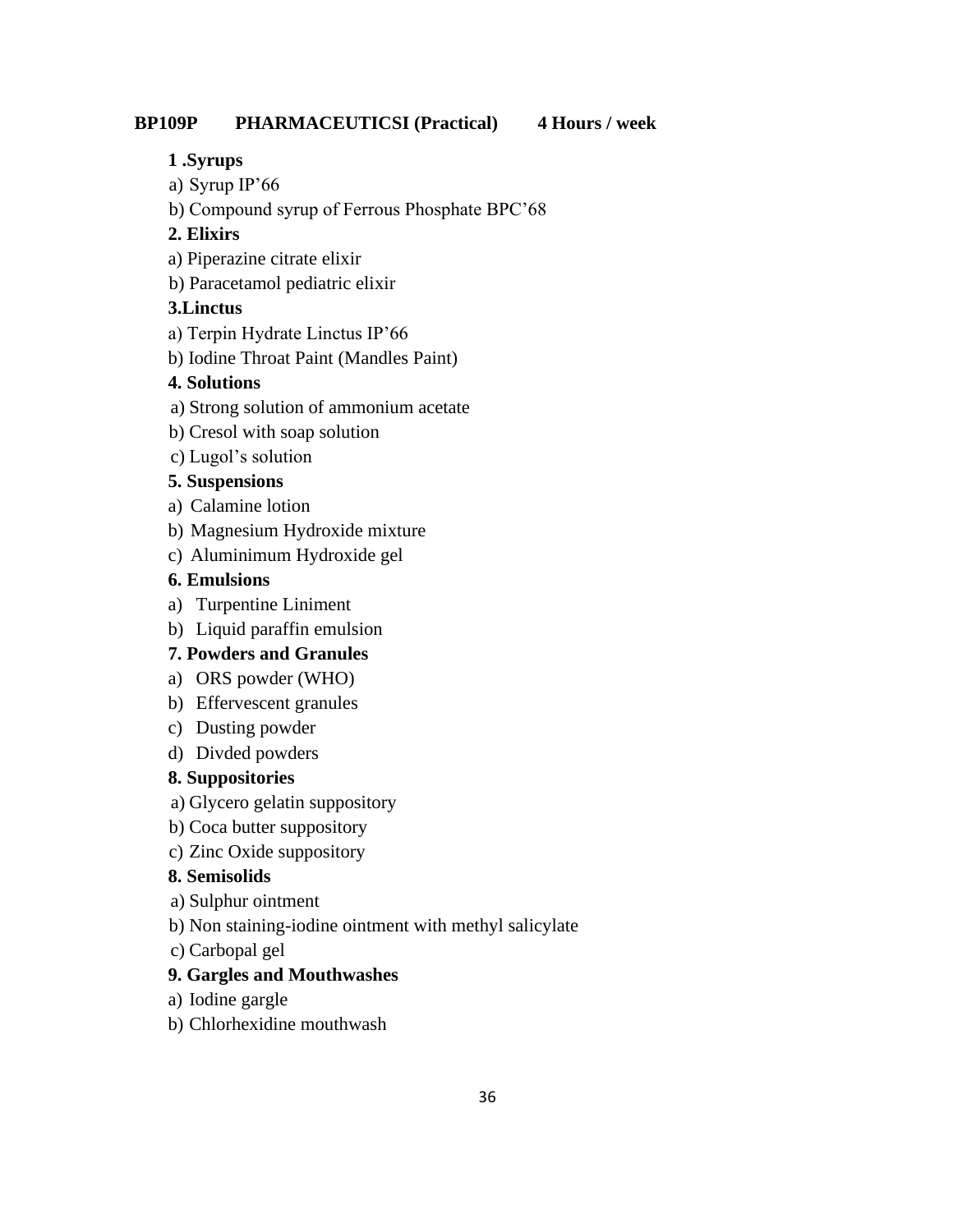- 1. H. C. Ansel et al., Pharmaceutical Dosage Form and Drug Delivery System, Lippincott Williams and Walkins, New Delhi.
- 2. Carter S.J., Cooper and Gunn's-Dispensing for Pharmaceutical Students, CBS publishers, New Delhi
- 3. M.E. Aulton, Pharmaceutics, The Science& Dosage Form Design, Churchill Livingstone, Edinburgh.
- 4. Indian pharmacopoeia.
- 5. British pharmacopoeia.
- 6. Lachmann. Theory and Practice of Industrial Pharmacy,Lea& Febiger Publisher, The University of Michigan.
- 7. Alfonso R. Gennaro Remington. The Science and Practice of Pharmacy, Lippincott Williams, New Delhi.
- 8. Carter S.J., Cooper and Gunn's. Tutorial Pharmacy, CBS Publications, New Delhi.
- 9. E.A. Rawlins, Bentley's Text Book of Pharmaceutics, English Language Book Society, Elsevier Health Sciences, USA.
- 10. Isaac Ghebre Sellassie: Pharmaceutical Pelletization Technology, Marcel Dekker, INC, New York.
- 11. Dilip M. Parikh: Handbook of Pharmaceutical Granulation Technology, Marcel Dekker, INC, New York.
- 12. Francoise Nieloud and Gilberte Marti-Mestres: Pharmaceutical Emulsions and Suspensions, Marcel Dekker, INC, New York.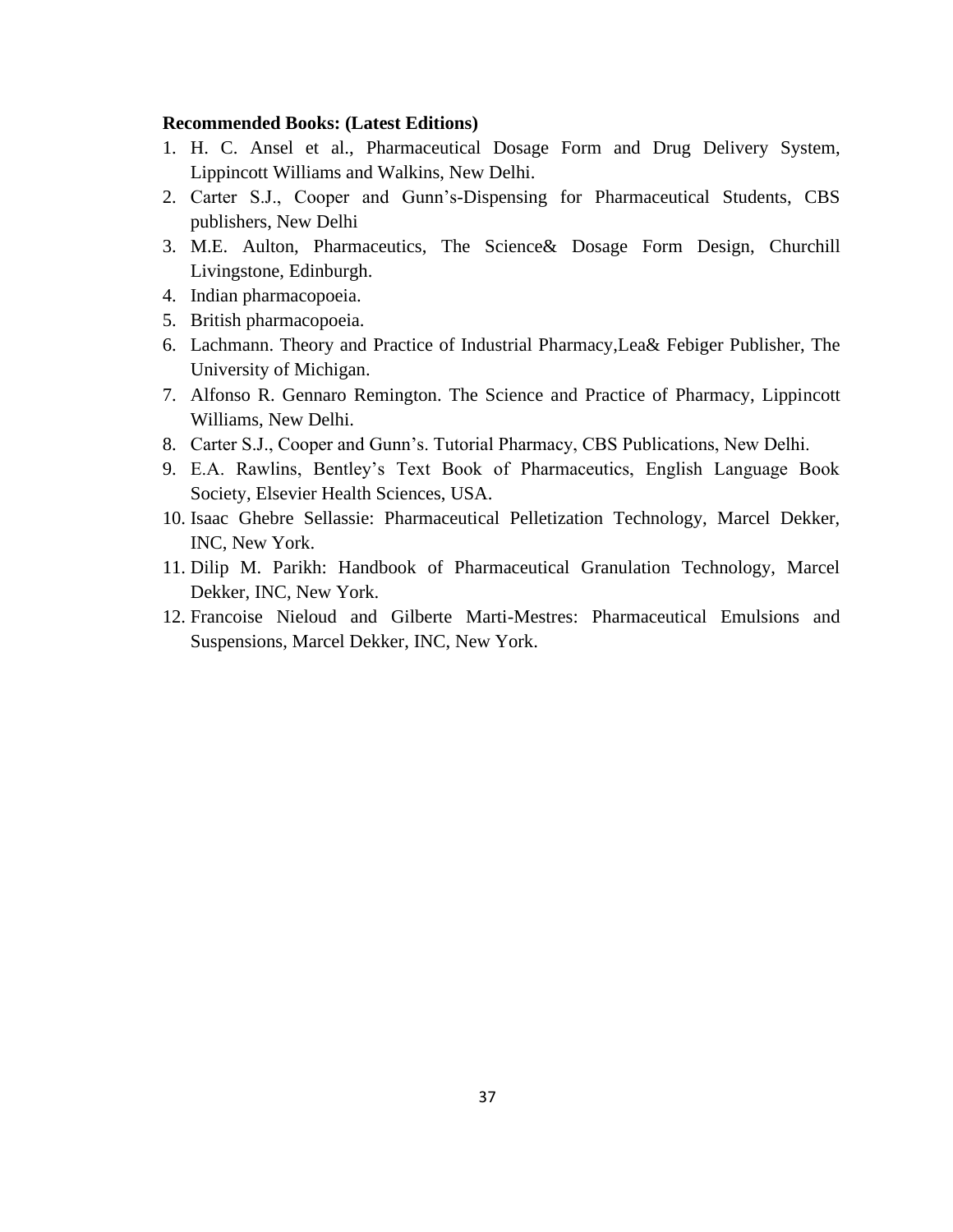# **BP110P PHARMACEUTICAL INORGANIC CHEMISTRY (Practical)**

# **4 Hours / Week**

# **I Limit tests for following ions**

- a) Limit test for Chlorides and Sulphates
- b) Modified limit test for Chlorides and Sulphates Limit test for Iron
- c) Limit test for Heavy metals Limit test for Lead
- d) Limit test for Arsenic

# **II Identification test**

a) Magnesium hydroxide Ferrous sulphate Sodium Bicarbonate Calcium gluconate Copper sulphate

# **III Test for purity**

- a) Swelling power of Bentonite
- b) Neutralizing capacity of aluminum hydroxide gel
- c) Determination of potassium iodate and iodine in potassium Iodide

# **VI Preparation of inorganic pharmaceuticals**

- a) Boric acid
- b) Potash alum
- c) Ferrous sulphate

- 1. A.H. Beckett & J.B. Stenlake's, Practical Pharmaceutical Chemistry Vol I & II, Stahlone Press of University of London,  $4<sup>th</sup>$  edition.
- 2. A.I. Vogel, Text Book of Quantitative Inorganic analysis
- 3. P. Gundu Rao, Inorganic Pharmaceutical Chemistry, 3rd Edition
- 4. M.L Schroff, Inorganic Pharmaceutical Chemistry
- 5. Bentley and Driver's Textbook of Pharmaceutical Chemistry
- 6. Anand & Chatwal, Inorganic Pharmaceutical Chemistry
- 7. IndianPharmacopoeia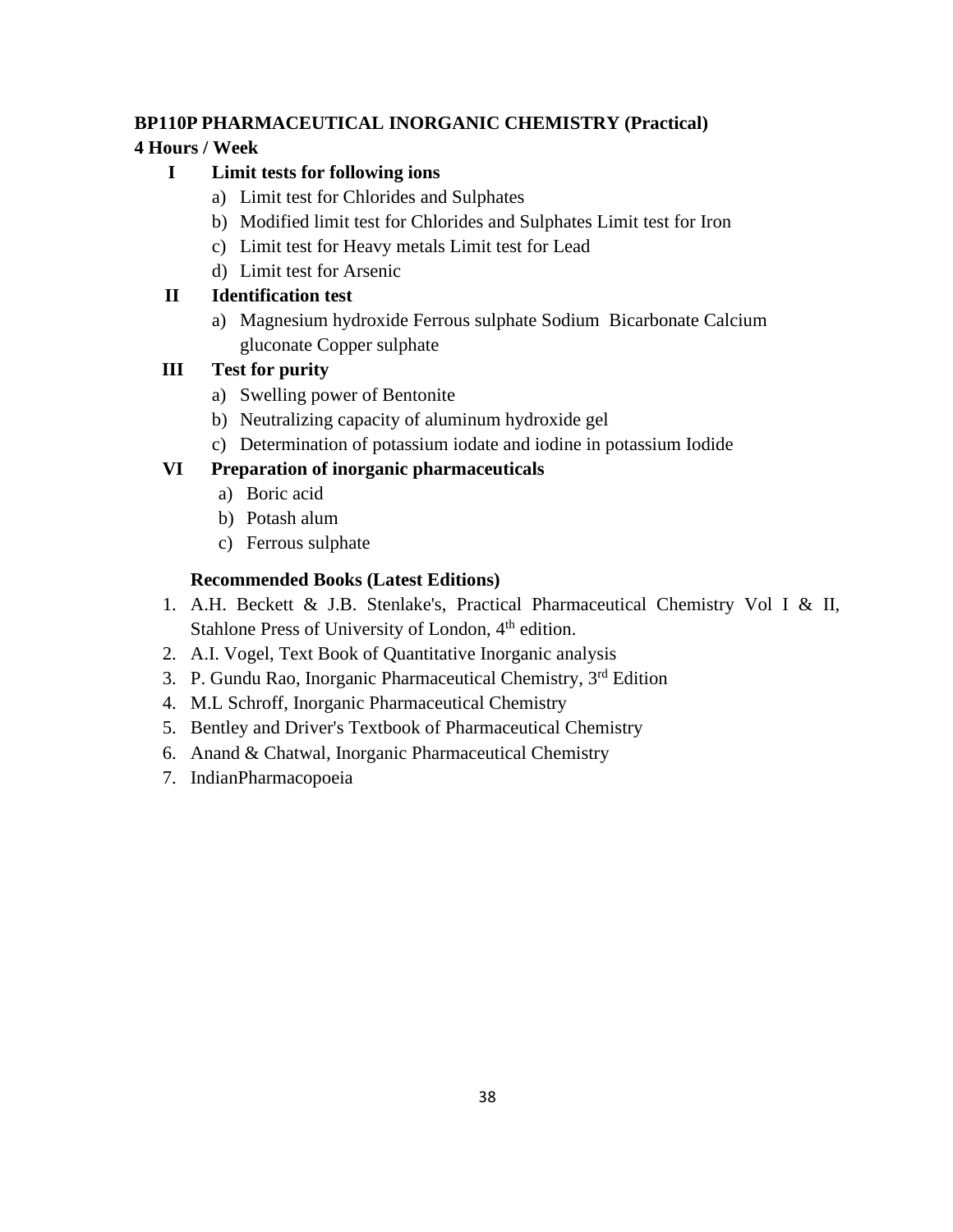#### **BP111P COMMUNICATION SKILLS (Practical) 2 Hours / week**

Thefollowing learning modules are to be conducted using wordsworth<sup>®</sup> English language lab software

# 1. **Basic communication covering the following topics**

- a. Meeting People
- b. Asking Questions
- c. Making Friends
- d. What did you do?
- e. Do's and Dont's

#### 2. **Pronunciations covering the following topics**

- a. Pronunciation (Consonant Sounds)
- b. Pronunciation and Nouns
- c. Pronunciation (Vowel Sounds)

#### 3. **Advanced Learning**

- a. Listening Comprehension / Direct and Indirect Speech
- b. Figures of Speech
- c. Effective Communication
- d. Writing Skills
- e. Effective Writing
- f. Interview Handling Skills
- g. E-Mail etiquette
- h. Presentation Skills

- 1. Basic communication skills for Technology, Andreja. J. Ruther Ford,  $2<sup>nd</sup>$  Edition, Pearson Education, 2011
- 2. Communication skills, Sanjay Kumar, Pushpalata, 1<sup>st</sup>Edition, Oxford Press, 2011
- 3. Organizational Behaviour, Stephen .P. Robbins, 1<sup>st</sup>Edition, Pearson, 2013
- 4. Brilliant- Communication skills, Gill Hasson, 1<sup>st</sup>Edition, Pearson Life, 2011
- 5. The Ace of Soft Skills: Attitude, Communication and Etiquette for success, Gopala Swamy Ramesh, 5<sup>th</sup>Edition, Pearson, 2013
- 6. Developing your influencing skills, Deborah Dalley, Lois Burton, Margaret, Green hall, 1st Edition Universe of Learning LTD, 2010
- 7. Communication skills for professionals, Konar nira,  $2<sup>nd</sup>$ Edition, New arrivals PHI, 2011
- 8. Personality development and soft skills, Barun K Mitra, 1<sup>st</sup>Edition, Oxford Press, 2011
- 9. Soft skill for everyone, Butter Field, 1st Edition, Cengage Learning India pvt.ltd, 2011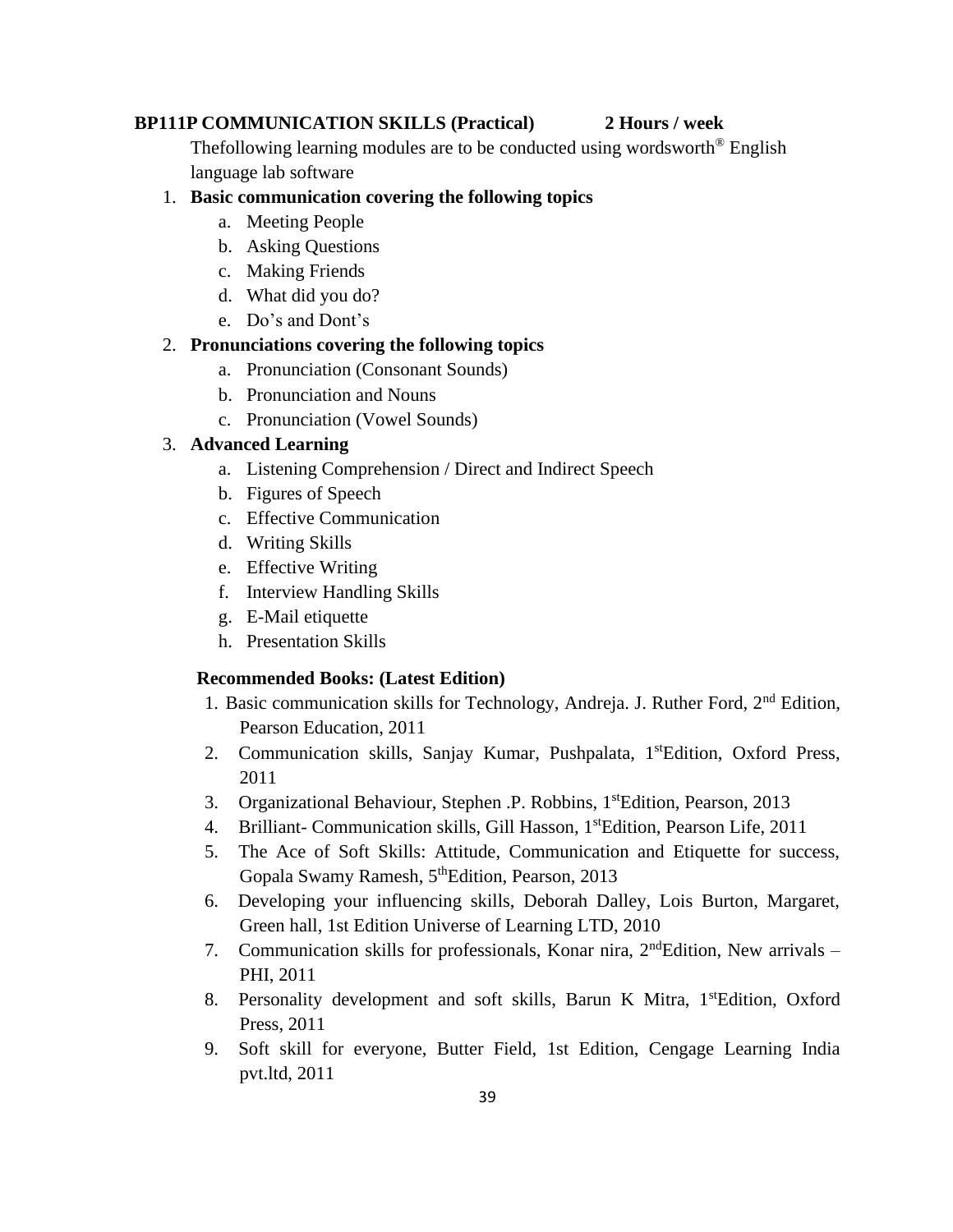- 10. Soft skills and professional communication, Francis Peters SJ, 1stEdition, Mc Graw Hill Education, 2011
- 11. Effective communication, John Adair, 4<sup>th</sup>Edition, Pan Mac Millan, 2009
- 12. Bringing out the best in people, Aubrey Daniels, 2<sup>nd</sup>Edition, Mc Graw Hill, 1999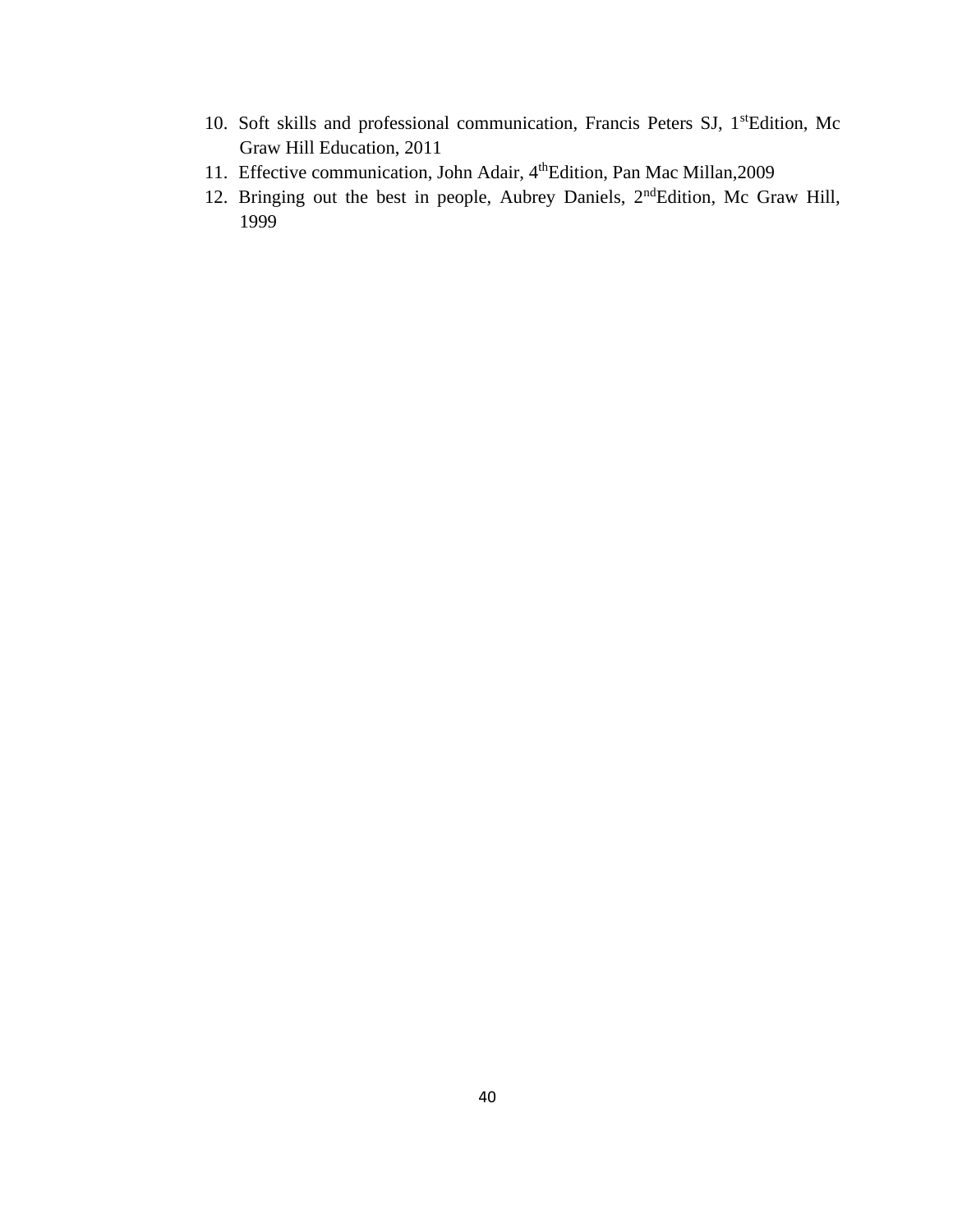#### **BP112RBP REMEDIAL BIOLOGY (Practical) 2 Hours / week**

- 1. Introduction to experiments in biology
	- a) Study of Microscope
	- b) Section cutting techniques
	- c) Mounting and staining
	- d) Permanent slide preparation
- 2. Study of cell and its inclusions
- 3. Study of Stem, Root, Leaf, seed, fruit, flower and their modifications
- 4. Detailed study of frog by using computer models
- 5. Microscopic study and identification of tissues pertinent to Stem, Root Leaf, seed, fruit and flower
- 6. Identification of bones
- 7. Determination of blood group
- 8. Determination of blood pressure
- 9. Determination of tidal volume

# **Reference Books**

- 1. Practical human anatomy and physiology. by S.R.Kale and R.R.Kale.
- 2. A Manual of pharmaceutical biology practical by S.B.Gokhale, C.K.Kokate and S.P.Shriwastava.
- 3. Biology practical manual according to National core curriculum .Biology forum of Karnataka. Prof .M.J.H.Shafi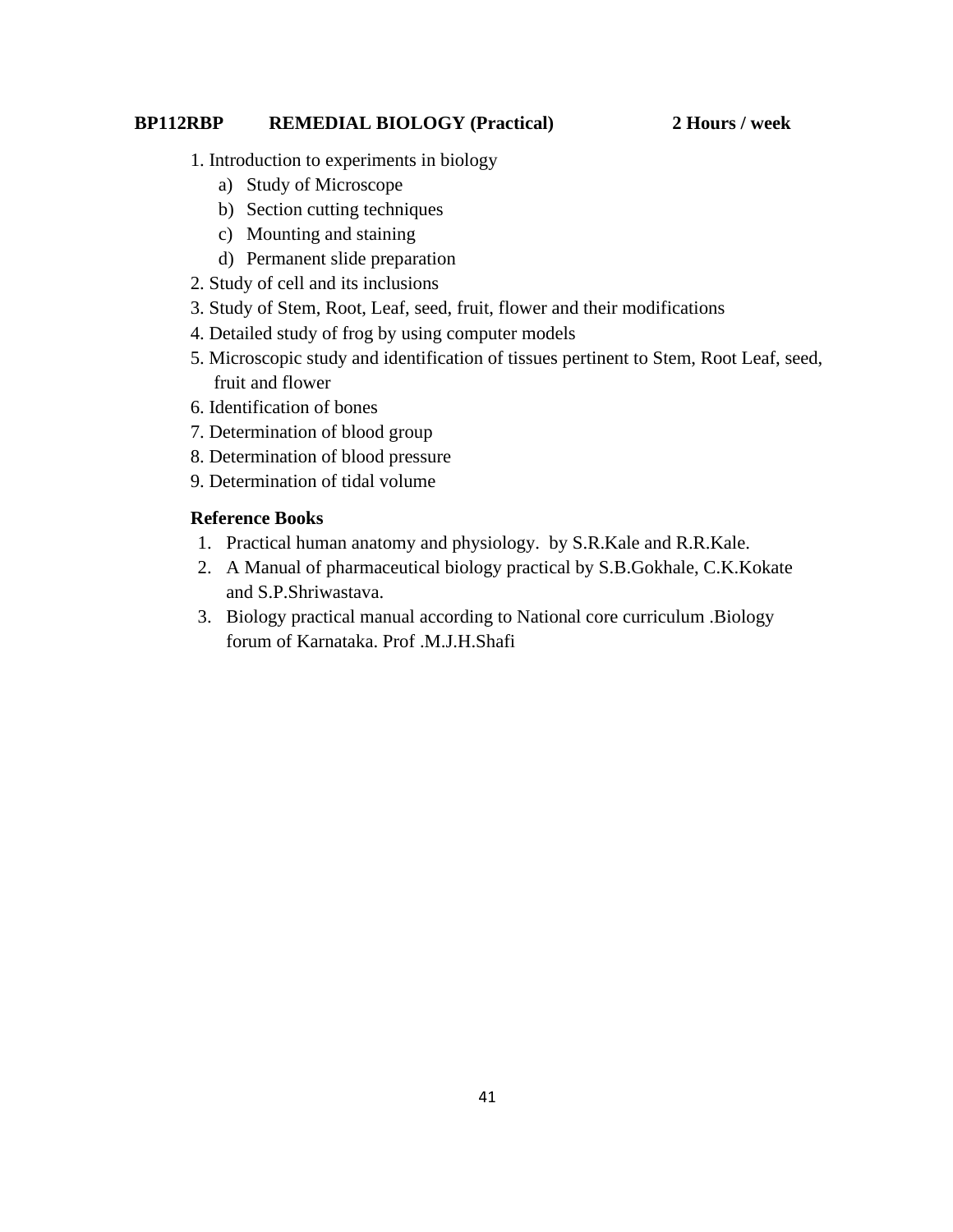**SEMESTER II**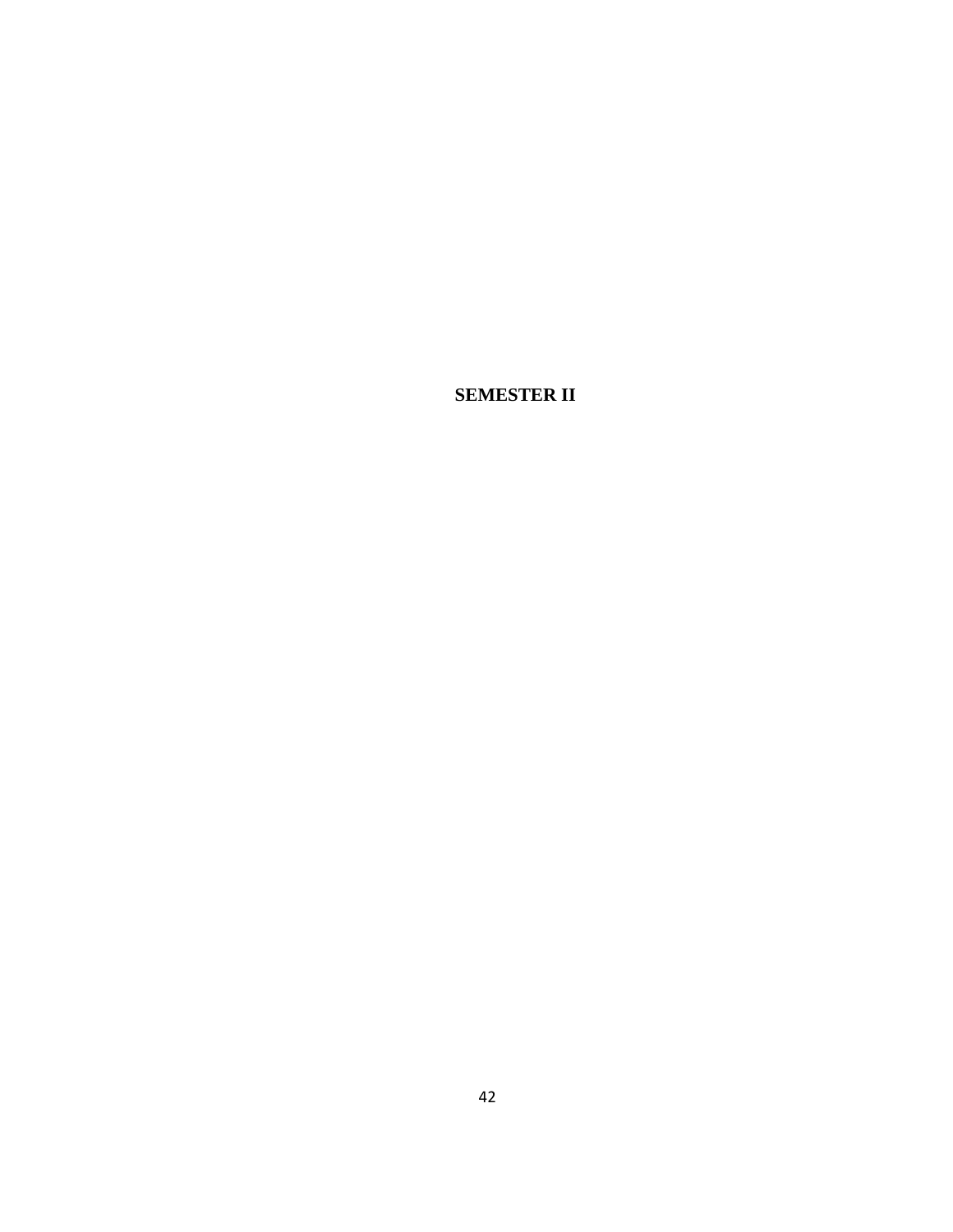### **BP201T HUMAN ANATOMY AND PHYSIOLOGY-II (Theory)3 L + 1T / Week**

**Scope:** This subject is designed to impart fundamental knowledge on the structure andfunctions of the various systems of the human body. It also helps in understanding both homeostatic mechanisms. The subject provides the basic knowledge required to understand the various disciplines of pharmacy.

**Objectives**: Upon completion of this course the student should be able to:

- 1. Explain the gross morphology, structure and functions of various organs of the human body.
- 2. Describe the various homeostatic mechanisms and their imbalances.
- 3. Identify the various tissues and organs of different systems of human body.
- 4. Perform the hematological tests like blood cell counts, haemoglobin estimation, bleeding/clotting time etc and also record blood pressure, heart rate, pulse and respiratory volume.
- 5. Appreciate coordinated working pattern of different organs of each system
- 6. Appreciate the interlinked mechanisms in the maintenance of normal functioning (homeostasis) of human body.

| Sr.          | <b>Content</b>                                                                | <b>Hours</b>          |
|--------------|-------------------------------------------------------------------------------|-----------------------|
| No.          |                                                                               |                       |
| $\mathbf{1}$ | <b>UNIT I - Nervous system</b>                                                | 10                    |
| 1.1          | Organization of nervous system, neuron, neuroglia, classification             | $\boldsymbol{\Delta}$ |
|              | and properties of nerve fibre, electrophysiology, action potential,           |                       |
|              | nerve impulse, receptors, synapse, neurotransmitters.                         |                       |
| 1.2          | Central nervous system: Meninges, ventricles of brain and cerebrospinal       | 6                     |
|              | fluid. Structure and functions of brain (cerebrum, brain stem, and            |                       |
|              | cerebellum), spinal cord (gross structure, functions of afferent and efferent |                       |
|              | nerve tracts, reflex activity).                                               |                       |
| $\mathbf{2}$ | <b>UNIT II</b>                                                                | 6                     |
| 2.1          | Digestive system                                                              |                       |
|              | Anatomy of GI Tract with special reference to anatomy and functions of        |                       |
|              | stomach, (Acid production in the stomach, regulation of acid production       |                       |
|              | through parasympathetic nervous system, pepsin role in protein digestion)     |                       |
|              | small intestine and large intestine, anatomy and functions of salivary        |                       |
|              | glands, pancreas and liver, movements of GIT, digestion and absorption of     |                       |
|              | nutrients and disorders of GIT.                                               |                       |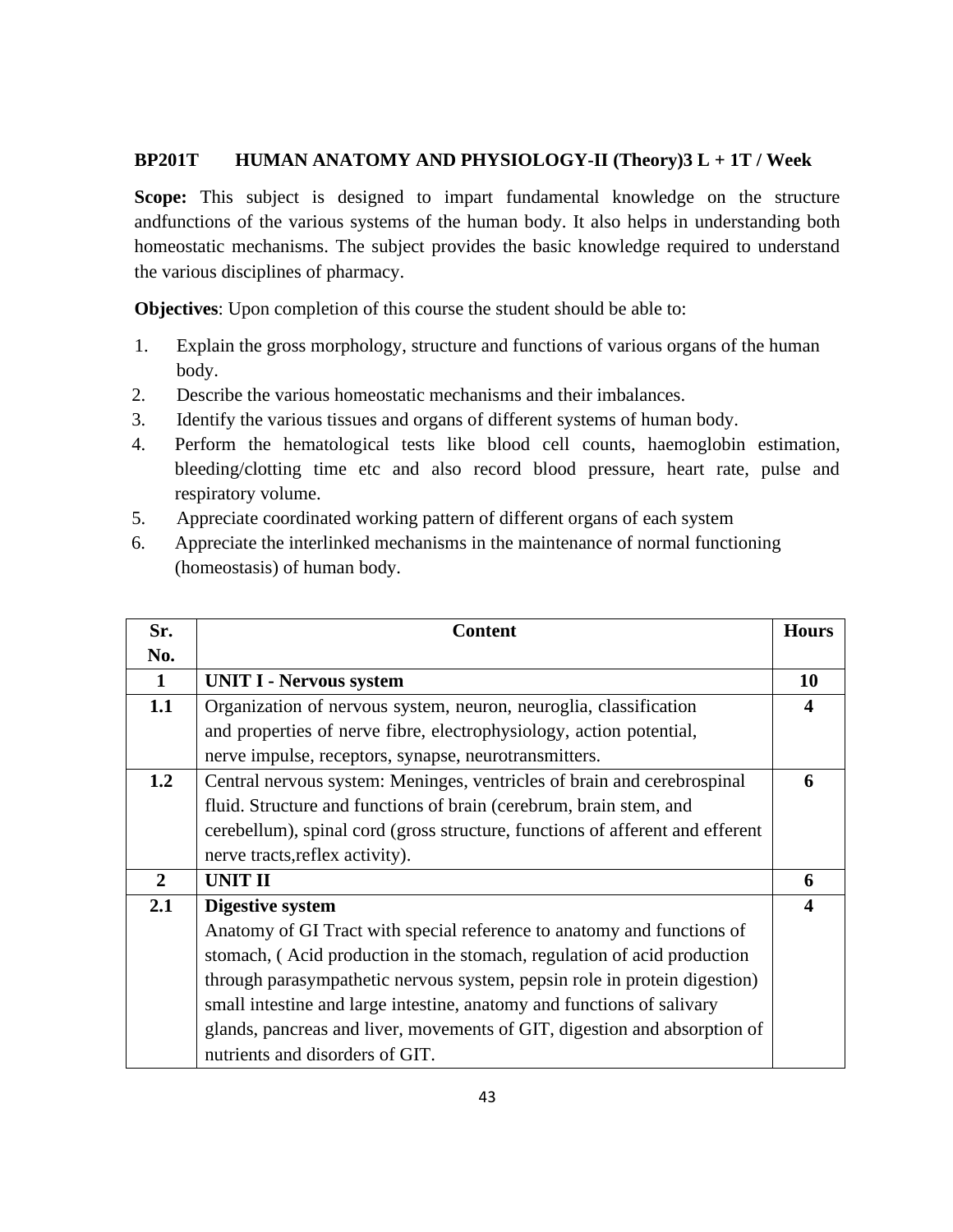| 2.2                     | <b>Energetics</b>                                                            | $\overline{2}$   |
|-------------------------|------------------------------------------------------------------------------|------------------|
|                         | Formation and role of ATP, Creatinine Phosphate and BMR.                     |                  |
| $\overline{3}$          | <b>UNIT III</b>                                                              | 10               |
| 3.1                     | <b>Respiratory system</b>                                                    | 5                |
|                         | Anatomy of respiratory system with special reference to anatomy of lungs,    |                  |
|                         | mechanism of respiration, regulation of respiration                          |                  |
|                         | Lung Volumes and capacities transport of respiratory gases, artificial       |                  |
|                         | respiration, and resuscitation methods.                                      |                  |
| 3.2                     | <b>Urinary system</b>                                                        | 5                |
|                         | Anatomy of urinary tract with special reference to anatomy of kidney and     |                  |
|                         | nephrons, functions of kidney and urinary tract, physiology of urine         |                  |
|                         | formation, micturition reflex and role of kidneys in acid base balance, role |                  |
|                         | of RAS in kidney and disorders of kidney.                                    |                  |
| $\overline{\mathbf{4}}$ | <b>UNIT IV</b>                                                               | 10               |
|                         | <b>Endocrine system</b>                                                      |                  |
|                         | Classification of hormones, mechanism of hormone action, structure and       |                  |
|                         | functions of pituitary gland, thyroid gland, parathyroid gland, adrenal      |                  |
|                         | gland, pancreas, pineal gland, thymus and their disorders                    |                  |
| 5                       | <b>UNIT V</b>                                                                | $\boldsymbol{9}$ |
| 5.1                     | <b>Reproductive system</b>                                                   | 6                |
|                         | Anatomy of male and female reproductive system, Functions of male and        |                  |
|                         | female reproductive system, sex hormones, physiology of menstruation,        |                  |
|                         | fertilization, spermatogenesis, oogenesis, pregnancy and parturition         |                  |
| 5.2                     | <b>Introduction to genetics</b>                                              | 4                |
|                         | Chromosomes, genes and DNA, protein synthesis, genetic pattern of            |                  |
|                         | inheritance                                                                  |                  |
|                         | <b>Total</b>                                                                 | 45               |

- 1. Essentials of Medical Physiology by K. Sembulingam and P. Sembulingam. Jaypee brothers medical publishers, New Delhi.
- 2. Anatomy and Physiology in Health and Illness by Kathleen J.W. Wilson, Churchill Livingstone, New York
- 3. Physiological basis of Medical Practice-Best and Tailor. Williams & Wilkins Co,Riverview,MI USA
- 4. Text book of Medical Physiology- Arthur C,Guyton andJohn.E. Hall. Miamisburg, OH, U.S.A.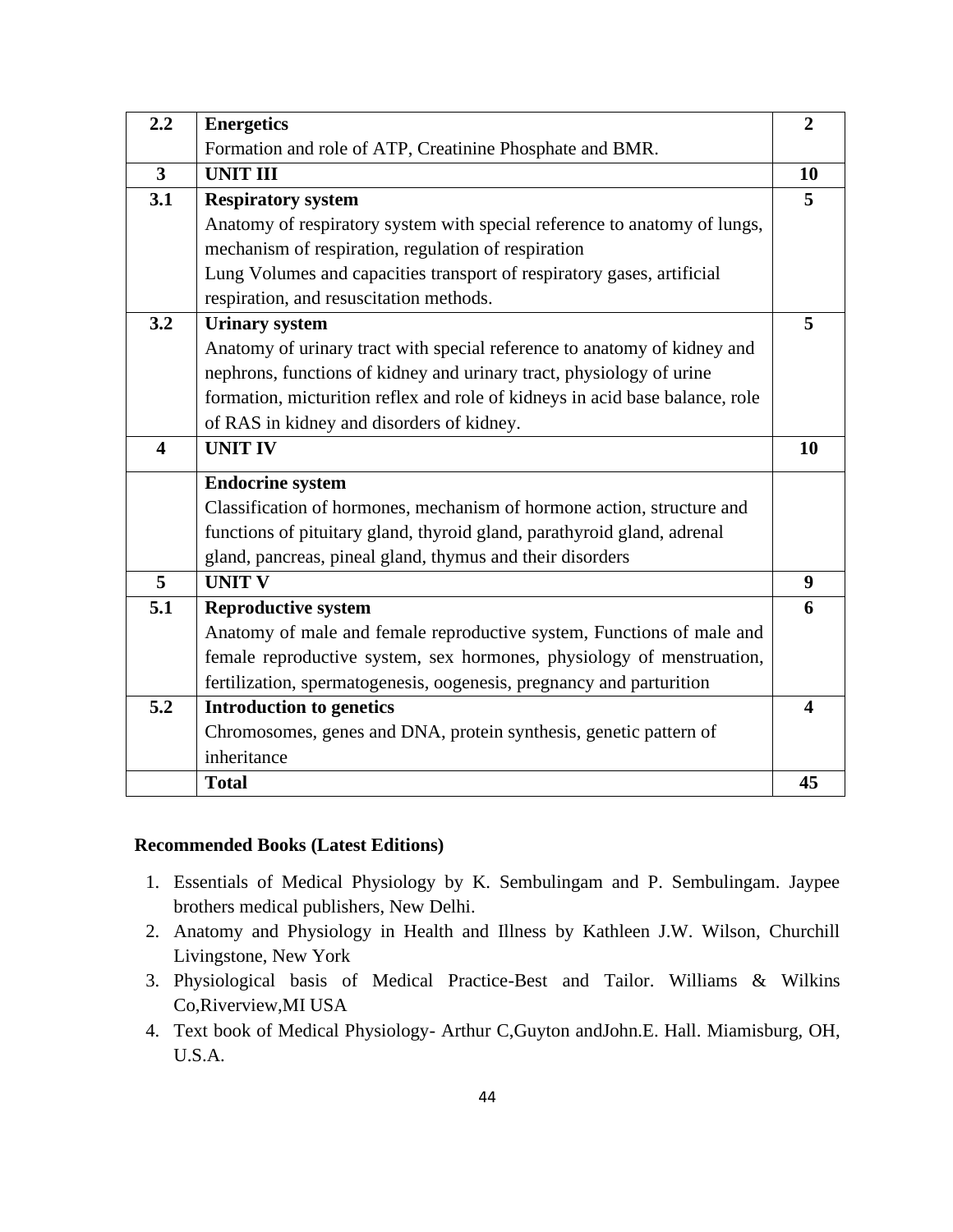- 5. Principles of Anatomy and Physiology by Tortora Grabowski. Palmetto, GA, U.S.A.
- 6. Textbook of Human Histology by Inderbir Singh, Jaypee brothers medical publishers, New Delhi.
- 7. Textbook of Practical Physiology by C.L. Ghai, Jaypee brothers medical publishers, New Delhi.
- 8. Practical workbook of Human Physiology by K. Srinageswari and Rajeev Sharma, Jaypee brother's medical publishers, New Delhi. **Reference Books:**
- 1. Physiological basis of Medical Practice-Best and Tailor. Williams & Wilkins Co, Riverview, MI USA
- 2. Text book of Medical Physiology- Arthur C, Guyton and John. E. Hall. Miamisburg, OH, U.S.A.
- 3. Human Physiology (vol 1 and 2) by Dr. C.C. Chatterrje ,Academic Publishers Kolkata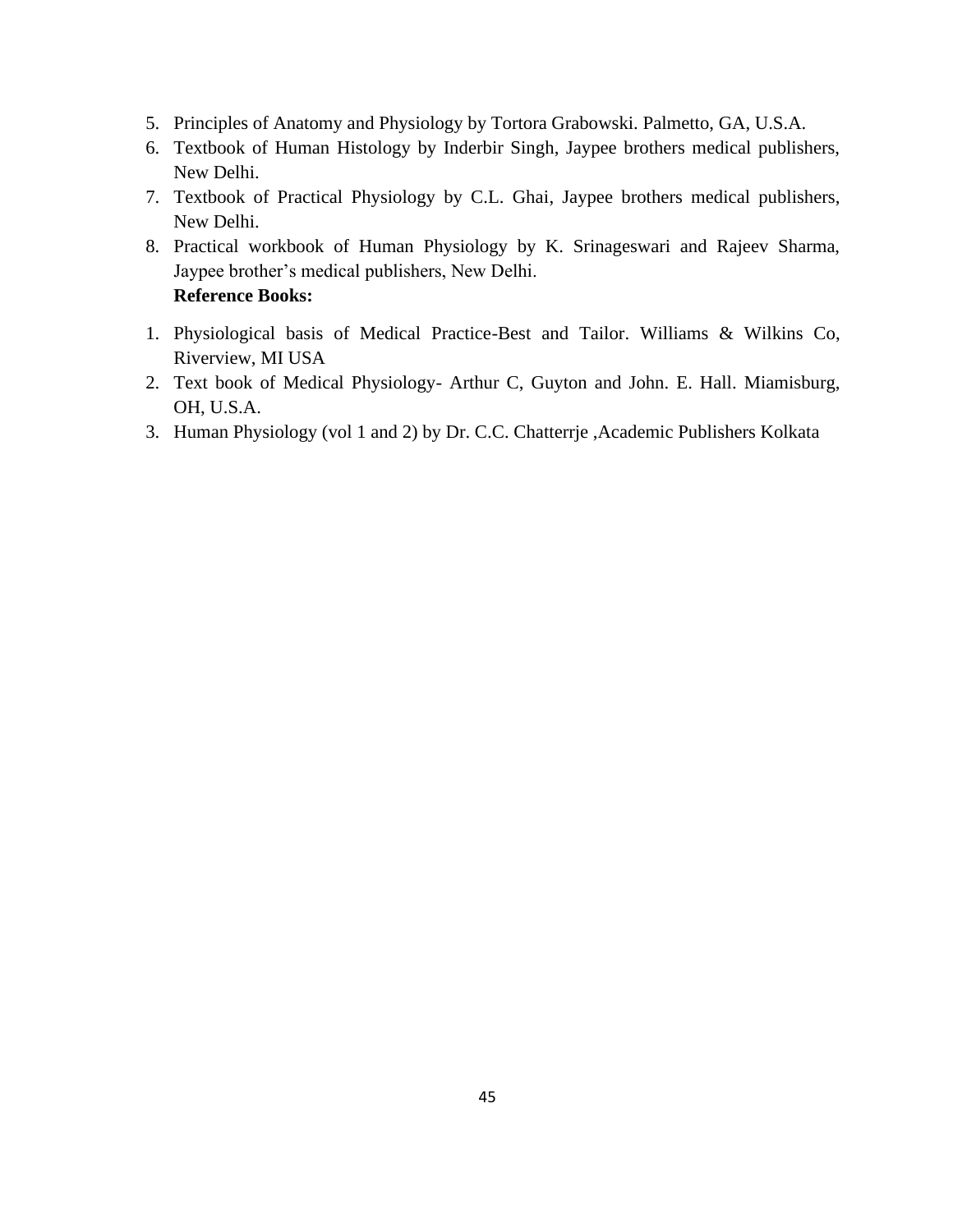# **BP202TPHARMACEUTICAL ORGANIC CHEMISTRY –I(Theory)**

# **3 L + 1T / Week**

**Scope:** This subject deals with classification and nomenclature of simple organiccompounds, structural isomerism, intermediates forming in reactions, important physical properties, reactions and methods of preparation of these compounds. The syllabus also emphasizes on mechanisms and orientation of reactions.

**Objectives:** Upon completion of the course the student shall be able to:

- 1. write the structure, name and the type of isomerism of the organic compound
- 2. write the reaction, name the reaction and orientation of reactions
- 3. account for reactivity/stability of compounds,
- 4. identify/confirm the identification of organic compound

| Sr. No.                 | <b>Content</b>                                                                     | <b>Hours</b>   |
|-------------------------|------------------------------------------------------------------------------------|----------------|
|                         | General methods of preparation and reactions of compounds superscripted            |                |
|                         | with asterisk $(*)$ to be explained                                                |                |
|                         | emphasize<br>To<br>definition,<br>classification,<br>on<br>types,                  |                |
|                         | principles/mechanisms, applications, examples and differences                      |                |
| $\mathbf{1}$            | <b>UNIT I</b>                                                                      | 7              |
|                         | Classification, nomenclature and isomerism Classification of Organic               |                |
|                         | Compounds, Common and IUPAC systems of nomenclature of organic                     |                |
|                         | compounds (up to 10 Carbons open chain and carbocyclic compounds)                  |                |
|                         | Structural isomerisms in organic compounds.                                        |                |
| $\overline{2}$          | UNIT II - Alkanes*, Alkenes* and Conjugated dienes*                                | 10             |
| 2.1                     | $SP3$ hybridization in alkanes, Halogenation of alkanes, uses of paraffins.        | $\mathbf{3}$   |
|                         | Stabilities of alkenes, $SP2$ hybridization in alkenes                             |                |
| 2.2                     | $E_1$ and $E_2$ reactions – kinetics, order of reactivity of alkyl halides,        | $\overline{7}$ |
|                         | rearrangement of carbocations, Saytzeffs orientation and evidences. E <sub>1</sub> |                |
|                         | verses $E_2$ reactions, Factors affecting $E_1$ and $E_2$ reactions. Ozonolysis,   |                |
|                         | electrophilic addition reactions of alkenes, Markownikoff's orientation,           |                |
|                         | free radical addition reactions of alkenes, Anti Markownikoff's                    |                |
|                         | orientation.                                                                       |                |
|                         | Stability of conjugated dienes, Diel-Alder, electrophilic addition, free           |                |
|                         | radical addition reactions of conjugated dienes, allylic rearrangement             |                |
| $\overline{\mathbf{3}}$ | <b>UNIT III</b>                                                                    | 10             |
| 3.1                     | Alkylhalides*                                                                      | 5              |
|                         | $SN1$ and $SN2$ reactions - kinetics, order of reactivity of alkyl halides,        |                |
|                         | stereochemistry and rearrangement of carbocations.                                 |                |
|                         | $SN_1$ versus $SN_2$ reactions, Factors affecting $SN_1$ and $SN_2$ reactions      |                |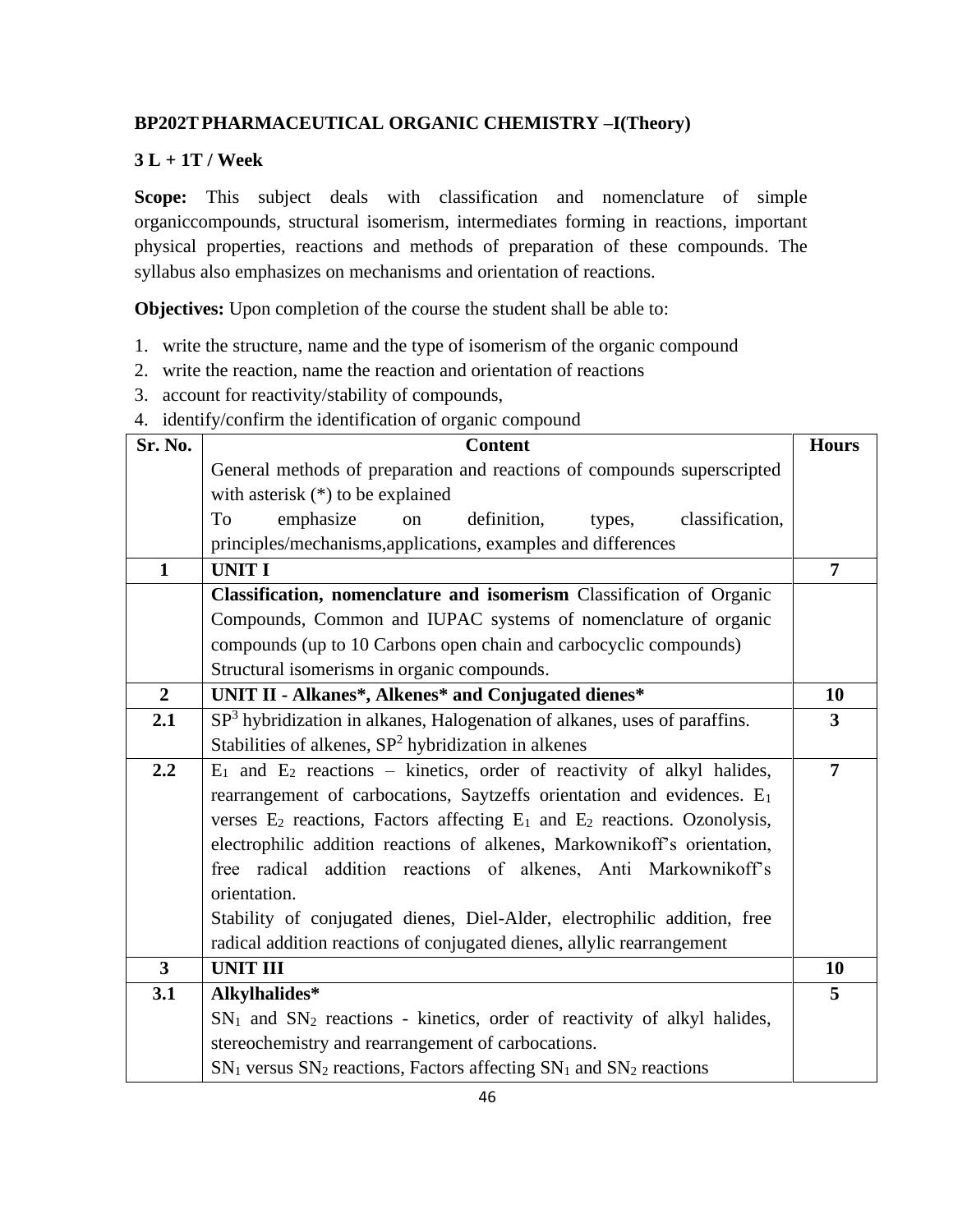|                         | Structure and uses of ethylchloride, Chloroform, trichloroethylene,          |           |
|-------------------------|------------------------------------------------------------------------------|-----------|
|                         | tetrachloroethylene, dichloromethane, tetrachloromethane and iodoform.       |           |
| 3.2                     | Alcohols*- Qualitative tests, Structure and uses of Ethyl alcohol, Methyl    | 5         |
|                         | alcohol, chlorobutanol, Cetosteryl alcohol, Benzyl alcohol, Glycerol,        |           |
|                         | Propylene glycol                                                             |           |
| $\overline{\mathbf{4}}$ | <b>UNIT IV</b>                                                               | <b>10</b> |
|                         | Carbonyl compounds* (Aldehydes and ketones)                                  |           |
|                         | Nucleophilic addition, Electromeric effect, aldol condensation, Crossed      |           |
|                         | Aldol condensation, Cannizzaro reaction, Crossed Cannizzaro reaction,        |           |
|                         | Benzoin condensation, Perkin condensation, qualitative tests, Structure      |           |
|                         | and uses of Formaldehyde, Paraldehyde, Acetone, Chloral hydrate,             |           |
|                         | Hexamine, Benzaldehyde, Vanilin, Cinnamaldehyde                              |           |
| 5 <sup>5</sup>          | <b>UNIT V</b>                                                                | 8         |
| 5.1                     | Carboxylic acids*                                                            | 5         |
|                         | Acidity of carboxylic acids, effect of substituents on acidity, inductive    |           |
|                         | effect and qualitative tests for carboxylic acids, amide and ester           |           |
|                         |                                                                              |           |
|                         | Structure and Uses of Acetic acid, Lactic acid, Tartaric acid, Citric acid,  |           |
|                         | Succinic acid. Oxalic acid, Salicylic acid, Benzoic acid, Benzyl benzoate,   |           |
|                         | Dimethyl phthalate, Methyl salicylate and Acetyl salicylic acid              |           |
| 5.2                     | Aliphatic amines* - Basicity, effect of substituent on Basicity. Qualitative | 3         |
|                         | test, Structure anduses of Ethanolamine, Ethylenediamine, Amphetamine        |           |

- 1. Organic Chemistry by Morrison and Boyd
- 2. Organic Chemistry by I.L. Finar , Volume-I
- 3. Textbook of Organic Chemistry by B.S. Bahl & Arun Bahl.
- 4. Organic Chemistry by P.L.Soni
- 5. Practical Organic Chemistry by Mann and Saunders.
- 6. Vogel's text book of Practical Organic Chemistry
- 7. Advanced Practical organic chemistry by N.K.Vishnoi.
- 8. Introduction to Organic Laboratory techniques by Pavia, Lampman and Kriz.
- 9. Reaction and reaction mechanism by Ahluwaliah/Chatwal.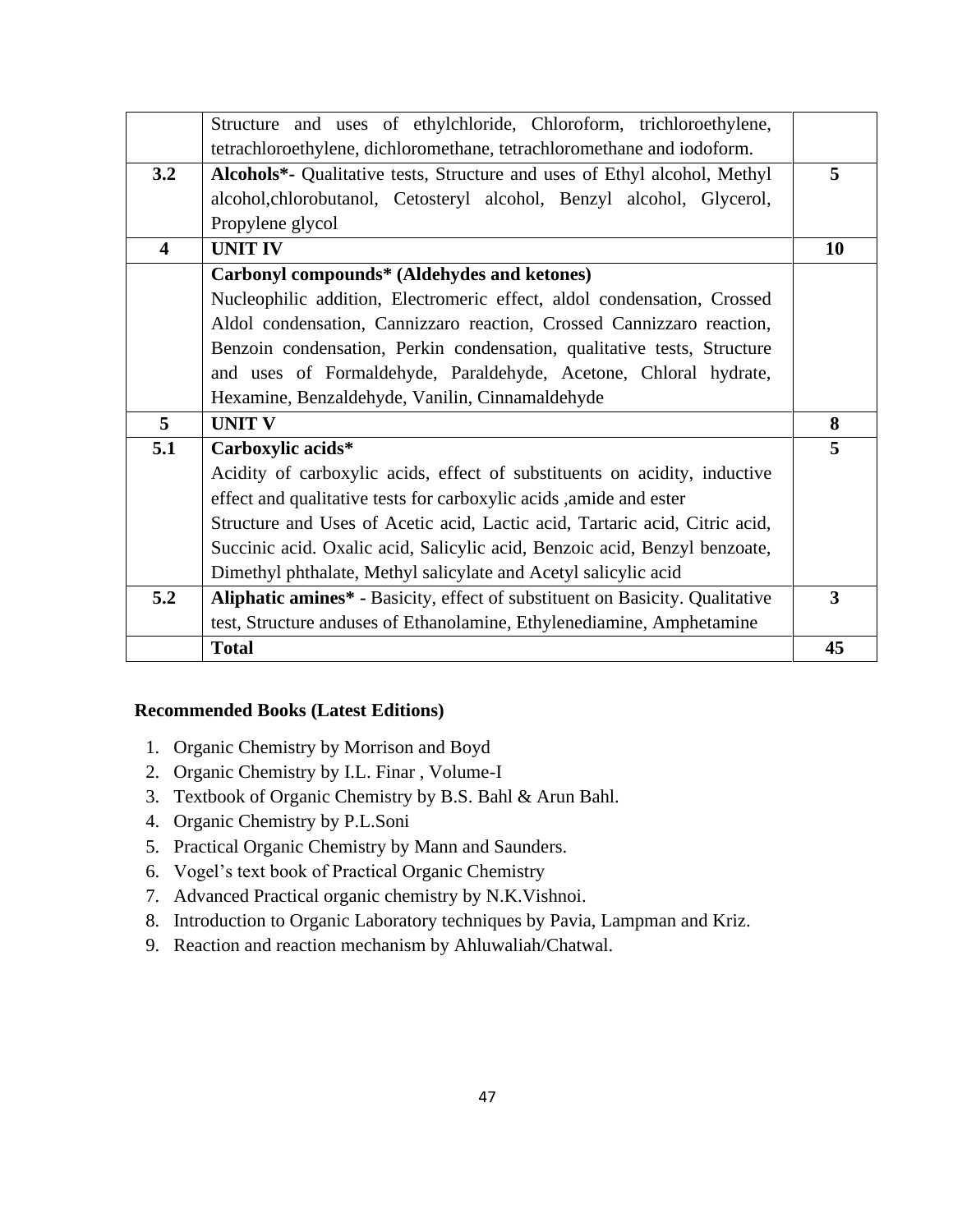# **BP203T BIOCHEMISTRY (Theory)3 L + 1T / Week**

**Scope**: Biochemistry deals with complete understanding of the molecular levels of thechemical process associated with living cells. The scope of the subject is providing biochemical facts and the principles to understand metabolism of nutrient molecules in physiological and pathological conditions. It is also emphasizing on genetic organization of mammalian genome and hetero & autocatalytic functions of DNA.

**Objectives:** Upon completion of course student shell able to:

- 1. Understand the catalytic role of enzymes, importance of enzyme inhibitors in design of new drugs, therapeutic and diagnostic applications of enzymes.
- 2. Understand the metabolism of nutrient molecules in physiological and pathological conditions.
- 3. Understand the genetic organization of mammalian genome and functions of DNA in the synthesis of RNAs and proteins.

| Sr.            | <b>Content</b>                                                             | <b>Hours</b> |
|----------------|----------------------------------------------------------------------------|--------------|
| No.            |                                                                            |              |
| $\mathbf{1}$   | <b>UNIT I</b>                                                              | 8            |
| 1.1            | <b>Biomolecules</b>                                                        |              |
|                | Introduction, classification, chemical nature and biological role of       |              |
|                | carbohydrate, lipids, nucleic acids, amino acids and proteins              |              |
| 1.2            | <b>Bioenergetics</b>                                                       |              |
|                | Concept of free energy, endergonic and exergonic reaction, Relationship    |              |
|                | between free energy, enthalpy and entropy; Redox potential.                |              |
| 1.3            | Energy rich compounds; classification; biological significances of ATP and |              |
|                | cyclic AMP.                                                                |              |
| $\overline{2}$ | <b>UNIT II</b>                                                             | 10           |
| 2.1            | Carbohydrate metabolism                                                    |              |
|                | Glycolysis – Pathway, energetics and significance Citric acid cycle-       |              |
|                | Pathway, energetics and significance                                       |              |
|                | HMP shunt and its significance; Glucose-6-Phosphate dehydrogenase          |              |
|                | (G6PD) deficiency                                                          |              |
|                | Glycogen metabolism Pathways and glycogen storage diseases (GSD)           |              |
|                | Gluconeogenesis- Pathway and its significance                              |              |
|                | Hormonal regulation of blood glucose level and Diabetes mellitus           |              |
| 2.2            | <b>Biological oxidation</b>                                                |              |
|                | Electron transport chain (ETC) and its mechanism                           |              |
|                | Oxidative phosphorylation $\&$ its mechanism<br>and substrate level        |              |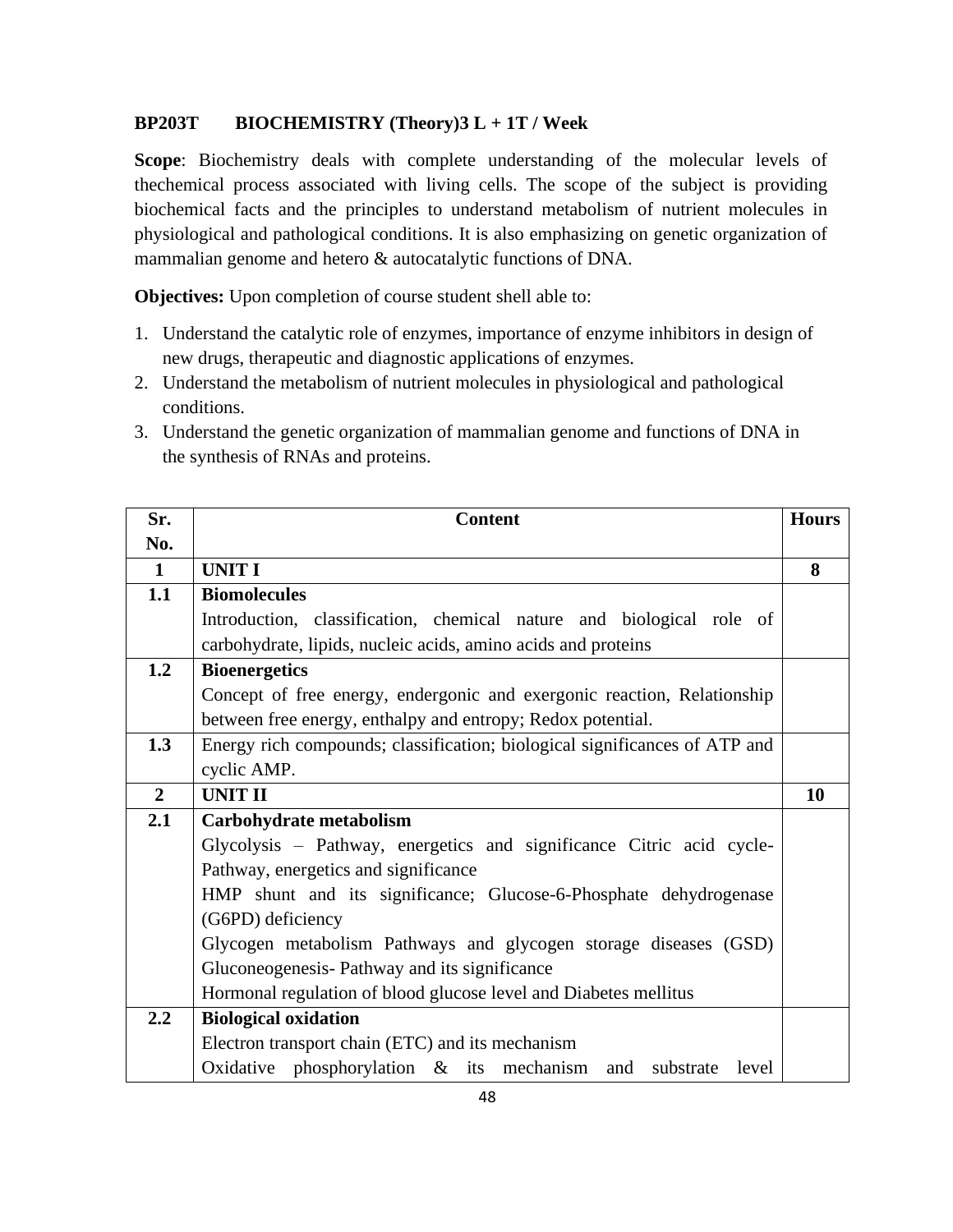|                         | phosphorylation                                                                |    |
|-------------------------|--------------------------------------------------------------------------------|----|
|                         | Inhibitors ETC and oxidative phosphorylation/Uncouplers                        |    |
| $\overline{\mathbf{3}}$ | <b>UNIT III</b>                                                                | 10 |
| 3.1                     | Lipid metabolism                                                               |    |
|                         | β-Oxidation of saturated fatty acid (Palmitic acid)                            |    |
|                         | Formation and utilization of ketone bodies; ketoacidosis De novo synthesis     |    |
|                         | of fatty acids (Palmitic acid)                                                 |    |
|                         | Biological significance of cholesterol and conversion of cholesterol into bile |    |
|                         | acids, steroid hormone and vitamin D                                           |    |
|                         | Disorders of lipid metabolism: Hypercholesterolemia, atherosclerosis, fatty    |    |
|                         | liver and obesity.                                                             |    |
| 3.2                     | Amino acid metabolism                                                          |    |
|                         | General reactions of amino acid metabolism: Transamination, deamination        |    |
|                         | & decarboxylation, urea cycle and its disorders                                |    |
|                         | Catabolism of phenylalanine and tyrosine and their metabolic disorders         |    |
|                         | (Phenyketonuria, Albinism, alkeptonuria, tyrosinemia)                          |    |
|                         | Synthesis and significance of biological substances; 5-HT, melatonin,          |    |
|                         | dopamine, noradrenaline, adrenaline                                            |    |
|                         | Catabolism of heme; hyperbilirubinemia and jaundice                            |    |
| $\overline{\mathbf{4}}$ | <b>UNIT IV</b>                                                                 | 10 |
|                         | Nucleic acid metabolism and genetic information transfer Biosynthesis          |    |
|                         | of purine and pyrimidine nucleotides                                           |    |
|                         | Catabolism of purine nucleotides and Hyperuricemia and Gout disease            |    |
|                         | Organization of mammalian genome                                               |    |
|                         | Structure of DNA and RNA and their functions DNA replication (semi             |    |
|                         | conservative model) Transcription or RNA synthesis                             |    |
|                         | Genetic code, Translation or Protein synthesis and inhibitors                  |    |
| 5                       | <b>UNIT V</b>                                                                  | 07 |
|                         | <b>Enzymes</b>                                                                 |    |
|                         | Introduction, properties, nomenclature and IUB classification of enzymes       |    |
|                         | Enzyme kinetics (Michaelis plot, Line Weaver Burke plot)                       |    |
|                         | Enzyme inhibitors with examples                                                |    |
|                         | Regulation of enzymes: enzyme induction and repression, allosteric             |    |
|                         | enzymes regulation                                                             |    |
|                         | Therapeutic and diagnostic applications of enzymes and isoenzymes              |    |
|                         | Coenzymes -Structure and biochemical functions                                 |    |
|                         | <b>Total</b>                                                                   | 45 |

# **Recommended Books: (Latest Editions)**

1. Principles of Biochemistry by Lehninger.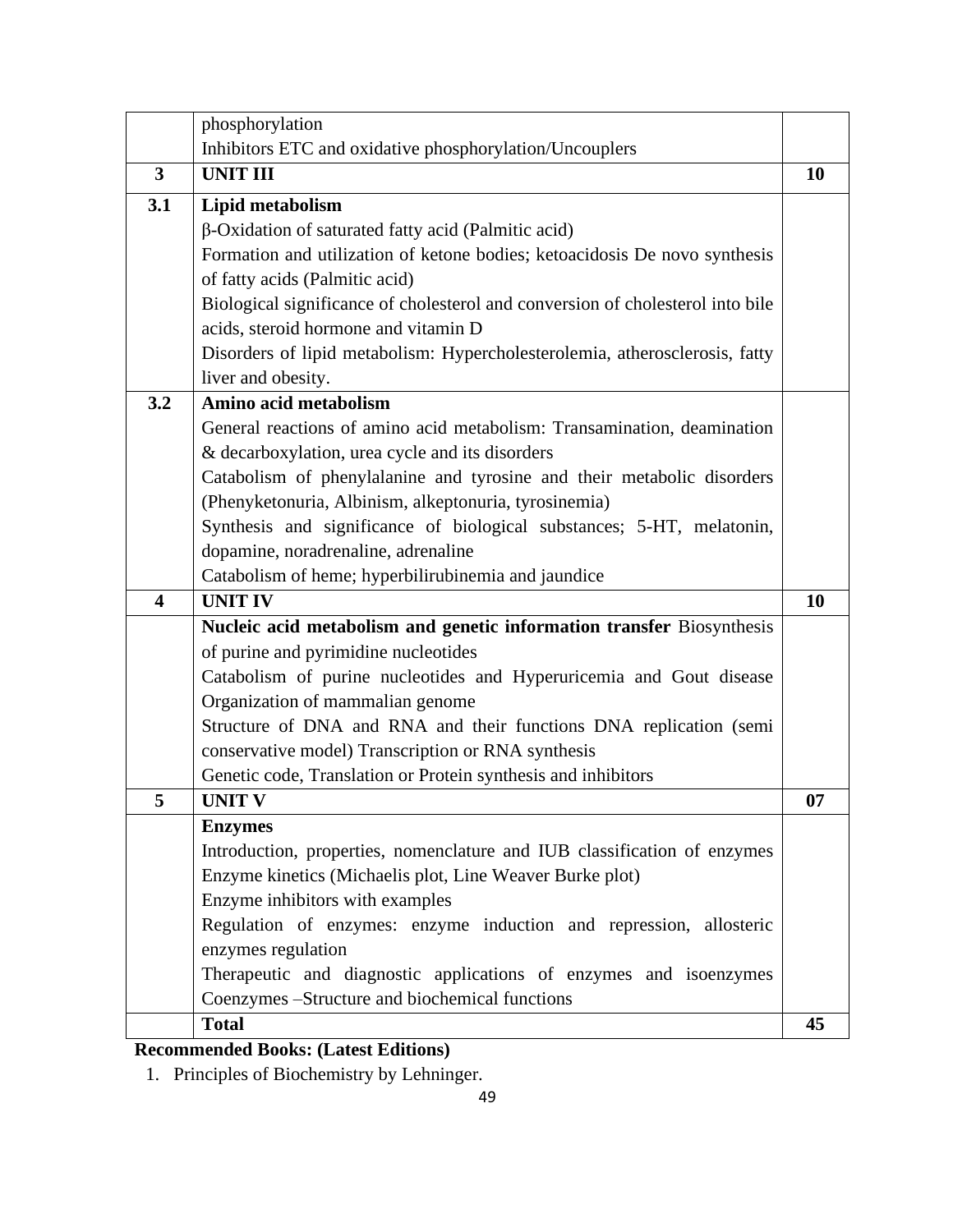- 2. Harper's Biochemistry by Robert K. Murry, Daryl K. Granner and Victor W. Rodwell.
- 3. Biochemistry by Stryer.
- 4. Biochemistry by D. Satyanarayan and U.Chakrapani
- 5. Textbook of Biochemistry by Rama Rao.
- 6. Textbook of Biochemistry by Deb.
- 7. Outlines of Biochemistry by Conn and Stumpf
- 8. Practical Biochemistry by R.C. Gupta and S. Bhargavan.
- 9. Introduction of Practical Biochemistry by David T. Plummer. (3rd Edition)
- 10. Practical Biochemistry for Medical students by Rajagopal and Ramakrishna.
- 11. Practical Biochemistry by Harold Varley.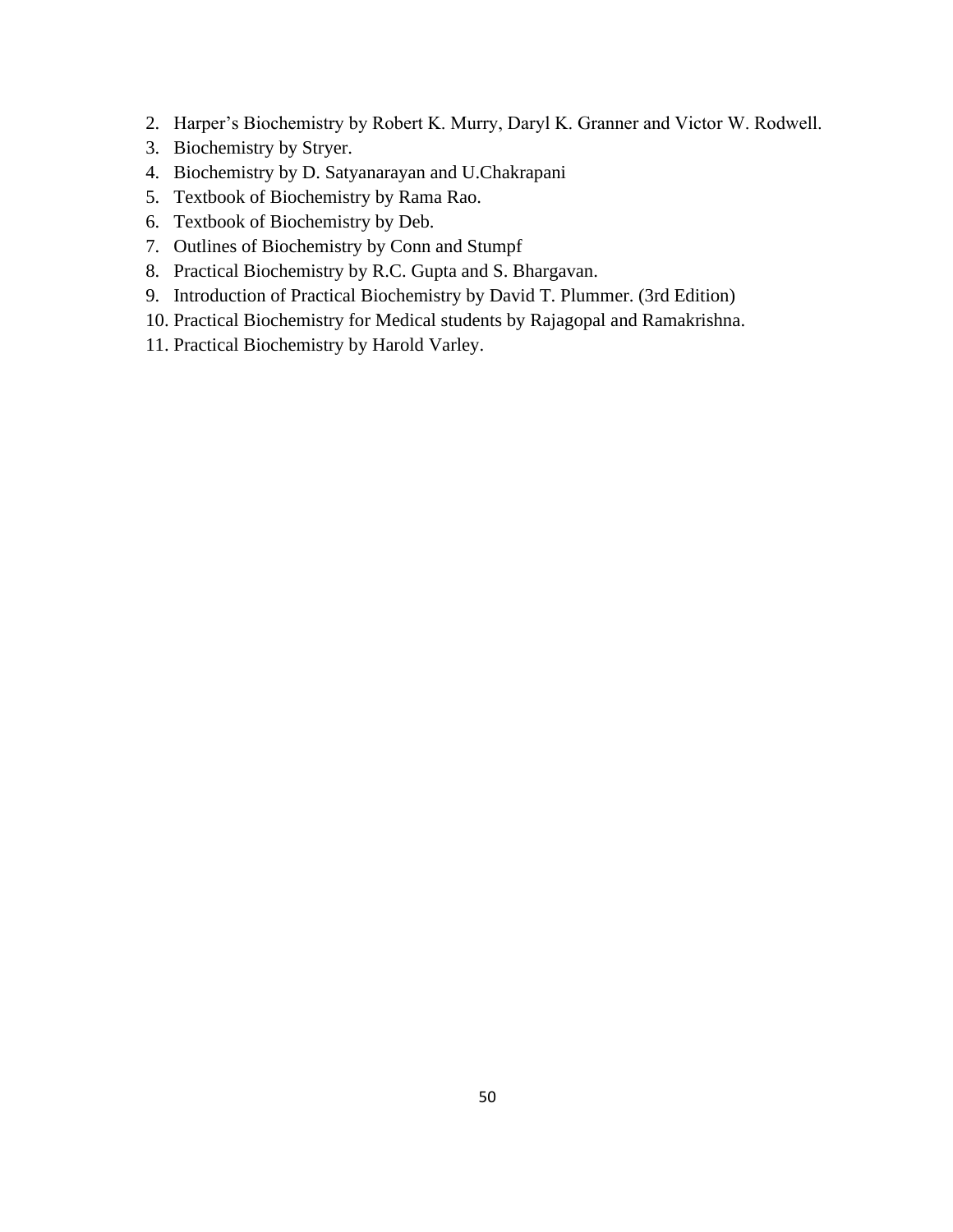# **BP204T PATHOPHYSIOLOGY (Theory) 4 hours/week**

Scope: Pathophysiology is the study of causes of diseases and reactions of the body tosuch disease producing causes.This course is designed to impart a thorough knowledge of the relevant aspects of pathology of various conditions with reference to its pharmacological applications, and understanding of basic pathophysiological mechanisms. Hence it will not only help to study the syllabus of pathology, but also to get baseline knowledge required to practice medicine safely, confidently, rationally and effectively.

**Objectives:** Upon completion of the subject student shall be able to**:**

- 1. Describe the etiology and pathogenesis of the selected disease states;
- 2. Name the signs and symptoms of the diseases; and
- 3. Mention the complications of the diseases.

| Sr. No.        | <b>Content</b>                                                        | <b>Hours</b>            |
|----------------|-----------------------------------------------------------------------|-------------------------|
| $\mathbf{1}$   | <b>UNIT I</b>                                                         | 10                      |
| 1.1            | <b>Basic principles of Cell injury and Adaptation:</b>                | 5                       |
|                | Introduction, definitions, Homeostasis, Components and Types of       |                         |
|                | Feedback systems, Causes of cellular injury, Pathogenesis (Cell       |                         |
|                | membrane damage, Mitochondrial damage, Ribosome damage,               |                         |
|                | Nuclear damage), Morphology of cell injury - Adaptive changes         |                         |
|                | (Atrophy, Hypertrophy, hyperplasia, Metaplasia, Dysplasia), Cell      |                         |
|                | swelling, Intra cellular accumulation, Calcification, Enzyme leakage  |                         |
|                | and Cell Death Acidosis & Alkalosis, Electrolyte imbalance            |                         |
| 1.2            | Basicmechanism involved in the process of inflammation and            | 5                       |
|                | repair:                                                               |                         |
|                | Introduction, Clinical signs of inflammation, Different types of      |                         |
|                | Inflammation, Mechanism of Inflammation – Alteration in vascular      |                         |
|                | permeability and blood flow, migration of WBC's, Mediators of         |                         |
|                | inflammation, Basic<br>principles of wound<br>healing<br>in<br>the    |                         |
|                | skin, Pathophysiology of Atherosclerosis                              |                         |
| $\overline{2}$ | <b>UNIT II</b>                                                        | 10                      |
| 2.1            | <b>Cardiovascular System:</b>                                         | $\overline{\mathbf{4}}$ |
|                | Hypertension, congestive heart failure, ischemic heart disease        |                         |
|                | (angina, myocardial infarction, atherosclerosis and arteriosclerosis) |                         |
| 2.2            | Respiratory system: Asthma, Chronic obstructive airways diseases.     | $\overline{\mathbf{3}}$ |
| 2.3            | Renal system: Acute and chronic renal failure                         | $\overline{\mathbf{3}}$ |
| 3              | <b>UNIT III</b>                                                       | 10                      |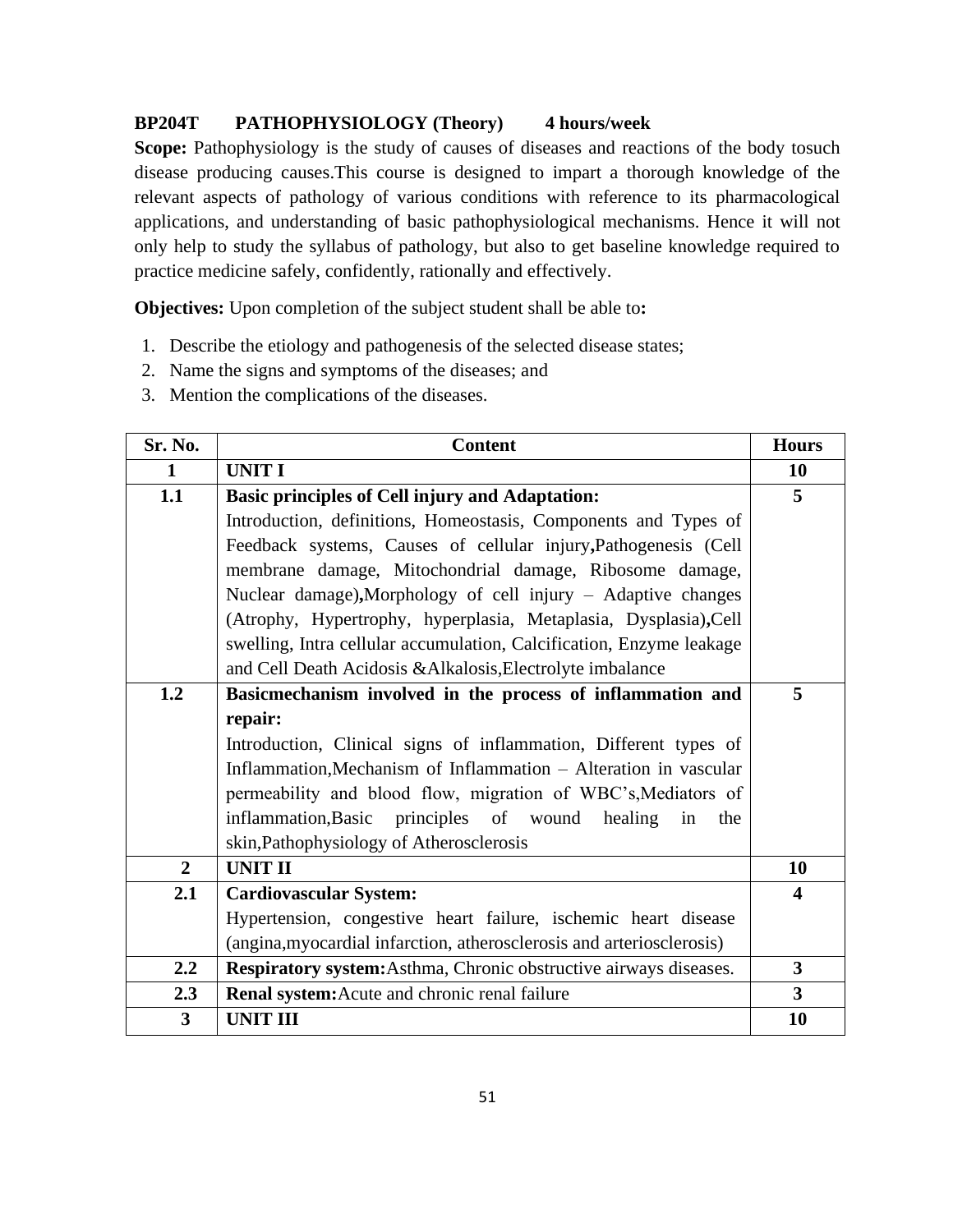| 3.1                     | <b>Haematological Diseases:</b>                                       | $\overline{\mathbf{3}}$ |
|-------------------------|-----------------------------------------------------------------------|-------------------------|
|                         | Iron deficiency, megaloblastic anemia (Vit B12 and folic acid),       |                         |
|                         | sickle cell anemia, thalasemia, hereditary acquired anemia,           |                         |
|                         | hemophilia                                                            |                         |
|                         |                                                                       |                         |
| 3.2                     | Endocrine system: Diabetes, thyroid diseases, disorders of sex        | 3                       |
|                         | hormones                                                              |                         |
| 3.3                     | Nervous system: Epilepsy, Parkinson's disease, stroke,                | 3                       |
|                         | psychiatric disorders: depression,<br>schizophrenia<br>and            |                         |
|                         | Alzheimer's disease.                                                  |                         |
| 3.4                     | <b>Gastrointestinal system: Peptic Ulcer</b>                          | $\mathbf{1}$            |
| $\overline{\mathbf{4}}$ | <b>UNIT IV</b>                                                        | 08                      |
| 4.1                     | Inflammatory bowel diseases, jaundice, hepatitis (A,B,C,D,E,F)        | $\overline{2}$          |
|                         | alcoholic liver disease.                                              |                         |
| 4.2                     | Disease of bones and joints: Rheumatoid arthritis, osteoporosis and   | $\overline{2}$          |
|                         | gout                                                                  |                         |
| 4.3                     | Principles of cancer: classification, etiology and pathogenesis of    | 4                       |
|                         | cancer                                                                |                         |
| 5                       | <b>UNIT V</b>                                                         | 07                      |
| 5.1                     | <b>Infectious</b><br>diseases:<br>Meningitis,<br>Typhoid,<br>Leprosy, | 4                       |
|                         | TuberculosisUrinary tract infections                                  |                         |
| 5.2                     | Sexually transmitted diseases: AIDS, Syphilis, Gonorrhea              | $\overline{3}$          |
|                         |                                                                       |                         |
|                         | <b>Total</b>                                                          | 45                      |

- 1. Vinay Kumar, Abul K. Abas, Jon C. Aster; Robbins &Cotran Pathologic Basis of Disease; South Asia edition; India; Elsevier; 2014.
- 2. Harsh Mohan; Text book of Pathology; 6<sup>th</sup> edition; India; Jaypee Publications; 2010.
- 3. Laurence B, Bruce C, Bjorn K. ; Goodman Gilman's The Pharmacological Basis of Therapeutics; 12<sup>th</sup> edition; New York; McGraw-Hill; 2011.
- 4. Best, Charles Herbert 1899-1978; Taylor, Norman Burke 1885-1972; West, John B (John Burnard); Best and Taylor's Physiological basis of medical practice; 12th ed; united states;
- 5. William and Wilkins, Baltimore;1991 [1990 printing].
- 6. Nicki R. Colledge, Brian R. Walker, Stuart H. Ralston;Davidson's Principles and Practice of Medicine; 21<sup>st</sup> edition; London; ELBS/Churchill Livingstone; 2010.
- 7. Guyton A, John .E Hall; Textbook of Medical Physiology; 12<sup>th</sup> edition; WB Saunders Company; 2010.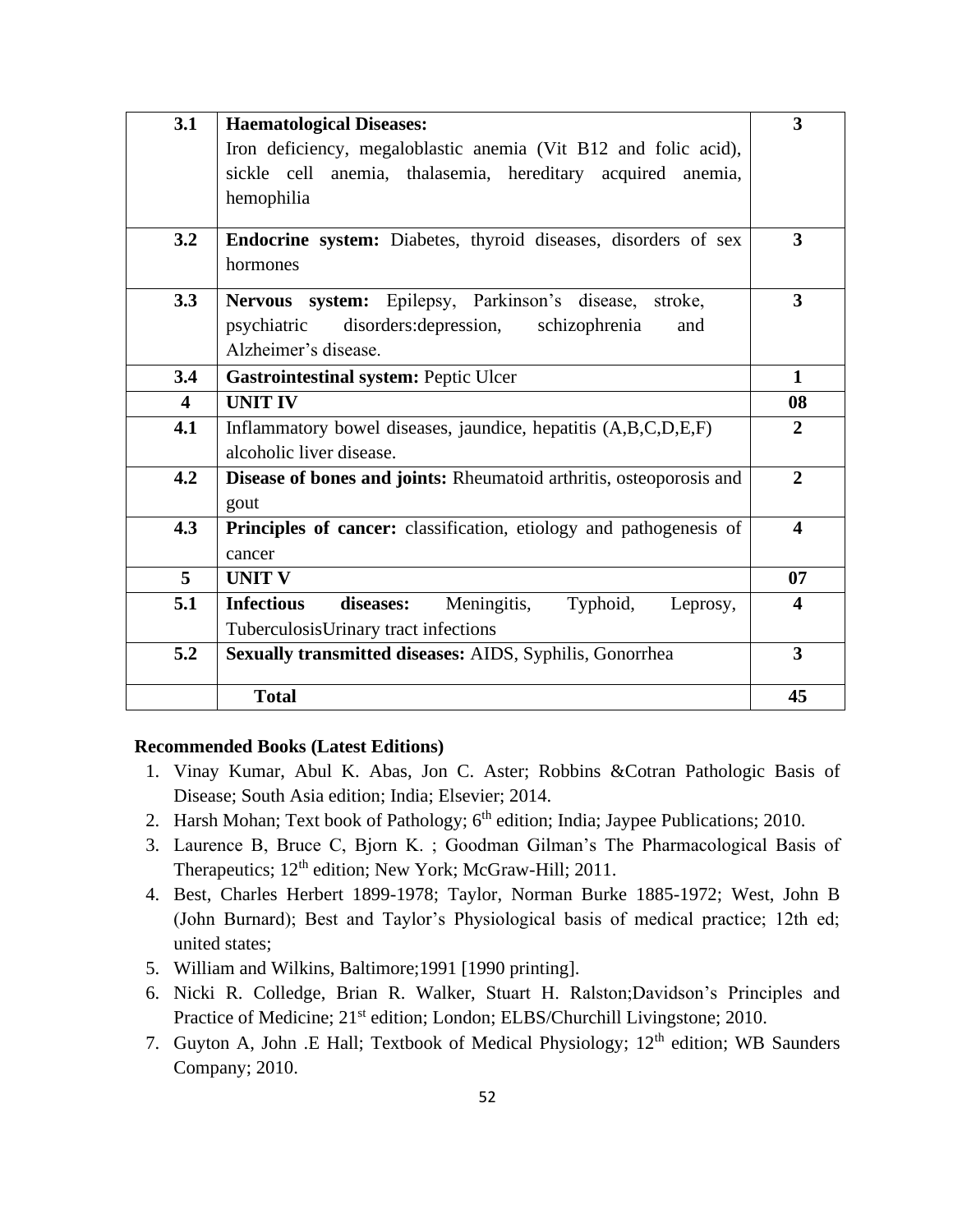- 8. Joseph DiPiro, Robert L. Talbert, Gary Yee, Barbara Wells, L. Michael Posey;
- 9. Pharmacotherapy: A Pathophysiological Approach; 9<sup>th</sup> edition; London; McGraw-Hill Medical; 2014.
- 10. V. Kumar, R. S. Cotran and S. L. Robbins; Basic Pathology; 6<sup>th</sup> edition; Philadelphia; WB Saunders Company; 1997.
- 11. Roger Walker, Clive Edwards; Clinical Pharmacy and Therapeutics; 3rd edition; London; Churchill Livingstone publication; 2003.

#### ● **Recommended Journals**

- 1. The Journal of Pathology. ISSN: 1096-9896 (Online)
- 2. The American Journal of Pathology. ISSN: 0002-9440
- 3. Pathology. 1465-3931 (Online)
- 4. International Journal of Physiology, Pathophysiology and Pharmacology. ISSN: 1944- 8171 (Online)
- 5. Indian Journal of Pathology and Microbiology. ISSN-0377-4929.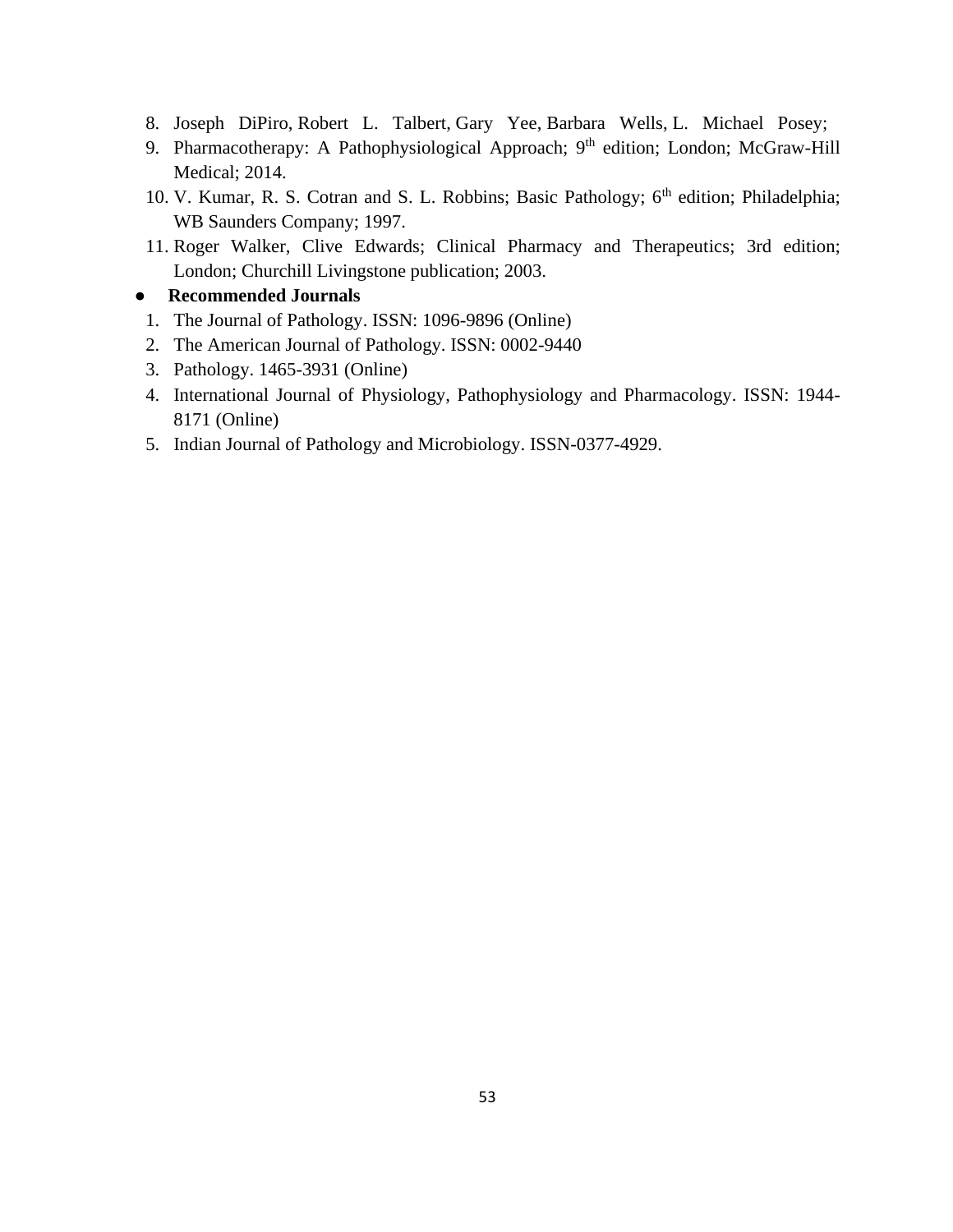# **BP205T COMPUTER APPLICATIONS IN PHARMACY (Theory)3hours/week**

**Scope**: This subject deals with the introduction Database, Database Management system,and computer application in clinical studies and use of databases.

**Objectives:** Upon completion of the course the student shall be able to:

- 1. know the various types of application of computers in pharmacy
- 2. know the various types of databases
- 3. know the various applications of databases in pharmacy

| Sr.                     | <b>Content</b>                                                                | <b>Hours</b> |
|-------------------------|-------------------------------------------------------------------------------|--------------|
| No.                     |                                                                               |              |
| $\mathbf{1}$            | <b>UNIT I</b>                                                                 | 6            |
| 1.1                     | Number system: Binary number system, Decimal number system,                   |              |
|                         | Octalnumber system, Hexadecimal number systems, conversion decimal            |              |
|                         | to binary, binary to decimal, octal to binary etc, binary addition, binary    |              |
|                         | subtraction - One's complement ,Two's complement method, binary               |              |
|                         | multiplication, binary division                                               |              |
| 1.2                     | Concept of Information Systems and Software: Information gathering,           |              |
|                         | requirement and feasibility analysis, data flow diagrams, process             |              |
|                         | specifications, input/output design, process life cycle, planning and         |              |
|                         | managing the project.                                                         |              |
| $\overline{2}$          | <b>UNIT II</b>                                                                | 6            |
| 2.1                     | Web technologies: Introduction to HTML, XML,CSS and Programming               |              |
|                         | languages, introduction to web servers and Server Products                    |              |
| 2.2                     | Introduction to databases, MYSQL, MS ACCESS, Pharmacy Drug                    |              |
|                         | database                                                                      |              |
| $\overline{\mathbf{3}}$ | <b>UNIT III</b>                                                               |              |
|                         | Application of computers in Pharmacy -Drug information storage                | 6            |
|                         | andretrieval, Pharmacokinetics, Mathematical model in Drug design,            | <b>Hours</b> |
|                         | Hospital and Clinical Pharmacy, Electronic Prescribing and discharge          |              |
|                         | (EP) systems, barcode medicine identification and automated dispensing        |              |
|                         | of drugs, mobile technology and adherence monitoring                          |              |
|                         | Diagnostic System, Lab-diagnostic System, Patient Monitoring System,          |              |
|                         | Pharma Information System                                                     |              |
| $\overline{4}$          | <b>UNIT IV</b>                                                                | 6            |
|                         | Objective<br>of<br><b>Bioinformatics:</b><br>Introduction,<br>Bioinformatics. |              |
|                         | of Bioinformatics,<br>BioinformaticsDatabases, Concept<br>Impact<br>of        |              |
|                         | <b>Bioinformatics in Vaccine Discovery</b>                                    |              |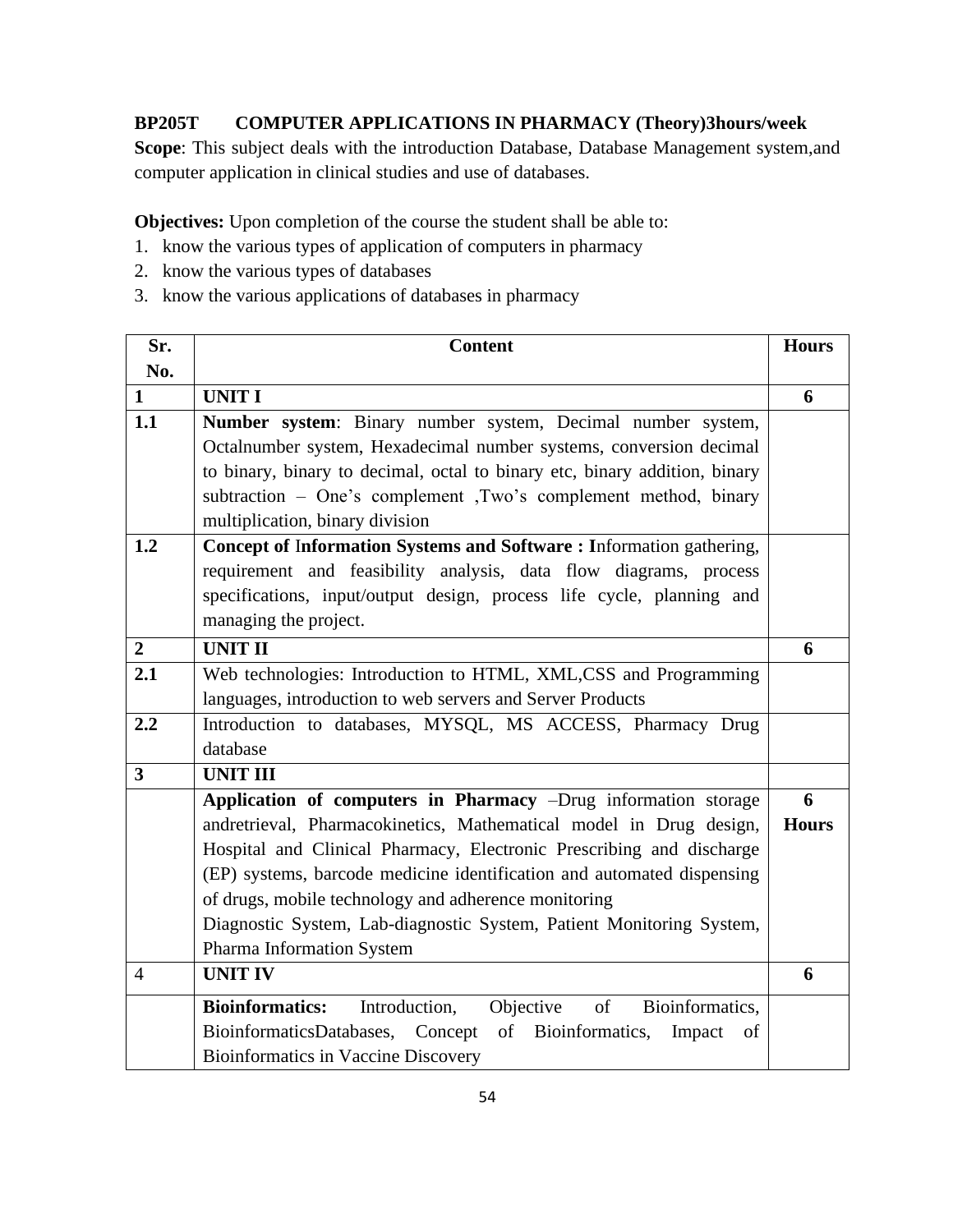| <b>UNIT V</b>                                                                 |              |
|-------------------------------------------------------------------------------|--------------|
| <b>Preclinical</b><br><b>Computers</b><br>analysis<br>data<br>in<br><b>as</b> |              |
| <b>development:</b> Chromatographic dada analysis(CDS), Laboratory            | <b>Hours</b> |
| Information management System (LIMS) and Text Information                     |              |
| Management System(TIMS)                                                       |              |
| <b>Total</b>                                                                  | 30           |

- 1. Computer Application in Pharmacy William E.Fassett –Lea and Febiger, 600 South Washington Square, USA, (215) 922-1330.
- 2. Computer Application in Pharmaceutical Research and Development –Sean Ekins Wiley-Interscience, A John Willey and Sons, INC., Publication, USA
- 3. Bioinformatics (Concept, Skills and Applications) S.C.Rastogi-CBS Publishers and Distributors, 4596/1- A, 11 Darya Gani, New Delhi – 110 002(INDIA)
- 4. Microsoft office Access 2003, Application Development Using VBA, SQL Server, DAP and Infopath – Cary N.Prague – Wiley Dreamtech India (P) Ltd., 4435/7, Ansari Road, Daryagani, New Delhi - 110002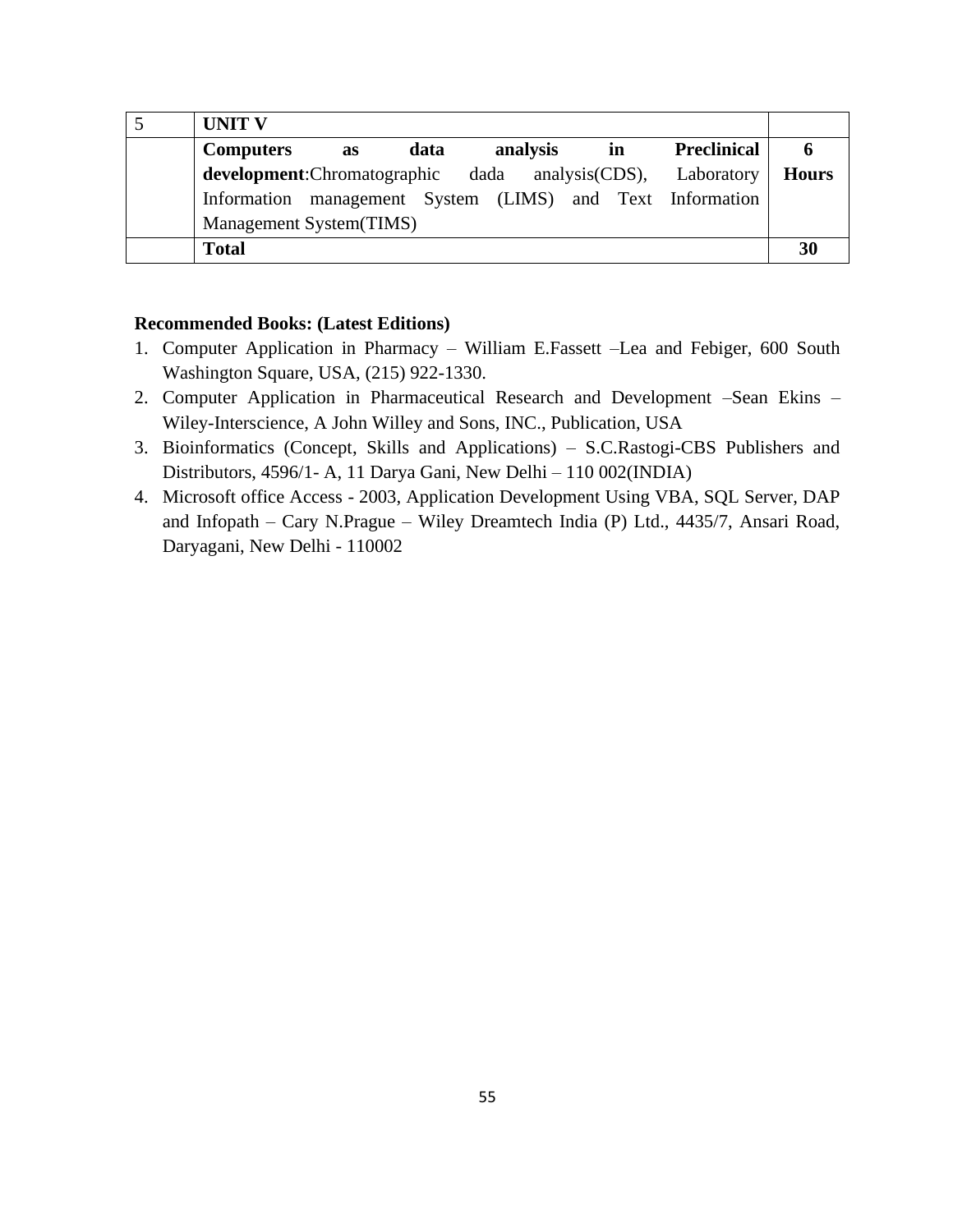# **BP206T ENVIRONMENTAL SCIENCES (Theory) 3 hours/week**

**Scope**: Environmental Sciences is the scientific study of the environmental system and the status of its inherent or induced changes on organisms. It includes not only the study of physical and biological characters of the environment but also the social and cultural factors and the impact of man on environment.

**Objectives**: Upon completion of the course the student shall be able to:

- 1. Create the awareness about environmental problems among learners.
- 2. Impart basic knowledge about the environment and its allied problems.
- 3. Develop an attitude of concern for the environment.
- 4. Motivate learner to participate in environment protection and environment improvement.
- 5. Acquire skills to help the concerned individuals in identifying and solving environmental problems.
- 6. Strive to attain harmony with Nature
- 7. Acquire skills to help the concerned individuals in identifying and solving environmental problems.

| Sr.            | <b>Content</b>                                                              | <b>Hours</b> |
|----------------|-----------------------------------------------------------------------------|--------------|
| No.            |                                                                             |              |
| 1              | <b>UNIT I</b>                                                               | 10           |
|                | The Multidisciplinary nature of environmental studies                       |              |
|                | <b>Natural Resources</b>                                                    |              |
|                | Renewable and non-renewable resources:                                      |              |
|                | Natural resources and associated problems                                   |              |
|                | a) Forest resources; b) Water resources; c) Mineral resources; d)           |              |
|                | Food resources; e) Energy resources; f) Land resources: Role of             |              |
|                | an individual in conservation of natural resources.                         |              |
| $\overline{2}$ | <b>UNIT II</b>                                                              | 10           |
|                | Ecosystems                                                                  |              |
|                | Concept of an ecosystem.                                                    |              |
|                | Structure and function of an ecosystem.                                     |              |
|                | Introduction, types, characteristic features, structure and function of the |              |
|                | ecosystems: Forest ecosystem; Grassland ecosystem; Desert ecosystem;        |              |
|                | Aquatic ecosystems (ponds, streams, lakes, rivers, oceans, estuaries)       |              |
| 3              | <b>UNIT III</b>                                                             | 10           |
|                | Environmental Pollution: Air pollution; Water pollution; Soil pollution     |              |
|                | <b>Total</b>                                                                | 30           |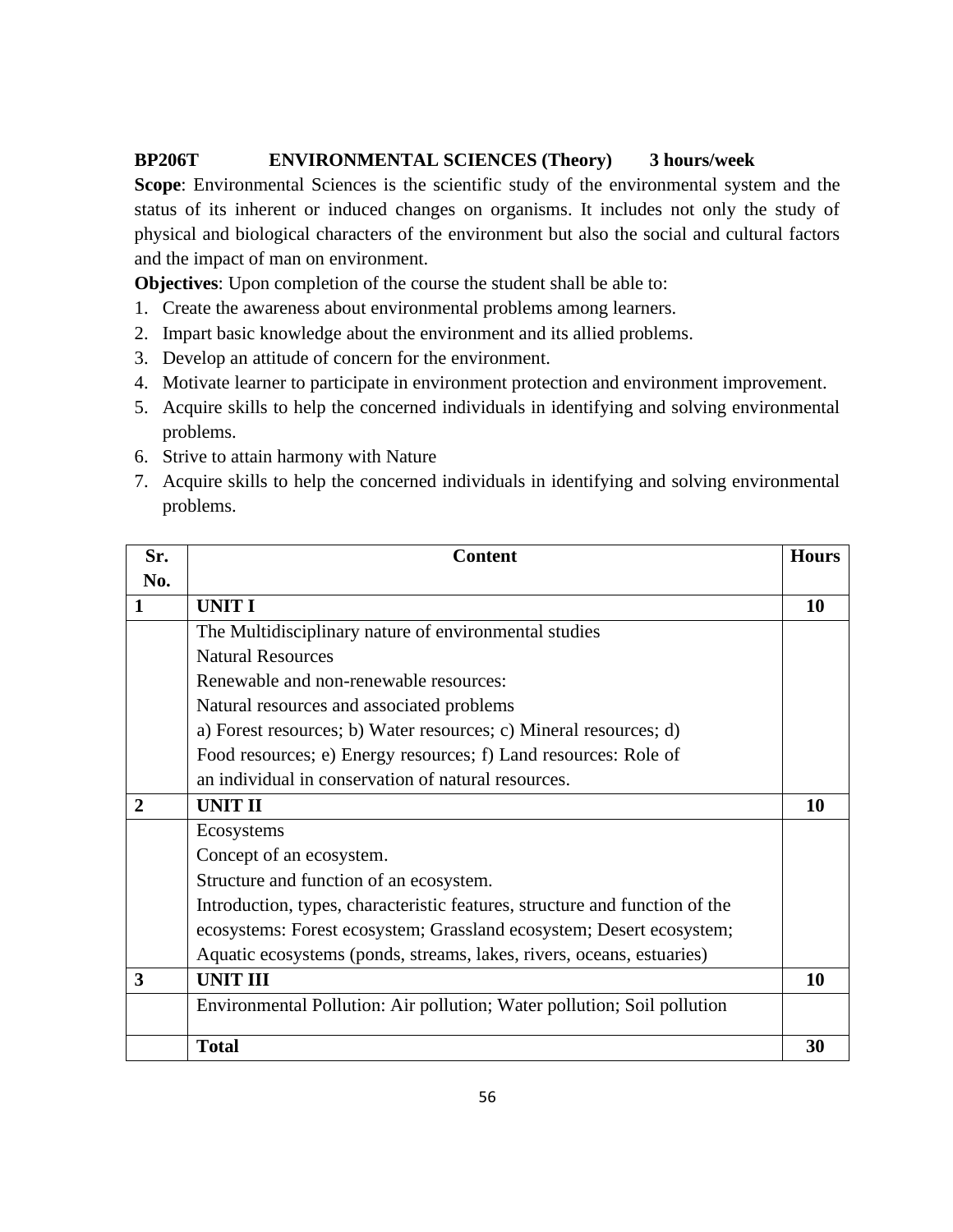- 1. Y.K. Sing, Environmental Science, New Age International Pvt, Publishers, Bangalore
- 2. Agarwal, K.C. 2001 Environmental Biology, Nidi Publ. Ltd. Bikaner.
- 3. Bharucha Erach, The Biodiversity of India, Mapin Pu blishing Pvt. Ltd., Ahmedabad 380 013, India,
- 4. Brunner R.C., 1989, Hazardous Waste Incineration, McGraw Hill Inc. 480p
- 5. Clark R.S., Marine Pollution, Clanderson Press Oxford
- 6. Cunningham, W.P. Cooper, T.H. Gorhani, E & Hepworth, M.T. 2001, Environmental Encyclopedia, Jaico Publ. House, Mumbai, 1196p
- 7. De A.K., Environmental Chemistry, Wiley Eastern Ltd.
- 8. Down of Earth, Centre for Science and Environment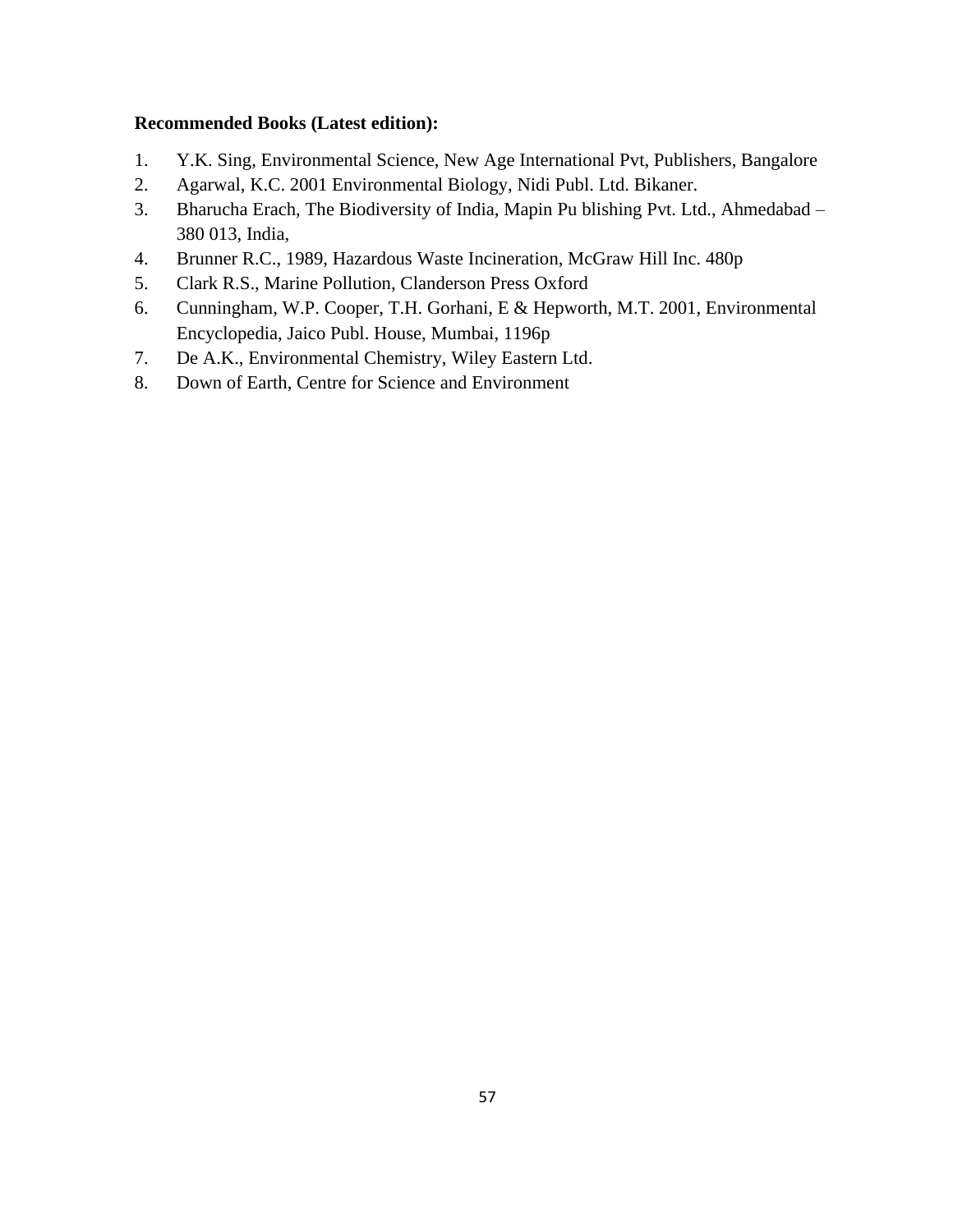#### **BP207P HUMAN ANATOMY AND PHYSIOLOGY (Practical) 4 Hours/week**

Practical physiology is complimentary to the theoretical discussions in physiology. Practicals allow the verification of physiological processes discussed in theory classes through experiments on living tissue, intact animals or normal human beings. This is helpful for developing an insight on the subject**.**

- 1. To study the integumentary and special senses using specimen, models, etc.,
- 2. To study the nervous system using specimen, models, etc.,
- 3. To study the endocrine system using specimen, models, etc
- 4. To demonstrate the general neurological examination
- 5. To demonstrate the function of olfactory nerve
- 6. To examine the different types of taste.
- 7. To demonstrate the visual acuity
- 8. To demonstrate the reflex activity
- 9. Recording of body temperature
- 10. To demonstrate positive and negative feedback mechanism.
- 11. Determination of tidal volume and vital capacity.
- 12. Study of digestive, respiratory, cardiovascular systems, urinary and reproductive systems with the help of models, charts and specimens.
- 13. Recording of basal mass index .
- 14. Study of family planning devices and pregnancy diagnosis test.
- 15. Demonstration of total blood count by cell analyser
- 16. Permanent slides of vital organs and gonads.

- 1. Essentials of Medical Physiology by K. Sembulingam and P. Sembulingam. Jaypee brothers medical publishers, New Delhi.
- 2. Anatomy and Physiology in Health and Illness by Kathleen J.W. Wilson, Churchill Livingstone, New York
- 3. Physiological basis of Medical Practice-Best and Tailor. Williams & Wilkins Co,Riverview,MI USA
- 4. Text book of Medical Physiology- Arthur C,Guyton andJohn.E. Hall. Miamisburg, OH, U.S.A.
- 5. Principles of Anatomy and Physiology by Tortora Grabowski. Palmetto, GA, U.S.A.
- 6. Textbook of Human Histology by Inderbir Singh, Jaypee brothers medical publishers, New Delhi.
- 7. Textbook of Practical Physiology by C.L. Ghai, Jaypee brothers medical publishers, New Delhi.
- 8. Practical workbook of Human Physiology by K. Srinageswari and Rajeev Sharma, Jaypee brother's medical publishers, New Delhi.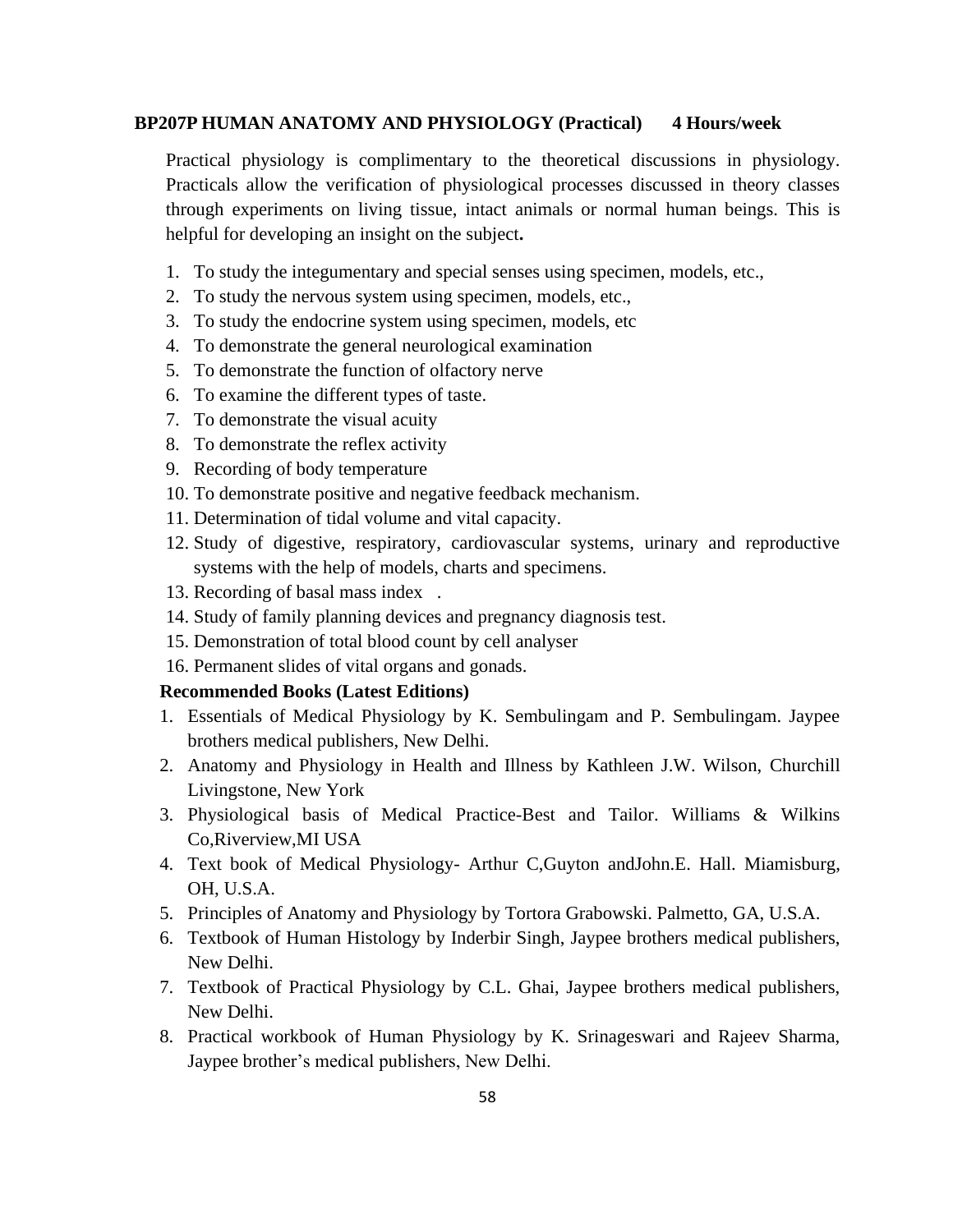# **Reference Books:**

- 1. Physiological basis of Medical Practice-Best and Tailor. Williams & Wilkins Co, Riverview, MI USA
- 2. Text book of Medical Physiology- Arthur C, Guyton and John. E. Hall. Miamisburg, OH, U.S.A.
- 3. Human Physiology (vol 1 and 2) by Dr. C.C. Chatterrje ,Academic Publishers Kolkata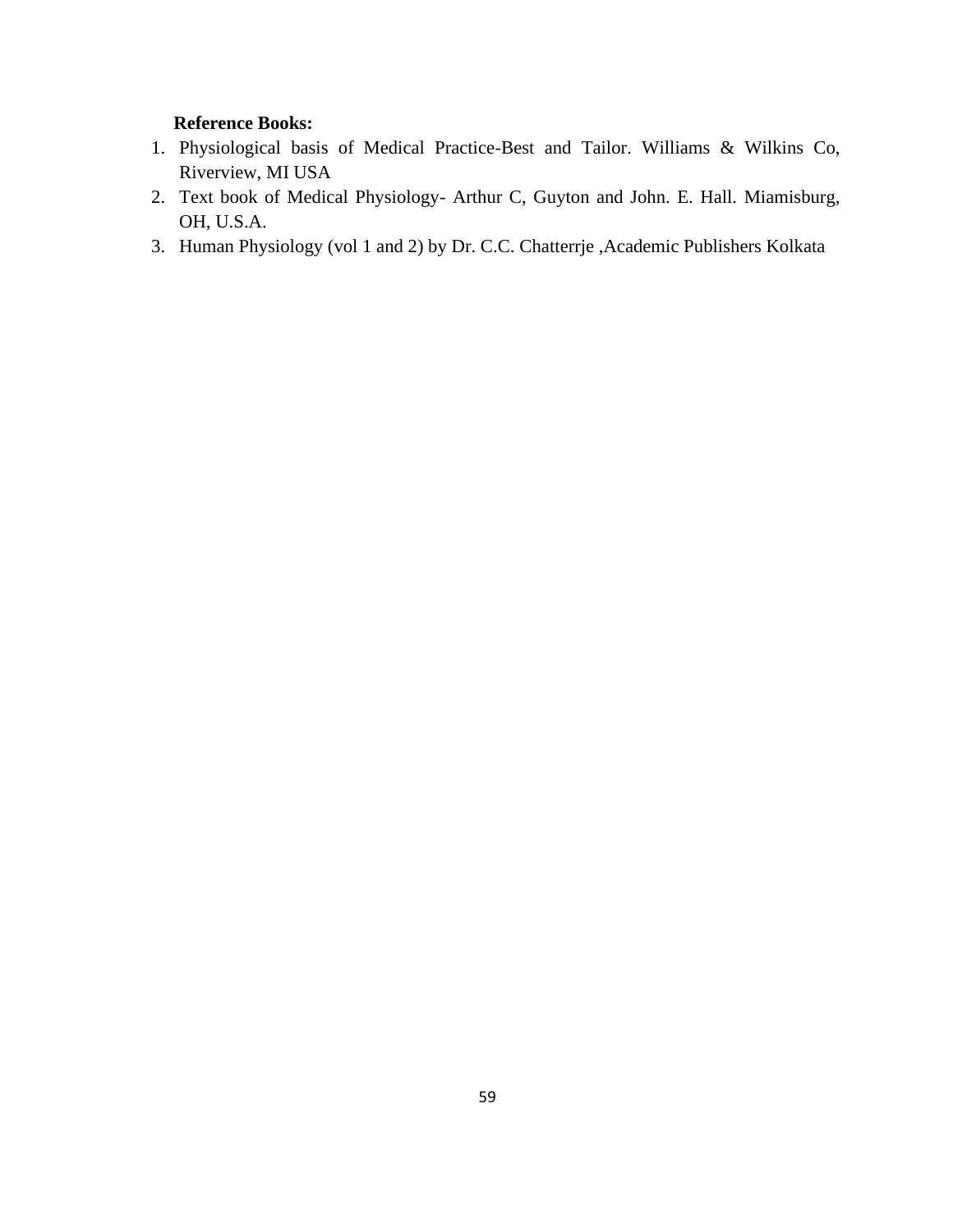# **BP208P PHARMACEUTICAL ORGANIC CHEMISTRY -I (Practical) 4 Hours / week**

- 1. Systematic qualitative analysis of unknown organic compounds like
	- a) Preliminary test: Color, odour, aliphatic/aromatic compounds, saturation and unsaturation, etc.
	- b) Detection of elements like Nitrogen, Sulphur and Halogen by Lassaigne's test
	- c) Solubility test
	- d) Functional group test like Phenols, Amides/ Urea, Carbohydrates, Amines, Carboxylic acids, Aldehydes and Ketones, Alcohols, Esters, Aromatic and Halogenated Hydrocarbons, Nitro compounds and Anilides.
	- e) Melting point/Boiling point of organic compounds
	- f) Identification of the unknown compound from the literature using melting point/ boiling point.
	- g) Preparation of the derivatives and confirmation of the unknown compound by melting point/ boiling point.
	- h) Minimum 5 unknown organic compounds to be analysed systematically.
- 2. Preparation of suitable solid derivatives from organic compounds
- 3. Construction of molecular models

- 1. Organic Chemistry by Morrison and Boyd
- 2. Organic Chemistry by I.L. Finar , Volume-I
- 3. Textbook of Organic Chemistry by B.S. Bahl & Arun Bahl.
- 4. Organic Chemistry by P.L.Soni
- 5. Practical Organic Chemistry by Mann and Saunders.
- 6. Vogel's text book of Practical Organic Chemistry
- 7. Advanced Practical organic chemistry by N.K.Vishnoi.
- 8. Introduction to Organic Laboratory techniques by Pavia, Lampman and Kriz.
- 9. Reaction and reaction mechanism by Ahluwaliah/Chatwal.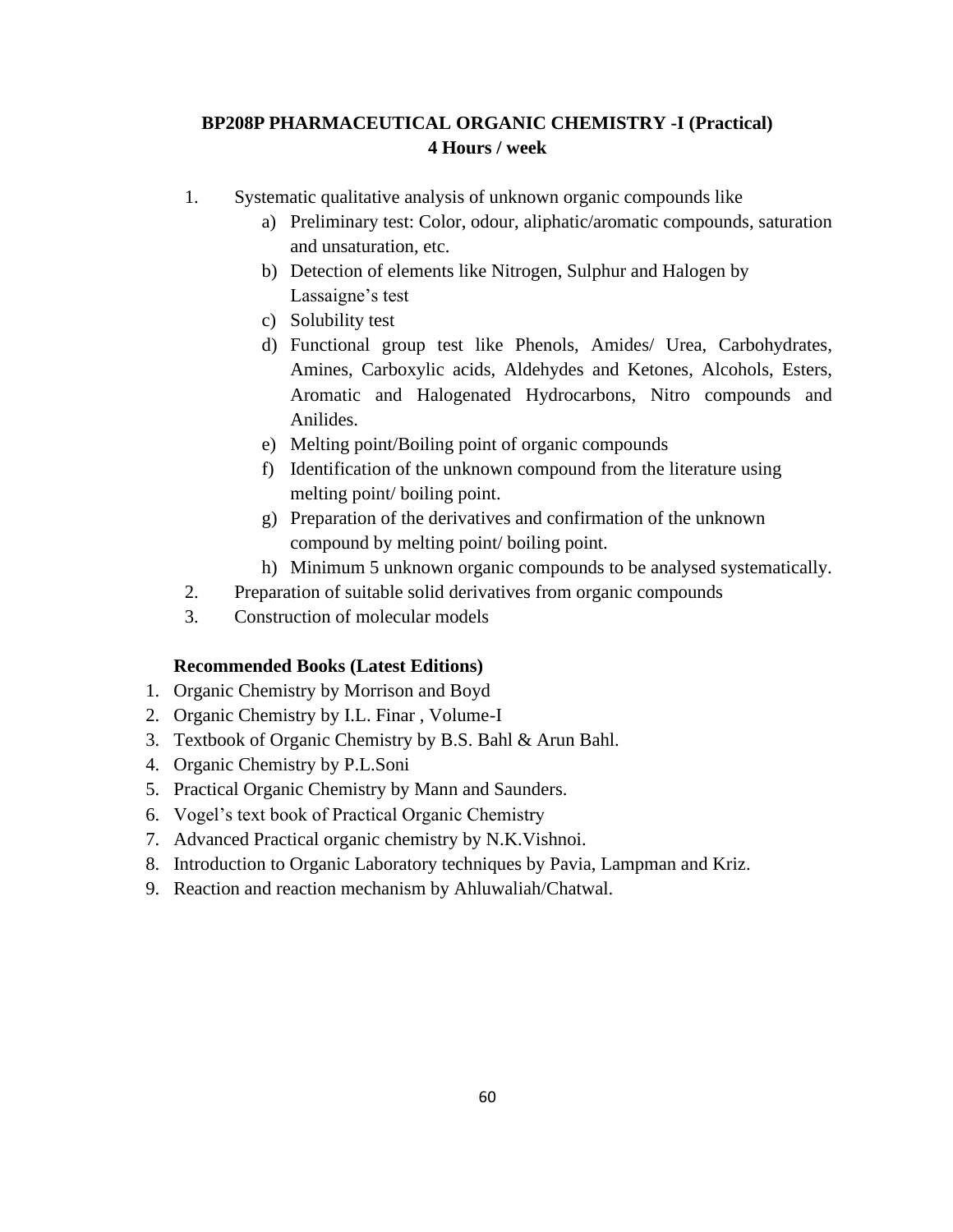# **BP209P BIOCHEMISTRY (Practical) 4 Hours / Week**

- 1. Qualitative analysis of carbohydrates (Glucose, Fructose, Lactose, Maltose, Sucrose and starch)
- 2. Identification tests for Proteins (albumin and Casein)
- 3. Quantitative analysis of reducing sugars (DNSA method) and Proteins (Biuret method)
- 4. Qualitative analysis of urine for abnormal constituents
- 5. Determination of blood creatinine
- 6. Determination of blood sugar
- 7. Determination of serum total cholesterol
- 8. Preparation of buffer solution and measurement of pH
- 9. Study of enzymatic hydrolysis of starch
- 10. Determination of Salivary amylase activity
- 11. Study the effect of Temperature on Salivary amylase activity.
- 12. Study the effect of substrate concentration on salivary amylase activity.

- 1. Principles of Biochemistry by Lehninger.
- 2. Harper's Biochemistry by Robert K. Murry, Daryl K. Granner and Victor W. Rodwell.
- 3. Biochemistry by Stryer.
- 4. Biochemistry by D. Satyanarayan and U.Chakrapani
- 5. Textbook of Biochemistry by Rama Rao.
- 6. Textbook of Biochemistry by Deb.
- 7. Outlines of Biochemistry by Conn and Stumpf
- 8. Practical Biochemistry by R.C. Gupta and S. Bhargavan.
- 9. Introduction of Practical Biochemistry by David T. Plummer. (3rd Edition)
- 10. Practical Biochemistry for Medical students by Rajagopal and Ramakrishna
- 11. Practical Biochemistry by Harold Varley.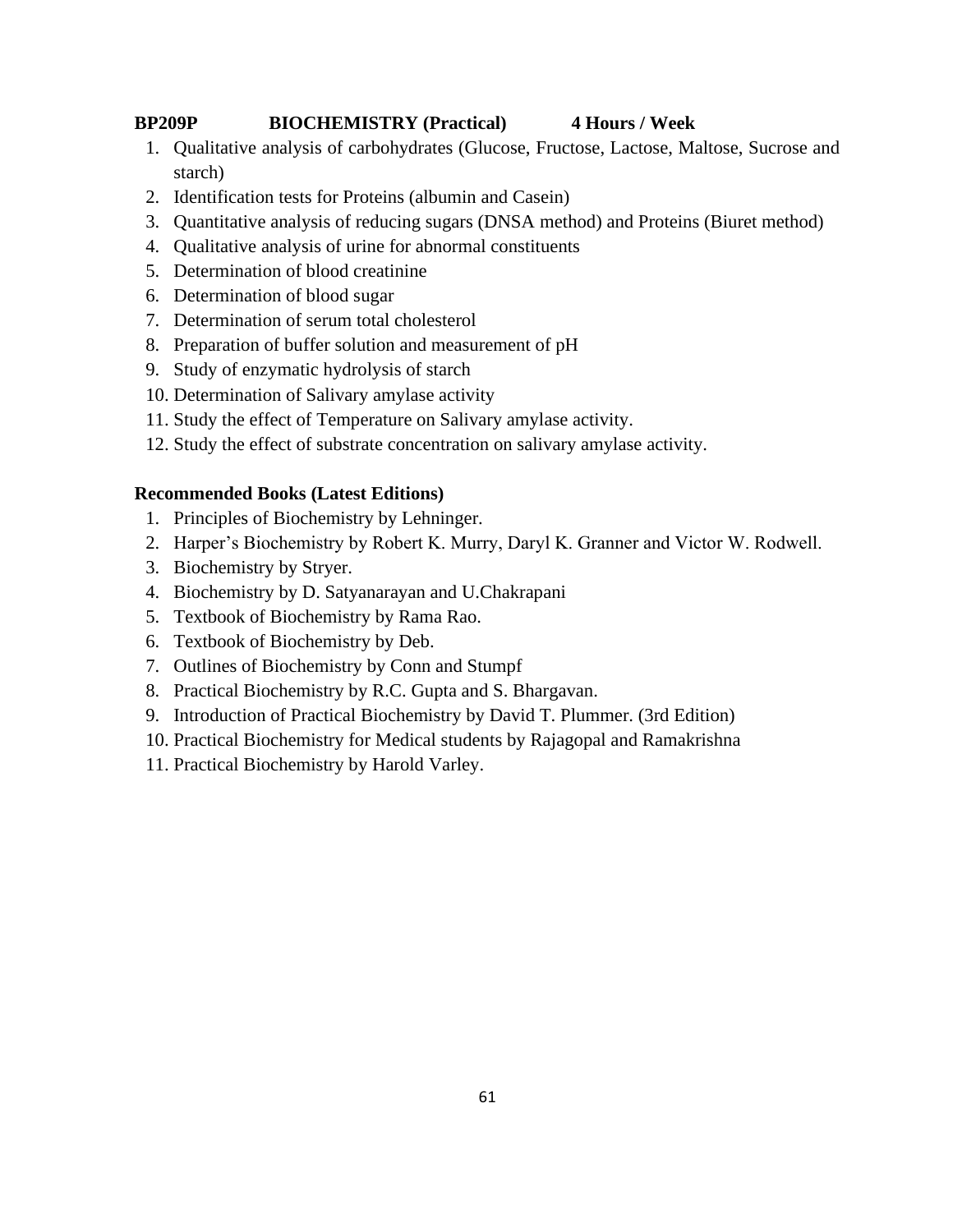### **BP210P COMPUTER APPLICATIONS IN PHARMACY (Practical) 2 hours/ week**

- 1. Design a questionnaire using a word processing package to gather information about a particular disease.
- 2. Create a HTML web page to show personal information.
- 3 Retrieve the information of a drug and its adverse effects using online tools
- 4 Creating mailing labels Using Label Wizard , generating label in MS WORD
- 5 Create a database in MS Access to store the patient information with the required fields Using access
- 6. Design a form in MS Access to view, add, delete and modify the patient record in the database
- 7. Generating report and printing the report from patient database
- 8. Creating invoice table using MS Access
- 9. Drug information storage and retrieval using MS Access
- 10. Creating and working with queries in MS Access
- 11. Exporting Tables, Queries, Forms and Reports to web pages
- 12. Exporting Tables, Queries, Forms and Reports to XML pages

- 1. Computer Application in Pharmacy William E.Fassett –Lea and Febiger, 600 South Washington Square, USA, (215) 922-1330.
- 2. Computer Application in Pharmaceutical Research and Development –Sean Ekins Wiley-Interscience, A John Willey and Sons, INC., Publication, USA
- 3. Bioinformatics (Concept, Skills and Applications) S.C.Rastogi-CBS Publishers and Distributors, 4596/1- A, 11 Darya Gani, New Delhi – 110 002(INDIA)
- 4. Microsoft office Access 2003, Application Development Using VBA, SQL Server, DAP and Infopath – Cary N.Prague – Wiley Dreamtech India (P) Ltd., 4435/7, Ansari Road, Daryagani, New Delhi – 110002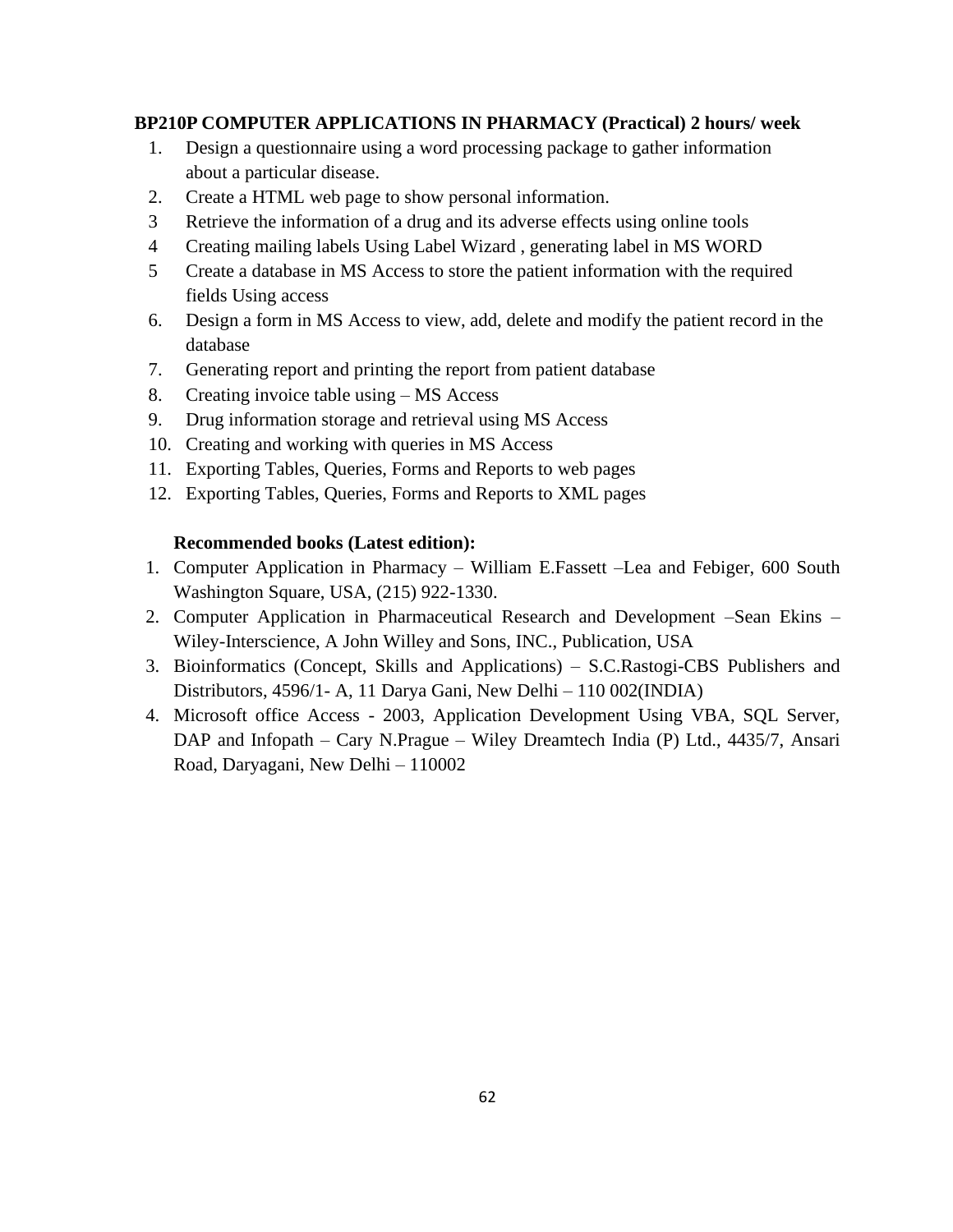**SEMESTR III**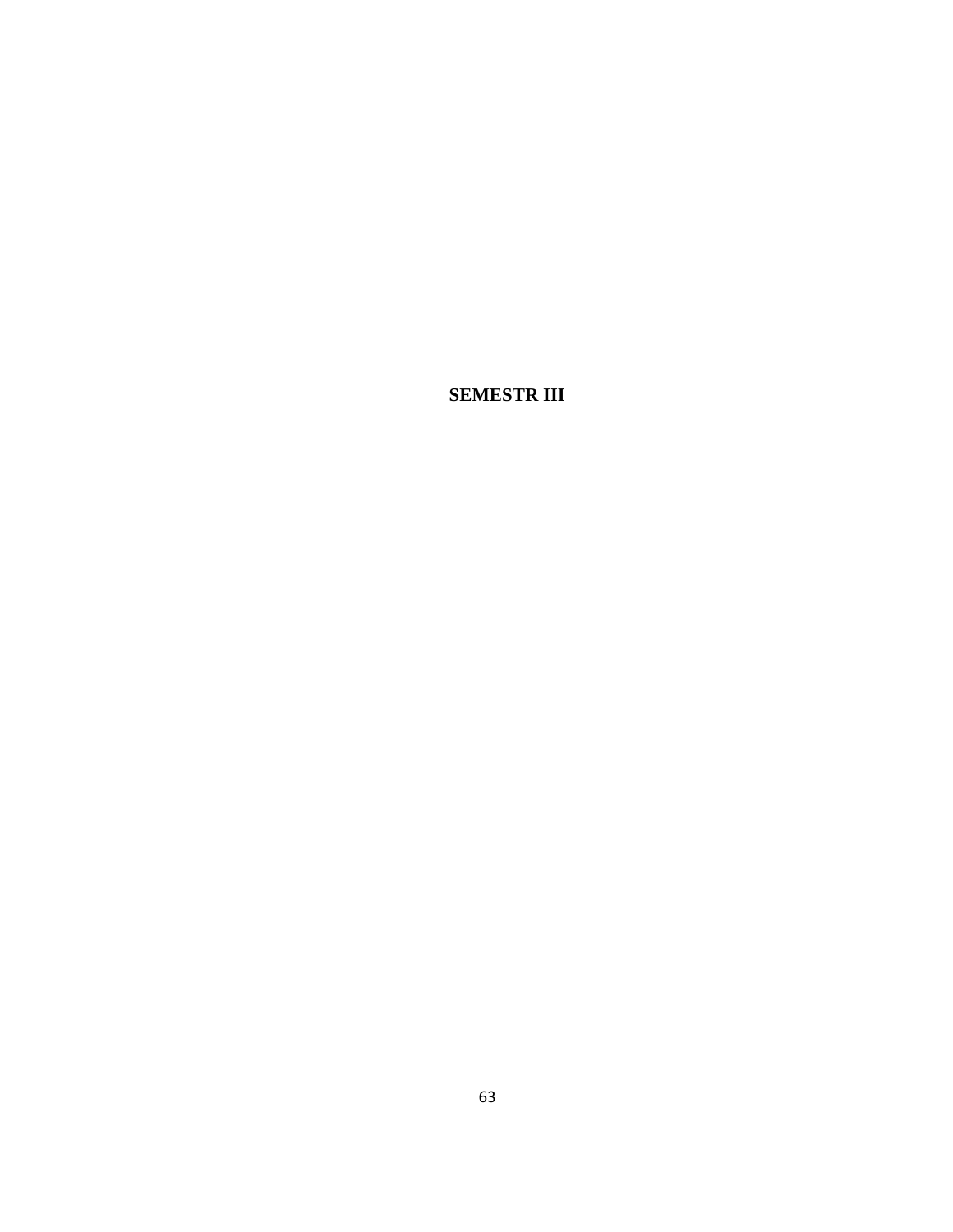# **BP301TPHARMACEUTICAL ORGANIC CHEMISTRY–II (Theory)**

#### **3 L + 1T / Week**

Scope: This subject deals with general methods of preparation and reactions of someorganic compounds. Reactivity of organic compounds are also studied here. The syllabus emphasizes on mechanisms and orientation of reactions. Chemistry of fats and oils are also included in the syllabus.

**Objectives:** Upon completion of the course the student shall be able to

- 1. write the structure, name and the type of isomerism of the organic compound
- 2. write the reaction, name the reaction and orientation of reactions
- 3. account for reactivity/stability of compounds,
- 4. prepare organic compounds

| Sr.            | <b>Content</b>                                                                       | <b>Hours</b>            |
|----------------|--------------------------------------------------------------------------------------|-------------------------|
| No.            | General methods of preparation and reactions of compounds superscripted              |                         |
|                | with asterisk $(*)$ to be explained                                                  |                         |
|                | To emphasize on definition, types, classification, principles/mechanisms,            |                         |
|                | applications, examples and differences                                               |                         |
| $\mathbf{1}$   | <b>UNIT I- Benzene and its derivatives</b>                                           | 10                      |
| 1.1            | Analytical, synthetic and other evidences in the derivation of structure of          | $\overline{\mathbf{3}}$ |
|                | benzene, Orbital picture, resonance in benzene, aromatic characters,                 |                         |
|                | Huckel's rule                                                                        |                         |
| 1.2            | Reactions of benzene - nitration, sulphonation, halogenation-reactivity,             | $\overline{\mathbf{3}}$ |
|                | Friedelcrafts alkylation-reactivity, limitations, Friedelcrafts acylation.           |                         |
| 1.3            | Substituents, effect of substituents on reactivity and orientation of mono           | $\overline{\mathbf{3}}$ |
|                | substituted benzene compounds towards electrophilic substitution reaction            |                         |
| 1.4            | Structure and uses of DDT, Saccharin, BHC and Chloramine                             | $\mathbf{1}$            |
| $\overline{2}$ | <b>UNIT II</b>                                                                       | 10                      |
| 2.1            | <b>Phenols*</b> - Acidity of phenols, effect of substituents on acidity, qualitative | 5                       |
|                | tests, Structure and uses of phenol, cresols, resorcinol, naphthols                  |                         |
| 2.2            | Aromatic Amines* - Basicity of amines, effect of substituents on basicity,           | $\overline{\mathbf{3}}$ |
|                | and synthetic uses of aryl diazonium salts                                           |                         |
| 2.3            | Aromatic Acids* - Acidity, effect of substituents on acidity and important           | $\overline{2}$          |
|                | reactions of benzoic acid.                                                           |                         |
| 3              | <b>UNIT III - Fats and Oils</b>                                                      | 10                      |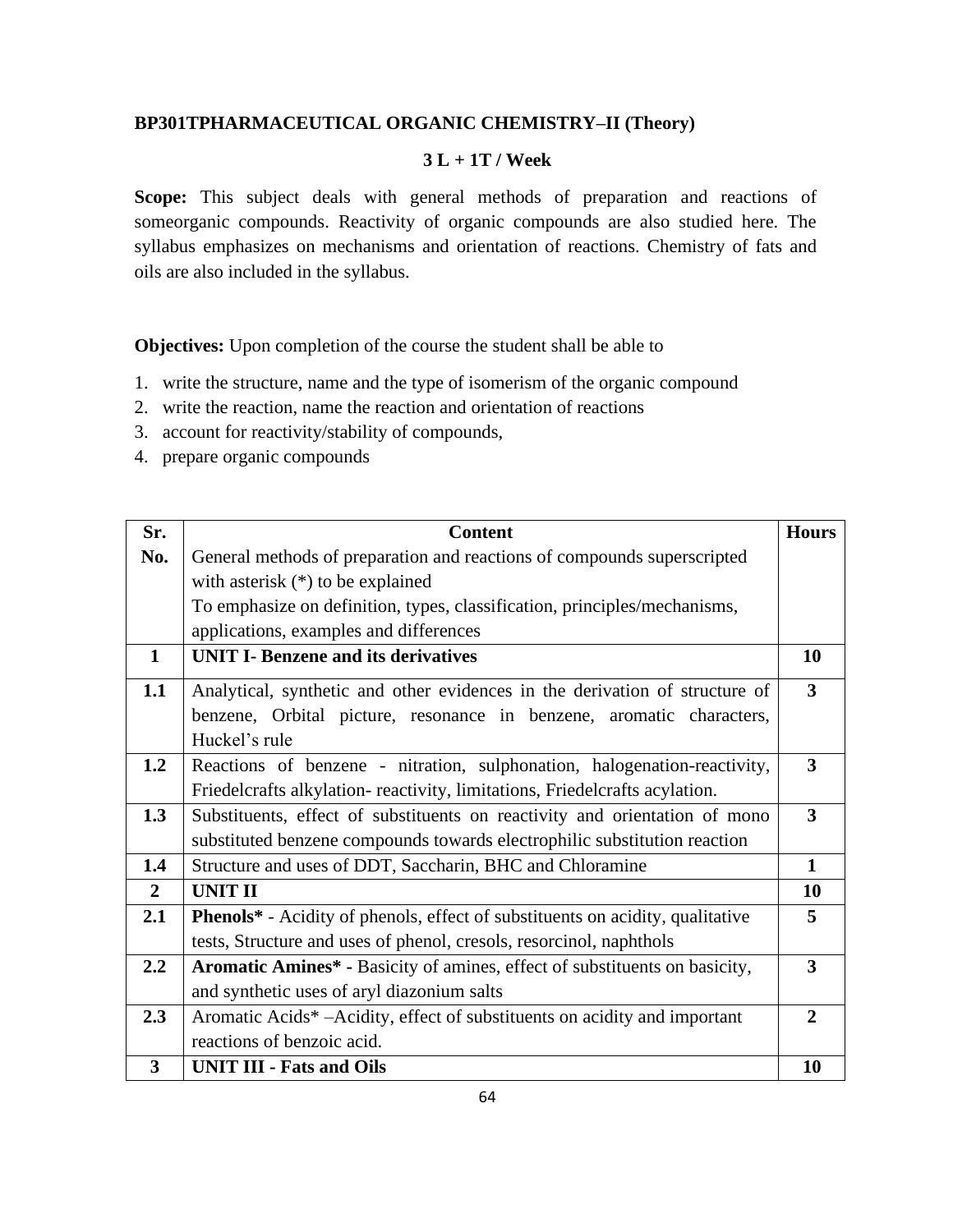| 3.1         | Fatty acids – reactions.                                                     | 4                |
|-------------|------------------------------------------------------------------------------|------------------|
| 3.2         | Hydrolysis, Hydrogenation, Saponification and Rancidity of oils, Drying oils | 3                |
| 3.3         | Analytical constants - Acid value, Saponification value, Ester value, Iodine | 3                |
|             | value, Acetyl value, Reichert Meissl (RM) value – significance and principle |                  |
|             | involved in their determination.                                             |                  |
| 4           | <b>UNIT IV- Polynuclear hydrocarbons:</b>                                    | 08               |
| 4.1         | Synthesis, reactions                                                         | $\boldsymbol{4}$ |
| 4.2         | Structure and medicinal uses of Naphthalene, Phenanthrene, Anthracene,       | 4                |
|             | Diphenylmethane, Triphenylmethane and their derivatives                      |                  |
| $5^{\circ}$ | <b>UNIT V</b>                                                                | 07               |
|             | <b>Cyclo alkanes</b>                                                         |                  |
|             | Stabilities – Baeyer's strain theory, limitation of Baeyer's strain theory,  |                  |
|             | Coulson and Moffitt's modification, Sachse Mohr's theory (Theory of          |                  |
|             | strainless rings), reactions of cyclopropane and cyclobutane only            |                  |
|             | <b>Total</b>                                                                 | 45               |

#### **Reference Books (Latest Editions to be adopted)**

- 1. Organic Chemistry by R.T. Morrison and R.N.Boyd, 6th edition,Prentice Hall Publications
- 2. Organic Chemistry by Pine, Stanley H.; Hendrickson, James B.; Cram, Donald J.; Hammond, George S., 4th edition. The Macgraw hill publications
- 3. Organic Chemistry by I.L. Finar, Vol 1& 2, 6th edition, Pearson education
- 4. Advanced Organic Chemistry: Reactions, Mechanisms, Structures by Jerry March, John Wiley and sons
- 5. Organic Chemistry, Part A: Structures and Mechanism, Part B: Reactions and Synthesis, Francis and Carry, Richard J Sundberg. Springer publications
- 6. A Guidebook to Mechanism in Organic Chemistry, 6th edition, Peter Sykes, Pearson Education Peter Sykes, Essentials of Organic chemistry by Paul M Dewick, Wiley, Pine
- 7. Essentials of Organic chemistry by Paul M Dewick, Wiley
- 8. Eliel, Kalsi, Organic Chemistry by L.G.Wade, Jr., Maya Shankar Singh, Pearson Education, 6th Ed, Organic Chemistry, 2nd Ed., Thomas Sorrell, University Science Books
- 9. Stereochemistry: Conformation and Mechanism, b) Organic Reactions And Their Mechanisms. By P. S. Kalsi. New age International
- 10. Organic Chemistry through Solved Problems, Goutam Brahmachari. Edition, Morgan & Claypool
- 11. Organic Name Reactions: A Unified Approach. Goutam Brahmachari. Alpha Science publications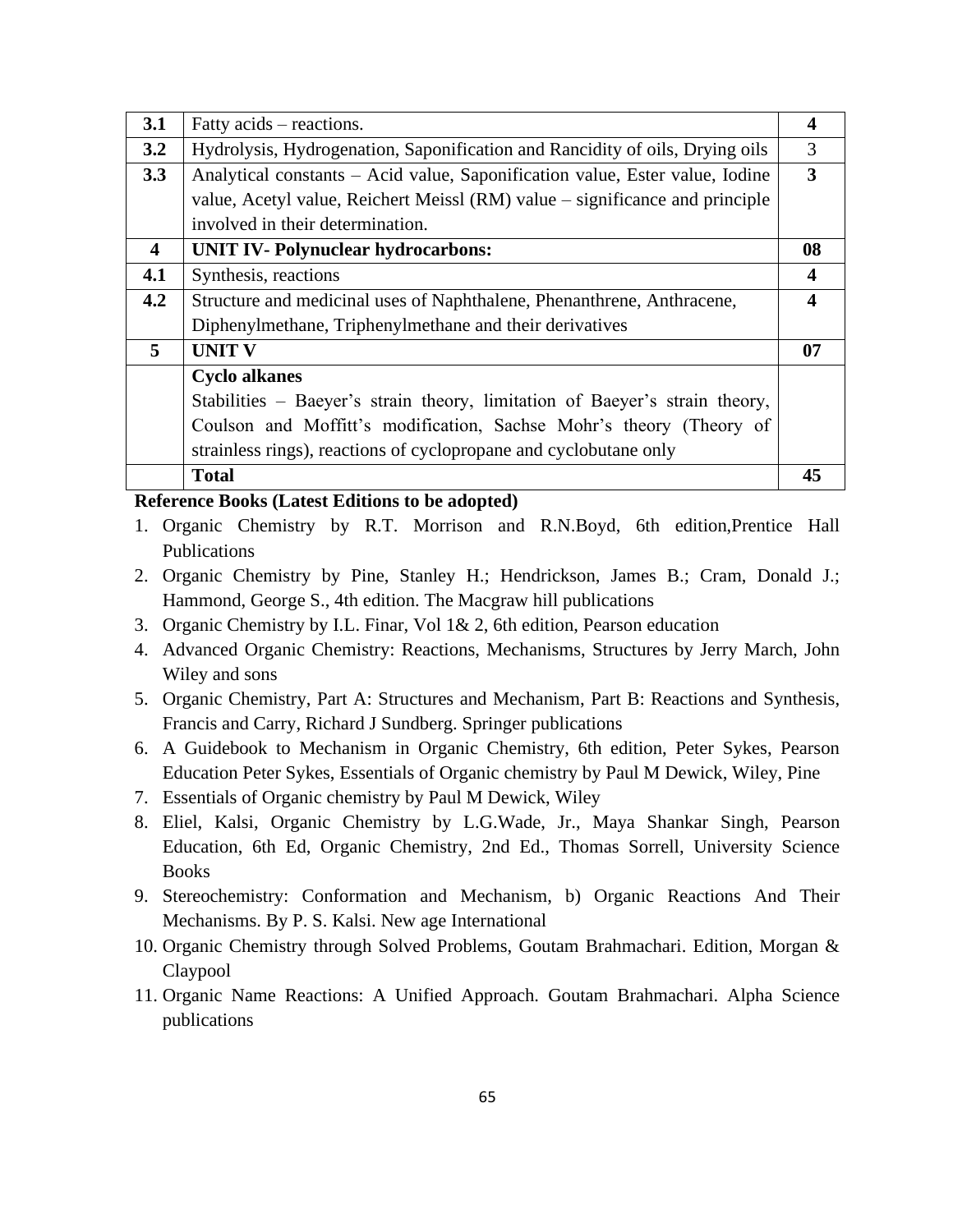# **BP302T PHYSICAL PHARMACEUTICS-I (Theory) 3 L + 1T / Week**

#### **Scope:**

The course deals with the various physical and physicochemical properties, andprinciples involved in dosage forms/formulations. Theory and practical components of the subject help the student to get a better insight into various areas of formulation research and development, and stability studies of pharmaceutical dosage forms.

**Objectives:** Upon the completion of the course student shall be able to:

- 1. Understand various physicochemical properties of drug molecules in the designing the dosage forms
- 2. Know the principles of chemical kinetics & to use them for stability testing and determination of expiry date of formulations
- 3. Demonstrate use of physicochemical properties in the formulationdevelopment and evaluation of dosage forms.

| Sr.              | <b>Content</b>                                                                  | <b>Hours</b>             |
|------------------|---------------------------------------------------------------------------------|--------------------------|
| No.              |                                                                                 |                          |
| $\mathbf{1}$     | <b>UNIT I-Solubility of drugs</b>                                               | 10                       |
| 1.1              | Solubility expressions, mechanisms of solute solvent interactions, ideal        | 3                        |
|                  | solubility parameters, solvation $\&$ association, quantitative approach to the |                          |
|                  | factors influencing solubility of drugs,                                        |                          |
| 1.2              | Dissolution & drug release, diffusion principles in biological systems.         | 3                        |
|                  | Solubility of gas in liquids, solubility of liquids in liquids, (Binary         |                          |
|                  | solutions, ideal solutions)                                                     |                          |
| 1.3              | Raoult's law, real solutions, azeotropic mixtures, fractional distillation.     | $\boldsymbol{\varDelta}$ |
|                  | Partially miscible liquids, Critical solution temperature and applications.     |                          |
|                  | Distribution law, its limitations and applications                              |                          |
| $\overline{2}$   | <b>UNIT II</b>                                                                  | 10                       |
| 2.1              | States of Matter and properties of matter: State of matter, changes in the      | 5                        |
|                  | state of matter, latent heats, vapour pressure, sublimation critical point,     |                          |
|                  | eutectic mixtures, gases, aerosols – inhalers, relative humidity, liquid        |                          |
|                  | complexes, liquid crystals, glassy states, solid-crystalline, amorphous $\&$    |                          |
|                  | polymorphism.                                                                   |                          |
| $2.2\phantom{0}$ | Physicochemical properties of drug molecules: Refractive index, optical         | 5                        |
|                  | rotation, dielectric constant, dipole moment, dissociation constant,            |                          |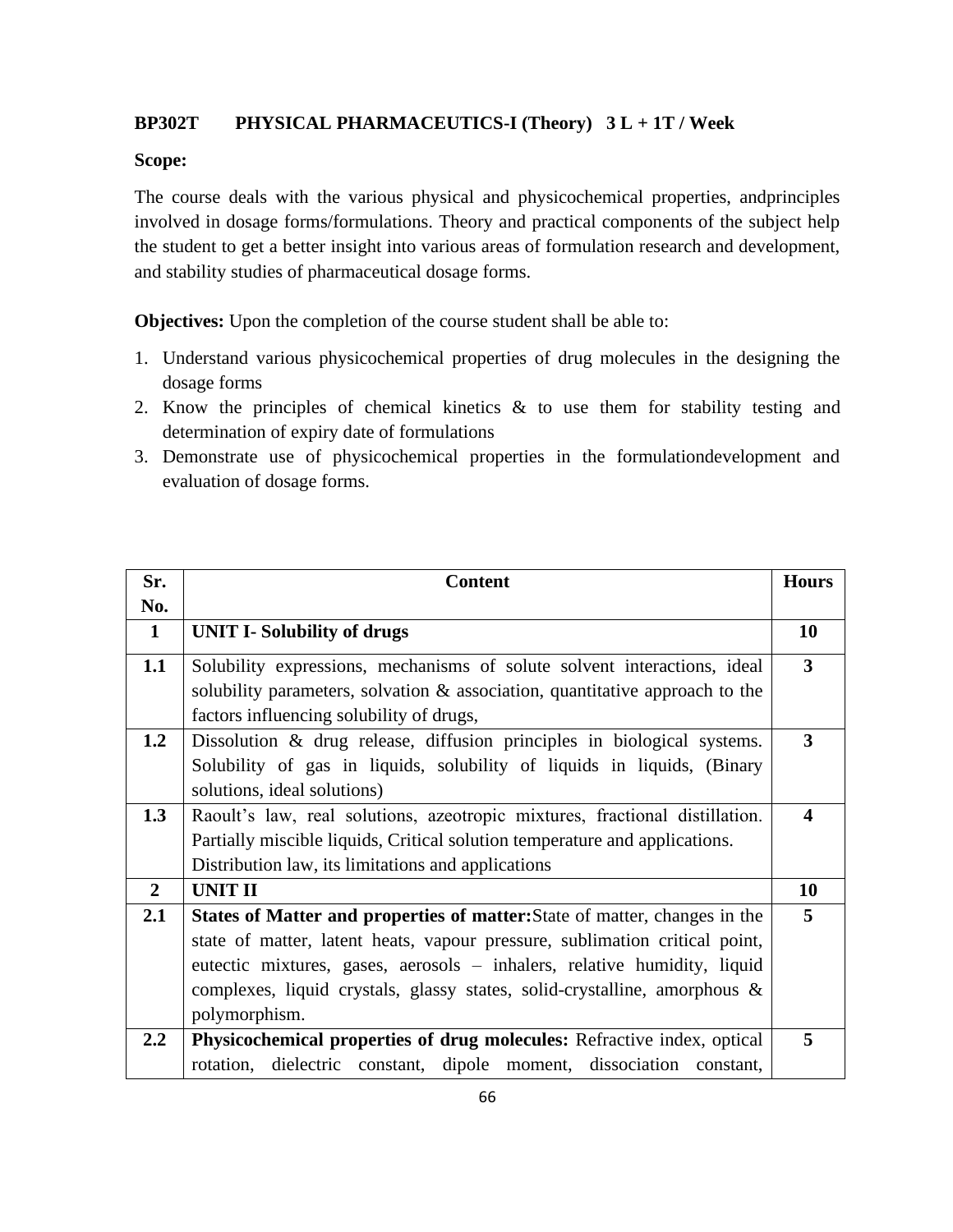|                         | determinations and applications                                                |    |
|-------------------------|--------------------------------------------------------------------------------|----|
| 3                       | <b>UNIT III</b>                                                                | 10 |
|                         | <b>Surface and interfacial phenomenon:</b> Liquid interface, surface $\&$      |    |
|                         | interfacial tensions,                                                          |    |
|                         | surface free energy, measurement of surface & interfacial tensions,            |    |
|                         | spreading coefficient, adsorption at liquid interfaces, surface active agents, |    |
|                         | HLB Scale, solubilisation, detergency, adsorption at solid interface.          |    |
| $\overline{\mathbf{4}}$ | <b>UNIT IV</b>                                                                 | 08 |
|                         | Complexation and protein binding: Introduction, Classification of              |    |
|                         | Complexation, Applications, methods of analysis, protein binding,              |    |
|                         | Complexation and drug action, crystalline structures of complexes and          |    |
|                         | thermodynamic treatment of stability constants.                                |    |
| 5                       | <b>UNIT V</b>                                                                  | 07 |
|                         | pH, buffers and Isotonic solutions: Sorensen's pH scale, pH                    |    |
|                         | determination (electrometric and calorimetric), applications of buffers,       |    |
|                         | buffer equation, buffer capacity, buffers in pharmaceutical and biological     |    |
|                         | systems, buffered isotonic solutions.                                          |    |
|                         | <b>Total</b>                                                                   | 45 |

# **Reference Books (Latest Editions to be adopted)**

- 1. Physical pharmacy by Alfred Martin
- 2. Experimental pharmaceutics by Eugene, Parott.
- 3. Tutorial pharmacy by Cooper and Gunn.
- 4. Stocklosam J. Pharmaceutical calculations, Lea &Febiger, Philadelphia.
- 5. Liberman H.A, Lachman C., Pharmaceutical Dosage forms, Tablets, Volume-1 to 3, MarcelDekkar Inc.
- 6. Liberman H.A, Lachman C, Pharmaceutical dosage forms. Disperse systems, volume 1, 2, 3. Marcel Dekkar Inc.
- 7. Physical pharmaceutics by Ramasamy C and Manavalan R.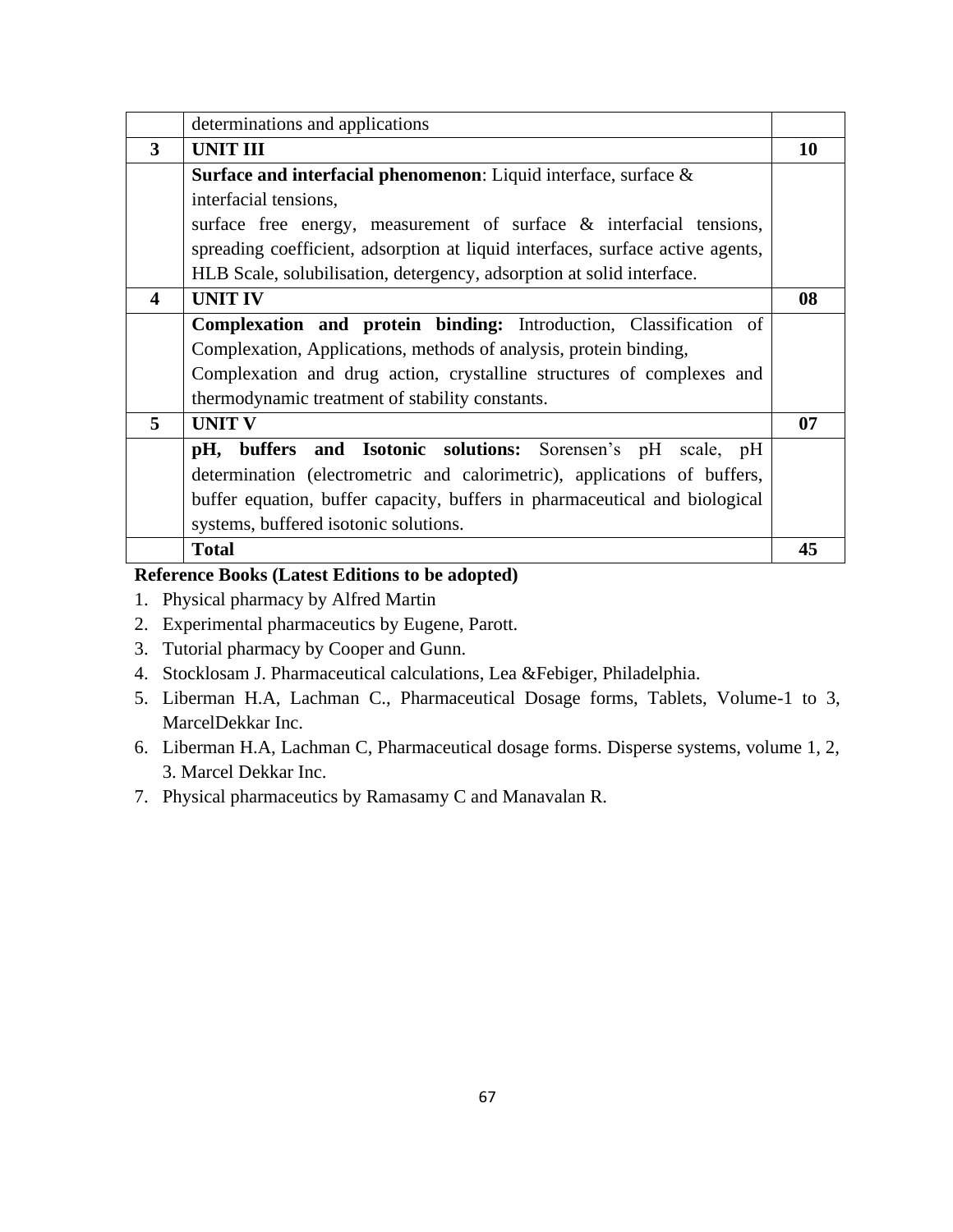# **BP303TPHARMACEUTICAL MICROBIOLOGY (Theory) 3 L + 1T / Week**

# **Scope:**

Study of all categories of microorganisims especially for the production of alchol antibiotics, vaccines, vitamins enzymes etc..

**Objectives:** Upon completion of the subject student shall be able to:

- 1. Understand methods of identification, cultivation and preservation of various microorganisms
- 2. To understand the importance and implementation of sterlization in pharmaceutical processing and industry
- 3. Learn sterility testing of pharmaceutical products.
- 4. Carry out microbiological standardization of Pharmaceuticals.
- 5. Understand the cell culture technology and its applications in pharmaceutical industries.

| Sr.            | <b>Content</b>                                                                                                                                                                                                                                                                                                                                           | Hour                    |
|----------------|----------------------------------------------------------------------------------------------------------------------------------------------------------------------------------------------------------------------------------------------------------------------------------------------------------------------------------------------------------|-------------------------|
| No.            |                                                                                                                                                                                                                                                                                                                                                          | S                       |
| $\mathbf{1}$   | <b>UNIT I</b>                                                                                                                                                                                                                                                                                                                                            | <b>10</b>               |
| 1.1            | Introduction, history of microbiology, its branches, scope and its importance                                                                                                                                                                                                                                                                            | $\mathbf{1}$            |
| 1.2            | Introduction to Prokaryotes and Eukaryotes                                                                                                                                                                                                                                                                                                               | $\mathbf{1}$            |
| 1.3            | Study of ultra-structure and morphological classification of bacteria,<br>nutritional requirements, raw materials used for culture media and physical<br>parameters for growth, growth curve, isolation and preservation methods for<br>pure cultures, cultivation of anaerobes, quantitative measurement of bacterial<br>growth (total & viable count). | 6                       |
| 1.4            | Study of different types of phase constrast microscopy, dark field<br>microscopy and electron microscopy                                                                                                                                                                                                                                                 | $\overline{2}$          |
| $\overline{2}$ | <b>UNIT II</b>                                                                                                                                                                                                                                                                                                                                           | 10                      |
| 2.1            | Identification of bacteria using staining techniques (simple, Gram's &Acid<br>fast staining) and biochemical tests (IMViC).                                                                                                                                                                                                                              | $\mathbf{3}$            |
| 2.2            | Study of principle, procedure, merits, demerits and applications of Physical,<br>chemical and mechanical method of sterilization, Evaluation of the<br>efficiency of sterilization method, Equipments employed in large scale<br>sterilization, Sterility indicators                                                                                     | 7                       |
| 3              | <b>UNIT III</b>                                                                                                                                                                                                                                                                                                                                          | 10                      |
| 3.1            | Study of morphology, classification, reproduction/replication and cultivation                                                                                                                                                                                                                                                                            | $\overline{\mathbf{3}}$ |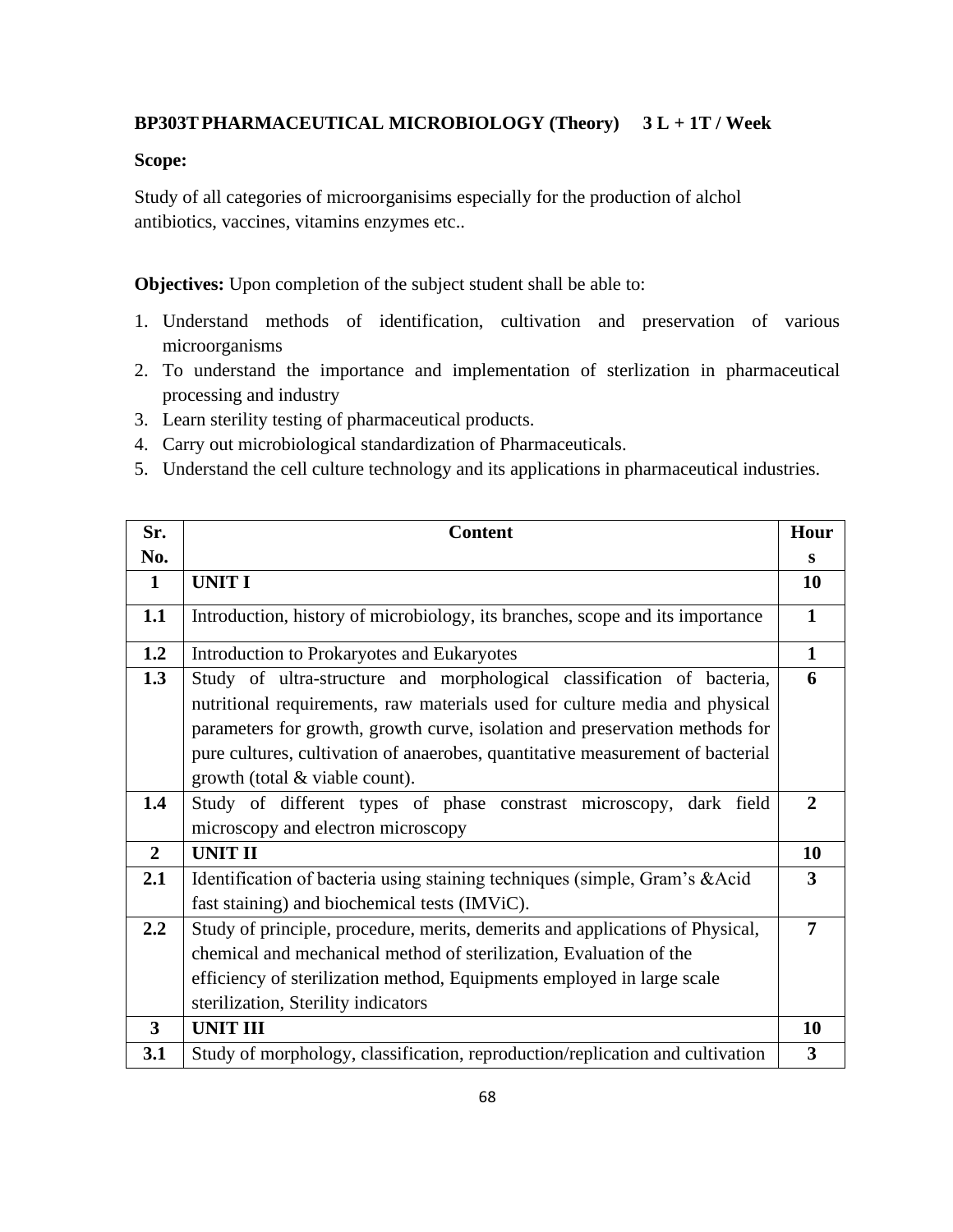|                         | of Fungi and Virus.                                                           |                         |
|-------------------------|-------------------------------------------------------------------------------|-------------------------|
| 3.2                     | Classification and mode of action of disinfectants. Factors influencing       | 4                       |
|                         | disinfection, antiseptics and their evaluation, for bacteriostatic and        |                         |
|                         | bactericidal actions                                                          |                         |
| 3.3                     | Sterility testing of products (solids, liquids, ophthalmic and other sterile  | $\overline{\mathbf{3}}$ |
|                         | products) according to IP, BP and USP                                         |                         |
| $\overline{\mathbf{4}}$ | <b>UNIT IV</b>                                                                | 08                      |
| 4.1                     | Designing of aseptic area, laminar flow equipments; study of different        | 3                       |
|                         | sources of contamination in an aseptic area and methods of prevention, clean  |                         |
|                         | area classification.                                                          |                         |
| 4.2                     | Principles and methods of different microbiological assay. Methods for        | 3                       |
|                         | standardization of antibiotics, vitamins and amino acids.                     |                         |
| 4.3                     | Assessment of a new antibiotic and testing of antimicrobial activity of a new | $\overline{2}$          |
|                         | substance.                                                                    |                         |
| 5                       | <b>UNIT V</b>                                                                 | 07                      |
| 5.1                     | Types of spoilage, factors affecting the microbial spoilage of pharmaceutical | $\overline{2}$          |
|                         | products, sources and types of microbial contaminants, assessment of          |                         |
|                         | microbial contamination and spoilage.                                         |                         |
| 5.2                     | Preservation of pharmaceutical products using antimicrobial agents,           | $\overline{2}$          |
|                         | evaluation of microbial stability of formulations.                            |                         |
| 5.3                     | Growth of animal cells in culture, general procedure for cell culture,        | $\overline{2}$          |
|                         | Primary, established and transformed cell cultures.                           |                         |
| 5.4                     | Application of cell cultures in pharmaceutical industry and research.         | $\mathbf{1}$            |
|                         | <b>Total</b>                                                                  | 45                      |

# **Reference Books (Latest Editions to be adopted)**

- 1. W.B. Hugo and A.D. Russel: Pharmaceutical Microbiology, Blackwell Scientific publications, Oxford London.
- 2. Prescott and Dunn., Industrial Microbiology, 4th edition, CBS Publishers & Distributors, Delhi.
- 3. Pelczar, Chan Kreig, Microbiology, Tata McGraw Hill edn.
- 4. Malcolm Harris, Balliere Tindall and Cox: Pharmaceutical Microbiology.
- 5. Rose: Industrial Microbiology.
- 6. Probisher, Hinsdill et al: Fundamentals of Microbiology, 9th ed. Japan
- 7. Cooper and Gunn's: Tutorial Pharmacy, CBS Publisher and Distribution.
- 8. Peppler: Microbial Technology.
- 9. I.P., B.P., U.S.P.- latest editions.
- 10. Ananthnarayan : Text Book of Microbiology, Orient-Longman, Chennai
- 11. Edward: Fundamentals of Microbiology.
- 12. N.K.Jain: Pharmaceutical Microbiology, Vallabh Prakashan, Delhi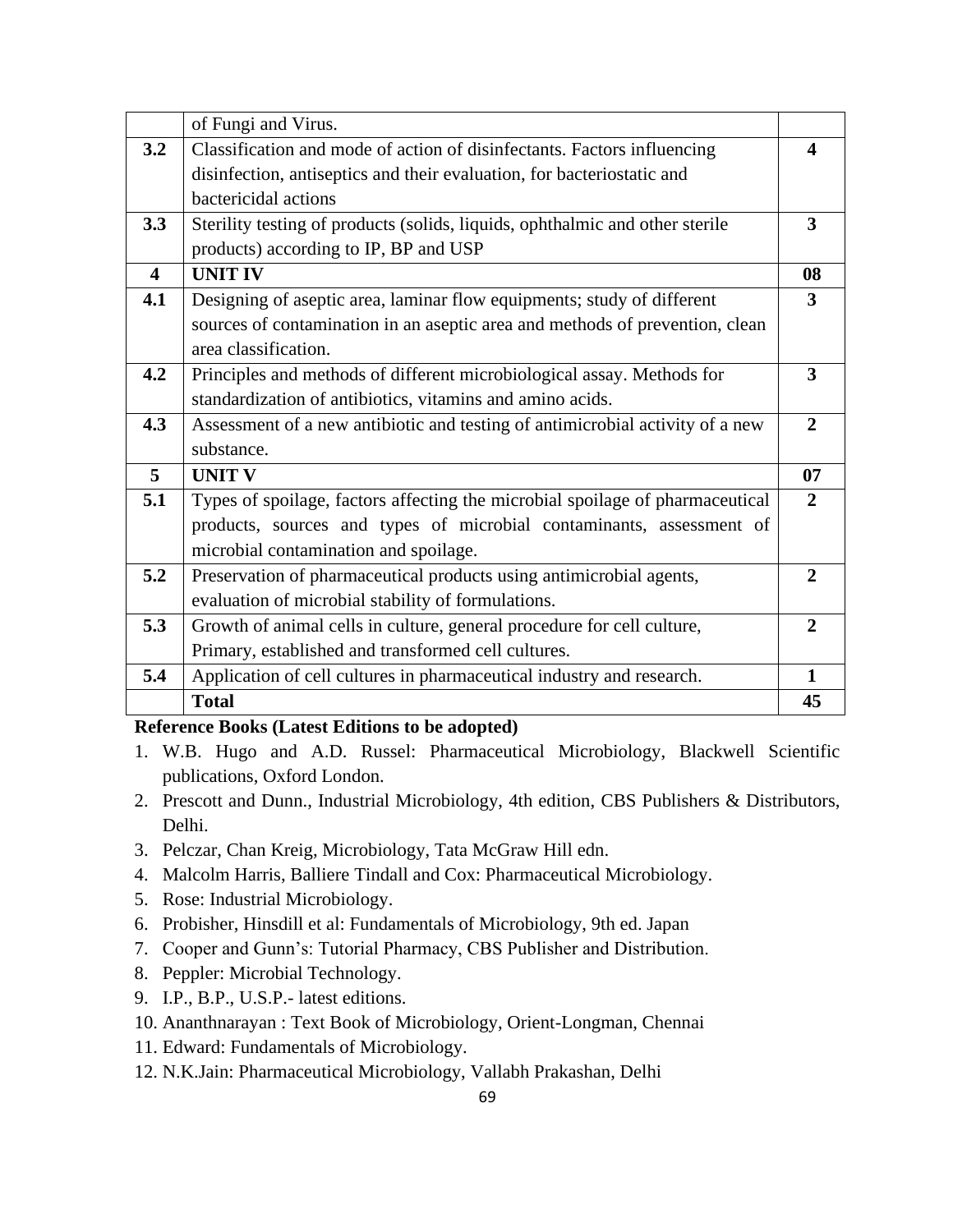# **BP304TPHARMACEUTICAL ENGINEERING (Theory) 3 L + 1T / Week**

**Scope:** This course is designed to impart a fundamental knowledge on the art and scienceof various unit operations used in pharmaceutical industry.

**Objectives:** Upon completion of the course student shall be able:

- 1. To know various unit operations used in Pharmaceutical industries.
- 2. To understand the material handling techniques.
- 3. To perform various processes involved in pharmaceutical manufacturing process.
- 4. To carry out various test to prevent environmental pollution.
- 5. To appreciate and comprehend significance of plant lay out design for optimum use of resources.
- 6. To appreciate the various preventive methods used for corrosion control in Pharmaceutical industries

| Sr. No.        | <b>Content</b>                                                                    | <b>Hours</b>            |
|----------------|-----------------------------------------------------------------------------------|-------------------------|
| $\mathbf{1}$   | <b>UNIT I</b>                                                                     | 10                      |
| 1.1            | Flow of fluids: Types of manometers, Reynolds number and its significance,        | $\mathbf{3}$            |
|                | Bernoulli's theorem and its applications, Energy losses, Orifice meter,           |                         |
|                | Venturimeter, Pitot tube and Rotometer.                                           |                         |
| 1.2            | Size Reduction: Objectives, Mechanisms & Laws governing size reduction,           | $\overline{\mathbf{4}}$ |
|                | factors affecting size reduction, principles, construction, working, uses,        |                         |
|                | merits and demerits of Hammer mill, ball mill, fluid energy mill, Edge            |                         |
|                | runner mill & end runner mill.                                                    |                         |
| 1.3            | Size Separation: Objectives, applications & mechanism of size separation,         | $\overline{\mathbf{3}}$ |
|                | official standards of powders, sieves, size separation Principles, construction,  |                         |
|                | working, uses, merits and demerits of Sieve shaker, cyclone separator, Air        |                         |
|                | separator, Bag filter & elutriation tank                                          |                         |
| $\overline{2}$ | <b>UNIT II</b>                                                                    | 10                      |
| 2.1            | <b>Evaporation:</b> Objectives, applications and factors influencing evaporation, | 4                       |
|                | differences between evaporation and other heat process. principles,               |                         |
|                | construction, working, uses, merits and demerits of Steam jacketed kettle,        |                         |
|                | horizontal tube evaporator, climbing film evaporator, forced circulation          |                         |
|                | evaporator, multiple effect evaporator & Economy of multiple effect               |                         |
|                | evaporator.                                                                       |                         |
| 2.2            | Heat Transfer: Objectives, applications & Heat transfer mechanisms.               | $\overline{\mathbf{3}}$ |
|                | Fourier's law, Heat transfer by conduction, convection & radiation. Heat          |                         |
|                | interchangers & heat exchangers.                                                  |                         |
| 2.3            | Distillation: Basic Principles and methodology of simple distillation, flash      | 3                       |
|                | distillation, fractional distillation, distillation under reduced pressure, steam |                         |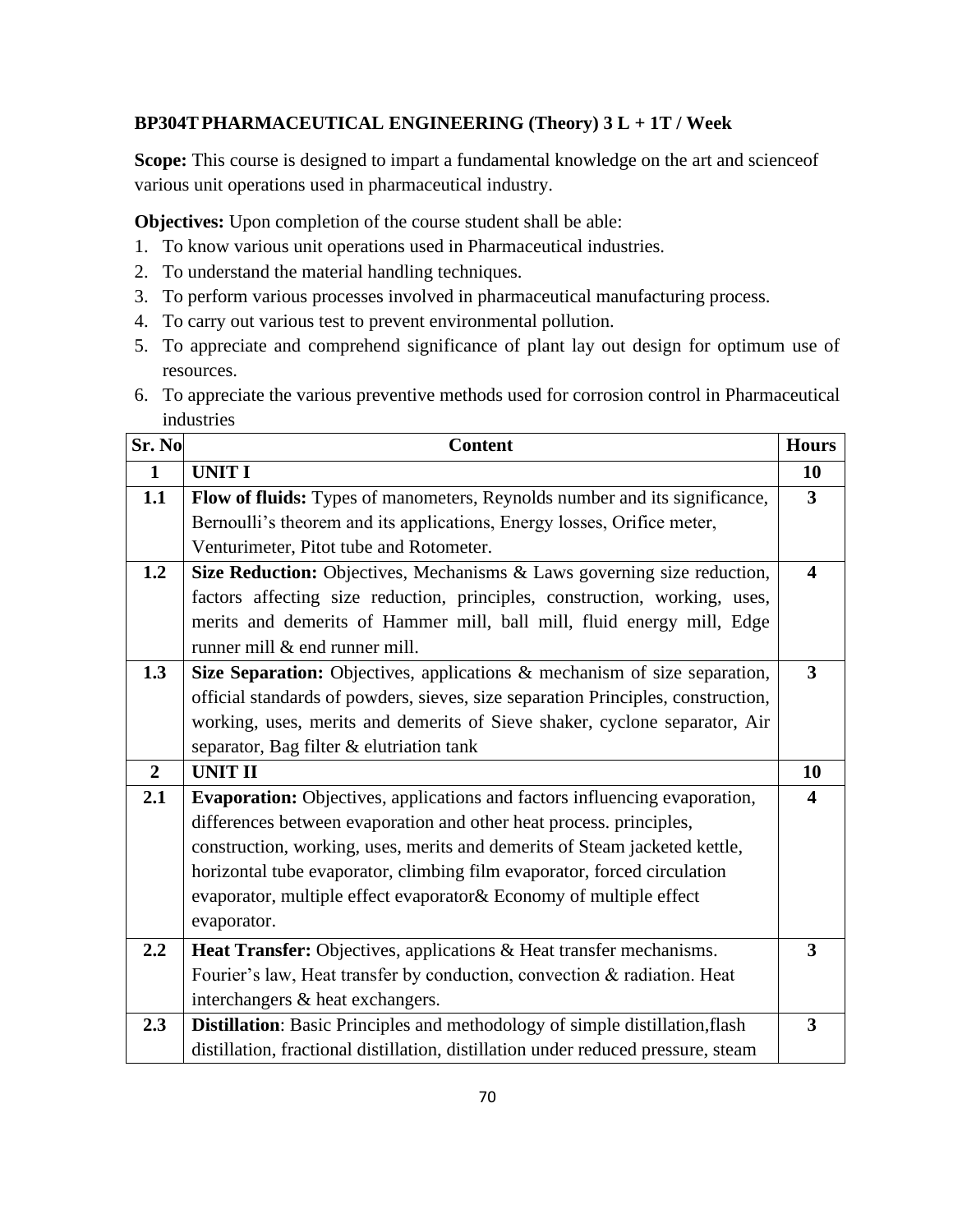|                         | distillation & molecular distillation                                           |                         |
|-------------------------|---------------------------------------------------------------------------------|-------------------------|
| $\overline{3}$          | <b>UNIT III</b>                                                                 | 10                      |
| 3.1                     | <b>Drying:</b> Objectives, applications & mechanism of drying process,          | 5                       |
|                         | measurements & applications of Equilibrium Moisture content, rate of            |                         |
|                         | drying curve. principles, construction, working, uses, merits and demerits of   |                         |
|                         | Tray dryer, drum dryer spray dryer, fluidized bed dryer, vacuum dryer,          |                         |
|                         | freeze dryer                                                                    |                         |
| 3.2                     | Mixing: Objectives, applications & factors affecting mixing, Difference         | 5                       |
|                         | between solid and liquid mixing, mechanism of solid mixing, liquids mixing      |                         |
|                         | and semisolids mixing. Principles, Construction, Working, uses, Merits and      |                         |
|                         | Demerits of Double cone blender, twin shell blender, ribbon blender, Sigma      |                         |
|                         | blade mixer, planetary mixers, Propellers, Turbines, Paddles & Silverson        |                         |
|                         | Emulsifier                                                                      |                         |
| $\overline{\mathbf{4}}$ | <b>UNIT IV</b>                                                                  | 08                      |
| 4.1                     | Filtration: Objectives, applications, Theories & Factors influencing            | $\overline{\mathbf{4}}$ |
|                         | filtration, filter aids, filter medias. Principle, Construction, Working, Uses, |                         |
|                         | Merits and demerits of plate & frame filter, filter leaf, rotary drum filter,   |                         |
|                         | Meta filter & Cartridge filter, membrane filters and Seidtz filter.             |                         |
| 4.2                     | <b>Centrifugation:</b> Objectives, principle & applications of Centrifugation,  | $\overline{\mathbf{4}}$ |
|                         | principles, construction, working, uses, merits and demerits of Perforated      |                         |
|                         | basket centrifuge, Non-perforated basket centrifuge, semi continuous            |                         |
|                         | centrifuge & super centrifuge.                                                  |                         |
| 5                       | <b>UNIT V</b>                                                                   | 07                      |
|                         | Materials of pharmaceutical plant construction, Corrosion and its               |                         |
|                         | prevention: Factors affecting during materials selected for Pharmaceutical      |                         |
|                         | plant construction, Theories of corrosion, types of corrosion and there         |                         |
|                         | prevention. Ferrous and nonferrous metals, inorganic and organic non            |                         |
|                         | metals, basic of material handling system                                       |                         |
|                         | <b>Total</b>                                                                    | 45                      |
|                         |                                                                                 |                         |

# **Reference Books (Latest Editions to be adopted)**

- 1. Introduction to chemical engineering Walter L Badger & Julius Banchero, Latest edition.
- 2. Solid phase extraction, Principles, techniques and applications by Nigel J.K. Simpson-Latest edition.
- 3. Unit operation of chemical engineering Mcabe Smith, Latest edition.
- 4. Pharmaceutical engineering principles and practices C.V.S Subrahmanyam et al., Latest edition.
- 5. Remington practice of pharmacy- Martin, Latest edition.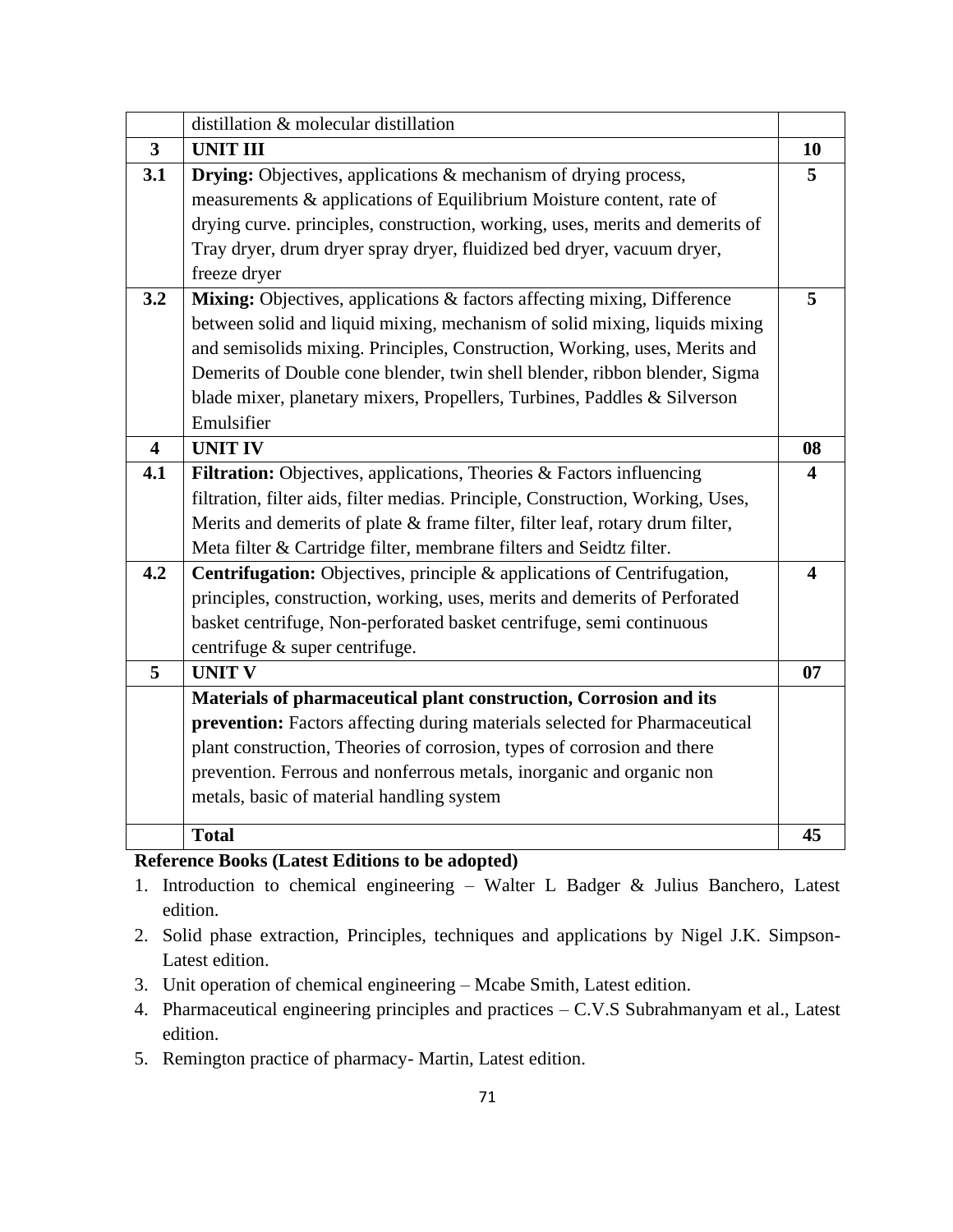- 6. Theory and practice of industrial pharmacy by Lachmann., Latest edition.
- 7. Physical pharmaceutics- C.V.S Subrahmanyam et al., Latest edition.
- 8. Cooper and Gunn's Tutorial pharmacy, S.J. Carter, Latest edition.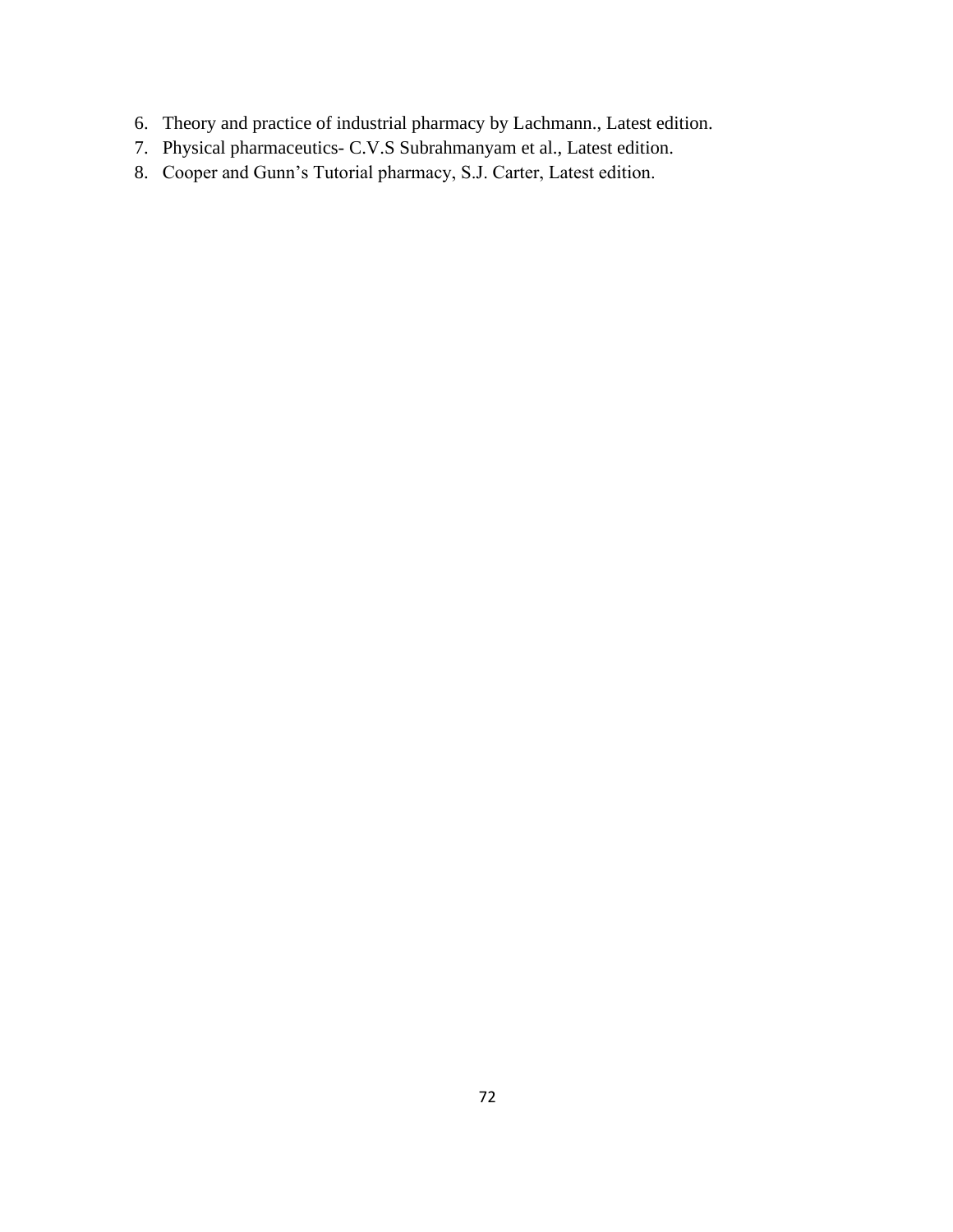## **BP305P PHARMACEUTICAL ORGANIC CHEMISTRY -II (Practical)**

## **4 Hours / Week**

- I Experiments involving laboratory techniques
	- Recrystallization
	- Steam distillation
- II Determination of following oil values (including standardization of reagents)
	- Acid value
	- Saponification value
	- Iodine value

#### III **Preparation of compounds**

- Benzanilide/Phenyl benzoate/Acetanilide from Aniline/ Phenol /Aniline by acylation reaction.
- 2,4,6-Tribromo aniline/Para bromo acetanilide from Aniline/
- Acetanilide by halogenation (Bromination) reaction.
- 5-Nitro salicylic acid/Meta di nitro benzene from Salicylic acid / Nitro benzene by nitration reaction.
- Benzoic acid from Benzyl chloride by oxidation reaction.
- Benzoic acid/ Salicylic acid from alkyl benzoate/ alkyl salicylate by hydrolysis reaction.
- 1-Phenyl azo-2-napthol from Aniline by diazotization and coupling reactions.
- Benzil from Benzoin by oxidation reaction.
- Dibenzal acetone from Benzaldehyde by Claison Schmidt reaction
- Cinnammic acid from Benzaldehyde by Perkin reaction
- *P*-Iodo benzoic acid from *P*-amino benzoic acid

- 1. Organic Chemistry by Morrison and Boyd
- 2. Organic Chemistry by I.L. Finar , Volume-I
- 3. Textbook of Organic Chemistry by B.S. Bahl & Arun Bahl.
- 4. Organic Chemistry by P.L.Soni
- 5. Practical Organic Chemistry by Mann and Saunders.
- 6. Vogel's text book of Practical Organic Chemistry
- 7. Advanced Practical organic chemistry by N.K.Vishnoi.
- 8. Introduction to Organic Laboratory techniques by Pavia, Lampman and Kriz.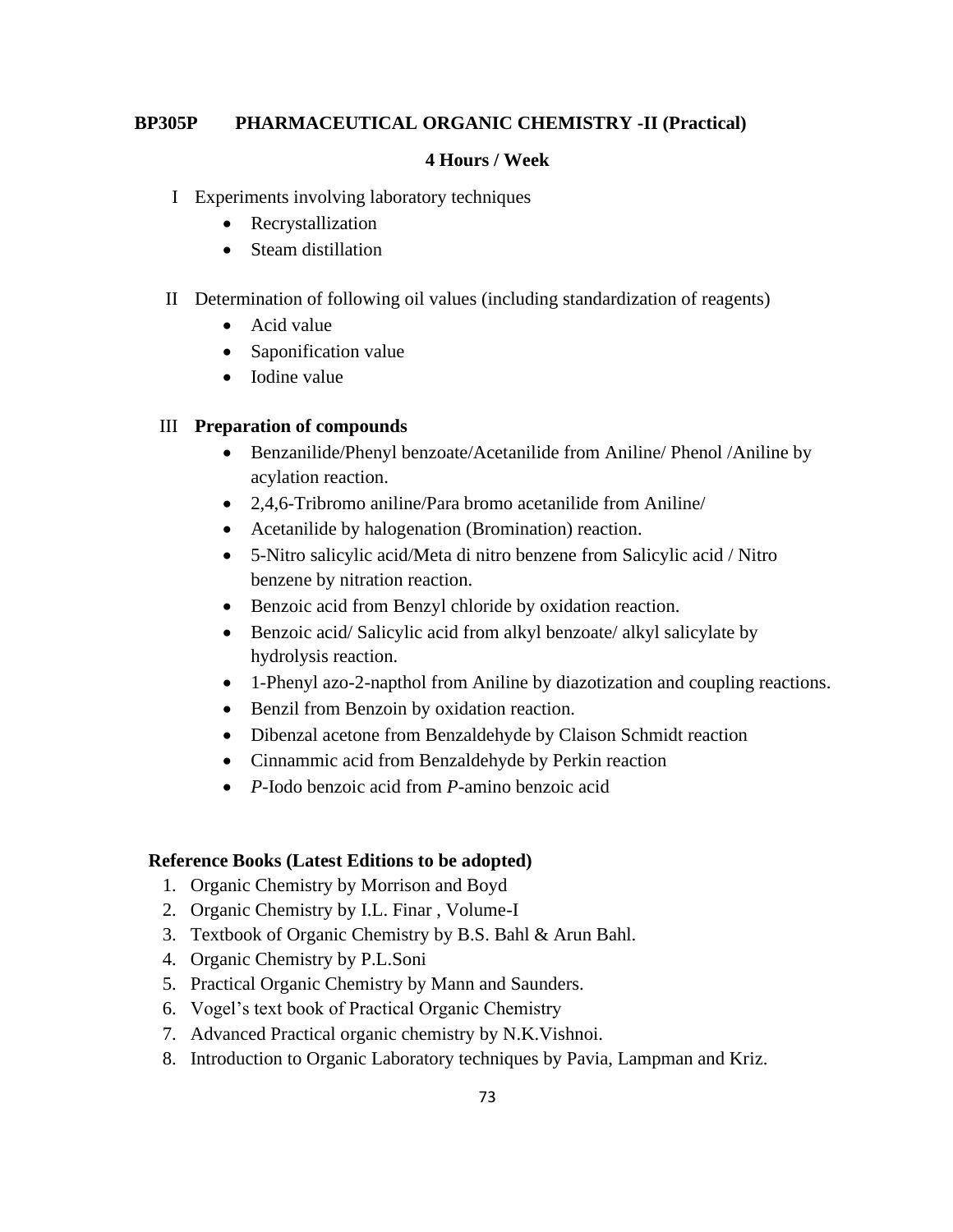## **BP306P PHYSICAL PHARMACEUTICS – I (Practical) 4 Hours/week**

- 1. Determination the solubility of drug at room temperature
- 2. Determination of pKa value by Half Neutralization/ Henderson Hasselbalch equation.
- 3. Determination of Partition co- efficient of benzoic acid in benzene and water
- 4. Determination of Partition co- efficient of Iodine in CCl4 and water
- 5. Determination of % composition of NaCl in a solution using phenol-water system by CST method
- 6. Determination of surface tension of given liquids by drop count and drop weight method
- 7. Determination of HLB number of a surfactant by saponification method
- 8. Determination of Freundlich and Langmuir constants using activated char coal
- 9. Determination of critical micellar concentration of surfactants
- 10. Determination of stability constant and donor acceptor ratio of PABA-Caffeine complex by solubility method
- 11. Determination of stability constant and donor acceptor ratio of Cupric-Glycine complex by pH titration method

## **Recommended Books: (Latest Editions)**

- 1. Physical pharmacy by Alfred Martin
- 2. Experimental pharmaceutics by Eugene, Parott.
- 3. Tutorial pharmacy by Cooper and Gunn.
- 4. Stocklosam J. Pharmaceutical calculations, Lea &Febiger, Philadelphia.
- 5. Liberman H.A, Lachman C., Pharmaceutical Dosage forms, Tablets, Volume-1 to 3, MarcelDekkar Inc.
- 6. Liberman H.A, Lachman C, Pharmaceutical dosage forms. Disperse systems, volume 1, 2, 3. Marcel Dekkar Inc.
- 7. Physical pharmaceutics by Ramasamy C and ManavalanR.
- 8. Laboratory manual of physical pharmaceutics, C.V.S. Subramanyam, J. Thimma settee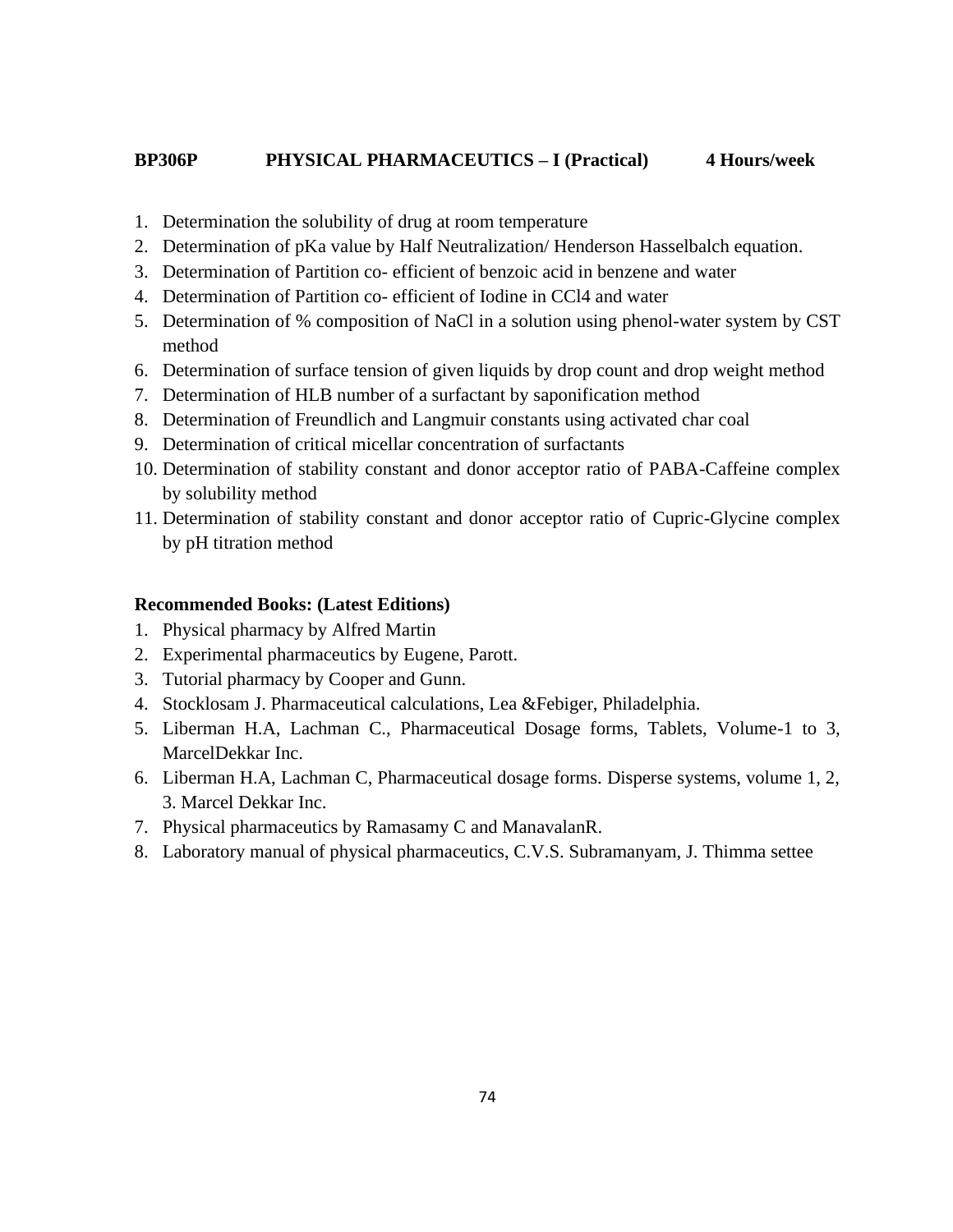## **BP307P PHARMACEUTICAL MICROBIOLOGY (Practical)4 Hours/week**

- 1. Introduction and study of different equipments and processing, e.g., B.O.D. incubator, laminar flow, aseptic hood, autoclave, hot air sterilizer, deep freezer, refrigerator, microscopes used in experimental microbiology.
- 2. Sterilization of glassware, preparation and sterilization of media.
- 3. Sub culturing of bacteria and fungus. Nutrient stabs and slants preparations.
- 4. Staining methods- Simple, Grams staining and acid fast staining (Demonstration with practical).
- 5. Isolation of pure culture of micro-organisms by multiple streak plate technique and other techniques.
- 6. Microbiological assay of antibiotics by cup plate method and other methods
- 7. Motility determination by Hanging drop method.
- 8. Sterility testing of pharmaceuticals.
- 9. Bacteriological analysis of water
- 10. Biochemical test (IMViC reactions)
- 11. Revision Practical Class

#### **Recommended Books (Latest edition)**

- 1. W.B. Hugo and A.D. Russel: Pharmaceutical Microbiology, Blackwell Scientific publications, Oxford London.
- 2. Prescott and Dunn., Industrial Microbiology, 4th edition, CBS Publishers & Distributors, Delhi.
- 3. Pelczar, Chan Kreig, Microbiology, Tata McGraw Hill edn.
- 4. Malcolm Harris, Balliere Tindall and Cox: Pharmaceutical Microbiology.
- 5. Rose: Industrial Microbiology.
- 6. Probisher, Hinsdill et al: Fundamentals of Microbiology, 9th ed. Japan
- 7. Cooper and Gunn's: Tutorial Pharmacy, CBS Publisher and Distribution.
- 8. Peppler: Microbial Technology.
- 9. I.P., B.P., U.S.P.- latest editions.
- 10. Ananthnarayan : Text Book of Microbiology, Orient-Longman, Chennai
- 11. Edward: Fundamentals of Microbiology.
- 12. N.K.Jain: Pharmaceutical Microbiology, Vallabh Prakashan, Delhi
- 13. Bergeys manual of systematic bacteriology, Williams and Wilkins- A Waverly company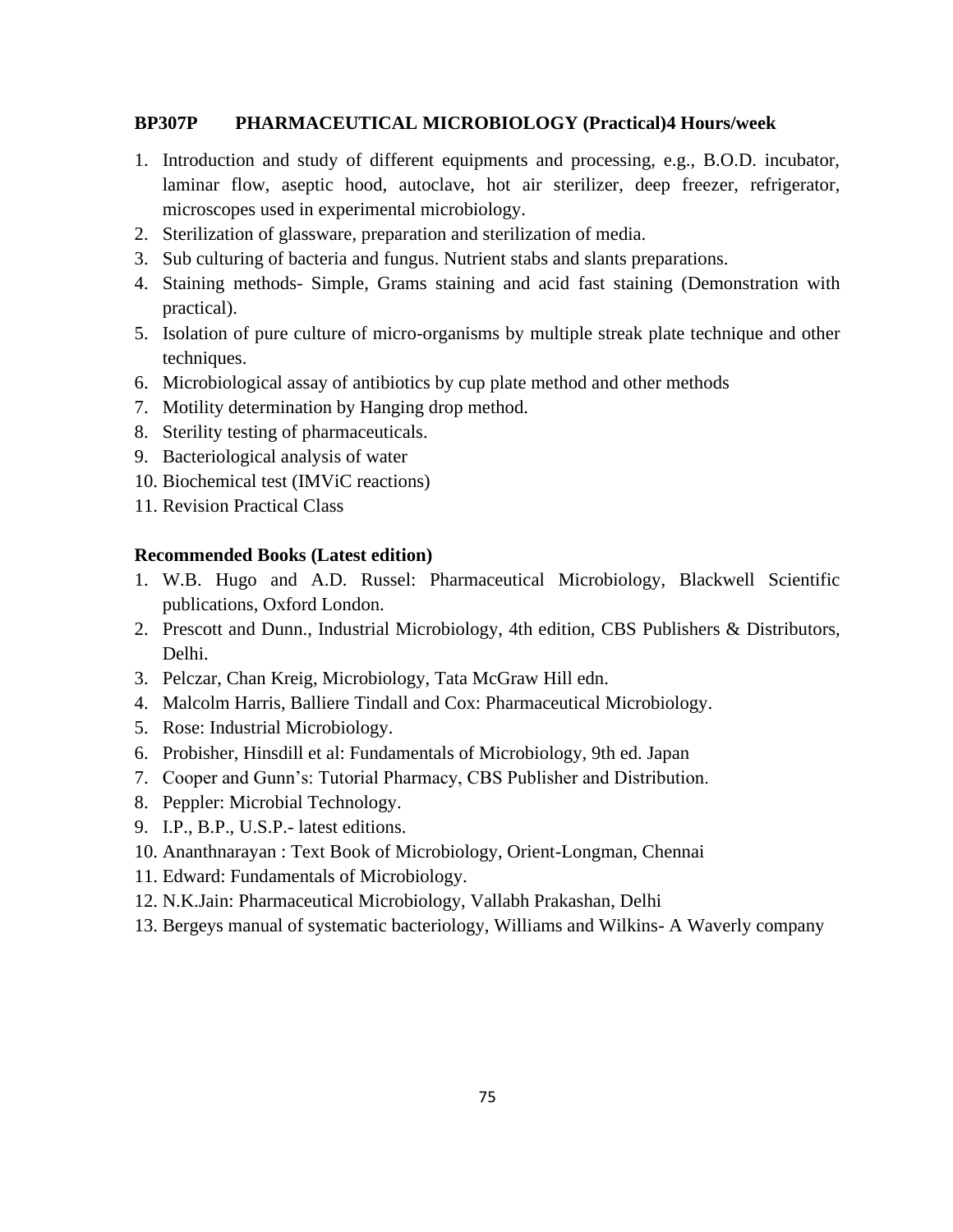## **BP308P PHARMACEUTICAL ENGINEERING (Practical) 4 Hours/week**

- 1. Determination of radiation constant of brass, iron, unpainted and painted glass.
- 2. Steam distillation To calculate the efficiency of steam distillation.
- 3. To determine the overall heat transfer coefficient by heat exchanger.
- 4. Construction of drying curves (for calcium carbonate and starch).
- 5. Determination of moisture content and loss on drying.
- 6. Determination of humidity of air  $-$  i) From wet and dry bulb temperatures –use of Dew point method.
- 7. Description of Construction working and application of Pharmaceutical Machinery such as rotary tablet machine, fluidized bed coater, fluid energy mill, de humidifier.
- 8. Size analysis by sieving To evaluate size distribution of tablet granulations Construction of various size frequency curves including arithmetic andlogarithmic probability plots.
- 9. Size reduction: To verify the laws of size reduction using ball mill and determining Kicks, Rittinger's, Bond's coefficients, power requirement and critical speed of Ball Mill.
- 10. Demonstration of colloid mill, planetary mixer, fluidized bed dryer, freeze dryer and such othermajor equipment.
- 11. Factors affecting Rate of Filtration and Evaporation (Surface area, Concentration and Thickness/ viscosity
- 12. To study the effect of time on the Rate of Crystallization.
- 13. To calculate the uniformity Index for given sample by using Double Cone Blender.

#### **Recommended Books: (Latest Editions)**

- 1. Introduction to chemical engineering Walter L Badger & Julius Banchero, Latest edition.
- 2. Solid phase extraction, Principles, techniques and applications by Nigel J.K. Simpson-Latest edition.
- 3. Unit operation of chemical engineering Mcabe Smith, Latest edition.
- 4. Pharmaceutical engineering principles and practices C.V.S Subrahmanyam et al., Latest edition.
- 5. Remington practice of pharmacy- Martin, Latest edition.
- 6. Theory and practice of industrial pharmacy by Lachmann., Latest edition.
- 7. Physical pharmaceutics- C.V.S Subrahmanyam et al., Latest edition.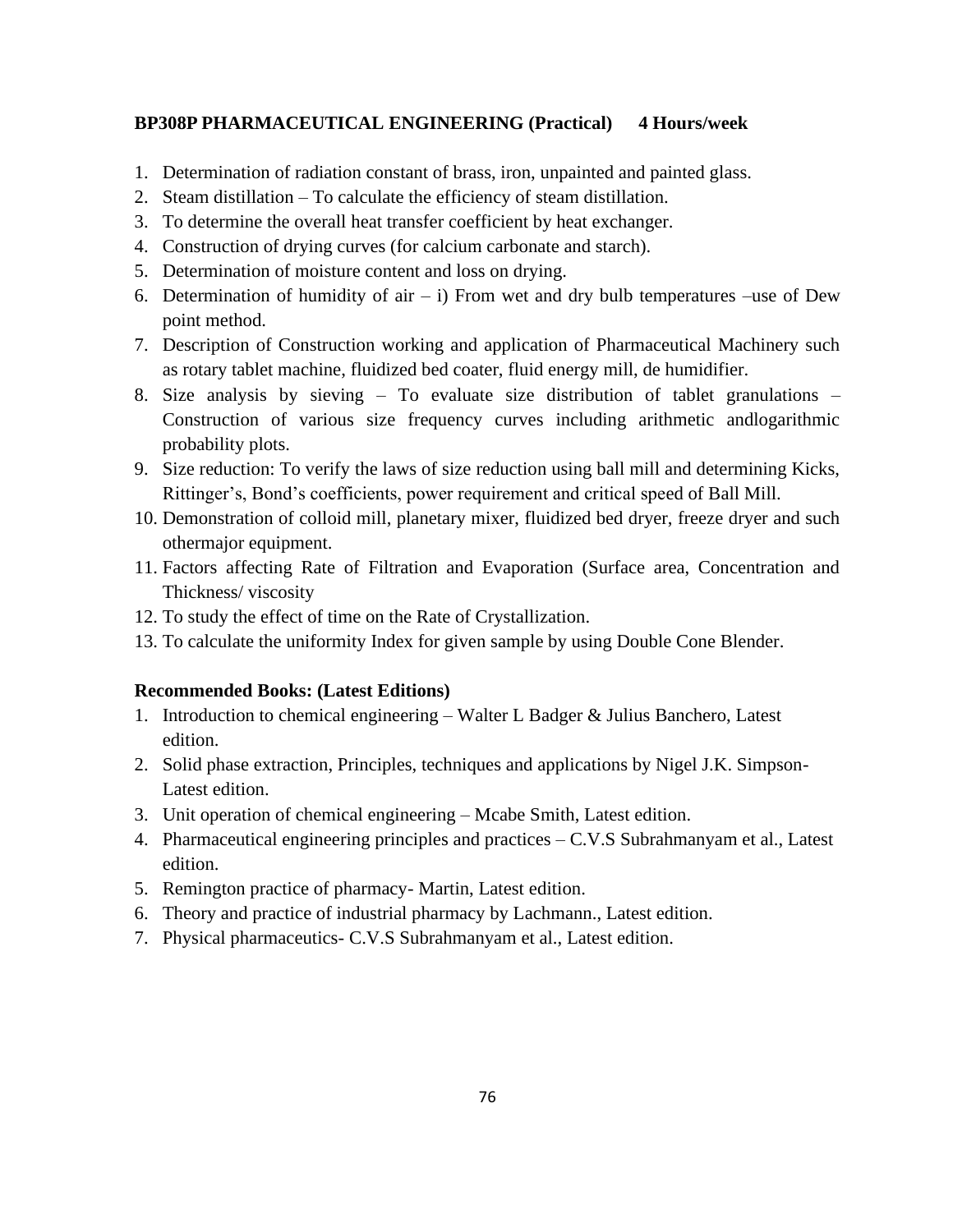**SEMESTER IV**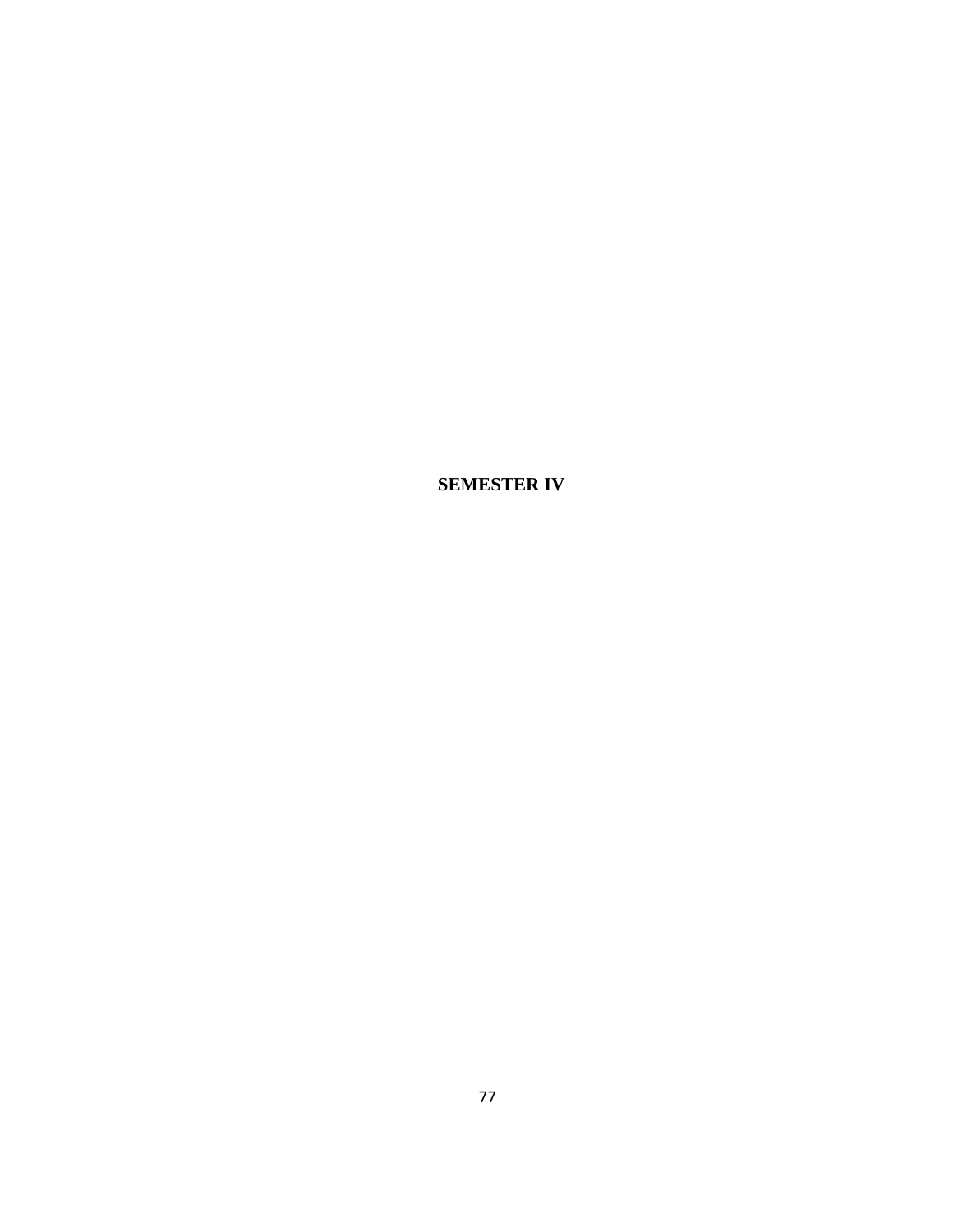# **BP401T PHARMACEUTICAL ORGANIC CHEMISTRY –III (Theory)**

## **3 L + 1T / Week**

**Scope:** This subject imparts knowledge on stereo-chemical aspects of organic compoundsand organic reactions, important named reactions, chemistry of important hetero cyclic compounds. It also emphasizes on medicinal and other uses of organic compounds.

**Objectives**: At the end of the course, the student shall be able to:

- 1. understand the methods of preparation and properties of organic compounds
- 2. explain the stereo chemical aspects of organic compounds and stereo chemical reactions
- 3. know the medicinal uses and other applications of organic compounds

| Sr.                     | <b>Content</b>                                                             | <b>Hours</b> |
|-------------------------|----------------------------------------------------------------------------|--------------|
| No.                     | Note: To emphasize on definition, types, mechanisms, examples,             |              |
|                         | uses/applications                                                          |              |
| $\mathbf{1}$            | <b>UNIT I</b>                                                              | 10           |
|                         | <b>Stereo isomerism</b>                                                    |              |
|                         | Optical isomerism -                                                        |              |
|                         | i. Optical activity, enantiomerism, diastereoisomerism, meso compounds     |              |
|                         | ii. Elements of symmetry, chiral and achiral molecules                     |              |
|                         | iii. DL system of nomenclature of optical isomers, sequence rules, RS      |              |
|                         | system of nomenclature of optical isomers                                  |              |
|                         | iv. Reactions of chiral molecules                                          |              |
|                         | v. Racemic modification and resolution of racemic mixture.                 |              |
|                         | vi. Asymmetric synthesis: partial and absolute                             |              |
| $\overline{2}$          | <b>UNIT II</b>                                                             | 10           |
|                         | Geometrical isomerism                                                      |              |
|                         | i. Nomenclature of geometrical isomers (Cis Trans, EZ, Syn Anti systems)   |              |
|                         | ii. Methods of determination of configuration of geometrical isomers.      |              |
|                         | iii. Conformational isomerism in Ethane, n-Butane and Cyclohexane.         |              |
|                         | iv. Stereo isomerism in biphenyl compounds (Atropisomerism)<br>and         |              |
|                         | conditions for optical activity.                                           |              |
|                         | v. Stereospecific and stereoselective reactions                            |              |
| $\overline{\mathbf{3}}$ | <b>UNIT III - Heterocyclic compounds:</b>                                  | 10           |
|                         | Heterocyclic compounds:                                                    |              |
|                         | Nomenclature and classification                                            |              |
|                         | Synthesis, reactions and medicinal uses of following compounds/derivatives |              |
|                         | Pyrrole, Furan, and Thiophene                                              |              |
|                         | Relative aromaticity and reactivity of Pyrrole, Furan and Thiophene        |              |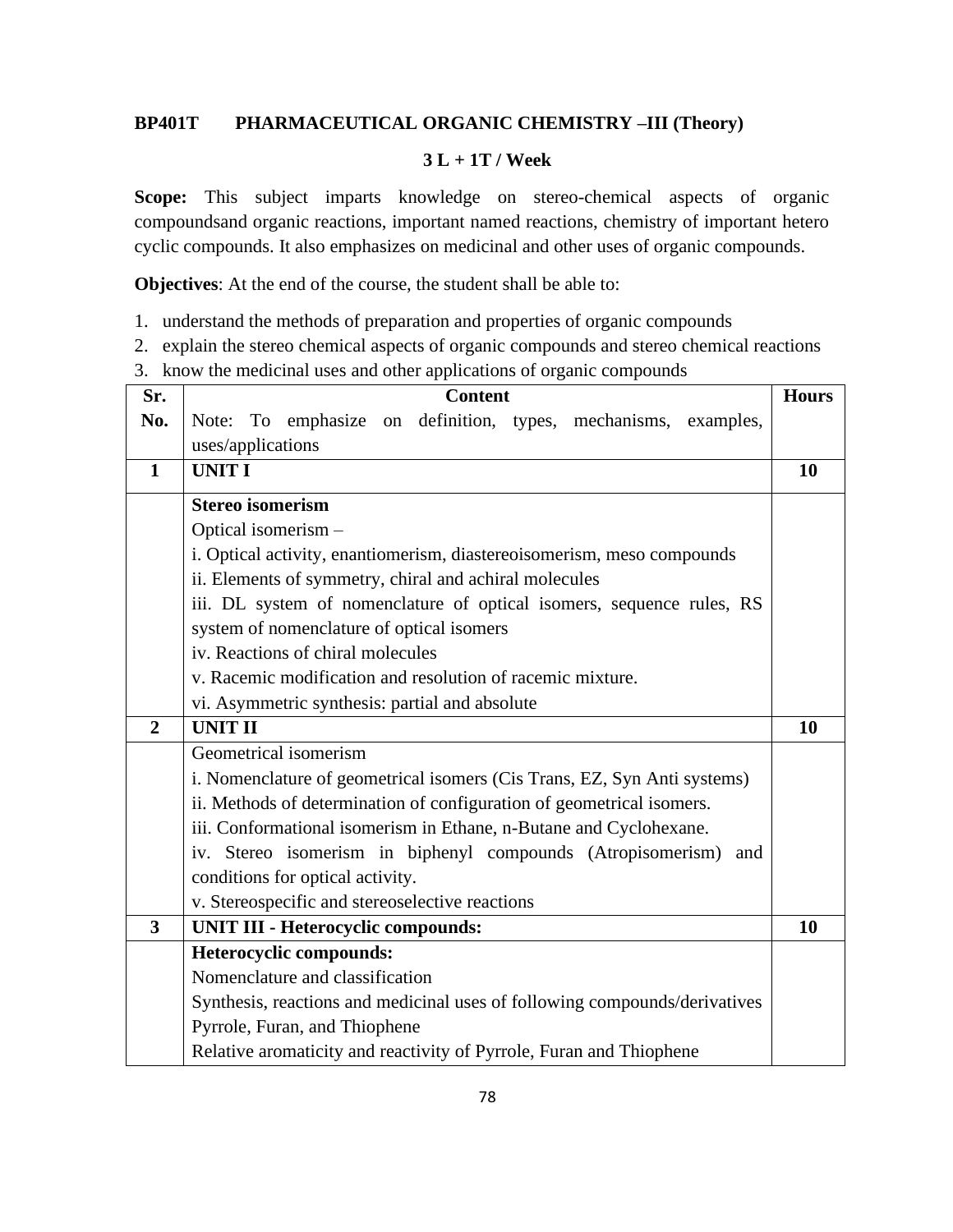| 4   | <b>UNIT IV</b>                                                                             | 08                          |
|-----|--------------------------------------------------------------------------------------------|-----------------------------|
|     | Synthesis, reactions and medicinal uses of following compounds/derivatives                 |                             |
|     | Pyrazole, Imidazole, Oxazole and Thiazole.                                                 |                             |
|     | Pyridine, Quinoline, Isoquinoline, Acridine and Indole. Basicity of pyridine               |                             |
|     | Synthesis and medicinal uses of Pyrimidine, Purine, azepines and their                     |                             |
|     | derivatives                                                                                |                             |
| 5   | <b>UNIT V - Reactions of synthetic importance</b>                                          | 07                          |
| 5.1 | Metal hydride reduction (NaBH <sub>4</sub> and LiAlH <sub>4</sub> ), Clemmensen reduction, |                             |
|     | Birch reduction, Wolff Kishner reduction                                                   |                             |
| 5.2 | Oppenauer-oxidation and Dakin reaction.                                                    | $\mathcal{D}_{\mathcal{L}}$ |
| 5.3 | Beckmanns rearrangement and Schmidt rearrangement                                          | $\mathcal{D}_{\mathcal{L}}$ |
| 5.4 | Claisen-Schmidt condensation                                                               |                             |
|     | <b>Total</b>                                                                               | 45                          |

- 1. Organic chemistry by I.L. Finar, Volume-I & II.
- 2. A text book of organic chemistry Arun Bahl, B.S. Bahl.
- 3. Heterocyclic Chemistry by Raj K. Bansal
- 4. Organic Chemistry by Morrison and Boyd
- 5. Heterocyclic Chemistry by T.L. Gilchrist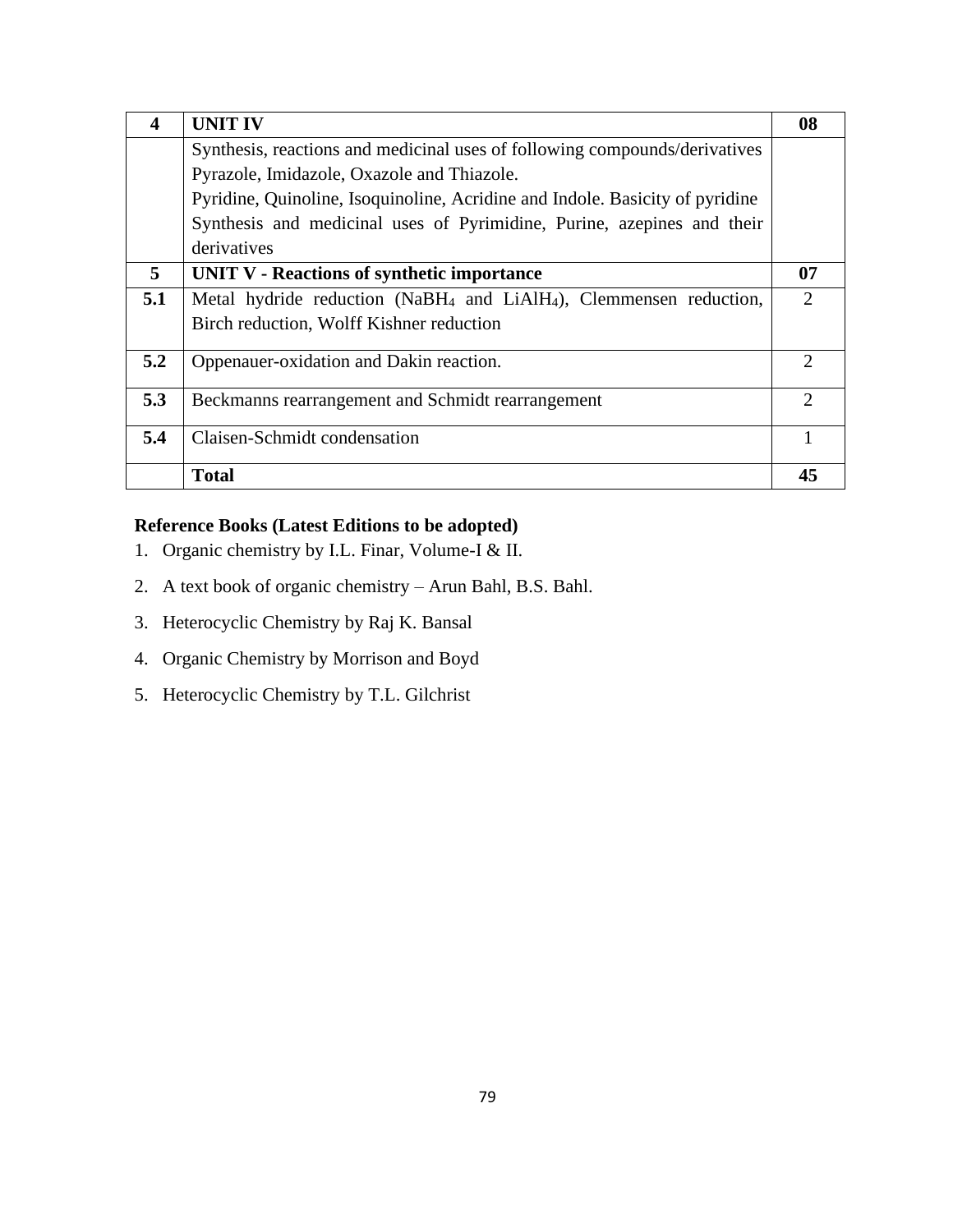## **BP402T MEDICINAL CHEMISTRY – I (Theory) 3 L + 1T / Week**

**Scope:** This subject is designed to impart fundamental knowledge on the structure,chemistry and therapeutic value of drugs. The subject emphasizes on structure activity relationships of drugs, importance of physicochemical properties and metabolism of drugs. The syllabus also emphasizes on chemical synthesis of important drugs under each class.

**Objectives:** Upon completion of the course the student shall be able to:

- 1. understand the chemistry of drugs with respect to their pharmacological activity
- 2. understand the drug metabolic pathways, adverse effect and therapeutic value of drugs
- 3. know the Structural Activity Relationship (SAR) of different class of drugs
- 4. write the chemical synthesis of some drugs

| Sr.            | <b>Content</b>                                                                   | <b>Hours</b>            |
|----------------|----------------------------------------------------------------------------------|-------------------------|
| No.            | Study of the development of the following classes of drugs, Classification,      |                         |
|                | mechanism of action, uses of drugs mentioned in the course, Structure            |                         |
|                | activity relationship of selective class of drugs as specified in the course and |                         |
|                | synthesis of drugs superscripted*                                                |                         |
| $\mathbf{1}$   | <b>UNIT I - Introduction to Medicinal Chemistry</b>                              | 10                      |
| 1.1            | History and development of medicinal chemistry                                   | $\mathbf{1}$            |
| 1.2            | Physicochemical properties in relation to biological action                      | $\overline{\mathbf{4}}$ |
|                | Ionization, Solubility, Partition Coefficient, Hydrogen bonding, Protein         |                         |
|                | binding, Chelation, Bioisosterism, Optical and Geometrical isomerism             |                         |
| 1.3            | Drug metabolism                                                                  | 5                       |
|                | Drug metabolism principles Phase I and Phase II.                                 |                         |
|                | Factors affecting drug metabolism including stereo chemical aspects<br>$\bullet$ |                         |
| $\overline{2}$ | <b>UNIT II - Drugs acting on Autonomic Nervous System</b>                        | <b>10</b>               |
| 2.1            | <b>Adrenergic Neurotransmitters:</b>                                             | $\overline{2}$          |
|                | Biosynthesis and catabolism of catecholamine.                                    |                         |
|                | Adrenergic receptors (Alpha $\&$ Beta) and their distribution.                   |                         |
| 2.2            | Sympathomimetic agents: SAR of Sympathomimetic agents                            | $\overline{\mathbf{4}}$ |
|                | Direct acting: Nor-epinephrine, Epinephrine, Phenylephrine*,<br>$\bullet$        |                         |
|                | Dopamine                                                                         |                         |
|                | Methyldopa, Clonidine, Dobutamine, Isoproterenol, Terbutaline,<br>٠              |                         |
|                | Salbutamol*, Bitolterol, Naphazoline, Oxymetazoline and                          |                         |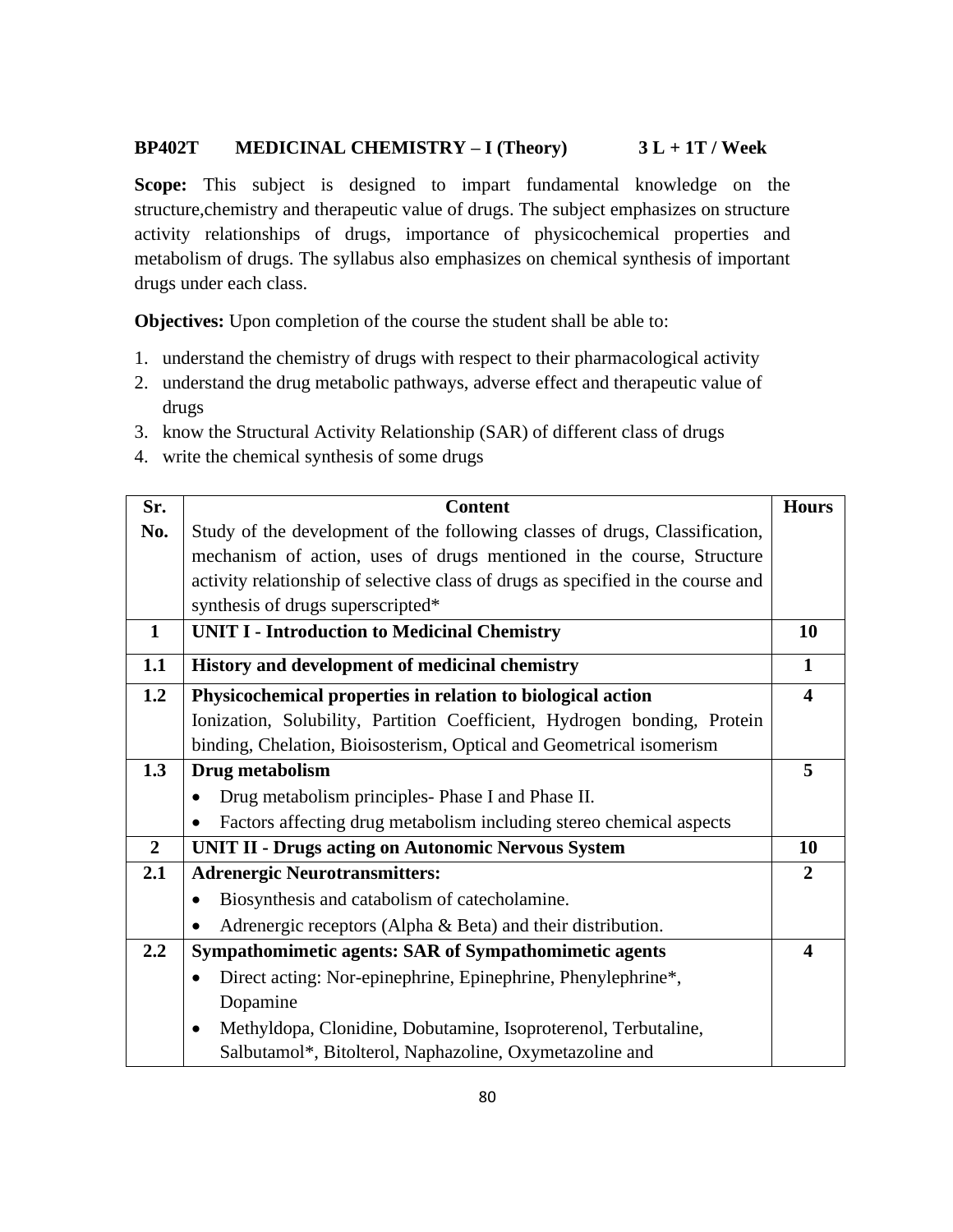|                         | Xylometazoline                                                             |                         |
|-------------------------|----------------------------------------------------------------------------|-------------------------|
|                         | Indirect acting agents: Hydroxyamphetamine, Pseudoephedrine,<br>$\bullet$  |                         |
|                         | Propylhexedrine.                                                           |                         |
|                         | Agents with mixed mechanism: Ephedrine, Metaraminol.                       |                         |
| 2.3                     | <b>Adrenergic Antagonists:</b>                                             | $\overline{\mathbf{4}}$ |
|                         | Alpha adrenergic blockers: Tolazoline*, Phentolamine,                      |                         |
|                         | Phenoxybenzamine, Prazosin, Dihydroergotamine, Methysergide.               |                         |
|                         | Beta adrenergic blockers: SAR of beta blockers, Propranolol*,<br>$\bullet$ |                         |
|                         | Metibranolol, Atenolol, Betazolol, Bisoprolol, Esmolol, Metoprolol,        |                         |
|                         | Labetolol, Carvedilol.                                                     |                         |
| $\overline{\mathbf{3}}$ | <b>UNIT III - Cholinergic neurotranimitters</b>                            | 10                      |
| 3.1                     | Biosynthesis and catabolism of acetylcholine.                              | $\boldsymbol{2}$        |
|                         | Cholinergic receptors (Muscarinic & Nicotinic) and their distribution      |                         |
| 3.2                     | Parasympathomimetic agents: SAR of Parasympathomimetic agents              | $\overline{\mathbf{4}}$ |
|                         | Direct acting agents: Acetylcholine, Carbachol*, Bethanechol,              |                         |
|                         | Methacholine, Pilocarpine.                                                 |                         |
|                         | Indirect acting/ Cholinesterase inhibitors (Reversible &<br>$\bullet$      |                         |
|                         | <b>Irreversible:</b> Physostigmine, Neostigmine*, Pyridostigmine,          |                         |
|                         | Edrophonium chloride, Tacrine hydrochloride, Ambenonium chloride,          |                         |
|                         | Isofluorphate, Echothiophate iodide, Parathione, Malathion.                |                         |
|                         | Cholinesterase reactivator: Pralidoxime chloride.                          |                         |
| 3.3                     | <b>Cholinergic Blocking agents: SAR of cholinolytic agents</b>             | $\overline{\mathbf{4}}$ |
|                         | Solanaceous alkaloids and analogues: Atropine sulphate,<br>$\bullet$       |                         |
|                         | Hyoscyamine sulphate, Scopolamine hydrobromide, Homatropine                |                         |
|                         | hydrobromide, Ipratropium bromide*.                                        |                         |
|                         | Synthetic cholinergic blocking agents: Tropicamide, Cyclopentolate         |                         |
|                         | hydrochloride, Clidinium bromide, Dicyclomine hydrochloride*,              |                         |
|                         | Glycopyrrolate, Methantheline bromide, Propantheline bromide,              |                         |
|                         | Benztropine mesylate, Orphenadrine citrate, Biperidine hydrochloride,      |                         |
|                         | Procyclidine hydrochloride*, Tridihexethyl chloride, Isopropamide          |                         |
|                         | iodide, Ethopropazine hydrochloride.                                       |                         |
|                         |                                                                            |                         |
| $\overline{\mathbf{4}}$ | <b>UNIT IV - Drugs acting on Central Nervous System</b>                    | 08                      |
| 4.1                     | <b>Sedatives and Hypnotics:</b>                                            | 3                       |
|                         | Benzodiazepines: SAR of Benzodiazepines, Chlordiazepoxide,<br>$\bullet$    |                         |
|                         | Diazepam*, Oxazepam, Chlorazepate, Lorazepam, Alprazolam,                  |                         |
|                         | Zolpidem                                                                   |                         |
|                         | Barbiturtes: SAR of barbiturates, Barbital*, Phenobarbital,                |                         |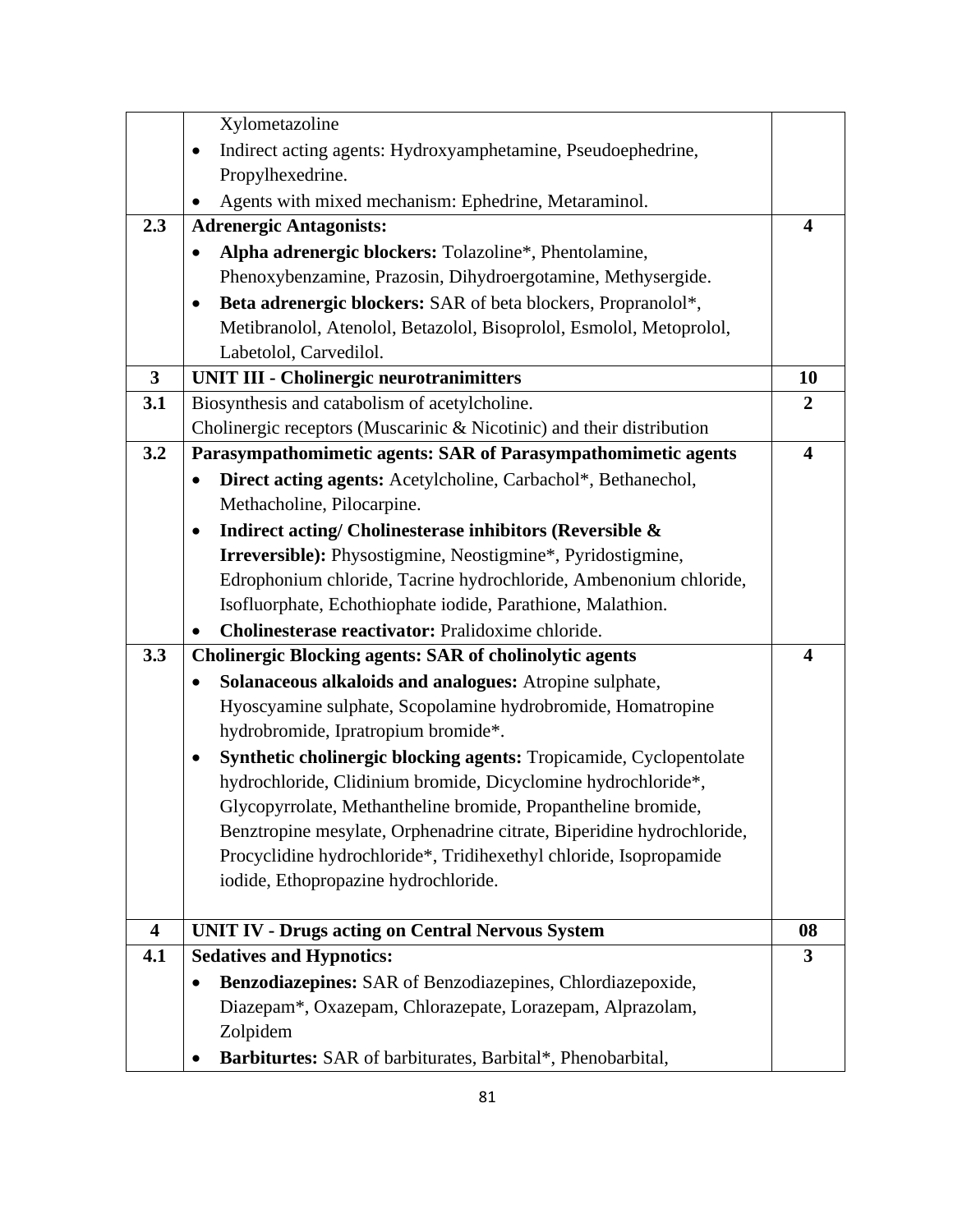|     | Mephobarbital, Amobarbital, Butabarbital, Pentobarbital, Secobarbital           |                         |
|-----|---------------------------------------------------------------------------------|-------------------------|
|     | <b>Miscelleneous:</b><br>$\bullet$                                              |                         |
|     | Amides and imides: Glutethmide.                                                 |                         |
|     | Alcohol & their carbamate derivatives: Meprobomate, Ethchlorvynol.              |                         |
|     | Aldehyde & their derivatives: Triclofos sodium, Paraldehyde.                    |                         |
|     |                                                                                 |                         |
| 4.2 | <b>Antipsychotics</b>                                                           | $\overline{\mathbf{3}}$ |
|     | Phenothiazeines: SAR of Phenothiazeines - Promazine hydrochloride,<br>$\bullet$ |                         |
|     | Chlorpromazine hydrochloride*, Triflupromazine, Thioridazine                    |                         |
|     | hydrochloride, Piperacetazine hydrochloride, Prochlorperazine maleate,          |                         |
|     | Trifluoperazine hydrochloride.                                                  |                         |
|     | Ring Analogues of Phenothiazeines: Chlorprothixene, Thiothixene,<br>٠           |                         |
|     | Loxapine succinate, Clozapine.                                                  |                         |
|     | Fluro buterophenones: Haloperidol, Droperidol, Risperidone.<br>$\bullet$        |                         |
|     | Beta amino ketones: Molindone hydrochloride.<br>$\bullet$                       |                         |
|     | Benzamides: Sulpieride.                                                         |                         |
| 4.3 | Anticonvulsants: SAR of Anticonvulsants, mechanism of anticonvulsant            | $\overline{2}$          |
|     | action                                                                          |                         |
|     | Barbiturates: Phenobarbitone, Methabarbital.                                    |                         |
|     | Hydantoins: Phenytoin*, Mephenytoin, Ethotoin                                   |                         |
|     | <b>Oxazolidine diones:</b> Trimethadione, Paramethadione<br>٠                   |                         |
|     | Succinimides: Phensuximide, Methsuximide, Ethosuximide*<br>٠                    |                         |
|     | Urea and monoacylureas: Phenacemide, Carbamazepine*<br>$\bullet$                |                         |
|     | Benzodiazepines: Clonazepam<br>$\bullet$                                        |                         |
|     | Miscellaneous: Primidone, Valproic acid, Gabapentin, Felbamate                  |                         |
| 5   | <b>UNIT V- Drugs acting on Central Nervous System</b>                           | 07                      |
| 5.1 | <b>General anesthetics:</b>                                                     | 3                       |
|     | Inhalation anesthetics: Halothane*, Methoxyflurane, Enflurane,                  |                         |
|     | Sevoflurane, Isoflurane, Desflurane.                                            |                         |
|     | Ultra short acting barbitutrates: Methohexital sodium*, Thiamylal<br>$\bullet$  |                         |
|     | sodium, Thiopental sodium.                                                      |                         |
|     | Dissociative anesthetics: Ketamine hydrochloride.*<br>$\bullet$                 |                         |
| 5.2 | Narcotic and non-narcotic analgesics<br>$\bullet$                               | $\overline{2}$          |
|     | Morphine and related drugs: SAR of Morphine analogues, Morphine                 |                         |
|     | sulphate, Codeine, Meperidine hydrochloride, Anilerdine hydrochloride,          |                         |
|     | Diphenoxylate hydrochloride, Loperamide hydrochloride, Fentanyl                 |                         |
|     | citrate*, Methadone hydrochloride*, Propoxyphene hydrochloride,                 |                         |
|     | Pentazocine, Levorphanol tartarate.                                             |                         |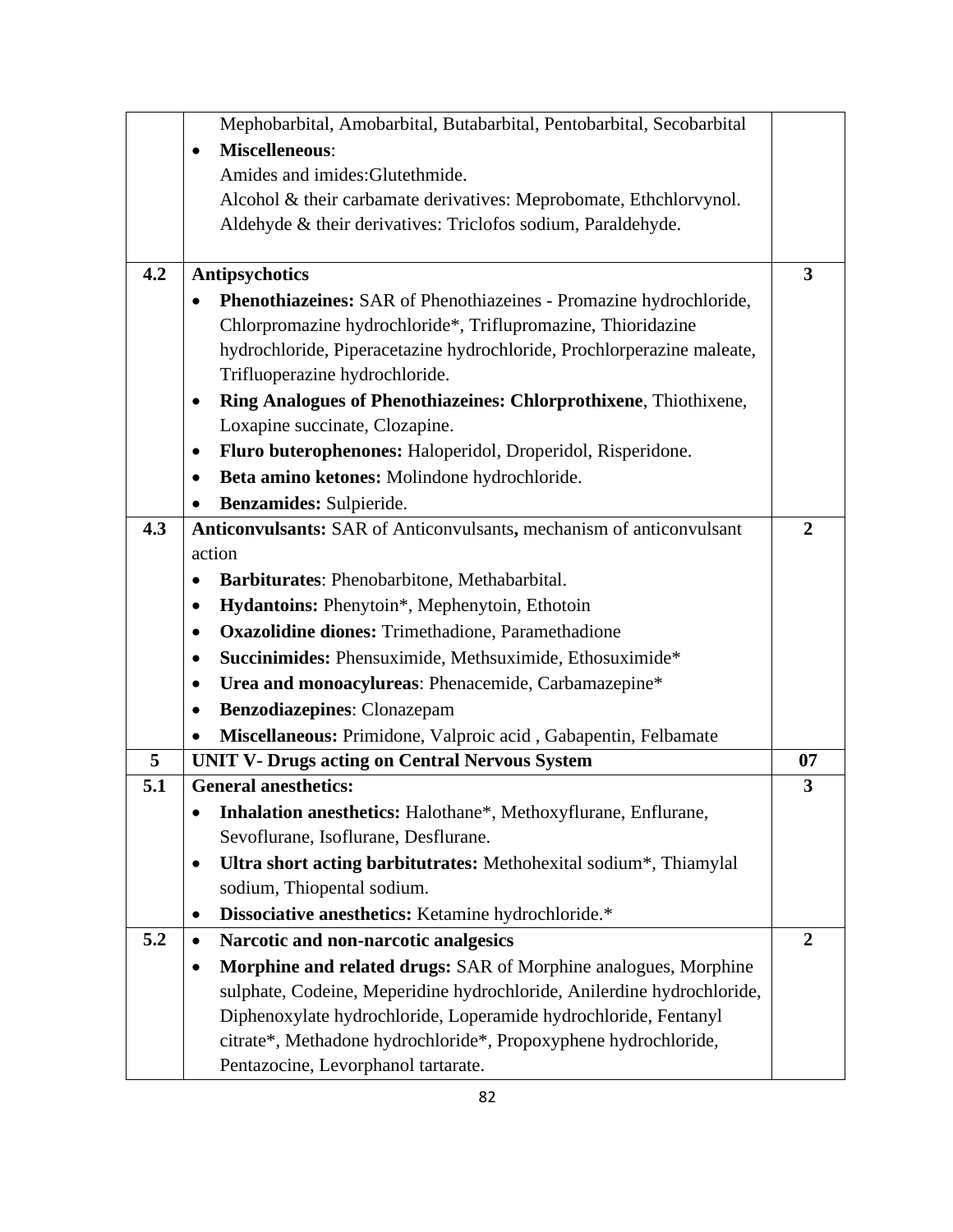|     | Narcotic antagonists: Nalorphine hydrochloride, Levallorphan            |  |
|-----|-------------------------------------------------------------------------|--|
|     | tartarate, Naloxone hydrochloride                                       |  |
| 5.3 | Anti-inflammatory agents: Sodium salicylate, Aspirin, Mefenamic acid*,  |  |
|     | Meclofenamate, Indomethacin, Sulindac, Tolmetin, Zomepriac, Diclofenac, |  |
|     | Ketorolac, Ibuprofen*, Naproxen, Piroxicam, Phenacetin, Acetaminophen,  |  |
|     | Antipyrine, Phenylbutazone                                              |  |
|     | <b>Total</b>                                                            |  |

- 1. Wilson and Giswold's Organic medicinal and Pharmaceutical Chemistry.
- 2. Foye's Principles of Medicinal Chemistry.
- 3. Burger's Medicinal Chemistry, Vol I to IV.
- 4. Introduction to principles of drug design- Smith and Williams.
- 5. Remington's Pharmaceutical Sciences.
- 6. Martindale's extra pharmacopoeia.
- 7. Organic Chemistry by I.L. Finar, Vol. II.
- 8. The Organic Chemistry of Drug Synthesis by Lednicer, Vol. 1-5.
- 9. Indian Pharmacopoeia.
- 10. Text book of practical organic chemistry- A.I.Vogel.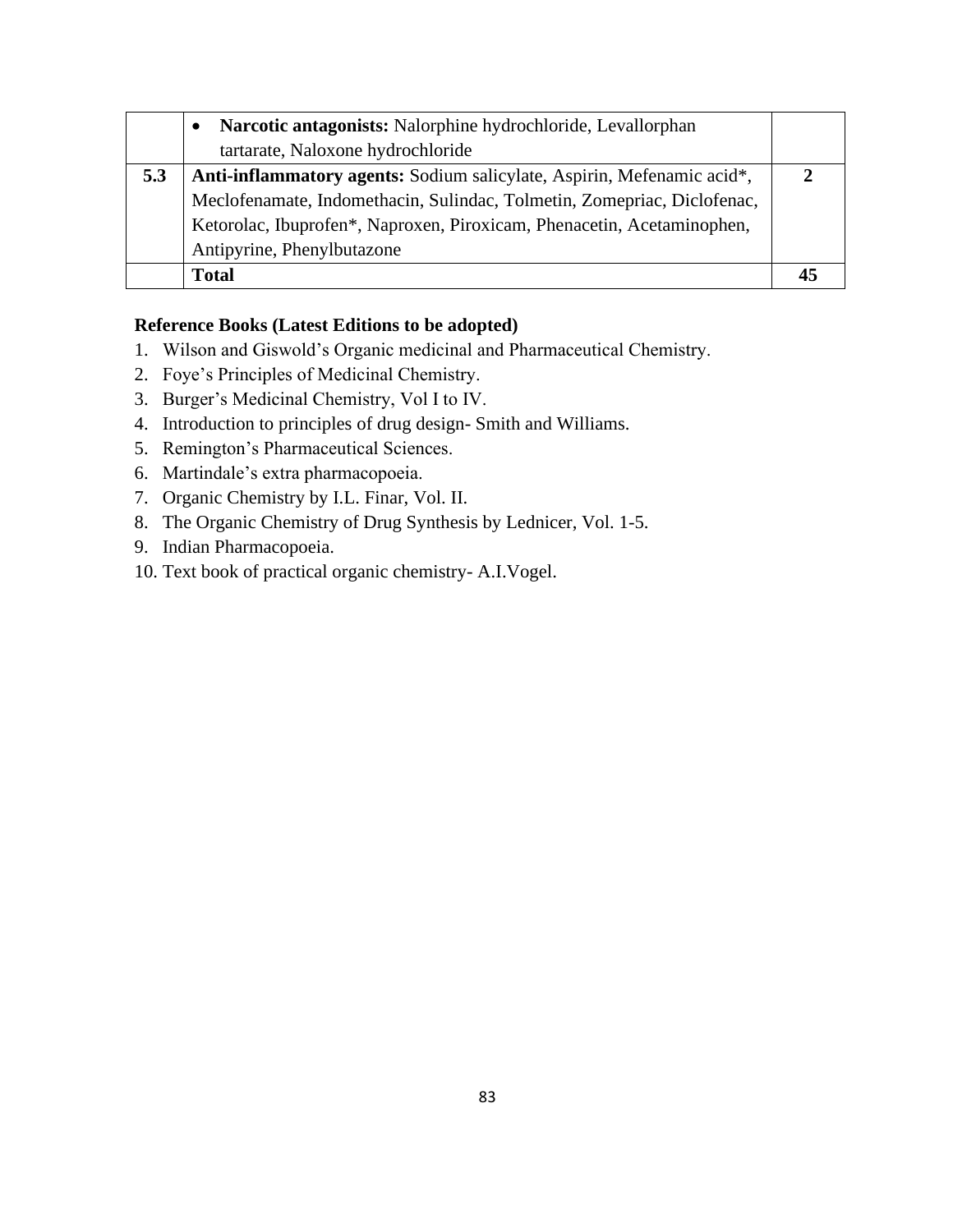# **BP403TPHYSICAL PHARMACEUTICS-II (Theory) 3 L + 1T / Week**

**Scope:** The course deals with the various physical and physicochemical properties, andprinciples involved in dosage forms/formulations. Theory and practical components of the subject help the student to get a better insight into various areas of formulation research and development, and stability studies of pharmaceutical dosage forms.

**Objectives:** Upon the completion of the course student shall be able to:

- 1. Understand various physicochemical properties of drug molecules in the designing the dosage forms
- 2. Know the principles of chemical kinetics & to use them for stability testing and determination of expiry date of formulations
- 3. Demonstrate use of physicochemical properties in the formulation development and evaluation of dosage forms

| Sr.                     | <b>Content</b>                                                                    | <b>Hours</b>            |
|-------------------------|-----------------------------------------------------------------------------------|-------------------------|
| No.                     |                                                                                   |                         |
| $\mathbf 1$             | <b>UNIT I</b>                                                                     | $\overline{7}$          |
|                         | Colloidal dispersions: Classification of dispersed systems & their general        |                         |
|                         | characteristics, size & shapes of colloidal particles, classification of colloids |                         |
|                         | & comparative account of their general properties. Optical, kinetic $\&$          |                         |
|                         | electrical properties. Effect of electrolytes, coacervation, peptization&         |                         |
|                         | protective action.                                                                |                         |
| $\overline{2}$          | <b>UNIT II</b>                                                                    | 10                      |
| 2.1                     | Rheology: Newtonian systems, law of flow, kinematic viscosity, effect of          | 7                       |
|                         | temperature, non-Newtonian systems, pseudoplastic, dilatants, plastic,            |                         |
|                         | thixotropy, thixotropy in formulation, determination of viscosity, capillary,     |                         |
|                         | falling Sphere, rotational viscometers                                            |                         |
| 2.2                     | Deformation of solids: Plastic and elastic deformation, Heckel equation,          | $\overline{\mathbf{3}}$ |
|                         | Stress, Strain, Elastic Modulus                                                   |                         |
| $\overline{\mathbf{3}}$ | <b>UNIT III - Coarse dispersion</b>                                               | 10                      |
| 3.1                     | Suspension, interfacial properties of suspended particles, settling in            | $\overline{7}$          |
|                         | suspensions, formulation of suspensions. Emulsions and theories of                |                         |
|                         | emulsification, microemulsion and multiple emulsions;                             |                         |
| 3.2                     | Physical stability of emulsions, preservation of emulsions, rheological           | $\overline{\mathbf{3}}$ |
|                         | properties of emulsions, phase equilibria and emulsion formulation.               |                         |
| $\overline{\mathbf{4}}$ | <b>UNIT IV</b>                                                                    | 8                       |
|                         | Micromeretics: Particle size and distribution, mean particle size, number         |                         |
|                         | and weight distribution, particle number, methods for determining particle        |                         |
|                         | size by different methods, counting and separation method, particle shape,        |                         |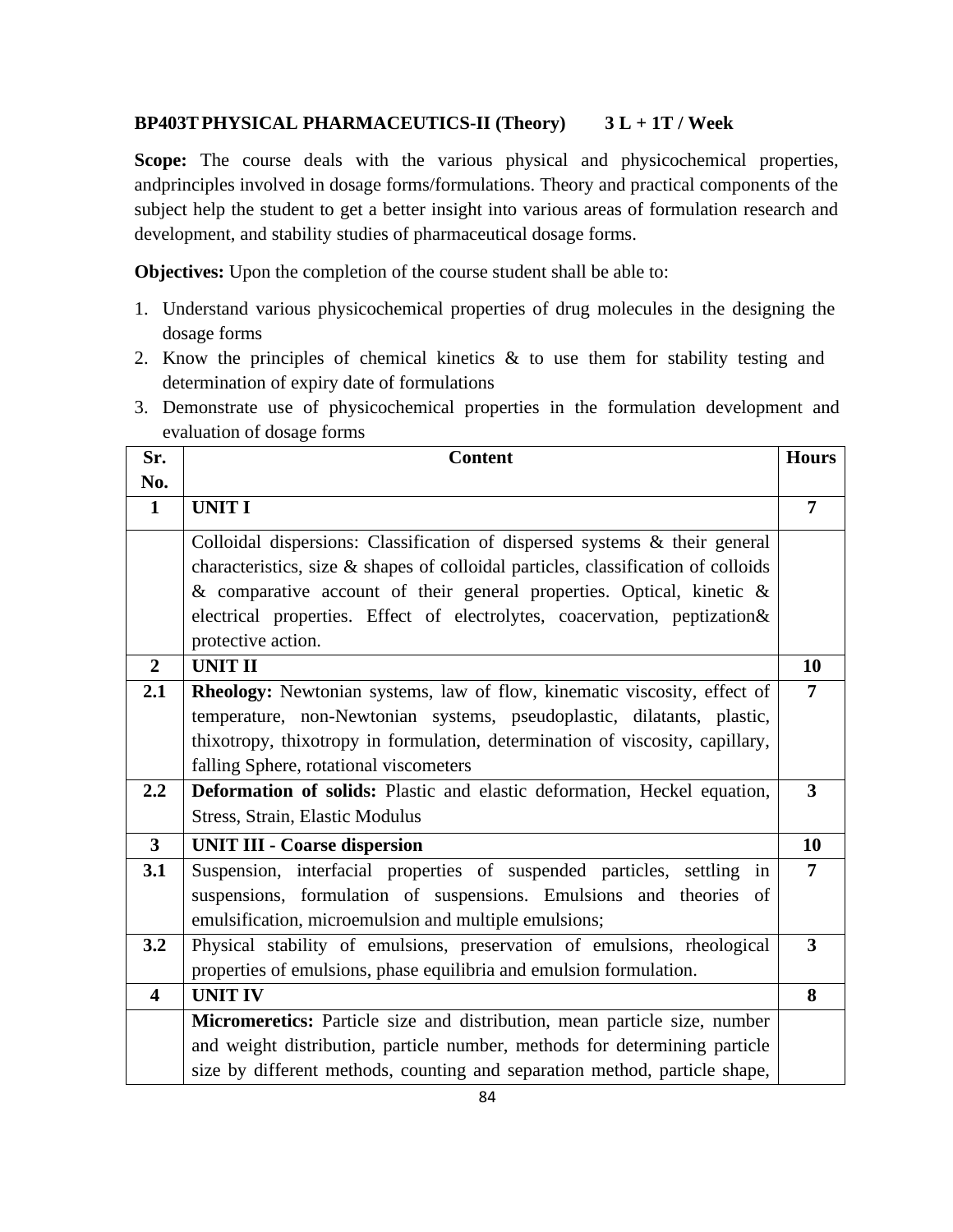|     | specific surface, methods for determining surface area, permeability,              |    |
|-----|------------------------------------------------------------------------------------|----|
|     | adsorption, derived properties of powders, porosity, packing arrangement,          |    |
|     | densities, bulkiness & flow properties.                                            |    |
| 5   | <b>UNIT V</b>                                                                      | 10 |
| 5.1 | <b>Drug stability:</b> Reaction kinetics: zero, pseudo-zero, first & second order, |    |
|     | units of basic rate constants, determination of reaction order. Physical and       |    |
|     | chemical factors influencing the chemical degradation of pharmaceutical            |    |
|     | product: temperature, solvent, ionic strength, dielectric constant, specific &     |    |
|     | general acid base catalysis, Simple numerical problems. Stabilization of           |    |
|     | medicinal agents against common reactions like hydrolysis & oxidation.             |    |
|     | Accelerated stability testing in expiration dating of pharmaceutical dosage        |    |
|     | forms. Photolytic degradation and its prevention                                   |    |
|     | <b>Total</b>                                                                       | 45 |

- 1. Physical Pharmacy by Alfred Martin, Sixth edition
- 2. Experimental pharmaceutics by Eugene, Parott.
- 3. Tutorial pharmacy by Cooper and Gunn.
- 4. Stocklosam J. Pharmaceutical calculations, Lea & Febiger, Philadelphia.
- 5. Liberman H.A, Lachman C., Pharmaceutical Dosage forms, Tablets, Volume-1 to 3, Marcel Dekkar Inc.
- 6. Liberman H.A, Lachman C, Pharmaceutical dosage forms. Disperse systems, volume 1, 2, 3. Marcel Dekkar Inc.
- 7. Physical Pharmaceutics by Ramasamy C, and Manavalan R.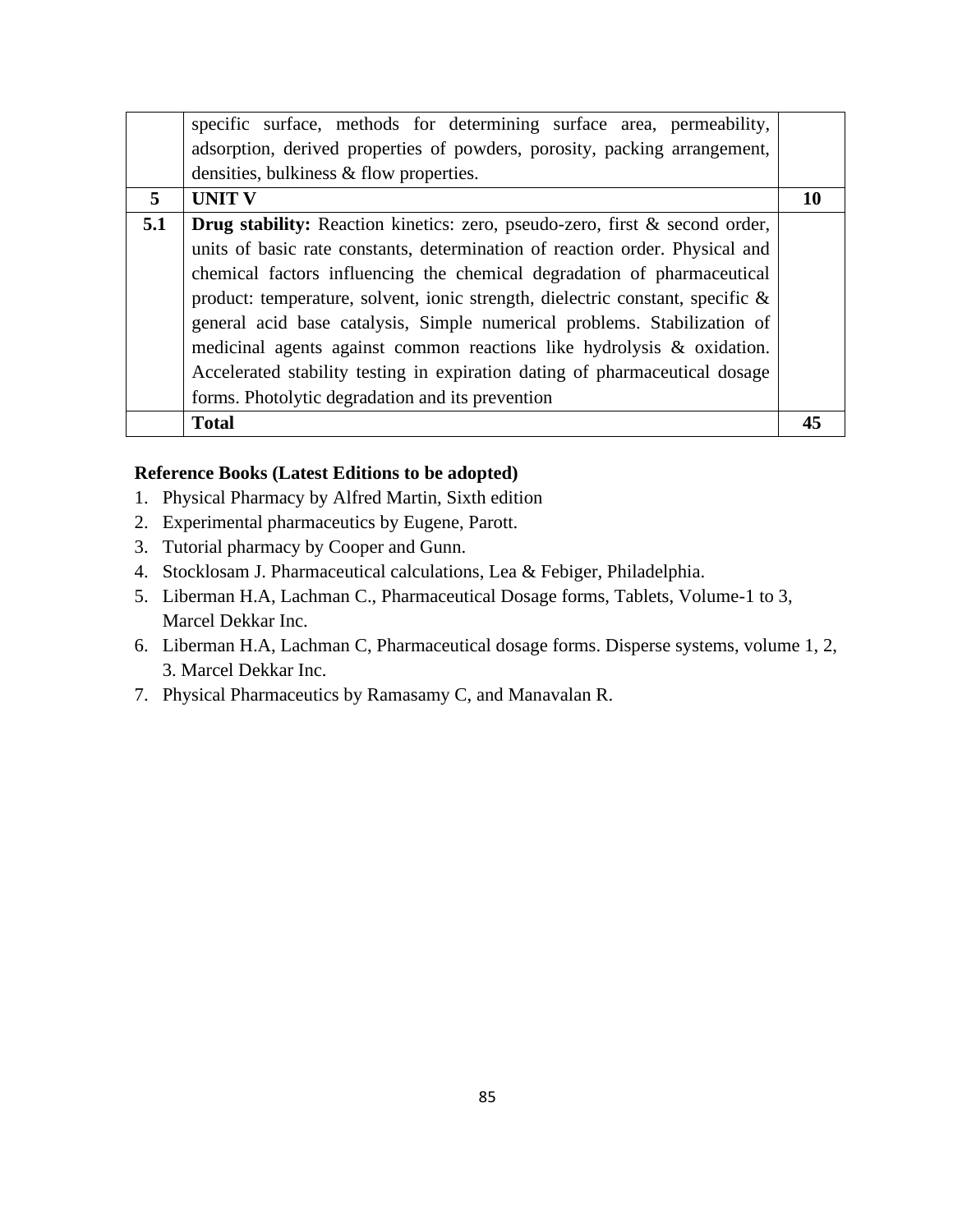# **BP404T PHARMACOLOGY-I (Theory) 3 L + 1T / Week**

**Scope:** The main purpose of the subject is to understand what drugs do to the livingorganisms and how their effects can be applied to therapeutics. The subject covers the information about the drugs like, mechanism of action, physiological and biochemical effects (pharmacodynamics) as well as absorption, distribution, metabolism and excretion (pharmacokinetics) along with the adverse effects, clinical uses, interactions, doses, contraindications and routes of administration of different classes of drugs.

**Objectives:** Upon completion of this course the student should be able to

- 1. Understand the pharmacological actions of different categories of drugs
- 2. Explain the mechanism of drug action at organ system/sub cellular/ macromolecular levels.
- 3. Apply the basic pharmacological knowledge in the prevention and treatment of various diseases.
- 4. Observe the effect of drugs on animals by simulated experiments
- 5. Appreciate correlation of pharmacology with other bio medical sciences

| Sr. No.        | <b>Content</b>                                                                    | <b>Hours</b>            |
|----------------|-----------------------------------------------------------------------------------|-------------------------|
| $\mathbf{1}$   | <b>UNIT I - General Pharmacology</b>                                              | 8                       |
| 1.1            | Introduction to Pharmacology- Definition, historical landmarks and scope          | $\overline{\mathbf{4}}$ |
|                | of pharmacology, nature and source of drugs, essential drugs concept and          |                         |
|                | routes of drug administration, Agonists, antagonists (competitive and non-        |                         |
|                | competitive), spare receptors, addiction, tolerance, dependence,                  |                         |
|                | tachyphylaxis, idiosyncrasy, allergy                                              |                         |
| 1.2            | Pharmacokinetics-<br>Membrane<br>absorption,<br>distribution,<br>transport,       | $\overline{\mathbf{4}}$ |
|                | metabolism and excretion of drugs .Enzyme induction, enzyme inhibition,           |                         |
|                | kinetics of elimination                                                           |                         |
| $\overline{2}$ | <b>UNIT II - General Pharmacology</b>                                             | 12                      |
| 2.1            | Pharmacodynamics-Principles and mechanisms of drug action. Receptor               | 6                       |
|                | theories and classification of receptors, regulation of receptors. drug           |                         |
|                | receptors interactions signal transduction mechanisms, G-protein-coupled          |                         |
|                | receptors, ion channel receptor, transmembrane enzyme linked receptors,           |                         |
|                | transmembrane JAK-STAT binding receptor and receptors that regulate               |                         |
|                | transcription factors, dose response relationship, therapeutic index,             |                         |
|                | combined effects of drugs and factors modifying drug action.                      |                         |
| 2.2            | Adverse drug reactions.                                                           | $\overline{2}$          |
| 2.3            | Drug interactions (pharmacokinetic and pharmacodynamic)                           | $\overline{2}$          |
| 2.4            | Drug discovery and clinical evaluation of new drugs -Drug discovery phase,        | $\overline{2}$          |
|                | preclinical evaluation phase, clinical trial phase, phases of clinical trials and |                         |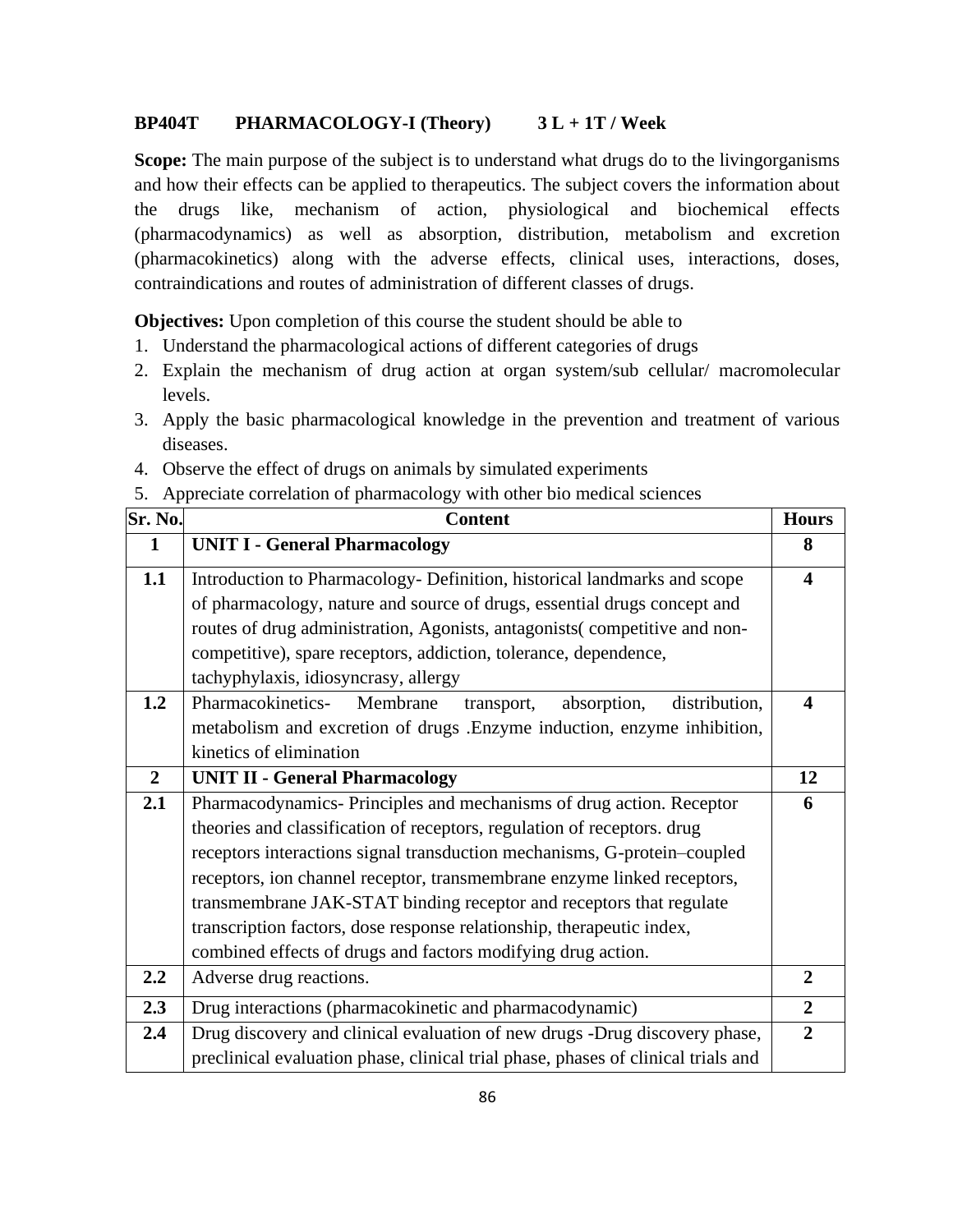|                         | pharmacovigilance                                                         |                         |
|-------------------------|---------------------------------------------------------------------------|-------------------------|
| $\overline{3}$          | <b>UNIT III-Pharmacology of peripheral nervous system</b>                 | 10                      |
| 3.1                     | Organization and function of ANS, Neurohumoral transmission,co-           | 1                       |
|                         | transmission and classification of neurotransmitters                      |                         |
| 3.2                     | Parasympathomimetics, Parasympatholytics, Sympathomimetics,               | $\overline{\mathbf{3}}$ |
|                         | sympatholytics                                                            |                         |
| 3.3                     | Neuromuscular blocking agents and skeletal muscle relaxants (peripheral). | $\overline{2}$          |
| 3.4                     | Local anesthetic agents                                                   | $\overline{\mathbf{3}}$ |
| 3.5                     | Drugs used in myasthenia gravis and glaucoma                              | $\mathbf{1}$            |
| $\overline{\mathbf{4}}$ | <b>UNIT IV - Pharmacology of central nervous system</b>                   | 08                      |
| 4.1                     | Neurohumoral transmission in the C.N.S. special emphasis on importance of | 1                       |
|                         | various neurotransmitters like with GABA, Glutamate, Glycine, serotonin,  |                         |
|                         | dopamine.                                                                 |                         |
| 4.2                     | General anesthetics and pre-anesthetics.                                  | $\overline{2}$          |
| 4.3                     | Sedatives, hypnotics and centrally acting muscle relaxants                | $\overline{2}$          |
| 4.4                     | Anti-epileptics                                                           | $\overline{2}$          |
| 4.5                     | Alcohols and disulfiram                                                   | $\mathbf{1}$            |
| $\overline{5}$          | <b>UNIT V - Pharmacology of central nervous system</b>                    | 07                      |
| 5.1                     | Psychopharmacological agents: Antipsychotics, antidepressants, anti-      | $\overline{2}$          |
|                         | anxiety agents, anti-manics and hallucinogens                             |                         |
| 5.2                     | Drugs used in Parkinsons disease and Alzheimer's disease.                 | $\mathbf{1}$            |
| 5.3                     | CNS stimulants and nootropics                                             | $\mathbf{1}$            |
| 5.4                     | Opioid analgesics and antagonists                                         | $\overline{2}$          |
| 5.5                     | Drug addiction, drug abuse, tolerance and dependence.                     | $\mathbf{1}$            |
|                         | <b>Total</b>                                                              | 45                      |

- 1. Rang H. P., Dale M. M., Ritter J. M., Flower R. J., Rang and Dale's Pharmacology,.Churchil Livingstone Elsevier
- 2. Katzung B. G., Masters S. B., Trevor A. J., Basic and clinical pharmacology, Tata Mc Graw-Hill
- 3. Goodman and Gilman's, The Pharmacological Basis of Therapeutics
- 4. Marry Anne K. K., Lloyd Yee Y., Brian K. A., Robbin L.C., Joseph G. B., Wayne A. K., Bradley R.W., Applied Therapeutics, The Clinical use of Drugs, The Point Lippincott Williams & Wilkins
- 5. Mycek M.J, Gelnet S.B and Perper M.M. Lippincott's Illustrated Reviews- Pharmacology
- 6. K.D.Tripathi. Essentials of Medical Pharmacology, JAYPEE Brothers Medical Publishers (P) Ltd, New Delhi.
- 7. Sharma H. L., Sharma K. K., Principles of Pharmacology, Paras medical publisher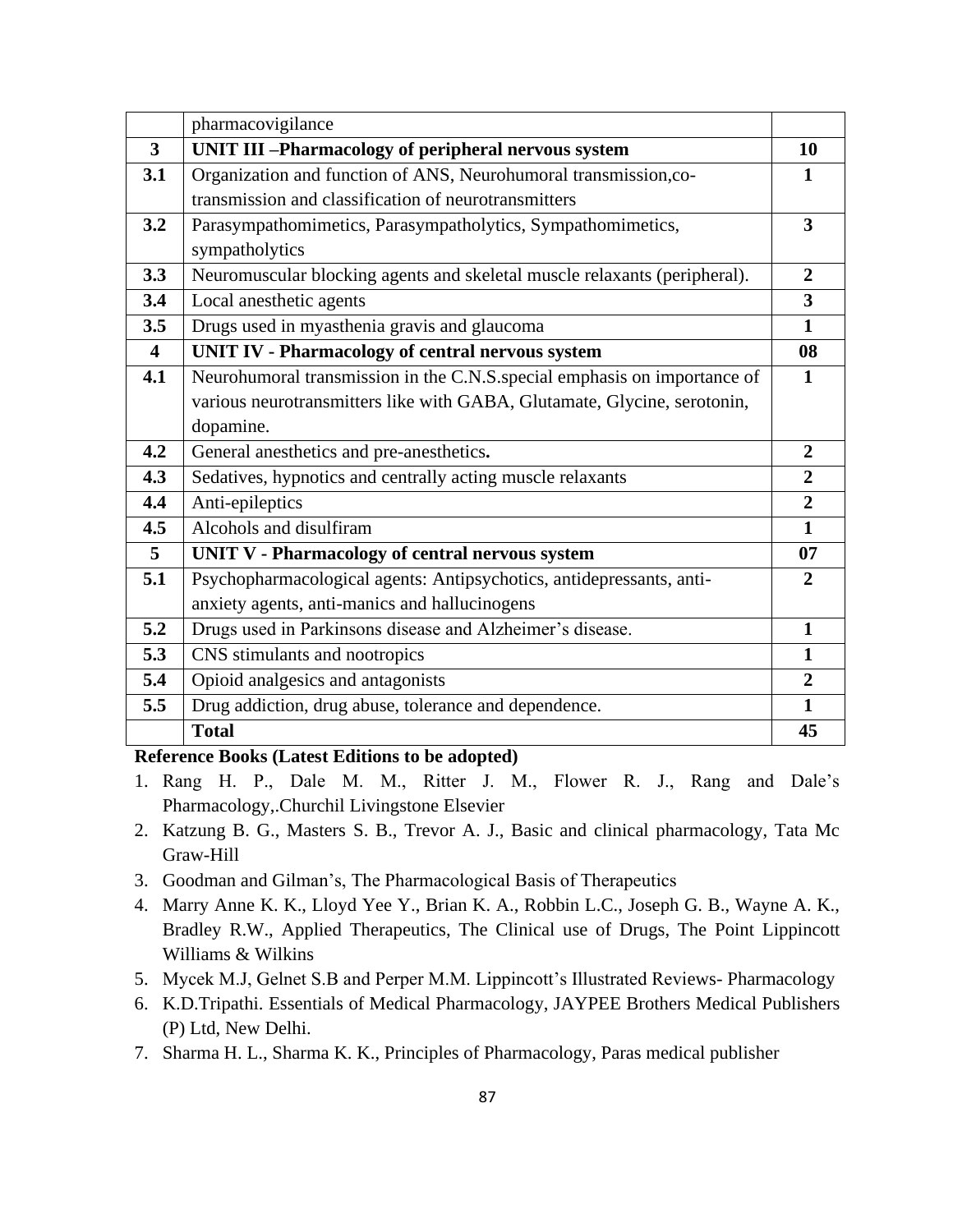- 8. Modern Pharmacology with clinical Applications, by Charles R.Craig& Robert,
- 9. Ghosh MN. Fundamentals of Experimental Pharmacology. Hilton & Company, Kolkata.
- 10. Kulkarni SK. Handbook of experimental pharmacology. VallabhPrakashan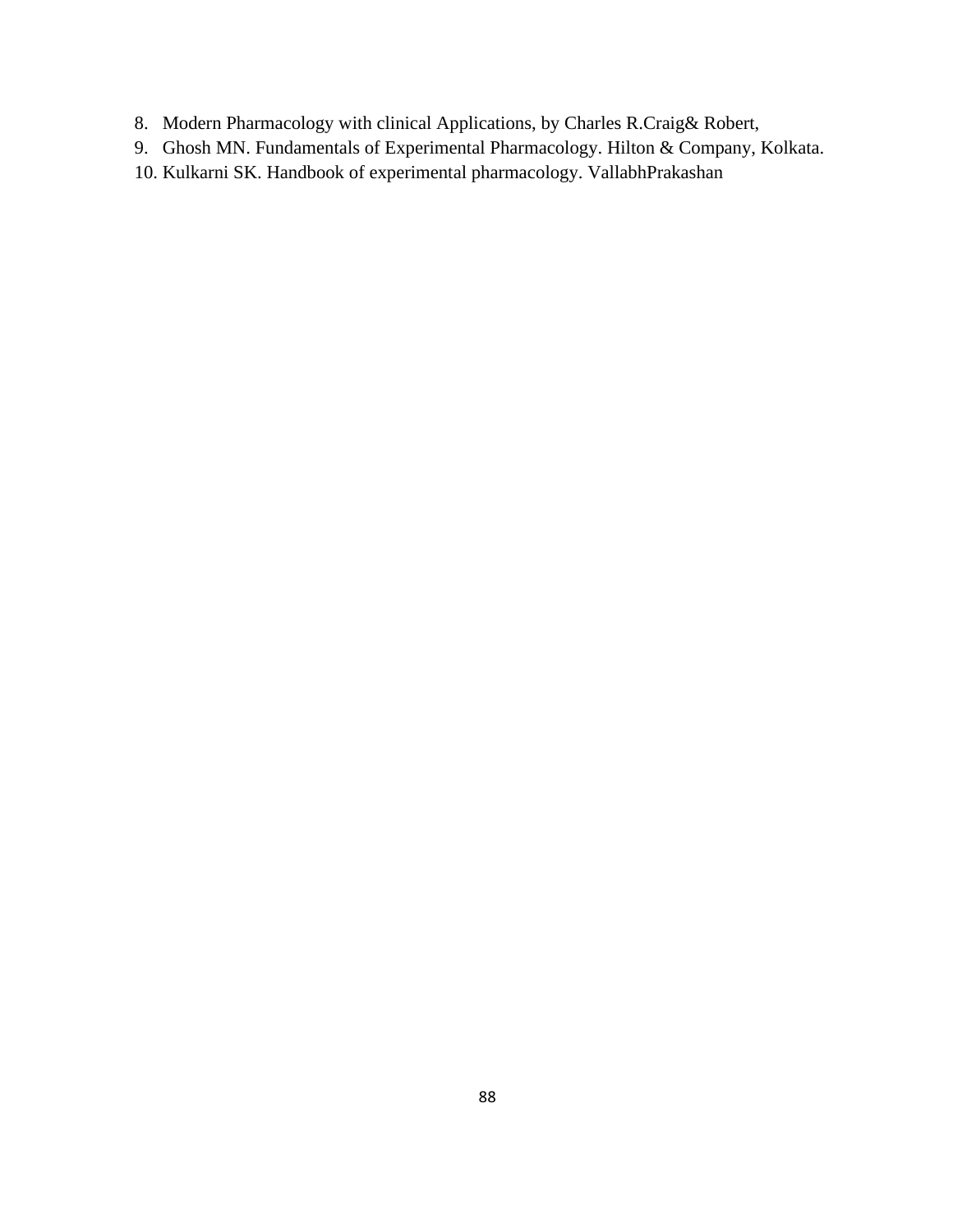# **BP405T PHARMACOGNOSY AND PHYTOCHEMISTRY I (Theory)**

# **3 L + 1T / Week**

Scope: The subject involves the fundamentals of Pharmacognosy like scope, classification of crude drugs, their identification and evaluation, phytochemicals present in them and their medicinal properties.

**Objectives:** Upon completion of the course, the student shall be able:

- 1. to know the techniques in the cultivation and production of crude drugs
- 2. to know the crude drugs, their uses and chemical nature
- 3. know the evaluation techniques for the herbal drugs
- 4. to carry out the microscopic and morphological evaluation of crude drugs

| Sr.            | <b>Content</b>                                                            | Hour                    |
|----------------|---------------------------------------------------------------------------|-------------------------|
| No.            |                                                                           | S                       |
| $\mathbf 1$    | <b>UNIT I</b>                                                             | 10                      |
| 1.1            | <b>Introduction to Pharmacognosy:</b>                                     | $\overline{\mathbf{3}}$ |
|                | (a) Definition, history, scope and development of Pharmacognosy           |                         |
|                | (b) Sources of Drugs - Plants, Animals, Marine $&$ Tissue culture         |                         |
|                | (c) Organized drugs, unorganized drugs (dried latex, dried juices, dried  |                         |
|                | extracts, gums and mucilages, oleoresins and oleo-gum -resins).           |                         |
| 1.2            | <b>Classification of drugs:</b>                                           | $\overline{2}$          |
|                | Alphabetical, morphological, taxonomical, chemical, pharmacological,      |                         |
|                | chemo and sero taxonomical classification of drugs                        |                         |
| 1.3            | <b>Quality control of Drugs of Natural Origin:</b>                        | 5                       |
|                | Adulteration of drugs of natural origin. Evaluation by organoleptic,      |                         |
|                | microscopic, physical, chemical and biological methods and properties.    |                         |
|                | Quantitative microscopy of crude drugs including lycopodium spore method, |                         |
|                | leafconstants, camera lucida and diagrams of microscopic objects to scale |                         |
|                | with camera lucida.                                                       |                         |
| $\overline{2}$ | <b>UNIT II</b>                                                            | 12                      |
| 2.1            | Cultivation, Collection, Processing and storage of drugs of natural       | 10                      |
|                | origin:                                                                   |                         |
|                | Cultivation and Collection of drugs of natural origin                     |                         |
|                | Factors influencing cultivation of medicinal plants.                      |                         |
|                | Plant hormones and their applications.                                    |                         |
|                | Polyploidy, mutation and hybridization with reference to medicinal plants |                         |
| 2.2            | <b>Conservation of medicinal plants</b>                                   | $\overline{2}$          |
| $\overline{3}$ | <b>UNIT III</b>                                                           | $\overline{7}$          |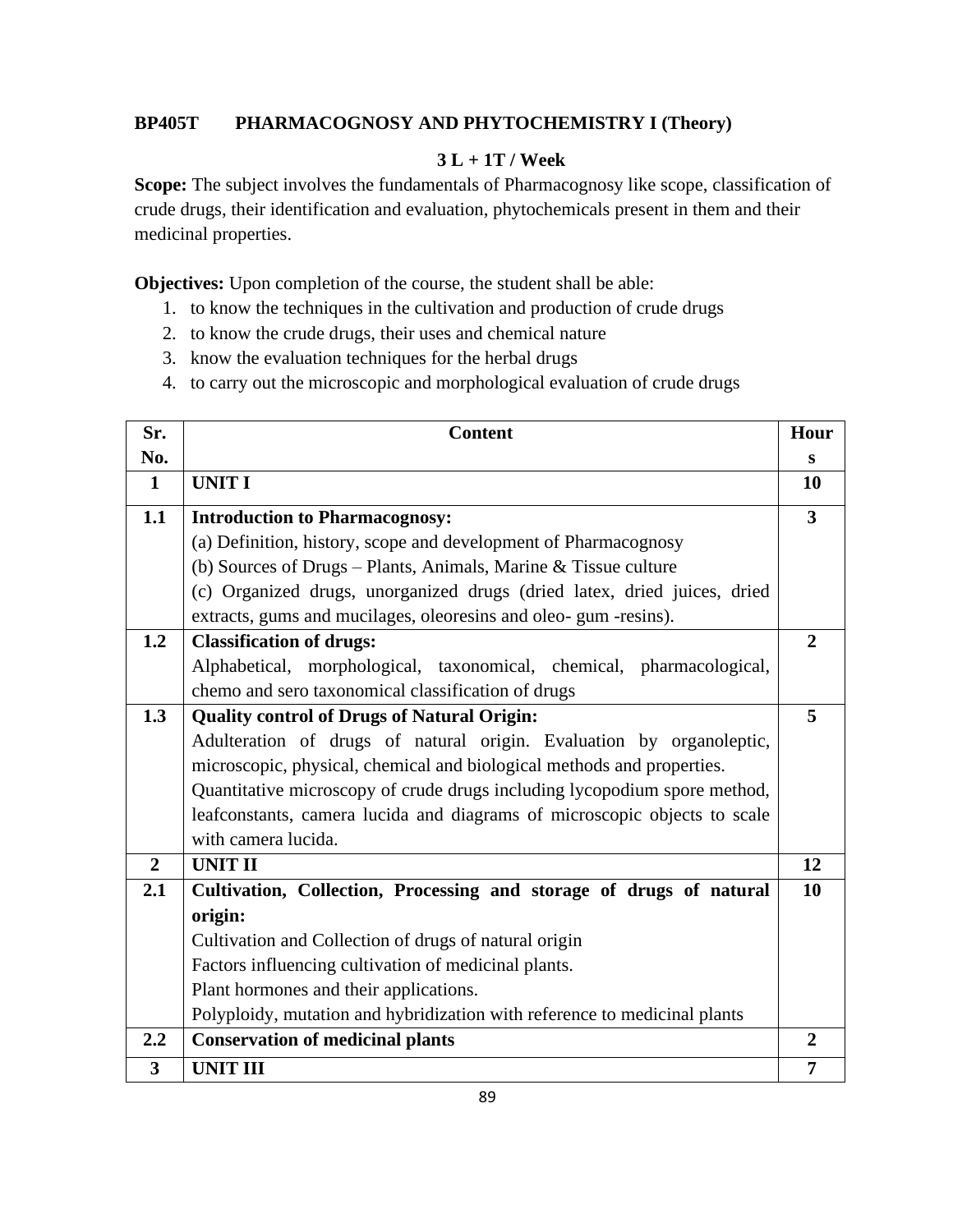|                         | <b>Plant tissue culture:</b>                                                     |                         |
|-------------------------|----------------------------------------------------------------------------------|-------------------------|
|                         | Historical development of plant tissue culture, types of cultures, Nutritional   |                         |
|                         | requirements, growth and their maintenance.                                      |                         |
|                         | Applications of plant tissue culture in pharmacognosy.                           |                         |
|                         | <b>Edible vaccines</b>                                                           |                         |
| $\overline{\mathbf{4}}$ | <b>UNIT IV</b>                                                                   | 10                      |
| 4.1                     | Pharmacognosy in various systems of medicine:                                    | $\overline{\mathbf{3}}$ |
|                         | Role of Pharmacognosy in allopathy and traditional systems of medicine           |                         |
|                         | namely, Ayurveda, Unani, Siddha, Homeopathy and Chinese systems of               |                         |
|                         | medicine                                                                         |                         |
| 4.2                     | Introduction to secondary metabolites:                                           | $\overline{7}$          |
|                         | Definition, classification, properties and test for identification of Alkaloids, |                         |
|                         | Glycosides, Flavonoids, Tannins, Volatile oil and Resins                         |                         |
| 5                       | UNIT V - Study of biological source, chemical nature and uses of drugs of        | 08                      |
|                         | natural origin containing following drugs                                        |                         |
|                         | (a) Plant Products:                                                              | $\overline{\mathbf{3}}$ |
|                         | Fibers - Cotton, Jute, Hemp                                                      |                         |
|                         | Hallucinogens, Teratogens, Natural allergens                                     |                         |
|                         |                                                                                  |                         |
|                         | (b) Primary metabolites:                                                         | 3                       |
|                         | General introduction, detailed study with respect to chemistry, sources,         |                         |
|                         | preparation, evaluation, preservation, storage, therapeutic used and             |                         |
|                         | commercial utility as Pharmaceutical Aids and/or Medicines for the               |                         |
|                         | following Primary metabolites:                                                   |                         |
|                         | (c) Carbohydrates: Acacia, Agar, Tragacanth, Honey                               |                         |
|                         | (d) Proteins and Enzymes : Gelatin, casein, proteolytic enzymes (Papain,         |                         |
|                         | bromelain, serratiopeptidase, urokinase, streptokinase, pepsin).                 |                         |
|                         | (e) Lipids (Waxes, fats, fixed oils) : Castor oil, Chaulmoogra oil, Wool Fat,    | $\mathbf{2}$            |
|                         | <b>Bees Wax</b>                                                                  |                         |
|                         | (f) Marine Drugs:                                                                |                         |
|                         | Novel medicinal agents from marine sources                                       |                         |
|                         |                                                                                  |                         |
|                         | <b>Total</b>                                                                     | 45                      |

- 1. W.C.Evans, Trease and Evans Pharmacognosy, 16th edition, W.B. Sounders & Co., London, 2009.
- 2. Tyler, V.E., Brady, L.R. and Robbers, J.E., Pharmacognosy, 9th Edn., Lea and Febiger, Philadelphia, 1988.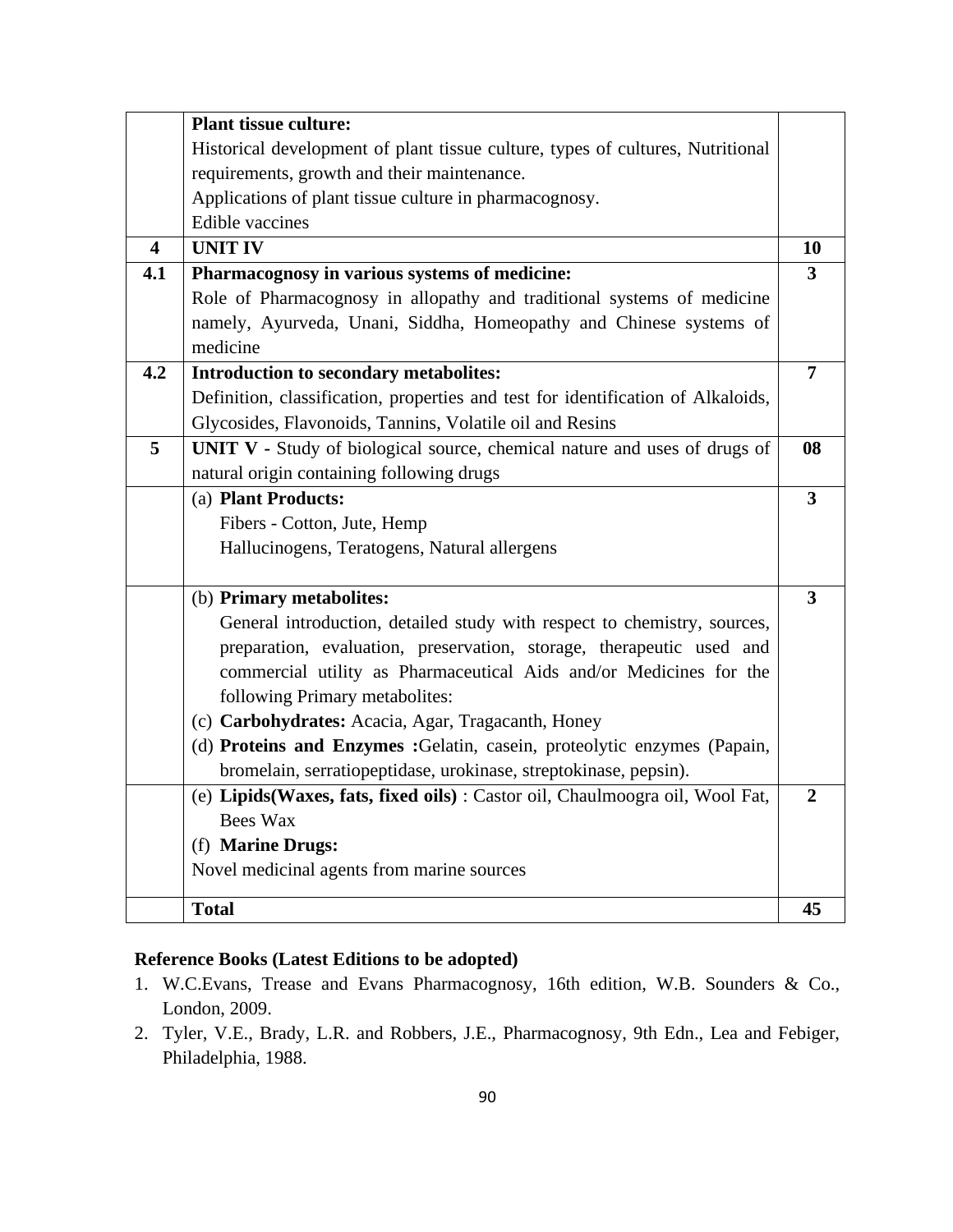- 3. Text Book of Pharmacognosy by T.E. Wallis
- 4. Mohammad Ali. Pharmacognosy and Phytochemistry, CBS Publishers & Distribution, New Delhi.
- 5. Text book of Pharmacognosy by C.K. Kokate, Purohit, Gokhlae (2007), 37th Edition, Nirali Prakashan, New Delhi.
- 6. Herbal drug industry by R.D. Choudhary (1996), Ist Edn, Eastern Publisher, New Delhi.
- 7. Essentials of Pharmacognosy, Dr.SH.Ansari, IInd edition, Birla publications, New Delhi, 2007
- 8. Practical Pharmacognosy: C.K. Kokate, Purohit, Gokhlae
- 9. Anatomy of Crude Drugs by M.A. Iyengar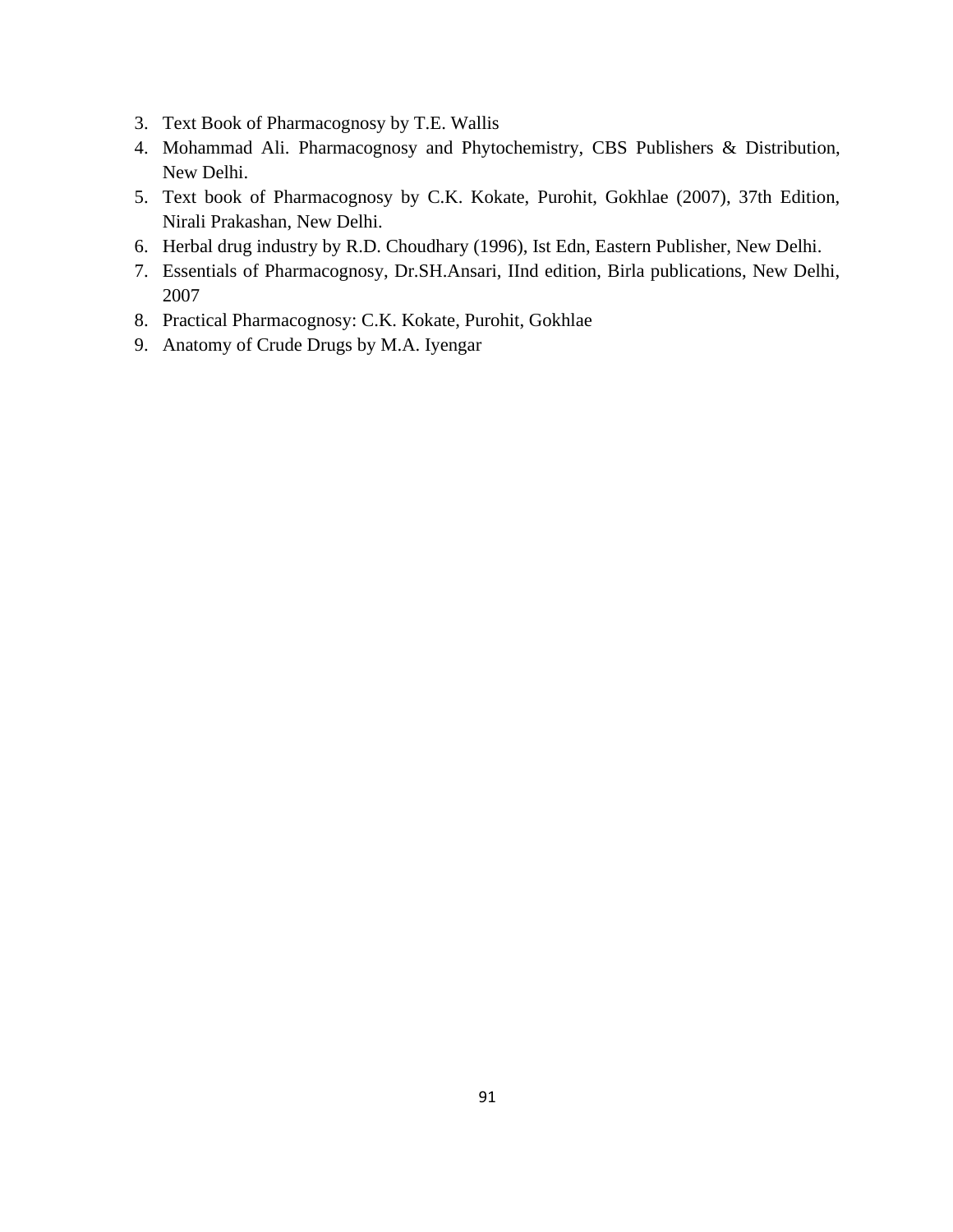#### **BP406P MEDICINAL CHEMISTRY – I (Practical) 3 L + 1T / Week**

#### **I Preparation of drugs/ intermediates**

- 1 1,3-pyrazole
- 2 1,3-oxazole
- 3 Benzimidazole
- 4 Benztriazole
- 5 2,3- diphenyl quinoxaline
- 6 Benzocaine
- 7 Phenytoin
- 8 Phenothiazine
- 9 Barbiturate

#### **II Assay of drugs**

- 1 Chlorpromazine
- 2 Phenobarbitone
- 3 Atropine
- 4 Ibuprofen
- 5 Aspirin
- 6 Furosemide

#### **III Determination of Partition coefficient for any two drugs**

#### **Recommended Books (Latest Editions)**

- 1. Wilson and Giswold's Organic medicinal and Pharmaceutical Chemistry.
- 2. Foye's Principles of Medicinal Chemistry.
- 3. Burger's Medicinal Chemistry, Vol I to IV.
- 4. Introduction to principles of drug design- Smith and Williams.
- 5. Remington's Pharmaceutical Sciences.
- 6. Martindale's extra pharmacopoeia.
- 7. Organic Chemistry by I.L. Finar, Vol. II.
- 8. The Organic Chemistry of Drug Synthesis by Lednicer, Vol. 1-5.
- 9. Indian Pharmacopoeia.
- 10. Text book of practical organic chemistry- A. I. Vogel.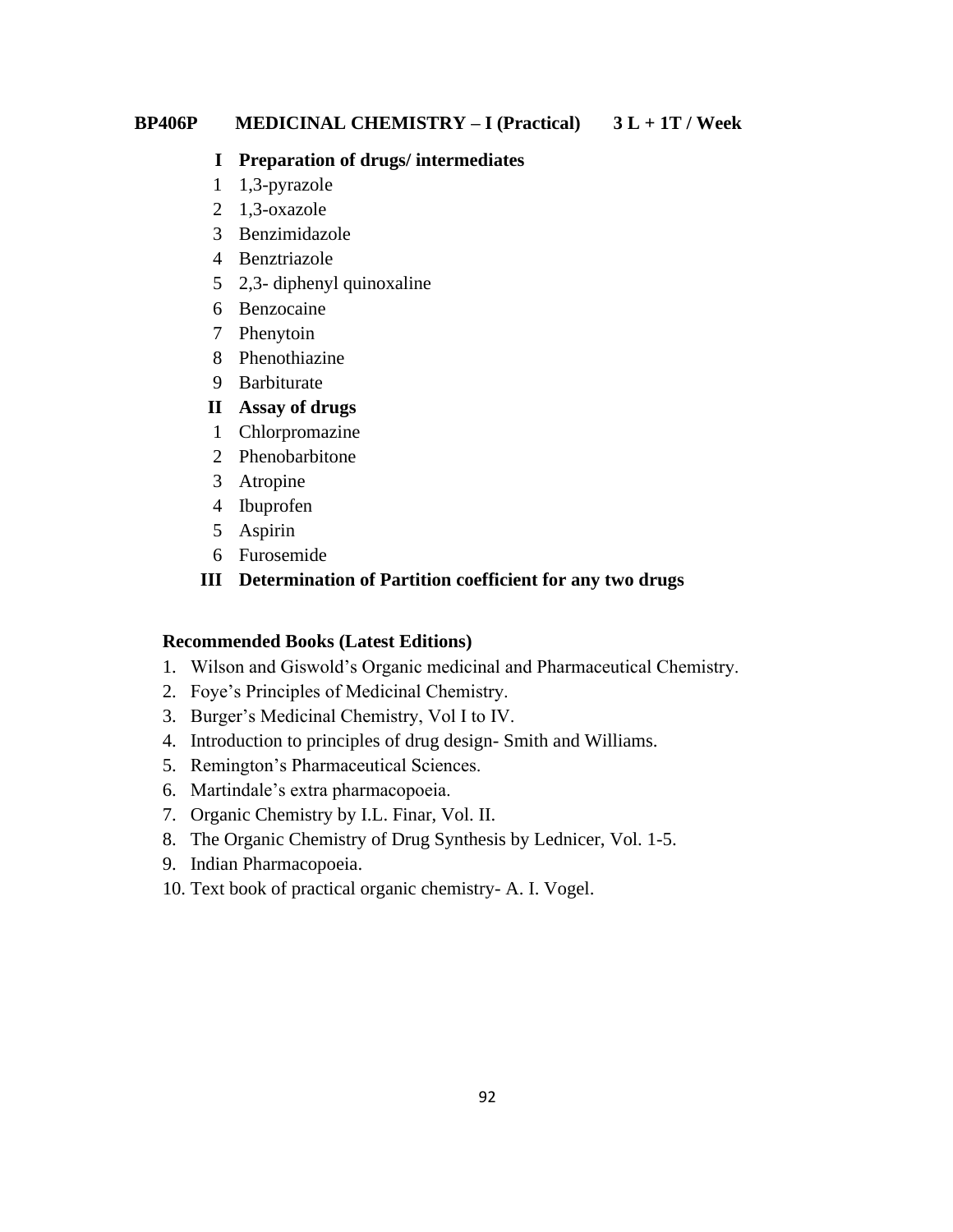#### **BP407P PHYSICAL PHARMACEUTICS- II (Practical) 3 L + 1T / Week**

- 1. Determination of particle size, particle size distribution using sieving method
- 2. Determination of particle size, particle size distribution using Microscopic method
- 3. Determination of bulk density, true density and porosity
- 4. Determine the angle of repose and influence of lubricant on angle of repose
- 5. Determination of viscosity of liquid using Ostwald's viscometer
- 6. Determination sedimentation volume with effect of different suspending agent
- 7. Determination sedimentation volume with effect of different concentration of single suspending agent
- 8. Determination of viscosity of semisolid by using Brookfield viscometer
- 9. Determination of reaction rate constant first order.
- 10. Determination of reaction rate constant second order
- 11. Accelerated stability studies

## **Recommended Books: (Latest Editions)**

- 1. Physical Pharmacy by Alfred Martin, Sixth edition
- 2. Experimental pharmaceutics by Eugene, Parott.
- 3. Tutorial pharmacy by Cooper and Gunn.
- 4. Stocklosam J. Pharmaceutical calculations, Lea & Febiger, Philadelphia.
- 5. Liberman H.A, Lachman C., Pharmaceutical Dosage forms, Tablets, Volume-1 to 3, Marcel Dekkar Inc.
- 6. Liberman H.A, Lachman C, Pharmaceutical dosage forms. Disperse systems, volume 1,
- 7. 2, 3. Marcel Dekkar Inc.
- 8. Physical Pharmaceutics by Ramasamy C, and Manavalan R.

#### **BP408P PHARMACOLOGY I (Practical) 4Hours/Week**

- 1. Introduction to experimental pharmacology.
- 2. Commonly used instruments in experimental pharmacology.
- 3. Study of common laboratory animals.
- 4. Maintenance of laboratory animals as per CPCSEA guidelines.

5. Common laboratory techniques. Blood withdrawal, serum and plasma separation, anesthetics and euthanasia used for animal studies.

6. Study of different routes of drugs administration in mice/rats.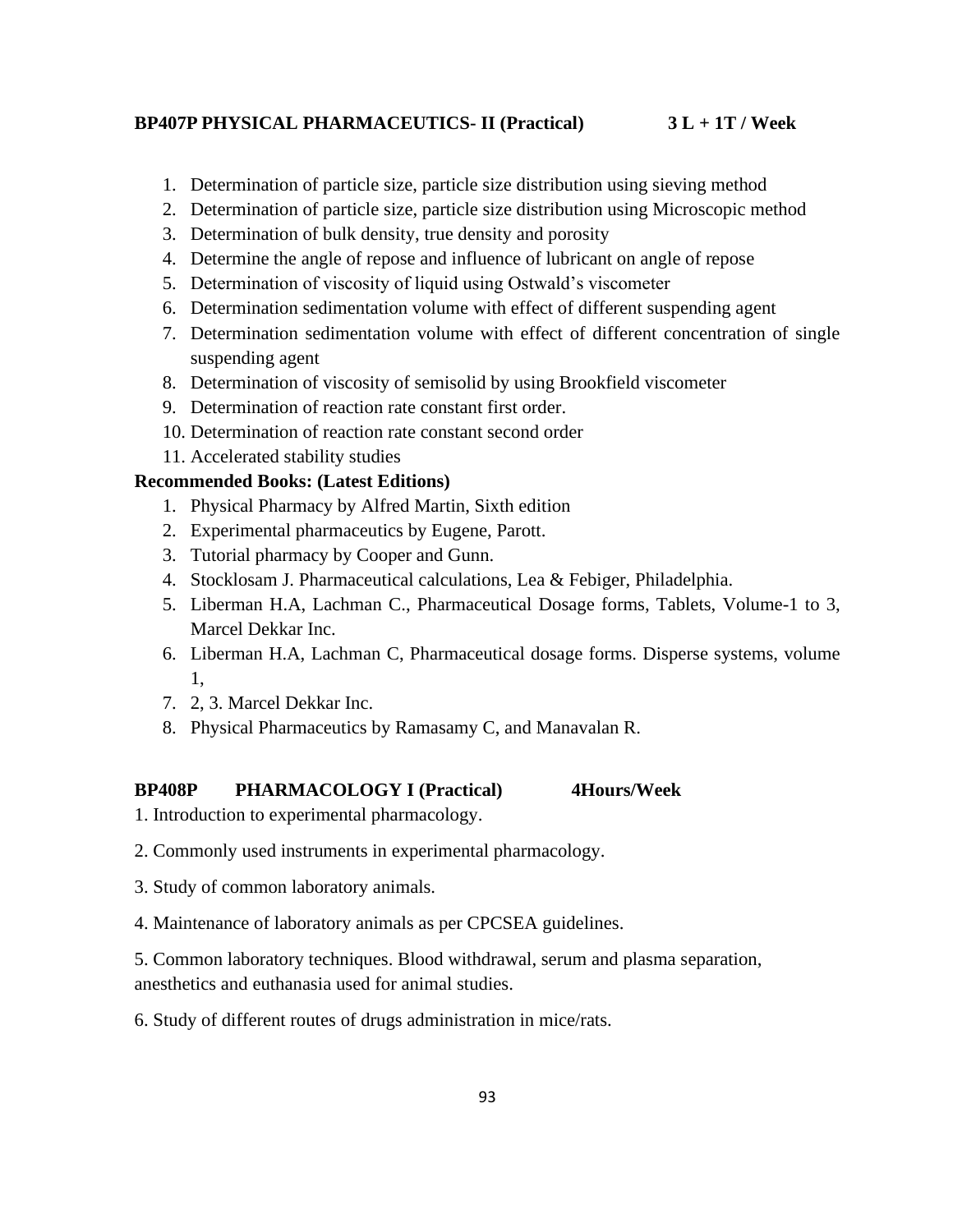7. Study of effect of hepatic microsomal enzyme inducers on the phenobarbitone sleeping time in mice.

- 8. Effect of drugs on ciliary motility of frog oesophagus
- 9. Effect of drugs on rabbit eye.
- 10. Effects of skeletal muscle relaxants using rota-rod apparatus.
- 11. Effect of drugs on locomotor activity using actophotometer.
- 12. Anticonvulsant effect of drugs by MES and PTZ method.
- 13. Study of stereotype and anti-catatonic activity of drugs on rats/mice.
- 14. Study of anxiolytic activity of drugs using rats/mice.
- 15. Study of local anesthetics by different methods

*Note: All laboratory techniques and animal experiments are demonstrated by simulated experiments by softwares and videos*

#### **Recommended Books (Latest Editions)**

- 1. Rang H. P., Dale M. M., Ritter J. M., Flower R. J., Rang and Dale's Pharmacology,.Churchil Livingstone Elsevier
- 2. Katzung B. G., Masters S. B., Trevor A. J., Basic and clinical pharmacology, Tata Mc Graw-Hill
- 3. Goodman and Gilman's, The Pharmacological Basis of Therapeutics
- 4. Marry Anne K. K., Lloyd Yee Y., Brian K. A., Robbin L.C., Joseph G. B., Wayne A. K., Bradley R.W., Applied Therapeutics, The Clinical use of Drugs, The Point Lippincott Williams & Wilkins
- 5. Mycek M.J, Gelnet S.B and Perper M.M. Lippincott's Illustrated Reviews- Pharmacology
- 6. K.D.Tripathi. Essentials of Medical Pharmacology, JAYPEE Brothers Medical Publishers (P) Ltd, New Delhi.
- 7. Sharma H. L., Sharma K. K., Principles of Pharmacology, Paras medical publisher
- 8. Modern Pharmacology with clinical Applications, by Charles R.Craig& Robert,
- 9. Ghosh MN. Fundamentals of Experimental Pharmacology. Hilton & Company, Kolkata.
- 10. Kulkarni SK. Handbook of experimental pharmacology. VallabhPrakashan,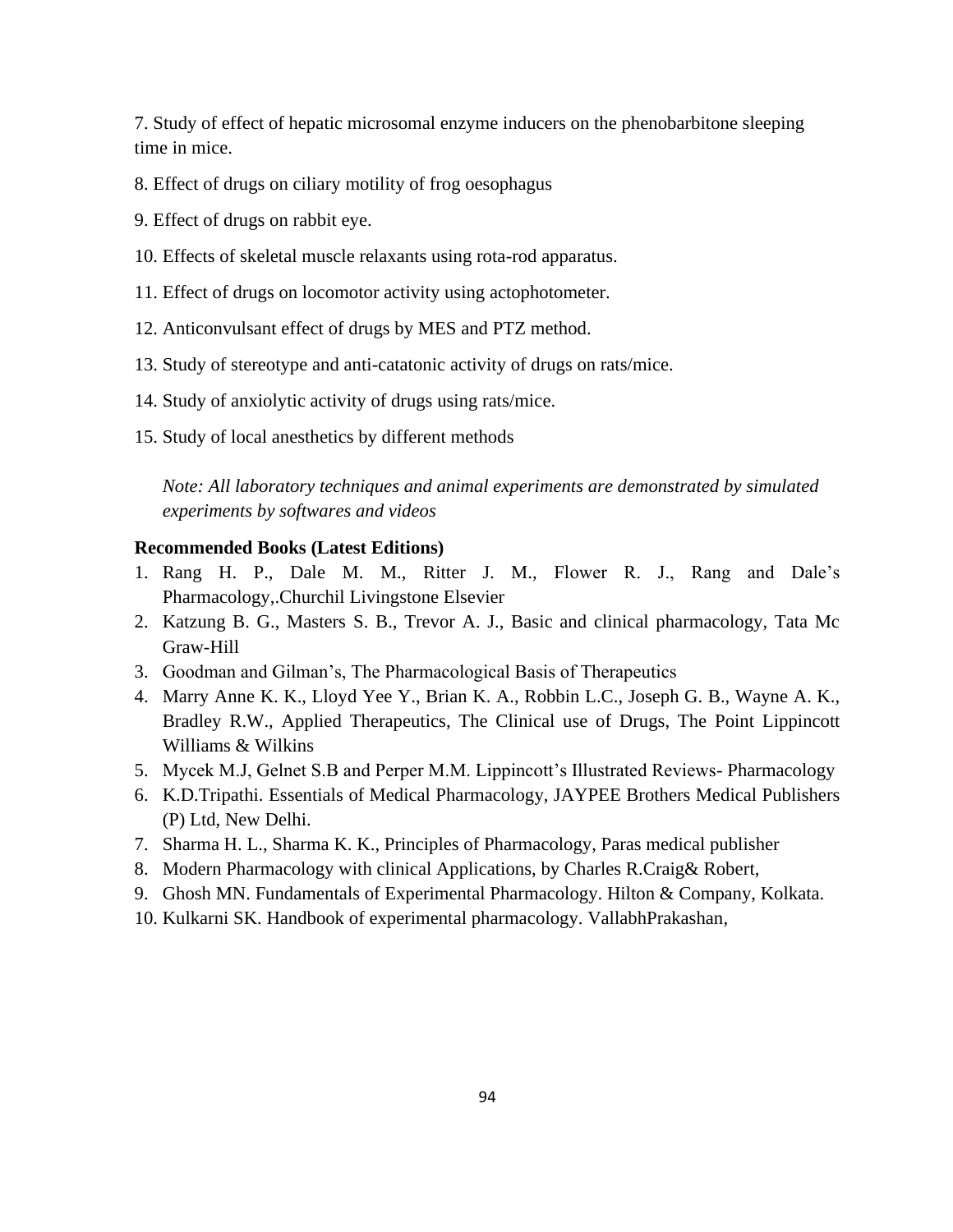# **BP409P PHARMACOGNOSY AND PHYTOCHEMISTRY I (Practical) 4 Hours/Week**

- 1. Analysis of crude drugs by chemical tests: (i)Tragaccanth (ii) Acacia (iii)Agar (iv) Gelatin (v) starch (vi) Honey (vii) Castor oil
- 2. Determination of stomatal number and index
- 3. Determination of vein islet number, vein islet termination and paliside ratio.
- 4. Determination of size of starch grains, calcium oxalate crystals by eye piece micrometer
- 5. Determination of Fiber length and width
- 6. Determination of number of starch grains by Lycopodium spore method
- 7. Determination of Ash value
- 8. Determination of Extractive values of crude drugs
- 9. Determination of moisture content of crude drugs
- 10. Determination of swelling index and foaming

## **Recommended Books: (Latest Editions)**

- 1. W.C.Evans, Trease and Evans Pharmacognosy, 16th edition, W.B. Sounders & Co., London, 2009.
- 2. Tyler, V.E., Brady, L.R. and Robbers, J.E., Pharmacognosy, 9th Edn., Lea and Febiger, Philadelphia, 1988.
- 3. Text Book of Pharmacognosy by T.E. Wallis
- 4. Mohammad Ali. Pharmacognosy and Phytochemistry, CBS Publishers & Distribution, New Delhi.
- 5. Text book of Pharmacognosy by C.K. Kokate, Purohit, Gokhlae (2007), 37th Edition, Nirali Prakashan, New Delhi.
- 6. Herbal drug industry by R.D. Choudhary (1996), Ist Edn, Eastern Publisher, New Delhi.
- 7. Essentials of Pharmacognosy, Dr.SH.Ansari, IInd edition, Birla publications, New Delhi, 2007
- 8. Practical Pharmacognosy: C.K. Kokate, Purohit, Gokhlae
- 9. Anatomy of Crude Drugs by M.A. Iyengar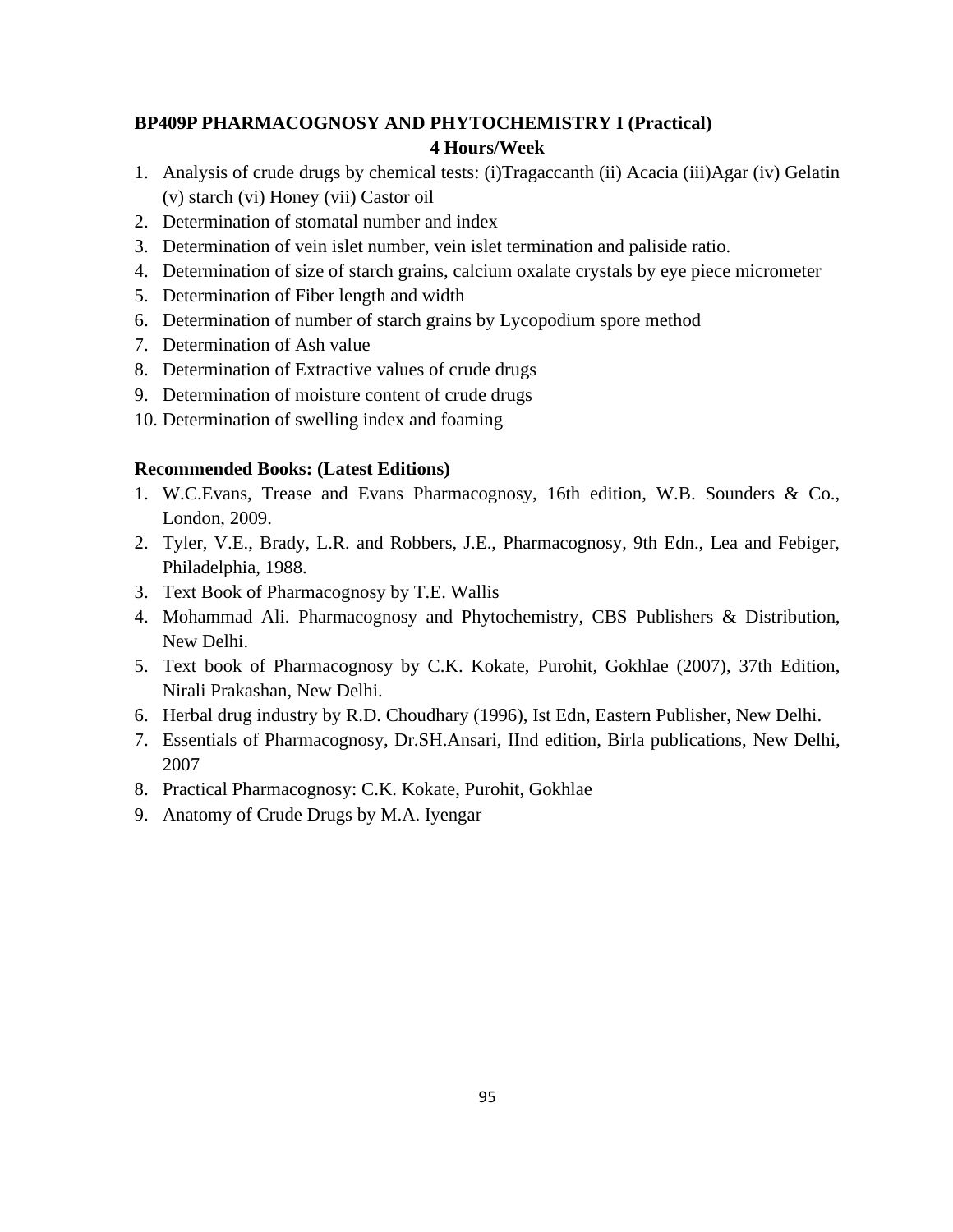**SEMESTER V**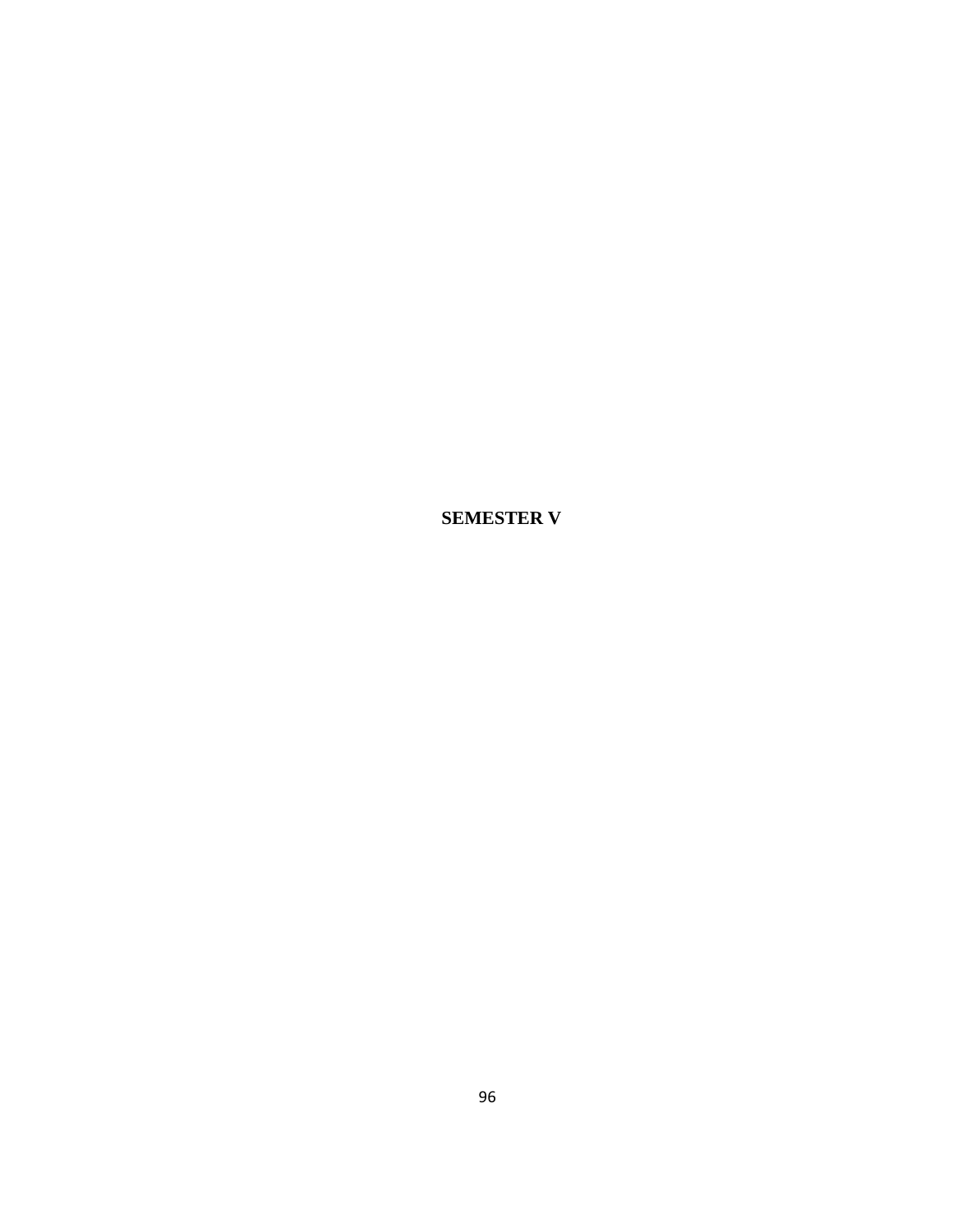## **BP501TMEDICINAL CHEMISTRY – II (Theory) 3 L + 1T / Week**

**Scope:** This subject is designed to impart fundamental knowledge on the structure, chemistry and therapeutic value of drugs. The subject emphasizes on structure activity relationships of drugs, importance of physicochemical properties and metabolism of drugs. The syllabus also emphasizes on chemical synthesis of important drugs under each class.

**Objectives:** Upon completion of the course the student shall be able to

- 1. Understand the chemistry of drugs with respect to their pharmacological activity
- 2. Understand the drug metabolic pathways, adverse effect and therapeutic value of drugs
- 3. Know the Structural Activity Relationship of different class of drugs
- 4. Study the chemical synthesis of selected drugs

| Sr.          | <b>Content:</b>                                                                        | <b>Hours</b>            |
|--------------|----------------------------------------------------------------------------------------|-------------------------|
| No.          | Study of the development of the following classes of drugs, Classification,            |                         |
|              | mechanism of action, uses of drugs mentioned in the course, Structure                  |                         |
|              | activity relationship of selective class of drugs as specified in the course and       |                         |
|              | synthesis of drugs superscripted (*)                                                   |                         |
| $\mathbf{1}$ | <b>UNIT I</b>                                                                          | 10                      |
| 1.1          | Antihistaminic agents: Histamine, receptors and their distribution in                  | $\overline{\mathbf{4}}$ |
|              | thehumanbody                                                                           |                         |
|              | $H_1$ -antagonists:<br>Diphenhydramine<br>hydrochloride*,                              |                         |
|              | Dimenhydrinate, Doxylamines<br>cuccinate,<br>Clemastine<br>fumarate,                   |                         |
|              | hydrochloride,<br>Diphenylphyraline<br>Tripelenamine<br>hydrochloride,                 |                         |
|              | Chlorcyclizine<br>hydrochloride,<br>Meclizine<br>hydrochloride,<br>Buclizine           |                         |
|              | hydrochloride, Chlorpheniramine maleate, Triprolidine hydrochloride*,                  |                         |
|              | Phenidamine tartarate, Promethazine hydrochloride*, Trimeprazine tartrate,             |                         |
|              | Cyproheptadine hydrochloride, Azatidine maleate, Astemizole, Loratadine,               |                         |
|              | Cetirizine, Levocetrazine Cromolyn sodium                                              |                         |
|              | H <sub>2</sub> -antagonists: Cimetidine*, Famotidine, Ranitidin.                       |                         |
| 1.2          | <b>Gastric</b><br>inhibitors:<br><b>Proton</b><br>pump<br>Omeprazole,<br>Lansoprazole, | $\mathbf{1}$            |
|              | Rabeprazole, Pantoprazole                                                              |                         |
| 1.3          | <b>Anti-neoplastic agents:</b>                                                         | 5                       |
|              | Alkylatingagents: Meclorethamine* Cyclophosphamide, Melphalan,                         |                         |
|              | Chlorambucil, Busulfan, Thiotepa                                                       |                         |
|              | <b>Antimetabolites:</b><br>Mercaptopurine*,<br>Thioguanine,<br>Fluorouracil,           |                         |
|              | Floxuridine, Cytarabine, Methotrexate*, Azathioprine                                   |                         |
|              | Antibiotics: Dactinomycin, Daunorubicin, Doxorubicin, Bleomycin                        |                         |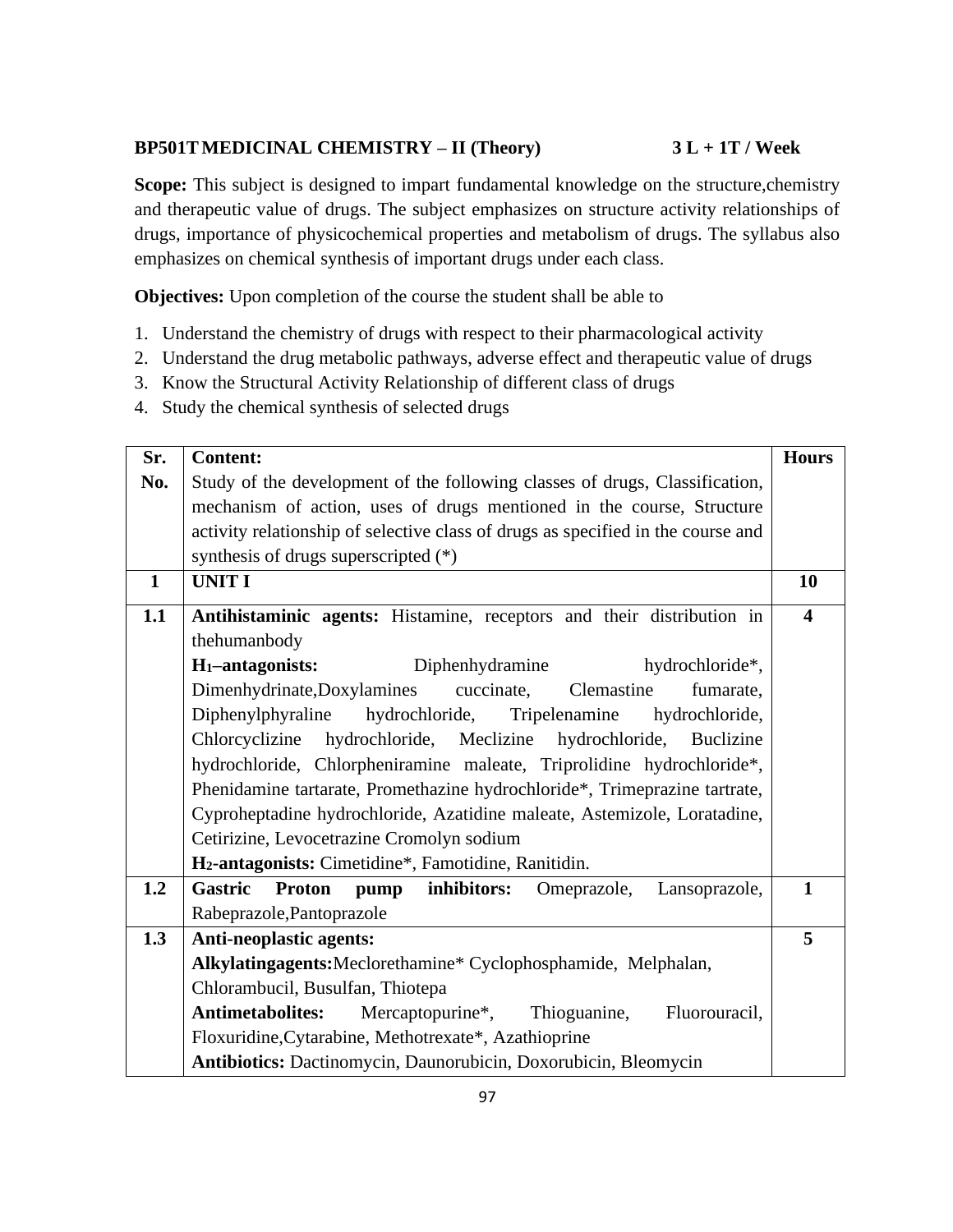|                         | Plant products: Etoposide, Vinblastin sulphate, Vincristin sulphate       |                         |
|-------------------------|---------------------------------------------------------------------------|-------------------------|
|                         | Miscellaneous: Cisplatin, Mitotane.                                       |                         |
| $\overline{2}$          | <b>UNIT II</b>                                                            | 10                      |
| 2.1                     | Anti-anginal:                                                             | 7                       |
|                         | Vasodilators: Amyl nitrite, Nitroglycerin*, Pentaerythritol tetranitrate, |                         |
|                         | Isosorbidedinitrite*, Dipyridamole.                                       |                         |
|                         | Calcium<br>channel<br>blockers:<br>Verapamil, Bepridil<br>hydrochloride,  |                         |
|                         | Diltiazemhydrochloride, Nifedipine, Amlodipine, Felodipine, Nicardipine,  |                         |
|                         | Nimodipine.                                                               |                         |
|                         | <b>Diuretics:</b>                                                         |                         |
|                         | Carbonic<br>inhibitors: Acetazolamide*, Methazolamide,<br>anhydrase       |                         |
|                         | Dichlorphenamide.                                                         |                         |
|                         | Thiazides: Chlorthiazide*, Hydrochlorothiazide, Hydroflumethiazide,       |                         |
|                         | Cyclothiazide                                                             |                         |
|                         | Loop diuretics: Furosemide*, Bumetanide, Ethacrynic acid.                 |                         |
|                         | Potassium sparing Diuretics: Spironolactone, Triamterene, Amiloride.      |                         |
|                         | <b>Osmotic Diuretics: Mannitol</b>                                        |                         |
| 2.2                     | Anti-hypertensive Agents: Timolol, Captopril, Lisinopril, Enalapril,      | $\overline{3}$          |
|                         | Quinapril hydrochloride,<br>Benazeprilhydrochloride,<br>Methyldopate      |                         |
|                         | hydrochloride,* Clonidine hydrochloride, Guanethidine monosulphate,       |                         |
|                         | Guanabenz acetate, Sodium nitroprusside, Diazoxide, Minoxidil, Reserpine, |                         |
|                         | Hydralazine hydrochloride.                                                |                         |
| $\overline{\mathbf{3}}$ | <b>UNIT III</b>                                                           | 10                      |
| 3.1                     | Quinidine<br>Procainamide<br>Anti-arrhythmic<br>Drugs:<br>sulphate,       | $\overline{\mathbf{4}}$ |
|                         | hydrochloride, Disopyramide phosphate*, Phenytoin sodium, Lidocaine       |                         |
|                         | Tocainide hydrochloride, Mexiletine<br>hydrochloride,<br>hydrochloride,   |                         |
|                         | Lorcainide hydrochloride, Amiodarone, Sotalol.                            |                         |
| 3.2                     | Anti-hyperlipidemic agents: Clofibrate, Lovastatin,<br>Cholesteramine     | $\overline{2}$          |
|                         | andCholestipol                                                            |                         |
| 3.3                     | Coagulant<br><b>Anticoagulants:</b><br>Menadione,<br>&<br>Acetomenadione, | $\overline{2}$          |
|                         | Warfarin*, Anisindione, clopidogrel                                       |                         |
| 3.4                     | <b>Congestive Heart</b><br>Failure: Digoxin<br><b>Drugs</b><br>used<br>in | $\boldsymbol{2}$        |
|                         | Digitoxin, Nesiritide, Bosentan, Tezosentan.                              |                         |
| $\overline{\mathbf{4}}$ | <b>UNIT IV</b>                                                            | 08                      |
| 4.1                     | <b>Drugs acting on Endocrine system</b>                                   | $\boldsymbol{2}$        |
|                         | Nomenclature, Stereochemistry and metabolism of steroids                  |                         |
| 4.2                     | Sex hormones: Testosterone, Nandralone, Progestrones, Oestriol,           | $\mathbf{1}$            |
|                         | Oestradiol, Oestrione, Diethyl stilbestrol.                               |                         |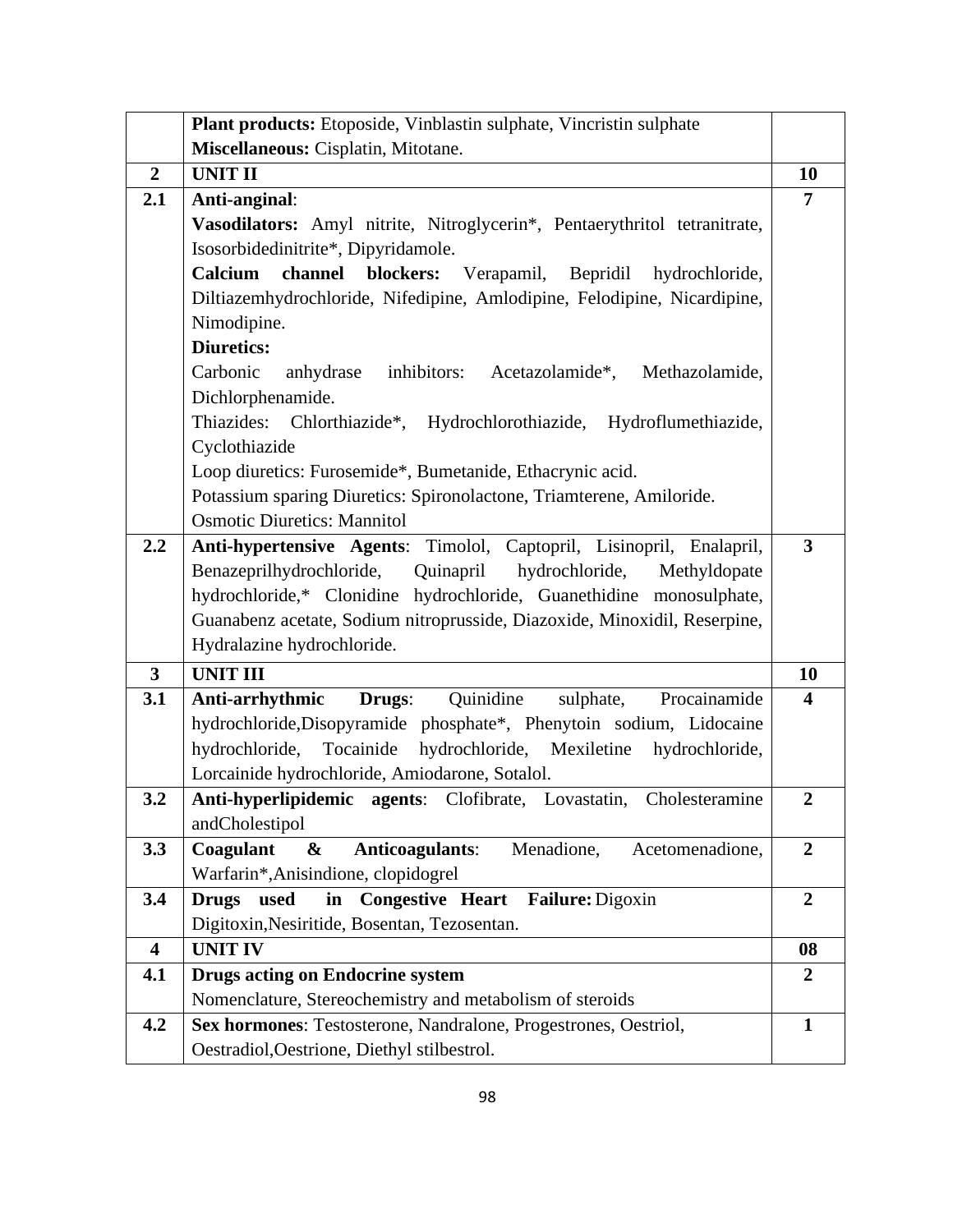| 4.3 | Drugs for erectile dysfunction: Sildenafil, Tadalafil                 | $\mathbf{1}$   |
|-----|-----------------------------------------------------------------------|----------------|
| 4.4 | Oral contraceptives: Mifepristone, Norgestril, Levonorgestrol         | $\mathbf{1}$   |
| 4.5 | Corticosteroids: Cortisone, Hydrocortisone, Prednisolone,             | $\overline{2}$ |
|     | Betamethasone, Dexamethasone                                          |                |
| 4.6 | Thyroid and antithyroid drugs: L-Thyroxine, L-Thyronine,              | $\mathbf{1}$   |
|     | Propylthiouracil, Methimazole.                                        |                |
| 5   | <b>UNIT V</b>                                                         | 07             |
| 5.1 | <b>Antidiabetic agents:</b>                                           | 2              |
|     | Insulin and its preparations                                          |                |
|     | Sulfonyl ureas: Tolbutamide*, Chlorpropamide, Glipizide, Glimepiride. |                |
|     | Biguanides: Metformin.                                                |                |
|     | Thiazolidinediones: Pioglitazone, Rosiglitazone.                      |                |
|     | Meglitinides: Repaglinide, Nateglinide.                               |                |
|     | Glucosidase inhibitors: Acrabose, Voglibose.                          |                |
| 5.2 | <b>Local Anesthetics: SAR of Local anesthetics</b>                    | 5              |
|     | Benzoic Acid derivatives; Cocaine, Hexylcaine, Meprylcaine,           |                |
|     | Cyclomethycaine, Piperocaine.                                         |                |
|     | Amino Benzoic acid derivatives: Benzocaine*, Butamben, Procaine*,     |                |
|     | Butacaine, Propoxycaine, Tetracaine, Benoxinate.                      |                |
|     | Lidocaine/Anilide derivatives: Lignocaine, Mepivacaine, Prilocaine,   |                |
|     | Etidocaine.                                                           |                |
|     | Miscellaneous: Phenacaine, Diperodon, Dibucaine.*                     |                |
|     | <b>Total</b>                                                          | 45             |

- 1. Wilson and Giswold's Organic medicinal and Pharmaceutical Chemistry.
- 2. Foye's Principles of Medicinal Chemistry.
- 3. Burger's Medicinal Chemistry, Vol I to IV.
- 4. Introduction to principles of drug design- Smith and Williams.
- 5. Remington's Pharmaceutical Sciences.
- 6. Martindale's extra pharmacopoeia.
- 7. Organic Chemistry by I.L. Finar, Vol. II.
- 8. The Organic Chemistry of Drug Synthesis by Lednicer, Vol. 1to 5.
- 9. Indian Pharmacopoeia.
- 10. Text book of practical organic chemistry- A.I.Vogel.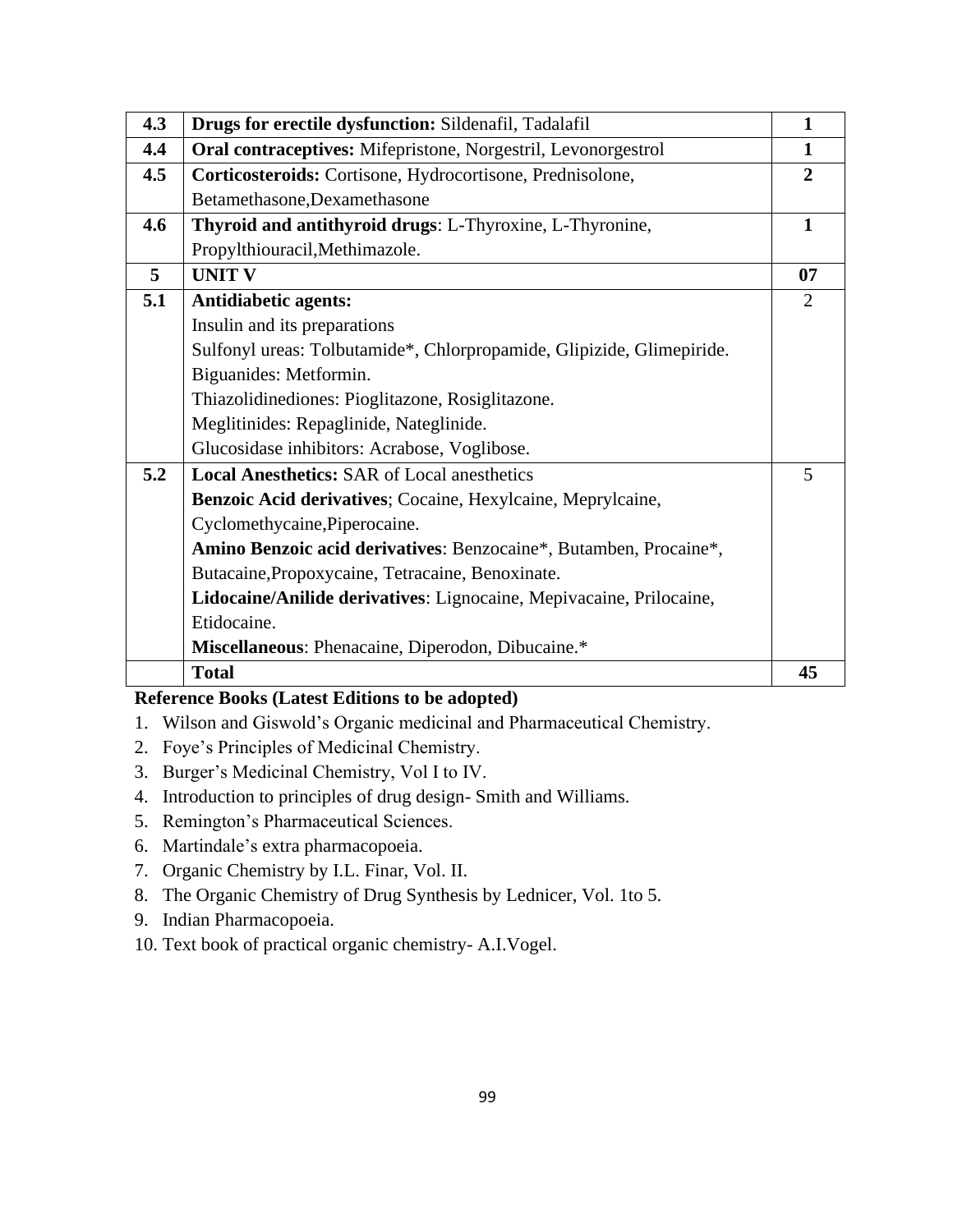# **BP502TINDUSTRIAL PHARMACY I (Theory) 3 L + 1T / Week**

**Scope**: Course enables the student to understand and appreciate the influence ofpharmaceutical additives and various pharmaceutical dosage forms on the performance of the drug product.

**Objectives:** Upon completion of the course the student shall be able to

- 1. Know the various pharmaceutical dosage forms and their manufacturing techniques.
- 2. Know various considerations in development of pharmaceutical dosage forms
- 3. Formulate solid, liquid and semisolid dosage forms and evaluate them for their quality

| Sr.                     | <b>Content</b>                                                                              | <b>Hours</b>            |
|-------------------------|---------------------------------------------------------------------------------------------|-------------------------|
| No.                     |                                                                                             |                         |
| $\mathbf{1}$            | <b>UNIT I - Preformulation Studies</b>                                                      | $\overline{7}$          |
| 1.1                     | Introduction<br>preformulation,<br>objectives,<br>goals<br>and<br>to<br>study               | $\mathbf{1}$            |
|                         | of physicochemical characteristics of drug substances                                       |                         |
| 1.2                     | Physical properties: Physical form (crystal & amorphous), particle size,                    | $\boldsymbol{2}$        |
|                         | shape, flowproperties, solubility profile (pKa, pH, partition coefficient),<br>polymorphism |                         |
| 1.3                     | Chemical Properties: Hydrolysis, oxidation, reduction, racemisation,                        | $\overline{2}$          |
|                         | polymerizationBCS classification of drugs                                                   |                         |
| 1.4                     | Application of preformulation considerations in the development of solid,                   | $\overline{2}$          |
|                         | liquid oral and parenteral dosage forms and its impact on stability of dosage               |                         |
|                         | forms.                                                                                      |                         |
| $\overline{2}$          | <b>UNIT II</b>                                                                              | 10                      |
| 2.1                     | <b>Tablets</b>                                                                              | 8                       |
|                         | a. Introduction, ideal characteristics of tablets, classification of tablets.               |                         |
|                         | Excipients, Formulation of tablets, granulation methods, compression and                    |                         |
|                         | processing problems. Equipments and tablet tooling.                                         |                         |
|                         | <b>b.</b> Tablet coating: Types of coating, coating materials, formulation of coating       |                         |
|                         | composition, methods of coating, equipment employed and defects in                          |                         |
|                         | coating.                                                                                    |                         |
|                         | c. Quality control tests: In process and finished product tests                             |                         |
| 2.2                     | Liquid orals: Formulation and manufacturing consideration of solutions,                     | $\overline{2}$          |
|                         | suspensions and emulsions; Filling and packaging; evaluation of liquid orals                |                         |
|                         | official in pharmacopoeia                                                                   |                         |
| $\overline{\mathbf{3}}$ | <b>UNIT III</b>                                                                             | 8                       |
| 3.1                     | Hard gelatin capsules: Introduction, Extraction of gelatin and production of                | $\overline{\mathbf{3}}$ |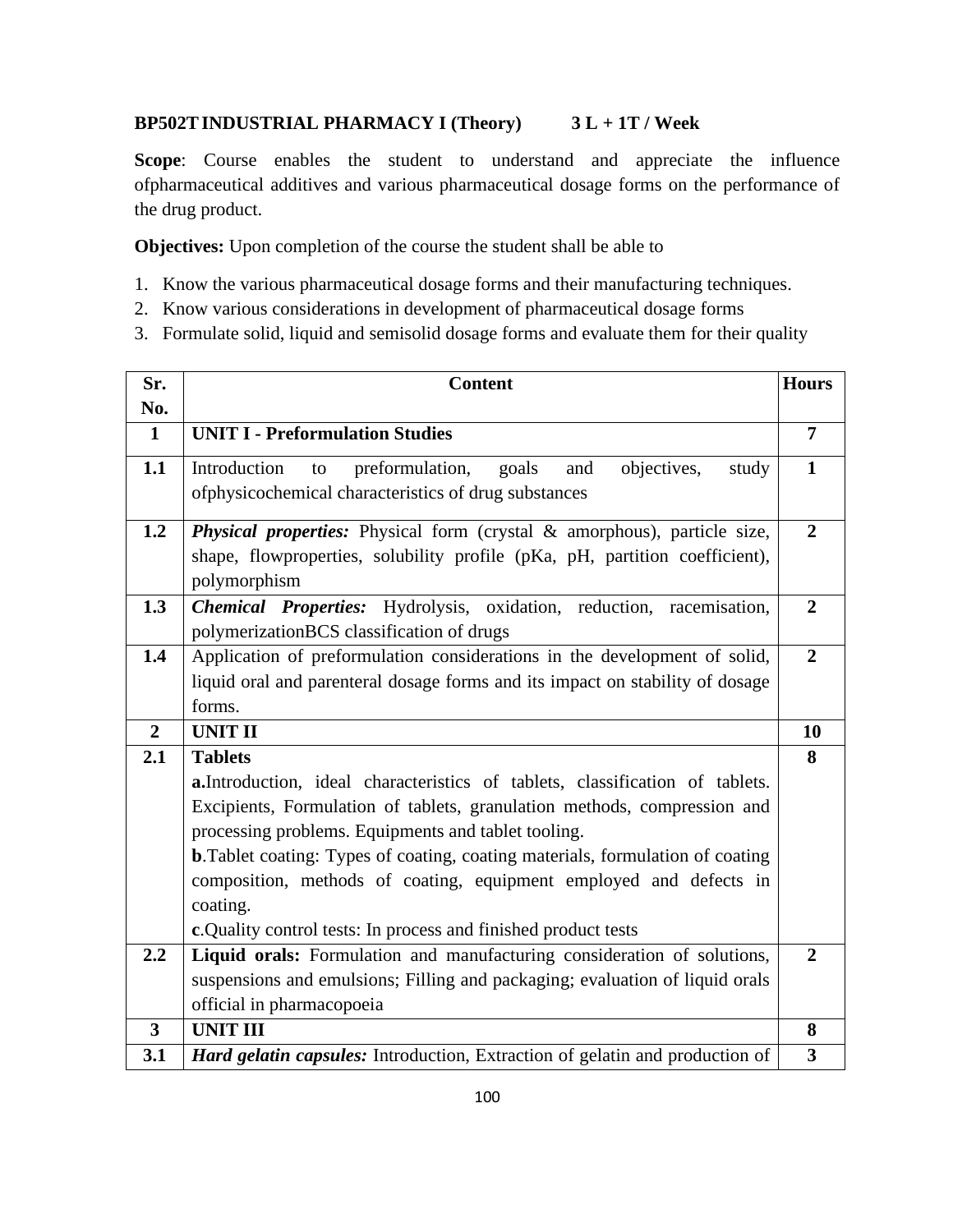|                         | hardgelatin capsule shells. size of capsules, Filling, finishing and special    |                         |
|-------------------------|---------------------------------------------------------------------------------|-------------------------|
|                         | techniques of formulation of hard gelatin capsules. In process and final        |                         |
|                         | product quality control tests for capsules.                                     |                         |
| 3.2                     | Soft gelatin capsules: Nature of shell and<br>capsule content, size             | $\overline{\mathbf{3}}$ |
|                         | ofcapsules, importance of base adsorption and minimum/gram factors,             |                         |
|                         | production, in process and final product quality control tests. Packing,        |                         |
|                         | storage and stability testing of soft gelatin capsules                          |                         |
| 3.3                     | Pellets: Introduction, formulation requirements, pelletization<br>process,      | $\overline{2}$          |
|                         | equipments formanufacture of pellets                                            |                         |
| $\overline{\mathbf{4}}$ | <b>UNIT IV</b>                                                                  | 10                      |
| 4.1                     | Definition, types, advantages and limitations. Preformulation factors and       | $\overline{2}$          |
|                         | essential requirements, vehicles, additives, importance of isotonicity          |                         |
| 4.2                     | Production procedure, production facilities and controls.                       | $\mathbf{1}$            |
| 4.3                     | Formulation of injections, sterile powders, emulsions, suspensions, large       | $\overline{\mathbf{3}}$ |
|                         | volume parenterals and lyophilized products, Sterilization.                     |                         |
| 4.4                     | Containers and closures selection, filling and sealing of ampoules, vials and   | $\mathbf{1}$            |
|                         | infusion fluids. Quality control tests                                          |                         |
| 4.5                     | <b>Ophthalmic Preparations:</b> Introduction, formulation considerations;       | $\overline{\mathbf{3}}$ |
|                         | formulation of eyedrops, eye ointments and eye lotions; methods of              |                         |
|                         | preparation; labeling, containers; evaluation of ophthalmic preparations        |                         |
| 5                       | <b>UNIT V</b>                                                                   | 10                      |
| 5.1                     | <b>Cosmetics:</b> Formulation and preparation of the following cosmetic         | 3                       |
|                         | preparations: lipsticks, shampoos, cold cream and vanishing cream, tooth        |                         |
|                         | pastes, hair dyes and sunscreens.                                               |                         |
| 5.2                     | Pharmaceutical Aerosols: Definition, propellants, containers, valves, types     | 3                       |
|                         | of aerosolsystems; formulation and manufacture of aerosols; Evaluation of       |                         |
|                         | aerosols; Quality control and stability studies.                                |                         |
| 5.3                     | <b>Packaging Materials</b><br>Science: Materials used for packaging<br>of       | $\overline{4}$          |
|                         | pharmaceutical products, factors influencing choice of containers, legal and    |                         |
|                         | official requirements for containers, stability aspects of packaging materials, |                         |
|                         | quality control tests                                                           |                         |
|                         | <b>Total</b>                                                                    | 45                      |

- 1. Pharmaceutical dosage forms Tablets, volume 1 -3 by H.A. Liberman, Leon Lachman &J.B.Schwartz
- 2. Pharmaceutical dosage form Parenteral medication vol- 1&2 by Liberman & Lachman
- 3. Pharmaceutical dosage form disperse system VOL-1 by Liberman & Lachman
- 4. Modern Pharmaceutics by Gilbert S. Banker & C.T. Rhodes, 3rd Edition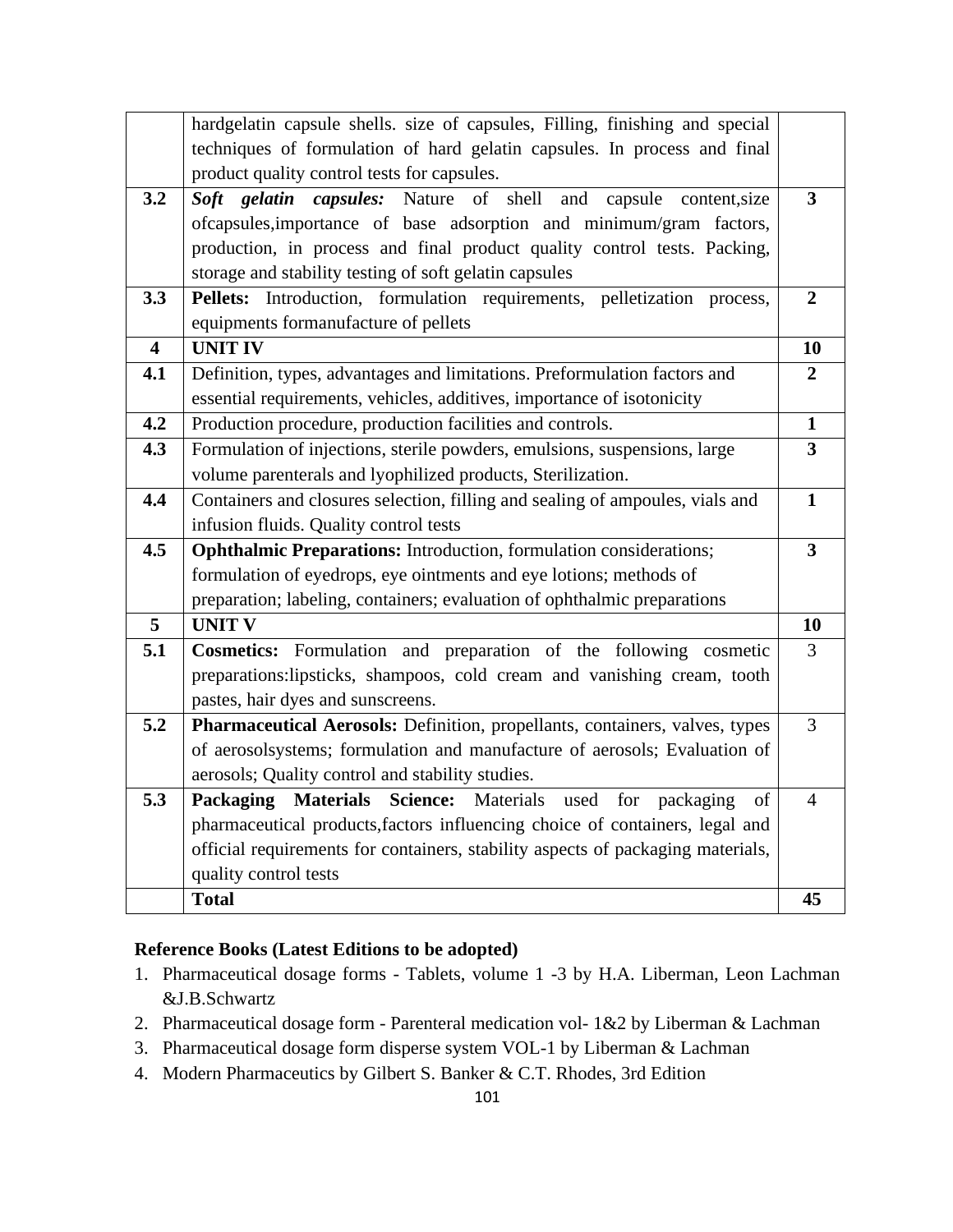- 5. Remington: The Science and Practice of Pharmacy, 20th edition Pharmaceutical Science (RPS)
- 6. Theory and Practice of Industrial Pharmacy by Liberman & Lachman
- 7. Pharmaceutics- The science of dosage form design by M.E.Aulton, Churchill livingstone, **Latest edition**
- 8. Introduction to Pharmaceutical Dosage Forms by H. C.Ansel, Lea &Febiger, Philadelphia, 5<sup>th</sup>edition, 2005
- 9. Drug stability Principles and practice by Cartensen & C.J. Rhodes, 3rd Edition, Marcel Dekker Series, Vol 107.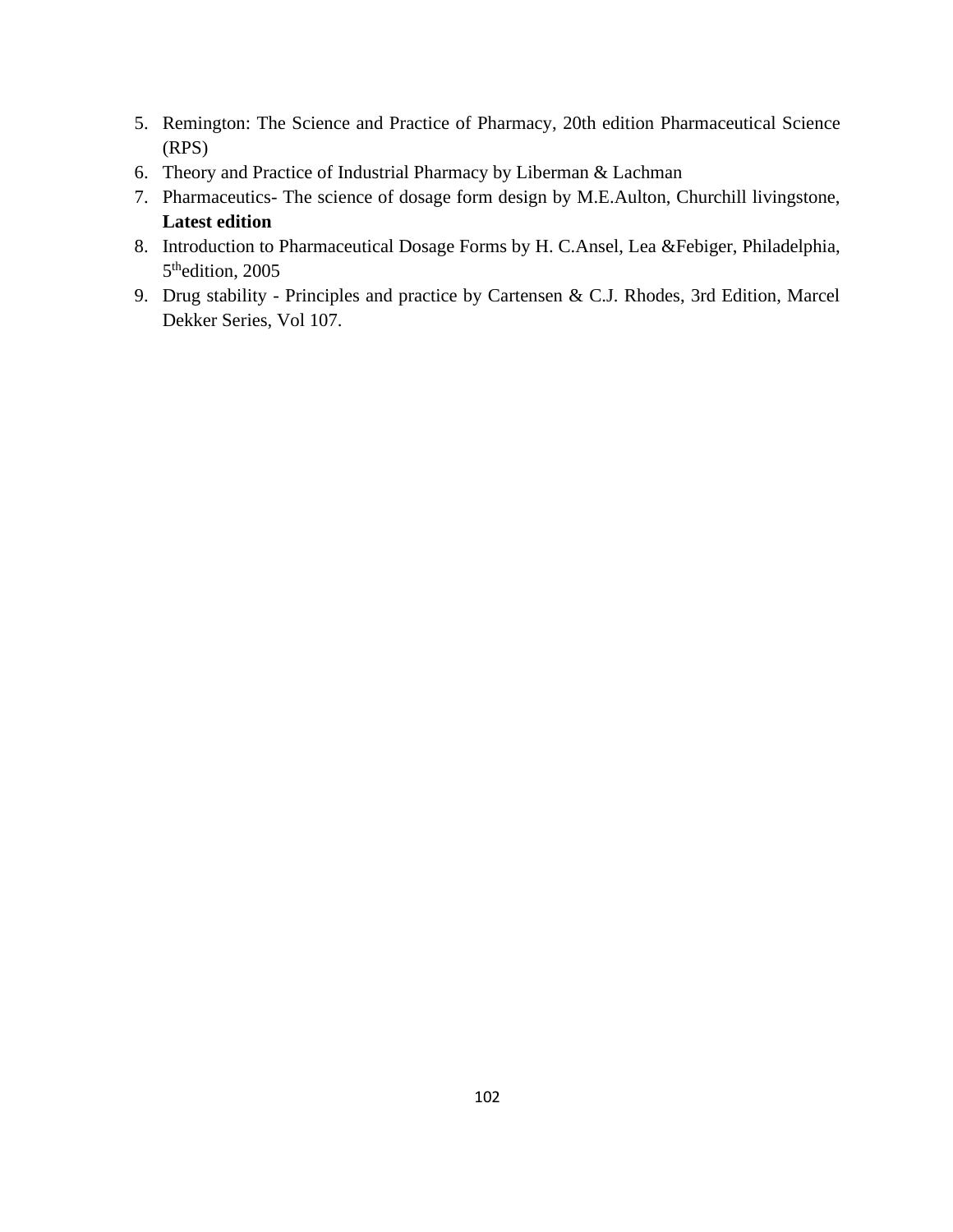# **BP503T PHARMACOLOGY-II (Theory) 3 L + 1T / Week**

**Scope:** This subject is intended to impart the fundamental knowledge on various aspects(classification, mechanism of action, therapeutic effects, clinical uses, side effects and contraindications) of drugs acting on different systems of body and in addition, emphasis on the basic concepts of bioassay.

**Objectives:** Upon completion of this course the student should be able to:

- 1. Understand the mechanism of drug action and its relevance in the treatment of different diseases
- 2. Demonstrate isolation of different organs/tissues from the laboratory animals by simulated experiments
- 3. Demonstrate the various receptor actions using isolated tissue preparation
- 4. Appreciate correlation of pharmacology with related medical sciences

| Sr.            | <b>Content</b>                                                    | <b>Hours</b>     |
|----------------|-------------------------------------------------------------------|------------------|
| No.            |                                                                   |                  |
| $\mathbf{1}$   | <b>UNIT I</b>                                                     | 10               |
|                | Pharmacology of drugs acting on cardio vascular system            |                  |
|                | Introduction to hemodynamic and electrophysiology of heart.<br>a. |                  |
|                | Drugs used in congestive heart failure<br>b.                      |                  |
|                | Anti-hypertensive drugs.<br>$\mathbf{c}$ .                        |                  |
|                | Anti-anginal drugs.<br>d.                                         |                  |
|                | Anti-arrhythmic drugs.<br>e.                                      |                  |
|                | Anti-hyperlipidemic drugs.<br>f.                                  |                  |
| $\overline{2}$ | <b>UNIT II</b>                                                    | 10               |
| 2.1            | Pharmacology of drugs acting on cardio vascular system            | 6                |
|                | Drug used in the therapy of shock.<br>a                           |                  |
|                | Hematinics, coagulants and anticoagulants.<br>b                   |                  |
|                | Fibrinolytics and anti-platelet drugs<br>$\mathbf{c}$             |                  |
|                | Plasma volume expanders<br>d                                      |                  |
| 2.2            | Pharmacology of drugs acting on urinary system                    | $\boldsymbol{4}$ |
|                | <b>Diuretics</b><br>a                                             |                  |
|                | Anti-diuretics<br>b                                               |                  |
| 3              | <b>UNIT III</b>                                                   | 10               |
|                | <b>Autocoids and related drugs</b>                                |                  |
|                | Introduction to autacoids and classification<br>a                 |                  |
|                | Histamine, 5-HT and their antagonists.<br>b                       |                  |
|                | Prostaglandins, Thromboxanes and Leukotrienes.<br>$\mathbf c$     |                  |
|                | Angiotensin, Bradykinin and Substance P.<br>d                     |                  |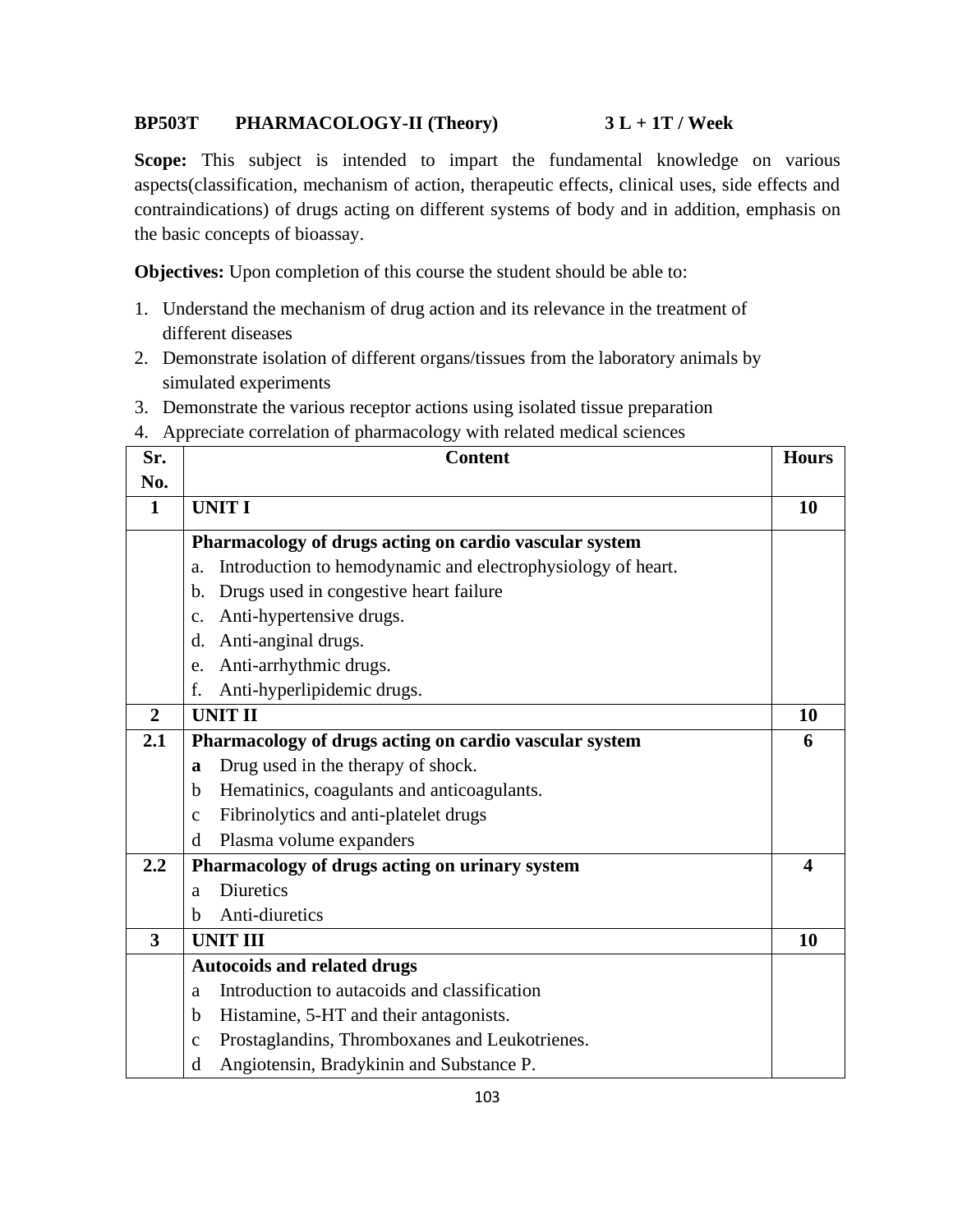|                         | Non-steroidal anti-inflammatory agents<br>e                            |    |
|-------------------------|------------------------------------------------------------------------|----|
|                         | Anti-gout drugs<br>$\mathbf f$                                         |    |
|                         | Antirheumatic drugs<br>g                                               |    |
|                         | Histamine, 5-HT and their antagonists.<br>h                            |    |
|                         | Prostaglandins, Thromboxanes and Leukotrienes.<br>$\mathbf{i}$         |    |
|                         | Angiotensin, Bradykinin and Substance P.<br>j                          |    |
|                         | Non-steroidal anti-inflammatory agents<br>$\mathbf{k}$                 |    |
|                         | Anti-gout drugs<br>1                                                   |    |
|                         | m Antirheumatic drugs                                                  |    |
| $\overline{\mathbf{4}}$ | <b>UNIT IV</b>                                                         | 08 |
|                         | Pharmacology of drugs acting on endocrine system                       |    |
|                         | Basic concepts in endocrine pharmacology.<br>a                         |    |
|                         | Anterior Pituitary hormones- analogues and their inhibitors.<br>b      |    |
|                         | Thyroid hormones- analogues and their inhibitors.<br>$\mathbf{C}$      |    |
|                         | Hormones regulating plasma calcium level-Parathormone, calcitonin<br>d |    |
|                         | and Vitamin-D.                                                         |    |
|                         | Insulin, Oral Hypoglycemic agents and glucagon.<br>e –                 |    |
|                         | ACTH and corticosteroids.<br>$\mathbf{f}$                              |    |
| 5                       | <b>UNIT V</b>                                                          | 07 |
| 5.1                     | Pharmacology of drugs acting on endocrine system                       | 4  |
|                         | Androgens and Anabolic steroids.<br>a.                                 |    |
|                         | b. Estrogens, progesterone and oral contraceptives.                    |    |
|                         | Drugs acting on the uterus.<br>$\mathbf{c}$ .                          |    |
| 5.2                     | <b>Bioassays</b>                                                       | 3  |
|                         | Principles and applications of bioassay.<br>a.                         |    |
|                         | Types of bioassay<br>b.                                                |    |
|                         | Bioassay of insulin, oxytocin, vasopressin, ACTH, d-<br>$c_{\cdot}$    |    |
|                         | tubocurarine, digitalis, histamine and 5-HT                            |    |
|                         | <b>Total</b>                                                           | 45 |

- 1. Rang H. P., Dale M. M., Ritter J. M., Flower R. J., Rang and Dale's Pharmacology, Churchil Livingstone Elsevier
- 2. Katzung B. G., Masters S. B., Trevor A. J., Basic and clinical pharmacology, Tata Mc Graw-Hill.
- 3. Goodman and Gilman's, The Pharmacological Basis of Therapeutics
- 4. Marry Anne K. K., Lloyd Yee Y., Brian K. A., Robbin L.C., Joseph G. B., Wayne A. K., Bradley R.W., Applied Therapeutics, The Clinical use of Drugs, The Point Lippincott Williams & Wilkins.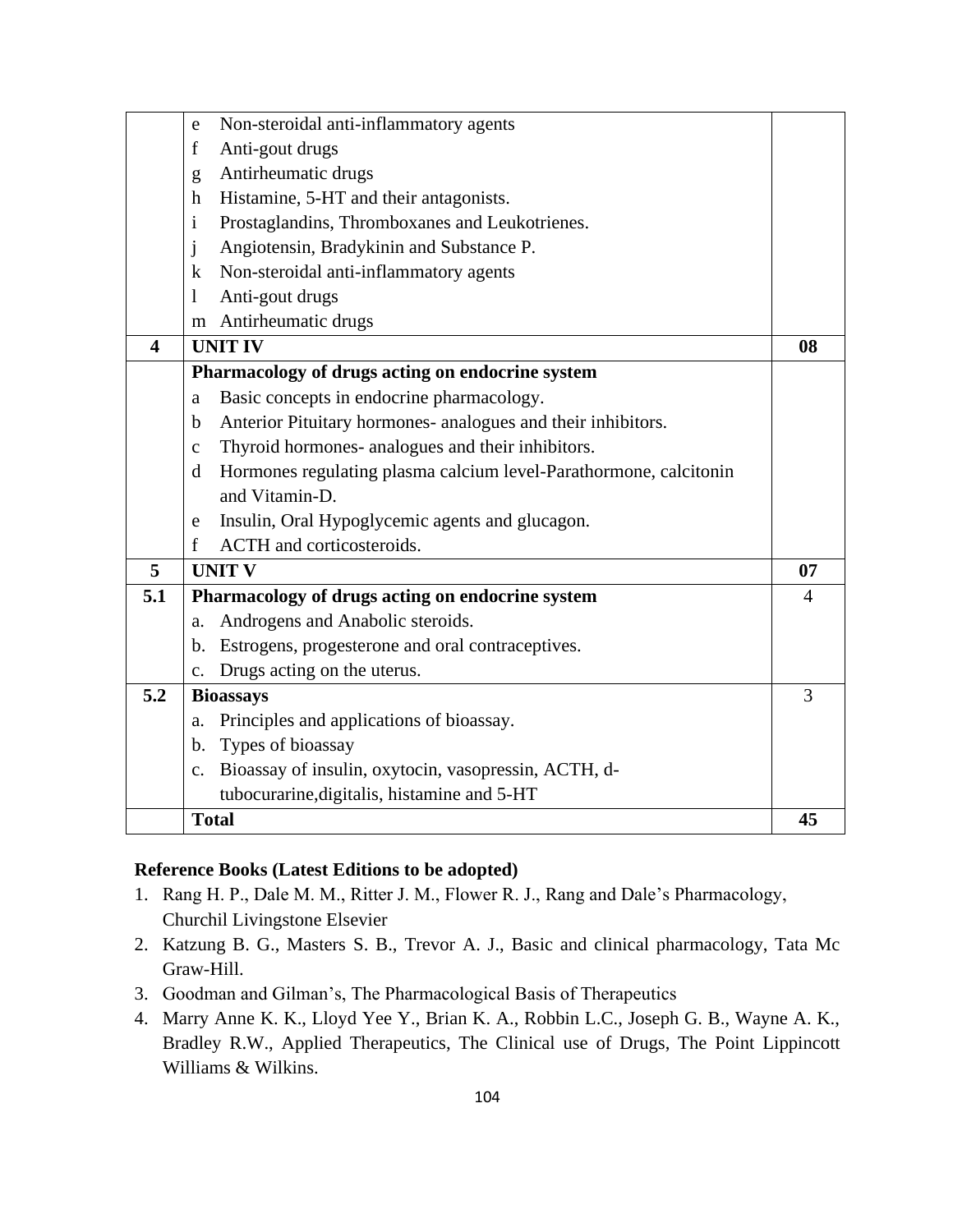- 5. Mycek M.J, Gelnet S.B and Perper M.M. Lippincott's Illustrated Reviews-Pharmacology.
- 6. K.D.Tripathi. Essentials of Medical Pharmacology, , JAYPEE Brothers Medical Publishers (P) Ltd, New Delhi.
- 7. Sharma H. L., Sharma K. K., Principles of Pharmacology, Paras medical publisher
- 8. Modern Pharmacology with clinical Applications, by Charles R.Craig& Robert.
- 9. Ghosh MN. Fundamentals of Experimental Pharmacology. Hilton & Company, Kolkata.
- 10. Kulkarni SK. Handbook of experimental pharmacology. Vallabh Prakashan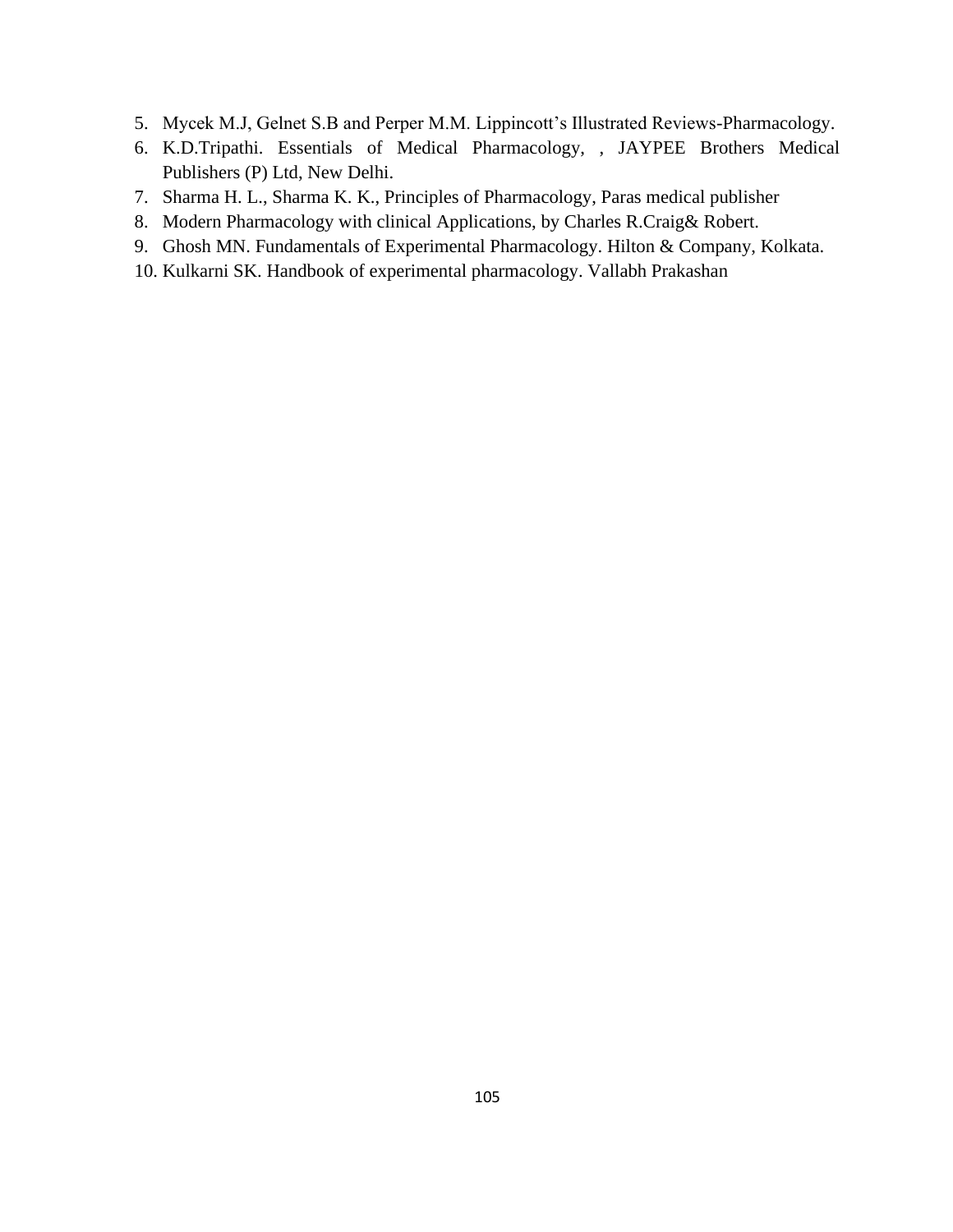# **BP504TPHARMACOGNOSY AND PHYTOCHEMISTRY II (Theory)**

# **3 L + 1T / Week**

**Scope:** The main purpose of subject is to impart the students the knowledge of how thesecondary metabolites are produced in the crude drugs, how to isolate and identify and produce them industrially. Also this subject involves the study of producing the plants and phytochemicals through plant tissue culture, drug interactions and basic principles of traditional system of medicine

**Objectives:** Upon completion of the course, the student shall be able:

- 1. to know the modern extraction techniques, characterization and identification of the herbal drugs and phytoconstituents
- 2. to understand the preparation and development of herbal formulation.
- 3. to understand the herbal drug interactions
- 4. to carryout isolation and identification of phytoconstituents

| Sr.                     | <b>Content</b>                                                                  | Hour             |
|-------------------------|---------------------------------------------------------------------------------|------------------|
| No.                     |                                                                                 | S                |
| $\mathbf{1}$            | UNIT I - Metabolic pathways in higher plants and their determination            | 7                |
| 1.1                     | Brief study of basic metabolic pathways and formation of different              | $\boldsymbol{4}$ |
|                         | secondary metabolites through these pathways- Shikimic acid pathway,            |                  |
|                         | Acetate pathways and Amino acid pathway.                                        |                  |
| 1.2                     | Study of utilization of radioactive isotopes in the investigation of Biogenetic | 3                |
|                         | studies.                                                                        |                  |
| $\overline{2}$          | <b>UNIT II</b> – General introduction, composition, chemistry $\&$ chemical     | 14               |
|                         | classes, general methods of extraction & analysis, biosources, therapeutic      |                  |
|                         | uses and commercial applications of following secondary metabolites:            |                  |
| 2.1                     | Alkaloids: Vinca, Rauwolfia, Belladonna, Opium,                                 | $\overline{2}$   |
| 2.2                     | Phenylpropanoids and Flavonoids: Lignans, Tea, Ruta                             | $\overline{2}$   |
| 2.3                     | Steroids, Cardiac Glycosides & Triterpenoids: Liquorice, Dioscorea,             | $\overline{2}$   |
|                         | Digitalis                                                                       |                  |
| 2.4                     | Volatile oils: Mentha, Clove, Cinnamon, Fennel, Coriander,                      | $\overline{2}$   |
| 2.5                     | Tannins: Catechu, Pterocarpus                                                   | $\mathbf{1}$     |
| 2.6                     | Resins: Benzoin, Guggul, Ginger, Asafoetida, Myrrh, Colophony                   | $\overline{2}$   |
| 2.7                     | Glycosides: Senna, Aloes, Bitter Almond                                         | $\mathbf{1}$     |
| 2.8                     | Iridoids, Other terpenoids & Naphthaquinones: Gentian, Artemisia,               | $\overline{2}$   |
|                         | taxus, carotenoids                                                              |                  |
| $\overline{\mathbf{3}}$ | <b>UNIT III</b>                                                                 | 6                |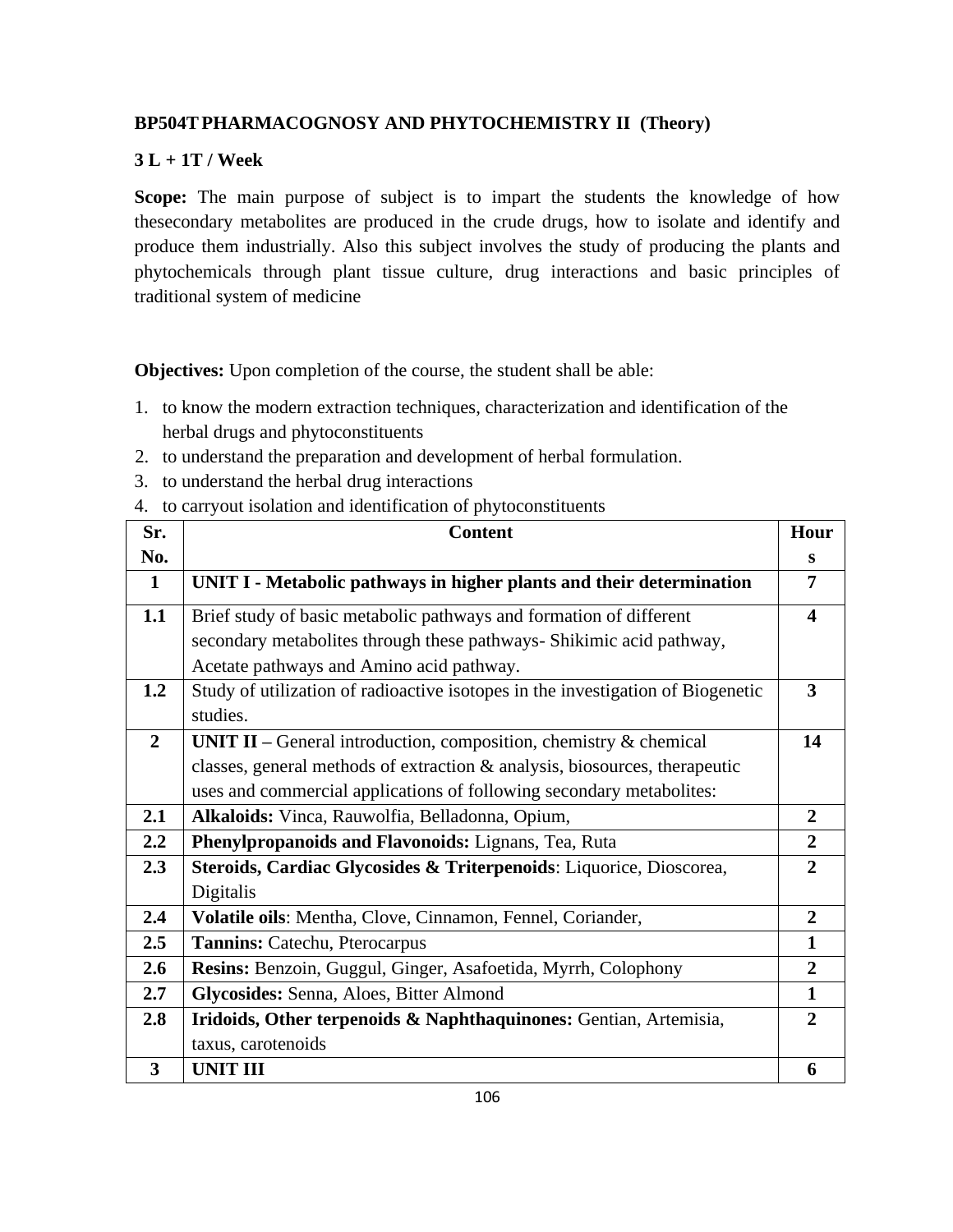|                  | Isolation identifaction and analysis of phytoconstituents                 |    |
|------------------|---------------------------------------------------------------------------|----|
|                  | 1. Terpenoids: Menthol, Citral, Artemisin                                 |    |
|                  | Glycosides: Glycyrhetinic Acid and Rutin<br>2.                            |    |
|                  | 3. Alkaloids: Atropine, Quinene, reserpine, Caffeine                      |    |
|                  | 4. Resins: Phodophyllatoxin, curcumin                                     |    |
| $\boldsymbol{4}$ | <b>UNIT IV</b>                                                            | 6  |
|                  | Industrial production, estimation and utilization of the following        |    |
|                  | phytoconstituents: Forskolin, Sennoside, Artemisinin, Diosgenin, Digoxin, |    |
|                  | Atropine, Podophyllotoxin, Caffeine, Taxol, Vincristine and Vinblastine   |    |
| 5                | <b>UNIT V</b>                                                             | 10 |
|                  | <b>Basics of Phytochemistry</b>                                           |    |
|                  | Modern methods of extraction, application of latest techniques like       |    |
|                  | Spectroscopy, chromatography and electrophoresis in the isolation,        |    |
|                  | purification and identification of crude drugs                            |    |
|                  | <b>Total</b>                                                              | 45 |

- 1. W.C.Evans, Trease and Evans Pharmacognosy, 16th edition, W.B. Sounders & Co., London, 2009.
- 2. Mohammad Ali. Pharmacognosy and Phytochemistry, CBS Publishers & Distribution, New Delhi.
- 3. Text book of Pharmacognosy by C.K. Kokate, Purohit, Gokhlae (2007), 37th Edition, Nirali Prakashan, New Delhi.
- 4. Herbal drug industry by R.D. Choudhary (1996), Ist Edn, Eastern Publisher, New Delhi.
- 5. Essentials of Pharmacognosy, Dr.SH.Ansari, IInd edition, Birla publications, New Delhi, 2007
- 6. Herbal Cosmetics by H.Pande, Asia Pacific Business press, Inc, New Delhi.
- 7. A.N. Kalia, Textbook of Industrial Pharmacognosy, CBS Publishers, New Delhi, 2005.
- 8. R Endress, Plant cell Biotechnology, Springer-Verlag, Berlin, 1994.
- 9. Pharmacognosy & Pharmacobiotechnology. James Bobbers, Marilyn KS, VE Tylor.
- 10. The formulation and preparation of cosmetic, fragrances and flavours.
- 11. Remington's Pharmaceutical sciences.
- 12. Text Book of Biotechnology by Vyas and Dixit.
- 13. Text Book of Biotechnology by R.C. Dubey.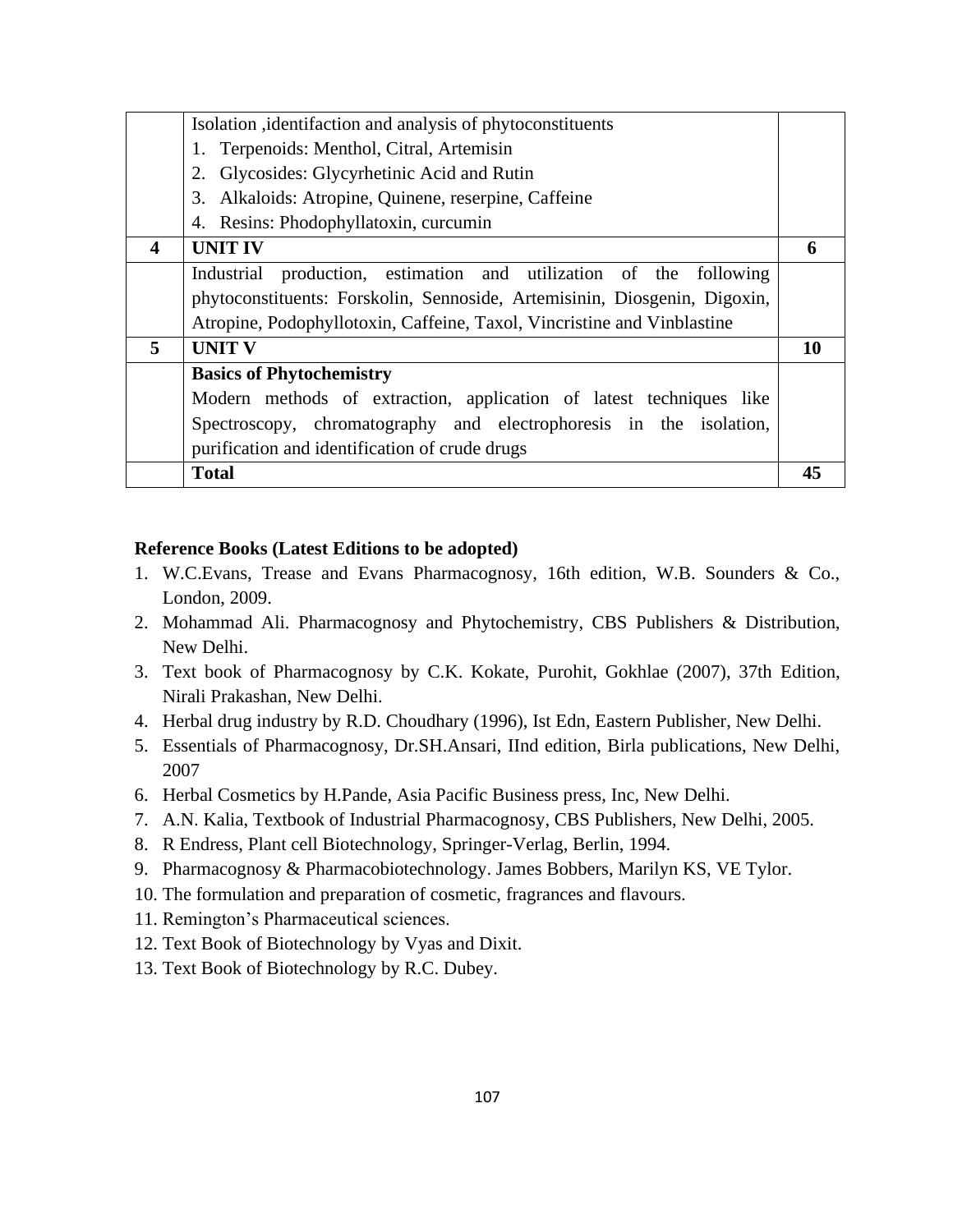# **BP505TPHARMACEUTICAL JURISPRUDENCE (Theory) 3 L + 1T / Week**

**Scope:** This course is designed to impart basic knowledge on importantlegislations related to the profession of pharmacy in India.

**Objectives**: Upon completion of the course, the student shall be able to understand:

- 1. The Pharmaceutical legislations and their implications in the development and marketing of pharmaceuticals.
- 2. Various Indian pharmaceutical Acts and Laws
- 3. The regulatory authorities and agencies governing the manufacture and sale of pharmaceuticals
- 4. The code of ethics during the pharmaceutical practice

| Sr. No.                 | <b>Content</b>                                                               | <b>Hours</b>            |
|-------------------------|------------------------------------------------------------------------------|-------------------------|
| $\mathbf{1}$            | UNIT I - Drugs and Cosmetics Act, 1940 and its rules 1945                    | 10                      |
| 1.1                     | Objectives, Definitions, Legal definitions of schedules to the act and rules | $\overline{\mathbf{3}}$ |
| 1.2                     | Import of drugs - Classes of drugs and cosmetics prohibited from import,     | $\overline{2}$          |
|                         | Import under license or permit. Offences and penalties.                      |                         |
| 1.3                     | Manufacture of drugs - Prohibition of manufacture and sale of certain drugs  | $\overline{2}$          |
| 1.4                     | Conditions for grant of license and conditions of license for manufacture of | $\overline{\mathbf{3}}$ |
|                         | drugs, Manufacture of drugs for test, examination and analysis, manufacture  |                         |
|                         | of new drug, loan license and repacking license                              |                         |
| $\overline{2}$          | UNIT II - Drugs and Cosmetics Act, 1940 and its rules 1945.                  | 10                      |
| 2.1                     | Detailed study of Schedule G, H, M, N, P,T,U, V, X, Y, Part XII B, Sch F &   | $\overline{\mathbf{4}}$ |
|                         | DMR (OA)                                                                     |                         |
| 2.2                     | Sale of Drugs - Wholesale, Retail sale and Restricted license. Offences and  | $\mathbf{1}$            |
|                         | penalties                                                                    |                         |
| 2.3                     | Labeling & Packing of drugs- General labeling requirements and specimen      | $\overline{2}$          |
|                         | labels for drugs and cosmetics, List of permitted colors. Offences and       |                         |
|                         | penalties.                                                                   |                         |
| 2.4                     | Administration of the act and rules - Drugs Technical Advisory Board,        | $\overline{\mathbf{3}}$ |
|                         | Central drugs Laboratory, Drugs Consultative Committee, Government drug      |                         |
|                         | analysts, Licensing authorities, controlling authorities, Drugs Inspectors   |                         |
| $\overline{\mathbf{3}}$ | <b>UNIT III</b>                                                              | 10                      |
| 3.1                     | Pharmacy Act -1948: Objectives, Definitions, Pharmacy Council of India;      | $\overline{3}$          |
|                         | its constitution and functions, Education Regulations, State and Joint state |                         |
|                         | pharmacy councils; constitution and functions, Registration of Pharmacists,  |                         |
|                         | <b>Offences and Penalties</b>                                                |                         |
| 3.2                     | Medicinal and Toilet Preparation Act -1955: Objectives, Definitions,         | $\overline{\mathbf{3}}$ |
|                         | Licensing, Manufacture In bond and Outside bond, Export of alcoholic         |                         |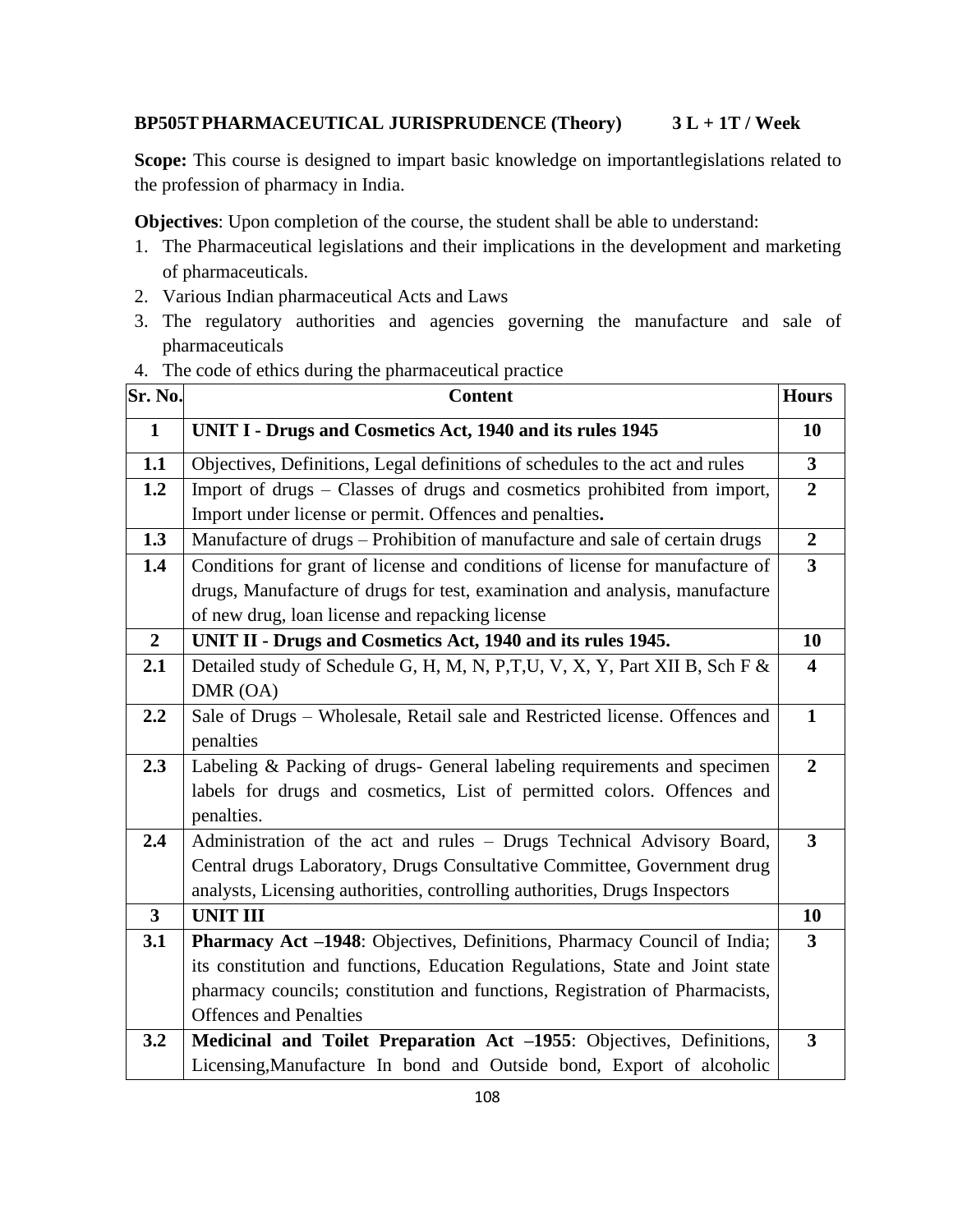|                         | preparations, Manufacture of Ayurvedic, Homeopathic, Patent & Proprietary      |                         |
|-------------------------|--------------------------------------------------------------------------------|-------------------------|
|                         | Preparations. Offences and Penalties                                           |                         |
| 3.3                     | Narcotic Drugs and Psychotropic substances Act-1985 and Rules:                 | $\overline{\mathbf{4}}$ |
|                         | Objectives, Definitions, Authorities and Officers, Constitution and Functions  |                         |
|                         | of narcotic & Psychotropic Consultative Committee, National Fund for           |                         |
|                         | Controlling the Drug Abuse, Prohibition, Control and Regulation, opium         |                         |
|                         | poppy cultivation and production of poppy straw, manufacture, sale and         |                         |
|                         | export of opium, Offences and Penalties                                        |                         |
| $\overline{\mathbf{4}}$ | <b>UNIT IV</b>                                                                 | 08                      |
| 4.1                     | Study of Salient Features of Drugs and magic remedies Act and its              | $\overline{2}$          |
|                         | rules: Objectives, Definitions, Prohibition of certain advertisements, Classes |                         |
|                         | of Exempted advertisements, Offences and Penalties                             |                         |
| 4.2                     | Prevention of Cruelty to animals Act-1960: Objectives, Definitions,            | $\overline{\mathbf{3}}$ |
|                         | InstitutionalAnimal Ethics Committee, Breeding and Stocking of Animals,        |                         |
|                         | Performance of Experiments, Transfer and acquisition of animals for            |                         |
|                         | experiment, Records, Power to suspend or revoke registration, Offences and     |                         |
|                         | Penalties                                                                      |                         |
| 4.3                     | National Pharmaceutical Pricing Authority: Drugs Price Control Order           | $\overline{3}$          |
|                         | (DPCO)-2013. Objectives, Definitions, Sale prices of bulk drugs, Retail        |                         |
|                         | price of formulations, Retail price and ceiling price of scheduled             |                         |
|                         | formulations, National List of Essential Medicines (NLEM)                      |                         |
| $\overline{5}$          | <b>UNIT V</b>                                                                  | 07                      |
| 5.1                     | Pharmaceutical Legislations - A brief review, Introduction, Study of drugs     | $\mathbf{1}$            |
|                         | enquirycommittee, Health survey and development committee, Hathi               |                         |
|                         | committee and Mudaliar committee                                               |                         |
| 5.2                     | Code of Pharmaceutical ethics D efinition, Pharmacist in relation to his       | $\mathbf{1}$            |
|                         | job, trade, medical profession and his profession, Pharmacist's oath           |                         |
| 5.3                     | <b>Medical Termination of pregnancy act</b>                                    | $\mathbf{1}$            |
| 5.4                     | <b>Right to information Act</b>                                                | $\mathbf{1}$            |
| 5.5                     | <b>Introduction to Intellectual Property Rights (IPR)</b>                      | 3                       |
|                         | <b>Total</b>                                                                   | 45                      |

- 1. Forensic Pharmacy by B. Suresh
- 2. Text book of Forensic Pharmacy by B.M. Mithal
- 3. Hand book of drug law-by M.L. Mehra
- 4. A text book of Forensic Pharmacy by N.K. Jain
- 5. Drugs and Cosmetics Act/Rules by Govt. of India publications.
- 6. Medicinal and Toilet preparations act 1955 by Govt. of India publications.
- 7. Narcotic drugs and psychotropic substances act by Govt. of India publications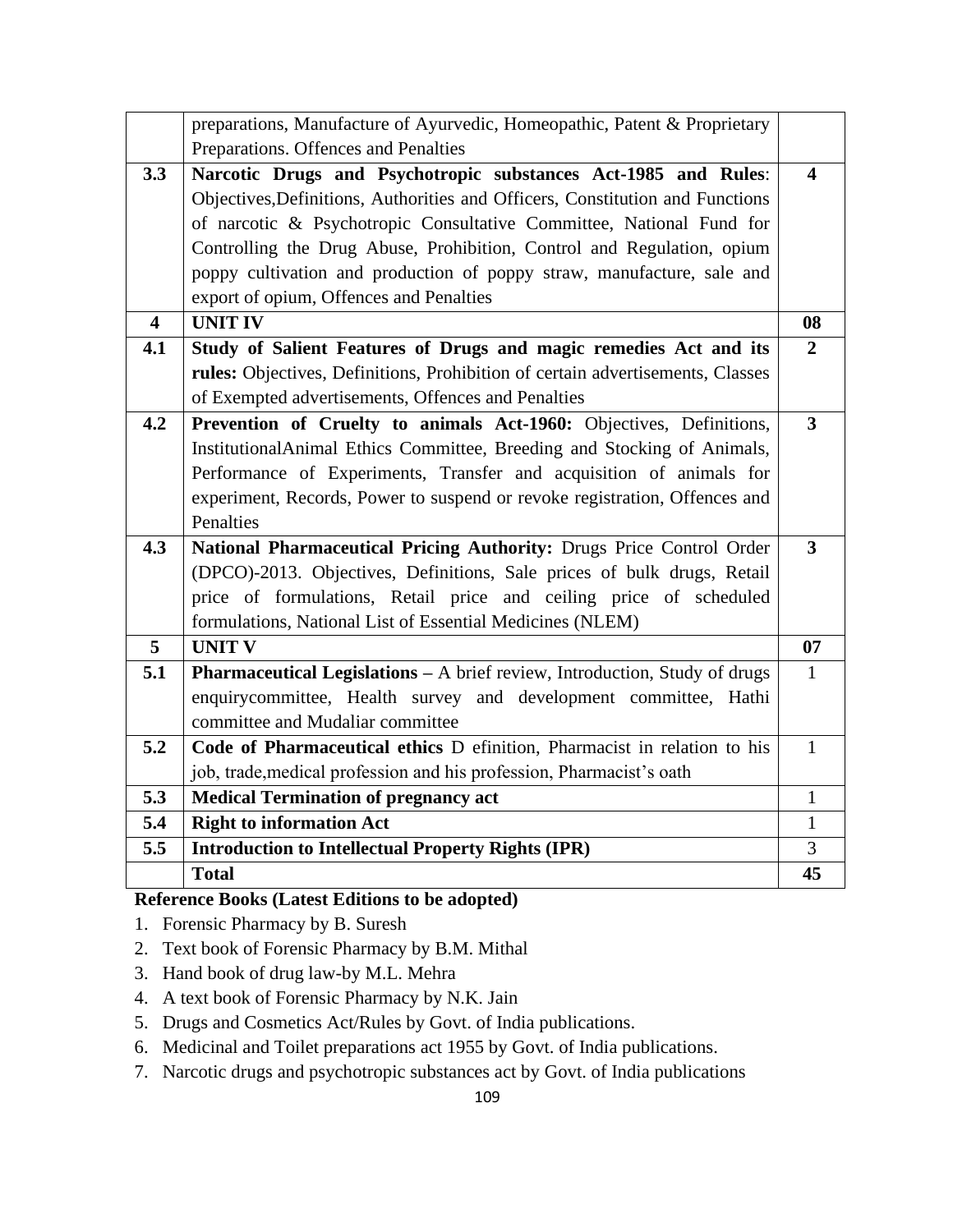- 8. Drugs and Magic Remedies act by Govt. of India publication
- 9. Bare Acts of the said laws published by Government. Reference books (Theory)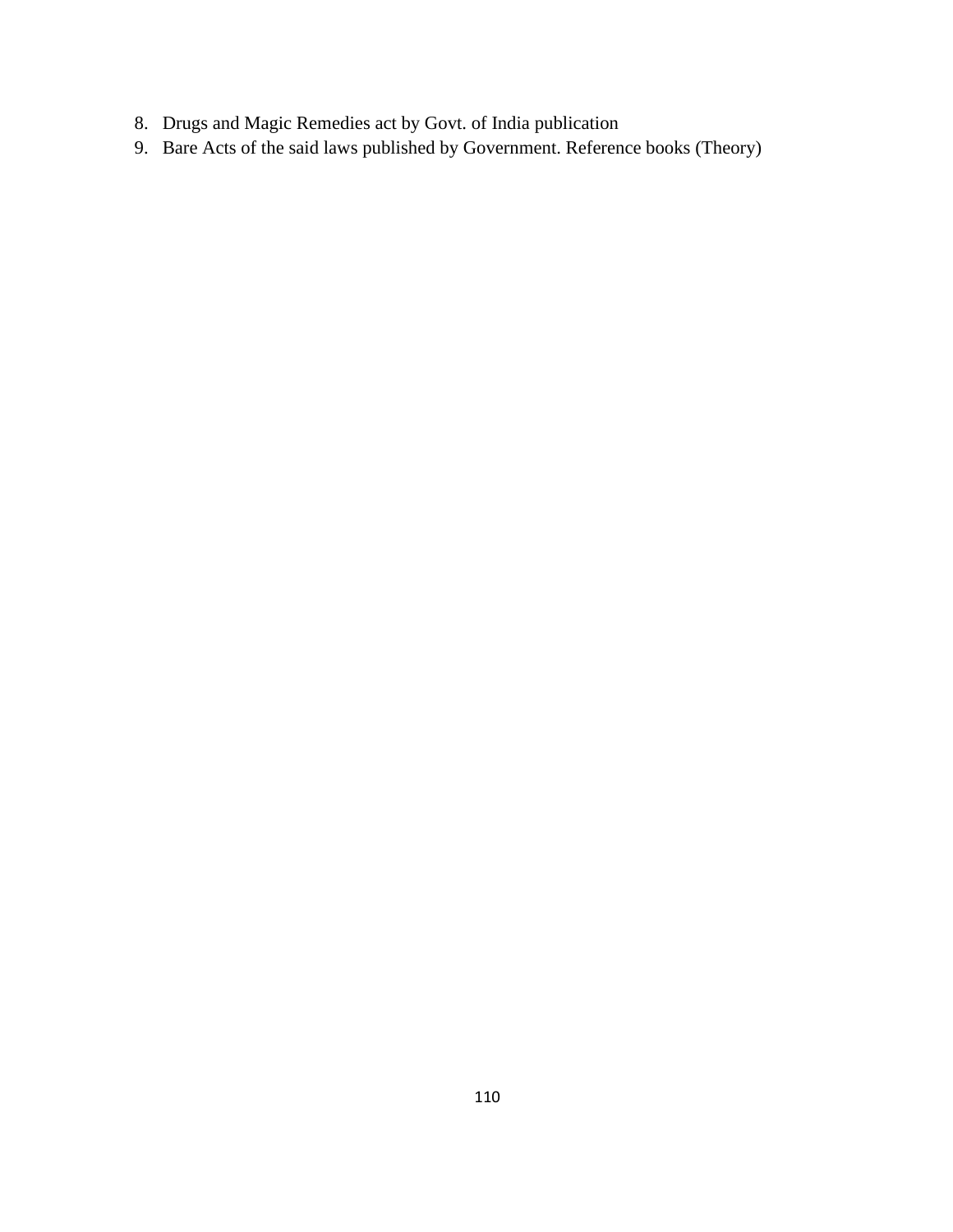### **BP506P INDUSTRIAL PHARMACY(Practical)4 Hours/week**

- 1. Preformulation studies on paracetamol/aspirin/or any other drug
- 2. Preparation and evaluation of Paracetamol tablets
- 3. Preparation and evaluation of Aspirin tablets
- 4. Coating of tablets- film coating of tables/granules
- 5. Preparation and evaluation of Tetracycline capsules
- 6. Preparation of Calcium Gluconate injection
- 7. Preparation of Ascorbic Acid injection
- 8. Quality control test of (as per IP) marketed tablets and capsules
- 9. Preparation of Eye drops/ and Eye ointments
- 10. Preparation of Creams (cold / vanishing cream)
- 11. Evaluation of Glass containers (as per IP)

### **Recommended Books: (Latest Editions)**

- 1. Pharmaceutical dosage forms Tablets, volume 1 -3 by H.A. Liberman, Leon Lachman &J.B.Schwartz
- 2. Pharmaceutical dosage form Parenteral medication vol-  $1&2$  by Liberman & Lachman
- 3. Pharmaceutical dosage form disperse system VOL-1 by Liberman & Lachman
- 4. Modern Pharmaceutics by Gilbert S. Banker & C.T. Rhodes, 3rd Edition
- 5. Remington: The Science and Practice of Pharmacy, 20th edition Pharmaceutical Science (RPS)
- 6. Theory and Practice of Industrial Pharmacy by Liberman & Lachman
- 7. Pharmaceutics- The science of dosage form design by M.E.Aulton, Churchill livingstone, Latest edition
- 8. Introduction to Pharmaceutical Dosage Forms by H. C.Ansel, Lea &Febiger, Philadelphia, 5<sup>th</sup>edition, 2005
- 9. Drug stability Principles and practice by Cartensen & C.J. Rhodes, 3rd Edition, Marcel Dekker Series, Vol 107.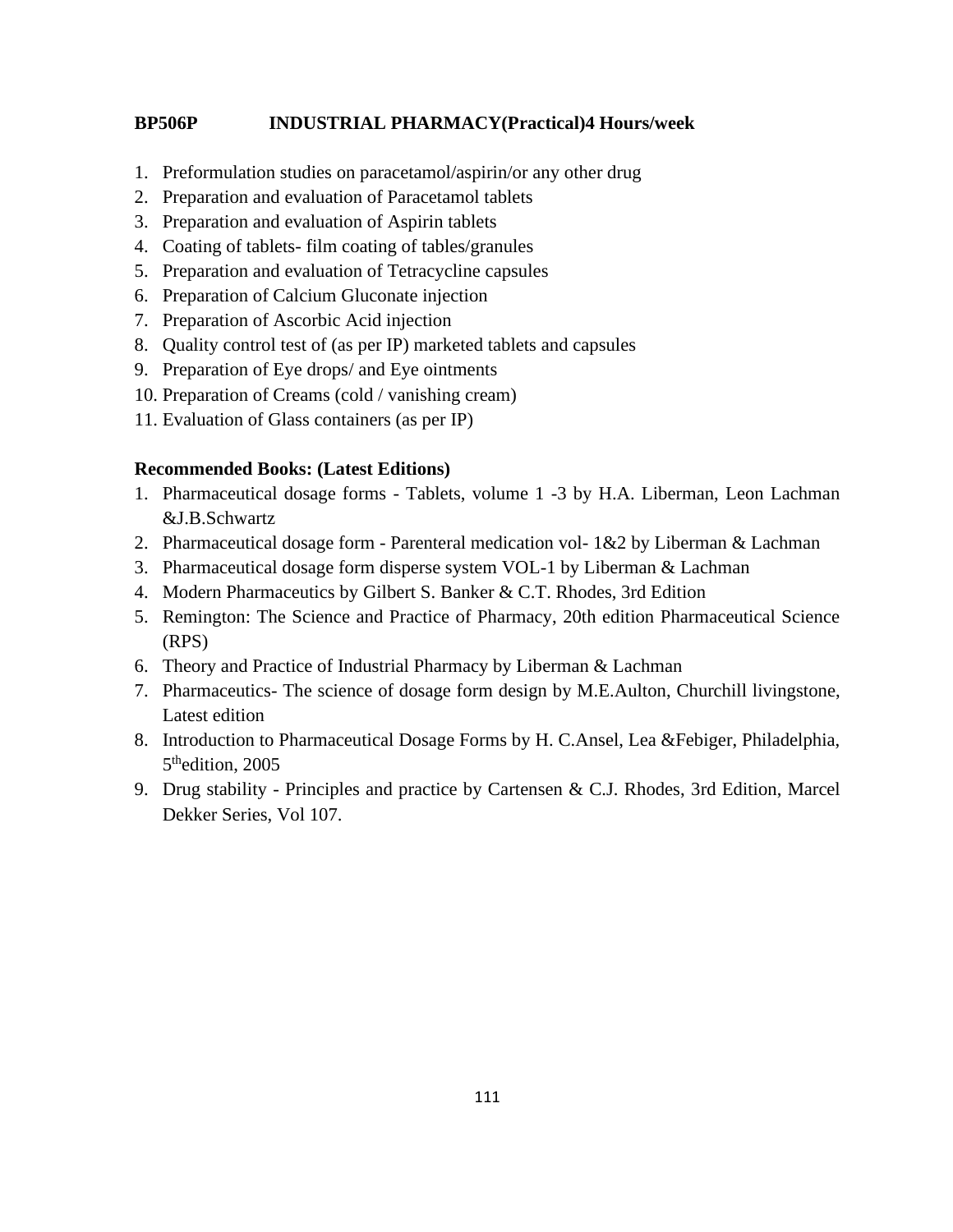#### **BP507P PHARMACOLOGY-II (Practical) 4Hours/Week**

- 1. Introduction to *in-vitro* pharmacology and physiological salt solutions.
- 2. Effect of drugs on isolated frog heart.
- 3. Effect of drugs on blood pressure and heart rate of dog.
- 4. Study of diuretic activity of drugs using rats/mice.
- 5. DRC of acetylcholine using frog rectus abdominis muscle.
- 6. Effect of physostigmine and atropine on DRC of acetylcholine using frog rectus abdominis muscle and rat ileum respectively.
- 7. Bioassay of histamine using guinea pig ileum by matching method.
- 8. Bioassay of oxytocin using rat uterine horn by interpolation method.
- 9. Bioassay of serotonin using rat fundus strip by three point bioassay.
- 10. Bioassay of acetylcholine using rat ileum/colon by four point bioassay.
- 11. Determination of  $PA_2$  value of prazosin using rat anococcygeus muscle (by Schilds plot method).
- 12. Determination of PD<sup>2</sup> value using guinea pig ileum.
- 13. Effect of spasmogens and spasmolytics using rabbit jejunum.
- 14. Anti-inflammatory activity of drugs using carrageenan induced paw-edema model.
- 15. Analgesic activity of drug using central and peripheral methods

*Note: All laboratory techniques and animal experiments are demonstrated by simulated experiments by softwares and videos*

#### **Recommended Books (Latest Editions)**

- 1. Rang H. P., Dale M. M., Ritter J. M., Flower R. J., Rang and Dale's Pharmacology, Churchil Livingstone Elsevier
- 2. Katzung B. G., Masters S. B., Trevor A. J., Basic and clinical pharmacology, Tata Mc Graw-Hill.
- 3. Goodman and Gilman's, The Pharmacological Basis of Therapeutics
- 4. Marry Anne K. K., Lloyd Yee Y., Brian K. A., Robbin L.C., Joseph G. B., Wayne A. K., Bradley R.W., Applied Therapeutics, The Clinical use of Drugs, The Point Lippincott Williams & Wilkins.
- 5. Mycek M.J, Gelnet S.B and Perper M.M. Lippincott's Illustrated Reviews-Pharmacology.
- 6. K.D.Tripathi. Essentials of Medical Pharmacology, , JAYPEE Brothers Medical Publishers (P) Ltd, New Delhi.
- 7. Sharma H. L., Sharma K. K., Principles of Pharmacology, Paras medical publisher
- 8. Modern Pharmacology with clinical Applications, by Charles R.Craig& Robert.
- 9. Ghosh MN. Fundamentals of Experimental Pharmacology. Hilton & Company, Kolkata.
- 10. Kulkarni SK. Handbook of experimental pharmacology. Vallabh Prakashan.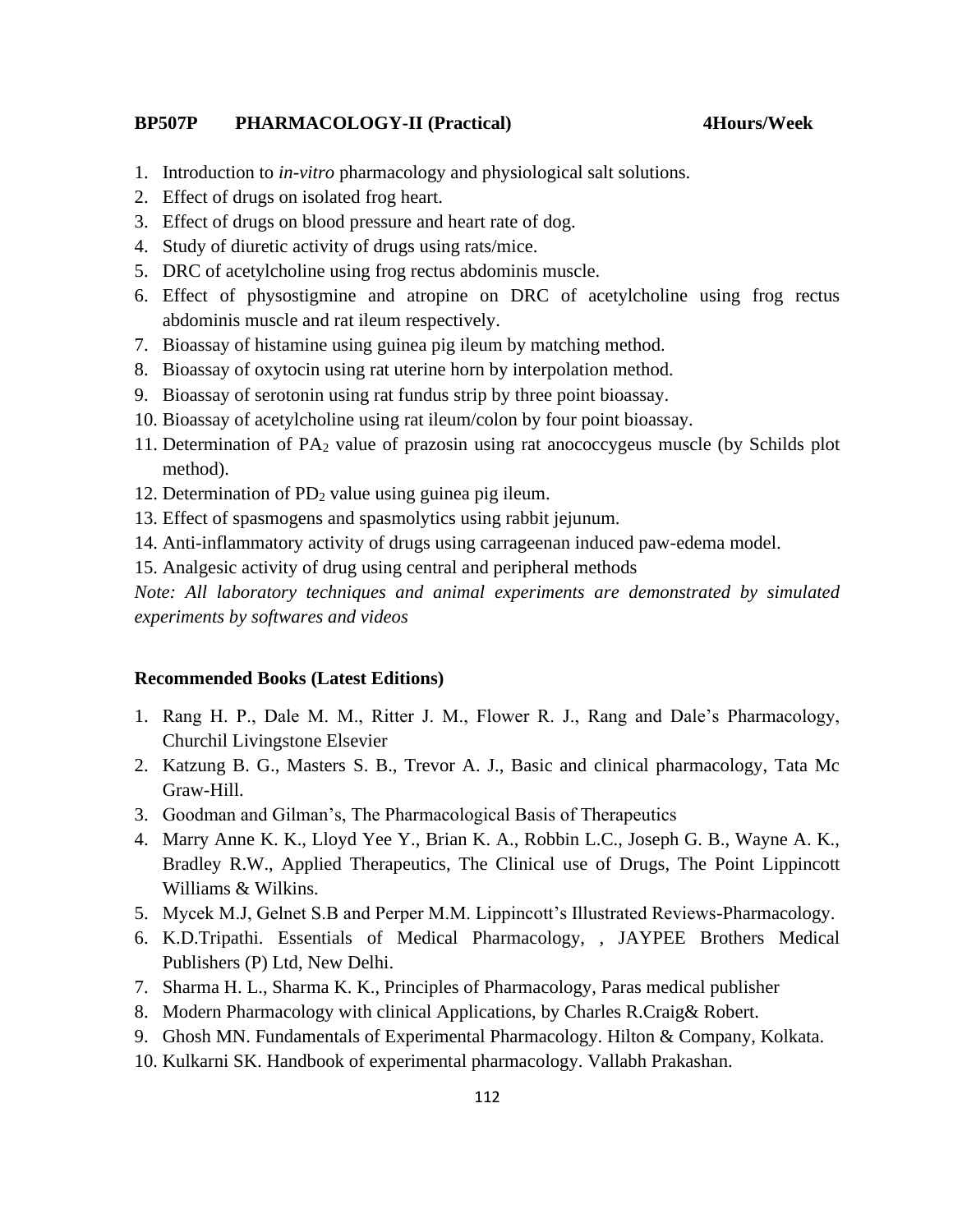# **BP508P PHARMACOGNOSY AND PHYTOCHEMISTRY II (Practical) 4 Hours/Week**

- 1. Morphology, histology and powder characteristics & extraction & detection of: Cinchona, Cinnamon, Senna, Clove, Ephedra, Fennel and Coriander
- 2. Exercise involving isolation & detection of active principles
	- a. Caffeine from tea dust.
	- b. Diosgenin from Dioscorea
	- c. Atropine from Belladonna
	- d. Sennosides from Senna
- 3. Separation of sugars by Paper chromatography
- 4. TLC of herbal extract
- 5. Distillation of volatile oils and detection of phytoconstitutents by TLC
- 6. Analysis of crude drugs by chemical tests: **(**i) Asafoetida (ii) Benzoin (iii) Colophony (iv) Aloes (v) Myrrh

### **Recommended Books: (Latest Editions)**

- 1. W.C.Evans, Trease and Evans Pharmacognosy, 16th edition, W.B. Sounders & Co., London, 2009.
- 2. Mohammad Ali. Pharmacognosy and Phytochemistry, CBS Publishers & Distribution, New Delhi.
- 3. Text book of Pharmacognosy by C.K. Kokate, Purohit, Gokhlae (2007), 37th Edition, Nirali Prakashan, New Delhi.
- 4. Herbal drug industry by R.D. Choudhary (1996), Ist Edn, Eastern Publisher, New Delhi.
- 5. Essentials of Pharmacognosy, Dr.SH.Ansari, IInd edition, Birla publications, New Delhi, 2007
- 6. Herbal Cosmetics by H.Pande, Asia Pacific Business press, Inc, New Delhi.
- 7. A.N. Kalia, Textbook of Industrial Pharmacognosy, CBS Publishers, New Delhi, 2005.
- 8. R Endress, Plant cell Biotechnology, Springer-Verlag, Berlin, 1994.
- 9. Pharmacognosy & Pharmacobiotechnology. James Bobbers, Marilyn KS, VE Tylor.
- 10. The formulation and preparation of cosmetic, fragrances and flavours.
- 11. Remington's Pharmaceutical sciences.
- 12. Text Book of Biotechnology by Vyas and Dixit.
- 13. Text Book of Biotechnology by R.C. Dubey.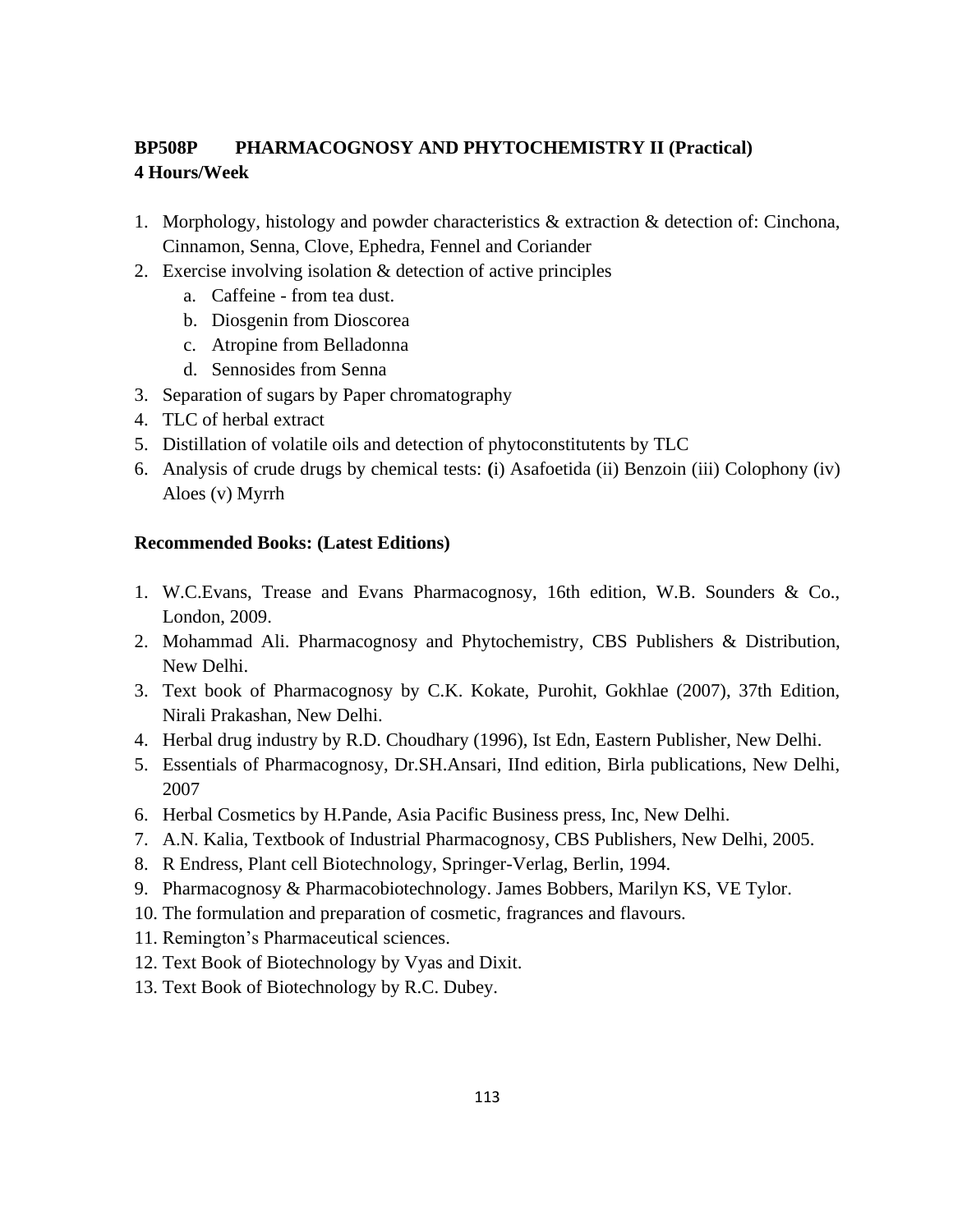**SEMESTER VI**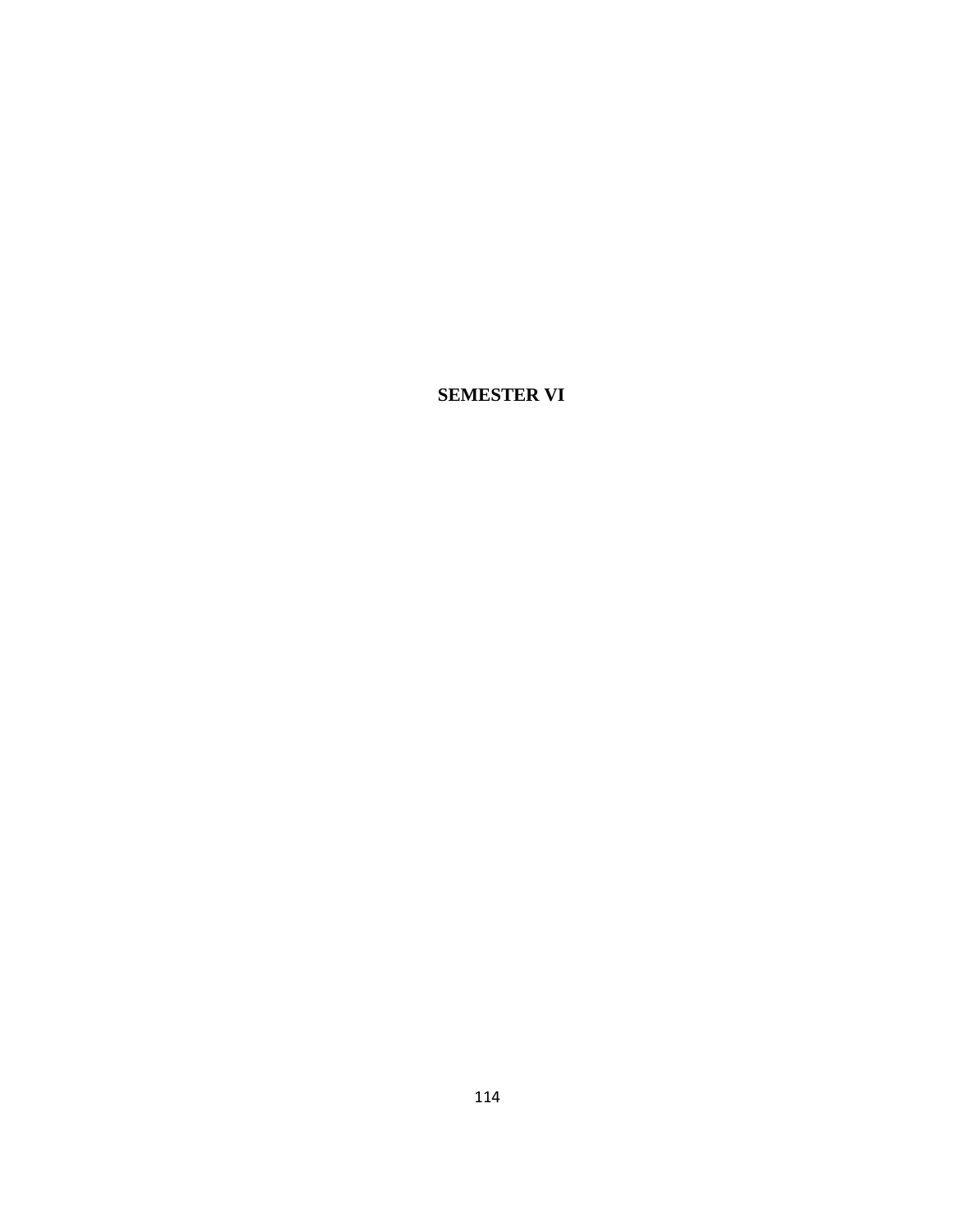#### **BP601T MEDICINAL CHEMISTRY – III (Theory) 3 L + 1T / Week**

**Scope**: This subject is designed to impart fundamental knowledge on the structure,chemistry and therapeutic value of drugs. The subject emphasis on modern techniques of rational drug design like quantitative structure activity relationship (QSAR), Prodrug concept, combinatorial chemistry and Computer aided drug design (CADD). The subject also emphasizes on the chemistry, mechanism of action, metabolism, adverse effects, Structure Activity Relationships (SAR), therapeutic uses and synthesis of important drugs.

**Objectives:** Upon completion of the course student shall be able to

- 1. Understand the importance of drug design and different techniques of drug design.
- 2. Understand the chemistry of drugs with respect to their biological activity.
- 3. Know the metabolism, adverse effects and therapeutic value of drugs.
- 4. Know the importance of SAR of drugs.

| Sr.            | <b>Content</b>                                                                       | <b>Hours</b> |
|----------------|--------------------------------------------------------------------------------------|--------------|
| No.            | Study of the development of the following classes of drugs, Classification,          |              |
|                | mechanism of action, uses of drugs mentioned in the course, Structure                |              |
|                | activity relationship of selective class of drugs as specified in the course and     |              |
|                | synthesis of drugs superscripted by $(*)$                                            |              |
| $\mathbf{1}$   | <b>UNIT I</b>                                                                        | 10           |
|                | <b>Antibiotics</b>                                                                   |              |
|                | Historical background, Nomenclature, Stereochemistry, Structure activity             |              |
|                | relationship, Chemical degradation classification and important products of          |              |
|                | the following classes.                                                               |              |
|                | (a) $\beta$ -Lactam antibiotics: Penicillin, Cepholosporins,<br>$\beta$<br>Lactamase |              |
|                | inhibitors, Monobactams                                                              |              |
|                | (b) <b>Aminoglycosides:</b> Streptomycin, Neomycin, Kanamycin                        |              |
|                | (c) Tetracyclines: Tetracycline, Oxytetracycline, Chlortetracycline, Minocycl        |              |
|                | ine, Doxycycline                                                                     |              |
| $\overline{2}$ | <b>UNIT II</b>                                                                       | 10           |
|                | <b>Antibiotics</b>                                                                   |              |
|                | Historical background, Nomenclature, Stereochemistry, Structure activity             |              |
|                | relationship, Chemical degradation classification and important products of          |              |
|                | the following classes.                                                               |              |
|                | (a) Macrolide: Erythromycin Clarithromycin, Azithromycin.                            |              |
|                | (b) Miscellaneous: Chloramphenicol*, Clindamycin.                                    |              |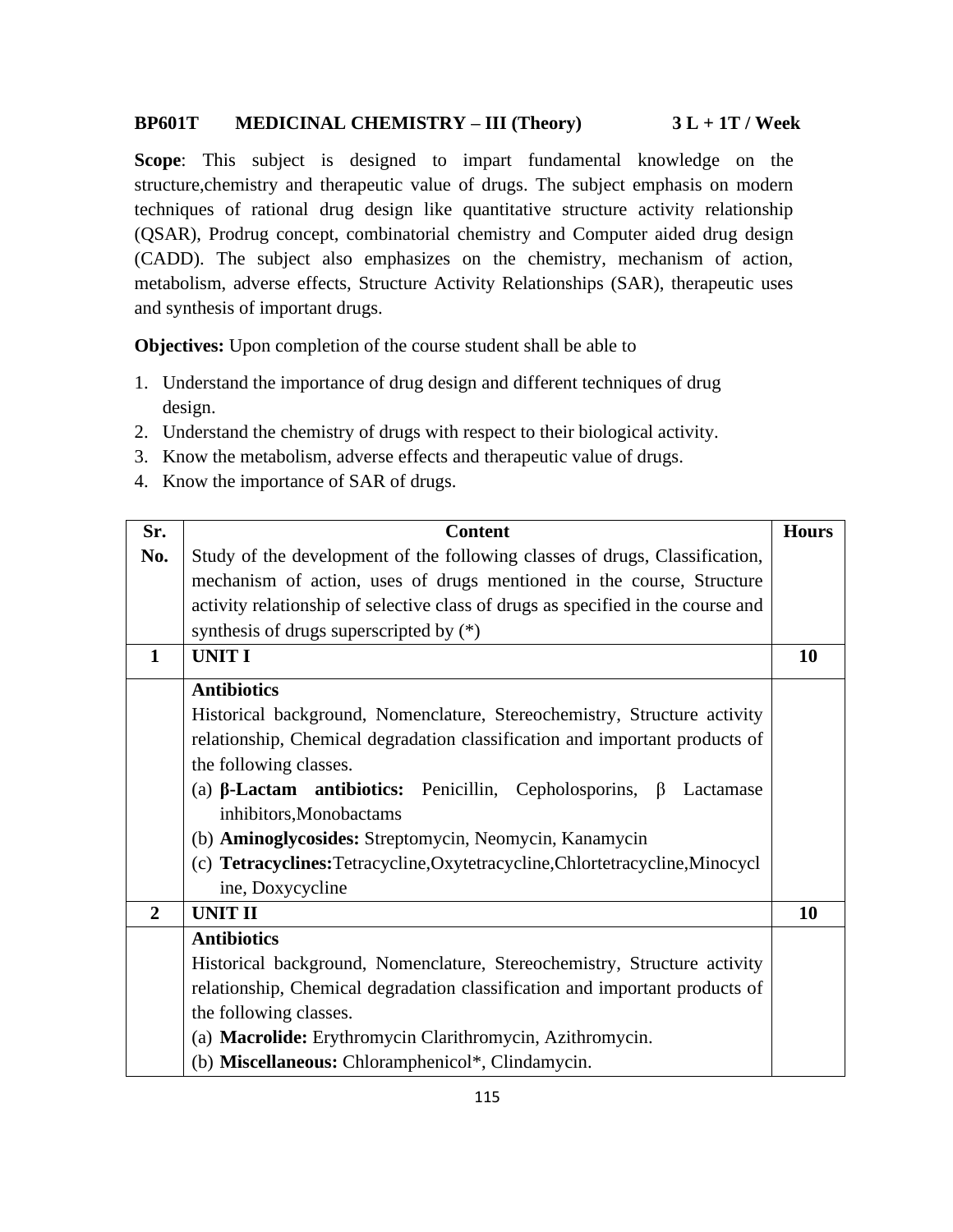|                         | (c) Prodrugs: Basic concepts and application of prodrugs design.                  |                         |
|-------------------------|-----------------------------------------------------------------------------------|-------------------------|
|                         | (d) Antimalarials: Etiology of malaria.                                           |                         |
|                         | (e) Quinolines:<br>SAR,<br>Quinine<br>sulphate,<br>Chloroquine*,                  |                         |
|                         | Quinacrine<br>Amodiaquine, Primaquine phosphate, Pamaquine*,                      |                         |
|                         | hydrochloride, Mefloquine.                                                        |                         |
|                         | (f) Biguanides and dihydro triazines: Cycloguanil pamoate, Proguanil.             |                         |
|                         | (g) Miscellaneous: Pyrimethamine, Artesunete, Artemether, Atovoquone.             |                         |
| $\overline{3}$          | <b>UNIT III</b>                                                                   | <b>10</b>               |
| 3.1                     | <b>Anti-tubercular Agents:</b>                                                    | $\overline{\mathbf{3}}$ |
|                         | (a) Synthetic<br>anti<br>tubercular<br><b>agents:</b> Isoniozid*,<br>Ethionamide, |                         |
|                         | Ethambutol, Pyrazinamide, Para amino salicylic acid.*                             |                         |
|                         | antibiotics:<br>(b) Anti-tubercular<br>Rifampicin,<br>Rifabutin,                  |                         |
|                         | CycloserineStreptomycine, Capreomycin sulphate.                                   |                         |
| 3.2                     | Urinary tract anti-infective agents :                                             | $\overline{3}$          |
|                         | (a) Quinolones: SAR of quinolones, Nalidixic Acid, Norfloxacin,                   |                         |
|                         | Enoxacin, Ciprofloxacin*, Ofloxacin, Lomefloxacin,<br>Sparfloxacin,               |                         |
|                         | Gatifloxacin, Moxifloxacin                                                        |                         |
|                         | (b) Miscellaneous: Furazolidine, Nitrofurantoin*, Methanamine.                    |                         |
| 3.3                     | <b>Antiviral agents:</b>                                                          | $\overline{\mathbf{4}}$ |
|                         | Amantadine hydrochloride, Rimantadine hydrochloride, Idoxuridine                  |                         |
|                         | trifluoride, Acyclovir*, Gancyclovir, Zidovudine, Didanosine, Zalcitabine,        |                         |
|                         | Lamivudine, Loviride, Delavirding, Ribavirin, Saquinavir, Indinavir,              |                         |
|                         | Ritonavir.                                                                        |                         |
| $\overline{\mathbf{4}}$ | <b>UNIT IV</b>                                                                    | 08                      |
| 4.1                     | <b>Antifungal agents:</b>                                                         | $\boldsymbol{2}$        |
|                         | (a) Antifungal<br>antibiotics:<br>Amphotericin-B, Nystatin,<br>Natamycin,         |                         |
|                         | Griseofulvin.                                                                     |                         |
|                         | (b) Synthetic<br><b>Antifungal</b><br>Clotrimazole,<br>Econazole,<br>agents:      |                         |
|                         | Butoconazole, Oxiconazole Tioconozole, Miconazole*, Ketoconazole,                 |                         |
|                         | Terconazole, Itraconazole, Fluconazole, Naftifine hydrochloride,                  |                         |
|                         | Tolnaftate*.                                                                      |                         |
| 4.2                     | Metronidazole*,<br>Tinidazole,<br>Anti-protozoal<br><b>Agents:</b><br>Ornidazole, | $\mathbf{1}$            |
|                         | Diloxanide, Iodoquinol, Pentamidine Isethionate, Atovaquone, Eflornithine.        |                         |
| 4.3                     | <b>Anthelmintics:</b><br>Diethylcarbamazine<br>citrate*,<br>Thiabendazole,        | $\mathbf{1}$            |
|                         | Albendazole, Niclosamide, Oxamniquine, Praziquinal,<br>Mebendazole*,              |                         |
|                         | Ivermectin                                                                        |                         |
| 4.4                     | <b>Sulphonamides and Sulfones:</b>                                                | $\overline{\mathbf{4}}$ |
|                         | Historical development, chemistry, classification and SAR of Sulfonamides:        |                         |
|                         | Sulphamethizole,<br>Sulfisoxazole,<br>Sulphamethizine,<br>Sulfacetamide*,         |                         |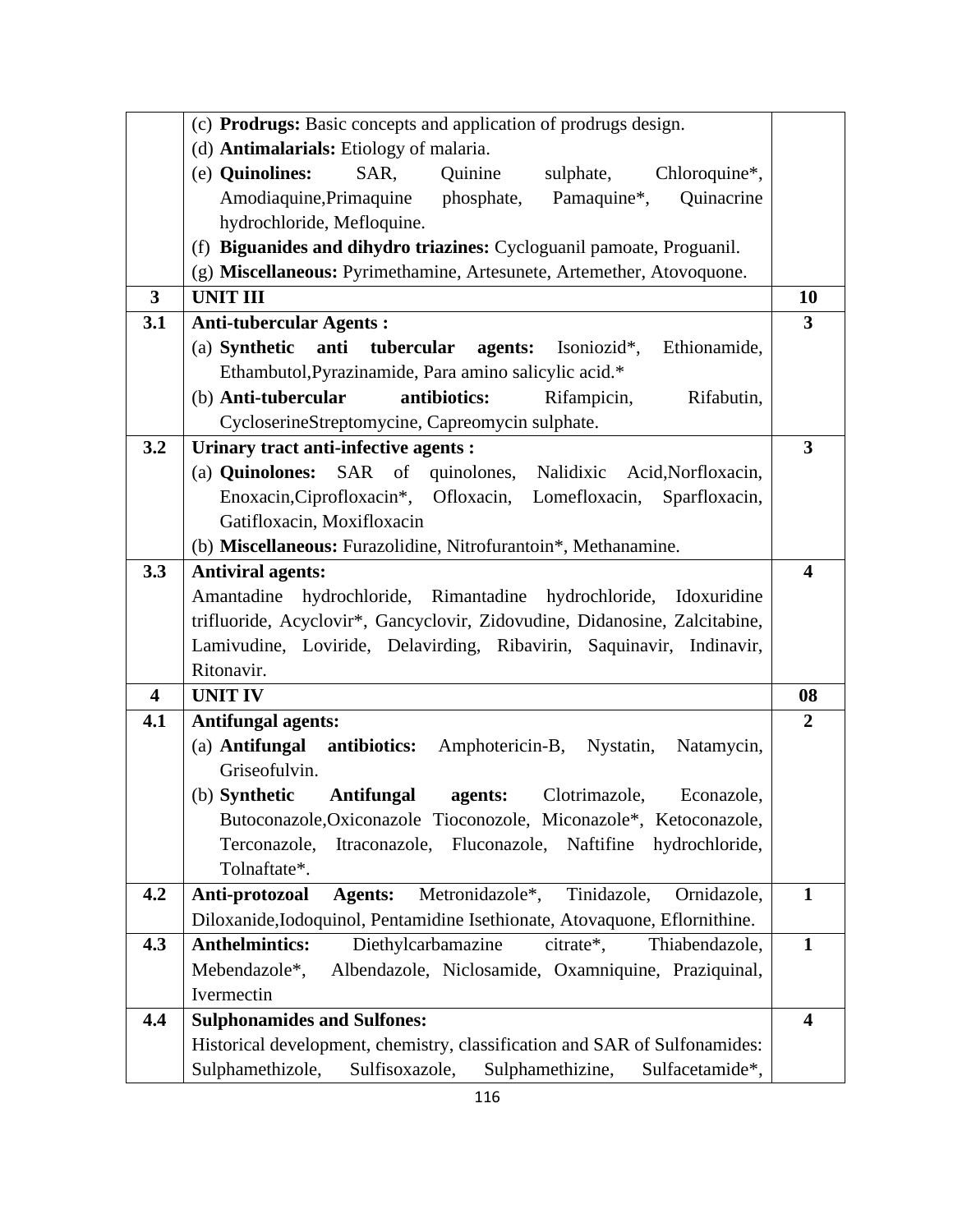|     | Sulphapyridine, Sulfamethoxaole*, Sulphadiazine, Mefenide<br>acetate.         |                |
|-----|-------------------------------------------------------------------------------|----------------|
|     | Sulfasalazine.                                                                |                |
|     | <b>Folate reductase inhibitors:</b> Trimethoprim <sup>*</sup> , Cotrimoxazole |                |
|     | <b>Sulfones: Dapsone*.</b>                                                    |                |
| 5   | <b>UNIT V</b>                                                                 | 07             |
| 5.1 | <b>Introduction to Drug Design</b>                                            | $\overline{5}$ |
|     | Various approaches used in drug design.                                       |                |
|     | Physicochemical parameters used in quantitative structure<br>activity         |                |
|     | relationship (QSAR) such as partition coefficient, Hammet's electronic        |                |
|     | parameter, Tafts steric parameter and Hansch analysis.                        |                |
|     | Pharmacophore modeling and docking techniques                                 |                |
|     |                                                                               |                |
| 5.2 | <b>Combinatorial Chemistry:</b> Concept<br>applications of<br>and             | ∍              |
|     | combinatorial chemistry: solid phase and solution phase synthesis.            |                |
|     | <b>Total</b>                                                                  | 45             |

- 1. Wilson and Giswold's Organic medicinal and Pharmaceutical Chemistry.
- 2. Foye's Principles of Medicinal Chemistry.
- 3. Burger's Medicinal Chemistry, Vol I to IV.
- 4. Introduction to principles of drug design- Smith and Williams.
- 5. Remington's Pharmaceutical Sciences.
- 6. Martindale's extra pharmacopoeia.
- 7. Organic Chemistry by I.L. Finar, Vol. II.
- 8. The Organic Chemistry of Drug Synthesis by Lednicer, Vol. 1-5.
- 9. Indian Pharmacopoeia.
- 10. Text book of practical organic chemistry- A.I.Vogel.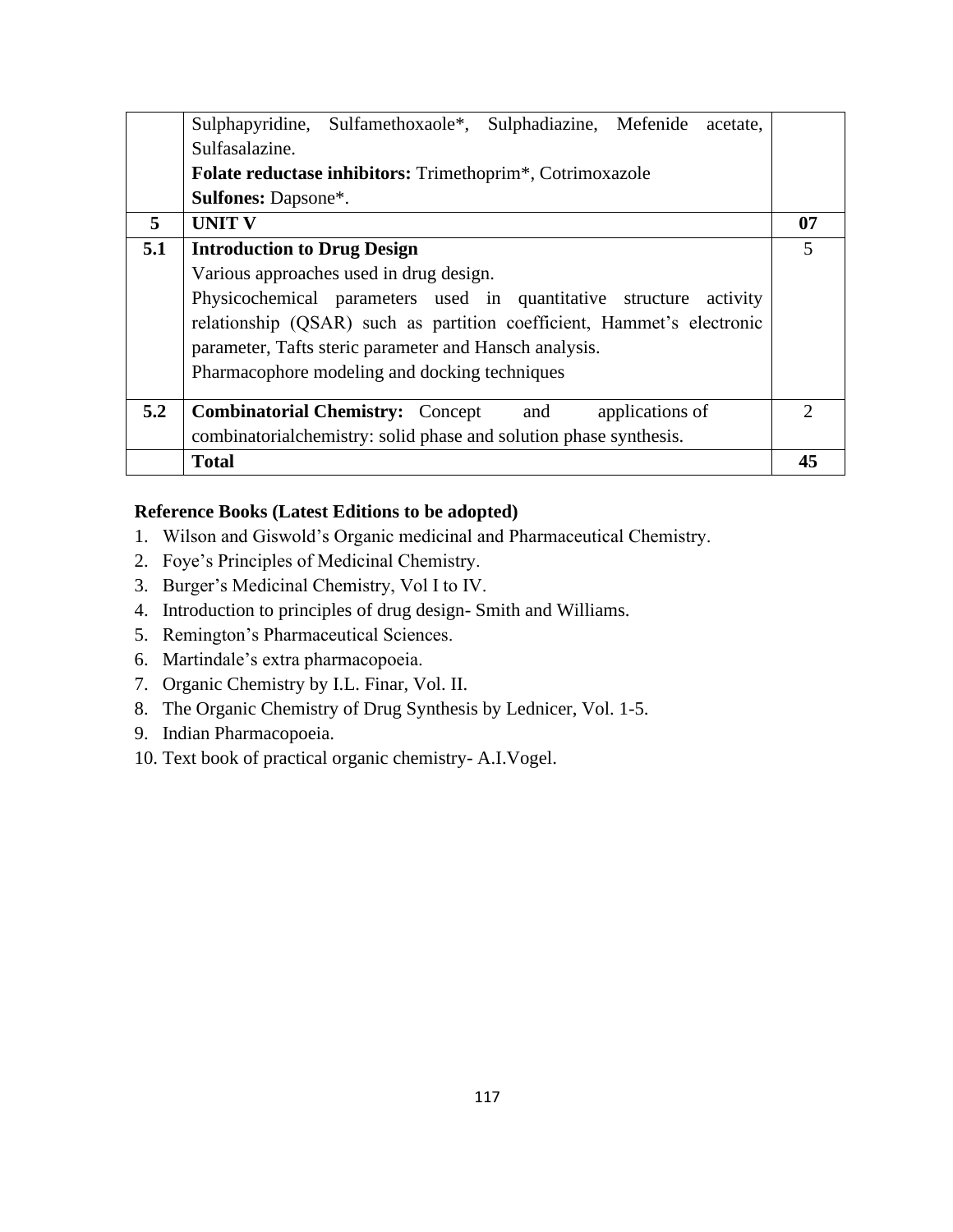# **BP602T PHARMACOLOGY-III (Theory) 3 L + 1T / Week**

**Scope:** This subject is intended to impart the fundamental knowledge on various aspects(classification, mechanism of action, therapeutic effects, clinical uses, side effects and contraindications) of drugs acting on respiratory and gastrointestinal system, infectiousdiseases, immuno-pharmacology and in addition, emphasis on the principles of toxicology and chronopharmacology.

**Objectives:** Upon completion of this course the student should be able to:

- 1. understand the mechanism of drug action and its relevance in the treatment of different infectious diseases
- 2. comprehend the principles of toxicology and treatment of various poisonings and
- 3. appreciate correlation of pharmacology with related medical sciences

| Sr.            | <b>Content</b>                                                                           | <b>Hours</b> |
|----------------|------------------------------------------------------------------------------------------|--------------|
| No.            |                                                                                          |              |
| $\mathbf{1}$   | <b>UNIT I</b>                                                                            | 10           |
| 1.1            | Pharmacology of drugs acting on Respiratory system                                       | 5            |
|                | Anti-asthmatic drugs<br>a.                                                               |              |
|                | Drugs used in the management of COPD<br>b.                                               |              |
|                | Expectorants and antitussives<br>$\mathbf{C}$ .                                          |              |
|                | Nasal decongestants<br>d.                                                                |              |
|                | Respiratory stimulants<br>e.                                                             |              |
| 1.2            | Pharmacology of drugs acting on the Gastrointestinal Tract                               | 5            |
|                | Antiulcer agents.<br>a.                                                                  |              |
|                | Drugs for constipation and diarrhoea.<br>$\mathbf{b}$ .                                  |              |
|                | Appetite stimulants and suppressants.<br>c.                                              |              |
|                | Digestants and carminatives.<br>d.                                                       |              |
|                | Emetics and anti-emetics.<br>e.                                                          |              |
| $\overline{2}$ | <b>UNIT II</b>                                                                           | 10           |
|                | <b>Chemotherapy</b>                                                                      |              |
|                | General principles of chemotherapy.<br>a.                                                |              |
|                | Sulfonamides and cotrimoxazole.<br>$h_{\cdot}$                                           |              |
|                | Antibiotics- Penicillins, cephalosporins, chloramphenicol, macrolides,<br>$\mathbf{c}$ . |              |
|                | quinolones and fluoroquinolins, tetracycline and aminoglycosides                         |              |
| 3              | <b>UNIT III</b>                                                                          | 10           |
|                | Chemotherapy                                                                             |              |
|                | a. Antitubercular agents                                                                 |              |
|                | b. Antileprotic agents                                                                   |              |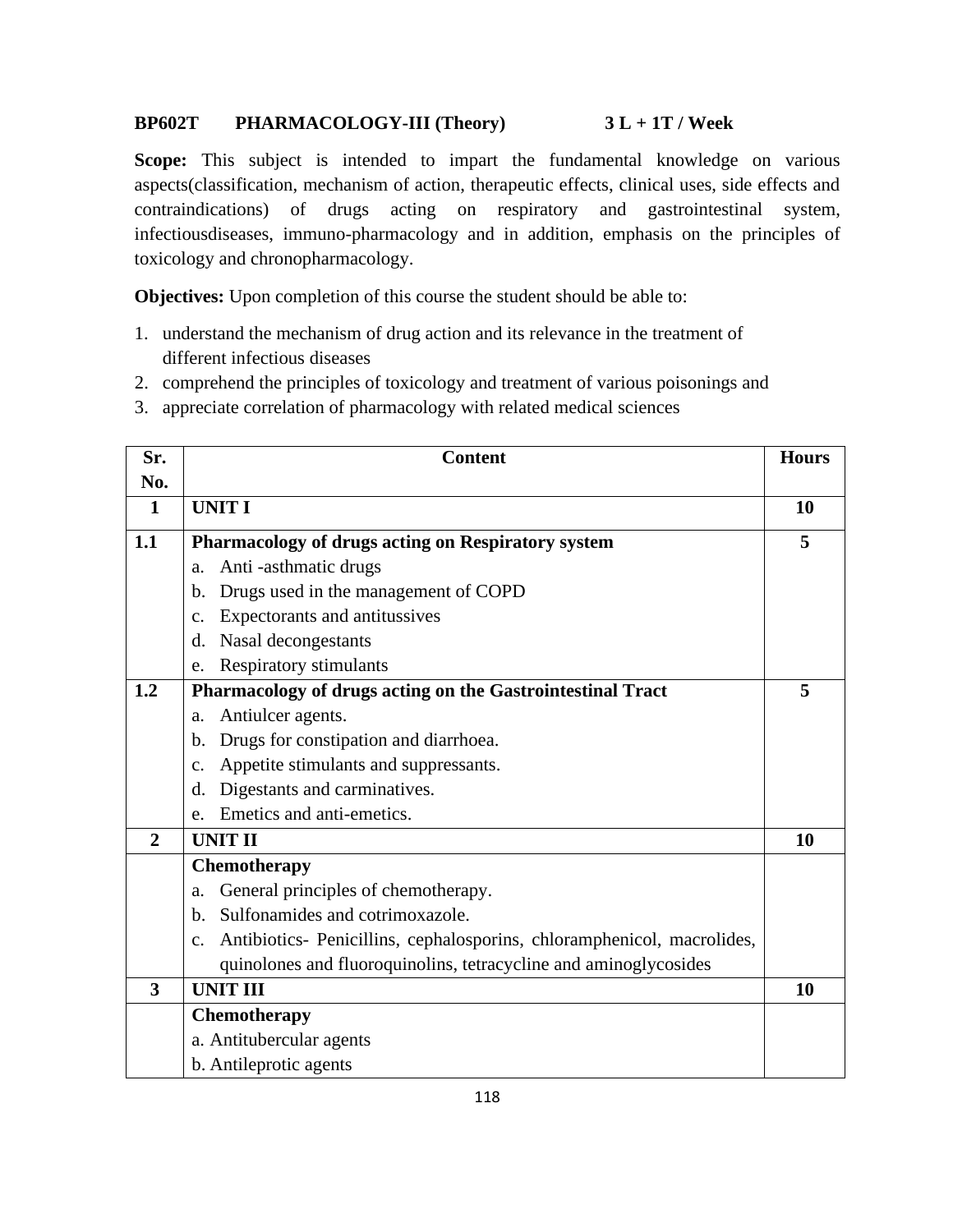|                         | c. Antifungal agents                                                          |    |
|-------------------------|-------------------------------------------------------------------------------|----|
|                         | d. Antiviral drugs                                                            |    |
|                         | e.Anthelmintics                                                               |    |
|                         | f. Antimalarial drugs                                                         |    |
|                         | g. Antiamoebic agents                                                         |    |
| $\overline{\mathbf{4}}$ | <b>UNIT IV</b>                                                                | 08 |
| 4.1                     | Chemotherapy                                                                  | 3  |
|                         | Urinary tract infections and sexually transmitted diseases.<br>a.             |    |
|                         | b. Chemotherapy of malignancy                                                 |    |
| 4.2                     | Immunopharmacology                                                            | 5  |
|                         |                                                                               |    |
|                         | Immunostimulants<br>a.                                                        |    |
|                         | b. Immunosuppressant                                                          |    |
|                         | c. Protein drugs, monoclonal antibodies, target drugs to                      |    |
|                         | d. antigen, biosimilars                                                       |    |
| 5                       | <b>UNIT V</b>                                                                 | 07 |
| 5.1                     | <b>Principles of toxicology</b>                                               | 6  |
|                         | Definition and basic knowledge of acute, subacute and chronic toxicity.<br>a. |    |
|                         | b. Definition and basic knowledge of genotoxicity, carcinogenicity,           |    |
|                         | teratogenicity and mutagenicity                                               |    |
|                         | c. General principles of treatment of poisoning                               |    |
|                         | d. Clinical symptoms and management of barbiturates, morphine,                |    |
|                         | organophosphosphorus compound and lead, mercury and arsenic                   |    |
|                         | poisoning                                                                     |    |
| 5.2                     | Chronopharmacology                                                            | 1  |
|                         | Definition of rhythm and cycles.<br>a.                                        |    |
|                         | Biological clock and their significance leading to chronotherapy<br>b.        |    |
|                         | <b>Total</b>                                                                  | 45 |

- 1. Rang H. P., Dale M. M., Ritter J. M., Flower R. J., Rang and Dale's Pharmacology,Churchil Livingstone Elsevier
- 2. Katzung B. G., Masters S. B., Trevor A. J., Basic and clinical pharmacology, Tata Mc Graw-Hill
- 3. Goodman and Gilman's, The Pharmacological Basis of Therapeutics
- 4. Marry Anne K. K., Lloyd Yee Y., Brian K. A., Robbin L.C., Joseph G. B., Wayne A. K., Bradley R.W., Applied Therapeutics, The Clinical use of Drugs. The Point Lippincott Williams & Wilkins
- 5. Mycek M.J, Gelnet S.B and Perper M.M. Lippincott's Illustrated Reviews-Pharmacology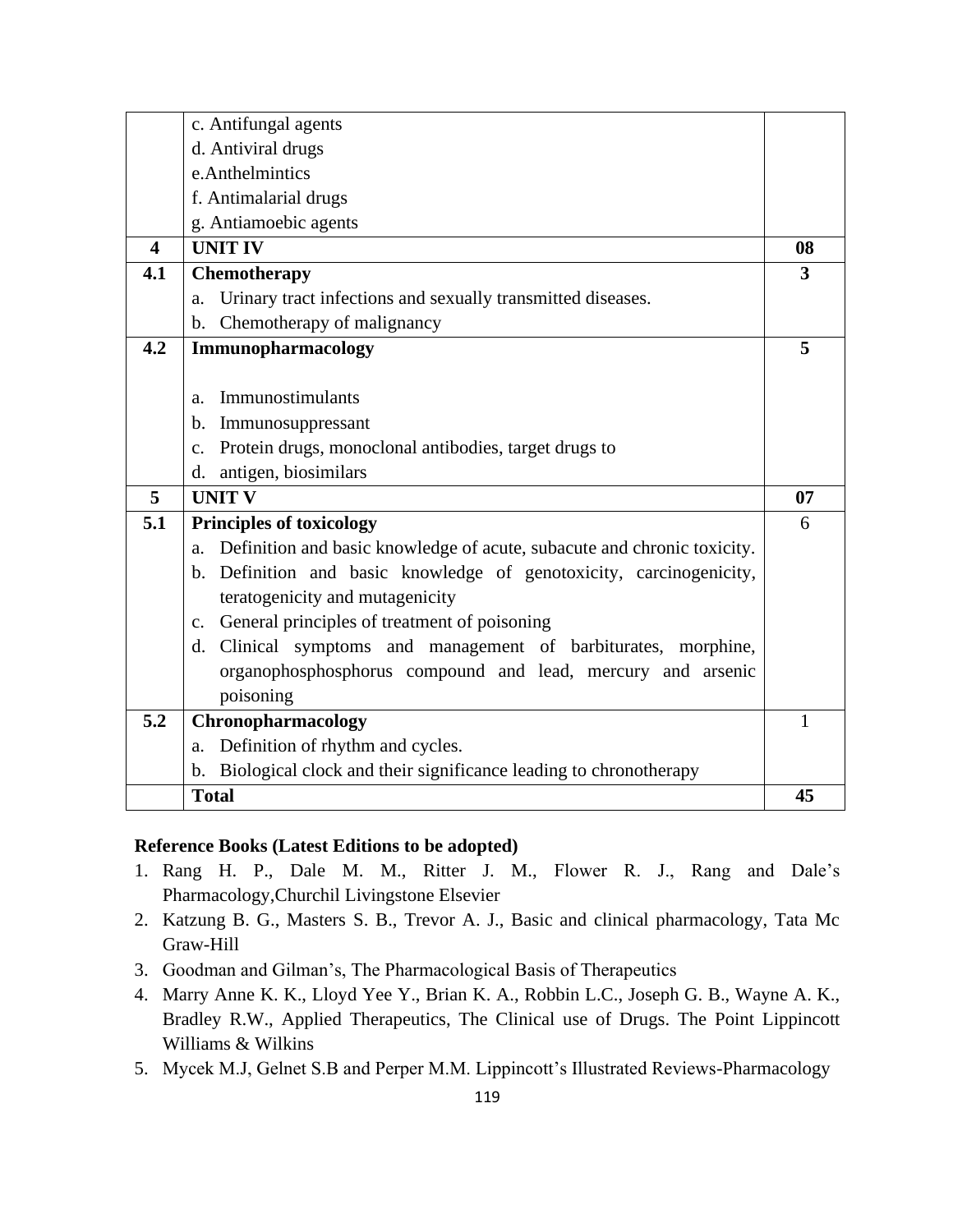- 6. K.D.Tripathi. Essentials of Medical Pharmacology, , JAYPEE Brothers Medical Publishers (P) Ltd, New Delhi.
- 7. Sharma H. L., Sharma K. K., Principles of Pharmacology, Paras medical publisher Modern Pharmacology with clinical Applications, by Charles R.Craig& Robert,
- 8. Ghosh MN. Fundamentals of Experimental Pharmacology. Hilton & Company, Kolkata,
- 9. Kulkarni SK. Handbook of experimental pharmacology. VallabhPrakashan,
- 10. N.Udupa and P.D. Gupta, Concepts in Chronopharmacology.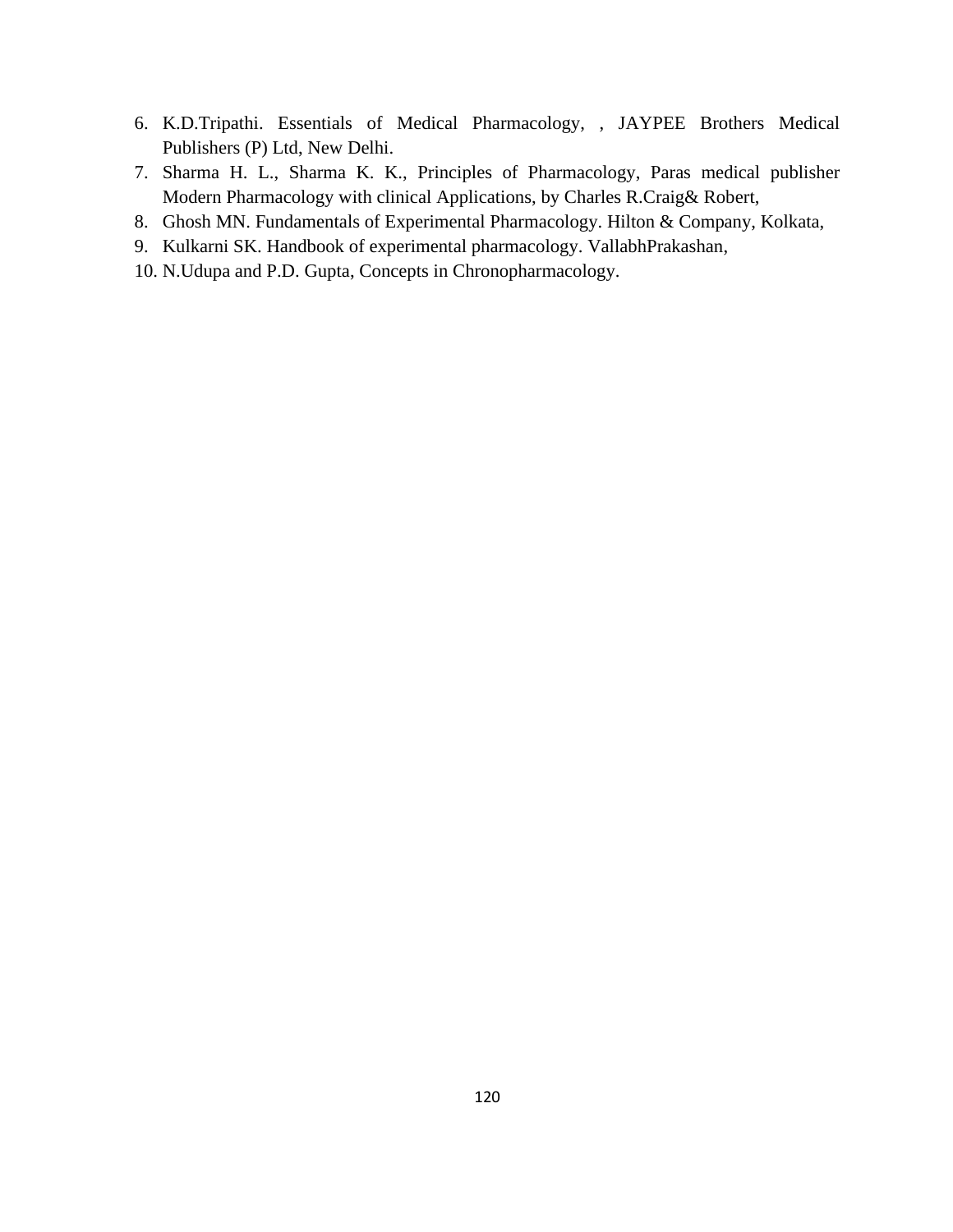# **BP603THERBAL DRUG TECHNOLOGY (Theory) 3 L + 1T / Week**

**Scope:** This subject gives the student the knowledge of basic understanding of herbal drugindustry, the quality of raw material, guidelines for quality of herbal drugs, herbal cosmetics, natural sweeteners, nutraceutical etc. The subject also emphasizes on Good Manufacturing Practices (GMP), patenting and regulatory issues of herbal drugs

**Objectives:** Upon completion of this course the student should be able to:

- 1. understand raw material as source of herbal drugs from cultivation to herbal drug product
- 2. know the WHO and ICH guidelines for evaluation of herbal drugs
- 3. know the herbal cosmetics, natural sweeteners, nutraceuticals
- 4. appreciate patenting of herbal drugs, GMP .

| Sr. No.        | <b>Content</b>                                                                   | <b>Hours</b>            |
|----------------|----------------------------------------------------------------------------------|-------------------------|
| $\mathbf{1}$   | <b>UNIT I</b>                                                                    | 11                      |
| 1.1            | Herbs as raw materials                                                           | 3                       |
|                | Definition of herb, herbal medicine, herbal medicinal product, herbal drug       |                         |
|                | preparation Source of Herbs Selection, identification and authentication of      |                         |
|                | herbal materials Processing of herbal raw material                               |                         |
| 1.2            | <b>Biodynamic Agriculture</b>                                                    | $\overline{\mathbf{3}}$ |
|                | Good agricultural practices in cultivation of medicinal plants including         |                         |
|                | Organic farming.                                                                 |                         |
|                | Pest and Pest management in medicinal plants: Biopesticides/Bioinsecticides      |                         |
| 1.3            | <b>Indian Systems of Medicine</b>                                                | 5                       |
|                | Basic principles involved in Ayurveda, Siddha, Unani and Homeopathy              |                         |
|                | Preparation and standardization of Ayurvedic formulations viz Aristas and        |                         |
|                | Asawas, Gjutika, Churna, Lehya and Bhasma                                        |                         |
| $\overline{2}$ | <b>UNIT II</b>                                                                   | 07                      |
| 2.1            | <b>Neutraceuticals</b>                                                           | $\overline{2}$          |
|                | General aspects, Market, growth, scope and types of products available in        |                         |
|                | the market. Health benefits and role of Nutraceuticals in ailments like          |                         |
|                | Diabetes, CVS diseases, Cancer, Irritable bowel syndrome and various             |                         |
|                | Gastro intestinal diseases.                                                      |                         |
| 2.2            | Study of following herbs as health food: Alfaalfa, Chicory, Ginger,              | $\overline{2}$          |
|                | Fenugreek, Garlic, Honey, Amla, Ginseng, Ashwagandha, Spirulina                  |                         |
| 2.3            | Herbal-Drug and Herb-Food Interactions: General introduction to                  | $\overline{\mathbf{3}}$ |
|                | interaction and classification. Study of following drugs and their possible side |                         |
|                | effects and interactions: Hypercium, kava-kava, Ginkobiloba, Ginseng,            |                         |
|                | Garlic, Pepper & Ephedra                                                         |                         |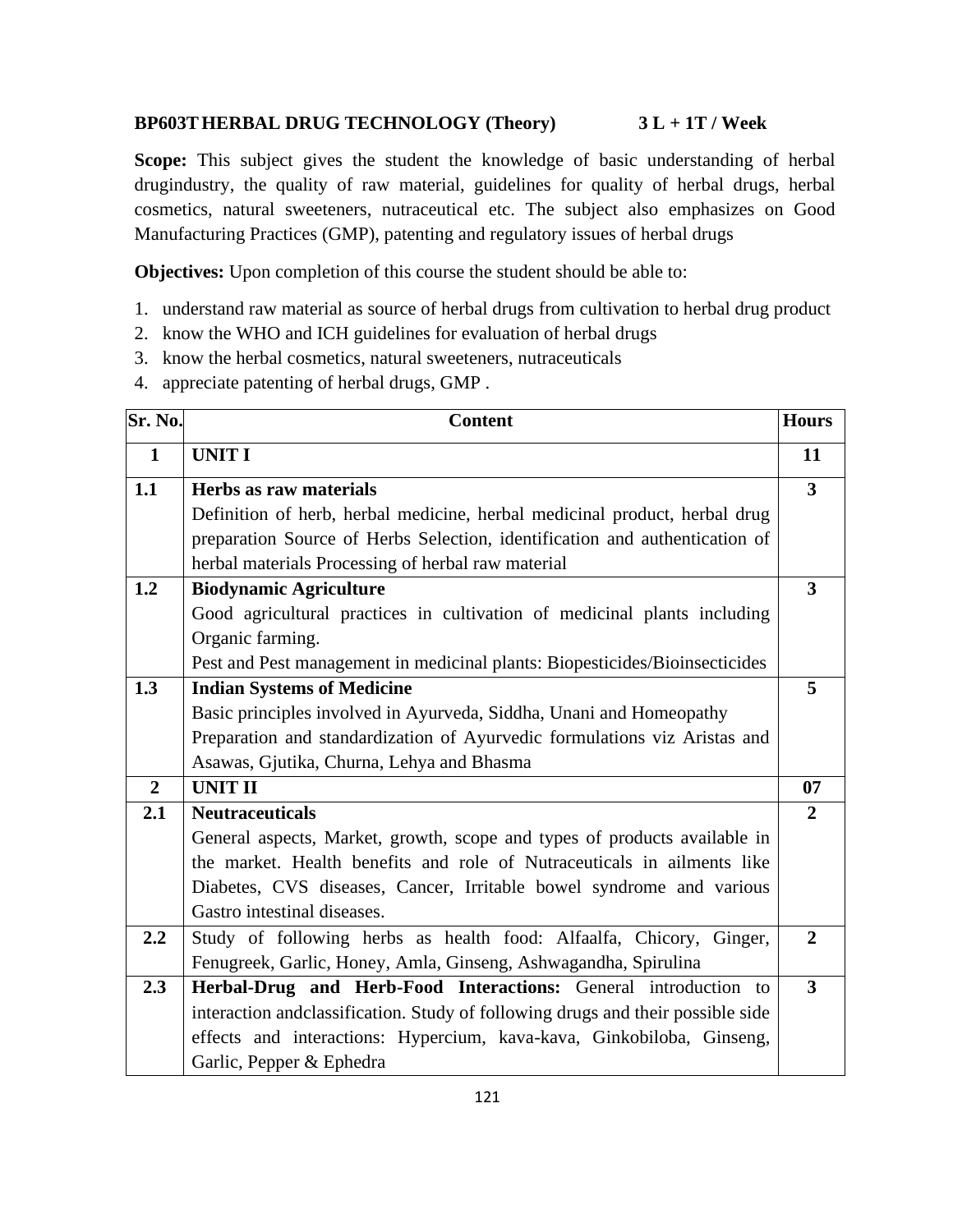| $\overline{\mathbf{3}}$ | <b>UNIT III</b>                                                                 | 10                      |
|-------------------------|---------------------------------------------------------------------------------|-------------------------|
| 3.1                     | <b>Herbal Cosmetics</b>                                                         | 4                       |
|                         | Sources and description of raw materials of herbal origin used via, fixed oils, |                         |
|                         | waxes, gums colours, perfumes, protective agents, bleaching agents,             |                         |
|                         | antioxidants in products such as skin care, hair care and oral hygiene          |                         |
|                         | products.                                                                       |                         |
| 3.2                     | <b>Herbal excipients:</b>                                                       | $\overline{\mathbf{3}}$ |
|                         | Herbal Excipients – Significance of substances of natural origin as excipients  |                         |
|                         | - colorants, sweeteners, binders, diluents, viscosity builders, disintegrants,  |                         |
|                         | flavors & perfumes.                                                             |                         |
| 3.3                     | <b>Herbal formulations:</b>                                                     | 3                       |
|                         | Conventional herbal formulations like syrups, mixtures and tablets and          |                         |
|                         | Novel dosage forms like phytosomes                                              |                         |
| $\overline{\mathbf{4}}$ | <b>UNIT IV</b>                                                                  | 10                      |
| 4.1                     | Evaluation of Drugs WHO & ICH guidelines for the assessment of herbal           | $\overline{2}$          |
|                         | drugsStability testing of herbal drugs.                                         |                         |
| 4.2                     | Patenting and Regulatory requirements of natural products:                      | 5                       |
|                         | Definition of the terms: Patent, IPR, Farmers right, Breeder's right,<br>a.     |                         |
|                         | Bioprospecting and Biopiracy                                                    |                         |
|                         | b. Patenting aspects of Traditional Knowledge and Natural Products.             |                         |
|                         | Case study of Curcuma & Neem.                                                   |                         |
| 4.3                     | Regulatory Issues - Regulations in India (ASU DTAB, ASU DCC),                   | $\overline{3}$          |
|                         | Regulation of manufacture of ASU drugs - Schedule Z of Drugs & Cosmetics        |                         |
|                         | Act for ASU drugs                                                               |                         |
| $\overline{5}$          | <b>UNIT V</b>                                                                   | 07                      |
| 5.1                     | <b>General Introduction to Herbal Industry</b>                                  | 3                       |
|                         | Herbal drugs industry: Present scope and future prospects.                      |                         |
|                         | A brief account of plant based industries and institutions involved in work on  |                         |
|                         | medicinal and aromatic plants in India.                                         |                         |
| 5.2                     | Schedule T-Good Manufacturing Practice of Indian systems of medicine            | $\overline{4}$          |
|                         | Components of GMP (Schedule $-$ T) and its objectives                           |                         |
|                         | Infrastructural requirements, working space, storage area, machinery and        |                         |
|                         | standard operating procedures, health<br>equipments,<br>and<br>hygiene,         |                         |
|                         | documentation and records.                                                      |                         |
|                         | <b>Total</b>                                                                    | 45                      |

- 1. Textbook of Pharmacognosy by Trease & Evans.
- 2. Textbook of Pharmacognosy by Tyler, Brady & Robber.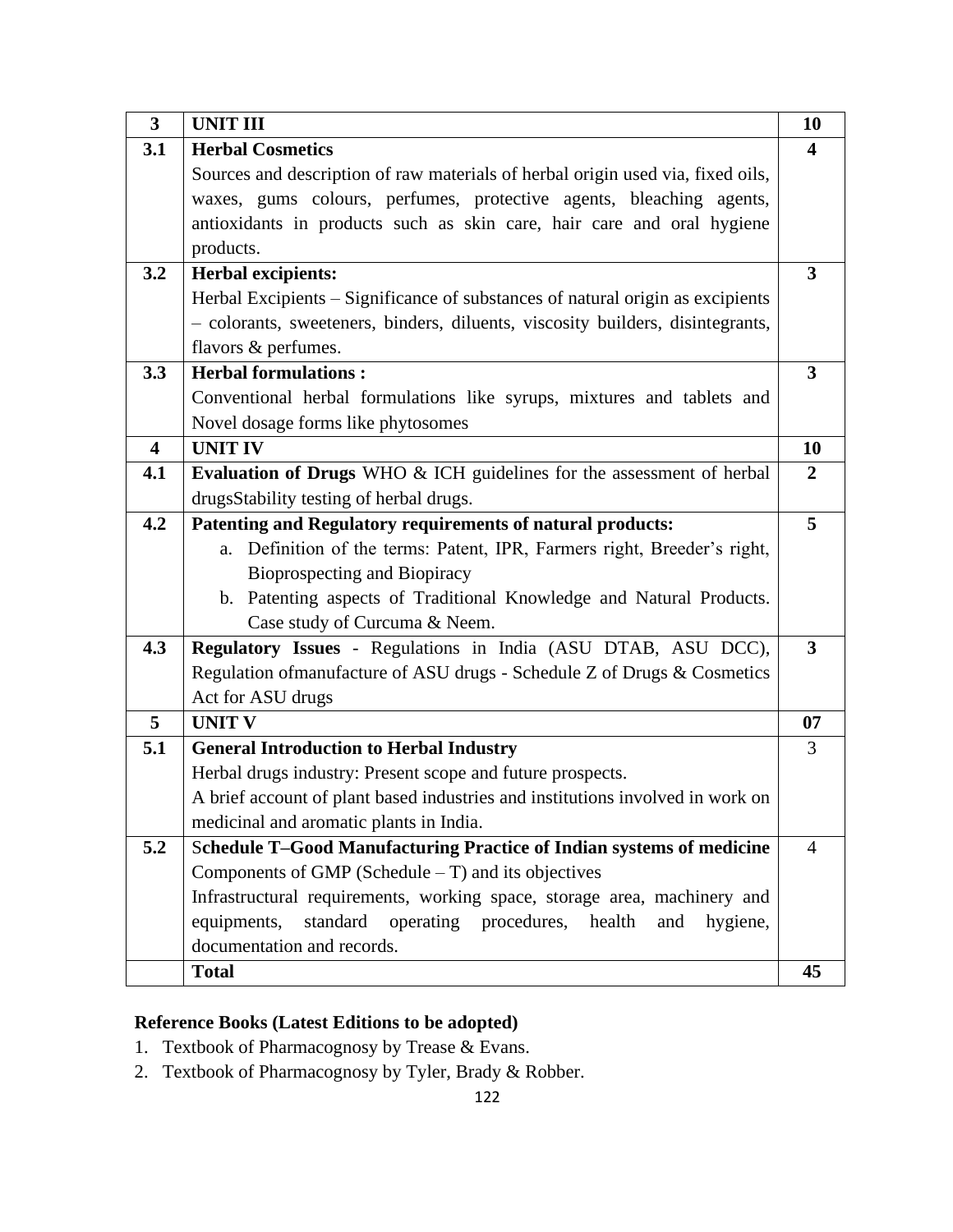- 3. Pharmacognosy by Kokate, Purohit and Gokhale
- 4. Essential of Pharmacognosy by Dr.S.H.Ansari
- 5. Pharmacognosy & Phytochemistry by V.D.Rangari
- 6. Pharmacopoeal standards for Ayurvedic Formulation (Council of Research in Indian Medicine & Homeopathy)
- 7. Mukherjee, P.W. Quality Control of Herbal Drugs: An Approach to Evaluation of Botanicals. Business Horizons Publishers, New Delhi, India, 2002.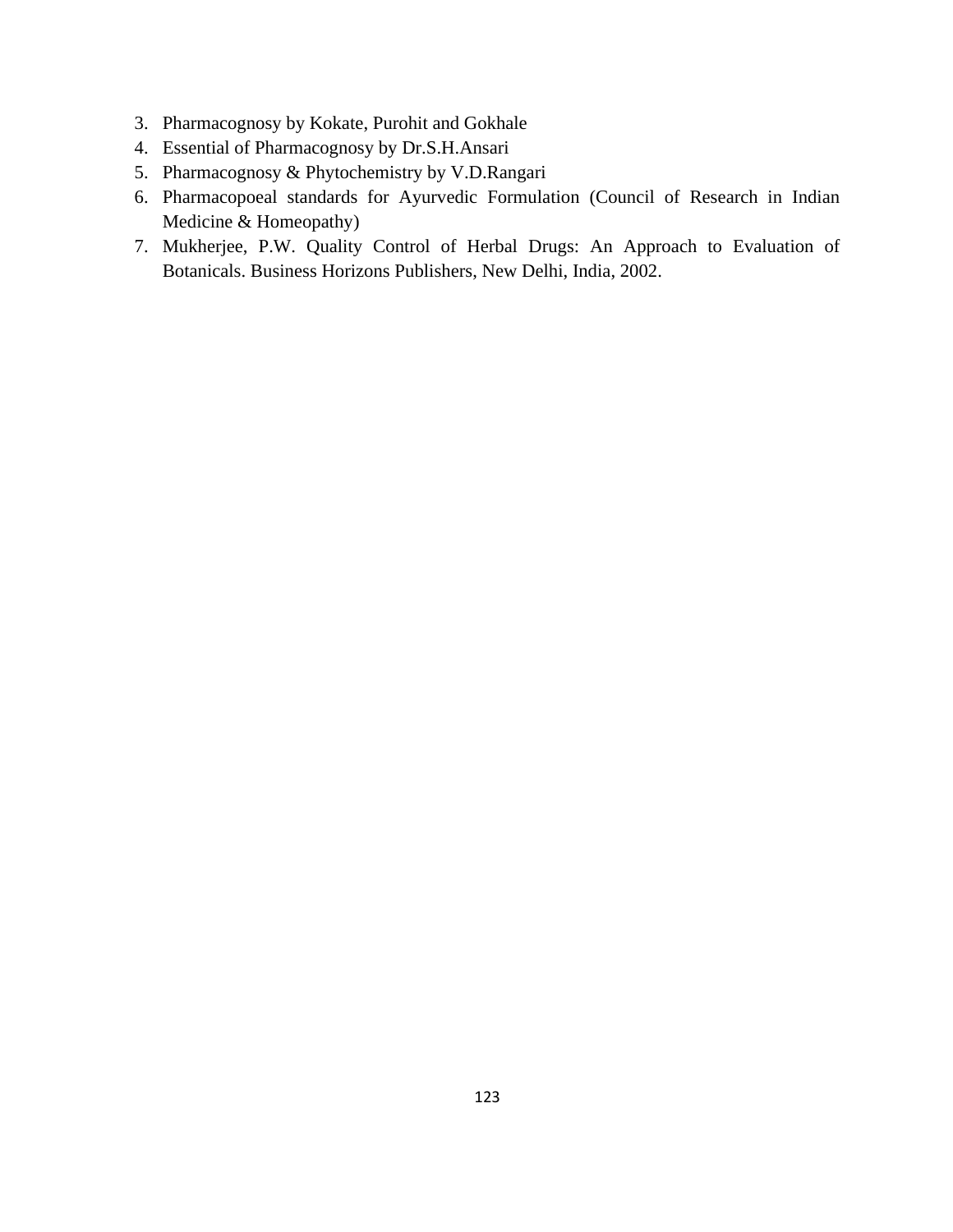# **BP604TBIOPHARMACEUTICS AND PHARMACOKINETICS (Theory)**

# **3 L + 1T / Week**

**Scope:**This subject is designed to impart knowledge and skills of Biopharmaceuticsand pharmacokinetics and their applications in pharmaceutical development, design of dose and dosage regimen and in solving the problems arised therein.

**Objectives:** Upon completion of the course student shall be ableto:

- 1. Understand the basic concepts in biopharmaceutics and pharmacokinetics and their significance.
- 2. Use of plasma drug concentration-time data to calculate the pharmacokinetic parameters to describe the kinetics of drug absorption, distribution, metabolism, excretion, elimination.
- 3. To understand the concepts of bioavailability and bioequivalence of drug products and their significance.
- 4. Understand various pharmacokinetic parameters, their significance & applications

| Sr.            | <b>Content</b>                                                                                                                           | Hour                    |
|----------------|------------------------------------------------------------------------------------------------------------------------------------------|-------------------------|
| No.            |                                                                                                                                          | S                       |
| $\mathbf{1}$   | <b>UNIT I-</b>                                                                                                                           | 10                      |
| 1.1            | <b>Introduction to Biopharmaceutics</b>                                                                                                  | $\mathbf{1}$            |
| 1.2            | Absorption; Mechanisms of drug absorption through GIT, factors<br>influencing drugabsorption though GIT, absorption of drug from Non per | 5                       |
|                | oral extra-vascular routes                                                                                                               |                         |
| 1.3            | <b>Distribution</b> of Tissue permeability of drugs, binding of drugs, apparent,                                                         | $\overline{\mathbf{4}}$ |
|                | volume of drug distribution, protein binding of drugs, factors affecting                                                                 |                         |
|                | protein-drug binding. Kinetics of protein binding, Clinical significance of                                                              |                         |
|                | protein binding of drugs                                                                                                                 |                         |
| $\overline{2}$ | <b>UNIT II</b>                                                                                                                           | 10                      |
| 2.1            | Drug Elimination renal excretion of drugs, factors affecting renal excretion                                                             | 3                       |
|                | of drugs, renal clearance, Non-renal routes of drug excretion of drugs                                                                   |                         |
| 2.2            | Bioavailability and Bioequivalence: Definition<br>andObjectives<br>of                                                                    | 7                       |
|                | bioavailability studies, absolute andrelative bioavailability, measurement of                                                            |                         |
|                | bioavailability, in-vitro drug dissolution models, in-vitro, in-vivo                                                                     |                         |
|                | correlations, bioequivalence studies, methods to enhance the bioavailability                                                             |                         |
|                | of poorly soluble drugs.                                                                                                                 |                         |
| 3              | <b>UNIT III</b>                                                                                                                          | 10                      |
|                | Pharmakokinetics: Definition and introduction of pharmacokinetics,                                                                       |                         |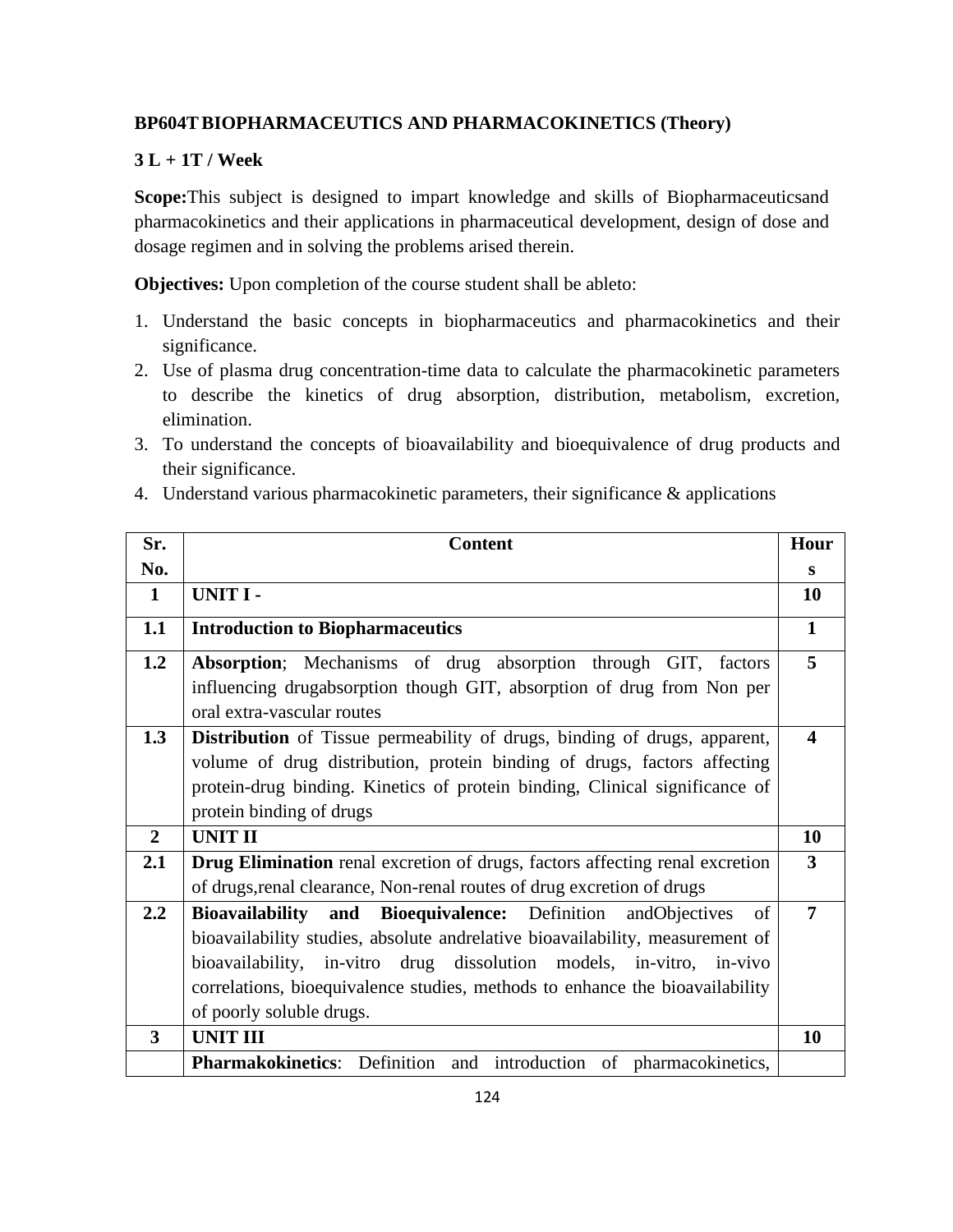|                  | <b>Total</b>                                                                    | 45 |
|------------------|---------------------------------------------------------------------------------|----|
|                  | Biotransformation of drugs                                                      |    |
|                  | Non-linearity.c. Michaelis-menton method of estimating parameters,              |    |
|                  | Nonlinear Pharmacokinetics: a. Introduction, b. Factors causing                 |    |
| 5                | <b>UNIT V</b>                                                                   | 07 |
|                  | and maintenancedose and their significance in clinical setting                  |    |
|                  | kinetics of Multiple dosing, steady state drug level, calculation of loading    |    |
|                  | <b><i>Multicompartment models:</i></b> Two compartment open model. IV bolus     |    |
| $\boldsymbol{4}$ | <b>UNIT IV</b>                                                                  | 08 |
|                  | their significance and application.                                             |    |
|                  | AUC Ka, Clt and CLr- definition methods of elimination, understanding of        |    |
|                  | infusion, extra vascular administrations, calculations of Ka, $K_E$ , t1/2, Vd, |    |
|                  | compartment open model. a. Intravenous Injection (Bolus) b. Intravenous         |    |
|                  | compartment models, Non-compartment models, physiological models, One           |    |

- 1. Biopharmaceutics and Clinical Pharmacokinetics by, Milo Gibaldi.
- 2. Biopharmaceutics and Pharmacokinetics; By Robert F Notari
- 3. Applied biopharmaceutics and pharmacokinetics, Leon Shargel and Andrew B.C.YU 4th edition,Prentice-Hall Inernational edition.USA
- 4. Bio pharmaceutics and Pharmacokinetics-A Treatise, By D. M. Brahmankar and Sunil B.Jaiswal,Vallabh Prakashan Pitampura, Delhi
- 5. Pharmacokinetics: By Milo Glbaldi Donald, R. Mercel Dekker Inc.
- 6. Hand Book of Clinical Pharmacokinetics, By Milo Gibaldi and Laurie Prescott by ADIS Health Science Press.
- 7. Biopharmaceutics; By Swarbrick
- 8. Clinical Pharmacokinetics, Concepts and Applications: By Malcolm Rowland and
- 9. Thomas, N. Tozen, Lea and Febrger, Philadelphia, 1995.
- 10. Dissolution, Bioavailability and Bioequivalence, By Abdou H.M, Mack, Publishing Company,Pennsylvania 1989.
- 11. Biopharmaceutics and Clinical Pharmacokinetics-An introduction 4th edition Revised and expanded by Rebort F Notari Marcel Dekker Inn, New York and Basel, 1987.
- 12. Remington's Pharmaceutical Sciences, By Mack Publishing Company, Pennsylvnia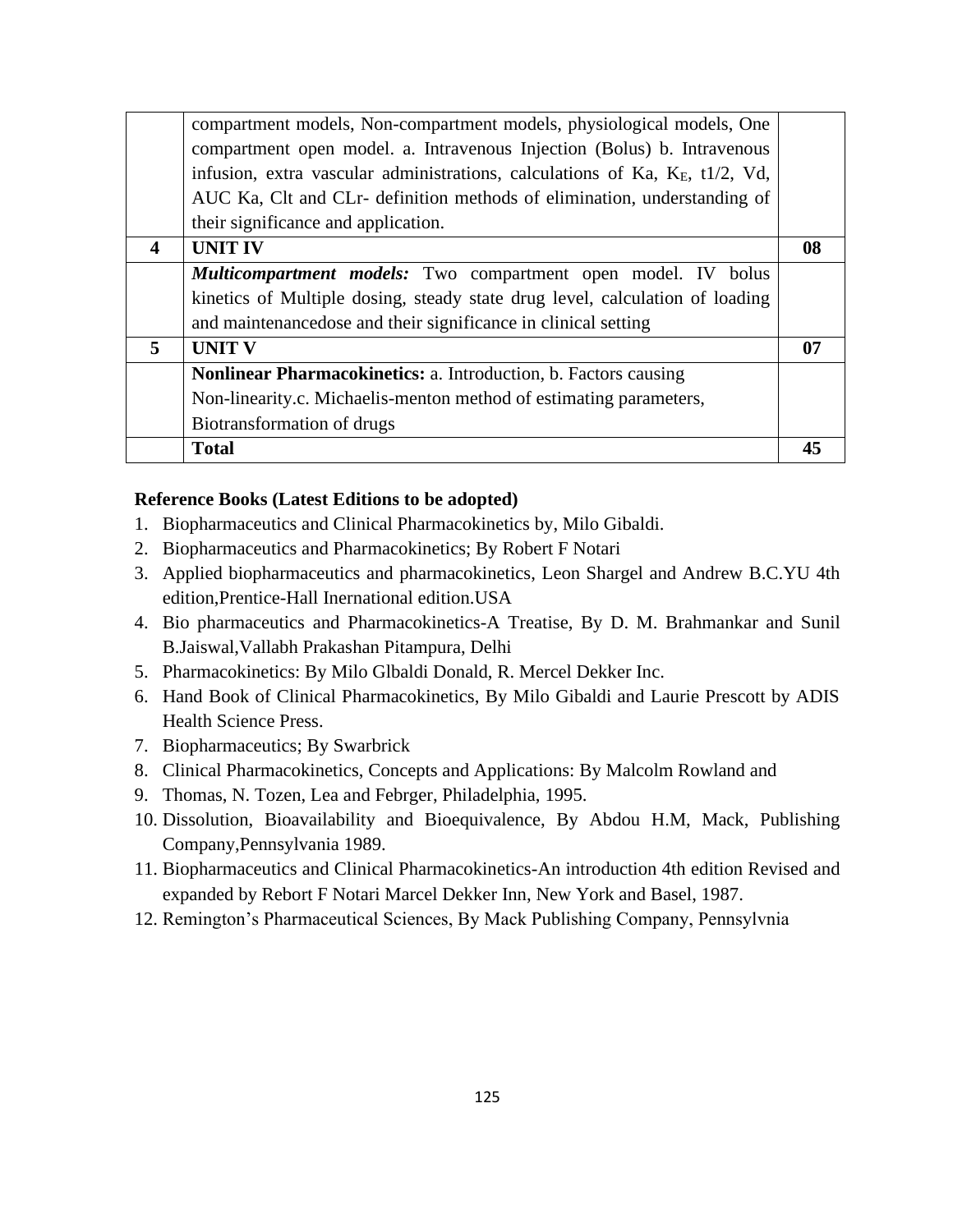# **BP605TPHARMACEUTICAL BIOTECHNOLOGY (Theory) 3 L + 1T / Week**

# **Scope:**

- Biotechnology has a long promise to revolutionize the biological sciences and technology.
- Scientific application of biotechnology in the field of genetic engineering, medicine and fermentation technology makes the subject interesting.
- Biotechnology is leading to new biological revolutions in diagnosis, prevention and cure of diseases, new and cheaper pharmaceutical drugs.
- Biotechnology has already produced transgenic crops and animals and the future promises lot more.
- It is basically a research-based subject.

**Objectives:** Upon completion of the subject student shall be able to;

- 1. Understanding the importance of Immobilized enzymes in Pharmaceutical Industries
- 2. Genetic engineering applications in relation to production of pharmaceuticals
- 3. Importance of Monoclonal antibodies in Industries
- 4. Appreciate the use of microorganisms in fermentation technology

| Sr.            | <b>Content</b>                                                                     | <b>Hours</b>     |
|----------------|------------------------------------------------------------------------------------|------------------|
| No.            |                                                                                    |                  |
| $\mathbf 1$    | <b>UNIT I</b>                                                                      | 10               |
| 1.1            | Brief introduction to Biotechnology with reference to Pharmaceutical Sciences      | $\mathbf{1}$     |
| 1.2            | Enzyme Biotechnology- Methods of enzyme immobilization and applications.           | $\boldsymbol{2}$ |
| 1.3            | Biosensors-Working and applications of biosensors in Pharmaceutical<br>Industries. |                  |
| 1.4            | Brief introduction to Protein Engineering.                                         | $\overline{2}$   |
| 1.5            | Use of microbes in industry. Production of Enzymes- General consideration -        | $\mathbf{2}$     |
|                | Amylase, Catalase, Peroxidase, Lipase, Protease, Penicillinase.                    |                  |
| 1.6            | Basic principles of genetic engineering.                                           | $\overline{2}$   |
| $\overline{2}$ | <b>UNIT II</b>                                                                     | 10               |
| 2.1            | Study of cloning vectors, restriction endonucleases and DNA ligase.                | 2                |
| 2.2            | Recombinant DNA technology. Application of genetic engineering in                  | $\overline{2}$   |
|                | medicine.                                                                          |                  |
| 2.3            | Application of r DNA technology and genetic engineering in the products:           | $\overline{2}$   |
| 2.4            | Interferon b) Vaccines-hepatitis- B c) Hormones- Insulin.                          | $\overline{2}$   |
| 2.5            | Brief introduction to PCR                                                          | $\overline{2}$   |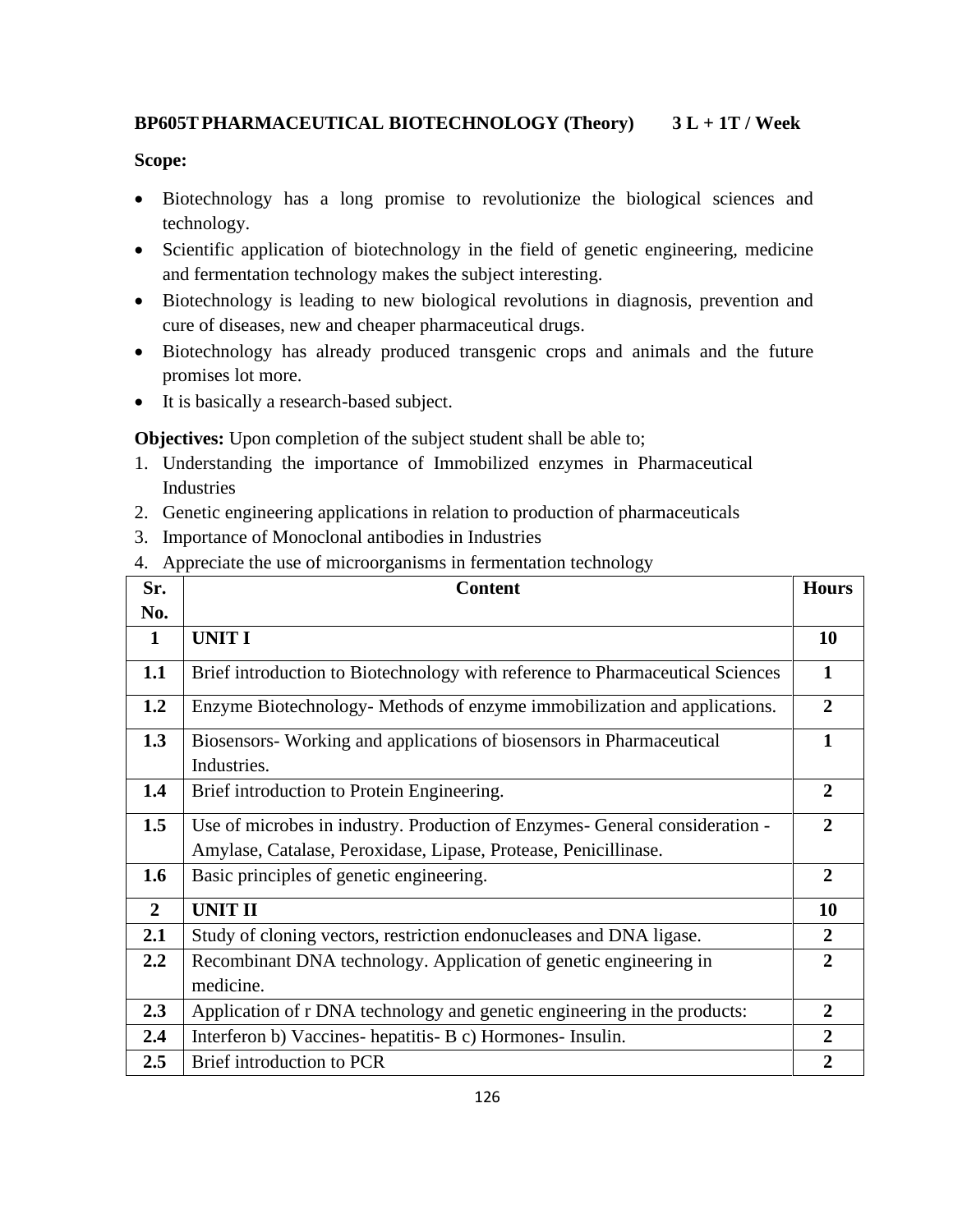| $\overline{\mathbf{3}}$ | <b>UNIT III</b>                                                              | 10               |
|-------------------------|------------------------------------------------------------------------------|------------------|
|                         | Types of immunity- humoral immunity, cellular immunity                       |                  |
|                         | Structure of Immunoglobulins<br>a.                                           |                  |
|                         | <b>Structure and Function of MHC</b><br>$\mathbf{b}$ .                       |                  |
|                         | Hypersensitivity reactions, Immune stimulation and Immune suppressions<br>c. |                  |
|                         | d. General method of the preparation of bacterial vaccines, toxoids, viral   |                  |
|                         | vaccine, antitoxins, serum-immune blood derivatives and other products       |                  |
|                         | relative to immunity                                                         |                  |
|                         | Storage conditions and stability of official vaccines<br>e.                  |                  |
|                         | Hybridoma technology- Production, Purification and Applications<br>f.        |                  |
|                         | <b>Blood products and Plasma Substitutes</b><br>g.                           |                  |
| $\overline{\mathbf{4}}$ | <b>UNIT IV</b>                                                               | 08               |
| 4.1                     | Immuno blotting techniques- ELISA, Western blotting, Southern blotting.      | $\boldsymbol{2}$ |
| 4.2                     | Genetic organization of Eukaryotes and Prokaryotes                           | $\mathbf{1}$     |
| 4.3                     | Microbial genetics including transformation, transduction, conjugation,      | $\overline{2}$   |
|                         | plasmids and transposons                                                     |                  |
| 4.4                     | Introduction to Microbial biotransformation and applications                 | $\overline{2}$   |
| 4.5                     | Mutation.: Types of mutation/mutants                                         | $\mathbf{1}$     |
| 5                       | <b>UNIT V</b>                                                                | 07               |
| 5.1                     | Fermentation methods and general requirements, study of media, equipments,   | $\overline{2}$   |
|                         | sterilization methods, aeration process, stirring.                           |                  |
| 5.2                     | Large scale production fermenter design and its various controls.            | $\mathbf{1}$     |
| 5.3                     | Study of the production of - penicillins, citric acid, Vitamin B12, Glutamic | $\overline{2}$   |
|                         | acid, Griseofulvin                                                           |                  |
| 5.4                     | Blood product collection, Processing and storage of whole volume blood,      | $\overline{2}$   |
|                         | dries=d human plasma, plasma substituents                                    |                  |
|                         | <b>Total</b>                                                                 | 45               |

- 1. B.R. Glick and J.J. Pasternak: Molecular Biotechnology: Principles and Applicationsof RecombinantDNA: ASM Press Washington D.C.
- 2. RA Goldshy et. al., : Kuby Immunology.
- 3. J.W. Goding: Monoclonal Antibodies.
- 4. J.M. Walker and E.B. Gingold: Molecular Biology and Biotechnology by Royal Society of Chemistry.
- 5. Zaborsky: Immobilized Enzymes, CRC Press, Degraland, Ohio.
- 6. S.B. Primrose: Molecular Biotechnology (Second Edition) Blackwell Scientific Publication.
- 7. Stanbury F., P., Whitakar A., and Hall J., S., Principles of fermentation technology, 2nd edition, Aditya books Ltd., New Delhi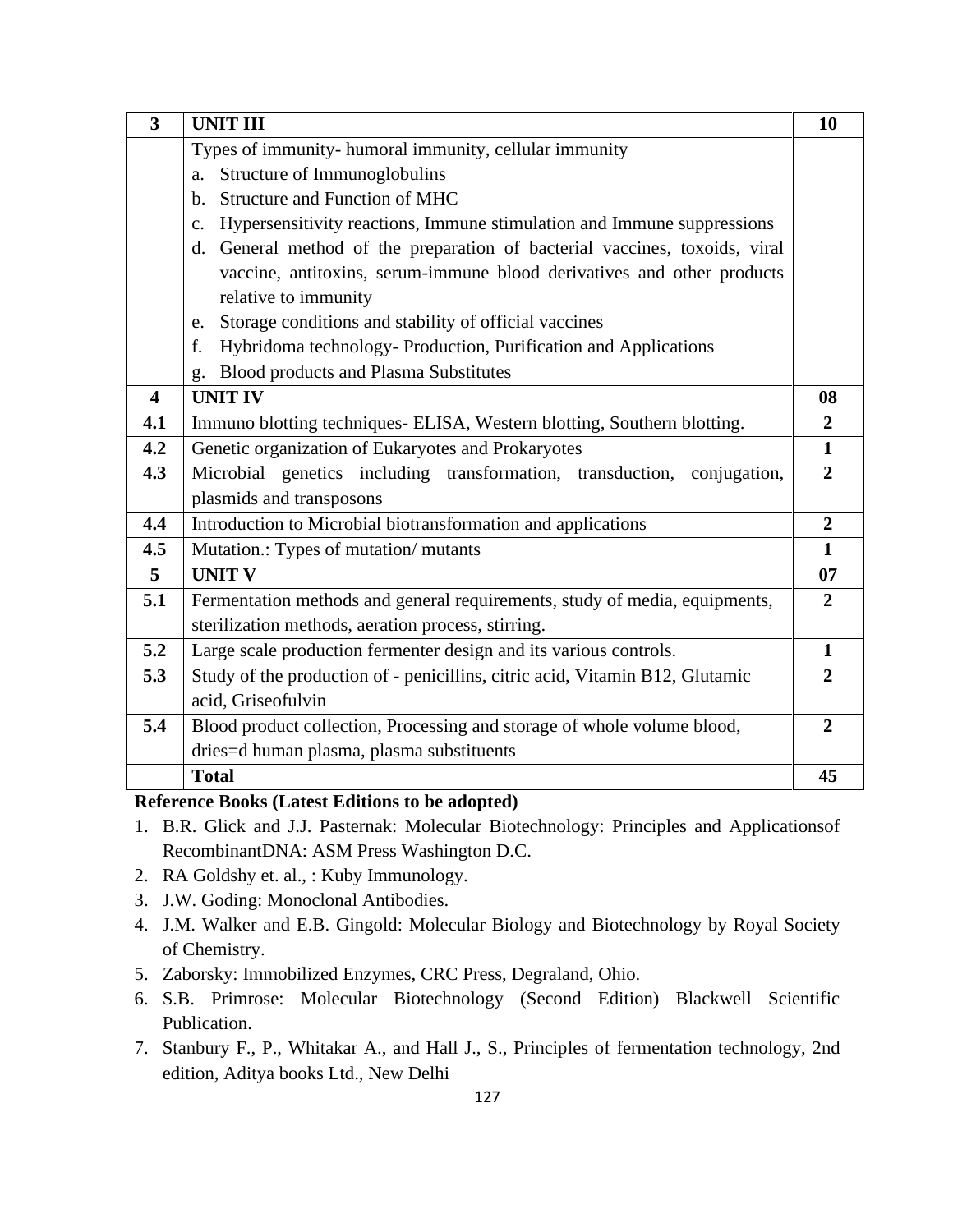# **BP606TPHARMACEUTICAL QUALITY ASSURANCE (Theory)**

# **3 L + 1T / Week**

Scope: This course deals with the various aspects of quality control and qualityassurance aspects of pharmaceutical industries. It deals with the important aspects like cGMP, QC tests, documentation, quality certifications and regulatory affairs.

**Objectives:** Upon completion of the course student shall be able to:

- 1. understand the cGMP aspects in a pharmaceutical industry
- 2. appreciate the importance of documentation
- 3. understand the scope of quality certifications applicable to pharmaceutical industries
- 4. understand the responsibilities of QA & QC departments

| Sr.            | <b>Content</b>                                                              | <b>Hours</b>            |
|----------------|-----------------------------------------------------------------------------|-------------------------|
| No.            |                                                                             |                         |
| $\mathbf 1$    | <b>UNIT I</b>                                                               | 10                      |
| 1.1            | <b>Quality Assurance and Quality Management concepts: Definition and</b>    | $\overline{\mathbf{4}}$ |
|                | concept of Quality control, Quality assurance and GMP                       |                         |
| 1.2            | Total Quality Management (TQM): Definition, elements, philosophies          | $\overline{2}$          |
| 1.3            | ICH Guidelines: purpose, participants, process of harmonization, Brief      | $\overline{2}$          |
|                | overview of QSEM, with special emphasis on Q-series guidelines, ICH         |                         |
|                | stability testing guidelines                                                |                         |
| 1.4            | QbD: Definition, overview, elements of QbD program, tools                   | $\mathbf{1}$            |
|                | ISO 9000 & ISO14000: Overview, Benefits, Elements, steps for                |                         |
|                | registration                                                                |                         |
| 1.5            | <b>NABL</b> accreditation : Principles and procedure                        | $\mathbf{1}$            |
| $\overline{2}$ | <b>UNIT II</b>                                                              | 10                      |
| 2.1            | Organization and personnel: Personnel responsibilities, training, hygiene   | 5                       |
|                | and personal records. Premises: Design, construction and plant layout,      |                         |
|                | maintenance, sanitation, environmentalcontrol, utilities and maintenance of |                         |
|                | sterile areas, control of contamination.                                    |                         |
| 2.2            | Equipments and raw materials: Equipments selection, purchase                | 5                       |
|                | specifications, maintenance, purchase specifications and maintenance of     |                         |
|                | stores for raw materials                                                    |                         |
| $\overline{3}$ | <b>UNIT III</b>                                                             | 10                      |
| 3.1            | Quality Control: Quality control test for containers, rubber closures and   | 5                       |
|                | secondary packing materials                                                 |                         |
| 3.2            | Good Laboratory Practices: General Provisions, Organization and             | 5                       |
|                | Personnel, Facilities, Equipment, Testing Facilities Operation, Test and    |                         |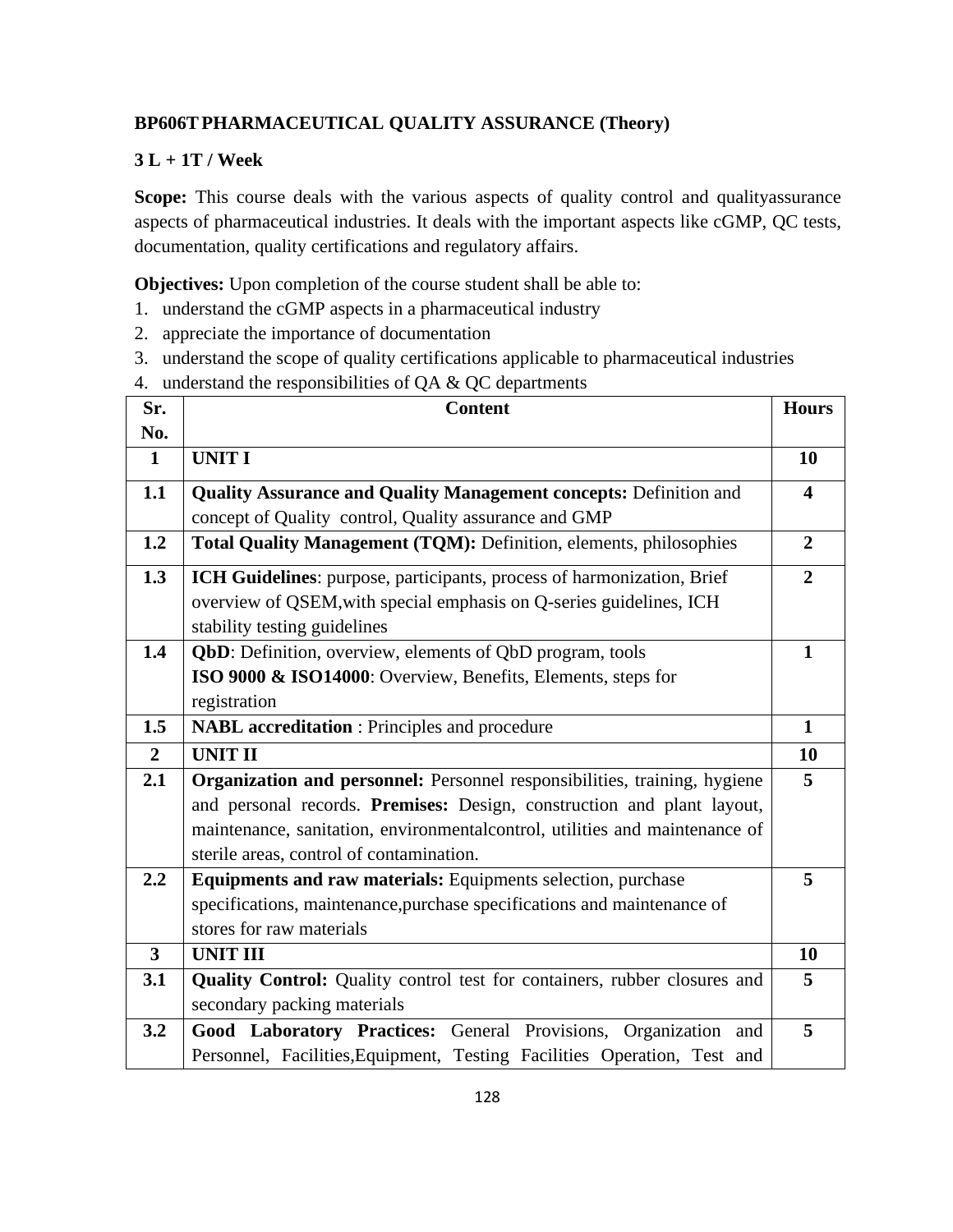|                         | Control Articles, Protocol for Conduct of a Nonclinical Laboratory Study,      |    |
|-------------------------|--------------------------------------------------------------------------------|----|
|                         | Records and Reports, Disqualification of Testing Facilities                    |    |
| $\overline{\mathbf{4}}$ | <b>UNIT IV</b>                                                                 | 08 |
| 4.1                     | <b>Complaints:</b> Complaints and evaluation of complaints, Handling of return | 2  |
|                         | good, recalling andwaste disposal.                                             |    |
| 4.2                     | Document maintenance in pharmaceutical industry: Batch Formula                 | 6  |
|                         | Record, Master Formula                                                         |    |
|                         | Record, SOP, Quality audit, Quality Review and Quality documentation,          |    |
|                         | Reports and documents, distribution records.                                   |    |
| 5                       | <b>UNIT V</b>                                                                  | 07 |
| 5.1                     | Calibration and Validation: Introduction, definition and general principles    | 6  |
|                         | of calibration, qualification and validation, importance and scope of          |    |
|                         | validation, types of validation, validation master plan. Calibration of pH     |    |
|                         | meter, Qualification of UV-Visible spectrophotometer, General principles       |    |
|                         | of Analytical method Validation.                                               |    |
| 5.2                     | <b>Warehousing:</b> Good warehousing practice, materials management            |    |
|                         | <b>Total</b>                                                                   | 45 |

- 1. Quality Assurance Guide by organization of Pharmaceutical Products of India.
- 2. Good Laboratory Practice Regulations, 2nd Edition, Sandy Weinberg Vol. 69.
- 3. Quality Assurance of Pharmaceuticals- A compendium of Guide lines and Related materials Vol I WHO Publications.
- 4. A guide to Total Quality Management- Kushik Maitra and Sedhan K Ghosh
- 5. How to Practice GMP's P P Sharma.
- 6. ISO 9000 and Total Quality Management Sadhank G Ghosh
- 7. The International Pharmacopoeia Vol I, II, III, IV- General Methods of Analysis and Quality specification for Pharmaceutical Substances, Excipients and Dosage forms
- 8. Good laboratory Practices Marcel Deckker Series
- 9. ICH guidelines, ISO 9000 and 14000 guidelines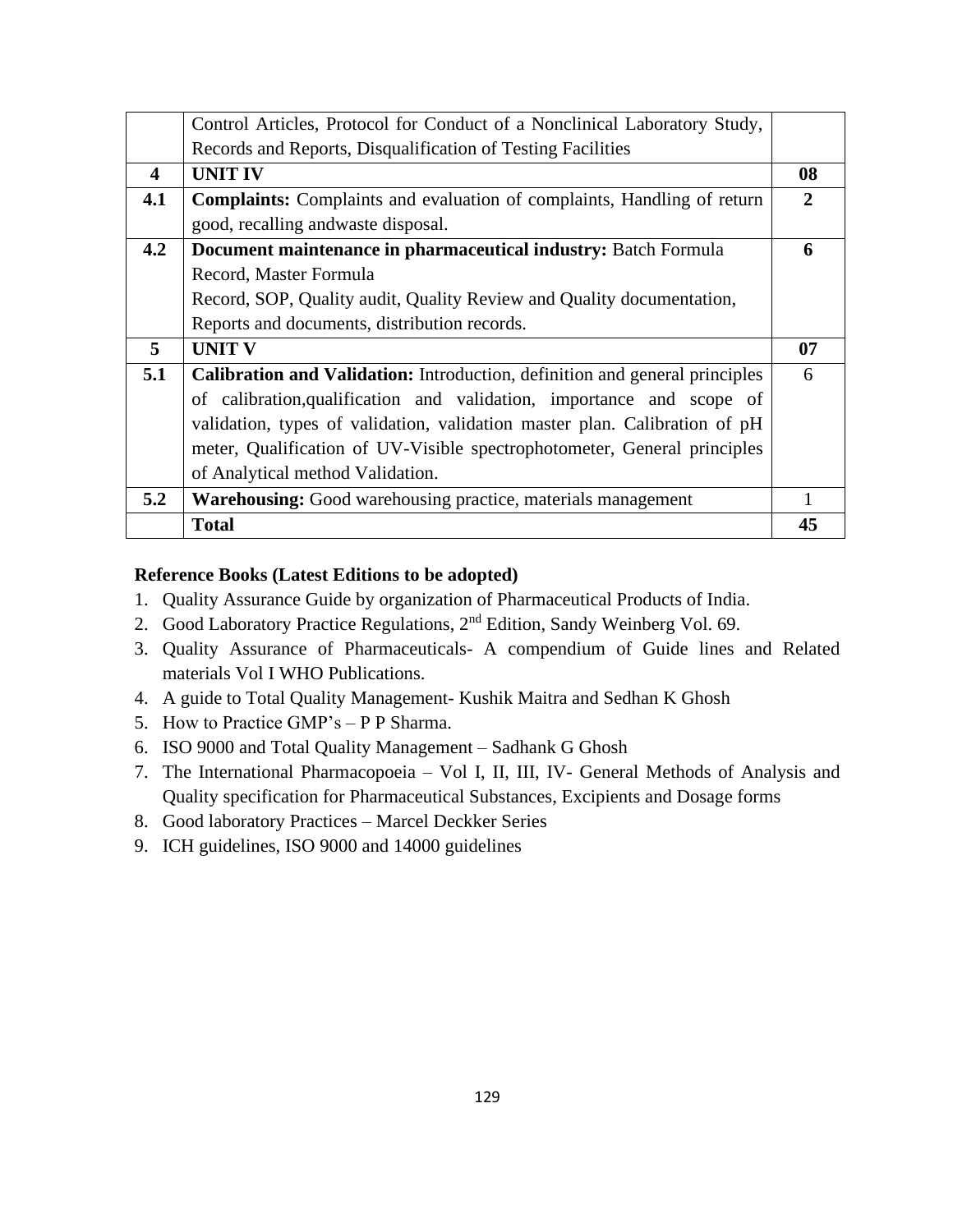#### **BP607P MEDICINAL CHEMISTRY- III (Practical) 4 Hours / week**

#### **I Preparation of drugs and intermediates**

- 1 Sulphanilamide
- 2 7-Hydroxy, 4-methyl coumarin
- 3 Chlorobutanol
- 4 Triphenyl imidazole
- 5 Tolbutamide
- 6 Hexamine

#### **II Assay of drugs**

- 1 Isonicotinic acid hydrazide
- 2 Chloroquine
- 3 Metronidazole
- 4 Dapsone
- 5 Chlorpheniramine maleate
- 6 Benzyl penicillin
- **III** Preparation of medicinally important compounds or intermediates by Microwave irradiation technique
- **IV** Drawing structures and reactions using chem draw®
- **V** Determination of physicochemical properties such as logP, clogP, MR, Molecular weight, Hydrogen bond donors and acceptors for class of drugs course content using drug design software Drug likeliness screening (Lipinskies RO5)

#### **Recommended Books (Latest Editions)**

- 1. Wilson and Giswold's Organic medicinal and Pharmaceutical Chemistry.
- 2. Foye's Principles of Medicinal Chemistry.
- 3. Burger's Medicinal Chemistry, Vol I to IV.
- 4. Introduction to principles of drug design- Smith and Williams.
- 5. Remington's Pharmaceutical Sciences.
- 6. Martindale's extra pharmacopoeia.
- 7. Organic Chemistry by I.L. Finar, Vol. II.
- 8. The Organic Chemistry of Drug Synthesis by Lednicer, Vol. 1-5.
- 9. Indian Pharmacopoeia.
- 10. Text book of practical organic chemistry- A.I.Vogel.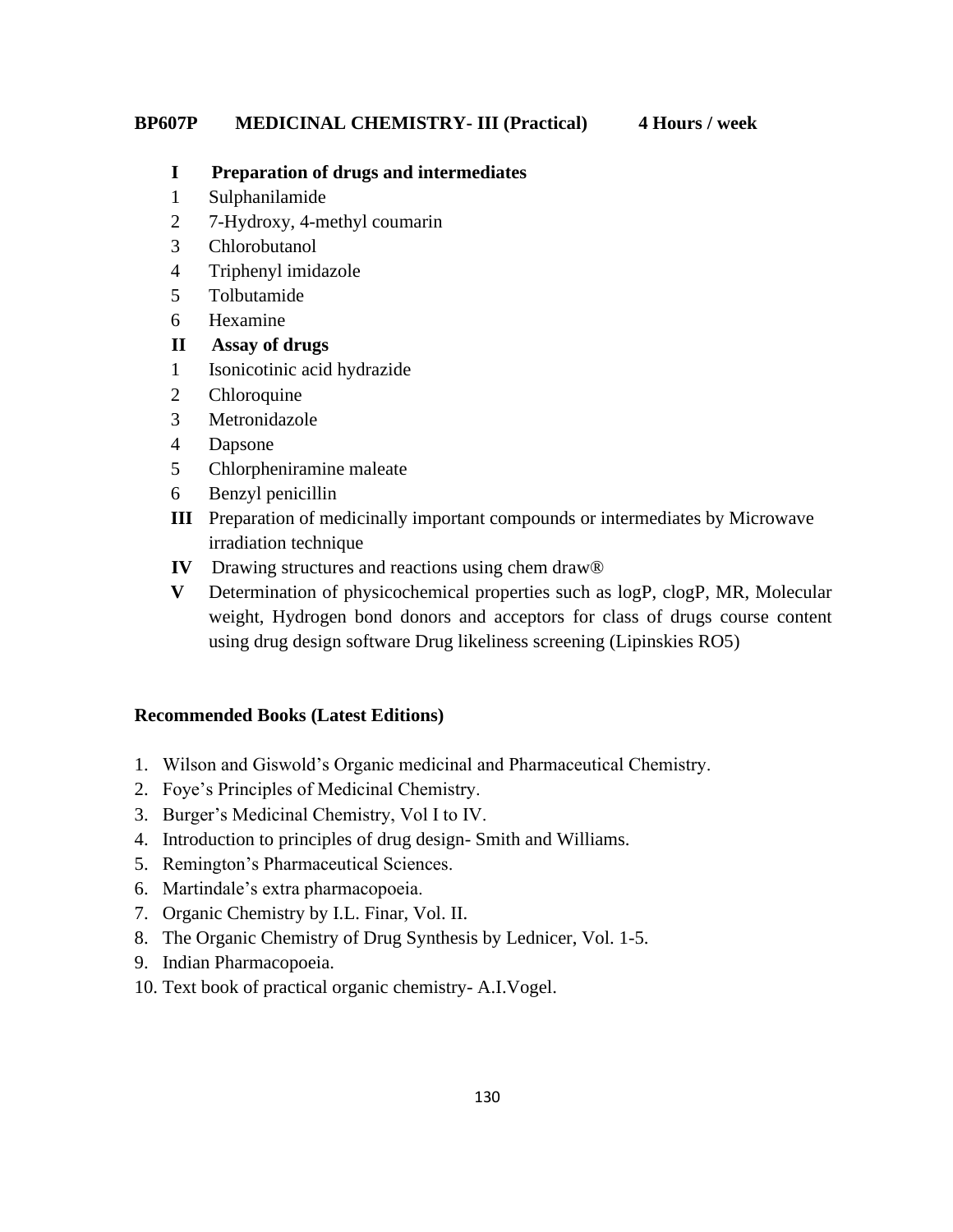#### **BP608P PHARMACOLOGY-III (Practical) 4Hrs/Week**

- 1. Dose calculation in pharmacological experiments
- 2. Antiallergic activity by mast cell stabilization assay
- 3. Study of anti-ulcer activity of a drug using pylorus ligand (SHAY) rat model and NSAIDS induced ulcer model.
- 4. Study of effect of drugs on gastrointestinal motility
- 5. Effect of agonist and antagonists on guinea pig ileum
- 6. Estimation of serum biochemical parameters by using semi autoanalyser
- 7. Effect of saline purgative on frog intestine
- 8. Insulin hypoglycemic effect in rabbit
- 9. Test for pyrogens ( rabbit method)
- 10. Determination of acute oral toxicity (LD50) of a drug from a given data
- 11. Determination of acute skin irritation / corrosion of a test substance
- 12. Determination of acute eye irritation / corrosion of a test substance
- 13. Calculation of pharmacokinetic parameters from a given data
- 14. Biostatistics methods in experimental pharmacology( student's t test, ANOVA)
- 15. Biostatistics methods in experimental pharmacology (Chi square test, Wilcoxon Signed Rank test)

*\*Experiments are demonstrated by simulated experiments/videos*

#### **Recommended Books (Latest Editions)**

- 1. Rang H. P., Dale M. M., Ritter J. M., Flower R. J., Rang and Dale's Pharmacology,Churchil Livingstone Elsevier
- 2. Katzung B. G., Masters S. B., Trevor A. J., Basic and clinical pharmacology, Tata Mc Graw-Hill
- 3. Goodman and Gilman's, The Pharmacological Basis of Therapeutics
- 4. Marry Anne K. K., Lloyd Yee Y., Brian K. A., Robbin L.C., Joseph G. B., Wayne A. K., Bradley R.W., Applied Therapeutics, The Clinical use of Drugs. The Point Lippincott Williams & Wilkins
- 5. Mycek M.J, Gelnet S.B and Perper M.M. Lippincott's Illustrated Reviews-Pharmacology
- 6. K.D.Tripathi. Essentials of Medical Pharmacology, , JAYPEE Brothers Medical Publishers (P) Ltd, New Delhi.
- 7. Sharma H. L., Sharma K. K., Principles of Pharmacology, Paras medical publisher Modern Pharmacology with clinical Applications, by Charles R.Craig& Robert,
- 8. Ghosh MN. Fundamentals of Experimental Pharmacology. Hilton & Company, Kolkata,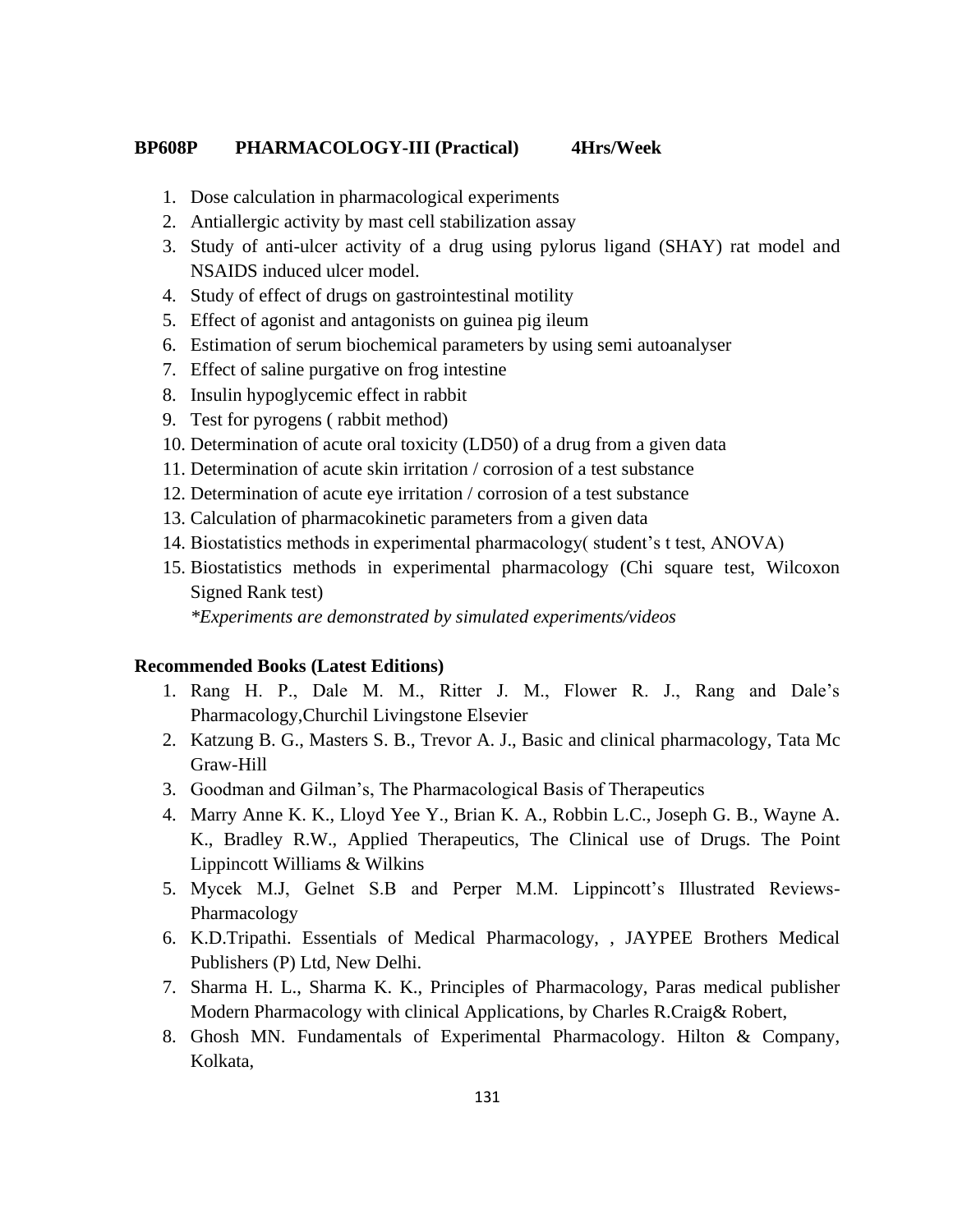- 9. Kulkarni SK. Handbook of experimental pharmacology. VallabhPrakashan,
- 10. N.Udupa and P.D. Gupta, Concepts in Chronopharmacology.

#### **BP609P HERBAL DRUG TECHNOLOGY (Practical) 4 hours/ week**

- 1. To perform preliminary phytochemical screening of crude drugs.
- 2. Determination of the alcohol content of Asava and Arista
- 3. Evaluation of excipients of natural origin
- 4. Incorporation of prepared and standardized extract in cosmetic formulations like creams, lotions and shampoos and their evaluation.
- 5. Incorporation of prepared and standardized extract in formulations like syrups, mixtures and tablets and their evaluation as per Pharmacopoeial requirements.
- 6. Monograph analysis of herbal drugs from recent Pharmacopoeias
- 7. Determination of Aldehyde content
- 8. Determination of Phenol content
- 9. Determination of total alkaloids

#### **Recommended Books: (Latest Editions)**

- 1. Textbook of Pharmacognosy by Trease & Evans.
- 2. Textbook of Pharmacognosy by Tyler, Brady & Robber.
- 3. Pharmacognosy by Kokate, Purohit and Gokhale
- 4. Essential of Pharmacognosy by Dr.S.H.Ansari
- 5. Pharmacognosy & Phytochemistry by V.D.Rangari
- 6. Pharmacopoeal standards for Ayurvedic Formulation (Council of Research in Indian Medicine & Homeopathy)
- 7. Mukherjee, P.W. Quality Control of Herbal Drugs: An Approach to Evaluation of Botanicals. Business Horizons Publishers, New Delhi, India, 2002.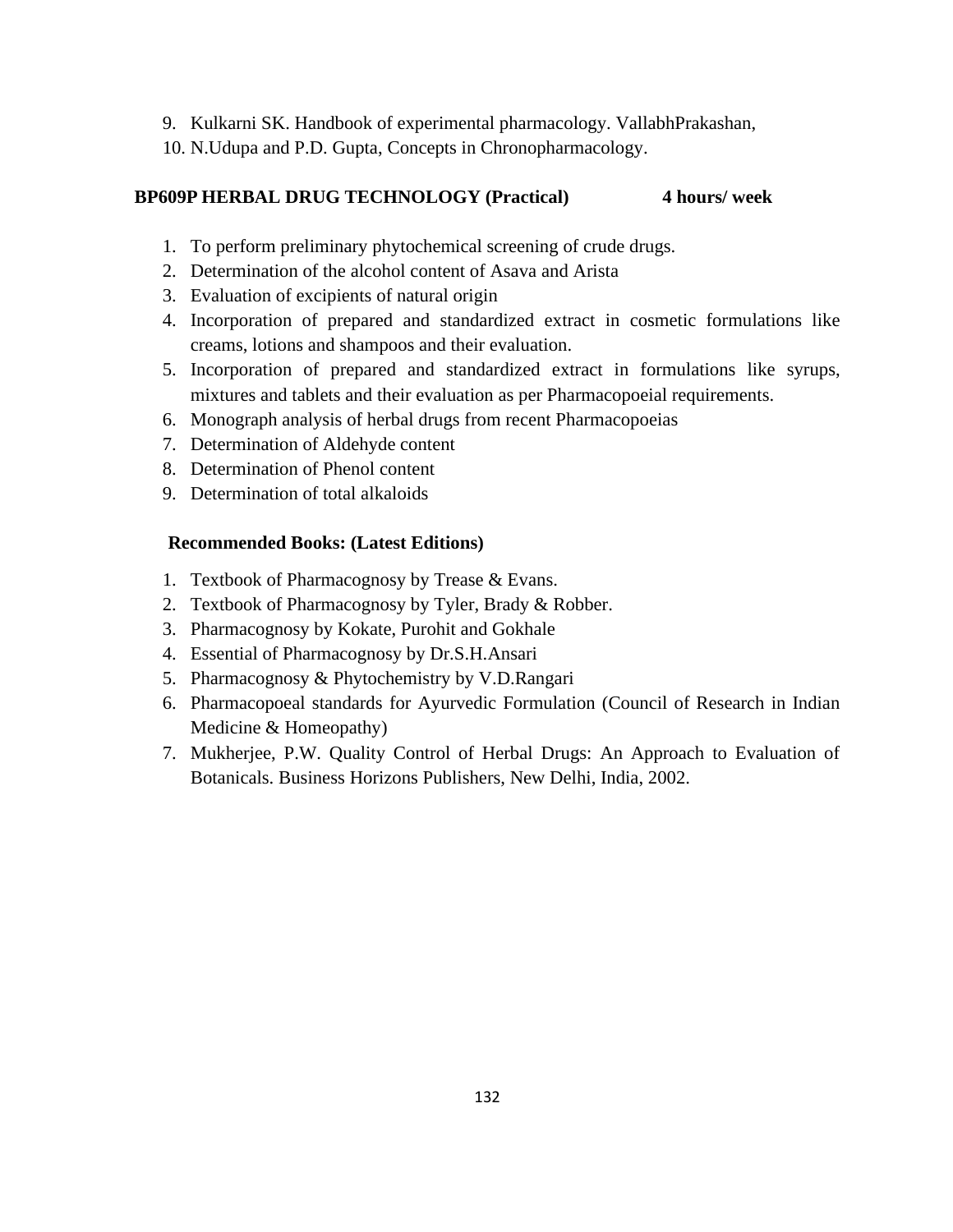**SEMESTER VII**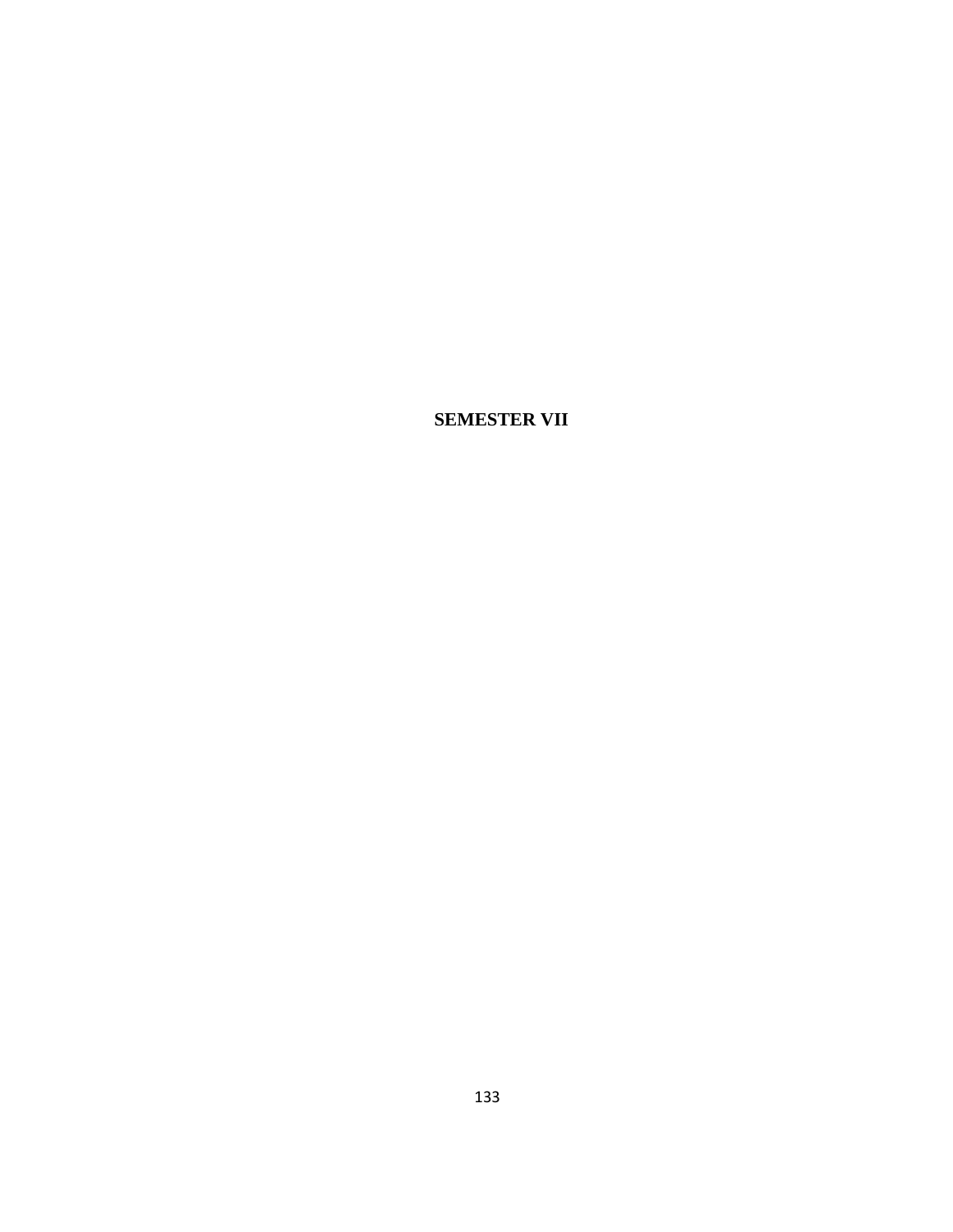# **BP701TINSTRUMENTAL METHODS OF ANALYSIS (Theory) 3L + 1T / week**

**Scope:** This subject deals with the application of instrumental methods in qualitative andquantitative analysis of drugs. This subject is designed to impart a fundamental knowledge on the principles and instrumentation of spectroscopic and chromatographic technique. This also emphasizes on theoretical and practical knowledge on modern analytical instruments that are used for drug testing.

**Objectives:** Upon completion of the course the student shall be able to:

- 1. Understand the interaction of matter with electromagnetic radiations and its applications in drug analysis
- 2. Understand the chromatographic separation and analysis of drugs.
- 3. Perform quantitative & qualitative analysis of drugs using various analytical instruments.

| Sr.            | <b>Content</b>                                                               | <b>Hours</b>   |
|----------------|------------------------------------------------------------------------------|----------------|
| No.            |                                                                              |                |
| 1.             | <b>UNIT-I-UV Visible spectroscopy</b>                                        | 10             |
| 1.1            | Electronic transitions, chromophores, auxochromes, spectral shifts, solvent  | 3              |
|                | effect on absorption spectra, Beer and Lambert's law, Derivation and         |                |
|                | deviations.                                                                  |                |
| 1.2            | Instrumentation - Sources of radiation, wavelength selectors, sample cells,  | $\overline{2}$ |
|                | detectors-Photo tube, Photomultiplier tube, Photo voltaic cell, Silicon      |                |
|                | Photodiode.                                                                  |                |
| 1.3            | Applications - Spectrophotometric titrations, Single component and multi     | $\mathbf{2}$   |
|                | component analysis                                                           |                |
| 1.4            | <b>Fluorimetry</b>                                                           |                |
|                | Theory, Concepts of singlet, doublet and triplet electronic states, internal | 3              |
|                | and external conversions, factors affecting fluorescence, quenching,         |                |
|                | instrumentation and applications                                             |                |
| $\overline{2}$ | <b>UNIT-II-IR spectroscopy</b>                                               | 10             |
| 2.1            | Introduction, fundamental modes of vibrations in poly atomic molecules,      | $\overline{2}$ |
|                | sample handling, factors affecting vibrations                                |                |
| 2.2            | Instrumentation - Sources of radiation, wavelength selectors, detectors -    | $\overline{2}$ |
|                | Golay cell, Bolometer, Thermocouple, Thermister, Pyroelectric detector       |                |
|                | and applications                                                             |                |
| 2.3            | Flame Photometry-Principle, interferences, instrumentation and               | $\mathbf{2}$   |
|                | applications                                                                 |                |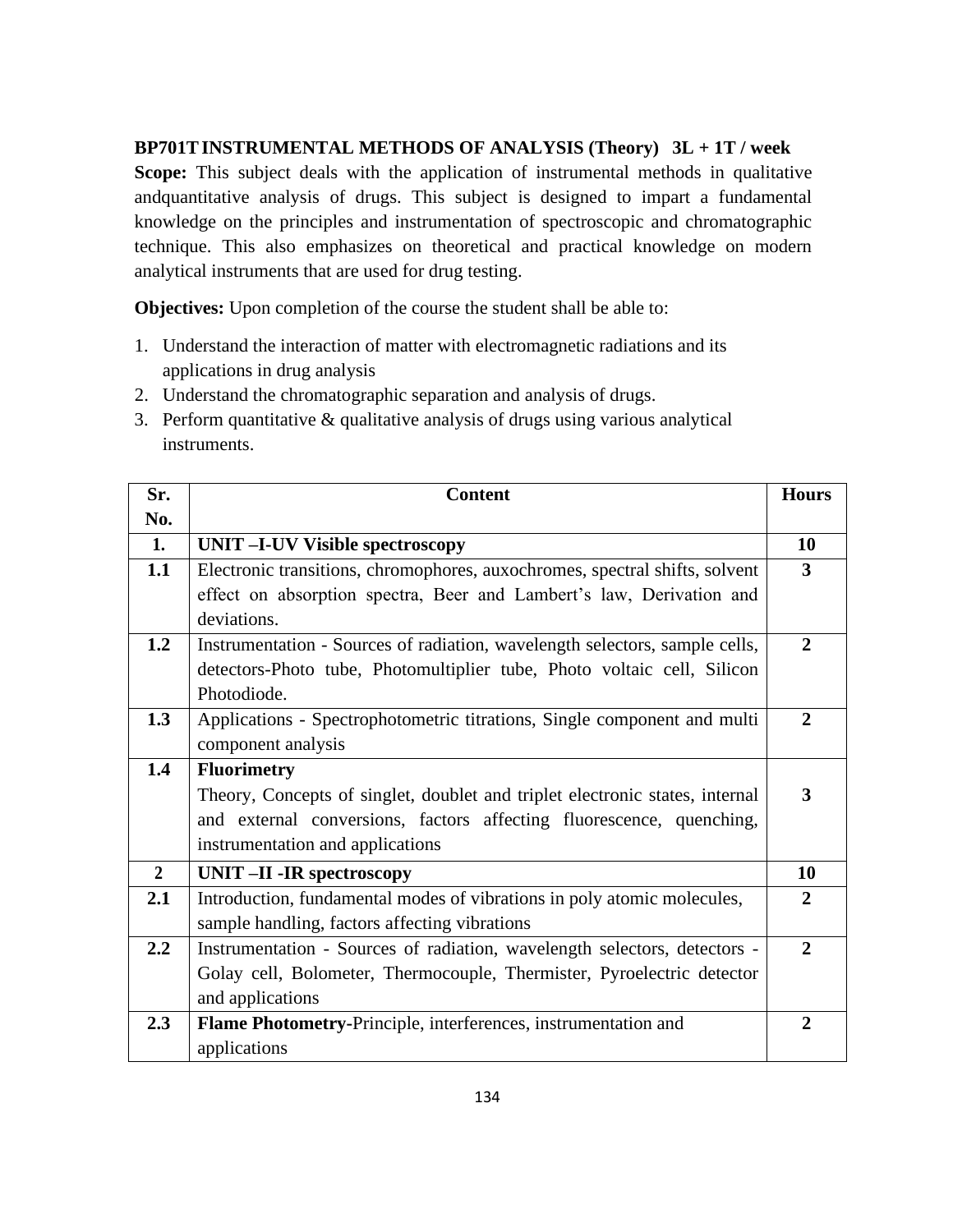| 2.4                     | Atomic absorption spectroscopy- Principle, interferences,                 | $\overline{2}$          |
|-------------------------|---------------------------------------------------------------------------|-------------------------|
|                         |                                                                           |                         |
|                         | instrumentation and applications                                          |                         |
| 2.5                     | Nepheloturbidometry- Principle, instrumentation and applications          | $\overline{2}$          |
| $\overline{\mathbf{3}}$ | <b>UNIT-III Introduction to chromatography</b>                            | 10                      |
| 3.1                     | and partition column chromatography-<br><b>Adsorption</b>                 | 4                       |
|                         | advantages, disadvantages and applications.<br>Methodology,               |                         |
| 3.2                     | Thin layer chromatography- Introduction, Principle, Methodology,          | $\overline{2}$          |
|                         | Rf values, advantages, disadvantages and applications.                    |                         |
| 3.3                     | Paper chromatography-Introduction, methodology, development               | $\overline{2}$          |
|                         | advantages, disadvantages and applications                                |                         |
| 3.4                     | Electrophoresis-Introduction, factors affecting electrophoretic mobility, | $\overline{2}$          |
|                         | Techniques of paper, gel, capillary electrophoresis, applications         |                         |
| $\overline{\mathbf{4}}$ | <b>UNIT-IV</b>                                                            | 8                       |
| 4.1                     | Gas chromatography - Introduction, theory, instrumentation,               | 4                       |
|                         | derivatization, temperature programming, advantages, disadvantages and    |                         |
|                         | applications                                                              |                         |
| 4.2                     | High performance liquid chromatography (HPLC)-Introduction,               | 4                       |
|                         | theory, instrumentation, advantages and applications.                     |                         |
| 5                       | <b>UNIT-V</b>                                                             | $\overline{7}$          |
| 5.1                     | Ion exchange chromatography- Introduction, classification, ion            | $\overline{\mathbf{3}}$ |
|                         | exchange resins, properties, mechanism of ion exchange process,           |                         |
|                         | factors affecting ion exchange, methodology and applications              |                         |
| 5.2                     | Gel chromatography- Introduction, theory, instrumentation and             | $\overline{2}$          |
|                         | applications                                                              |                         |
| 5.3                     | Affinity chromatography- Introduction, theory, instrumentation and        | $\overline{2}$          |
|                         | applications                                                              |                         |
|                         |                                                                           | 45                      |
|                         |                                                                           |                         |

# **Reference Books:**

- 1. Instrumental Methods of Chemical Analysis by B.K Sharma
- 2. Organic spectroscopy by Y.R Sharma
- 3. Text book of Pharmaceutical Analysis by Kenneth A. Connors
- 4. Vogel's Text book of Quantitative Chemical Analysis by A.I. Vogel
- 5. Practical Pharmaceutical Chemistry by A.H. Beckett and J.B. Stenlake
- 6. Organic Chemistry by I. L. Finar
- 7. Organic spectroscopy by William Kemp
- 8. Quantitative Analysis of Drugs by D. C. Garrett
- 9. Quantitative Analysis of Drugs in Pharmaceutical Formulations by P. D. Sethi
- 10. Spectrophotometric identification of Organic Compounds by Silverstein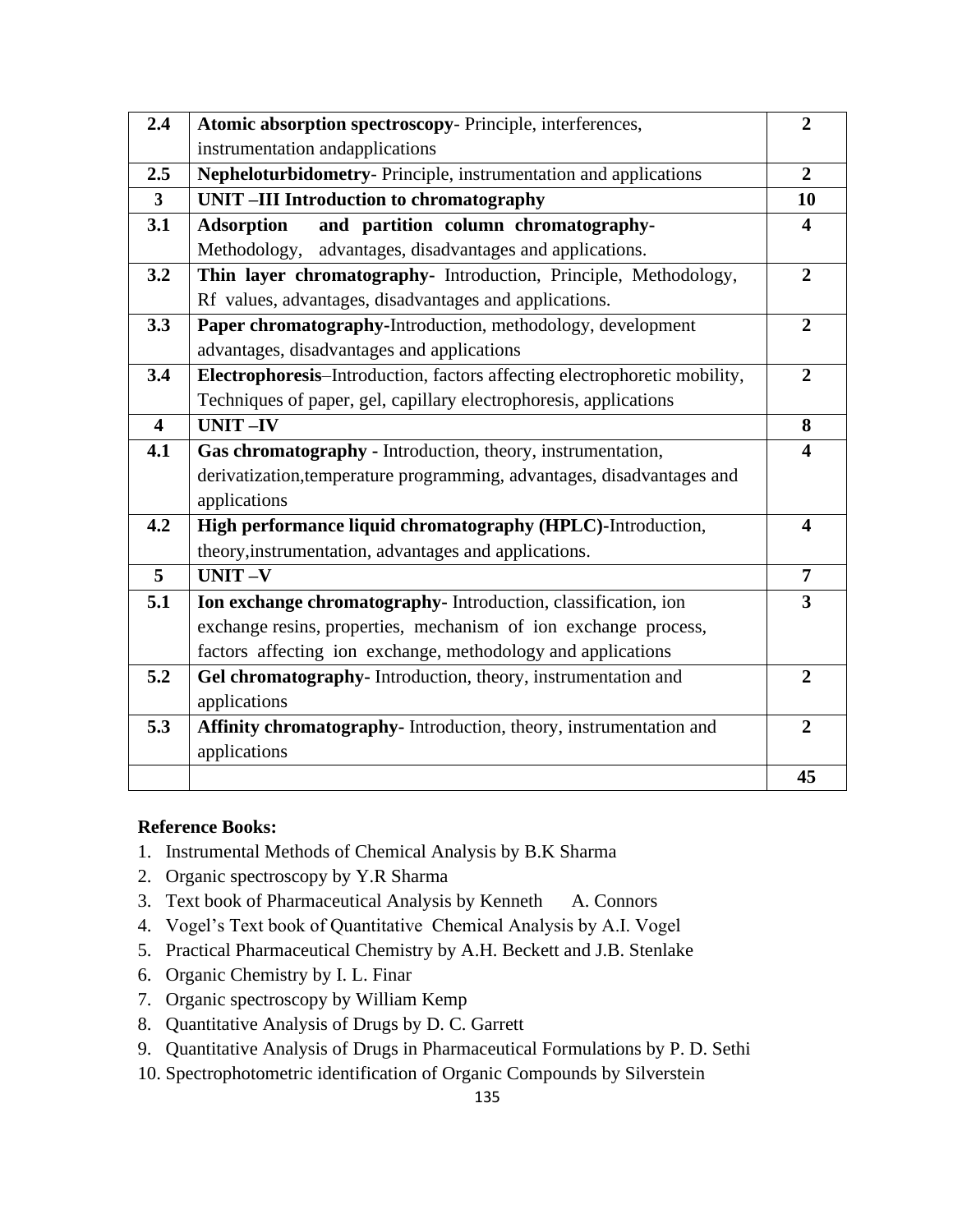# **BP702TINDUSTRIAL PHARMACY II (Theory) 3L + 1T / week**

**Scope:** This course is designed to impart fundamental knowledge on pharmaceuticalproduct development and translation from laboratory to market

**Objectives:** Upon completion of the course, the student shall be able to:

- 1. Know the process of pilot plant and scale up of pharmaceutical dosage forms
- 2. Understand the process of technology transfer from lab scale to commercial batch
- 3. Know different Laws and Acts that regulate pharmaceutical industry
- 4. Understand the approval process and regulatory requirements for drug products

| Sr.                     | <b>Content</b>                                                           | <b>Hours</b>     |
|-------------------------|--------------------------------------------------------------------------|------------------|
| No.                     |                                                                          |                  |
| 1.                      | UNIT-I                                                                   | 10               |
|                         | Pilot plant scale up techniques: General considerations - including      |                  |
|                         | significance of personnel requirements, space requirements, raw          |                  |
|                         | materials, Pilot plant scale up considerations for solids, liquid orals, |                  |
|                         | semi solids and relevant documentation, SUPAC guidelines,                |                  |
|                         | Introduction to Platform technology                                      |                  |
| $\overline{2}$          | <b>UNIT-II</b>                                                           | 10               |
|                         | Technology development and transfer: WHO<br>guidelines<br>for            |                  |
|                         | Technology Transfer: Terminologies, Technology transfer protocol,        |                  |
|                         | Quality risk management, Transfer from $R \& D$ to production            |                  |
|                         | (Process, packaging and cleaning), Granularity of TT Process (API,       |                  |
|                         | excipients, finished products, packing materials) Documentation,         |                  |
|                         | Premises and equipments, qualification and validation, quality control,  |                  |
|                         | analytical method transfer, Approved regulatory bodies and agencies,     |                  |
|                         | Commercialization - practical aspects and problems (case studies),       |                  |
|                         | TOT agencies in India - APCTD, NRDC, TIFAC, BCIL, TBSE /                 |                  |
|                         | SIDBI; Technology of Transfer (TOT) related documentation -              |                  |
|                         | confidentiality agreements, licensing, MoUs, legal issues                |                  |
| $\overline{\mathbf{3}}$ | <b>UNIT-III</b>                                                          | 10               |
| 3.1                     | Regulatory affairs: Introduction, Historical overview of Regulatory      | $\boldsymbol{2}$ |
|                         | Affairs, Regulatoryauthorities, Role of Regulatory affairs department,   |                  |
|                         | <b>Responsibility of Regulatory Affairs Professionals</b>                |                  |
| 3.2                     | Regulatory requirements for drug approval: Drug Development              | 8                |
|                         | Non-ClinicalDrug Development, Pharmacology,<br>Teams,<br>Drug            |                  |
|                         | Metabolism and Toxicology, General considerations of Investigational     |                  |
|                         | New Drug (IND) Application, Investigator's Brochure (IB) and New         |                  |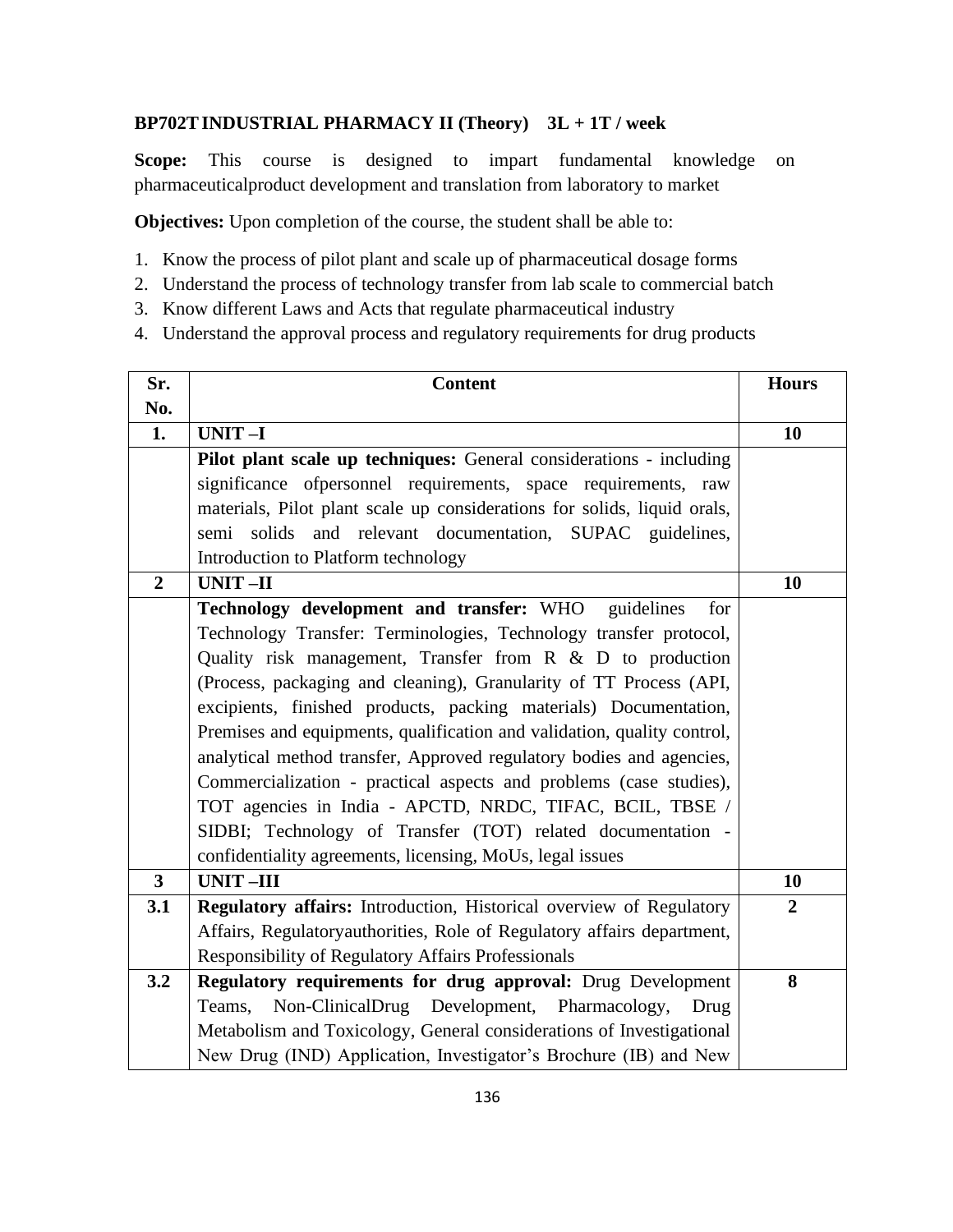|   |                                                                         | 45 |
|---|-------------------------------------------------------------------------|----|
|   | approval procedures for New Drugs.                                      |    |
|   | Pharmaceutical Product (COPP), Regulatory requirements and              |    |
|   | Responsibilities, Common Technical Document (CTD), Certificate of       |    |
|   | Organization(CDSCO) and State Licensing Authority: Organization,        |    |
|   | Indian Regulatory Requirements: Central Drug Standard Control           |    |
| 5 | $UNIT -V$                                                               | 7  |
|   | 14000, NABL, GLP                                                        |    |
|   | Introduction to ISO 9000 series of quality systems standards, ISO       |    |
|   | Sigma concept, Out of Specifications (OOS), Change control,             |    |
|   | Concept of Quality, Total Quality Management, Quality by design, Six    |    |
|   | <b>Quality management systems:</b> Quality management & Certifications: |    |
| 4 | $UNIT -IV$                                                              | 8  |
|   | of Clinical Studies.                                                    |    |
|   | Development, Data Presentation for FDA Submissions, Management          |    |
|   | Research Protocols, Biostatistics in Pharmaceutical Product             |    |
|   | Drug Application (NDA), Clinical research / BE studies, Clinical        |    |

# **Recommended Books: (Latest Editions)**

- 1. Regulatory Affairs from Wikipedia, the free encyclopedia modified on  $7<sup>th</sup>$  April available at http,//en.wikipedia.org/wiki/Regulatory\_ Affairs.
- 2. International Regulatory Affairs Updates, 2005. available at http://www.iraup.com/about.php
- 3. Douglas J Pisano and David S. Mantus. Text book of FDA Regulatory Affairs A Guide for Prescription Drugs, Medical Devices, and Biologics' Second Edition.
- 4. Regulatory Affairs brought by learning plus, inc. available at http.//www.cgmp.com/ra.htm.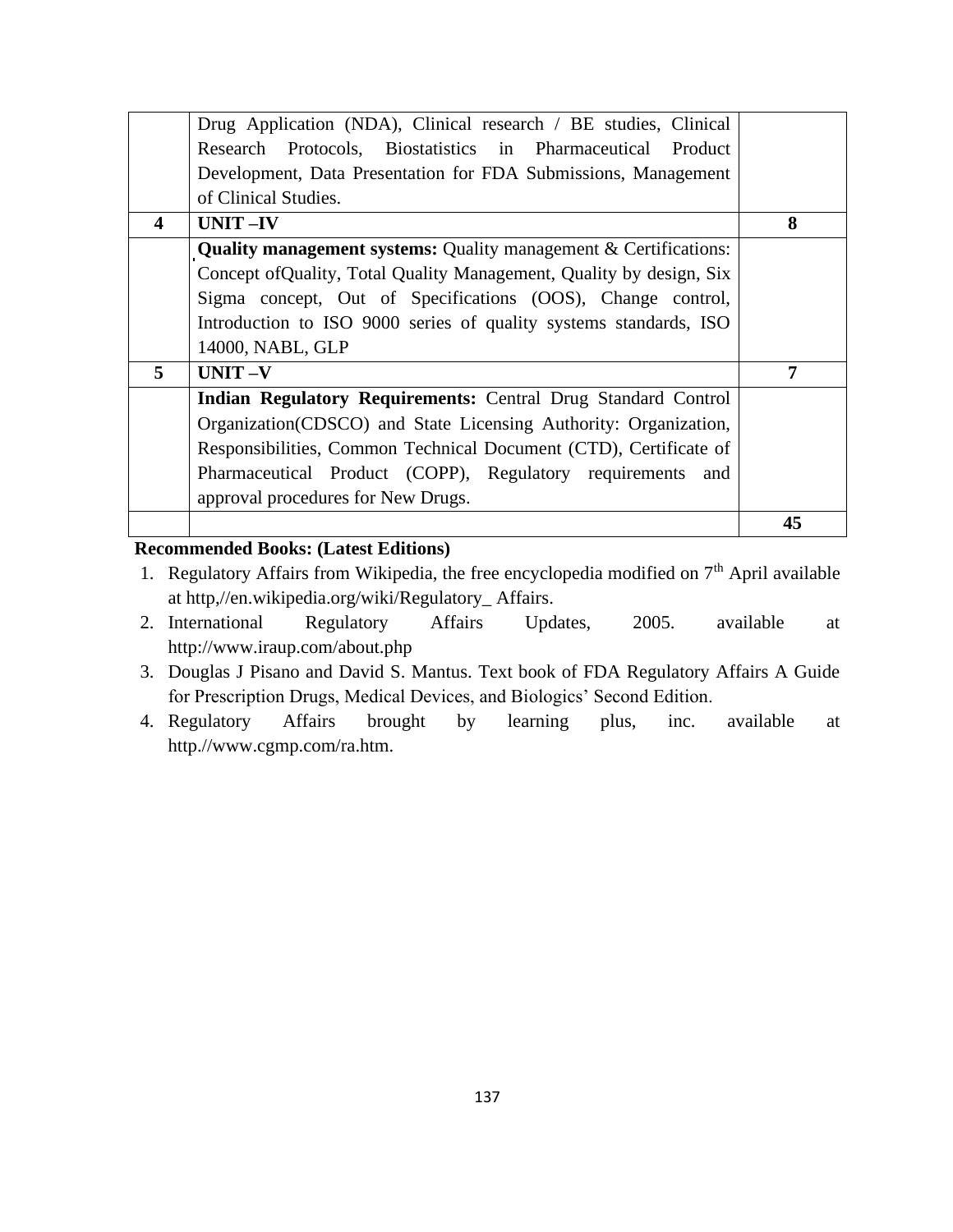# **BP703T PHARMACY PRACTICE (Theory) 3L + 1T / week**

Scope: In the changing scenario of pharmacy practice in India, for successful practice ofHospital Pharmacy, the students are required to learn various skills like drug distribution, drug information, and therapeutic drug monitoring for improved patient care. In community pharmacy, students will be learning various skills such as dispensing of drugs, responding to minor ailments by providing suitable safe medication, patient counselling for improved patient care in the community set up.

**Objectives:** Upon completion of the course, the student shall be able to

- 1. know various drug distribution methods in a hospital
- 2. appreciate the pharmacy stores management and inventory control
- 3. monitor drug therapy of patient through medication chart review and clinical review
- 4. obtain medication history interview and counsel the patients
- 5. identify drug related problems
- 6. detect and assess adverse drug reactions
- 7. interpret selected laboratory results (as monitoring parameters in therapeutics) of specific disease states
- 8. know pharmaceutical care services
- 9. do patient counseling in community pharmacy;

10. appreciate the concept of Rational drug therapy.

| Sr. | <b>Content</b>                                                                 | <b>Hours</b>   |
|-----|--------------------------------------------------------------------------------|----------------|
| No. |                                                                                |                |
| 1.  | $UNIT-I$                                                                       | <b>10</b>      |
| 1.1 | Hospital and it's organization                                                 | $\overline{2}$ |
|     | Definition, Classification of hospital- Primary, Secondary and Tertiary        |                |
|     | hospitals, Classification based on clinical and non-clinical basis,            |                |
|     | Organization Structure of a Hospital, and Medical staffs involved in the       |                |
|     | hospital and their functions.                                                  |                |
| 1.2 | Hospital pharmacy and its organization                                         | $\mathbf{2}$   |
|     | Definition, functions of hospital pharmacy, Organization structure,            |                |
|     | Location, Layout and staff requirements, and Responsibilities and              |                |
|     | functions of hospital pharmacists.                                             |                |
| 1.3 | <b>Adverse drug reaction</b>                                                   | 3              |
|     | Classifications - Excessive<br>pharmacological effects,<br>secondary           |                |
|     | pharmacological effects, idiosyncrasy, allergic drug reactions, genetically    |                |
|     | determined toxicity, toxicity following sudden withdrawal of drugs, Drug       |                |
|     | interaction-<br>beneficial<br>interactions,<br>adverse<br>interactions,<br>and |                |
|     | pharmacokinetic drug interactions, Methods for detecting drug interactions,    |                |
|     | spontaneous case reports and record linkage studies, and Adverse drug          |                |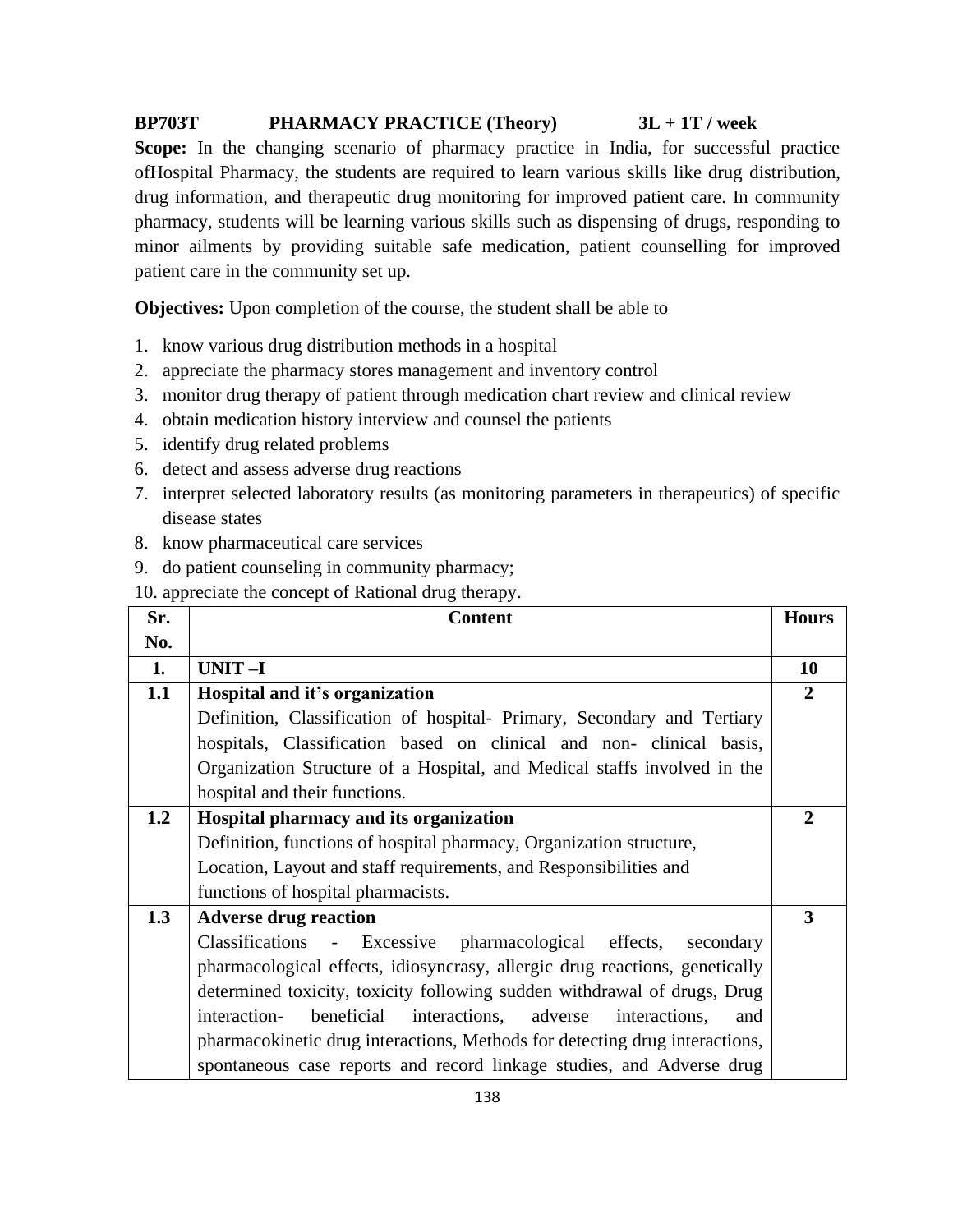|                         | reaction reporting and management.                                          |                |
|-------------------------|-----------------------------------------------------------------------------|----------------|
|                         |                                                                             |                |
| 1.4                     | <b>Community Pharmacy</b>                                                   | 3              |
|                         | Organization and structure of retail and wholesale drug store, types and    |                |
|                         | design, Legal requirements for establishment and maintenance of a drug      |                |
|                         | store, Dispensing of proprietary products, maintenance of records of retail |                |
|                         | and wholesale drug store                                                    |                |
| $\overline{2}$          | <b>UNIT-II</b>                                                              | 10             |
| 2.1                     | Drug distribution system in a hospital                                      | $\overline{2}$ |
|                         | Dispensing of drugs to inpatients, types of drug distribution systems,      |                |
|                         | charging policy and labelling, Dispensing of drugs to ambulatory patients,  |                |
|                         | and Dispensing of controlled drugs.                                         |                |
| 2.2                     | <b>Hospital formulary</b>                                                   | $\overline{2}$ |
|                         | Definition, contents of hospital formulary, Differentiation of hospital     |                |
|                         | formulary and Drug list, preparation and revision, and addition and         |                |
|                         | deletion of drug from hospital formulary.                                   |                |
| 2.3                     | <b>Therapeutic drug monitoring</b>                                          | $\overline{2}$ |
|                         | Need for Therapeutic Drug Monitoring, Factors to be considered during the   |                |
|                         | Therapeutic Drug Monitoring, and Indian scenario for Therapeutic Drug       |                |
|                         | Monitoring.                                                                 |                |
| 2.4                     | <b>Medication adherence</b>                                                 | $\mathbf{1}$   |
|                         | Causes of medication non-adherence, pharmacist role in the medication       |                |
|                         | adherence, and monitoring of patient medication adherence.                  |                |
| 2.5                     | <b>Patient medication history interview</b>                                 | $\mathbf{1}$   |
|                         | Need for the patient medication history interview, medication interview     |                |
|                         | forms.                                                                      |                |
| 2.6                     | <b>Community pharmacy management</b>                                        | $\overline{2}$ |
|                         | Financial, materials, staff, and infrastructure requirements.               |                |
| $\overline{\mathbf{3}}$ | <b>UNIT-III</b>                                                             | 10             |
|                         |                                                                             |                |
| 3.1                     | <b>Pharmacy and therapeutic committee</b>                                   | $\overline{2}$ |
|                         | Organization, functions, Policies of the pharmacy and therapeutic           |                |
|                         | committee in including drugs into formulary, inpatient and outpatient       |                |
|                         | prescription, automatic stop order, and emergency drug list preparation.    |                |
| 3.2                     | <b>Drug information services</b>                                            | 1              |
|                         | Drug and Poison information centre, Sources of drug information,            |                |
|                         | Computerised services, and storage and retrieval of information             |                |
| 3.3                     | <b>Patient counseling</b>                                                   | $\overline{2}$ |
|                         | Definition of patient counseling; steps involved in patient                 |                |
|                         | counseling, and Special cases that require the pharmacist                   |                |
| 3.4                     | Education and training program in the hospital                              | $\mathbf{3}$   |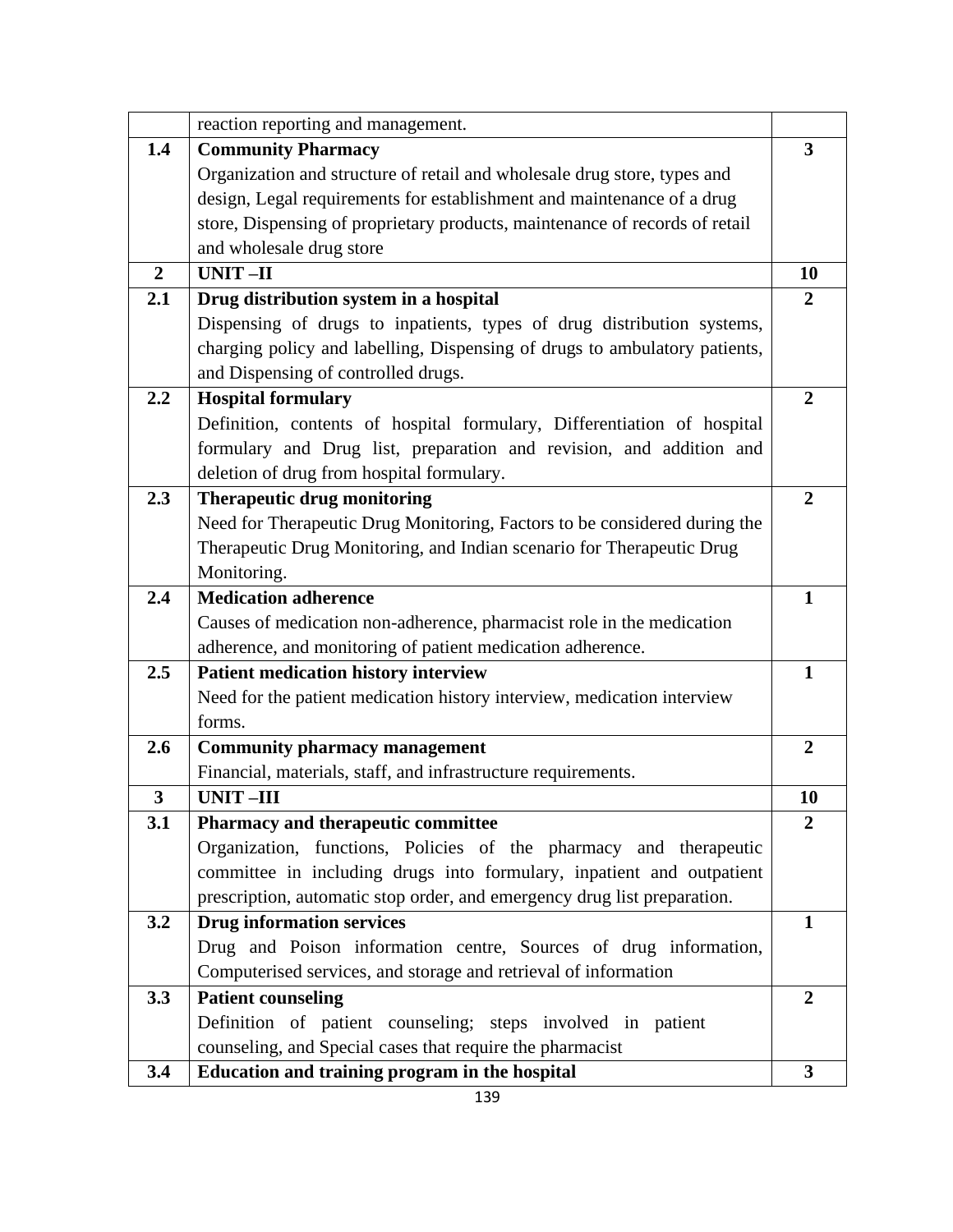|                         | Role of pharmacist in the education and training program, Internal and          |                |
|-------------------------|---------------------------------------------------------------------------------|----------------|
|                         | external training program, Services to the nursing homes/clinics, Code          |                |
|                         | of ethics for community pharmacy, and Role of pharmacist in the                 |                |
|                         | interdepartmental communication and community health education                  |                |
| 3.5                     | Prescribed medication order and communication skills                            | $\mathbf{2}$   |
|                         | Prescribed medication order-interpretation and legal requirements, and          |                |
|                         | Communication skills-communication with prescribers and patients.               |                |
| $\overline{\mathbf{4}}$ | <b>UNIT-IV</b>                                                                  | 8              |
| 4.1                     | <b>Budget preparation and implementation</b>                                    | $\overline{2}$ |
|                         | Budget preparation and implementation                                           |                |
| 4.2                     | <b>Clinical Pharmacy</b>                                                        | 5              |
|                         | Introduction to Clinical Pharmacy, Concept of clinical pharmacy, functions      |                |
|                         | and responsibilities of clinical pharmacist, Drug therapy monitoring -          |                |
|                         | medication chart review, clinical review, pharmacist intervention, Ward         |                |
|                         | round participation, Medication history and Pharmaceutical care                 |                |
| 4.3                     | Over the counter (OTC) sales                                                    | 1              |
|                         | Introduction and sale of over the counter, and Rational use of common           |                |
|                         | over the counter medications.                                                   |                |
| 5                       | UNIT-V                                                                          | $\overline{7}$ |
| 5.1                     | Drug store management and inventory control                                     | 3              |
|                         | Organisation of drug store, types of materials stocked and storage              |                |
|                         | conditions, Purchase and inventory control: principles, purchase procedure,     |                |
|                         | purchase order, procurement and stocking, Economic order quantity,              |                |
|                         | Reorder quantity level, and Methods used for the analysis of the drug           |                |
|                         | expenditure                                                                     |                |
| 5.2                     | <b>Investigational use of drugs</b>                                             | $\overline{2}$ |
|                         | Description, principles involved, classification, control, identification, role |                |
|                         | of hospital pharmacist, advisory committee                                      |                |
| 5.3                     | <b>Interpretation of Clinical Laboratory Tests</b>                              | $\overline{2}$ |
|                         | Blood chemistry, hematology, and urinalysis                                     |                |
|                         |                                                                                 | 45             |

# **Recommended Books (Latest Edition):**

- 1. Merchant S.H. and Dr. J.S.Quadry. *A textbook of hospital pharmacy*, 4th ed. Ahmadabad: B.S. Shah Prakakshan; 2001.
- 2. Parthasarathi G, Karin Nyfort-Hansen, Milap C Nahata. *A textbook of ClinicalPharmacy*  Practice- essential concepts and skills, 1<sup>st</sup>ed. Chennai: OrientLongman Private Limited; 2004.
- 3. William E. Hassan. *Hospital pharmacy*, 5th ed. Philadelphia: Lea & Febiger; 1986.
- 4. Tipnis Bajaj. *Hospital Pharmacy*, 1st ed. Maharashtra: Career Publications; 2008.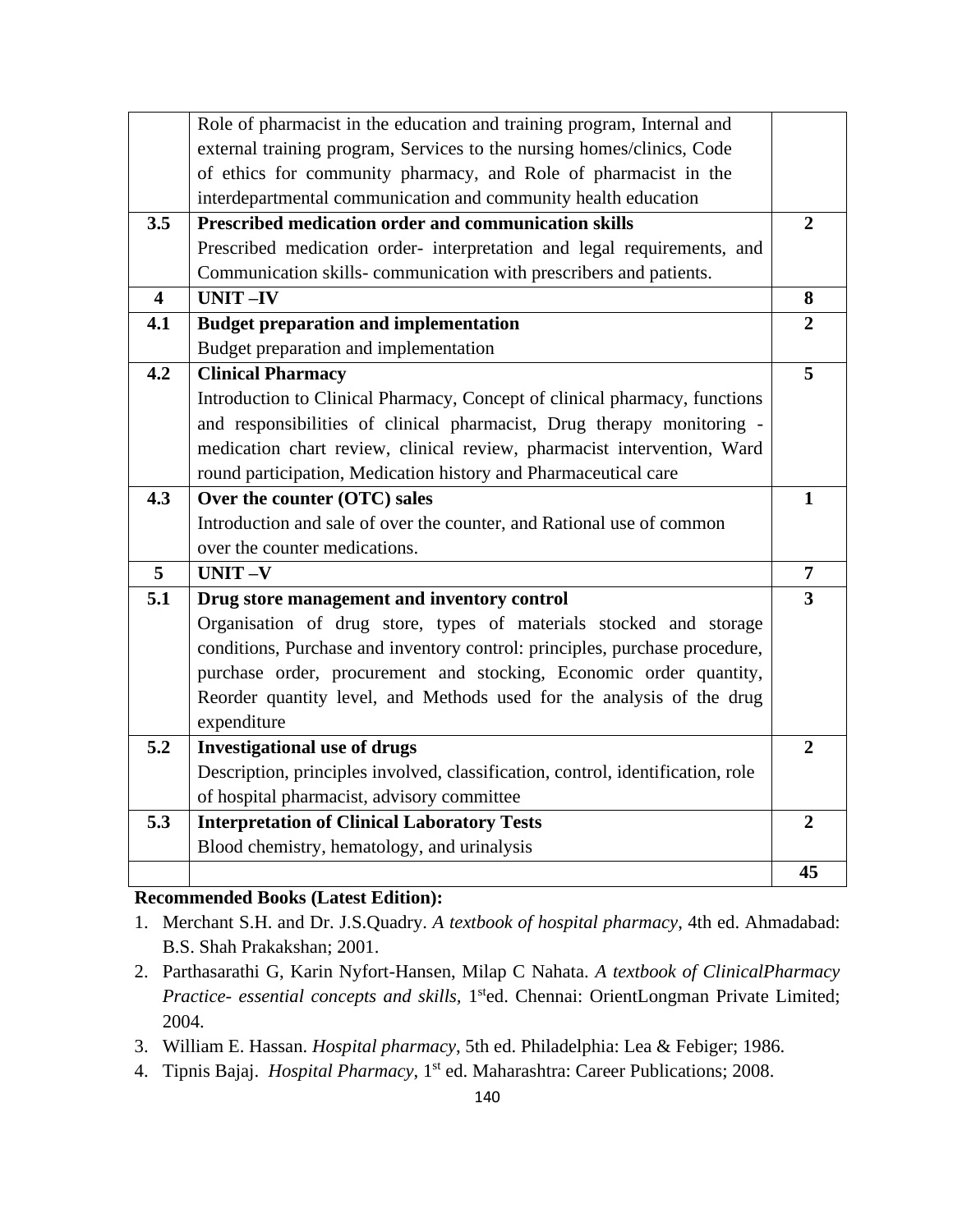- 5. Scott LT. *Basic skills in interpreting laboratory data*, 4thed*.* American Society of Health System Pharmacists Inc; 2009.
- 6. Parmar N.S. *Health Education and Community Pharmacy,* 18th ed. India: CBS Publishers & Distributers; 2008.

# **Journals:**

- 1. Therapeutic drug monitoring. ISSN: 0163-4356
- 2. Journal of pharmacy practice. ISSN : 0974-8326
- 3. American journal of health system pharmacy. ISSN: 1535-2900 (online)
- 4. Pharmacy times (Monthly magazine)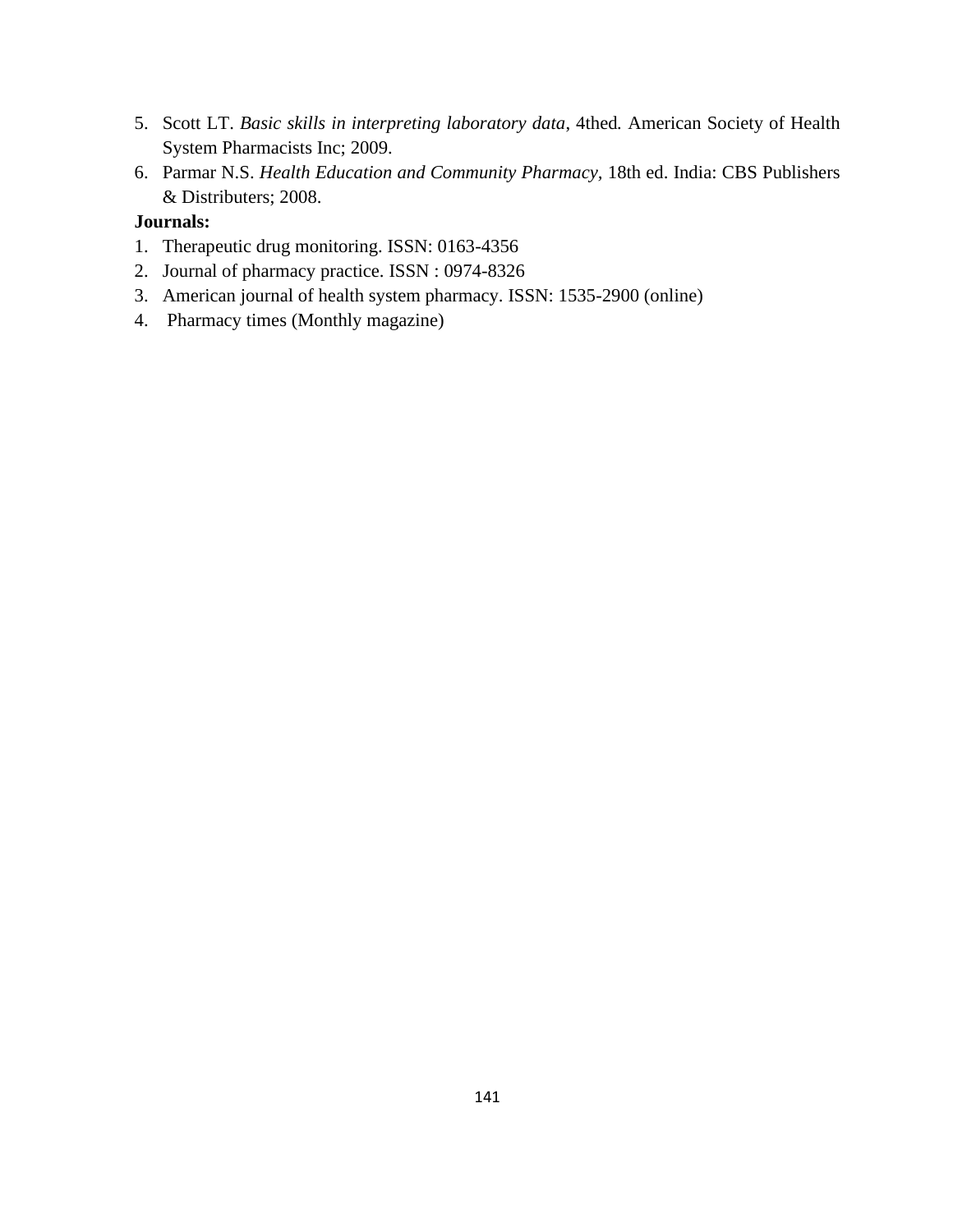# **BP704T NOVEL DRUG DELIVERY SYSTEMS (Theory) 3L + 1T / week**

Scope: This subject is designed to impart basic knowledge on the area of novel drugdelivery systems.

**Objectives:** Upon completion of the course student shall be able

- 1. To understand various approaches for development of novel drug delivery systems.
- 2. To understand the criteria for selection of drugs and polymers for the development of Novel drug delivery systems, their formulation and evaluation

| Sr.            | <b>Content</b>                                                                        | <b>Hours</b>            |
|----------------|---------------------------------------------------------------------------------------|-------------------------|
| No.            |                                                                                       |                         |
| $\mathbf{1}$   | <b>UNIT I</b>                                                                         | 10                      |
| 1.1            | Controlled drug delivery systems: Introduction, terminology/definitions               | $\overline{7}$          |
|                | and rationale, advantages, disadvantages, selection of drug candidates.               |                         |
|                | Approaches to design controlled release formulations based on diffusion,              |                         |
|                | dissolution and ion exchange principles. Physicochemical and biological               |                         |
|                | properties of drugs relevant to controlled release formulations                       |                         |
|                |                                                                                       |                         |
| 1.2            | classification, properties,<br>Introduction,<br><b>Polymers:</b><br>advantages<br>and | $\overline{3}$          |
|                | application of polymers in formulation of controlled release drug delivery            |                         |
|                | systems                                                                               |                         |
| $\overline{2}$ | <b>UNIT-II</b>                                                                        | 10                      |
| 2.1            | Definition,<br><b>Microencapsulation:</b><br>and<br>advantages<br>disadvantages,      | $\overline{3}$          |
|                | microspheres/microcapsules,<br>microparticles,<br>methods<br>of                       |                         |
|                | microencapsulation, applications                                                      |                         |
| 2.2            | Mucosal Drug Delivery system: Introduction, Principles of bioadhesion                 | $\overline{\mathbf{4}}$ |
|                | /mucoadhesion, concepts, advantages and disadvantages, transmucosal                   |                         |
|                | permeability and formulation considerations of buccal delivery systems                |                         |
| 2.3            | Implantable Drug Delivery Systems: Introduction,<br>advantages<br>and                 | $\mathbf{3}$            |
|                | disadvantages, concept of implants and osmotic pump                                   |                         |
| $\mathbf{3}$   | <b>UNIT-III</b>                                                                       | 10                      |
| 3.1            | Transdermal Drug Delivery Systems: Introduction, Permeation through                   | $\mathbf{3}$            |
|                | skin, factorsaffecting permeation, permeation enhancers, basic components             |                         |
|                | of TDDS, formulation approaches                                                       |                         |
| 3.2            | Gastroretentive drug delivery systems: Introduction,<br>advantages,                   | $\overline{\mathbf{3}}$ |
|                | disadvantages, approaches for GRDDS - Floating, high density systems,                 |                         |
|                | inflatable and gastroadhesive systems and their applications                          |                         |
| 3.3            | Nasopulmonary drug delivery system: Introduction to Nasal<br>and                      | $\overline{\mathbf{4}}$ |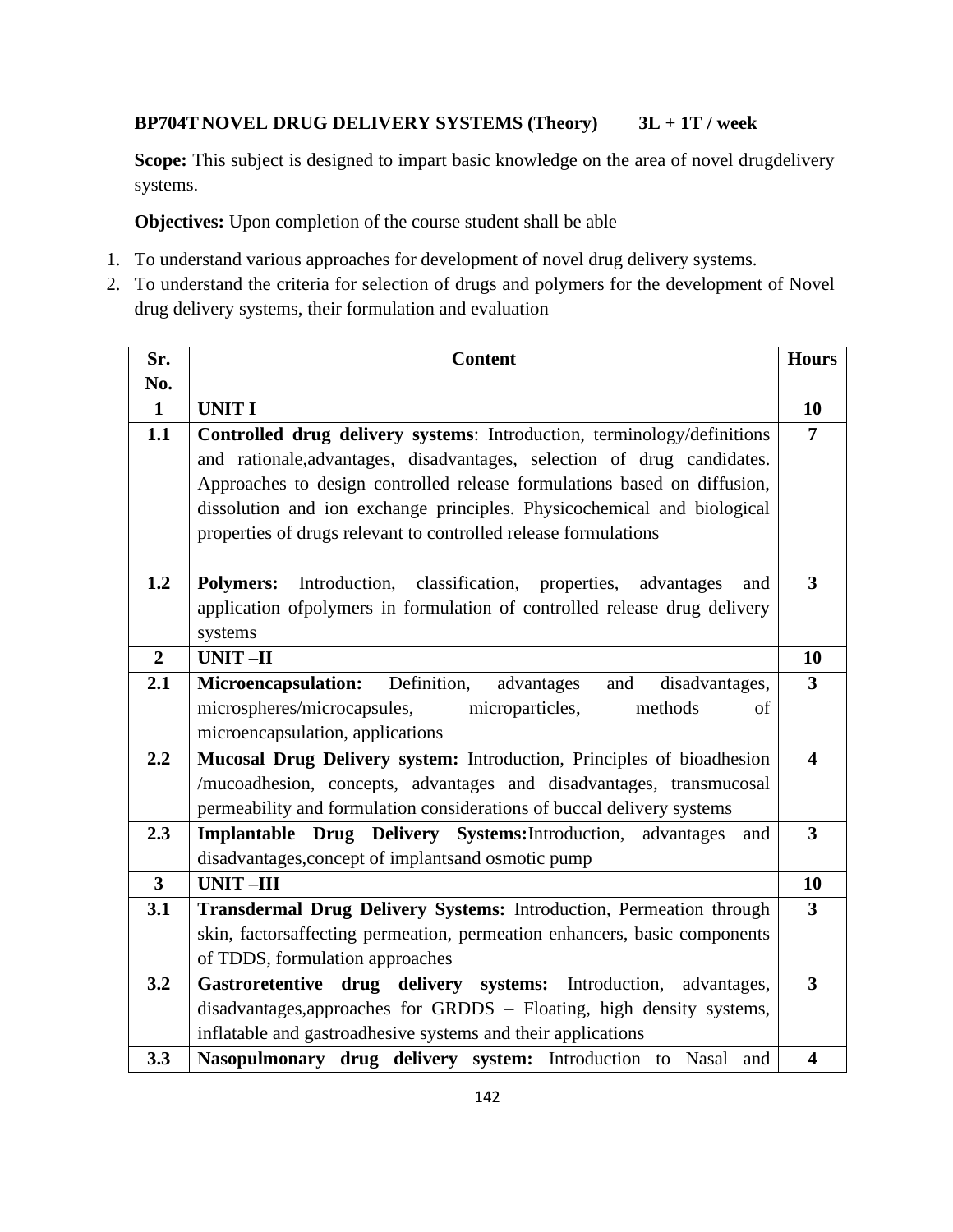|                  | Pulmonary routes ofdrug delivery, Formulation of Inhalers (dry powder and                                                                                                                                                            |    |
|------------------|--------------------------------------------------------------------------------------------------------------------------------------------------------------------------------------------------------------------------------------|----|
|                  | metered dose), nasal sprays, nebulizers                                                                                                                                                                                              |    |
| $\boldsymbol{4}$ | <b>UNIT-IV</b>                                                                                                                                                                                                                       | 8  |
|                  | Nanotechnology and its Concepts: Concepts and approaches for targeted<br>drug delivery systems, advantages and disadvantages, introduction to<br>liposomes, niosomes, nanoparticles, monoclonal antibodies and their<br>applications |    |
| 5                | $UNIT -V$                                                                                                                                                                                                                            | 7  |
| 5.1              | Ocular Drug Delivery Systems: Introduction, intra ocular barriers and<br>methods toovercome --Preliminary study, ocular formulations and ocuserts                                                                                    |    |
| 5.2              | <b>Intrauterine Drug Delivery Systems:</b> Introduction, advantages and<br>disadvantages, development of intra uterine devices (IUDs) and                                                                                            | 7  |
|                  |                                                                                                                                                                                                                                      | 45 |

# **Recommended Books: (Latest Editions)**

- 1. Y W. Chien, Novel Drug Delivery Systems, 2nd edition, revised and expanded, Marcel Dekker, Inc., New York, 1992.
- 2. Robinson, J. R., Lee V. H. L, Controlled Drug Delivery Systems, Marcel Dekker, Inc., New York, 1992.
- 3. Encyclopedia of Controlled Delivery. Edith Mathiowitz, Published by Wiley Interscience Publication, John Wiley and Sons, Inc, New York. Chichester/Weinheim
- 4. N.K. Jain, Controlled and Novel Drug Delivery, CBS Publishers & Distributors, New Delhi, First edition 1997 (reprint in 2001).
- 5. S.P. Vyas and R.K. Khar, Controlled Drug Delivery -concepts and advances, Vallabh Prakashan, New Delhi, First edition 2002.

# **Journals**

- 1. Indian Journal of Pharmaceutical Sciences (IPA)
- 2. Indian Drugs (IDMA)
- 3. Journal of Controlled Release (Elsevier Sciences)
- 4. Drug Development and Industrial Pharmacy (Marcel & Decker)
- 5. International Journal of Pharmaceutics (Elsevier Sciences)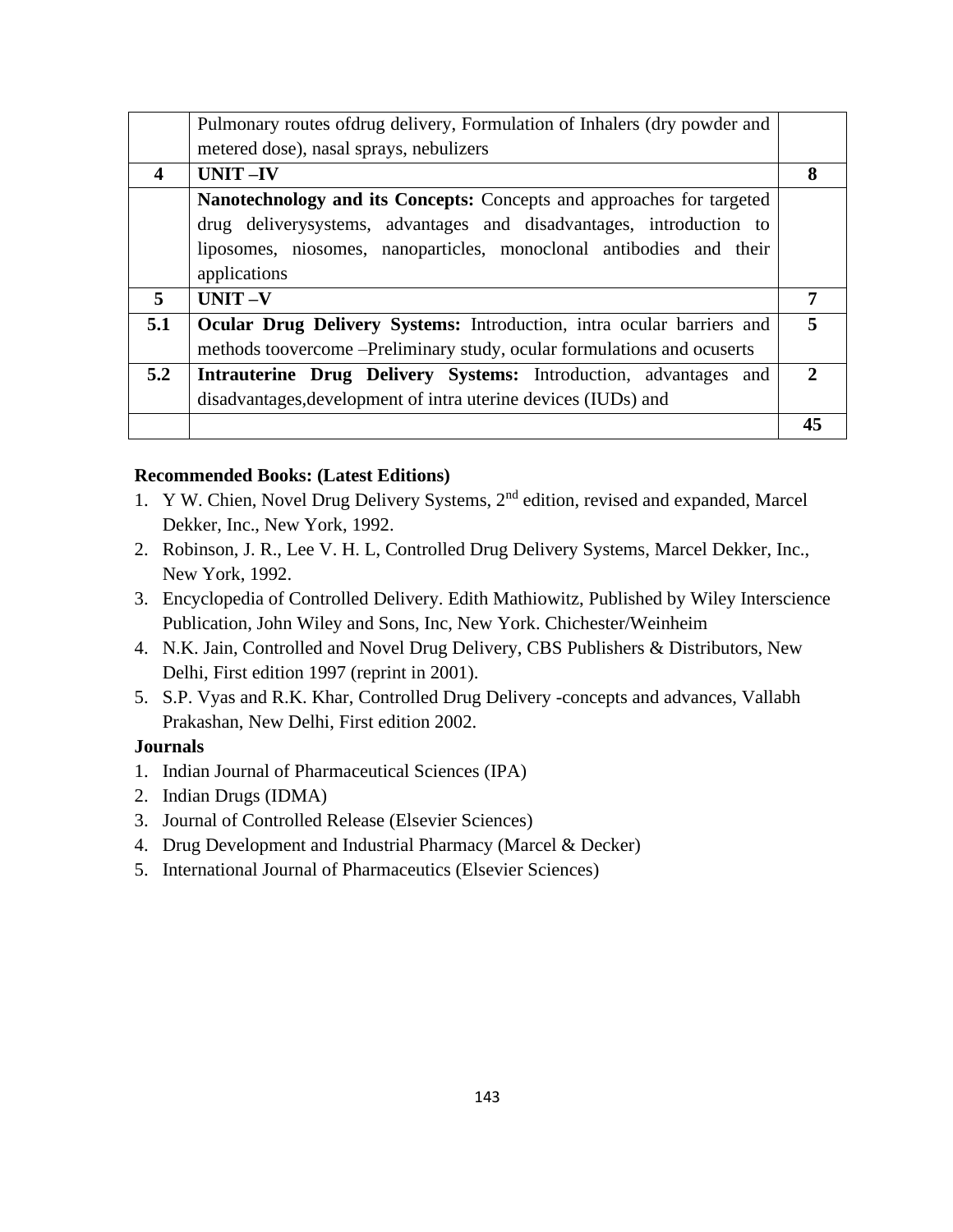# **BP705P INSTRUMENTAL METHODS OF ANALYSIS (Practical) 4 Hours/Week**

- 1 Determination of absorption maxima and effect of solvents on absorption maxima of organic compounds
- 2 Estimation of dextrose by colorimetry
- 3 Estimation of sulfanilamide by colorimetry
- 4 Simultaneous estimation of ibuprofen and paracetamol by UV spectroscopy
- 5 Assay of paracetamol by UV- Spectrophotometry
- 6 Estimation of quinine sulfate by fluorimetry
- 7 Study of quenching of fluorescence
- 8 Determination of sodium by flame photometry
- 9 Determination of potassium by flame photometry
- 10 Determination of chlorides and sulphates by nephelo turbidometry
- 11 Separation of amino acids by paper chromatography
- 12 Separation of sugars by thin layer chromatography
- 13 Separation of plant pigments by column chromatography
- 14 Demonstration experiment on HPLC
- 15 Demonstration experiment on Gas Chromatography

### **Recommended Books (Latest Editions)**

- 1. Instrumental Methods of Chemical Analysis by B.K Sharma
- 2. Organic spectroscopy by Y.R Sharma
- 3. Text book of Pharmaceutical Analysis by Kenneth A. Connors
- 4. Vogel's Text book of Quantitative Chemical Analysis by A.I. Vogel
- 5. Practical Pharmaceutical Chemistry by A.H. Beckett and J.B. Stenlake
- 6. Organic Chemistry by I. L. Finar
- 7. Organic spectroscopy by William Kemp
- 8. Quantitative Analysis of Drugs by D. C. Garrett
- 9. Quantitative Analysis of Drugs in Pharmaceutical Formulations by P. D. Sethi
- 10. Spectrophotometric identification of Organic Compounds by Silverstein

# **BP706PS PRACTICE SCHOOL 12 Hours/Week**

Every candidate shall undergo practice school for a period of 150hours evenly distributed throughout the semester. The student shall opt any one of thedomains for practice school declared by the program committee from time to time.At the end of the practice school, every student shall submit a printed report (in triplicate)on the practice school he/she attended (not more than 25 pages). Along with the exams ofsemester VII, the report submitted by the student, knowledge and skills acquired by thestudent through practice school shall be evaluated by the subject experts at collegeleveland grade point shall be awarded.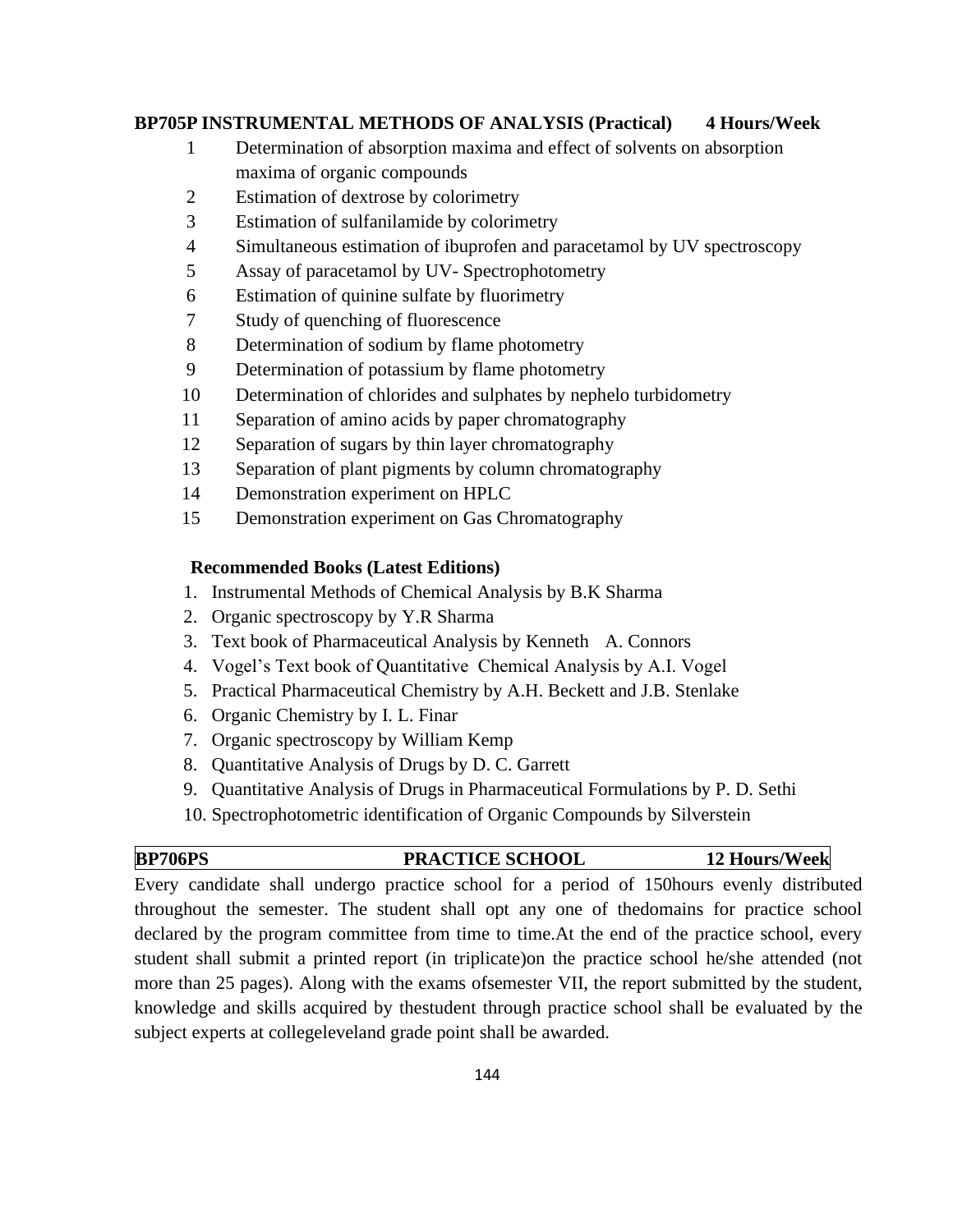**SEMESTER VIII**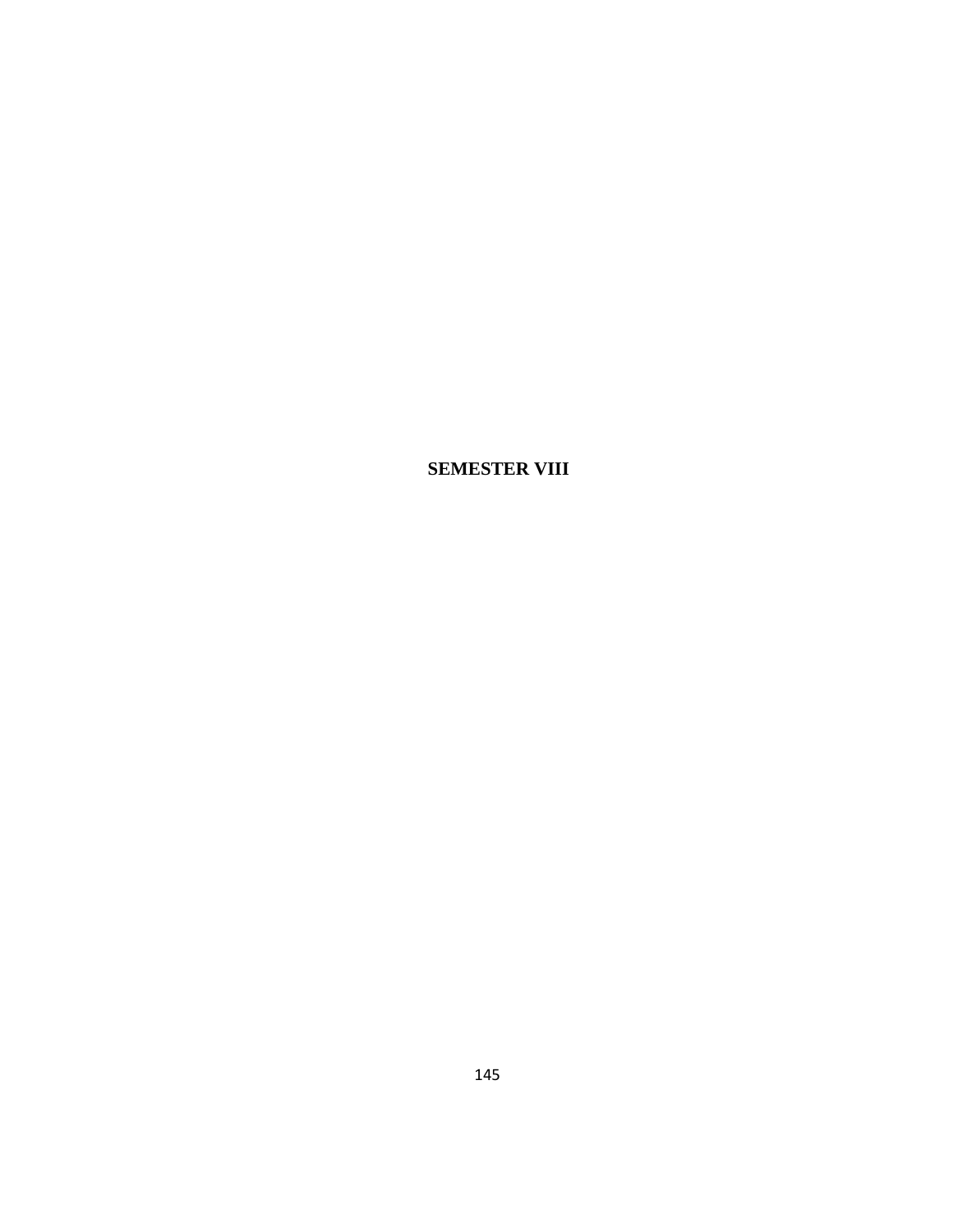# **BP801T BIOSTATISITCS AND RESEARCH METHODOLOGY (Theory) 3L + 1T / week**

**Scope:** To understand the applications of Biostatics in Pharmacy. This subject deals withdescriptive statistics, Graphics, Correlation, Regression, logistic regression Probability theory, Sampling technique, Parametric tests, Non-Parametric tests, ANOVA, Introduction to Design of Experiments, Phases of Clinical trials and Observational and Experimental studies, SPSS, R and MINITAB statistical software's, analysing the statistical data using Excel**.**

**Objectives:** Upon completion of the course the student shall be able to:

- 1. Know the operation of M.S. Excel, SPSS, R and MINITAB®, DoE (Design of Experiment)
- 2. Know the various statistical techniques to solve statistical problems
- 3. Appreciate statistical techniques in solving the problems

| Sr.            | <b>Content</b>                                                                          | <b>Hours</b>            |
|----------------|-----------------------------------------------------------------------------------------|-------------------------|
| No.            |                                                                                         |                         |
| $\mathbf{1}$   | <b>UNIT I</b>                                                                           | 10                      |
| 1.1            | <b>Introduction:</b> Statistics, Biostatistics, Frequency distribution                  | $\overline{2}$          |
| 1.2            | Measures of central tendency: Mean, Median, Mode-Pharmaceutical                         | $\overline{3}$          |
|                | examples                                                                                |                         |
| 1.3            | of<br>dispersion:<br>Dispersion, Range, standard<br><b>Measures</b><br>deviation,       | $\overline{2}$          |
|                | Pharmaceuticalproblems                                                                  |                         |
| 1.4            | Correlation: Definition, Karl Pearson's coefficient ofcorrelation, Multiple             | $\overline{\mathbf{3}}$ |
|                | correlation -Pharmaceuticals examples                                                   |                         |
| $\overline{2}$ | UNIT-II                                                                                 | 10                      |
| 2.1            | <b>Regression:</b> Curve fitting by the method of least squares, fitting the lines $y=$ | $\overline{\mathbf{3}}$ |
|                | $a + bx$ and $x = a + by$ , Multiple regression, standard error of regression-          |                         |
|                | <b>Pharmaceutical Examples</b>                                                          |                         |
| 2.2            | Probability: Definition of probability, Binomial distribution, Normal                   | $\blacktriangleleft$    |
|                | distribution, Poisson's distribution, properties – problems                             |                         |
|                | Sample, Population, large sample, small sample, Null hypothesis,                        |                         |
|                | alternative hypothesis, sampling, essence of sampling, types of sampling,               |                         |
|                | Error-I type, Error-II type, Standard error of mean (SEM) - Pharmaceutical              |                         |
|                | examples                                                                                |                         |
| 2.3            | Parametric test: t-test(Sample, Pooled or Unpaired and Paired), ANOVA,                  | 3                       |
|                | (One wayand Two way), Least Significance difference                                     |                         |
| 3              | <b>UNIT-III</b>                                                                         | 10                      |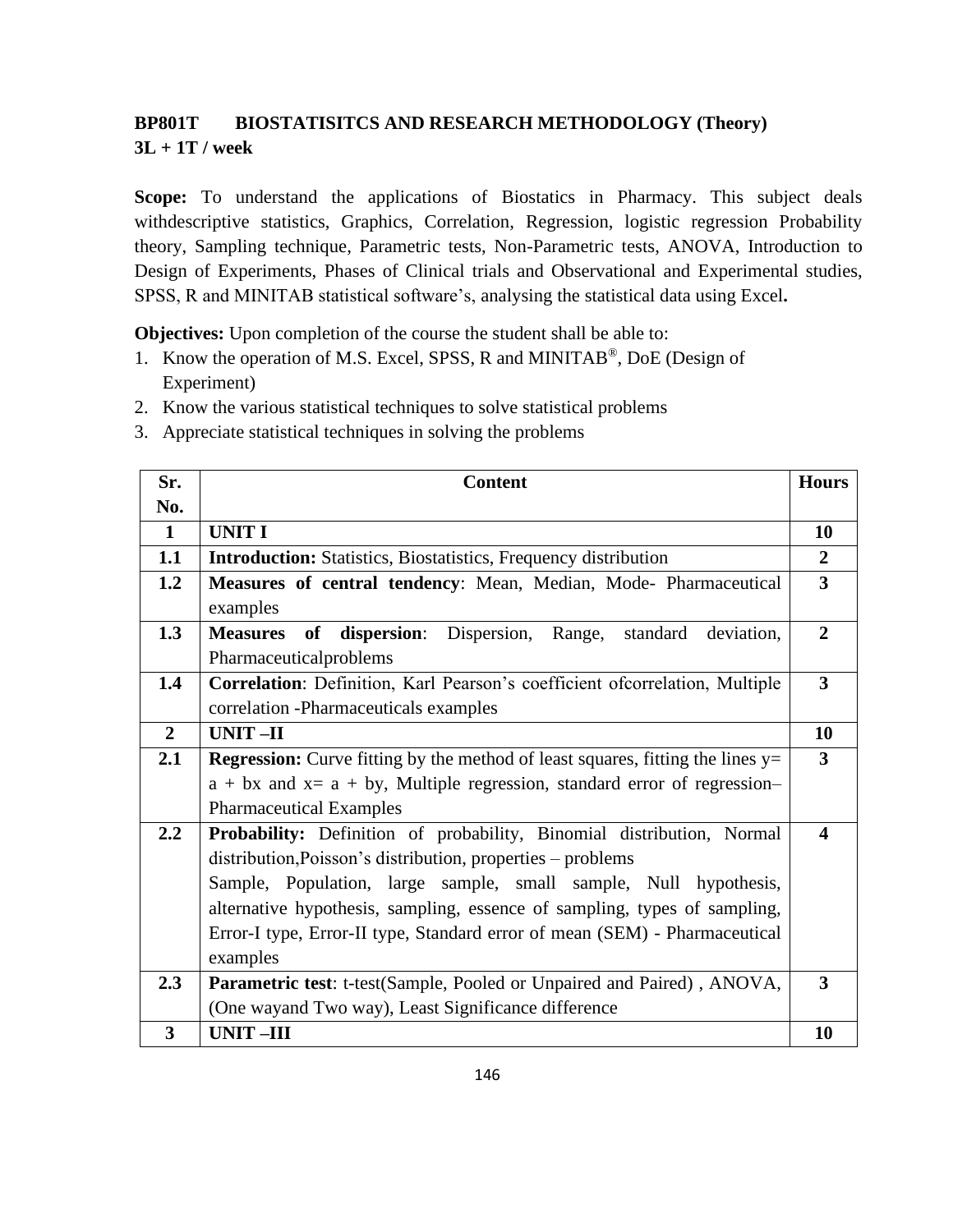| 3.1                     | Non Parametric tests: Wilcoxon Rank Sum Test, Mann-Whitney U test,              | $\overline{2}$          |
|-------------------------|---------------------------------------------------------------------------------|-------------------------|
|                         | Kruskal-Wallistest, Friedman Test                                               |                         |
| 3.2                     | Introduction to Research: Need for research, Need for design of                 | $\overline{\mathbf{3}}$ |
|                         | Experiments, Experiential Design Technique, plagiarism                          |                         |
| 3.3                     | Graphs: Histogram, Pie Chart, Cubic Graph, response surface plot, Counter       | $\overline{2}$          |
|                         | Plot graph                                                                      |                         |
| 3.4                     | Designing the methodology: Sample size determination and Power of a             | $\overline{\mathbf{3}}$ |
|                         | study, Reportwriting and presentation of data, Protocol, Cohorts studies,       |                         |
|                         | Observational studies, Experimental studies, Designing clinical trial, various  |                         |
|                         | phases.                                                                         |                         |
| $\overline{\mathbf{4}}$ | <b>UNIT-IV</b>                                                                  | 8                       |
| 4.1                     | Blocking and confounding system for Two-level factorials                        | $\overline{2}$          |
| 4.2                     | <b>Regression modeling:</b> Hypothesis testing in<br>Simple and Multiple        | $\overline{2}$          |
|                         | regressionmodels                                                                |                         |
| 4.3                     | <b>Introduction to Practical components of Industrial and Clinical Trials</b>   | $\blacktriangle$        |
|                         | problems: Statistical Analysis Using Excel, SPSS, MINITAB®, DESIGN              |                         |
|                         | OF EXPERIMENTS, R - Online Statistical Software's to Industrial and             |                         |
|                         | Clinical trial approach                                                         |                         |
| 5                       | $UNIT -V$                                                                       | $\overline{7}$          |
| 5.1                     | <b>Design and Analysis of experiment- Factorial Design:</b> Definition, $2^2$ , | 3                       |
|                         | $23$ design. Advantage of factorial design                                      |                         |
| 5.2                     | Response Surface methodology: Central composite design, Historical              | $\overline{\mathbf{4}}$ |
|                         | design, Optimization Techniques                                                 |                         |
|                         |                                                                                 | 45                      |

### **Recommended Books (Latest edition):**

- 1. Pharmaceutical statistics- Practical and clinical applications, Sanford Bolton, publisher Marcel Dekker Inc. NewYork.
- 2. Fundamental of Statistics Himalaya Publishing House- S.C.Guptha
- 3. Design and Analysis of Experiments –PHI Learning Private Limited, R. Pannerselvam,
- 4. Design and Analysis of Experiments Wiley Students Edition, Douglas and C. Montgomery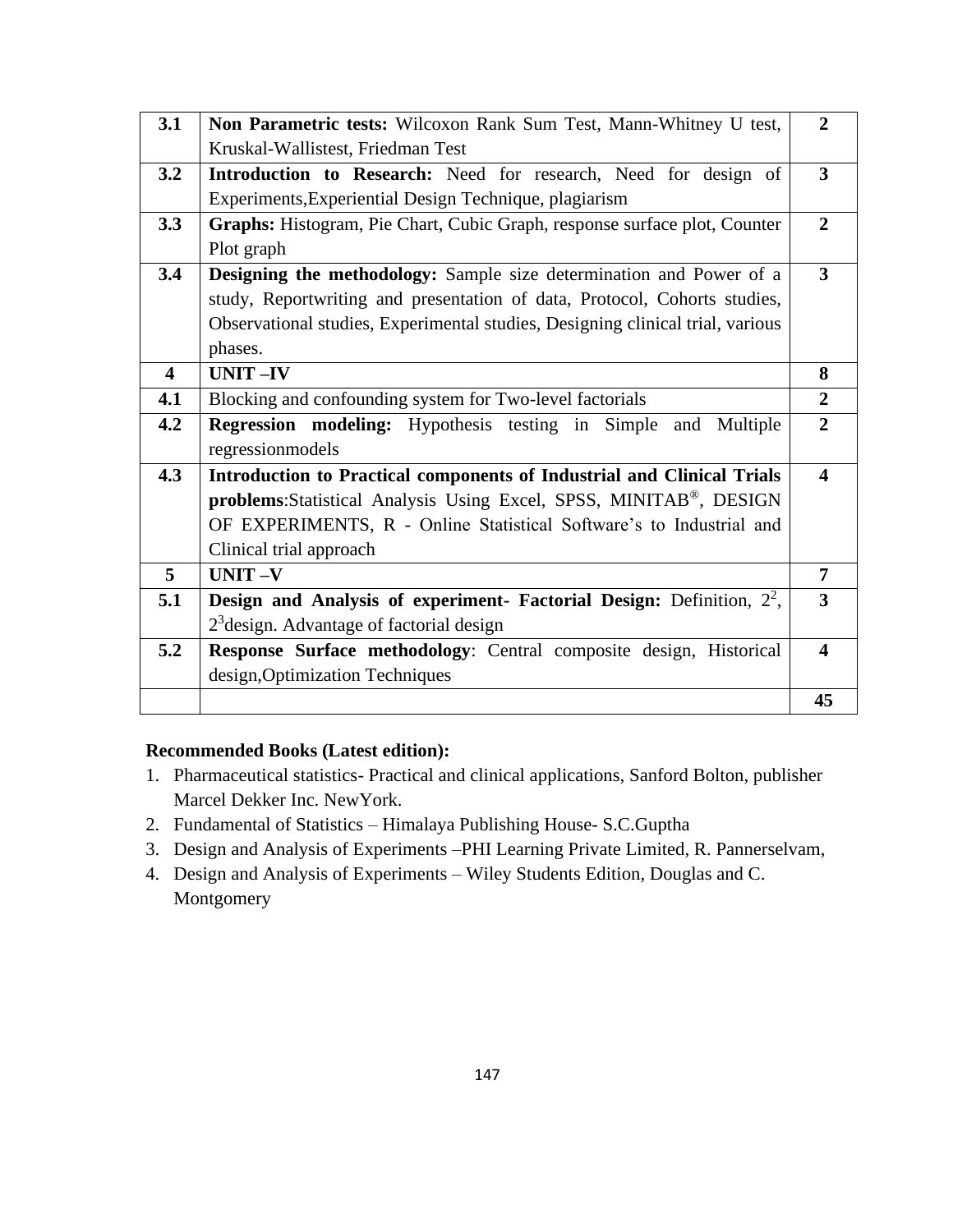### **BP802T SOCIAL AND PREVENTIVE PHARMACY 3L + 1T / week**

Scope: The purpose of this course is to introduce to students a number of health issues and their challenges. This course also introduced a number of national health programmes. The roles of the pharmacist in these contexts are also discussed.

**Objectives:**After the successful completion of this course, the student shall be able to:

- 1. Acquire high consciousness/realization of current issuesrelated to health and pharmaceutical problems within the country and worldwide.
- 2. Have a critical way of thinking based on current healthcare development.
	- 3. Evaluate alternative ways of solving problems related tohealth and pharmaceutical issues

| Sr.                     | <b>Content</b>                                                              | <b>Hours</b> |
|-------------------------|-----------------------------------------------------------------------------|--------------|
| No.                     |                                                                             |              |
| $\mathbf{1}$            | <b>UNIT I</b>                                                               | 10           |
| 1.1                     | Concept of health and disease: Definition, concepts and evaluation of       |              |
|                         | public health. Understanding the concept of prevention and control of       |              |
|                         | disease, social causes of diseases and social problems of the sick.         |              |
| 1.2                     | Social and health education: Food in relation to nutrition and health,      |              |
|                         | Balanced diet, Nutritional deficiencies, Vitamin deficiencies, Malnutrition |              |
|                         | and its prevention.                                                         |              |
| 1.3                     | Sociology and health: Socio cultural factors related to health and disease, |              |
|                         | Impact of urbanization on health and disease, Poverty and health            |              |
| 1.4                     | Hygiene and health: personal hygiene and health care; avoidable habits      |              |
| $\overline{2}$          | <b>UNIT-II</b>                                                              | 10           |
| 2.1                     | Preventive medicine: General principles of prevention and control of        |              |
|                         | diseases such ascholera, SARS, Ebola virus, influenza, acute respiratory    |              |
|                         | infections, malaria, chicken guinea, dengue, lymphatic<br>filariasis,       |              |
|                         | pneumonia, hypertension, diabetes mellitus, cancer, drug addiction-drug     |              |
|                         | substance abuse                                                             |              |
| $\overline{\mathbf{3}}$ | <b>UNIT-III</b>                                                             | 10           |
|                         | National health programs, its objectives, functioning and outcome of        |              |
|                         | the following: HIV AND AIDS control programme, TB, Integrated disease       |              |
|                         | surveillance program (IDSP), National leprosy control programme, National   |              |
|                         | mental health program, National programme for prevention and control of     |              |
|                         | deafness, Universal immunization programme, National programme for          |              |
|                         | control of blindness, Pulse polio programme                                 |              |
| $\overline{\mathbf{4}}$ | <b>UNIT-IV</b>                                                              | 8            |
|                         | National health intervention programme for mother and child, National       |              |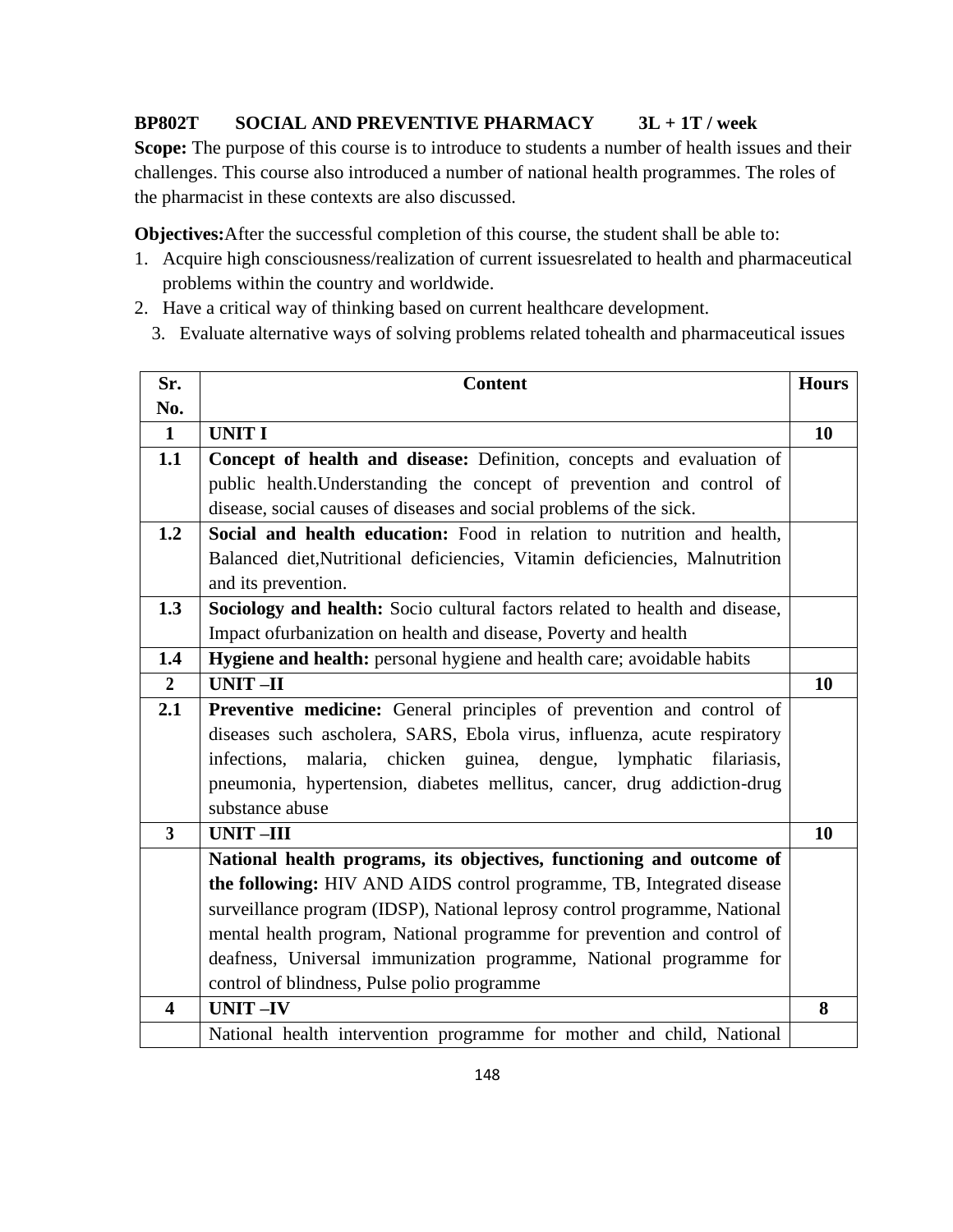|   | family welfare programme, National tobacco control programme, National     |  |
|---|----------------------------------------------------------------------------|--|
|   | Malaria Prevention Program, National programme for the health care for the |  |
|   | elderly, Social health programme; role of WHO in Indian national program   |  |
| 5 | $UNIT -V$                                                                  |  |
|   | Community services in rural, urban and school health: Functions of PHC,    |  |
|   | Improvement in rural sanitation, national urban health mission, Health     |  |
|   | promotion and education in school.                                         |  |
|   |                                                                            |  |

#### **Recommended Books (Latest edition)***:*

- 1. Short Textbook of Preventive and Social Medicine, Prabhakara GN, 2nd Edition, 2010, ISBN: 9789380704104, JAYPEE Publications
- 2. Textbook of Preventive and Social Medicine (Mahajan and Gupta), Edited by Roy Rabindra Nath, Saha Indranil, 4<sup>th</sup> Edition, 2013, ISBN: 9789350901878, JAYPEE Publications
- 3. Review of Preventive and Social Medicine (Including Biostatistics), Jain Vivek, 6<sup>th</sup> Edition, 2014, ISBN: 9789351522331, JAYPEE Publications
- 4. Essentials of Community Medicine—A Practical Approach, Hiremath Lalita D, Hiremath Dhananjaya A, 2nd Edition, 2012, ISBN: 9789350250440, JAYPEE Publications
- 5. Park Textbook of Preventive and Social Medicine, K Park, 21<sup>st</sup> Edition, 2011, ISBN-14: 9788190128285, BANARSIDAS BHANOT PUBLISHERS.
- 6. Community Pharmacy Practice, Ramesh Adepu, BSP publishers, Hyderabad

### **Recommended Journals:**

1. Research in Social and Administrative Pharmacy, Elsevier, Ireland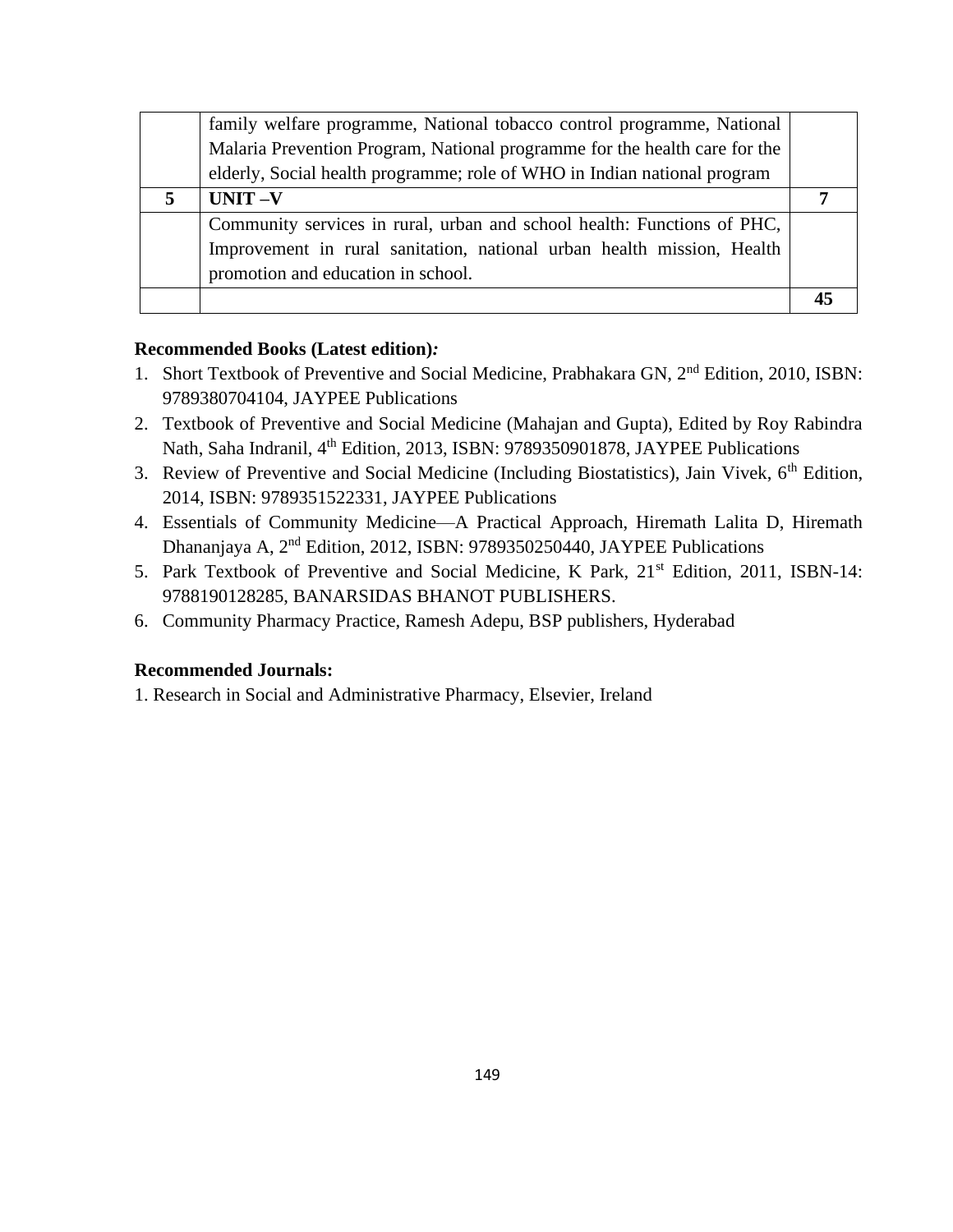# **BP803ET PHARMACEUTICAL MARKETING MANAGEMENT(Theory) - ELECTIVE 3L + 1T Hours / week**

Scope: The pharmaceutical industry not only needs highly qualified researchers, chemists and, technical people, but also requires skilled managers who can take the industry forward by managing and taking the complex decisions which are imperative for the growth of the industry. The Knowledge and Know-how of marketing management groom the people for taking a challenging role in Sales and Product management.

**Objective:** The course aims to provide an understanding of marketing conceptsand techniques and their applications in the pharmaceutical industry.

| Sr.                     | <b>Content</b>                                                                | <b>Hours</b> |
|-------------------------|-------------------------------------------------------------------------------|--------------|
| No.                     |                                                                               |              |
| $\mathbf{1}$            | <b>UNIT I</b>                                                                 | 10           |
| 1.1                     | <b>Marketing:</b>                                                             |              |
|                         | Definition, general concepts, and scope of marketing; Distinction between     |              |
|                         | marketing & selling; Marketing environment; Industry and competitive          |              |
|                         | analysis; Analyzing consumer buying behavior; industrial buying behavior      |              |
| 1.2                     | <b>Pharmaceutical market:</b>                                                 |              |
|                         | Quantitative and qualitative aspects; size and composition of the market;     |              |
|                         | demographic descriptions and socio-psychological characteristics of the       |              |
|                         | consumer; market segmentation& targeting. Consumer profile; Motivation        |              |
|                         | and prescribing habits of the physician; patients' choice of physician and    |              |
|                         | retail pharmacist. Analyzing the Market; Role of market research.             |              |
| $\overline{2}$          | <b>UNIT-II</b>                                                                | <b>10</b>    |
|                         | <b>Product decision:</b>                                                      |              |
|                         | Meaning, Classification, product line and product mix decisions, product      |              |
|                         | life cycle, product portfolio analysis; product positioning; New product      |              |
|                         | decisions; Product branding, packaging and labeling decisions, Product        |              |
|                         | management in pharmaceutical industry.                                        |              |
| $\overline{3}$          | <b>UNIT-III</b>                                                               | 10           |
|                         | <b>Promotion:</b>                                                             |              |
|                         | Meaning and methods, determinants of promotional mix, promotional             |              |
|                         | budget; An overview of personal selling, advertising, direct mail, journals,  |              |
|                         | sampling, retailing, medical exhibition, public relations, online promotional |              |
|                         | techniques for OTC Products.                                                  |              |
| $\overline{\mathbf{4}}$ | <b>UNIT-IV</b>                                                                | 8            |
| 4.1                     | <b>Pharmaceutical marketing channels:</b>                                     |              |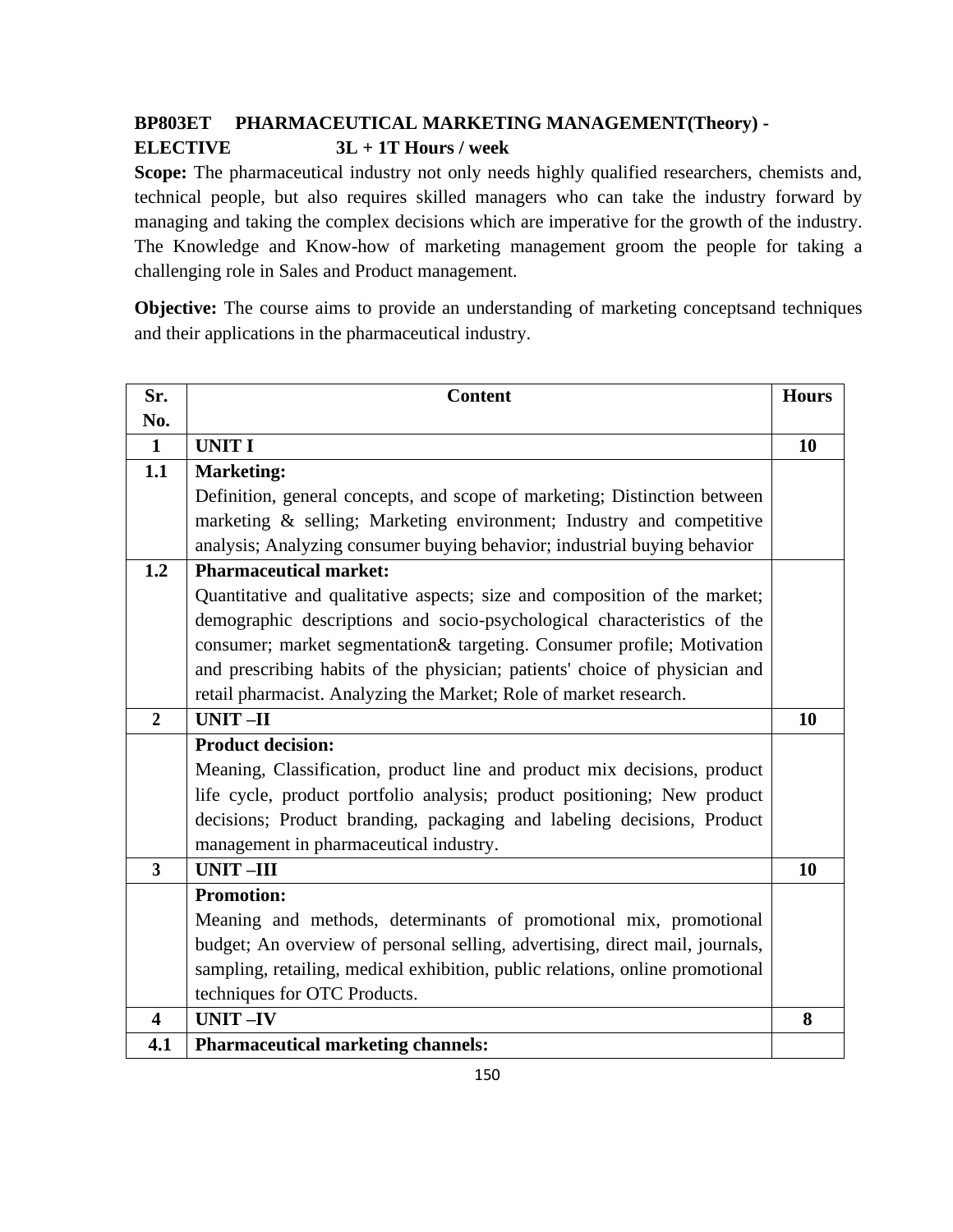|     | Designing channel, channel members, selecting the appropriate channel,    |    |
|-----|---------------------------------------------------------------------------|----|
|     | conflict in channels, physical distribution management: Strategic         |    |
|     | importance, tasks in physical distribution management.                    |    |
| 4.2 | Professional sales representative (PSR):                                  |    |
|     | Duties of PSR, purpose of detailing, selection and training, supervising, |    |
|     | norms for customer calls, motivating, evaluating, compensation and future |    |
|     | prospects of the PSR.                                                     |    |
| 5   | UNIT-V                                                                    |    |
| 5.1 | <b>Pricing:</b>                                                           |    |
|     | Meaning, importance, objectives, determinants of price; pricing methods   |    |
|     | and strategies, issues in price management in pharmaceutical industry. An |    |
|     | overview of DPCO (Drug Price Control Order) and NPPA (National            |    |
|     | Pharmaceutical Pricing Authority).                                        |    |
| 5.2 | <b>Emerging concepts in marketing:</b>                                    |    |
|     | Vertical & Horizontal Marketing; Rural Marketing; Consumerism;            |    |
|     | Industrial Marketing; Global Marketing.                                   |    |
|     |                                                                           | 45 |

### **Recommended Books: (Latest Editions)**

- 1. Philip Kotler and Kevin Lane Keller: Marketing Management, Prentice Hall of India, New Delhi
- 2. Walker, Boyd and Larreche : Marketing Strategy- Planning and Implementation, Tata MC GrawHill, New Delhi.
- 3. Dhruv Grewal and Michael Levy: Marketing, Tata MC Graw Hill
- 4. Arun Kumar and N Menakshi: Marketing Management, Vikas Publishing, India
- 5. Rajan Saxena: Marketing Management; Tata MC Graw-Hill (India Edition)
- 6. Ramaswamy, U.S & Nanakamari, S: Marketing Managemnt: Global Perspective, IndianContext, Macmilan India, New Delhi.
- 7. Shanker, Ravi: Service Marketing, Excell Books, New Delhi
- 8. Subba Rao Changanti, Pharmaceutical Marketing in India (GIFT Excel series) Excel Publications.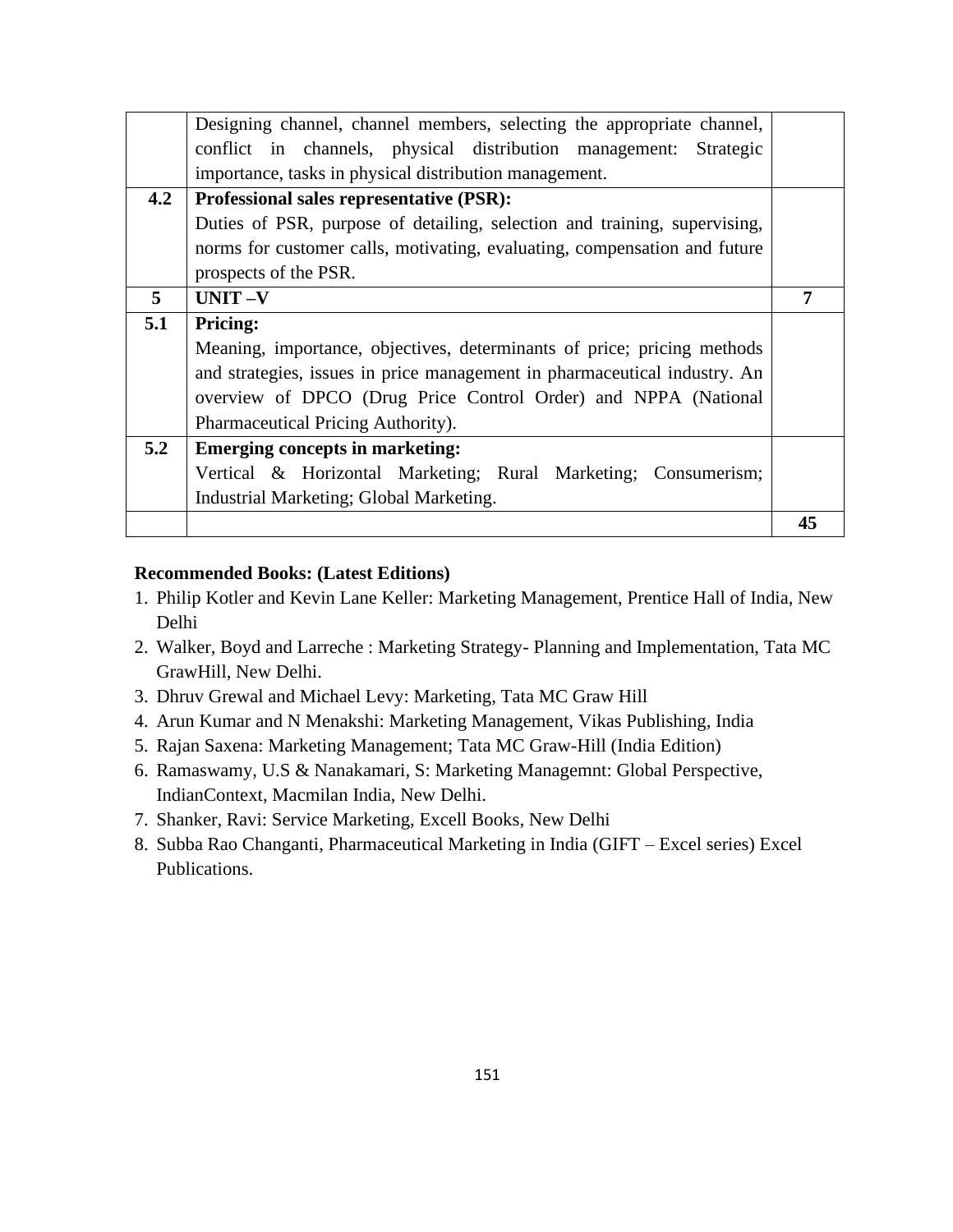# **BP804ETPHARMACEUTICAL REGULATORY SCIENCE (Theory) - ELECTIVE 3L + 1T Hours / week**

**Scope:** This course is designed to impart the fundamental knowledge on the regulatoryrequirements for approval of new drugs, and drug products in regulated markets of India & other countries like US, EU, Japan, Australia, UK etc. It prepares the students to learn in detail on the regulatory requirements, documentation requirements, and registration procedures for marketing the drug products.

**Objectives:** Upon completion of the subject student shall be able to;

- 1. Know about the process of drug discovery and development
- 2. Know the regulatory authorities and agencies governing the manufacture and sale of pharmaceuticals
- 3. Know the regulatory approval process and their registration in Indian and international markets

| Sr.                     | <b>Content</b>                                                              | <b>Hours</b>            |
|-------------------------|-----------------------------------------------------------------------------|-------------------------|
| No.                     |                                                                             |                         |
| $\mathbf{1}$            | <b>UNIT I</b>                                                               | 10                      |
|                         | <b>New Drug Discovery and development</b>                                   |                         |
|                         | Stages of drug discovery, Drug development process, pre-clinical            |                         |
|                         | studies, non-clinical activities, clinical studies, Innovator and generics, |                         |
|                         | Concept of generics, Generic drug product development.                      |                         |
| $\overline{2}$          | UNIT-II                                                                     | 10                      |
| 2.1                     | <b>Regulatory Approval Process</b>                                          | 6                       |
|                         | Approval processes and timelines involved in Investigational New            |                         |
|                         | Drug (IND), New Drug Application (NDA), Abbreviated New Drug                |                         |
|                         | Application (ANDA) in US. Changes to an approved NDA / ANDA.                |                         |
| 2.2                     | <b>Regulatory authorities and agencies</b>                                  | $\overline{\mathbf{4}}$ |
|                         | Overview of regulatory authorities of United States, European Union,        |                         |
|                         | Australia, Japan, Canada (Organization structure and types of               |                         |
|                         | applications)                                                               |                         |
| $\overline{3}$          | <b>UNIT-III</b>                                                             | 10                      |
|                         | Registration of Indian drug product in overseas market                      |                         |
|                         | Procedure for export of pharmaceutical products, Technical                  |                         |
|                         | documentation, Drug Master Files (DMF), Common Technical                    |                         |
|                         | Document (CTD), electronic Common Technical Document (eCTD),                |                         |
|                         | <b>ASEAN Common Technical Document (ACTD)research</b>                       |                         |
| $\overline{\mathbf{4}}$ | <b>UNIT-IV</b>                                                              | 8                       |
|                         | <b>Clinical trials</b>                                                      |                         |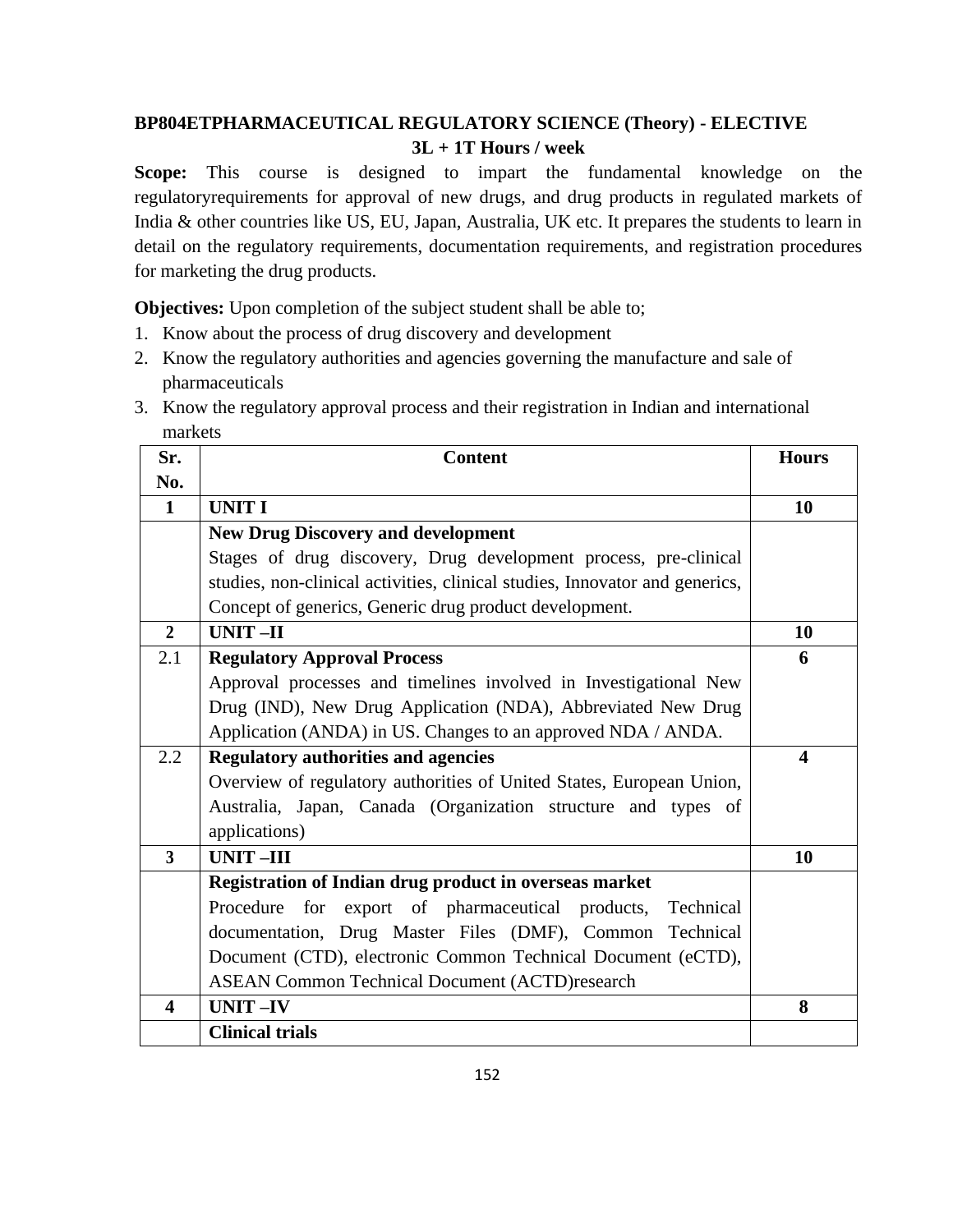|   | Basic terminologies, guidance, guidelines, regulations, laws and acts, |  |
|---|------------------------------------------------------------------------|--|
|   |                                                                        |  |
|   |                                                                        |  |
|   | <b>Regulatory Concepts</b>                                             |  |
| 5 | $UNIT -V$                                                              |  |
|   | trials, Pharmacovigilance - safety monitoring in clinical trials       |  |
|   | Investigators, sponsors & Monitors, Managing and Monitoring clinical   |  |
|   | Informed consent process and procedures, GCP obligations of            |  |
|   | Independent Ethics committee - formation and working procedures,       |  |
|   | Developing clinical trial protocols, Institutional Review Board /      |  |

#### **Recommended books (Latest edition):**

- 1. Drug Regulatory Affairs by Sachin Itkar, Dr. N.S. Vyawahare, Nirali Prakashan.
- 2. The Pharmaceutical Regulatory Process, Second Edition Edited by Ira R. Berry and Robert P. Martin, Drugs and the Pharmaceutical Sciences,Vol.185. Informa Health care Publishers.
- 3. New Drug Approval Process: Accelerating Global Registrations By Richard A Guarino, MD, 5<sup>th</sup> edition, Drugs and the Pharmaceutical Sciences, Vol.190.
- 4. Guidebook for drug regulatory submissions / Sandy Weinberg. By John Wiley & Sons. Inc.
- 5. FDA Regulatory Affairs: a guide for prescription drugs, medical devices, and biologics /edited by Douglas J. Pisano, David Mantus.
- 6. Generic Drug Product Development, Solid Oral Dosage forms, Leon Shargel and Isader Kaufer, Marcel Dekker series, Vol.143
- 7. Clinical Trials and Human Research: A Practical Guide to Regulatory Compliance By Fay A. Rozovsky and Rodney K. Adams
- 8. Principles and Practices of Clinical Research, Second Edition Edited by John I. Gallin and Frederick P. Ognibene
- 9. Drugs: From Discovery to Approval, Second Edition By Rick Ng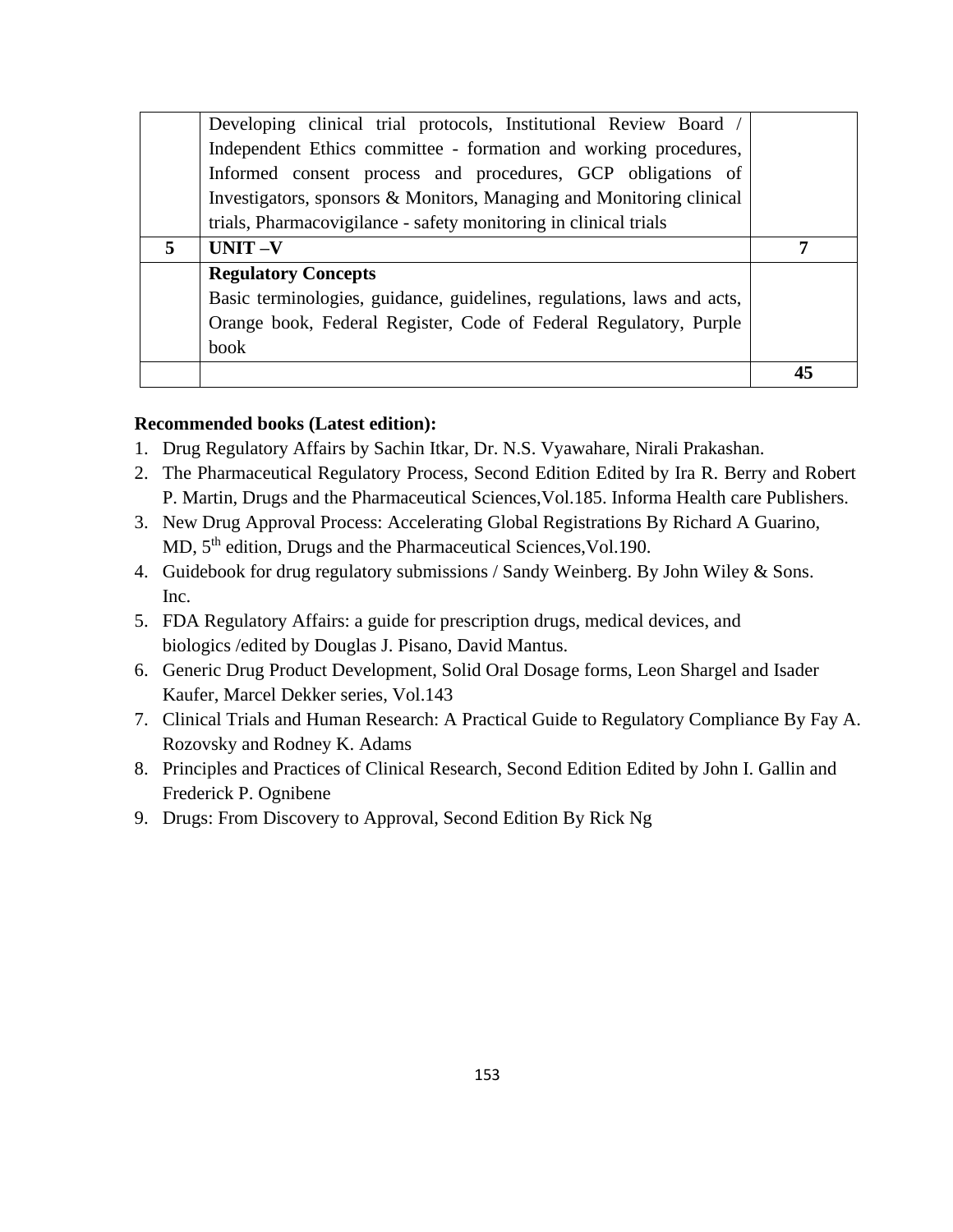**BP805ET PHARMACOVIGILANCE (Theory) - ELECTIVE 3L + 1T Hours / week Scope:** This paper will provide an opportunity for the student to learn about development ofpharmacovigilance as a science, basic terminologies used in pharmacovigilance, global scenario of Pharmacovigilance, train students on establishing pharmacovigilance programme in an organization, various methods that can be used to generate safety data and signal detection. This paper also develops the skills of classifying drugs, diseases and adverse drug reactions.

### **Objectives:**

At completion of this paper it is expected that students will be able to (know, do, and appreciate):

- 1. Why drug safety monitoring is important?
- 2. History and development of pharmacovigilance
- 3. National and international scenario of pharmacovigilance
- 4. Dictionaries, coding and terminologies used in pharmacovigilance
- 5. Detection of new adverse drug reactions and their assessment
- 6. International standards for classification of diseases and drugs
- 7. Adverse drug reaction reporting systems and communication in pharmacovigilance
- 8. Methods to generate safety data during preclinical, clinical and post approval phases of drugs' life cycle
- 9. Drug safety evaluation in paediatrics, geriatrics, pregnancy and lactation
- 10. Pharmacovigilance Program of India (PvPI) requirement for ADR reporting in India
- 11. ICH guidelines for ICSR, PSUR, expedited reporting, pharmacovigilance planning
- 12. CIOMS requirements for ADR reporting
- 13. Writing case narratives of adverse events and their quality.

| Sr. No. | <b>Content</b>                                           | <b>Hours</b>     |
|---------|----------------------------------------------------------|------------------|
| 1       | <b>UNIT I</b>                                            | 10               |
| 1.1     | <b>Introduction to Pharmacovigilance</b>                 | $\boldsymbol{4}$ |
|         | History and development of Pharmacovigilance             |                  |
|         | Importance of safety monitoring of Medicine              |                  |
|         | WHO international drug monitoring programme<br>$\bullet$ |                  |
|         | Pharmacovigilance Program of India(PvPI)                 |                  |
| 1.2     | Introduction to adverse drug reactions                   | $\boldsymbol{4}$ |
|         | Definitions and classification of ADRs                   |                  |
|         | Detection and reporting                                  |                  |
|         | Methods in Causality assessment                          |                  |
|         | Severity and seriousness assessment<br>$\bullet$         |                  |
|         | Predictability and preventability assessment<br>٠        |                  |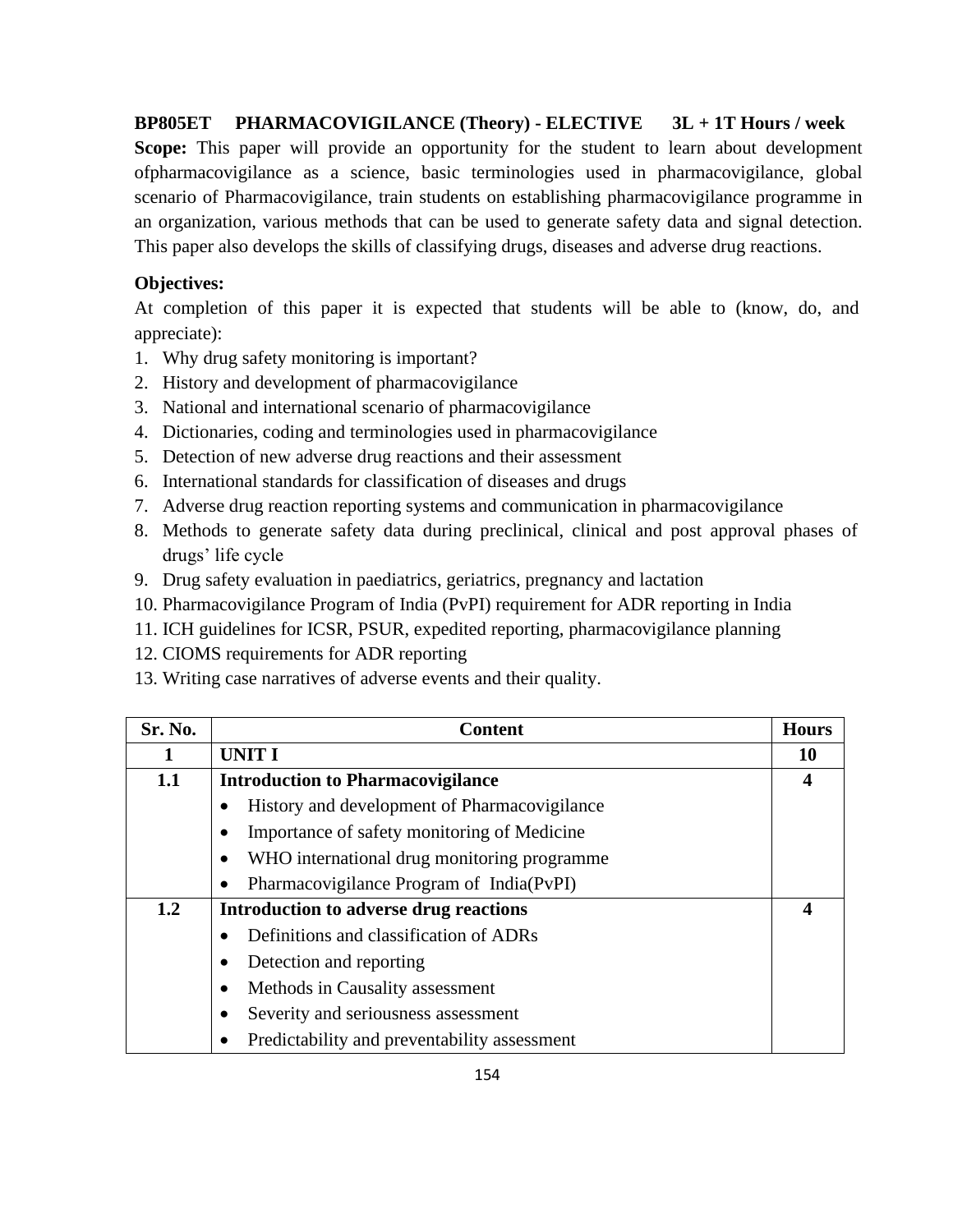|                         | Management of adverse drug reactions<br>$\bullet$                            |                         |
|-------------------------|------------------------------------------------------------------------------|-------------------------|
| 1.3                     | Basic terminologies used in pharmacovigilance                                | $\overline{2}$          |
|                         | Terminologies of adverse medication related events<br>$\bullet$              |                         |
|                         | Regulatory terminologies                                                     |                         |
| $\overline{2}$          | <b>UNIT-II</b>                                                               | 10                      |
| 2.1                     | Drug and disease classification                                              | 3                       |
|                         | Anatomical, therapeutic and chemical classification of drugs                 |                         |
|                         | International classification of diseases<br>$\bullet$                        |                         |
|                         | Daily defined doses<br>$\bullet$                                             |                         |
|                         | International Non proprietary Names for drugs<br>$\bullet$                   |                         |
| 2.2                     | Drug dictionaries and coding in pharmacovigilance                            | $\overline{\mathbf{3}}$ |
|                         | WHO adverse reaction terminologies<br>$\bullet$                              |                         |
|                         | MedDRA and Standardised MedDRA queries<br>$\bullet$                          |                         |
|                         | WHO drug dictionary<br>$\bullet$                                             |                         |
|                         | Eudravigilance medicinal product dictionary<br>$\bullet$                     |                         |
| 2.3                     | Information resources in pharmacovigilance                                   | $\mathbf{2}$            |
|                         | Basic drug information resources<br>$\bullet$                                |                         |
|                         | Specialised resources for ADRs<br>$\bullet$                                  |                         |
| 2.4                     | Establishing pharmacovigilance programme                                     | $\overline{2}$          |
|                         | Establishing in a hospital<br>$\bullet$                                      |                         |
|                         | Establishment & operation of drug safety department in industry<br>$\bullet$ |                         |
|                         | <b>Contract Research Organisations (CROs)</b><br>$\bullet$                   |                         |
|                         | Establishing a national programme<br>$\bullet$                               |                         |
| $\overline{\mathbf{3}}$ | <b>UNIT-III</b>                                                              | 10                      |
| 3.1                     | Vaccine safety surveillance                                                  | 3                       |
|                         | Vaccine Pharmacovigilance<br>$\bullet$                                       |                         |
|                         | Vaccination failure                                                          |                         |
|                         | Adverse events following immunization                                        |                         |
| 3.2                     | <b>Pharmacovigilance methods</b>                                             | 5                       |
|                         | Passive surveillance – Spontaneous reports and case series<br>$\bullet$      |                         |
|                         | Stimulated reporting<br>$\bullet$                                            |                         |
|                         | Active surveillance – Sentinel sites, drug event monitoring and<br>$\bullet$ |                         |
|                         | registries                                                                   |                         |
|                         | Comparative observational studies – Cross sectional study, case<br>٠         |                         |
|                         | control study and cohort study                                               |                         |
|                         | Targeted clinical investigations                                             |                         |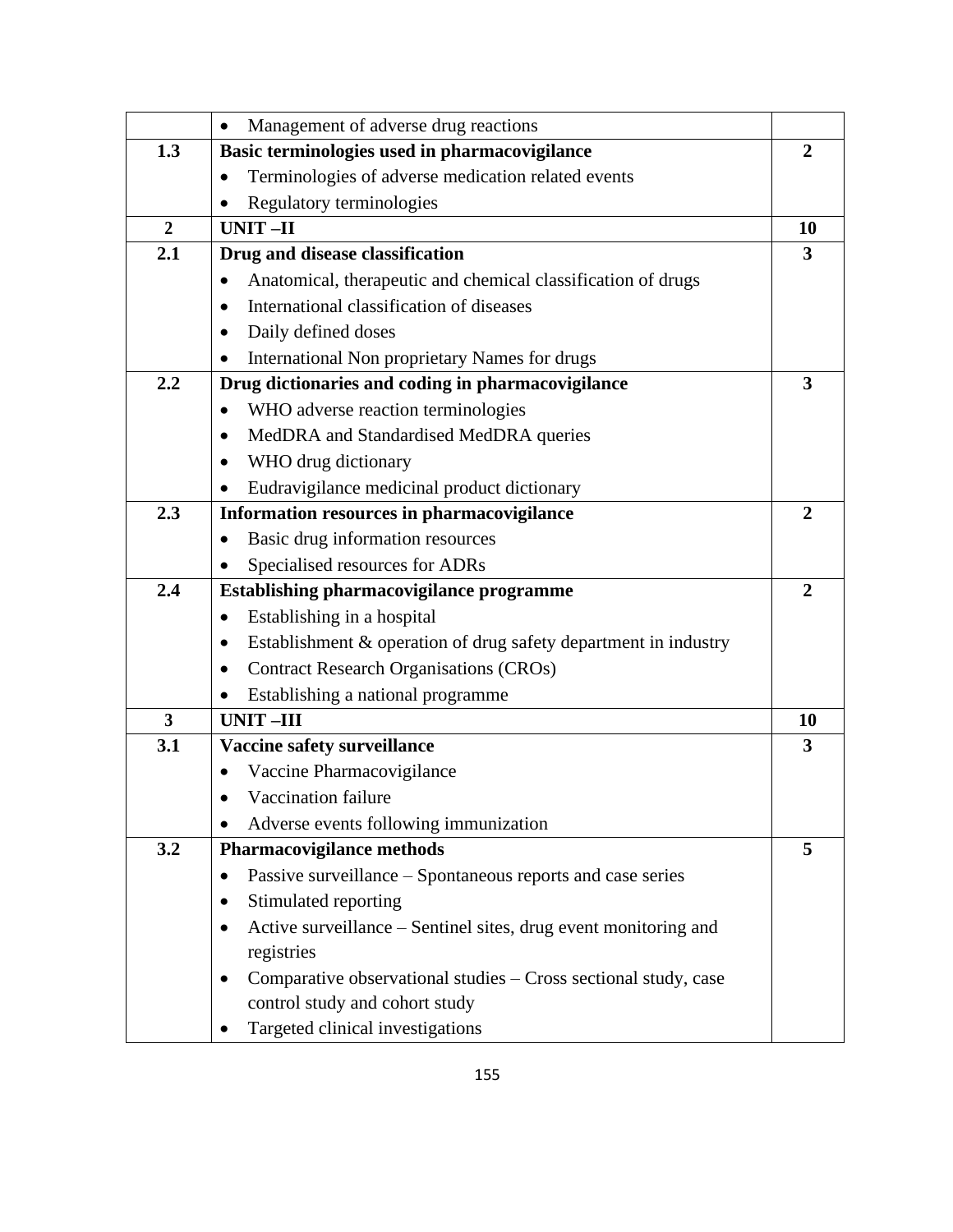| 3.3                     | <b>Communication in pharmacovigilance</b>                               | $\overline{2}$ |
|-------------------------|-------------------------------------------------------------------------|----------------|
|                         | Effective communication in Pharmacovigilance<br>$\bullet$               |                |
|                         | Communication in Drug Safety Crisis management<br>$\bullet$             |                |
|                         | Communicating with Regulatory Agencies, Business Partners,<br>$\bullet$ |                |
|                         | Healthcare facilities & Media                                           |                |
| $\overline{\mathbf{4}}$ | <b>UNIT-IV</b>                                                          | 8              |
| 4.1                     | Statistical methods for evaluating medication safety data Safety        | 3              |
|                         | data generation                                                         |                |
|                         | Preclinical phase<br>$\bullet$                                          |                |
|                         | Clinical phase<br>$\bullet$                                             |                |
|                         | Post approval phase                                                     |                |
| 4.2                     | <b>ICH Guidelines for Pharmacovigilance</b>                             | 5              |
|                         | Organization and objectives of ICH<br>$\bullet$                         |                |
|                         | Expedited reporting<br>٠                                                |                |
|                         | Individual case safety reports<br>٠                                     |                |
|                         | Periodic safety update reports<br>٠                                     |                |
|                         | Post approval expedited reporting<br>$\bullet$                          |                |
|                         | Pharmacovigilance planning<br>٠                                         |                |
|                         | Good clinical practice in pharmacovigilance studies                     |                |
| 5                       | Unit V                                                                  | $\overline{7}$ |
| 5.1                     | Pharmacogenomics of adverse drug reactions                              | 3              |
|                         | Genetics related ADR with example focusing PK parameters                |                |
| 5.2                     | Drug safety evaluation in special population                            | $\overline{2}$ |
|                         | Paediatrics<br>$\bullet$                                                |                |
|                         | Pregnancy and lactation<br>٠                                            |                |
|                         | Geriatrics<br>$\bullet$                                                 |                |
| 5.3                     | <b>CIOMS</b>                                                            | $\mathbf{1}$   |
|                         | <b>CIOMS</b> Working Groups                                             |                |
|                         | <b>CIOMS</b> Form                                                       |                |
| 5.4                     | <b>CDSCO</b> (India) and Pharmacovigilance                              | $\mathbf{1}$   |
|                         | D&C Act and Schedule Y                                                  |                |
|                         | Differences in Indian and global pharmacovigilance requirements         |                |
|                         |                                                                         | 45             |

# **Recommended Books (Latest edition):**

- 1. Textbook of Pharmacovigilance: S K Gupta, Jaypee Brothers, Medical Publishers.
- 2. Practical Drug Safety from A to Z By Barton Cobert, Pierre Biron, Jones and Bartlett Publishers.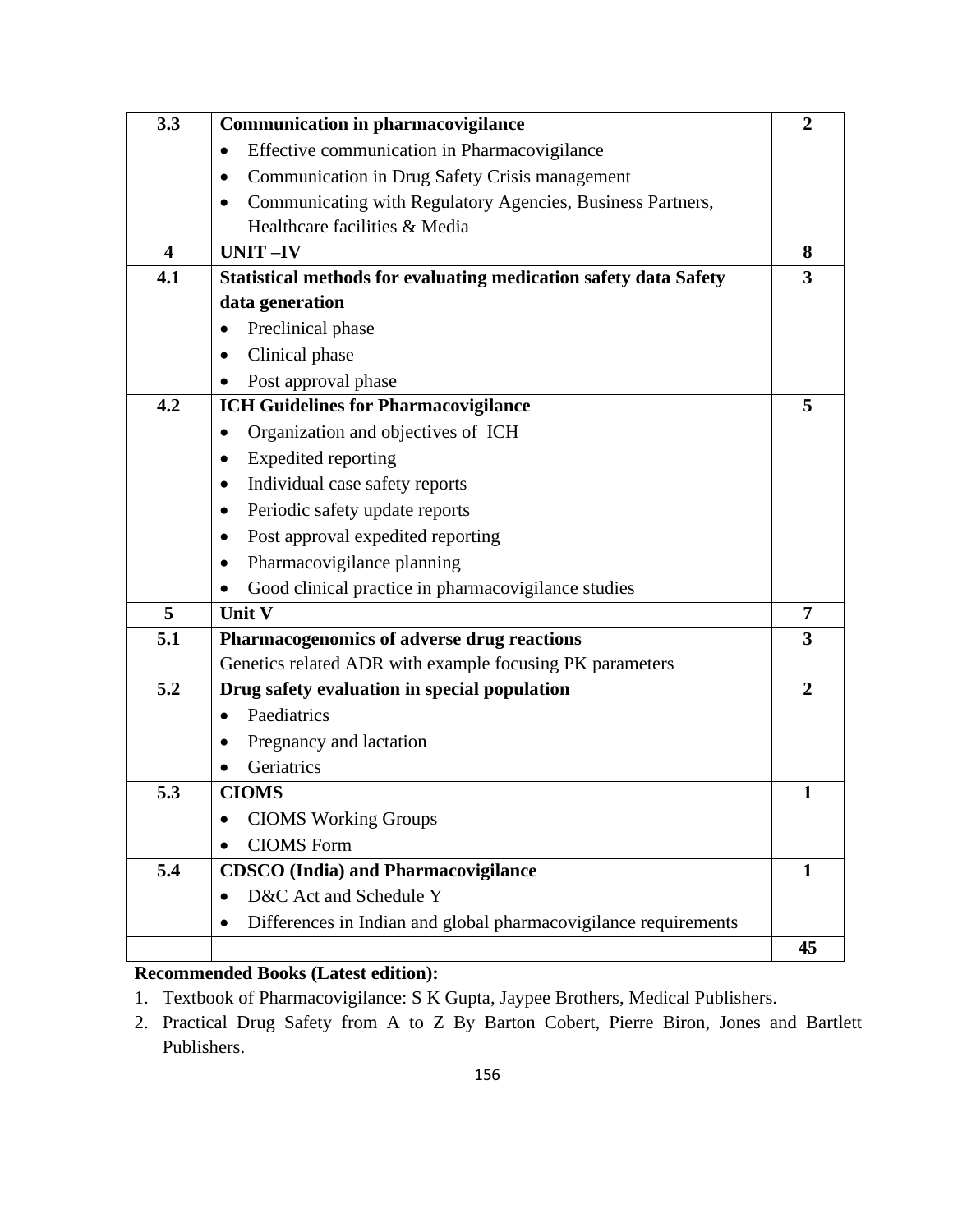- 3. Mann's Pharmacovigilance:Elizabeth B. Andrews, Nicholas, Wiley Publishers.
- 4. Stephens' Detection of New Adverse Drug Reactions: John Talbot, Patrick Walle, Wiley Publishers.
- 5. An Introduction to Pharmacovigilance: Patrick Waller,Wiley Publishers.
- 6. Cobert's Manual of Drug Safety and Pharmacovigilance: Barton Cobert,Jones& Bartlett Publishers.
- 7. Textbook of Pharmacoepidemiolog edited by Brian L. Strom, Stephen E Kimmel, Sean Hennessy,Wiley Publishers.
- 8. A Textbook of Clinical Pharmacy Practice -Essential Concepts and Skills:G. Parthasarathi, Karin NyfortHansen,Milap C. Nahata
- 9. National Formulary of India
- 10. Text Book of Medicine by Yashpal Munjal
- 11. Text book of Pharmacovigilance: concept and practice by GP Mohanta and PK Manna
- 12. <http://www.whoumc.org/DynPage.aspx?id=105825&mn1=7347&mn2=7259&mn3=7297>
- 13. <http://www.ich.org/>
- 14. <http://www.cioms.ch/>
- 15. <http://cdsco.nic.in/>
- 16. http://www.who.int/vaccine\_safety/en/
- 17. [http://www.ipc.gov.in/PvPI/pv\\_home.html](http://www.ipc.gov.in/PvPI/pv_home.html)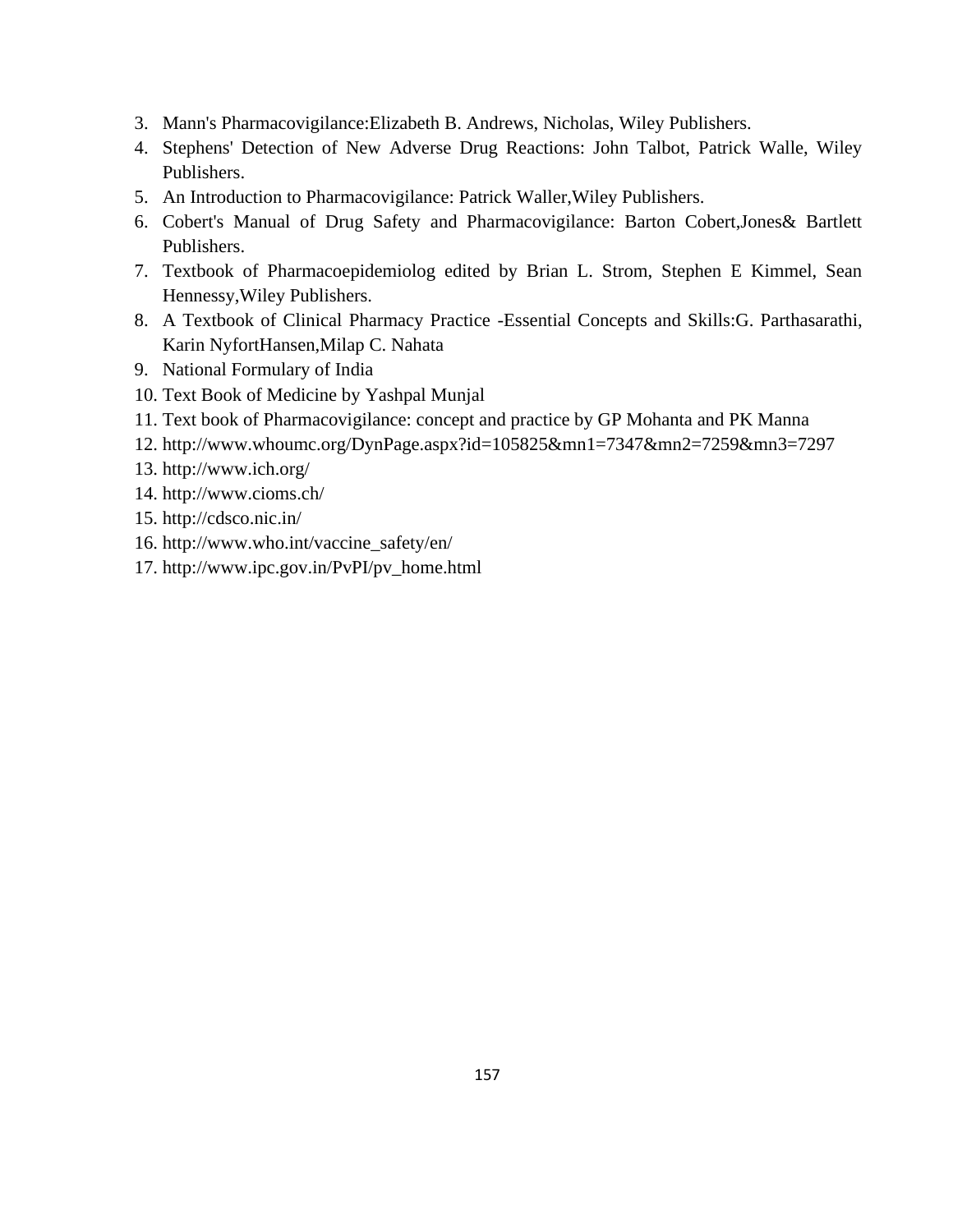# **BP806ETQUALITY CONTROL AND STANDARDIZATION OF HERBALS (Theory)– ELECTIVE 3L + 1T Hours / week**

**Scope:** In this subject the student learns about the various methods and guidelines forevaluation and standardization of herbs and herbal drugs. The subject also provides anopportunity for the student to learn cGMP, GAP and GLP in traditional system ofmedicines.

**Objectives:** Upon completion of the subject student shall be able to;

- 1. know WHO guidelines for quality control of herbal drugs
- 2. know Quality assurance in herbal drug industry
- 3. know the regulatory approval process and their registration in Indian and international markets
- 4. appreciate EU and ICH guidelines for quality control of herbal drugs

| Sr.                     | <b>Content</b>                                                       | <b>Hours</b>            |
|-------------------------|----------------------------------------------------------------------|-------------------------|
| No.                     |                                                                      |                         |
| $\mathbf{1}$            | <b>UNIT I</b>                                                        | 10                      |
|                         | Basic tests for drugs - Pharmaceutical substances, Medicinal plants  |                         |
|                         | materials and dosage forms                                           |                         |
|                         | WHO guidelines for quality control of herbal drugs.                  |                         |
|                         | Evaluation of commercial crude drugs intended for use                |                         |
| $\overline{2}$          | <b>UNIT-II</b>                                                       | 10                      |
| 2.1                     | Quality assurance in herbal drug industry of cGMP, GAP, GMP          | 6                       |
|                         | and GLP intraditional system of medicine                             |                         |
| 2.2                     | WHO Guidelines on current good manufacturing Practices (cGMP) for    | $\overline{\mathbf{4}}$ |
|                         | Herbal Medicines WHO Guidelines on GACP for Medicinal Plants.        |                         |
| $\overline{3}$          | UNIT-III                                                             | 10                      |
|                         | EU and ICH guidelines for quality control of herbal drugs.           |                         |
|                         | Research Guidelines for Evaluating the Safety and Efficacy of Herbal |                         |
|                         | Medicines                                                            |                         |
| $\overline{\mathbf{4}}$ | <b>UNIT-IV</b>                                                       | 8                       |
|                         | Stability testing of herbal medicines. Application of various        |                         |
|                         | chromatographic techniques in standardization of herbal products.    |                         |
|                         | Preparation of documents for new drug application and export         |                         |
|                         | registration                                                         |                         |
|                         | GMP requirements and Drugs & Cosmetics Act provisions.               |                         |
| 5                       | UNIT-V                                                               | $\overline{7}$          |
|                         | Regulatory requirements for herbal medicines.                        |                         |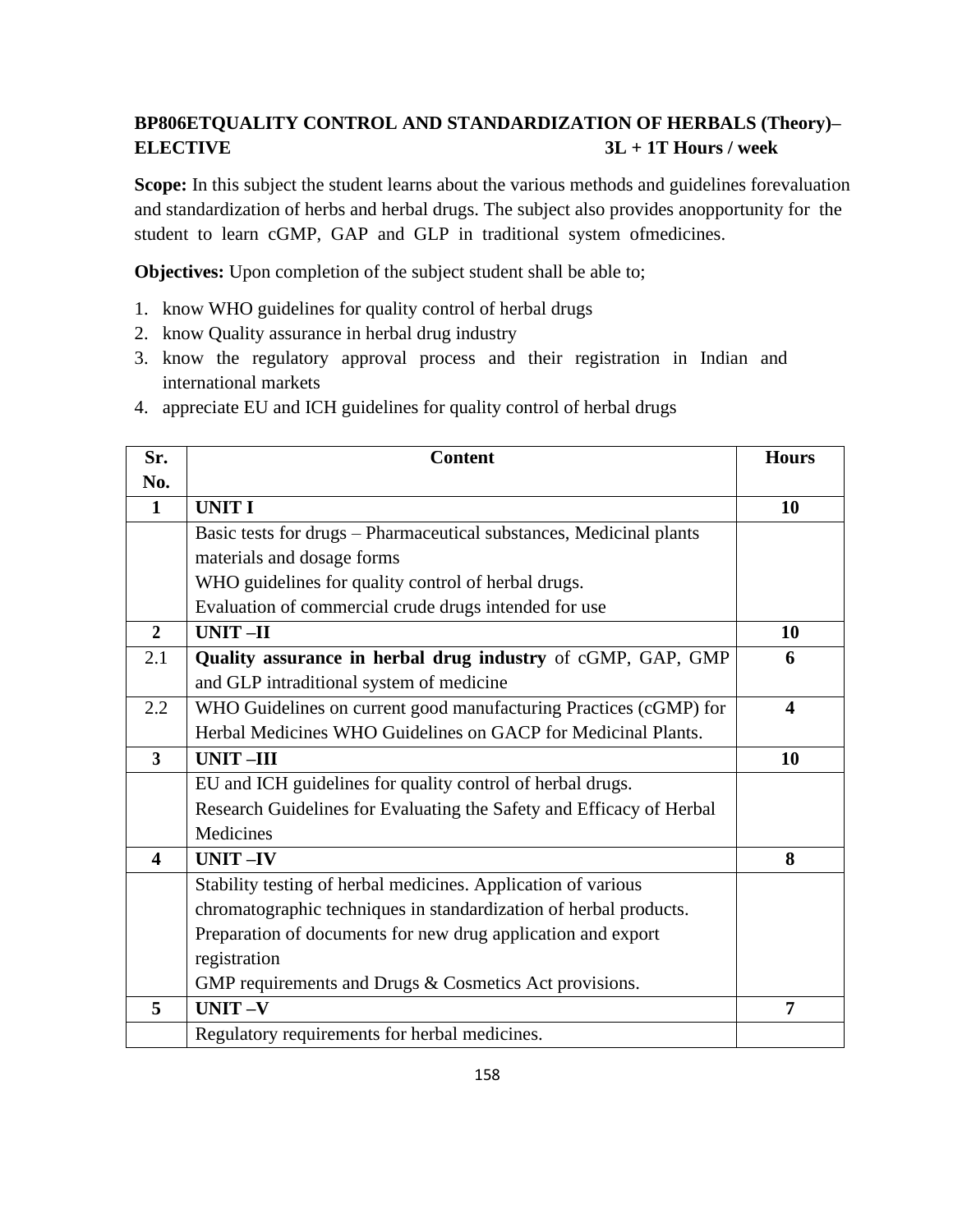| products                                                             |  |
|----------------------------------------------------------------------|--|
| Role of chemical and biological markers in standardization of herbal |  |
| Comparison of various Herbal Pharmacopoeias.                         |  |
| pharmacovigilance systems                                            |  |
| WHO guidelines on safety monitoring of herbal medicines in           |  |

#### **Recommended Books: (Latest Editions**

- 1. Pharmacognosy by Trease and Evans
- 2. Pharmacognosy by Kokate, Purohit and Gokhale
- 3. Rangari, V.D., Text book of Pharmacognosy and Phytochemistry Vol. I , Carrier Pub., 2006.
- 4. Aggrawal, S.S., Herbal Drug Technology. Universities Press, 2002.
- 5. EMEA. Guidelines on Quality of Herbal Medicinal Products/Traditional Medicinal Products,
- 6. Mukherjee, P.W. Quality Control of Herbal Drugs: An Approach to Evaluation of Botanicals. Business Horizons Publishers, New Delhi, India, 2002.
- 7. Shinde M.V., Dhalwal K., Potdar K., Mahadik K. Application of quality control principles to herbal drugs. International Journal of Phytomedicine 1(2009); p. 4-8.
- 8. WHO. Quality Control Methods for Medicinal Plant Materials, World Health Organization, Geneva, 1998. WHO. Guidelines for the Appropriate Use of Herbal Medicines. WHO Regional Publications, Western Pacific Series No 3, WHO Regional office for the Western Pacific, Manila, 1998.
- 9. WHO. The International Pharmacopeia, Vol. 2: Quality Specifications, 3rd edn. World Health Organization, Geneva, 1981.
- 10. WHO. Quality Control Methods for Medicinal Plant Materials. World Health Organization, Geneva, 1999.
- 11. WHO. WHO Global Atlas of Traditional, Complementary and Alternative Medicine. 2 vol. set. Vol. 1 contains text and Vol. 2, maps. World Health Organization, Geneva, 2005.
- 12. WHO. Guidelines on Good Agricultural and Collection Practices (GACP) for Medicinal Plants. World Health Organization, Geneva, 2004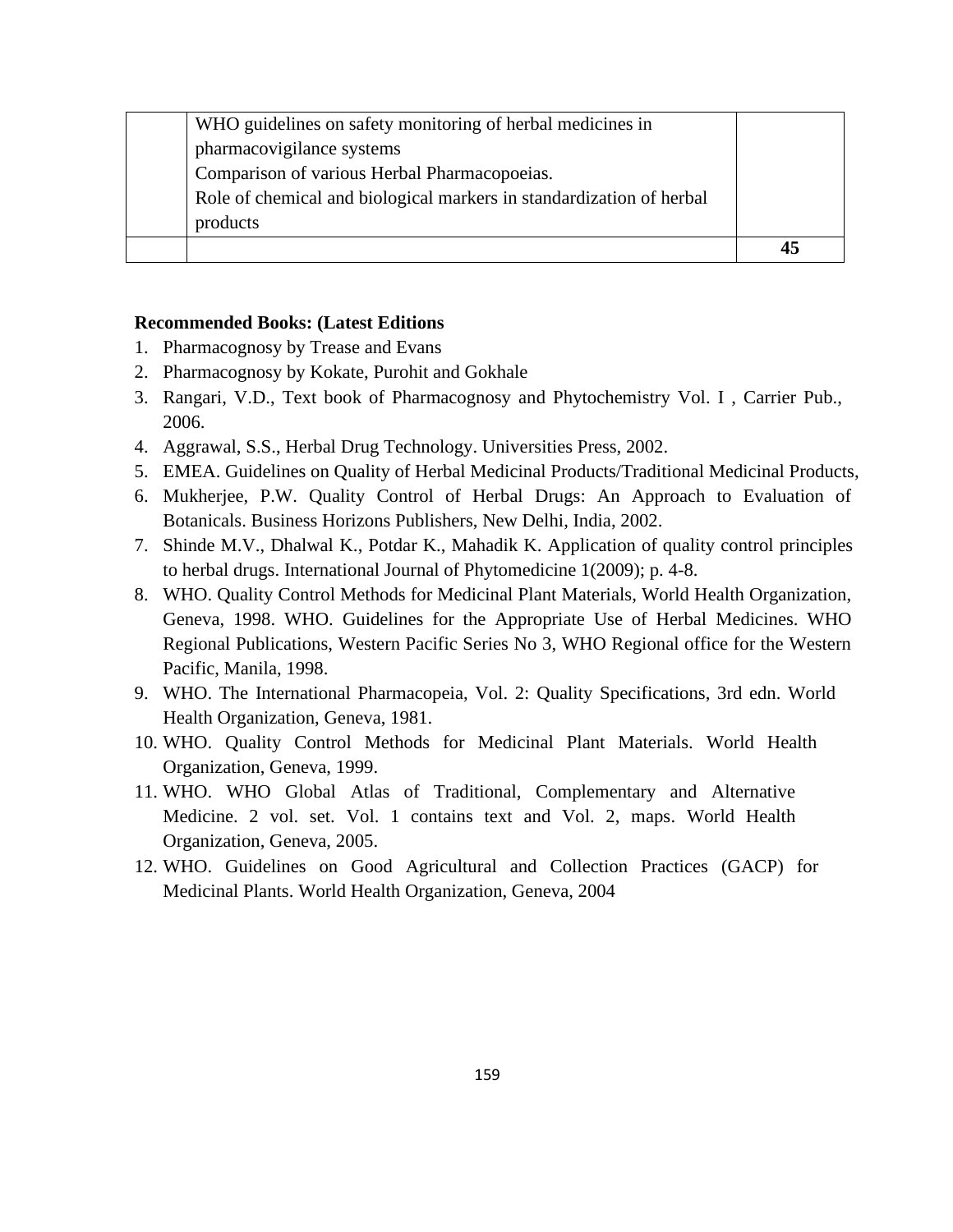# **BP807ET COMPUTER AIDED DRUG DESIGN (Theory)- ELECTIVE**

# **3L + 1T / week**

Scope: This subject is designed to provide detailed knowledge of rational drug designprocess and various techniques used in rational drug design process.

**Objectives:** Upon completion of the course, the student shall be able to understand

- 1. Design and discovery of lead molecules
- 2. The role of drug design in drug discovery process
- 3. The concept of QSAR and docking
- 4. Various strategies to develop new drug like molecules.
- 5. The design of new drug molecules using molecular modelling software

| Sr.            | <b>Content</b>                                                        | <b>Hours</b>   |
|----------------|-----------------------------------------------------------------------|----------------|
| No.            |                                                                       |                |
| $\mathbf{1}$   | <b>UNIT I</b>                                                         | 10             |
| 1.1            | <b>Introduction to Drug Discovery and Development</b>                 | $\overline{2}$ |
|                | Stages of drug discovery and development                              |                |
| 1.2            | <b>Lead discovery and Analog Based Drug Design</b>                    | $\overline{4}$ |
|                | Rational approaches to lead discovery based on traditional medicine,  |                |
|                | Random screening, Non-random screening, serendipitous<br>drug         |                |
|                | discovery, lead discovery based on drug metabolism, lead discovery    |                |
|                | based on clinical observation.                                        |                |
| 1.3            | Analog Based Drug Design: Bioisosterism, Classification,              | $\overline{4}$ |
|                | Bioisostericreplacement. Any three case studies                       |                |
| $\overline{2}$ | <b>UNIT-II</b>                                                        | 10             |
|                | <b>Quantitative Structure Activity Relationship (QSAR)</b>            |                |
|                | SAR versus QSAR, History and development of QSAR, Types of            |                |
|                | physicochemical parameters, experimental and theoretical approaches   |                |
|                | for the determination of physicochemical parameters such as Partition |                |
|                | coefficient, Hammet's substituent constant and Tafts steric constant. |                |
|                | Hansch analysis, Free Wilson analysis, 3D-QSAR approaches like        |                |
|                | COMFA and COMSIA.                                                     |                |
| $\overline{3}$ | UNIT-III - Molecular Modeling and virtual screening techniques        | 10             |
| 3.1            | Virtual Screening techniques: Drug likeness screening, Concept        | 6              |
|                | ofpharmacophore mapping and pharmacophore based Screening,            |                |
| 3.2            | Molecular docking: Rigid docking, flexible docking, manual            | $\overline{4}$ |
|                | docking, Docking based screening. De novo drug design.                |                |
| $\overline{4}$ | <b>UNIT-IV</b>                                                        | 8              |
|                | <b>Informatics &amp; Methods in drug design</b>                       |                |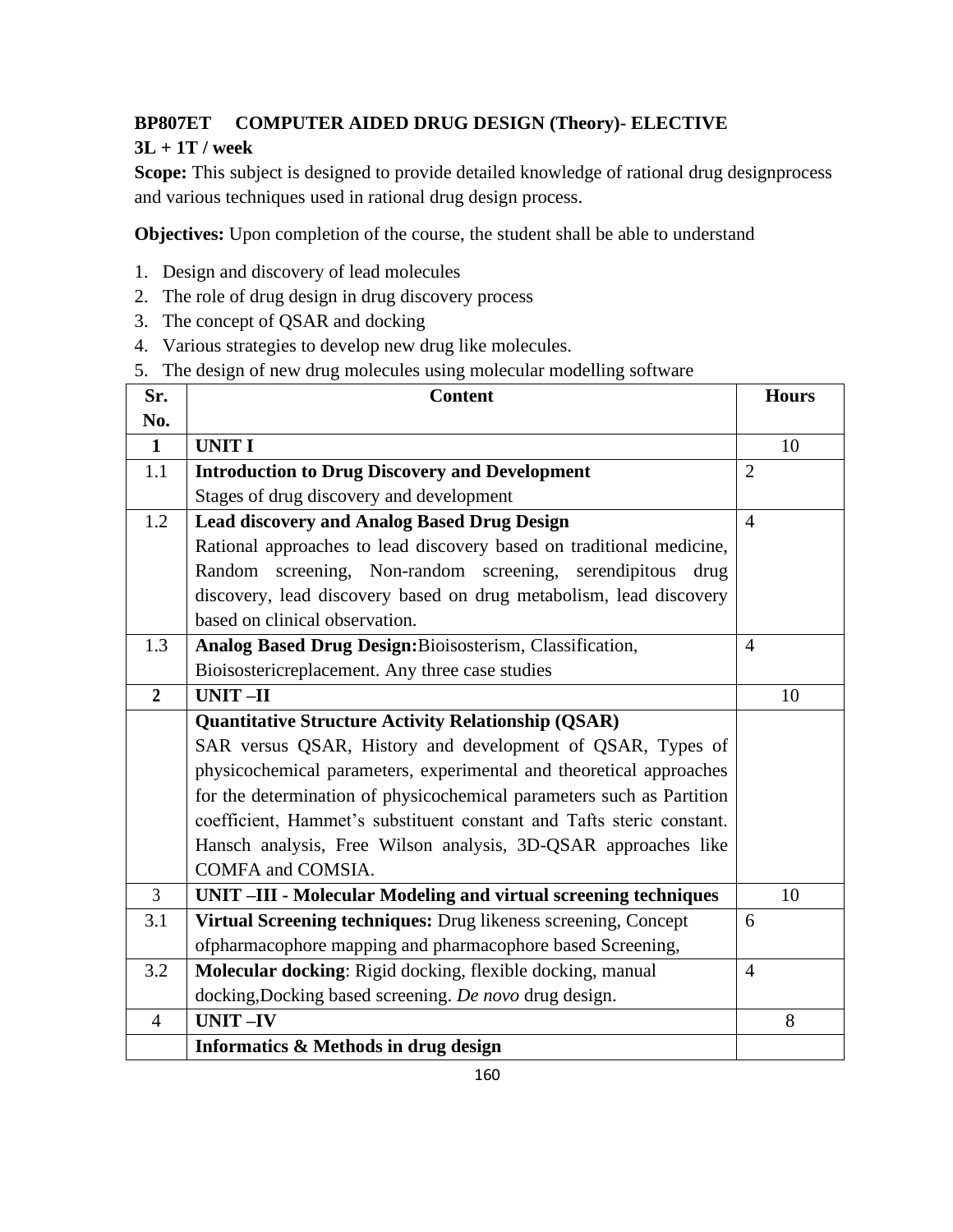|   | Introduction to Bioinformatics, chemoinformatics. ADME databases,                                                                                                                              |  |
|---|------------------------------------------------------------------------------------------------------------------------------------------------------------------------------------------------|--|
|   | chemical, biochemical and pharmaceutical databases.                                                                                                                                            |  |
| 5 | $UNIT -V$                                                                                                                                                                                      |  |
|   | Molecular Modeling: Introduction to molecular mechanics and<br>quantummechanics. Energy Minimization methods<br>and<br>Conformational Analysis, global conformational minima<br>determination. |  |
|   |                                                                                                                                                                                                |  |

#### **Recommended Books (Latest Editions)**

- 1. Robert GCK, ed., "Drug Action at the Molecular Level" University Prak Press Baltimore.
- 2. Martin YC. "Quantitative Drug Design" Dekker, New York.
- 3. Delgado JN, Remers WA eds "Wilson & Gisvolds's Text Book of Organic Medicinal & Pharmaceutical Chemistry" Lippincott, New York.
- 4. Foye WO "Principles of Medicinal chemistry 'Lea & Febiger.
- 5. Koro lkovas A, Burckhalter JH. "Essentials of Medicinal Chemistry" Wiley Interscience.
- 6. Wolf ME, ed "The Basis of Medicinal Chemistry, Burger's Medicinal Chemistry" John Wiley & Sons, New York.
- 7. Patrick Graham, L., An Introduction to Medicinal Chemistry, Oxford University Press.
- 8. Smith HJ, Williams H, eds, "Introduction to the principles of Drug Design" Wright Boston.
- 9. Silverman R.B. "The organic Chemistry of Drug Design and Drug Action" Academic Press New York.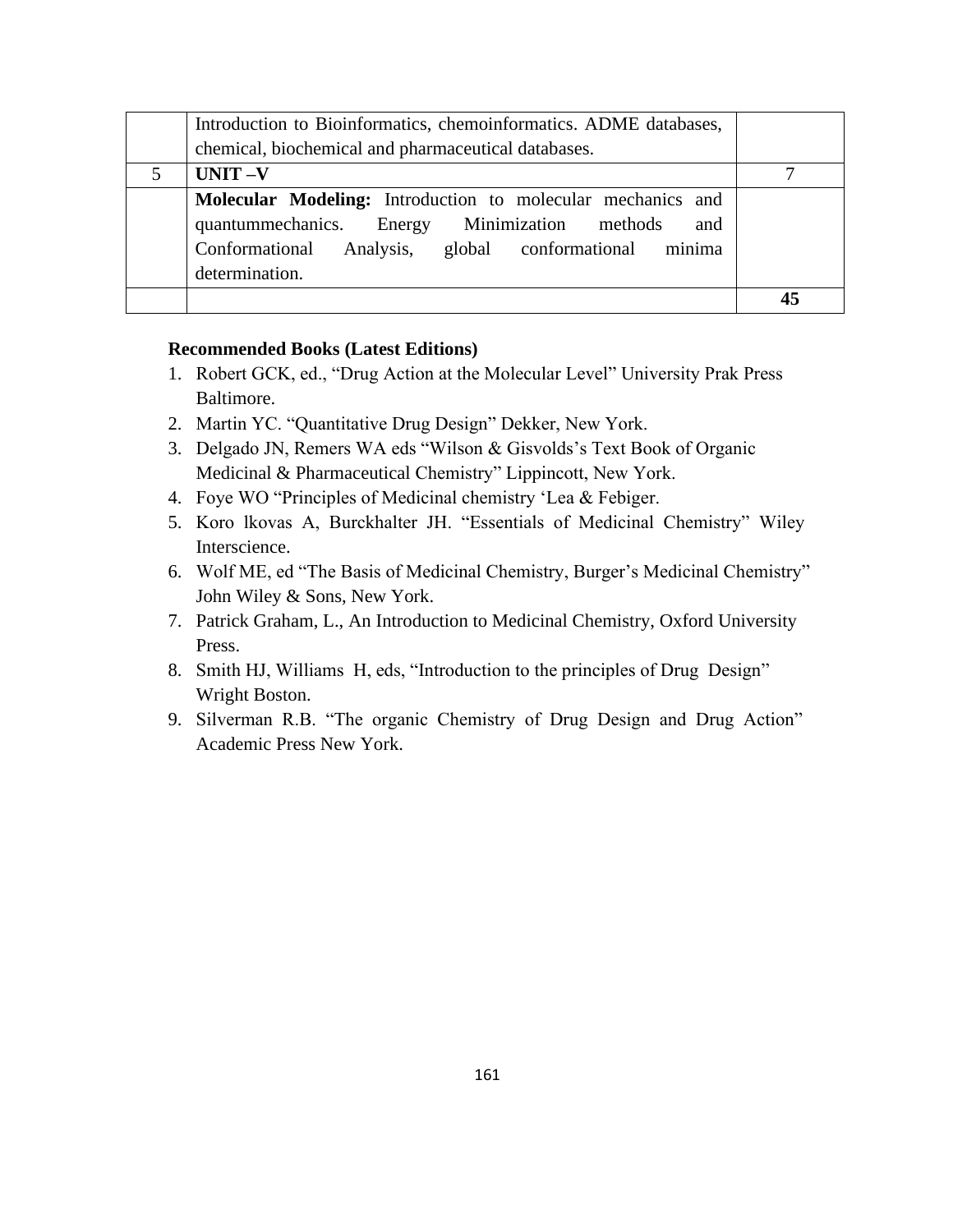# **BP808ET CELL AND MOLECULAR BIOLOGY (Theory)- ELECTIVE 3L + 1T / week**

#### **Scope:**

- $\Box$  Cell biology is a branch of biology that studies cells their physiological properties, their structure, the organelles they contain, interactions with their environment, their life cycle, division, death and cell function.
- $\Box$  This is done both on a microscopic and molecular level.
- $\Box$  Cell biology research encompasses both the great diversity of single-celled organisms like bacteria and protozoa, as well as the many specialized cells in multi-cellular organismssuch as humans, plants, and sponges.

**Objectives:** Upon completion of the subject student shall be able to;

- 1. Summarize cell and molecular biology history.
- 2. Summarize cellular functioning and composition.
- 3. Describe the chemical foundations of cell biology.
- 4. Summarize the DNA properties of cell biology.
- 5. Describe protein structure and function.
- 6. Describe cellular membrane structure and function.
- 7. Describe basic molecular genetic mechanisms.
- 8. Summarize the Cell Cycle

| Sr.            | <b>Content</b>                                                                | <b>Hours</b> |
|----------------|-------------------------------------------------------------------------------|--------------|
| No.            |                                                                               |              |
|                | <b>UNIT I</b>                                                                 | 10           |
|                | a) Cell and Molecular Biology: Definitions theory and basics<br>and           |              |
|                | Applications.                                                                 |              |
|                | b) Cell and Molecular Biology: History and Summation.                         |              |
|                | Theory of the Cell? Properties of cells and cell membrane.<br>$\mathcal{C}$ ) |              |
|                | Prokaryotic versus Eukaryotic<br>d)                                           |              |
|                | <b>Cellular Reproduction</b><br>e)                                            |              |
|                | Chemical Foundations – an Introduction and Reactions (Types)<br>f)            |              |
| $\mathfrak{D}$ | UNIT-II                                                                       | 10           |
|                | DNA and the Flow of Molecular Structure<br>a)                                 |              |
|                | <b>DNA</b> Functioning<br>b)                                                  |              |
|                | DNA and RNA<br>C)                                                             |              |
|                | Types of RNA<br>d)                                                            |              |
|                | <b>Transcription and Translation</b><br>e)                                    |              |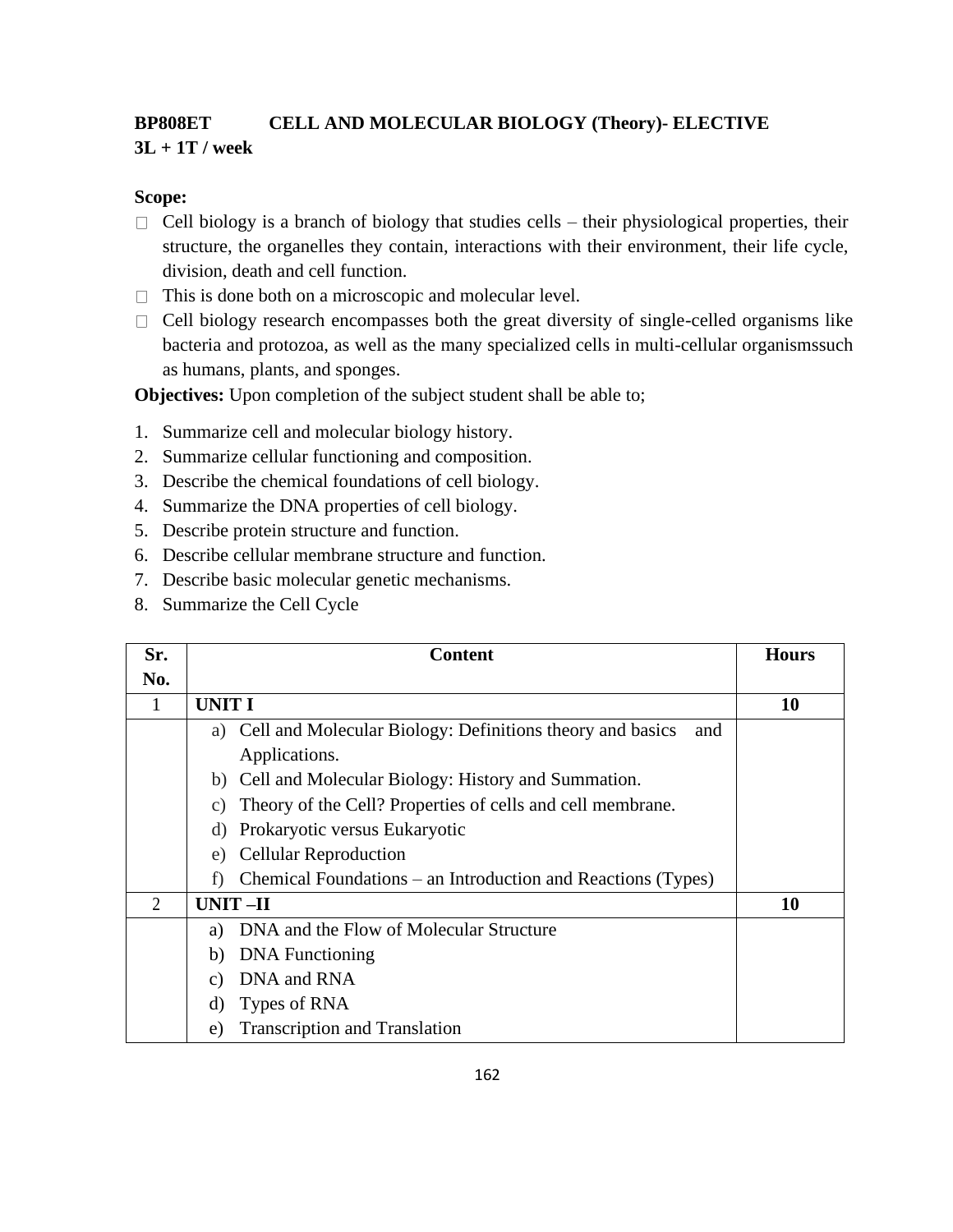| 3 | <b>UNIT-III</b>                                              | 10 |
|---|--------------------------------------------------------------|----|
|   | Proteins: Defined and Amino Acids<br>a)                      |    |
|   | <b>Protein Structure</b><br>b)                               |    |
|   | Regularities in Protein Pathways<br>C)                       |    |
|   | <b>Cellular Processes</b><br>d)                              |    |
|   | Positive Control and significance of Protein Synthesis<br>e) |    |
| 4 | <b>UNIT-IV</b>                                               | 8  |
|   | <b>Science of Genetics</b><br>a)                             |    |
|   | Transgenics and Genomic Analysis<br>b)                       |    |
|   | Cell Cycle analysis<br>C)                                    |    |
|   | Mitosis and Meiosis<br>d)                                    |    |
|   | <b>Cellular Activities and Checkpoints</b><br>e)             |    |
| 5 | UNIT-V                                                       | 7  |
|   | Cell Signals: Introduction<br>a)                             |    |
|   | Receptors for Cell Signals<br>b)                             |    |
|   | <b>Signaling Pathways: Overview</b><br>C)                    |    |
|   | Misregulation of Signaling Pathways<br>d)                    |    |
|   | Protein-Kinases: Functioning<br>e)                           |    |
|   |                                                              | 45 |

#### **Recommended Books (latest edition):**

- 1. W.B. Hugo and A.D. Russel: Pharmaceutical Microbiology, Blackwell Scientific publications, Oxford London.
- 2. Prescott and Dunn., Industrial Microbiology,  $4<sup>th</sup>$  edition, CBS Publishers & Distributors, Delhi.
- 3. Pelczar, Chan Kreig, Microbiology, Tata McGraw Hill edn.
- 4. Malcolm Harris, Balliere Tindall and Cox: Pharmaceutical Microbiology.
- 5. Rose: Industrial Microbiology.
- 6. Probisher, Hinsdill et al: Fundamentals of Microbiology, 9th ed. Japan
- 7. Cooper and Gunn's: Tutorial Pharmacy, CBS Publisher and Distribution.
- 8. Peppler: Microbial Technology.
- 9. Edward: Fundamentals of Microbiology.
- 10. N.K.Jain: Pharmaceutical Microbiology, Vallabh Prakashan, Delhi
- 11. Bergeys manual of systematic bacteriology, Williams and Wilkins- A Waverly company
- 12. B.R. Glickand J.J. Pasternak: Molecular Biotechnology: Principles and Applications of RecombinantDNA: ASM Press Washington D.C.
- 13. R. A Goldshy et. al.,: Kuby Immunology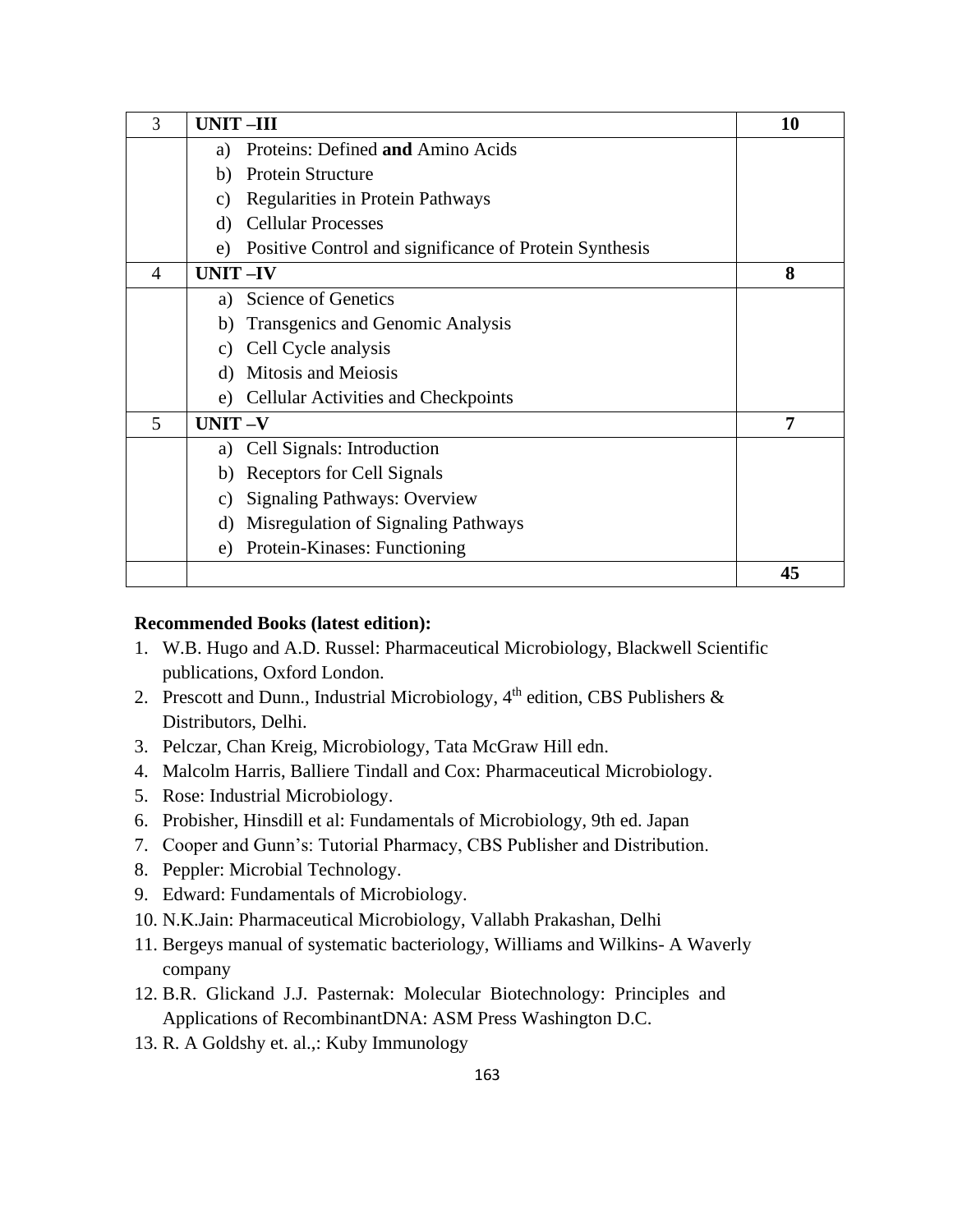| <b>BP809ET</b> | <b>COSMETIC SCIENCE (Theory) - ELECTIVE</b> |
|----------------|---------------------------------------------|
|----------------|---------------------------------------------|

| Sr.                     | <b>Content</b>                                                           | <b>Hours</b>     |
|-------------------------|--------------------------------------------------------------------------|------------------|
| No.                     |                                                                          |                  |
| $\mathbf{1}$            | <b>UNIT I</b>                                                            | 10               |
| 1.1                     | Classification of cosmetic and cosmeceutical products                    | $\overline{2}$   |
|                         | Defination of cosmetics as per Indian and EU regulations, Evolution of   |                  |
|                         | cosmoceuticals from cosmetics, cosmetics as quasi and OTC drugs          |                  |
| 1.2                     | <b>Cosmetic excipients:</b> Surfactants, rheology modifiers, humectants, | 8                |
|                         | emollients, preservatives. Classification and application                |                  |
|                         | <b>Skin:</b> Basic structure and function of skin.                       |                  |
|                         | Hair: Basic structure of hair. Hair growth cycle                         |                  |
|                         | Oral Cavity: Common problem associated with teeth and gums.              |                  |
| $\overline{2}$          | <b>UNIT-II</b>                                                           | 10               |
| 2.1                     | Principles of formulation and building blocks of skin care               | 5                |
|                         | products:                                                                |                  |
|                         | Face wash, Moisturizing cream, Cold Cream, Vanishing cream their         |                  |
|                         | relative skin sensory, advantages and disadvantages. Application of      |                  |
|                         | these products in formulation of cosmecuticals.                          |                  |
|                         | Principles of formulation and building blocks of Hair care               | 5                |
|                         | products:                                                                |                  |
|                         | Conditioning shampoo, Hair conditioners, antidandruff shampoo.           |                  |
|                         | Hair oils.                                                               |                  |
|                         | Chemistry and formulation of Para-phylene diamine based hair dye.        |                  |
|                         | Principles of formulation and building blocks of oral care products:     |                  |
|                         | Toothpaste for bleeding gums, sensitive teeth. Teeth whitening,          |                  |
|                         | Mouthwash                                                                |                  |
| $\overline{\mathbf{3}}$ | <b>UNIT-III</b>                                                          | 10               |
| 3.1                     | Sun protection, Classification of Sunscreens and SPF                     | $\boldsymbol{2}$ |
| 3.2                     | Role of herbs in cosmetics:                                              | 6                |
|                         | Skin Care: Aloe and turmeric                                             |                  |
|                         | Hair care: Henna and amla.                                               |                  |
|                         | Oral care: Neem and clove                                                |                  |
| 3.3                     | Analytical cosmetics: BIS specification and analytical methods for       | $\overline{2}$   |
|                         | shampoo, skin-cream and toothpaste                                       |                  |
| $\overline{\mathbf{4}}$ | <b>UNIT-IV</b>                                                           | 8                |
|                         | Principles of Cosmetic Evaluation: Principles of sebumeter,              |                  |
|                         | corneometer. Measurement of TEWL, Skin Color, Hair tensile strength,     |                  |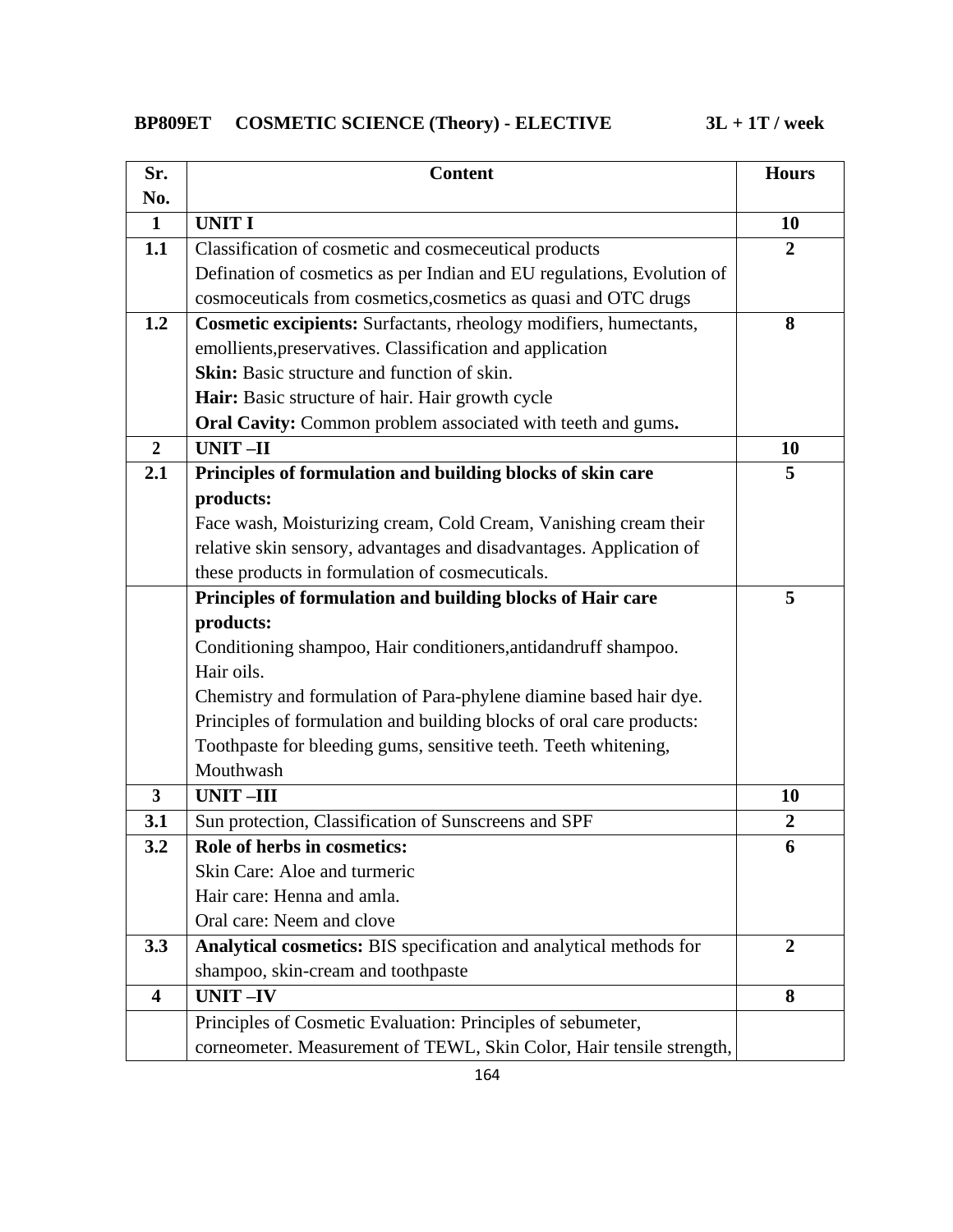|   | Hair combing properties Soaps, and syndet bars. Evolution and skin  |  |
|---|---------------------------------------------------------------------|--|
|   | beneits.                                                            |  |
| 5 | $UNIT -V$                                                           |  |
|   | Oily and dry skin, causes leading to dry skin, skin moisturisation. |  |
|   | Basic understanding of the terms Comedogenic, dermatitis.           |  |
|   | Cosmetic problems associated with Hair and scalp: Dandruff,         |  |
|   | Hair fall causes                                                    |  |
|   | Cosmetic problems associated with skin: blemishes, wrinkles,        |  |
|   | acne, prickly heat and body odor.                                   |  |
|   | Antiperspirants and Deodorants-Actives and mechanism of action      |  |
|   |                                                                     |  |

# **References**

- 1. Harry's Cosmeticology, Wilkinson, Moore, Seventh Edition, George Godwin.
- 2. Cosmetics Formulations, Manufacturing and Quality Control, P.P. Sharma, 4<sup>th</sup> Edition, Vandana Publications Pvt. Ltd., Delhi.
- 3. Text book of cosmelicology by Sanju Nanda & Roop K. Khar, Tata Publishers.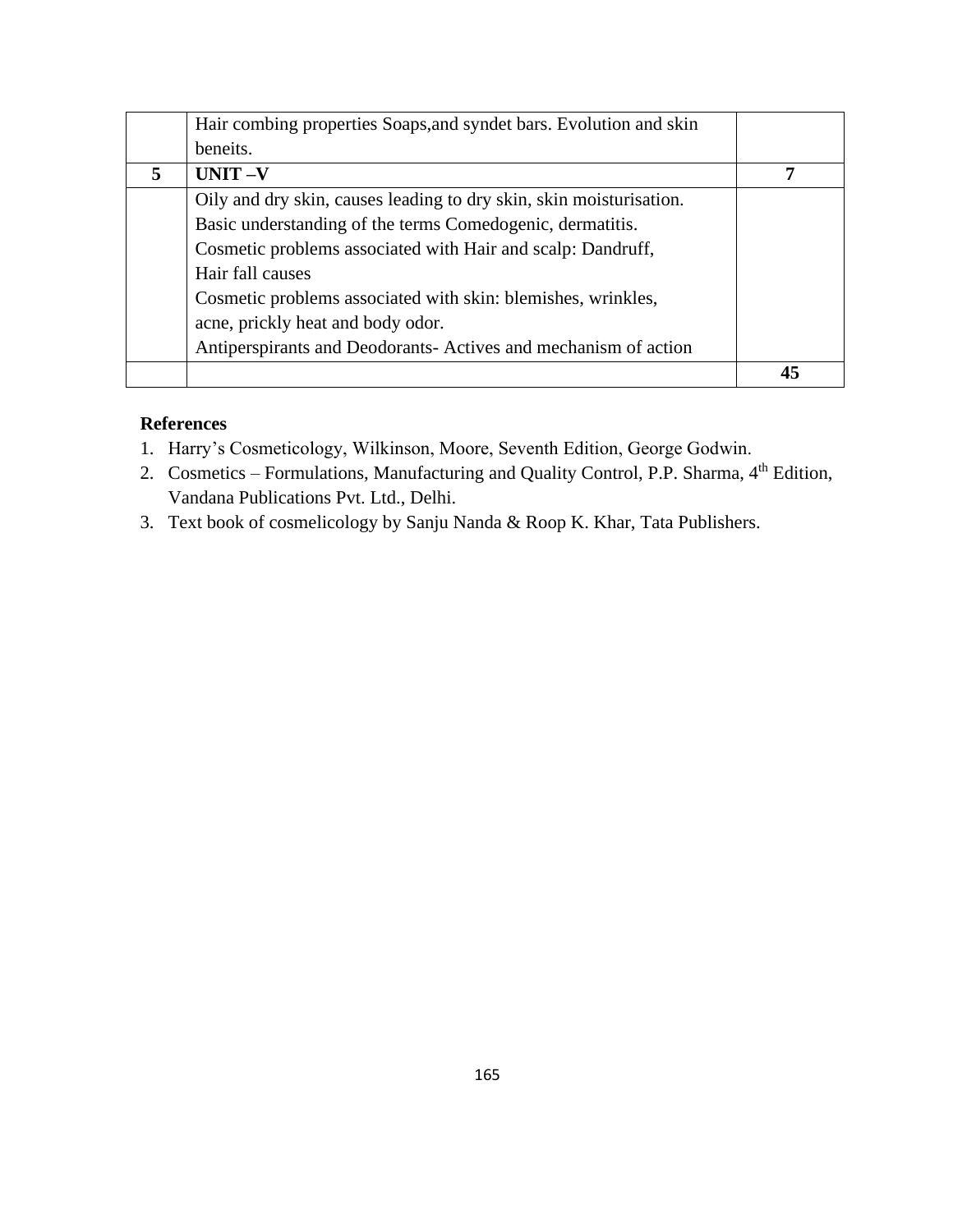**BP810ET EXPERIMENTAL PHARMACOLOGY- ELECTIVE 3L + 1T/ week Scope:**This subject is designed to impart the basic knowledge of preclinical studies inexperimental animals including design, conduct and interpretations of results.

**Objectives**: Upon completion of the course the student shall be able to,

- 1. Appreciate the applications of various commonly used laboratory animals.
- 2. Appreciate and demonstrate the various screening methods used in preclinical research
- 3. Appreciate and demonstrate the importance of biostatistics and research methodology
- 4. Design and execute a research hypothesis independently

| Sr.            | <b>Content</b>                                                            | <b>Hours</b>   |
|----------------|---------------------------------------------------------------------------|----------------|
| No.            |                                                                           |                |
| $\mathbf{1}$   | <b>UNIT I</b>                                                             | 8              |
|                | <b>Laboratory Animals:</b>                                                |                |
|                | Study of CPCSEA and OECD guidelines for maintenance,                      |                |
|                | breeding and conduct of experiments on laboratory animals,                |                |
|                | Common lab animals: Description and applications of different             |                |
|                | species and strains of animals. Popular transgenic and mutant<br>animals. |                |
|                | Techniques for collection of blood and common routes of<br>$\bullet$      |                |
|                | drug administration in laboratory animals, Techniques of blood            |                |
|                | collection and euthanasia                                                 |                |
| $\overline{2}$ | <b>UNIT-II</b>                                                            | 13             |
| 2.1            | <b>Preclinical screening models</b>                                       | 6              |
|                | Introduction: Dose selection, calculation and conversions,<br>a.          |                |
|                | preparation of drug solution/suspensions, grouping of animals             |                |
|                | and importance of sham negative and positive control groups.              |                |
|                | Rationale for selection of animal species and sex for the study.          |                |
|                | b. Study of screening animal models for                                   |                |
|                | Diuretics, nootropics, anti-Parkinson's, antiasthmatics,                  |                |
| 2.2            | Preclinical screening models: for CNS activity- analgesic, antipyretic,   | $\overline{7}$ |
|                | anti-inflammatory, general anaesthetics, sedative and hypnotics,          |                |
|                | antipsychotic,<br>antidepressant,<br>antiepileptic,<br>antiparkinsonism,  |                |
|                | alzheimer's disease                                                       |                |
| $\overline{3}$ | <b>UNIT-III</b>                                                           | 12             |
|                | Preclinical screening models: for ANS activity, sympathomimetics,         |                |
|                | sympatholytics, parasympathomimetics, parasympatholytics, skeletal        |                |
|                | muscle relaxants, drugs acting on eye, local anaethetics                  |                |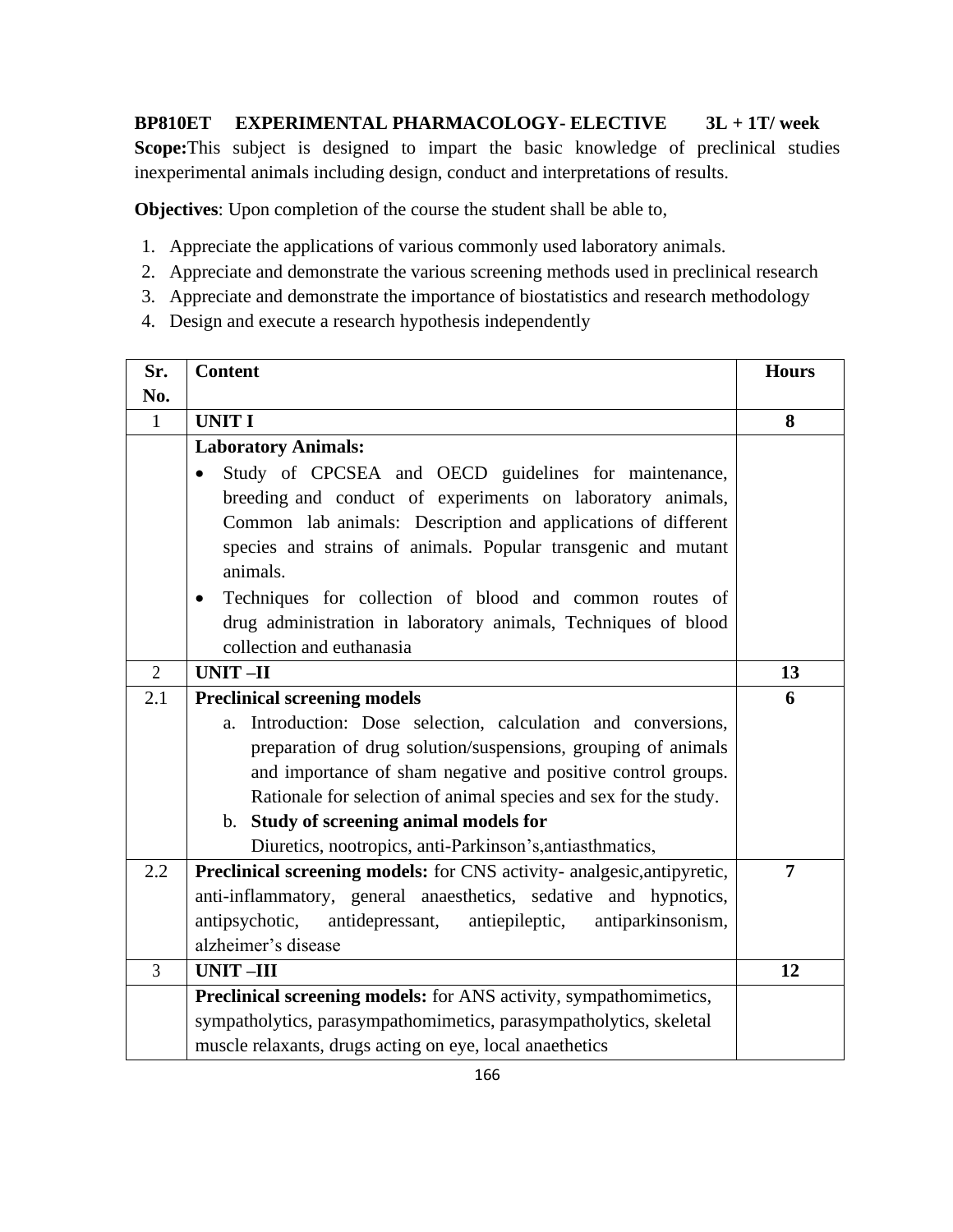| $\overline{A}$ | <b>UNIT-IV</b>                                                             | 12 |
|----------------|----------------------------------------------------------------------------|----|
| 4.1            | <b>Preclinical screening models:</b> for CVS activity- antihypertensives,  | 6  |
|                | diuretics, antiarrhythmic, antidyslepidemic, anti aggregatory,             |    |
|                | coagulants, and anticoagulants                                             |    |
|                | Preclinical screening models for other important drugs like antiulcer,     |    |
|                | antidiabetic, anticancer and antiasthmatics.                               |    |
| 4.2            | <b>Research methodology and Bio-statistics</b>                             | 6  |
|                | Selection of research topic, review of literature, research hypothesis     |    |
|                | and study design                                                           |    |
|                | Pre-clinical data analysis and interpretation using Student's 't' test and |    |
|                | One-way ANOVA. Graphical representation of data                            |    |

### **Recommended Books (latest edition):**

- 1. Fundamentals of experimental Pharmacology-by M.N.Ghosh
- 2. Hand book of Experimental Pharmacology-S.K.Kulakarni
- 3. CPCSEA guidelines for laboratory animal facility.
- 4. Drug discovery and Evaluation by Vogel H.G.
- 5. Drug Screening Methods by Suresh Kumar Gupta and S. K. Gupta
- 6. Introduction to biostatistics and research methods by PSS Sundar Rao and J Richard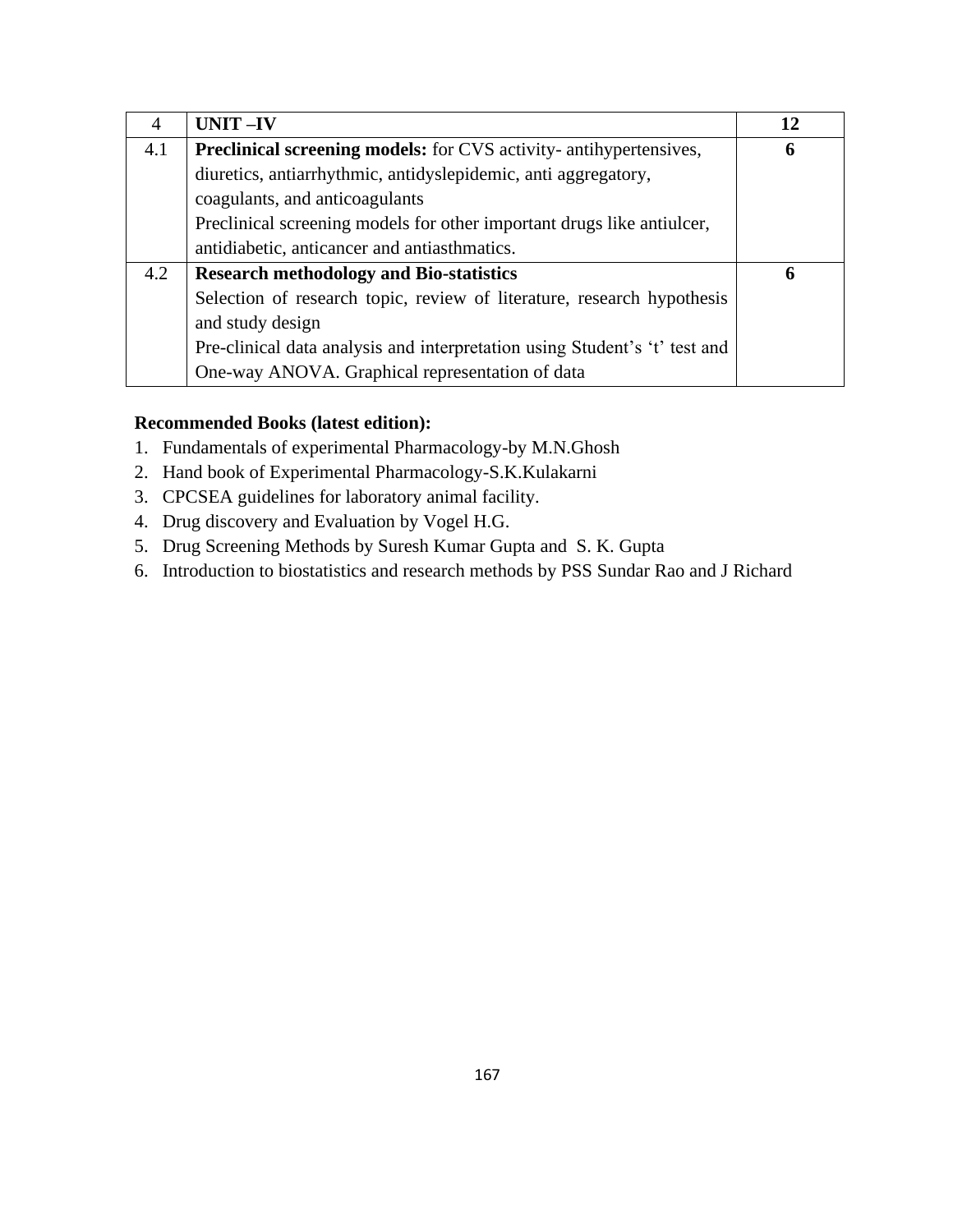# **BP8011ETADVANCED INSTRUMENTATION TECHNIQUES (Theory) –**

# **ELECTIVE3L + 1T / week**

**Scope:** This subject deals with the application of instrumental methods in qualitative andquantitative analysis of drugs. This subject is designed to impart advanced knowledge on the principles and instrumentation of spectroscopic and chromatographic hyphenated techniques. This also emphasizes on theoretical and practical knowledge on modern analytical instruments that are used for drug testing.

**Objectives:** Upon completion of the course the student shall be able to

- 1. understand the advanced instruments used and its applications in drug analysis
- 2. understand the chromatographic separation and analysis of drugs.
- 3. understand the calibration of various analytical instruments
- 4. know analysis of drugs using various analytical instruments

| Sr. No.                 | <b>Content</b>                                                             | <b>Hours</b>   |
|-------------------------|----------------------------------------------------------------------------|----------------|
| $\mathbf{1}$            | <b>UNIT I</b>                                                              | 10             |
| 1.1                     | <b>Nuclear Magnetic Resonance spectroscopy</b>                             |                |
|                         | Principles of H-NMR and C-NMR, chemical shift, factors affecting           |                |
|                         | chemical shift, coupling constant, Spin - spin coupling, relaxation,       |                |
|                         | instrumentation and applications                                           |                |
| 1.2                     | Mass Spectrometry- Principles, Fragmentation, Ionization techniques-       |                |
|                         | Electron impact, chemical ionization, MALDI, FAB, Analyzers-Time of        |                |
|                         | flight and Quadrupole, instrumentation, applications                       |                |
| $\overline{2}$          | <b>UNIT-II</b>                                                             | 10             |
| 2.1                     | Thermal Methods of Analysis: Principles, instrumentation and applications  |                |
|                         | of ThermogravimetricAnalysis (TGA), Differential Thermal Analysis          |                |
|                         | (DTA), Differential Scanning Calorimetry (DSC)                             |                |
| 2.2                     | X-Ray Diffraction Methods: Origin of X-rays, basic aspects of crystals, X- |                |
|                         | ray Crystallography, rotating crystal technique, single crystal            |                |
|                         | diffraction, powder diffraction, structural elucidation and applications.  |                |
| $\overline{\mathbf{3}}$ | <b>UNIT-III</b>                                                            | 10             |
| 3.1                     | Calibration and validation-as per ICH and USFDA guidelines                 |                |
| 3.2                     | <b>Calibration of following Instruments-Electronic balance,</b>            |                |
|                         | UV-Visible spectrophotometer, IR spectrophotometer, Fluorimeter, Flame     |                |
|                         | Photometer, HPLC and GC                                                    |                |
| $\overline{\mathbf{4}}$ | $UNIT -IV$                                                                 | 8              |
| 4.1                     | Radio immune assay: Importance, various components, Principle, different   |                |
|                         | methods, Limitation and Applications of Radio immuno assay                 |                |
| 4.2                     | Extraction techniques: General principle and procedure involved in the     |                |
|                         | solid phase extraction and liquid-liquid extraction                        |                |
| 5                       | <b>UNIT-V</b>                                                              | $\overline{7}$ |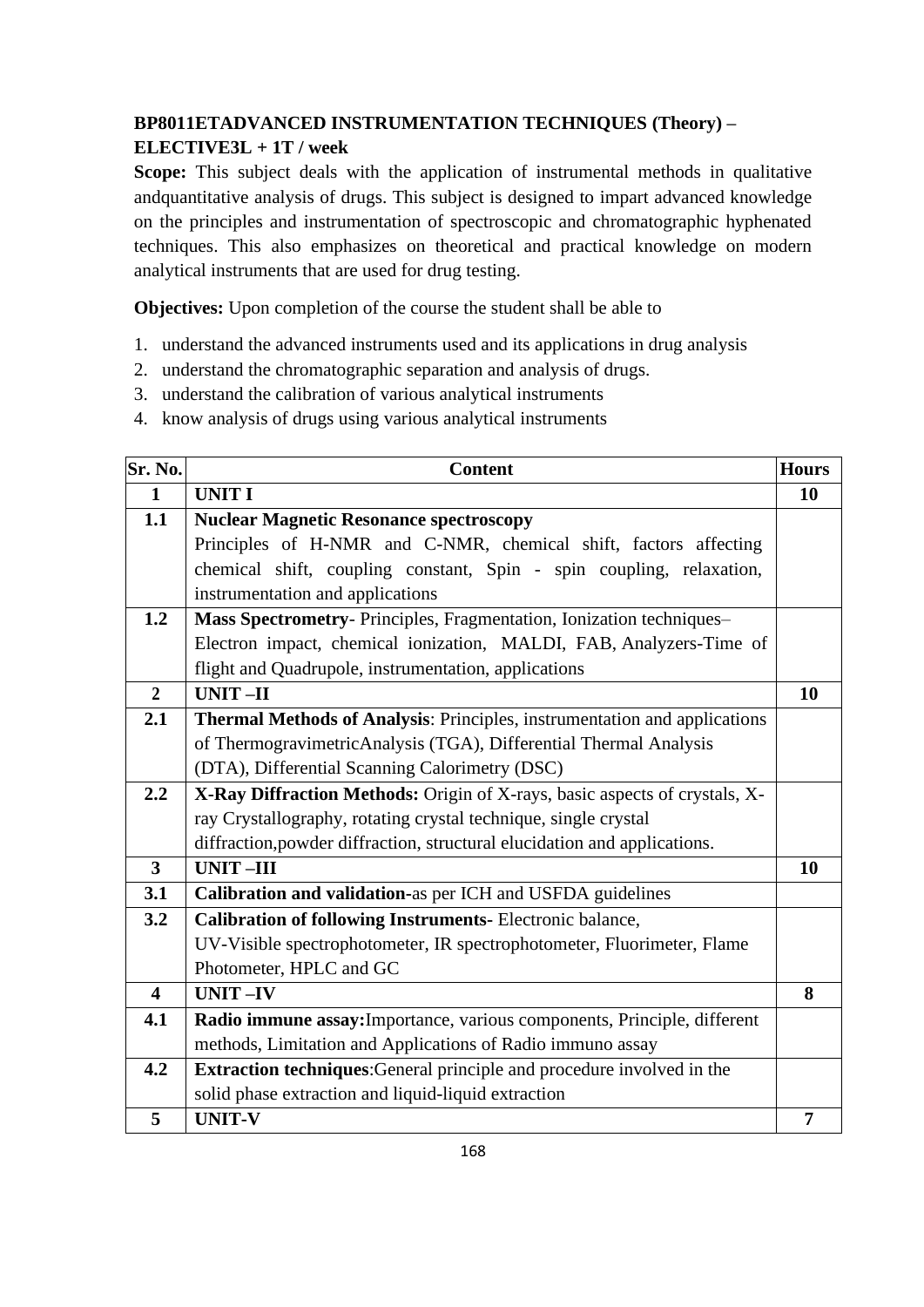| Hyphenated techniques-LC-MS/MS, GC-MS/MS, HPTLC-MS. |  |
|-----------------------------------------------------|--|
| <b>Total</b>                                        |  |

#### **Recommended Books (Latest Editions)**

- 1. Instrumental Methods of Chemical Analysis by B.K Sharma
- 2. Organic spectroscopy by Y.R Sharma
- 3. 3. Text book of Pharmaceutical Analysis by Kenneth A. Connors
- 4. Vogel's Text book of Quantitative Chemical Analysis by A.I. Vogel
- 5. Practical Pharmaceutical Chemistry by A.H. Beckett and J.B. Stenlake
- 6. Organic Chemistry by I. L. Finar
- 7. Organic spectroscopy by William Kemp
- 8. Quantitative Analysis of Drugs by D. C. Garrett
- 9. Quantitative Analysis of Drugs in Pharmaceutical Formulations by P. D. Sethi
- 10. Spectrophotometric identification of Organic Compounds by Silverstein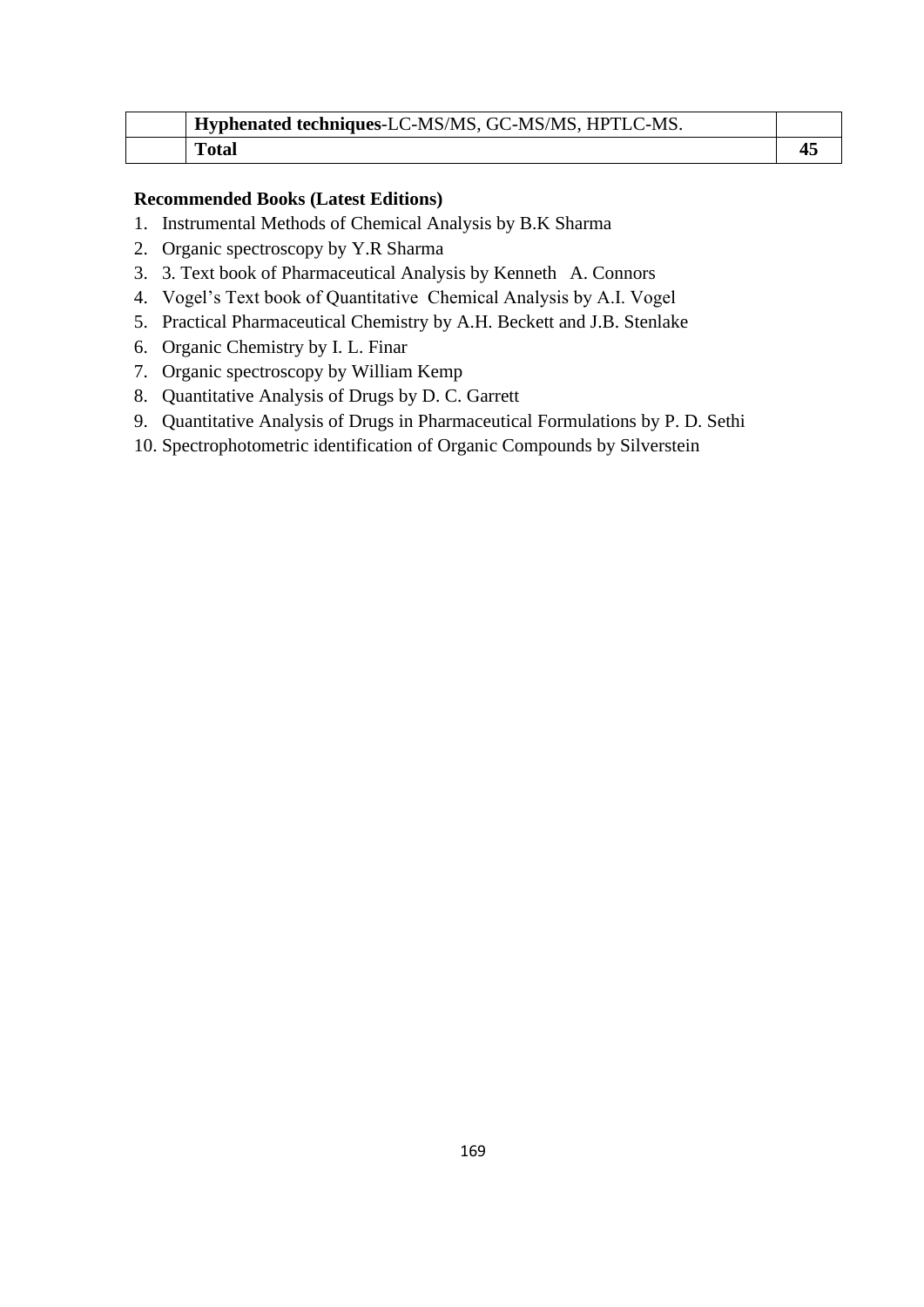### **BP8012ET DIETARY SUPPLEMENTS AND NUTRACEUTICALS (Theory) - ELECTIVE**

#### **3L + 1T/ Week**

Scope: This subject covers foundational topic that are important for understanding the need and requirements of dietary supplements among different groups in the population.

**Objective:** This module aims to provide an understanding of the concepts behind the theoretical applications of dietary supplements. By the end of the course, students should be able to:

- 1. Understand the need of supplements by the different group of people to maintain healthy life.
- 2. Understand the outcome of deficiencies in dietary supplements.
- 3. Appreciate the components in dietary supplements and the application.
- 4. Appreciate the regulatory and commercial aspects of dietary supplements including health claims.

| Sr. No. | <b>Content</b>                                                                     | <b>Hours</b> |
|---------|------------------------------------------------------------------------------------|--------------|
| 1       | <b>UNIT I</b>                                                                      | 10           |
|         | a) Definitions of Functional foods, Nutraceuticals and Dietary supplements.        |              |
|         | Classification of Nutraceuticals, Health problems and diseases that can be         |              |
|         | prevented or cured by Nutraceuticals <i>i.e.</i> weight control, diabetes, cancer, |              |
|         | heart disease, stress, osteoarthritis,                                             |              |
|         | hypertension etc.                                                                  |              |
|         | b) Public health nutrition, maternal and child nutrition, nutrition and            |              |
|         | ageing, nutrition education in community.                                          |              |
|         | c) Source, Name of marker compounds and their chemical nature,                     |              |
|         | Medicinal<br>and health benefits of following<br>uses<br>used<br><b>as</b>         |              |
|         | nutraceuticals/functional foods: Spirulina, Soyabean, Ginseng, Garlic,             |              |
|         | Broccoli, Gingko, Flaxseeds.                                                       |              |
|         | $UNIT-II$                                                                          |              |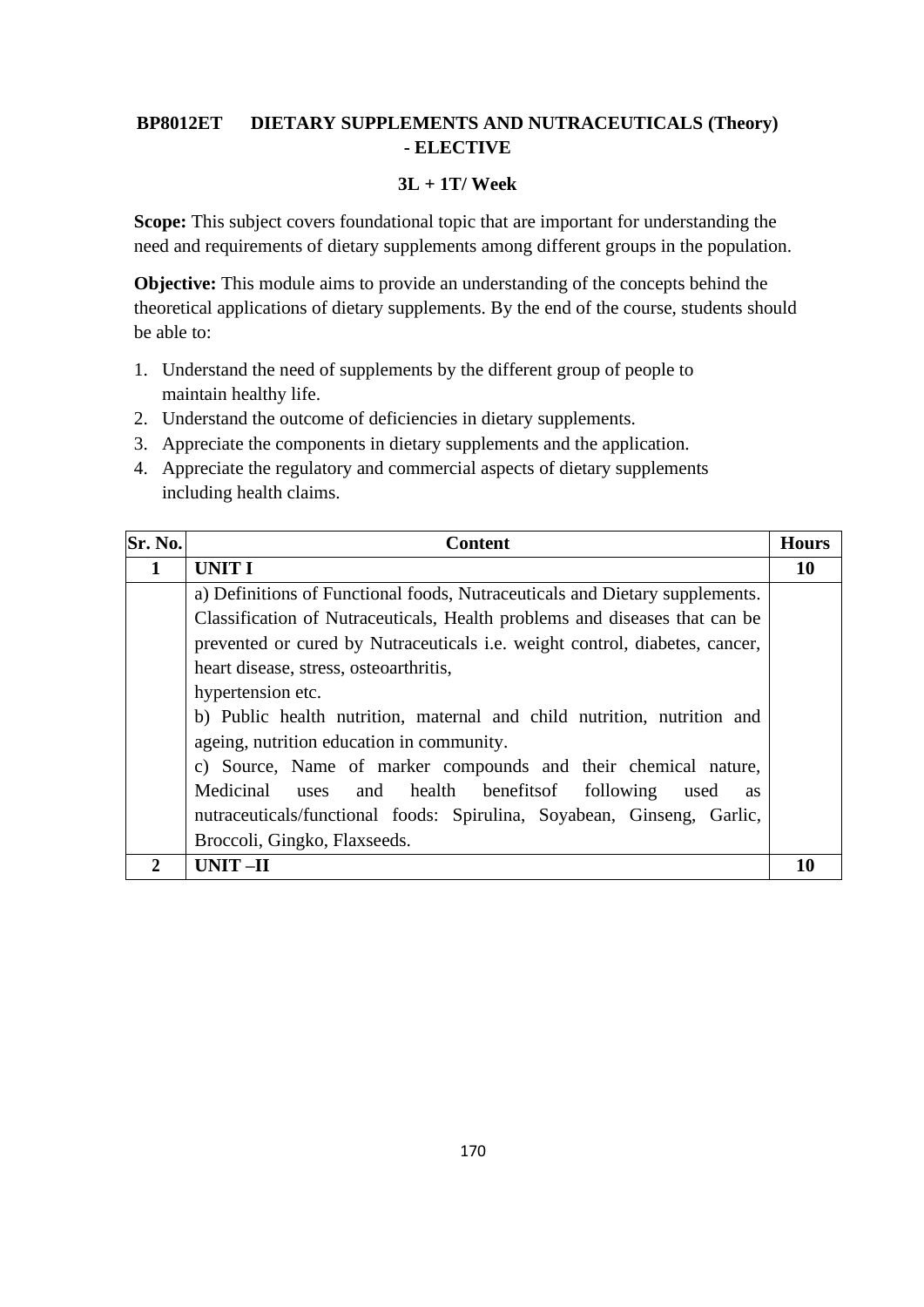|                         | Phytochemicals<br>nutraceuticals:<br>Occurrence<br>characteristic<br>and<br>as            |                |
|-------------------------|-------------------------------------------------------------------------------------------|----------------|
|                         | features (chemical nature medicinal benefits) of following:                               |                |
|                         | a) Carotenoids- $\alpha$ and $\beta$ -Carotene, Lycopene, Xanthophylls, leutin            |                |
|                         | b) Sulfides: Diallyl sulfides, Allyl trisulfide.                                          |                |
|                         | c) Polyphenolics: Reservetrol                                                             |                |
|                         | d) Flavonoids-Rutin, Naringin, Quercitin, Anthocyanidins, catechins,                      |                |
|                         | Flavones                                                                                  |                |
|                         | e) Prebiotics / Probiotics.: Fructo oligosaccharides, Lacto bacillum                      |                |
|                         | f) Phyto estrogens : Isoflavones, daidzein, Geebustin, lignans                            |                |
|                         | g) Tocopherols                                                                            |                |
|                         | h) Proteins, vitamins, minerals, cereal, vegetables and beverages as                      |                |
|                         | functional foods: oats, wheat bran, rice bran, sea foods, coffee, tea and                 |                |
|                         | the like.                                                                                 |                |
| $\overline{\mathbf{3}}$ | <b>UNIT-III</b>                                                                           | 10             |
|                         | a) Introduction to free radicals: Free radicals, reactive oxygen species,                 |                |
|                         | production of free radicals in cells, damaging reactions of free radicals on              |                |
|                         | lipids, proteins, Carbohydrates, nucleic acids.                                           |                |
|                         | b) Dietary fibres and complex carbohydrates as functional food                            |                |
|                         | ingredients                                                                               |                |
|                         |                                                                                           |                |
| $\overline{\mathbf{4}}$ | <b>UNIT-IV</b>                                                                            | 8              |
|                         | a) Free radicals in Diabetes mellitus, Inflammation, Ischemic<br>reperfusion              |                |
|                         | injury, Cancer, Atherosclerosis, Free radicals in brain metabolism and                    |                |
|                         | pathology, kidney                                                                         |                |
|                         | damage, muscle damage. Free radicals involvement in other disorders. Free                 |                |
|                         | radicals theory of ageing.                                                                |                |
|                         | b) Antioxidants: Endogenous antioxidants – enzymatic and nonenzymatic                     |                |
|                         | antioxidant defence,<br>Superoxide dismutase, catalase, Glutathione                       |                |
|                         | peroxidase, Glutathione Vitamin C, Vitamin E, a- Lipoic acid, melatonin                   |                |
|                         | Synthetic antioxidants: Butylated hydroxy Toluene, Butylated hydroxy                      |                |
|                         | Anisole.                                                                                  |                |
|                         | c) Functional foods for chronic disease prevention                                        |                |
| 5                       | <b>UNIT-V</b>                                                                             | $\overline{7}$ |
|                         | a) Effect of processing, storage and interactions of various environmental                |                |
|                         | factors on the potential of nutraceuticals.                                               |                |
|                         | b) Regulatory Aspects; FSSAI, FDA, FPO, MPO, AGMARK. HACCP and                            |                |
|                         | GMPs on Food Safety. Adulteration of foods.                                               |                |
|                         | Pharmacopoeial<br>Specifications<br>for<br>dietary<br>supplements<br>$\mathbf{c})$<br>and |                |

# **References:**

1. Dietetics by Sri Lakshmi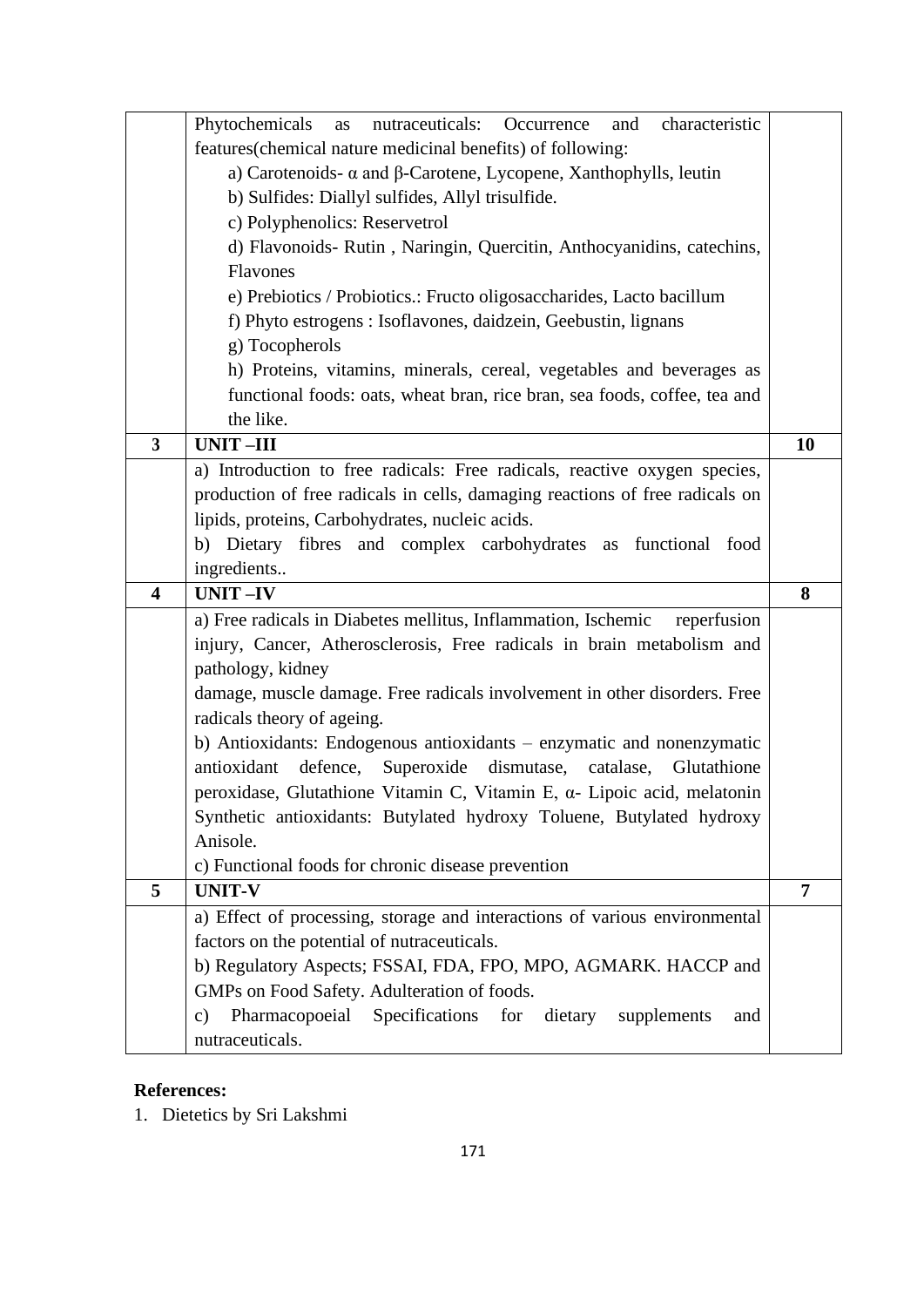- 2. Role of dietary fibres and neutraceuticals in preventing diseases by K.T Agusti and
- 3. P.Faizal: BSPunblication.
- 4. Advanced Nutritional Therapies by Cooper. K.A., (1996).
- 5. The Food Pharmacy by Jean Carper, Simon & amp; Schuster, UK Ltd., (1988).
- 6. Prescription for Nutritional Healing by James F.Balch and Phyllis A.Balch 2 nd Edn.,
- 7. Avery Publishing Group, NY (1997).
- 8. G. Gibson and C.williams Editors 2000 Functional foods Woodhead Publ.Co.London.
- 9. Goldberg, I. Functional Foods. 1994. Chapman and Hall, New York.
- 10. Labuza, T.P. 2000 Functional Foods and Dietary Supplements: Safety, Good
- 11. Manufacturing Practice (GMPs) and Shelf Life Testing in Essentials of Functional
- 12. Foods M.K. Sachmidl and T.P. Labuza eds. Aspen Press.
- 13. Handbook of Nutraceuticals and Functional Foods, Third Edition (Modern Nutrition)
- 14. Shils, ME, Olson, JA, Shike, M. 1994 Modern Nutrition in Health and Disease.
- 15. Eighth edition. Lea and Febiger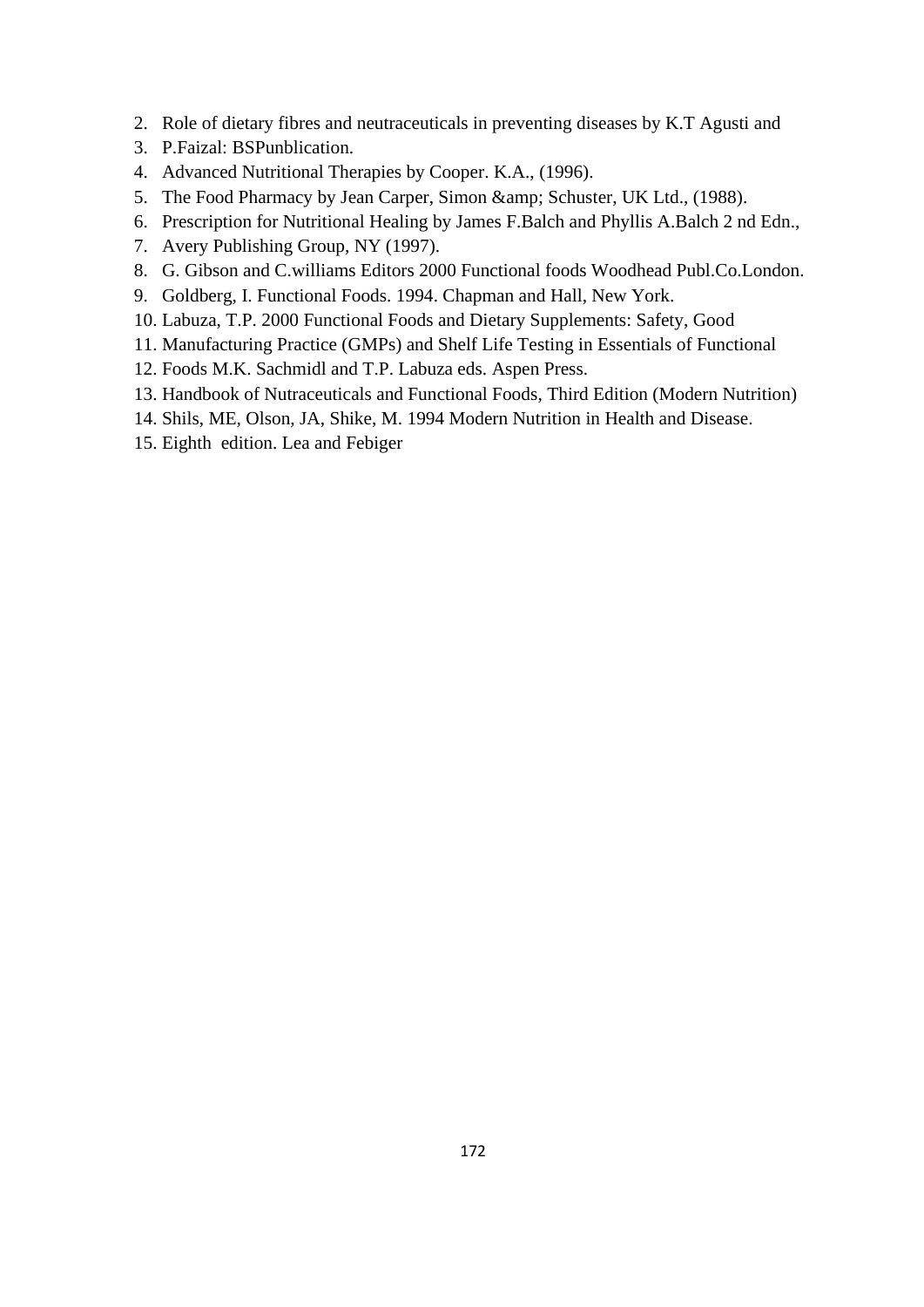# **BP803ETPHARMACEUTICAL PRODUCT DEVELOPMENT(Theory)ELECTIVE 3L + 1T/ WEEK**

| Sr.                     | <b>Topic</b>                                                           | <b>Hours</b>   |
|-------------------------|------------------------------------------------------------------------|----------------|
| No.                     |                                                                        |                |
| 1                       | <b>UNIT I</b>                                                          | 10             |
| 1.1                     | Introduction to pharmaceutical product development, objectives,        |                |
|                         | regulations related to preformulation, formulation development,        |                |
|                         | stability assessment, manufacturing and quality control testing of     |                |
|                         | different types of dosage forms                                        |                |
| $\overline{2}$          | <b>UNIT-II</b>                                                         | <b>10</b>      |
| 2.1                     | An advanced study of Pharmaceutical Excipients in pharmaceutical       |                |
|                         | product development with a special reference to the following          |                |
|                         | categories                                                             |                |
|                         | Solvents and solubilizers<br>İ.                                        |                |
|                         | ii.<br>Cyclodextrins and their applications                            |                |
|                         | iii.<br>Non - ionic surfactants and their applications                 |                |
|                         | Polyethylene glycols and sorbitols<br>iv.                              |                |
|                         | Suspending and emulsifying agents<br>V.                                |                |
|                         | Semi solid excipients<br>vi.                                           |                |
| 3                       | <b>UNIT-III</b>                                                        | <b>10</b>      |
| 3.1                     | An advanced study of Pharmaceutical Excipients in pharmaceutical       |                |
|                         | product development with a special reference to the following          |                |
|                         | categories<br>i.                                                       |                |
|                         | Tablet and capsule excipients<br>Directly compressible vehicles<br>ii. |                |
|                         | Coat materials<br>111.                                                 |                |
|                         | Excipients in parenteral and aerosols products<br>iv.                  |                |
|                         | Excipients for formulation of NDDS<br>V.                               |                |
|                         | Selection and application of excipients in pharmaceutical formulations |                |
|                         | with specific industrial applications                                  |                |
| $\overline{\mathbf{4}}$ | <b>UNIT-IV</b>                                                         | 8              |
|                         | Optimization techniques in pharmaceutical product development.A        |                |
|                         | study of various optimization techniques for pharmaceutical product    |                |
|                         | development with specific examples. Optimization by factorial designs  |                |
|                         | and their applications.A study of QbD and its application in           |                |
|                         | pharmaceutical product development.                                    |                |
| 5                       | <b>UNIT-V</b>                                                          | $\overline{7}$ |
|                         | Selection and quality control testing of packaging materials for       |                |
|                         | pharmaceutical product development- regulatory considerations.         |                |
|                         | Total                                                                  | 45             |